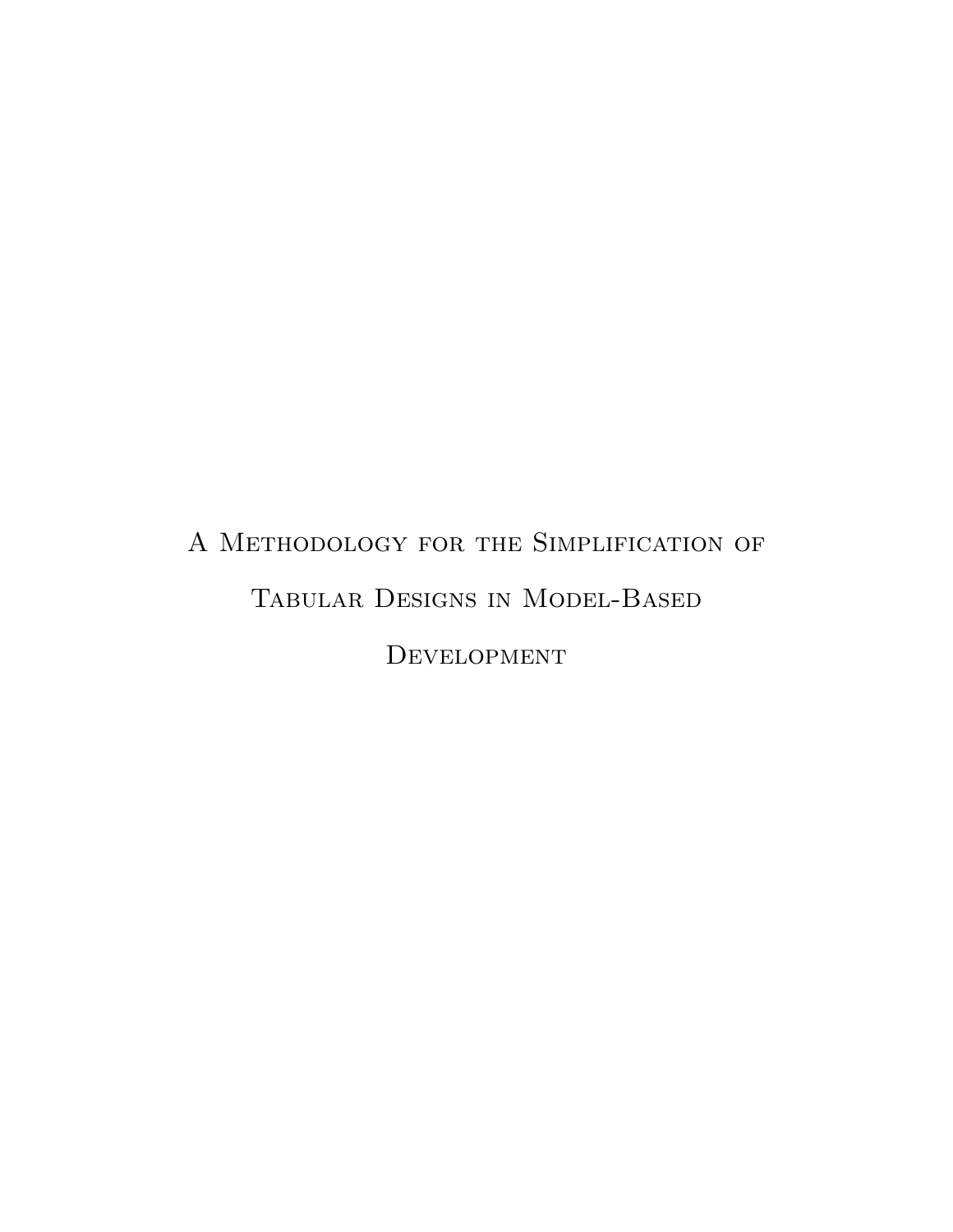# A Methodology for the Simplification of Tabular Designs in Model-Based Development

By

Monika Bialy, B.Co.Sc.(Hon)

A Thesis

Submitted to the School of Graduate Studies in Partial Fulfillment of the Requirements for the Degree

Master of Applied Science

McMaster University c Copyright by Monika Bialy, October 2014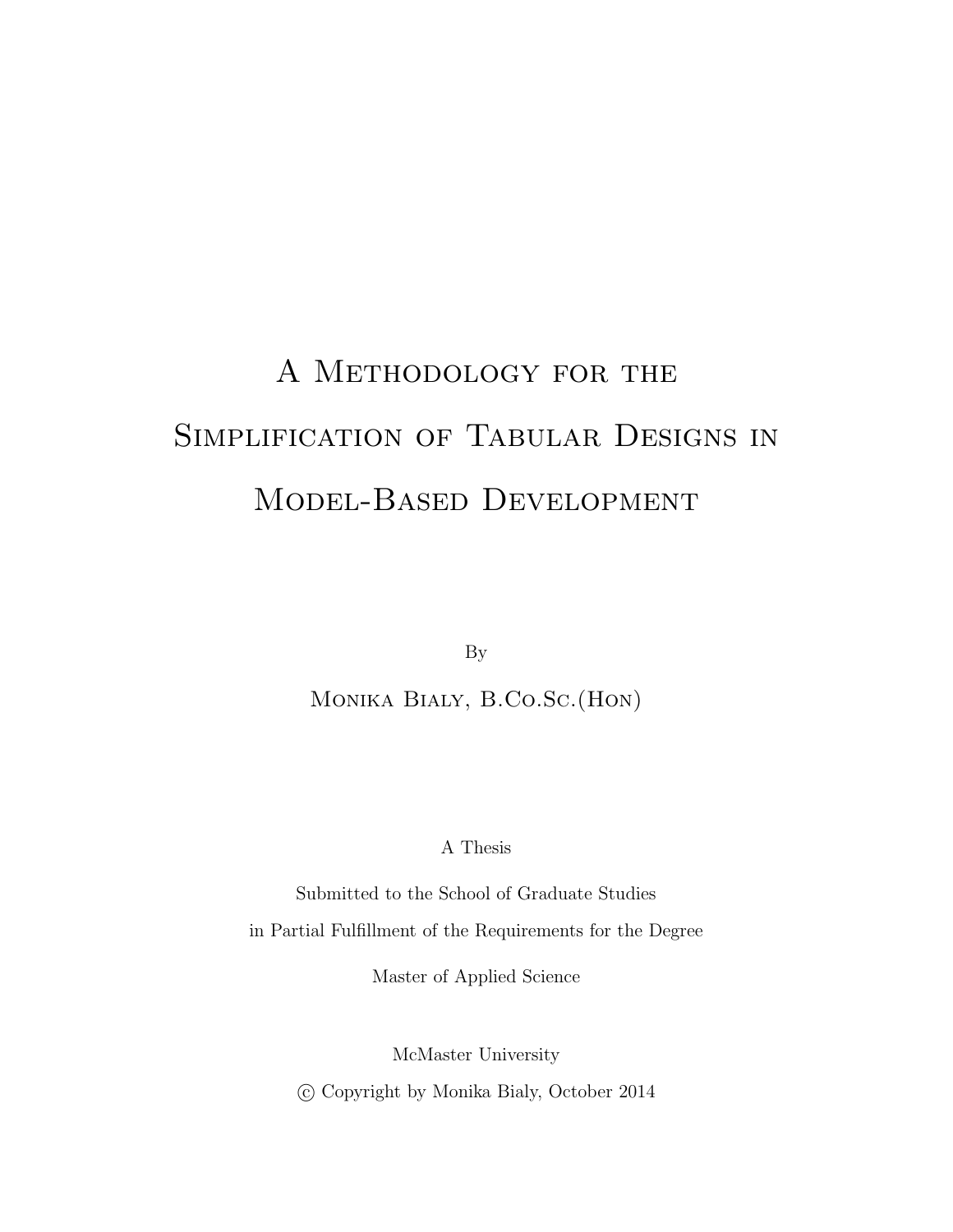| MASTER OF APPLIED SCIENCE (2014) | McMaster University |
|----------------------------------|---------------------|
| (Software Engineering)           | Hamilton, Ontario   |

| A Methodology for the Simplification of Tabular Designs |
|---------------------------------------------------------|
| in Model-Based Development                              |
| Monika Bialy, B.Co.Sc. (Hon) (Laurentian University)    |
| Dr. Mark Lawford, Dr. Alan Wassyng                      |
|                                                         |

NUMBER OF PAGES: [vii,](#page-5-0) [182](#page-190-0)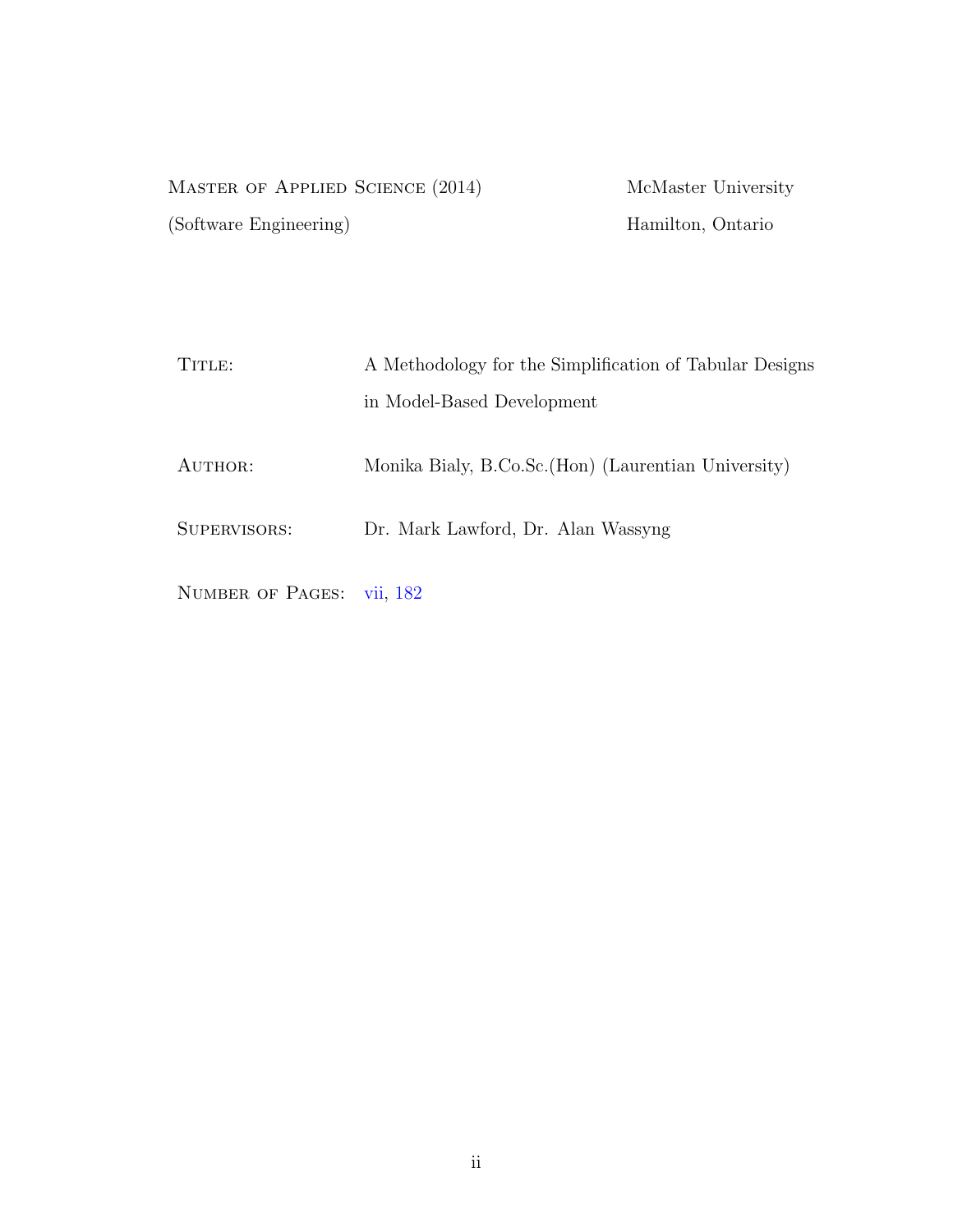## <span id="page-3-0"></span>Abstract

Model-based development (MBD) is an increasingly used approach for the development of embedded control software, with Matlab Simulink/Stateflow as the widely accepted language. The adoption of this development paradigm is prevalent in many safety-critical domains, including the automotive industry. With an increasing reliance on software for controlling vehicle functionality and the yearly advent of new vehicle features, automotive models have been growing in size and complexity, causing them to become increasingly difficult to maintain, refactor, and test. Given the centrality of models in MBD, it is a requisite that they be maintained under well-defined and principled software development processes that use precise notation to document system requirements and behavioural design description.

Tabular methods have long been used for defining decision-making logic in software, due to their concise and precise manner of communicating complex behaviour, so it is not surprising that they are finding increased use in automotive software models. Thus their presence in Simulink models is increasingly prominent in the implementation of complex behaviour in production code. As a result of the safety-critical nature of the automotive industry, as well as the increasing size and complexity of its models, reliable refactoring and simplification techniques for tabular expressions are becoming an important need for automotive companies. To address this need, this thesis presents a methodology for refactoring complex tabular designs to improve requirements traceability with a focus on Matlab Simulink/Stateflow and the MBD approach.

A case study of industrial examples from an automotive partner are used to motivate the work and demonstrate the proposed methodology's effectiveness in reducing design size and complexity, while also increasing testability and requirements traceability.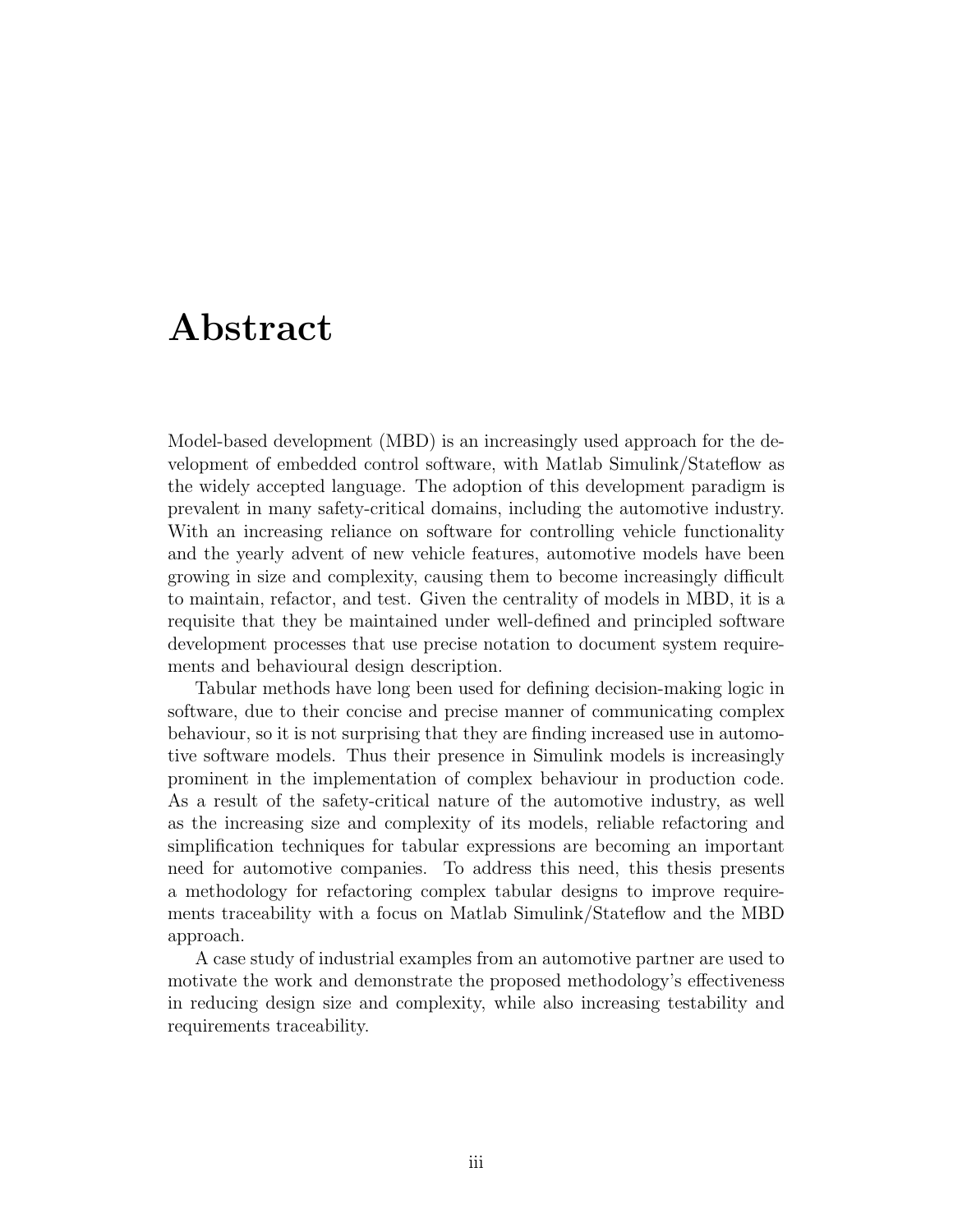# <span id="page-4-0"></span>Acknowledgments

I am particularly grateful to my supervisors, Drs. Mark Lawford and Alan Wassyng, for their insightful direction and instruction throughout my graduate work. I am equally indebted to Dr. Vera Pantelic for her mentorship and sound guidance.

Many thanks also to the entirety of my academic and industrial colleagues associated with the Automotive Partnership Canada project, as well as the McMaster Centre for Software Certification.

Finally, I wish to abundantly thank my family and friends for their unending love and support.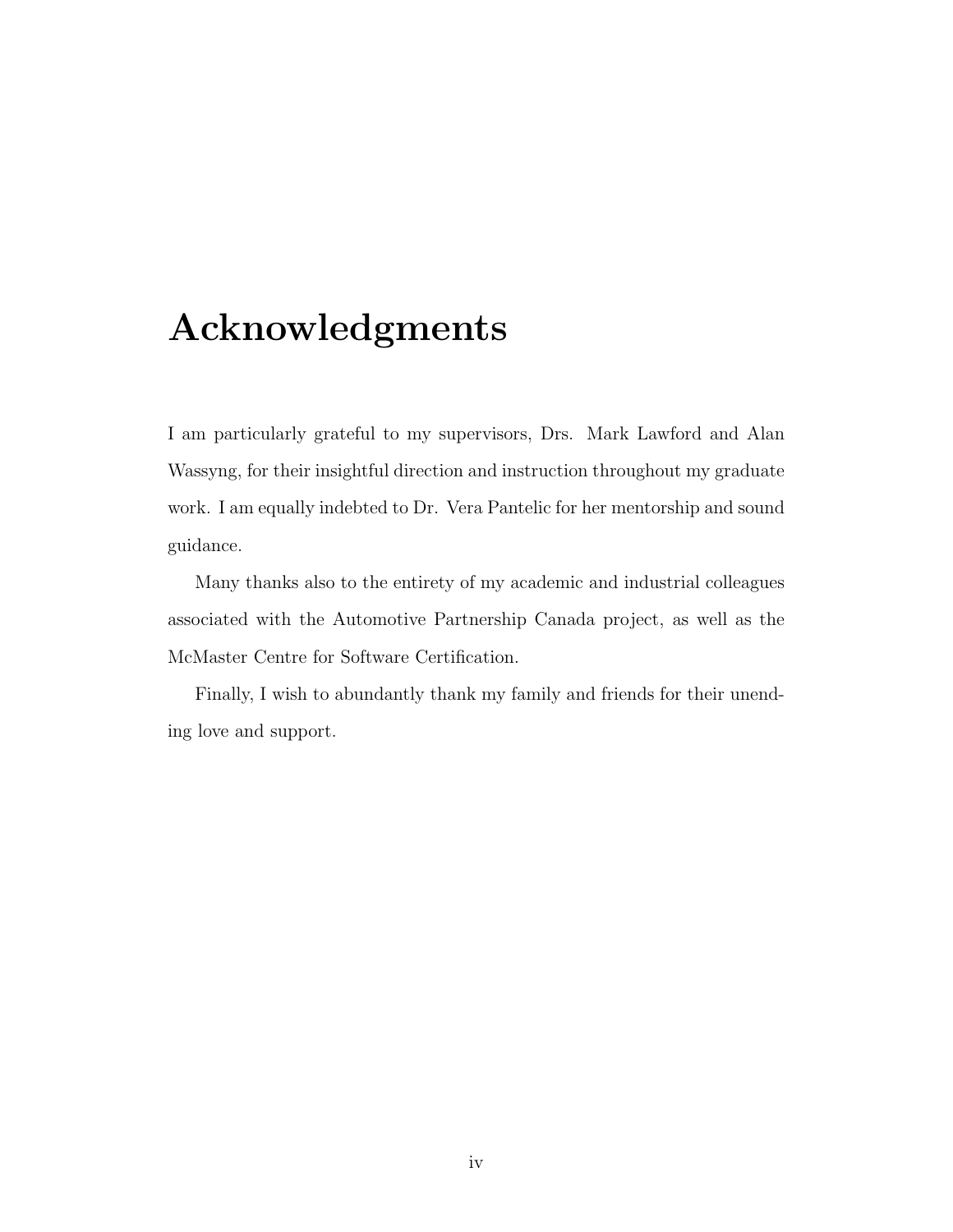# <span id="page-5-0"></span>**Contents**

|              |          | <b>Descriptive Note</b>  |         |                                                | $\mathbf{ii}$  |
|--------------|----------|--------------------------|---------|------------------------------------------------|----------------|
|              | Abstract |                          |         |                                                | iii            |
|              |          | Acknowledgments          |         |                                                | iv             |
|              |          | <b>Table of Contents</b> |         |                                                | vii            |
|              |          | List of Figures          |         |                                                | viii           |
|              |          | List of Tables           |         |                                                | ix             |
|              |          | List of Acronyms         |         |                                                | xiii           |
| $\mathbf{1}$ |          | Introduction             |         |                                                | 1              |
|              | 1.1      |                          |         |                                                | $\mathbf{1}$   |
|              |          | 1.1.1                    |         |                                                | $\overline{2}$ |
|              |          |                          | 1.1.1.1 | Model-Based Development                        | $\overline{2}$ |
|              |          |                          | 1.1.1.2 | Software Requirements                          | 3              |
|              |          |                          | 1.1.1.3 | Tabular Representations of Logic for Software. | $\overline{5}$ |
|              |          | 1.1.2                    |         |                                                | 8              |
|              |          |                          | 1.1.2.1 | ISO 26262                                      | 9              |
|              |          |                          | 1.1.2.2 | Collaboration with an Automotive Partner       | 14             |
|              | 1.2      |                          |         |                                                | 16             |
|              | 1.3      |                          |         |                                                | 17             |
| $\mathbf{2}$ |          | Preliminaries            |         |                                                | 19             |
|              | 2.1      |                          |         |                                                | 19             |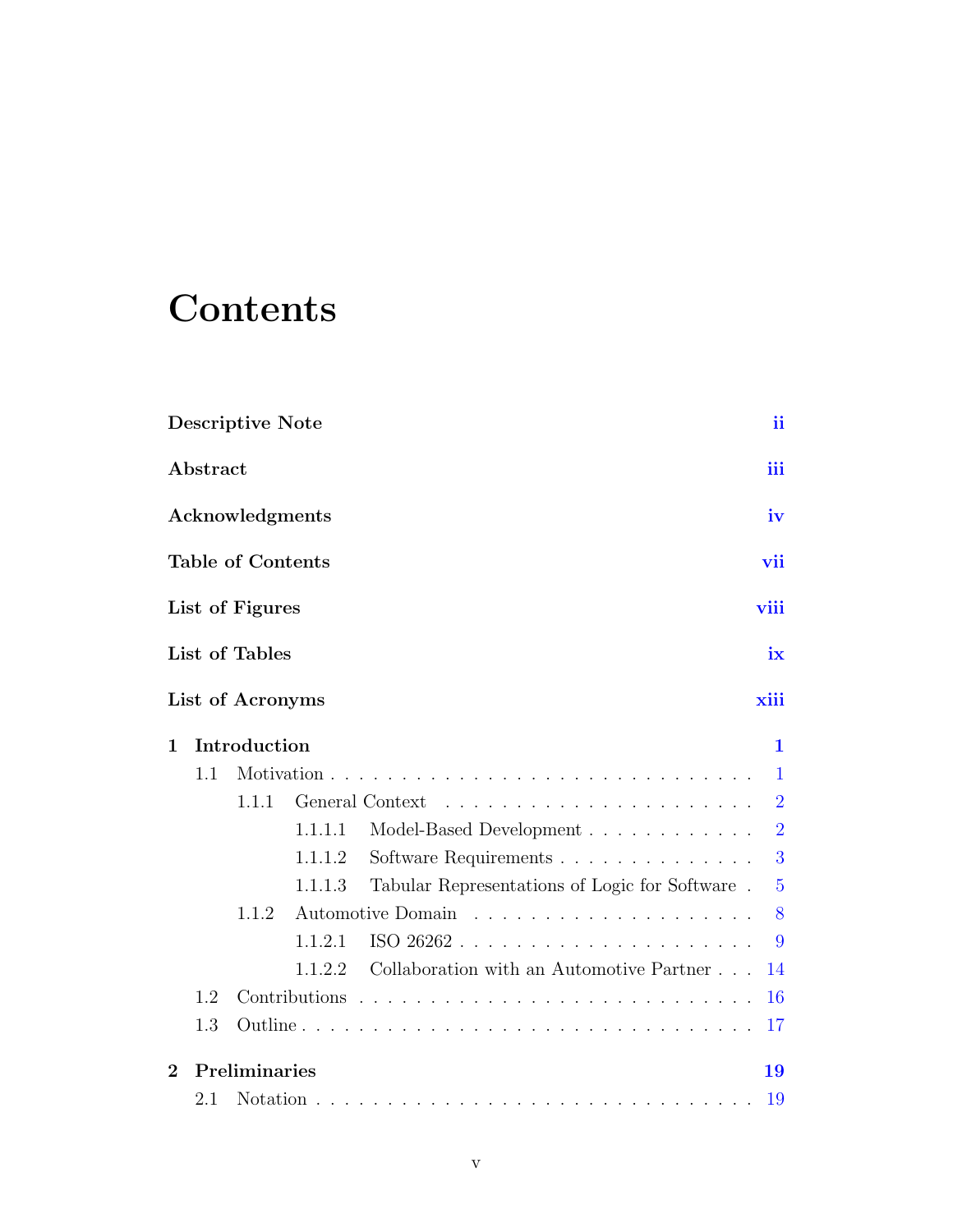|   | 2.2     | Reverse-Engineering Software Requirements Methodology<br><b>20</b>                          |
|---|---------|---------------------------------------------------------------------------------------------|
|   | 2.3     | <b>22</b>                                                                                   |
|   |         | 2.3.1<br><b>25</b>                                                                          |
|   |         | 2.3.2<br>28                                                                                 |
|   |         | 2.3.3                                                                                       |
|   | 2.4     | 42                                                                                          |
|   |         | 2.4.1<br>43                                                                                 |
|   |         | 2.4.2<br>45                                                                                 |
|   | 2.5     | Related Works 46                                                                            |
| 3 |         | Application of a Reverse-Engineering Software Requirements                                  |
|   |         | Methodology<br>49                                                                           |
|   | 3.1     | 51<br>Reverse-Engineering Methodology                                                       |
|   |         | 53<br>3.1.1                                                                                 |
|   |         | 54<br>3.1.2                                                                                 |
|   |         | 3.1.3<br>60                                                                                 |
|   |         | 63<br>3.1.4                                                                                 |
|   | 3.2     | 71                                                                                          |
|   |         | 73<br>3.2.1                                                                                 |
|   |         | 74<br>3.2.2                                                                                 |
|   |         | 76<br>3.2.3                                                                                 |
|   | 3.3     | 78                                                                                          |
|   | $3.4\,$ | 82                                                                                          |
| 4 |         | <b>Stateflow Truth Table Transformation Methodology</b><br>85                               |
|   | 4.1     | 87<br>Decomposition $\ldots \ldots \ldots \ldots \ldots \ldots \ldots \ldots \ldots \ldots$ |
|   | 4.2     | Transformation Into Tabular Expression 91                                                   |
|   | 4.3     | 97                                                                                          |
|   |         | 4.3.1<br>Removal of Don't Care Conditions 98                                                |
|   |         | 4.3.2                                                                                       |
|   |         | 4.3.3<br>Generalization of States for No Change 103                                         |
|   |         | 4.3.4                                                                                       |
|   |         | Compound Simplification 106<br>4.3.5                                                        |
|   | 4.4     | Transformation Into Stateflow Truth Table 112                                               |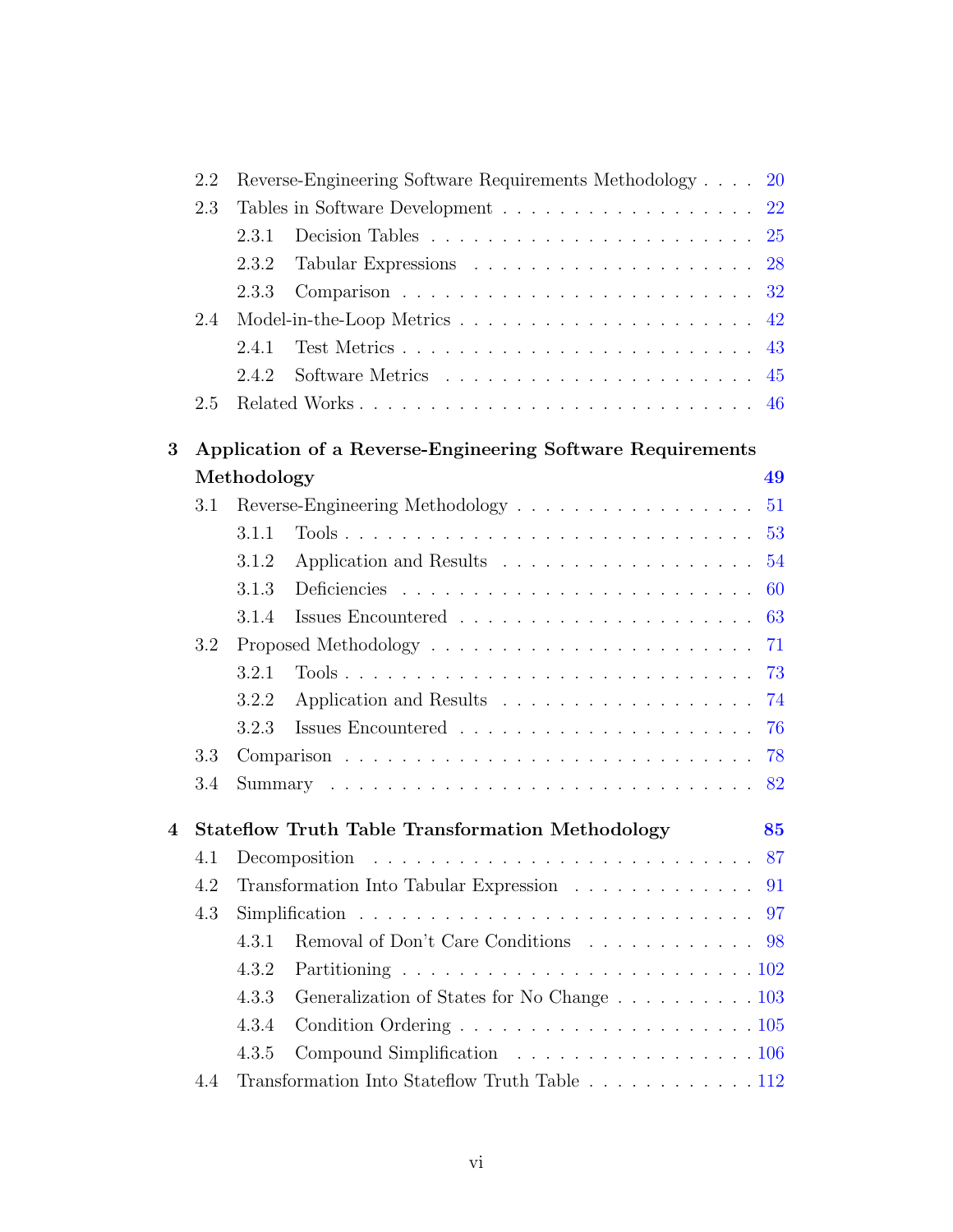| $\bf{5}$    |     | Application of the Truth Table Transformation Methodology                  |            |
|-------------|-----|----------------------------------------------------------------------------|------------|
|             |     | in the Automotive Industry                                                 | 116        |
|             | 5.1 | Example 1: Request Arbitration From $cState_1 \ldots \ldots \ldots 117$    |            |
|             |     | 5.1.1                                                                      |            |
|             |     | 5.1.2                                                                      |            |
|             | 5.2 |                                                                            |            |
|             |     | 5.2.1                                                                      |            |
|             |     | 5.2.2                                                                      |            |
|             | 5.3 |                                                                            |            |
| 6           |     | <b>Conclusions and Future Work</b>                                         | 148        |
|             | 6.1 |                                                                            |            |
|             | 6.2 |                                                                            |            |
|             |     | Appendices                                                                 | 152        |
|             |     | A Reverse-Engineered Invariants                                            | <b>153</b> |
|             | A.1 |                                                                            |            |
|             |     |                                                                            |            |
|             |     | <b>B</b> Driver Request Arbitration Example                                | 162        |
|             | B.1 | Request Arbitration From $cState_2 \ldots \ldots \ldots \ldots \ldots 162$ |            |
|             | B.2 | Request Arbitration From $cState_3 \ldots \ldots \ldots \ldots \ldots 162$ |            |
|             | B.3 |                                                                            |            |
| $\mathbf C$ |     | <b>System Status Example</b>                                               | 168        |
|             |     |                                                                            |            |
|             | C.2 |                                                                            |            |
|             | C.3 |                                                                            |            |
|             | C.4 |                                                                            |            |
|             | C.5 |                                                                            |            |
|             | C.6 |                                                                            |            |
|             | C.7 |                                                                            |            |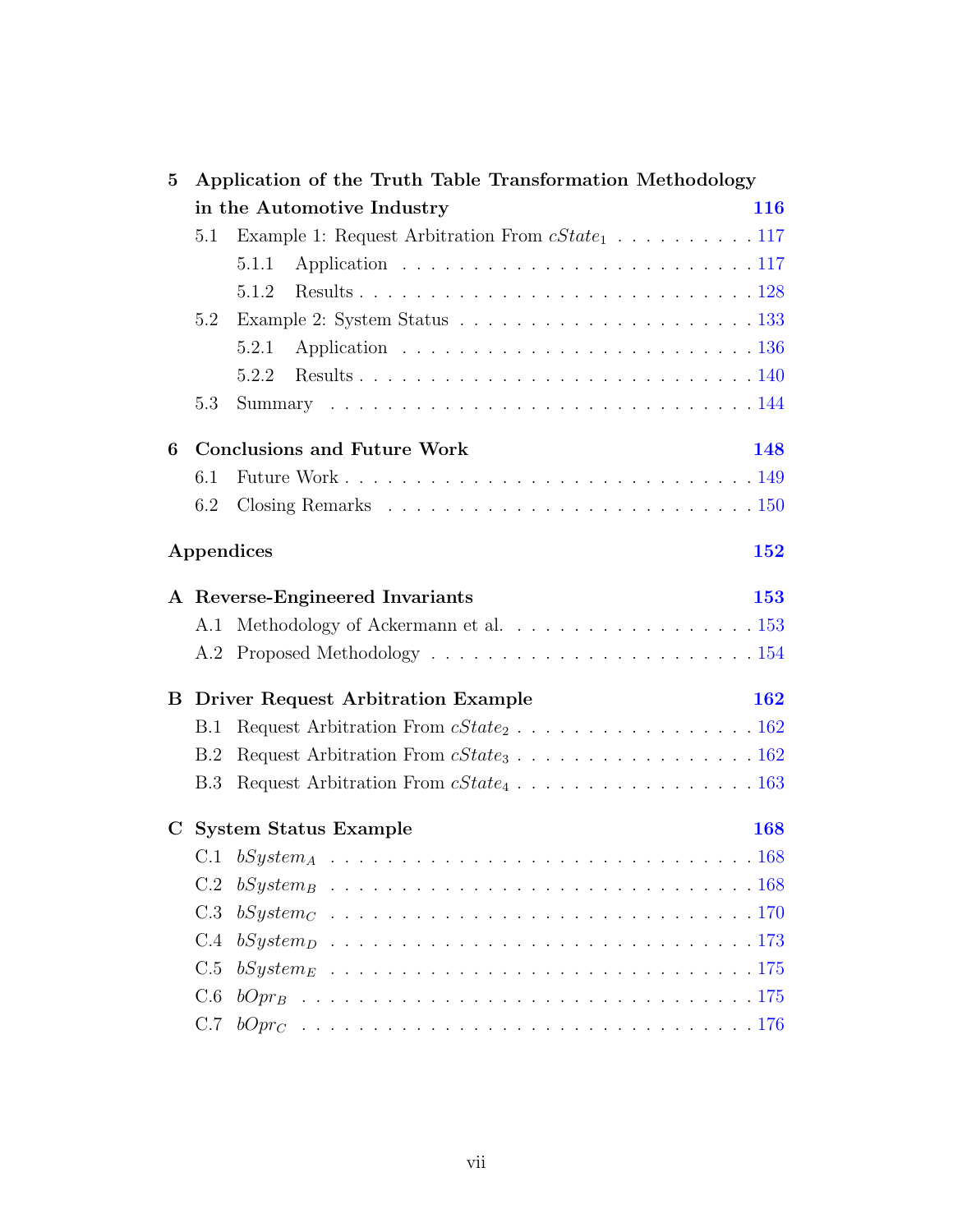# <span id="page-8-0"></span>List of Figures

| 1.1 | Software calibration process $\dots \dots \dots \dots \dots \dots \dots \dots \dots \dots \dots \dots \dots \dots \dots \dots$ |
|-----|--------------------------------------------------------------------------------------------------------------------------------|
| 3.1 | Methodology for reverse-engineering requirements from Simulink/                                                                |
|     | 52                                                                                                                             |
| 3.2 | System undergoing requirements extraction<br>56                                                                                |
| 3.3 | Sample of generated invariants from Figure $3.2 \ldots \ldots \ldots$<br>59                                                    |
| 3.4 | An adapted methodology for reverse-engineering requirements                                                                    |
|     | 72<br>from Simulink/Stateflow models using property proving                                                                    |
| 3.5 | Model instrumented with a SDV Validation System<br>77                                                                          |
| 3.6 | 79                                                                                                                             |
| 3.7 | Comparison of Modified Condition/Decision Coverage (MC/DC)                                                                     |
|     | 81                                                                                                                             |
| 3.8 | Comparison of invariant extraction<br>82                                                                                       |
| 4.1 | Methodology for Stateflow truth table simplification<br>86                                                                     |
| 4.2 | System signal flow overview of Table $4.1 \ldots \ldots \ldots \ldots$<br>88                                                   |
| 5.1 |                                                                                                                                |
| 5.2 | System Status Example - Subsystem undergoing requirements                                                                      |
|     |                                                                                                                                |
| 5.3 | System Status Example - Refactored subsystem implementation 147                                                                |
| C.1 |                                                                                                                                |
| C.2 |                                                                                                                                |
| C.3 | $bSystem_D$ function definition 174                                                                                            |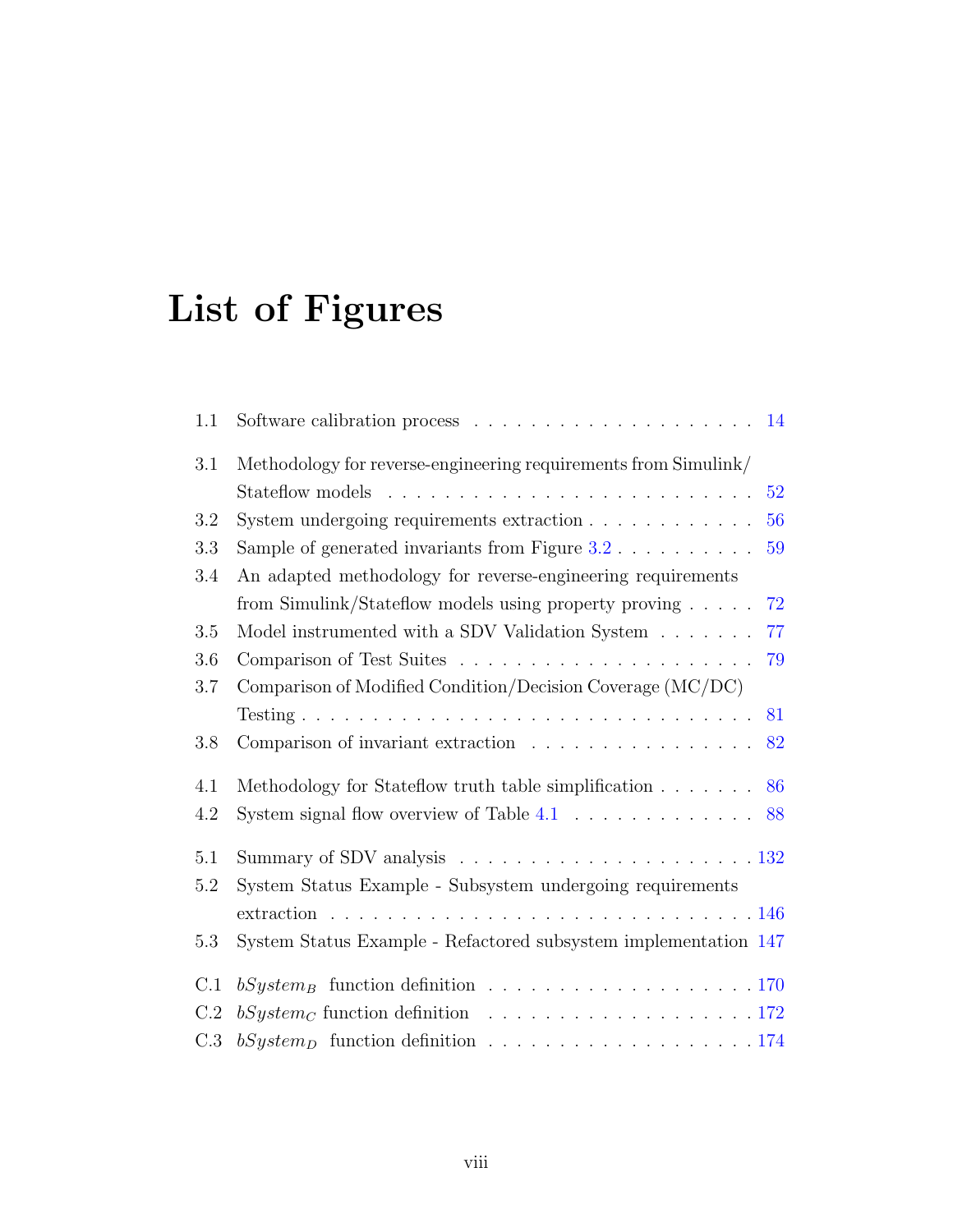# <span id="page-9-0"></span>List of Tables

| 1.1     | Example of a large table found in automotive $\dots \dots \dots$                           | $\overline{7}$ |
|---------|--------------------------------------------------------------------------------------------|----------------|
| 2.1     | Organizational differences between table notations                                         | 25             |
| 2.2     |                                                                                            | 26             |
| 2.3     |                                                                                            | 29             |
| 2.4     | Generic horizontal tabular expression                                                      | 30             |
| 2.5     | Non-disjoint and ambiguous decision table $\ldots \ldots \ldots$                           | 33             |
| 2.6     | Example of enumeration type representation in decision tables.                             | 39             |
| 2.7     | Example of enumeration type representation in tabular expres-                              |                |
|         |                                                                                            | 39             |
| $2.8\,$ | Example of range implementation in decision tables $\dots \dots$                           | 40             |
| 2.9     | Example of range implementation in tabular expressions $\ldots$ .                          | 41             |
| 3.1     | Testing coverage results for an automotive subsystem containing                            |                |
|         | Stateflow truth tables $\ldots \ldots \ldots \ldots \ldots \ldots \ldots \ldots$           | 57             |
| 3.2     | Testing coverage results for a Stateflow truth table<br>$\quad \ldots \; \ldots \; .$      | 62             |
| 4.1     | Example Stateflow truth table for methodology application                                  | 87             |
| 4.2     | Decomposition of a truth table into multiple tables $\dots \dots$                          | 90             |
| 4.3     | After substitution of conditions and actions $\hfill\ldots\ldots\ldots\ldots\ldots$        | 92             |
| 4.4     | After removal of action table, condition section, and formatting                           |                |
|         |                                                                                            | 93             |
| 4.5     | Transposing to re-orient decision rules $\ldots \ldots \ldots \ldots$                      | 93             |
| 4.6     | Grouping of enumeration type conditions in a single column $\phantom{1}$ . $\phantom{1}$ . | 94             |
| 4.7     | Addition of rules to satisfy completeness and disjointness                                 | 96             |
| 4.8     |                                                                                            | 96             |
| 4.9     | Candidate don't care simplification on a Boolean condition                                 | 99             |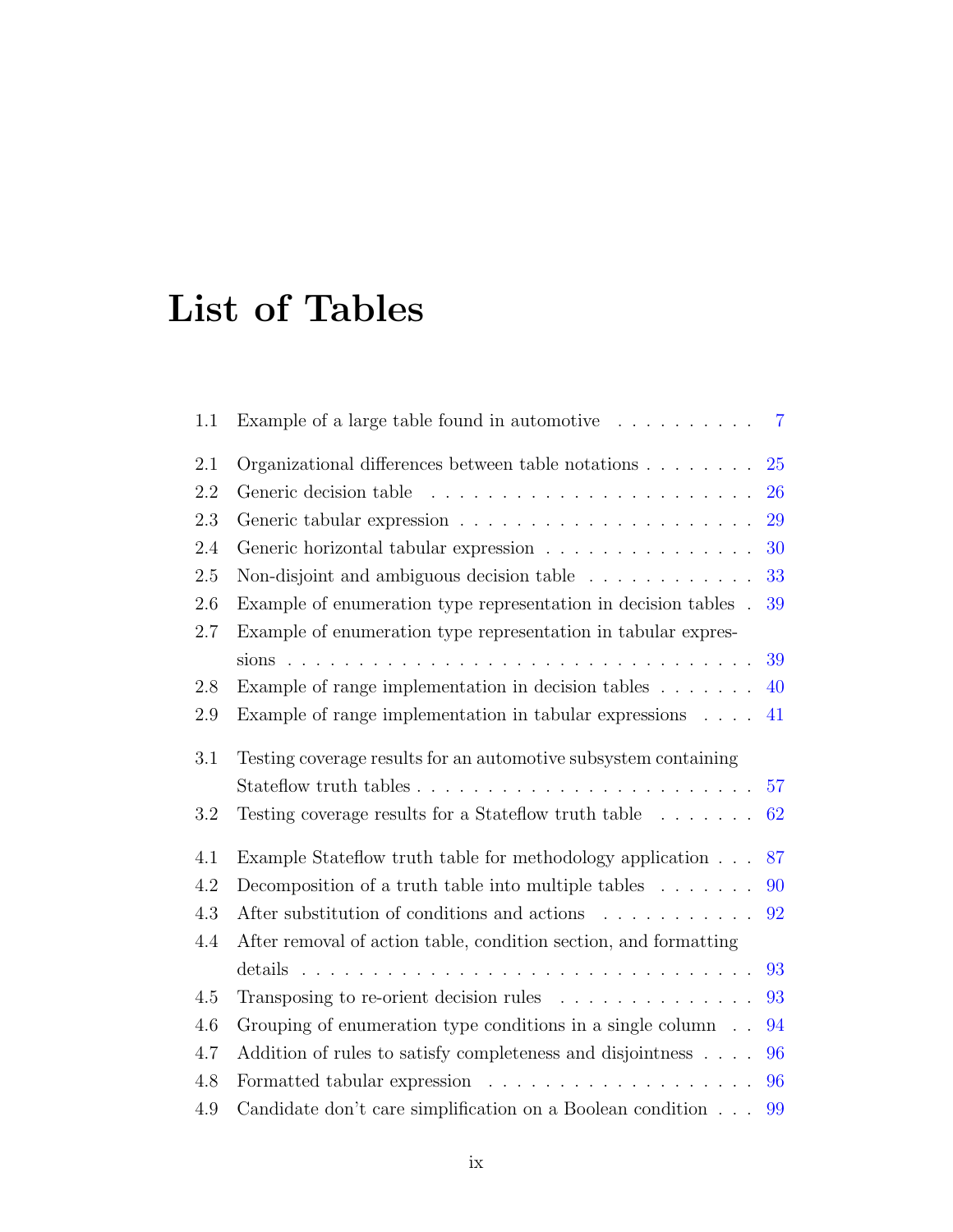|     | 4.10 Application of don't care simplification on a Boolean condition. 99           |
|-----|------------------------------------------------------------------------------------|
|     | 4.11 Candidate for nested Boolean don't care simplification 100                    |
|     | 4.12 Application of don't care simplification on a nested Boolean                  |
|     | 4.13 Example of a situation where multiple simplifications can take                |
|     |                                                                                    |
|     | 4.14 Candidate for partitioning simplification 102                                 |
|     | 4.15 Application of partitioning simplification 103                                |
|     | 4.16 Candidate for no change generalization simplification 104                     |
|     |                                                                                    |
|     | 4.18 Application of no change generalization simplification $\ldots \ldots 105$    |
|     |                                                                                    |
|     | 4.20 Expanded table during compound refactoring 107                                |
|     | 4.21 Simplified table as a result of compound refactoring $\ldots \ldots 108$      |
|     | 4.22 Expanded $cEnum_a$ for a compound refactoring approach 109                    |
|     | 4.23 Removal of enumeration type don't care condition 109                          |
|     | 4.24 Removal of enumeration type don't care condition during a sec-                |
|     | ond iteration                                                                      |
|     | 4.25 Generalization of conditions to implement a no change situation 111           |
|     | 4.26 Generalization of conditions to implement a no change situation 112           |
|     | 4.27 Transposing a tabular expression for Stateflow truth table no-                |
|     | tation                                                                             |
|     | 4.28 Moving conditions and actions to their respective locations 114               |
|     | 4.29 Condition replacement with Boolean values 114                                 |
| 5.1 | Request Arbitration Example - Original Stateflow truth table                       |
|     | for request arbitration from State $1 \ldots \ldots \ldots \ldots \ldots 118$      |
| 5.2 | Request Arbitration Example - Truth table resulting from de-                       |
|     | composition w.r.t. $eArbRequest$ 118                                               |
| 5.3 | Request Arbitration Example - Truth table resulting from de-                       |
|     | composition w.r.t. $bActionRequired \ldots \ldots \ldots \ldots \ldots \ldots 119$ |
| 5.4 | Request Arbitration Example - Inserting conditions and remov-                      |
|     |                                                                                    |
| 5.5 | Request Arbitration Example - Transposed table 121                                 |
|     |                                                                                    |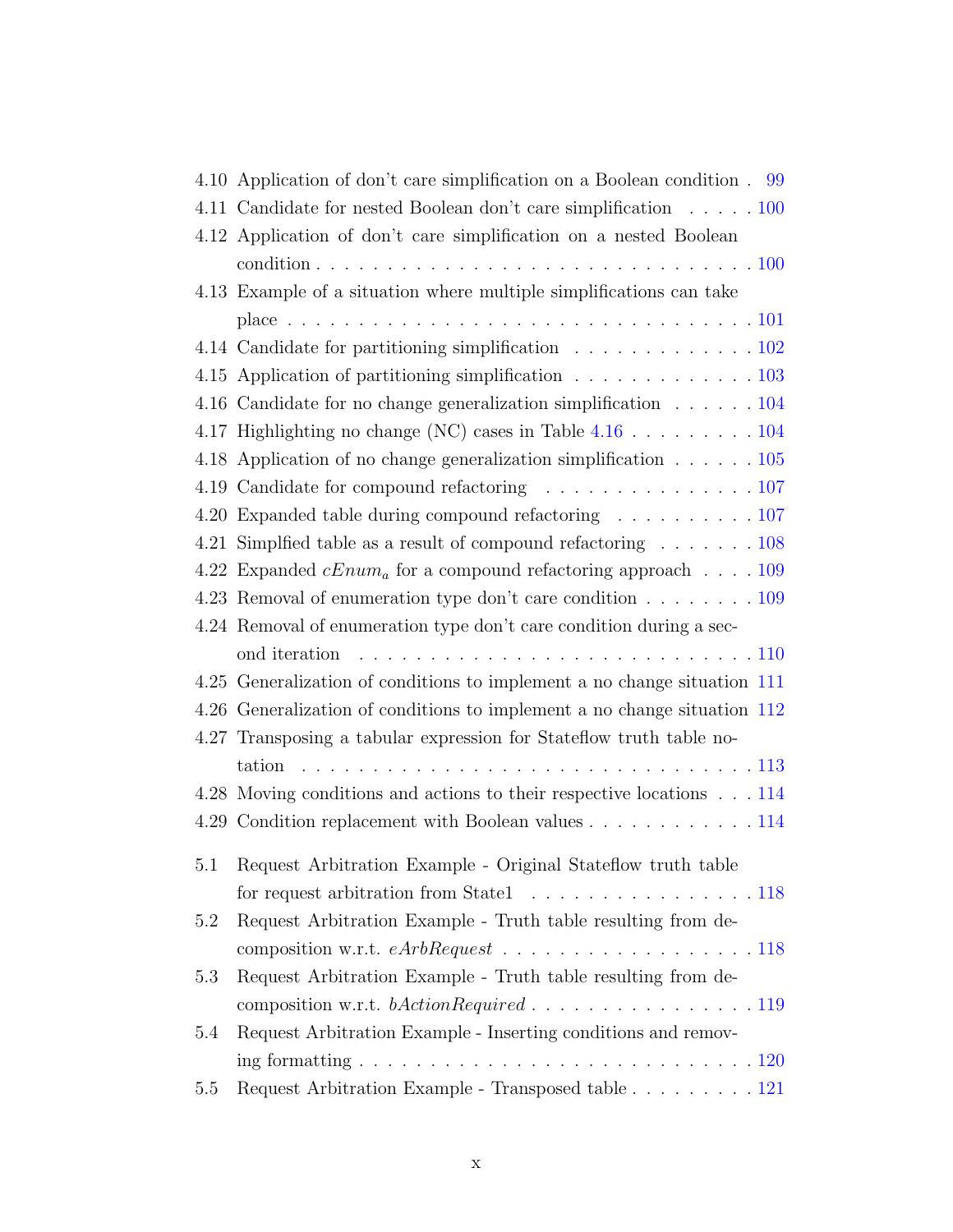| 5.6  | Request Arbitration Example - Enumerations grouped 121                                               |
|------|------------------------------------------------------------------------------------------------------|
| 5.7  | Request Arbitration Example - Disjoint and Complete 122                                              |
| 5.8  | Request Arbitration Example - Formatting 122                                                         |
| 5.9  | Request Arbitration Example - Horizontal table defining request                                      |
|      |                                                                                                      |
| 5.10 | Request Arbitration Example - Reordering bFaulty horizontally 124                                    |
|      | 5.11 Request Arbitration Example - Row expansion to facilitate fur-                                  |
|      | ther simplification $\ldots \ldots \ldots \ldots \ldots \ldots \ldots \ldots \ldots \ldots 124$      |
|      | 5.12 Request Arbitration Example - Reordering bFaulty horizontally                                   |
|      | a second time $\ldots \ldots \ldots \ldots \ldots \ldots \ldots \ldots \ldots \ldots \ldots 125$     |
|      | 5.13 Request Arbitration Example - Reordering bCmpntUnlocked hor-                                    |
|      |                                                                                                      |
|      | 5.14 Request Arbitration Example - Don't care condition removal of                                   |
|      | $eDrvrRequest \ldots \ldots \ldots \ldots \ldots \ldots \ldots \ldots \ldots \ldots 126$             |
|      | 5.15 Request Arbitration Example - <i>eDrvrRequest</i> no change gen-                                |
|      |                                                                                                      |
|      | 5.16 Request Arbitration Example - Reordering bCmpntUnlocked hor-                                    |
|      |                                                                                                      |
|      | 5.17 Request Arbitration Example - Equivalent Stateflow truth table 128                              |
|      |                                                                                                      |
|      |                                                                                                      |
|      | 5.20 Detailed test information for subsystem with original tables 130                                |
|      | 5.21 Detailed test information for subsystem with refactored tables . 131                            |
|      |                                                                                                      |
|      | 5.23 System states and their system/operation statuses $\ldots \ldots \ldots 137$                    |
|      | 5.24 System Status Example - Extracted and isolated $bOpr_A$ bit prior                               |
|      | to simplification $\ldots \ldots \ldots \ldots \ldots \ldots \ldots \ldots \ldots \ldots \ldots 138$ |
|      | 5.25 System Status Example - $bOpr_A$ bit simplified 139                                             |
|      | 5.26 System Status Example - $bOpr_A$ further simplified 140                                         |
|      | 5.27 System Status Example - $bOpr_A$ as a Stateflow truth table 140                                 |
|      |                                                                                                      |
|      |                                                                                                      |
|      | 5.30 Detailed test information for subsystem with original table 142                                 |
|      | 5.31 Detailed test information for subsystem with refactored tables . 143                            |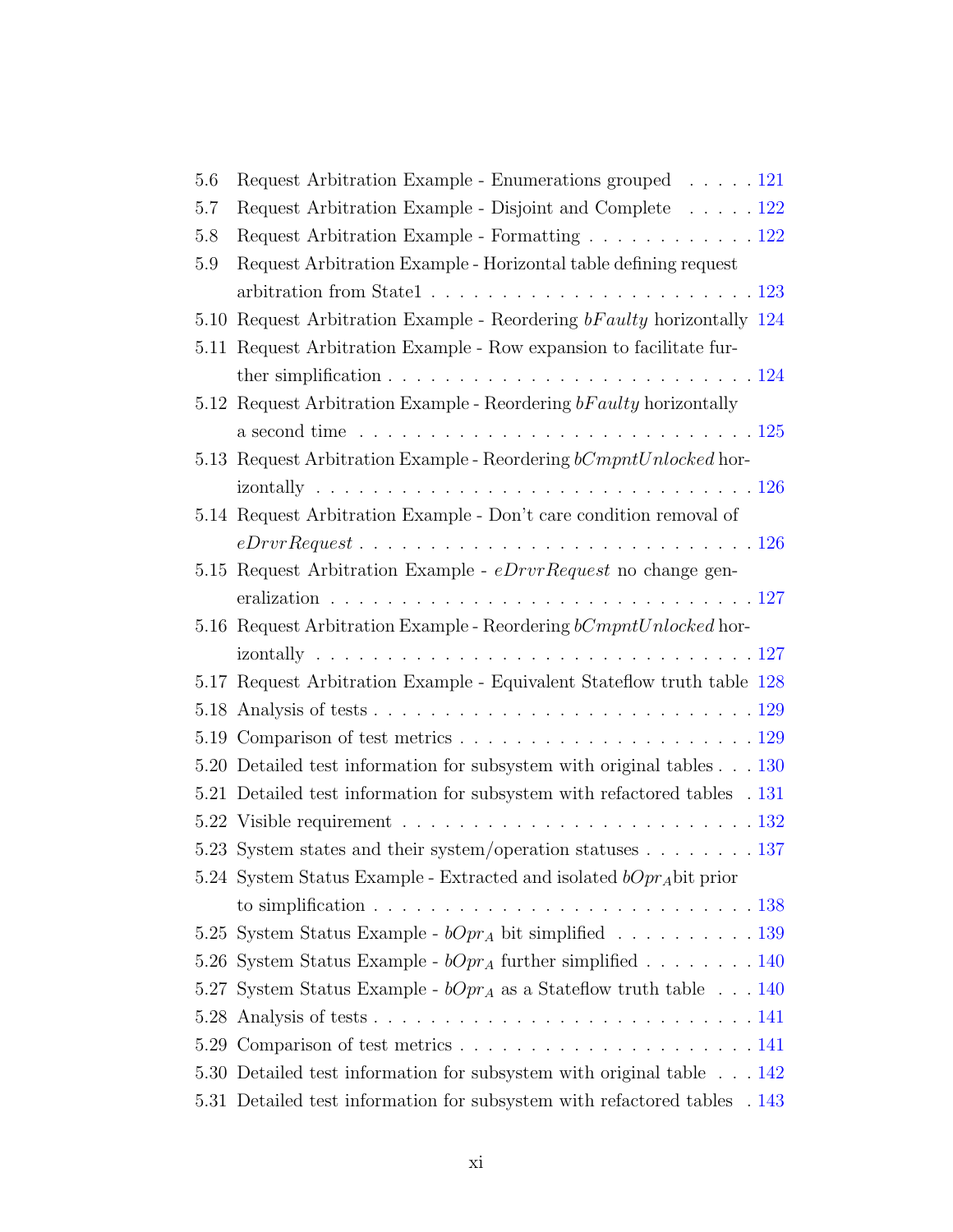| <b>B.1</b> | Original Stateflow truth table for request arbitration from $cState_2163$                          |
|------------|----------------------------------------------------------------------------------------------------|
| B.2        | Simplified tabular expression for request arbitration from $cState_2163$                           |
| B.3        | Equivalent Stateflow truth table for request arbitration from                                      |
|            |                                                                                                    |
| B.4        | Original Stateflow truth table for request arbitration from $cState_3164$                          |
| B.5        | Simplified tabular expression for request arbitration from $cState_3165$                           |
| <b>B.6</b> | Equivalent Stateflow truth table for request arbitration from                                      |
|            |                                                                                                    |
| B.7        | Original Stateflow truth table for request arbitration from $cState_4166$                          |
| B.8        | Simplified tabular expressions for request arbitration from $cState_4166$                          |
| B.9        | Equivalent Stateflow truth table for request arbitration from                                      |
|            | $cState_4 \ldots \ldots \ldots \ldots \ldots \ldots \ldots \ldots \ldots \ldots \ldots \ldots 167$ |
| C.1        | $bSystem_B$ simplified Stateflow truth table 171                                                   |
| C.2        | $bSystem_C$ simplified Stateflow truth table 173                                                   |
| C.3        |                                                                                                    |
|            |                                                                                                    |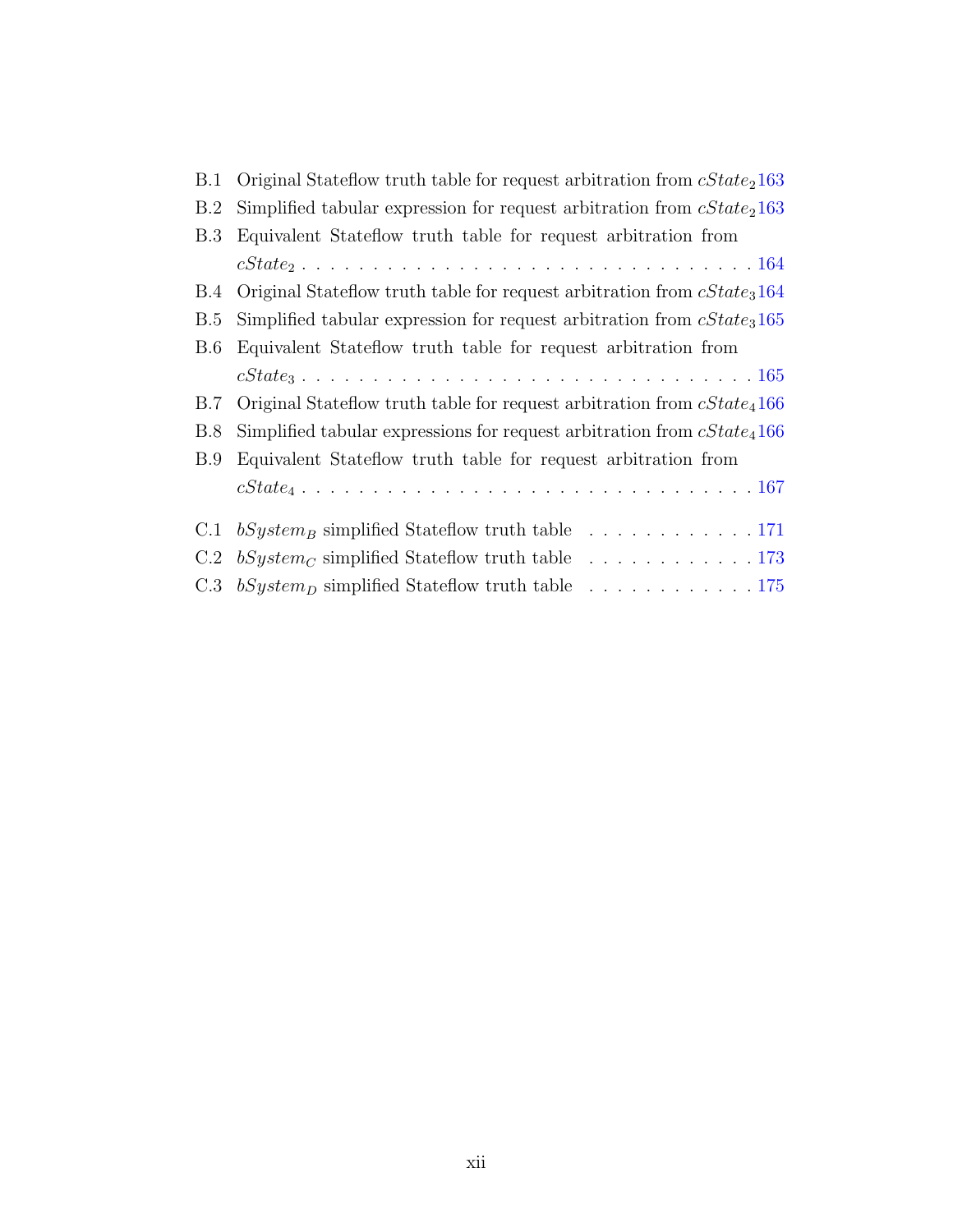## <span id="page-13-0"></span>List of Acronyms

- <span id="page-13-6"></span>ASIL Automotive Safety Integrity Level
- CSV comma-separated values
- <span id="page-13-4"></span>ECU Electrical Control Unit
- <span id="page-13-5"></span>ISO International Standards Association
- IBV Instrumentation Based Verification
- LHS left-hand-side
- <span id="page-13-2"></span>MBD Model-Based Development
- <span id="page-13-1"></span>MC/DC Modified Condition/Decision Coverage
- <span id="page-13-3"></span>OEM Original Equipment Manufacturer
- RHS right-hand-side
- SDV Simulink Design Verifier
- TET Tabular Expression Toolbox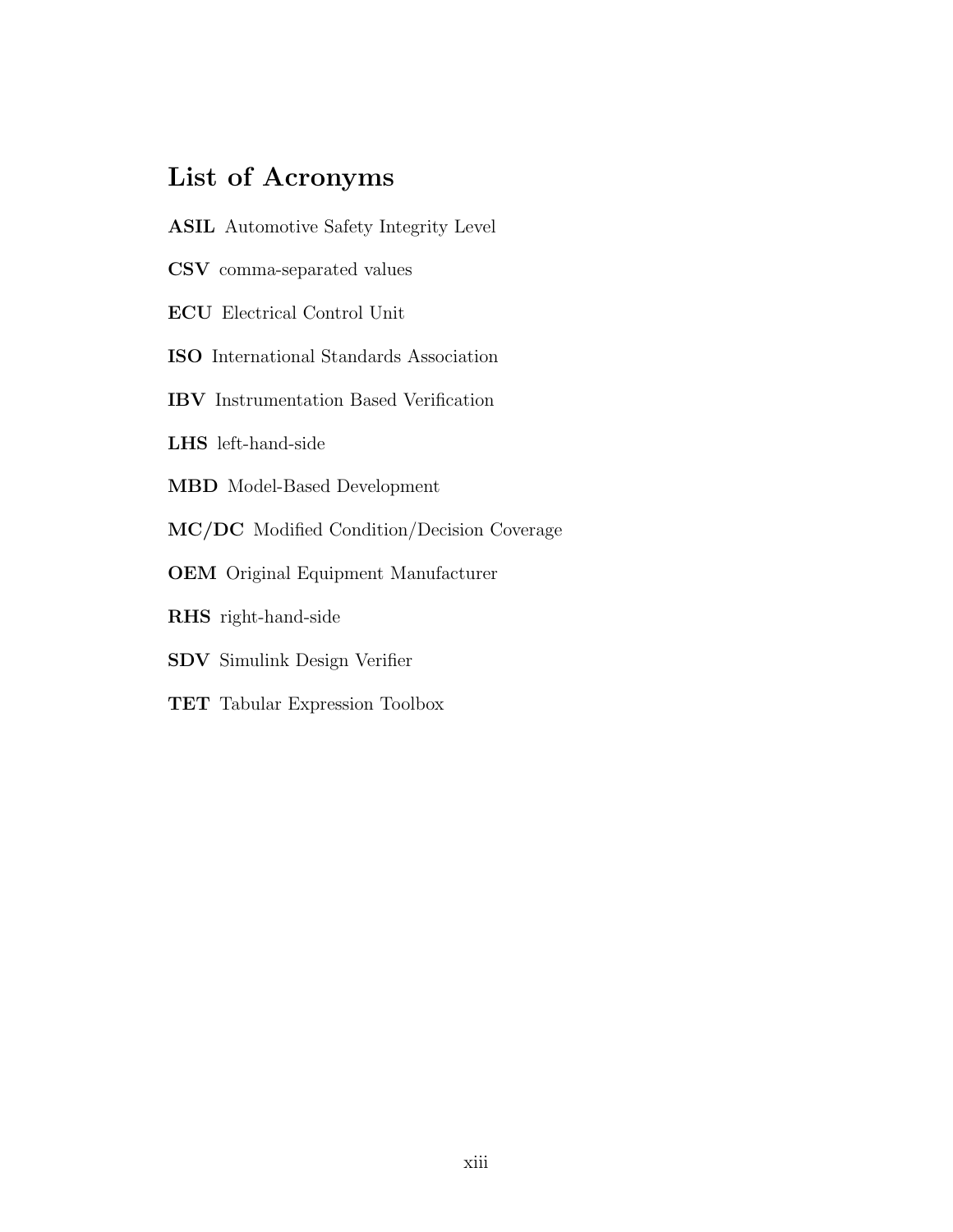## <span id="page-14-0"></span>Chapter 1

# Introduction

In this chapter, we introduce the main motivating factors driving the body of this work. These are explored in the general context of software engineering in Section [1.1.1,](#page-15-0) as well as with a narrowed focus on the the automotive industry in Section [1.1.2.](#page-21-0) Each perspective presents arguments for the justification and necessity of this work, and at times are complementary in nature. Contributions of this thesis are described concisely in Section [1.2,](#page-29-0) while Section [1.3](#page-30-0) goes on to give the remaining structure of the thesis.

### <span id="page-14-1"></span>1.1 Motivation

The majority of today's complex systems, from medical devices to nuclear power generating stations, rely heavily on software to implement complex and safety-critical functionality. The ease of modifying software, in comparison to hardware, lends itself to its constantly changing and evolving nature. As a consequence, significant effort is devoted to defining well-principled and scalable processes for the design, development, and maintenance of these systems.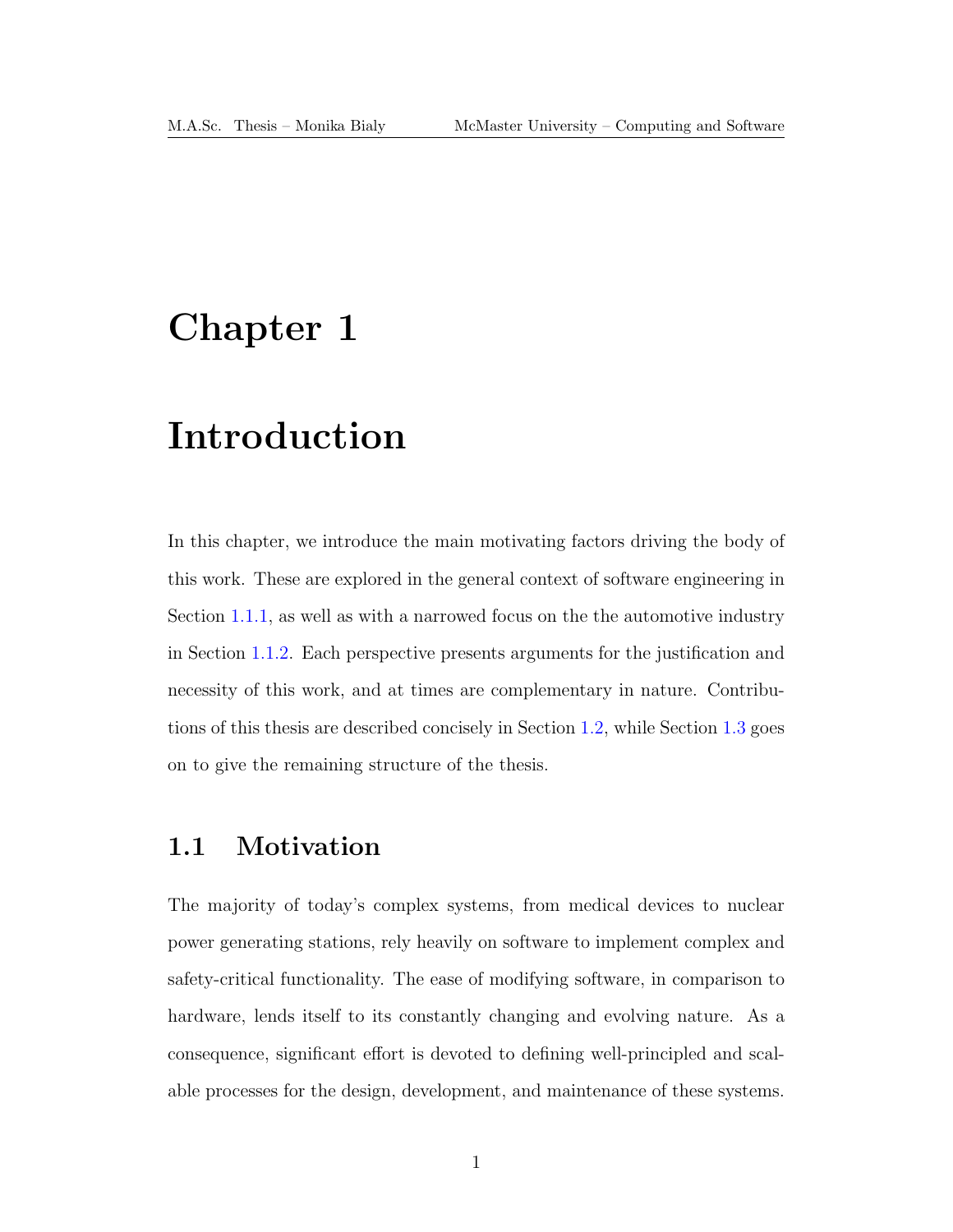In keeping with this sentiment, the following work strives to address several deficiencies of said processes.

#### <span id="page-15-0"></span>1.1.1 General Context

In the subsequent sections, we investigate the challenges of engineering embedded software systems through the use of Model-Based Development [\(MBD\)](#page-13-2), and further strive to understand the unique challenges found in the automotive industry, specifically through the collaboration with an industry OEM partner.

#### <span id="page-15-1"></span>1.1.1.1 Model-Based Development

Model-Based Development has become an increasingly prevalent paradigm, dominating such domains as nuclear, aerospace, and automotive. A dataflow programming approach, [MBD](#page-13-2) employs the use of software models to describe the behaviour of embedded software systems. Models are used for simulation, code generation, test generation, formal verification, and numerous other purposes. Initially, the intent behind the use of models was to facilitate rapid prototyping, and code generation of small systems. However, today's software systems are substantially large and complex, shifting the use of the models to be long-term implementations, maintained and evolved over the span of years and multiple product lines. Therefore, the overarching intent of [MBD](#page-13-2) has migrated to the production of reusable software models with a high degree of component flexibility, while still accommodating rapid time-to-market demands. Given the centrality of models in [MBD,](#page-13-2) it is a requisite that they be developed under well-defined and principled software development processes.

An ever-present problem which permeates the applications of [MBD](#page-13-2) is the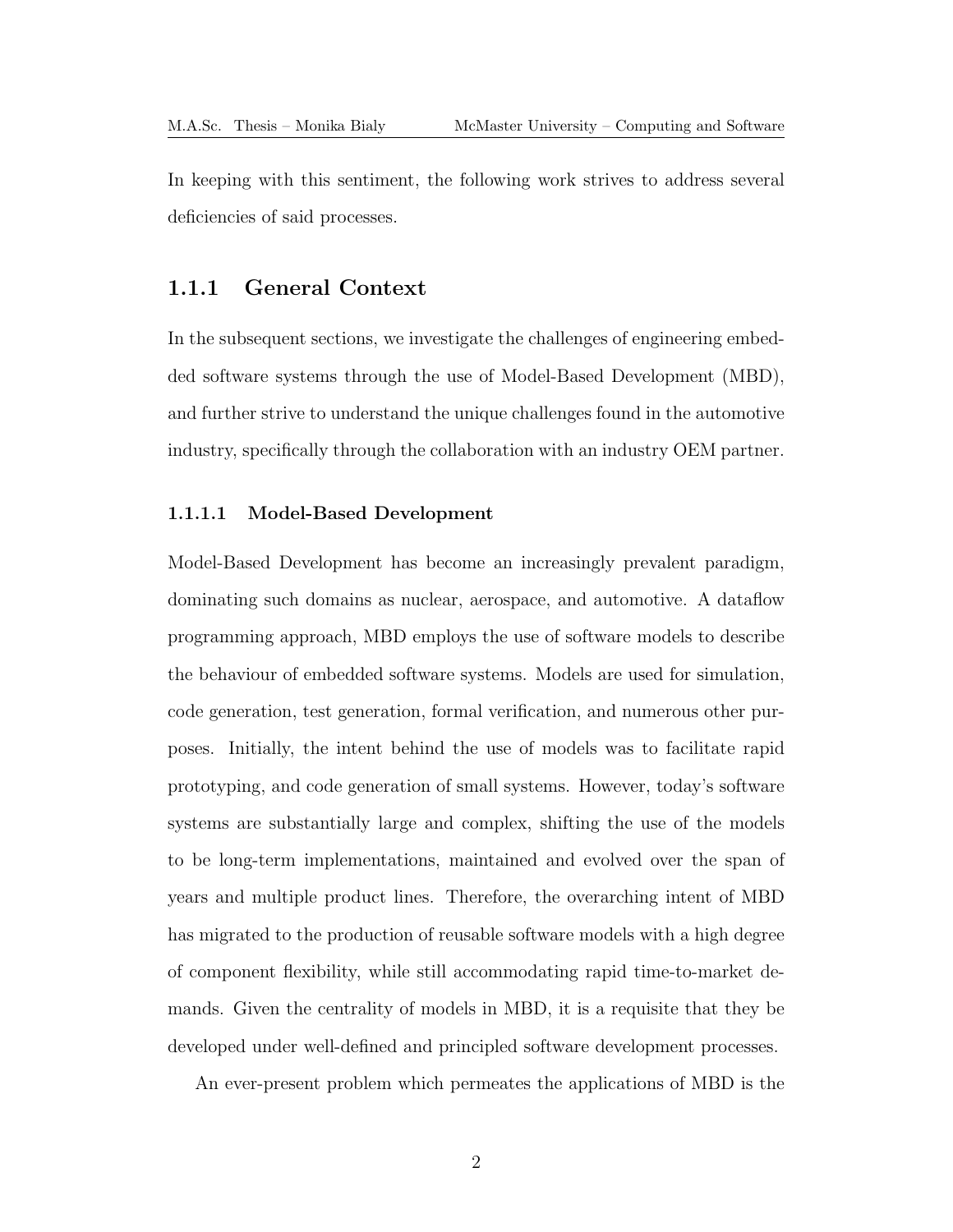prodigious size and complexity of models. With the continual, long-term evolution of software models, the inevitable augmentation and modification of designs brings about steady growth in model size and complexity. For this reason, strategies for addressing overly-complex components is a necessity.

In the embedded software domain, instead of developing systems in the classical sense of writing code, models are instead used as the basis for code generation. Some of these models are implemented using domain-specific dataflow languages, and unlike textual programming languages, make use of control block diagrams for specification. For programming languages in general, guidelines exist which define methods of properly managing software throughout the development process, however considerable less direction is available for [MBD](#page-13-2) approaches. Therefore, there is a gap in terms of processes dedicated for these domain specific tools. [MBD](#page-13-2) employs the use of domain-specific languages and environments, necessitating their own individual consideration and study. The most widely used language is the data flow graphical language Matlab Simulink, along with Stateflow, its supplementary state chart notation [\(Weeks](#page-195-0) [and Moskwa 1995\)](#page-195-0).

#### <span id="page-16-0"></span>1.1.1.2 Software Requirements

Requirements specification is a critical component of the development of software systems. The majority of software failures can be traced to poor software requirements [\(Leveson 2004\)](#page-192-0). Although the importance of software requirements is widely acknowledged, rigourous requirements engineering is an area that has largely been neglected by software developers in general.

Requirements specification and maintenance are often neglected and not given the importance they deserve. As a result, it is commonly the case that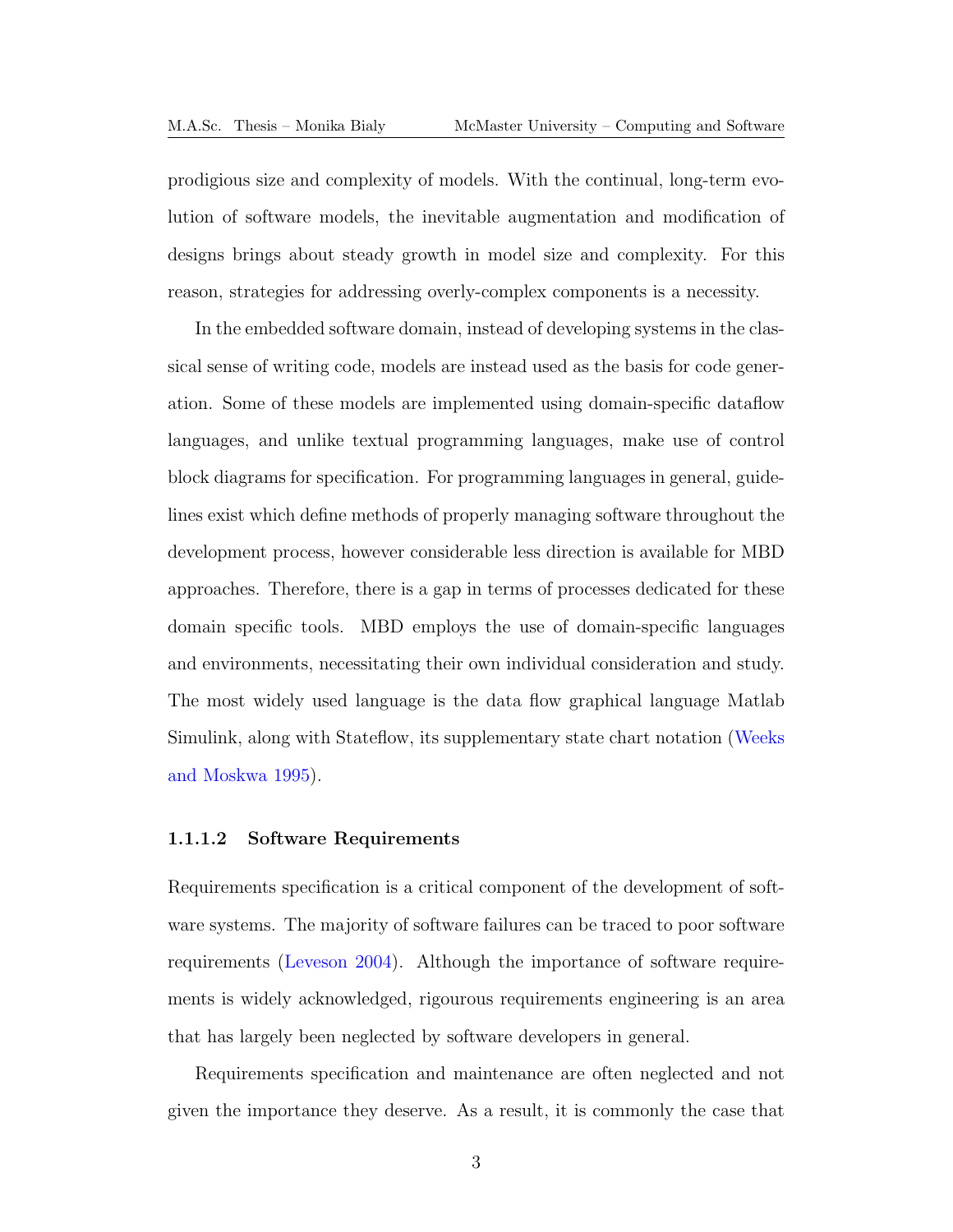requirements solicitation occurs during other stages of the software development process. Retroactively extracting requirements from existing, already developed software generally proves to be an arduous process, and specifying them precisely yet effectively is also an objective of substantial importance.

Software requirements are a crucial component to ensure the longevity of the system that contains that software. Within the automotive domain, entire systems are seldom constructed from the ground up. They are the result of years of work. It is also common for software to be purchased and acquired from other Original Equipment Manufacturers [\(OEMs](#page-13-3)). At times, models or some small subsets of the entire system are developed and added. In both cases, the software has had, and will continue to have, a long lifespan. Thus, software requirements need to be maintained and updated continuously.

Furthermore, models are increasingly complex, but the development lifecycle does not reflect this and is actually becoming faster in reaction to market pressures. Hence maintaining software requirements represents a considerable problem. Additionally, requirements must be specified in a precise format, while remaining readable for domain experts. Although mathematical formulae capture the precision required for a software implementation, they are seldom practical for domain experts to parse and easily understand.

Requirements traceability is the ability to correlate a software implementation to its origin in the requirements documentation. Traceability is now widely recognized as a crucial property of complex software systems, and is important to the maintainability of the software. Owing to the non-textual specification of [MBD](#page-13-2) languages, traceability to and from requirements is more difficult. In general, it has become extremely difficult to visually follow requirements traces in the [MBD](#page-13-2) world. The importance of traceability is stressed in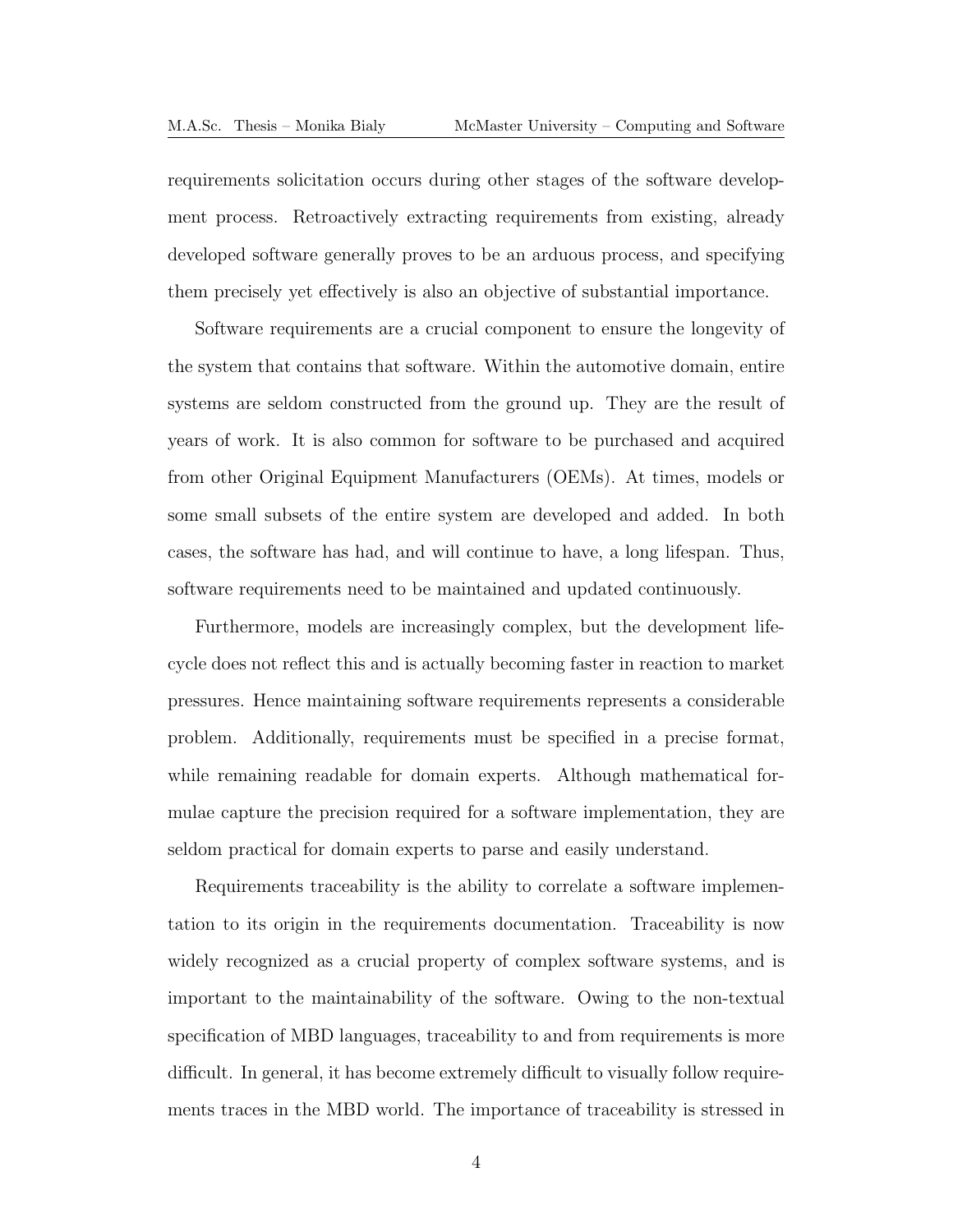safety-critical domains, especially when it comes to software verification and validation. For safety-critical applications we must be cognizant of the added obligation to make software safe. With respect to models specifically, this means traceability and thorough testing. Furthermore, current automotive safety-critical applications are highly complex in order to accommodate the complex control of critical functions, while also mandating traceability. This complexity is also reflected in the model size.

Therefore, exploring new methods of extracting and requirements from existing designs is necessary, while also taking into consideration the traceability of refactored designs.

#### <span id="page-18-0"></span>1.1.1.3 Tabular Representations of Logic for Software

Multi-dimensional tabular notations have long been used as a structure for organizing and representing data in a simple and readable format. Dating back to the early years of the computer science field, decision tables emerged as successor formalism for other notations, namely flowcharts and narratives. Decision tables boasted many advantages over these approaches, firstly, as an aid in software documentation. An effective means of standardizing communication in general, they reduced ambiguity in interpretation and extricated superfluous information. Additionally, their superior organization and concision in expressing complex decision-making logic made them an effective approach for initial system description and design. Companies actively using decision tables observed a decrease in time required to formulate software solutions [\(Pollack, Hicks, and Harrison 1971;](#page-193-0) [Hurley 1983\)](#page-192-1).

Able to effectively convey the logic and instructions required of a computer program, their use was naturally extended to the implementation of decision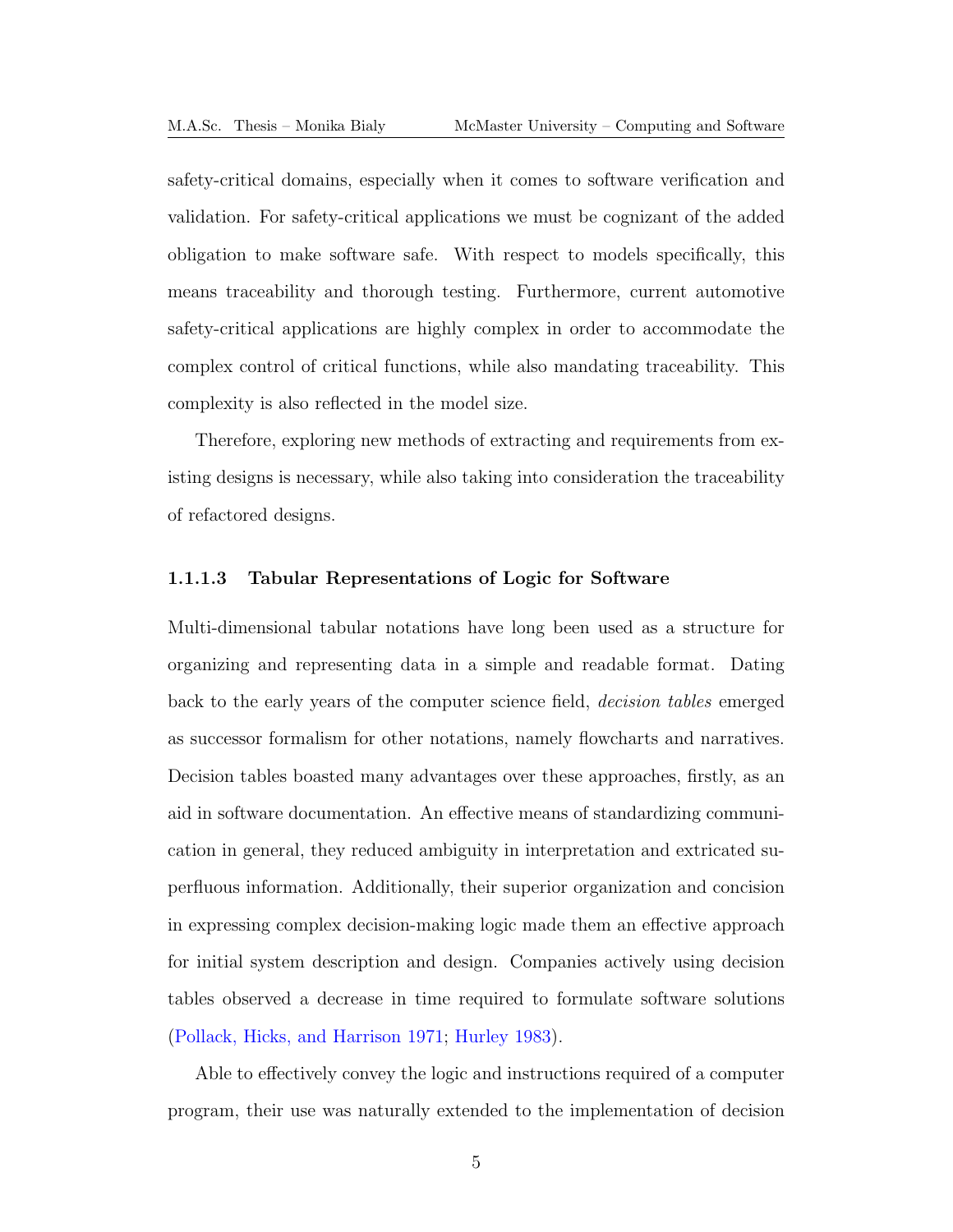logic directly in software [\(Kirk 1965\)](#page-192-2). Processors for converting decision tables to source code, as well as dedicated decision table languages, were swiftly developed by various organizations [\(Pollack, Hicks, and Harrison 1971;](#page-193-0) [Hedayah](#page-191-0) [1974\)](#page-191-0).

Decision tables remain a prominent structure in both software documentation as well as implementation in computer programs. However, software systems have experienced an exponential growth in both complexity and size since the inception of decision tables. In these situations, decision tables are no longer the best suited notation for representing exceptionally complex formulae. A real-world industrial example of this problem is demonstrated in Table [1.1.](#page-20-0)

In examining Table [1.1,](#page-20-0) it is no surprise that the maintenance of similar tables is prohibitively difficult and requires extra time on the part of the developer. Moreover, due to the excessive size of decision tables, it is all the more cumbersome to check crucial properties such as completeness and disjointness. The introduction of human error when performing changes is likely a event. Further exploration of decision tables and their inherent issues is presented in Section [2.3.1.](#page-38-0) It is evident that an alternative tabular formalism is needed for cases where decision tables are not scalable.

Overcoming these obstacles, tabular expressions [\(Jin and Parnas 2010\)](#page-192-3) have presented a viable alternative for large and complex formulae. They are of particular use in formalizing long mathematical expressions describing system functionality, and remain humanly readably as they scale up. With this respect, as well as several others, tabular expressions have been shown to be beneficial in numerous software engineering domains. The semantics and advantages of tabular expressions are further expounded in Section [2.3.2.](#page-41-0)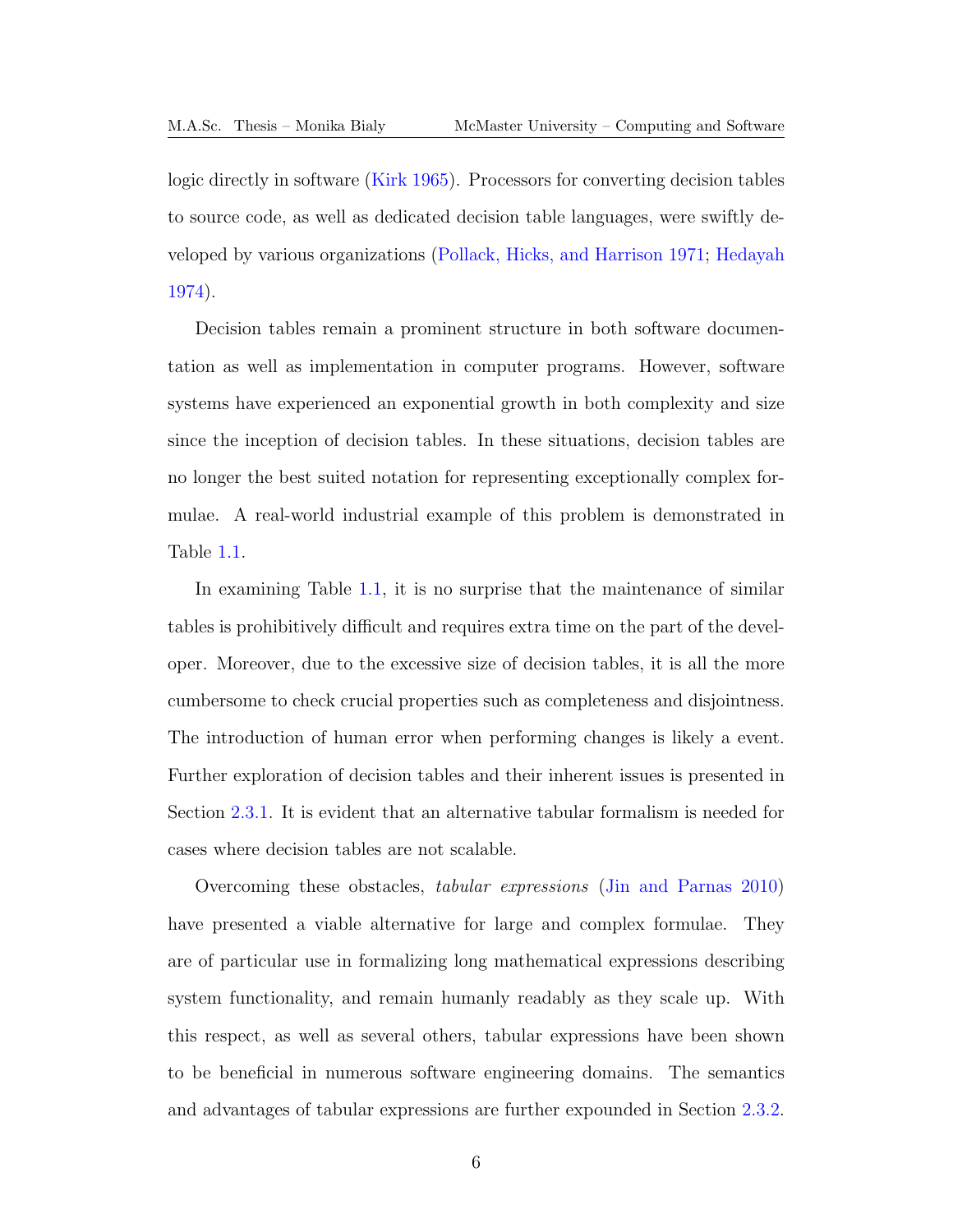<span id="page-20-0"></span>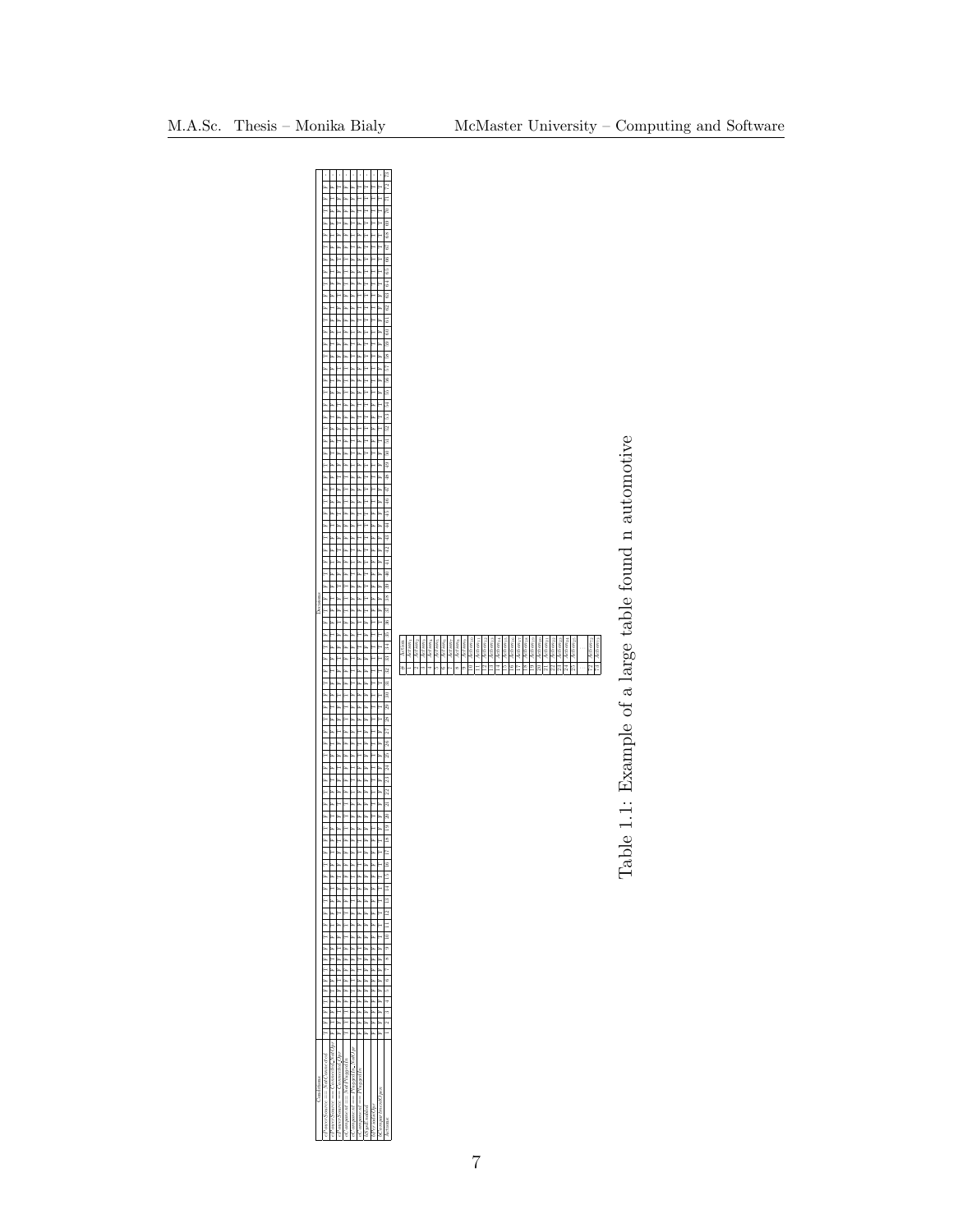The next evolution in tabular structures, the transition from decision tables to tabular expressions is a beneficial and needed process.

#### <span id="page-21-0"></span>1.1.2 Automotive Domain

The automotive domain has evolved to a point where road vehicles rely heavily on software. Currently, embedded Electrical Control Units in automotive systems run software controlling everything from the engine to the ignition systems. Next generation drive-by-wire automotive systems will continue to introduce architectures relying solely on electronic systems, while the dependence on software will further grow by orders of magnitude for the Hybrid Electric Vehicles (HEVs) and Battery Electric Vehicles (BEVs). With this continual advent of newer and more sophisticated vehicle functions, the number of Electrical Control Unit [\(ECU\)](#page-13-4) present in vehicles is constantly growing. As a result, modern automobiles contain numerous software systems, potentially comprising tens of millions of lines of code [\(Charette 2009\)](#page-191-1). Consequently, today's vehicular control software is amongst the largest and most complex software systems in existence today.

The automotive sector presents its own unique and formidable challenges that must be overcome during the software development process. Most significant is the safety-critical nature of vehicles. Humans rely on passenger vehicles to perform safely and reliably, while also providing a high level of comfort. In turn, passenger vehicles are dependent on software components implementing features which deal directly with safety-critical functions. Ensuring human and environmental safety is an integral concern in the development and deployment processes of any vehicle design. To standardize safety-critical software develop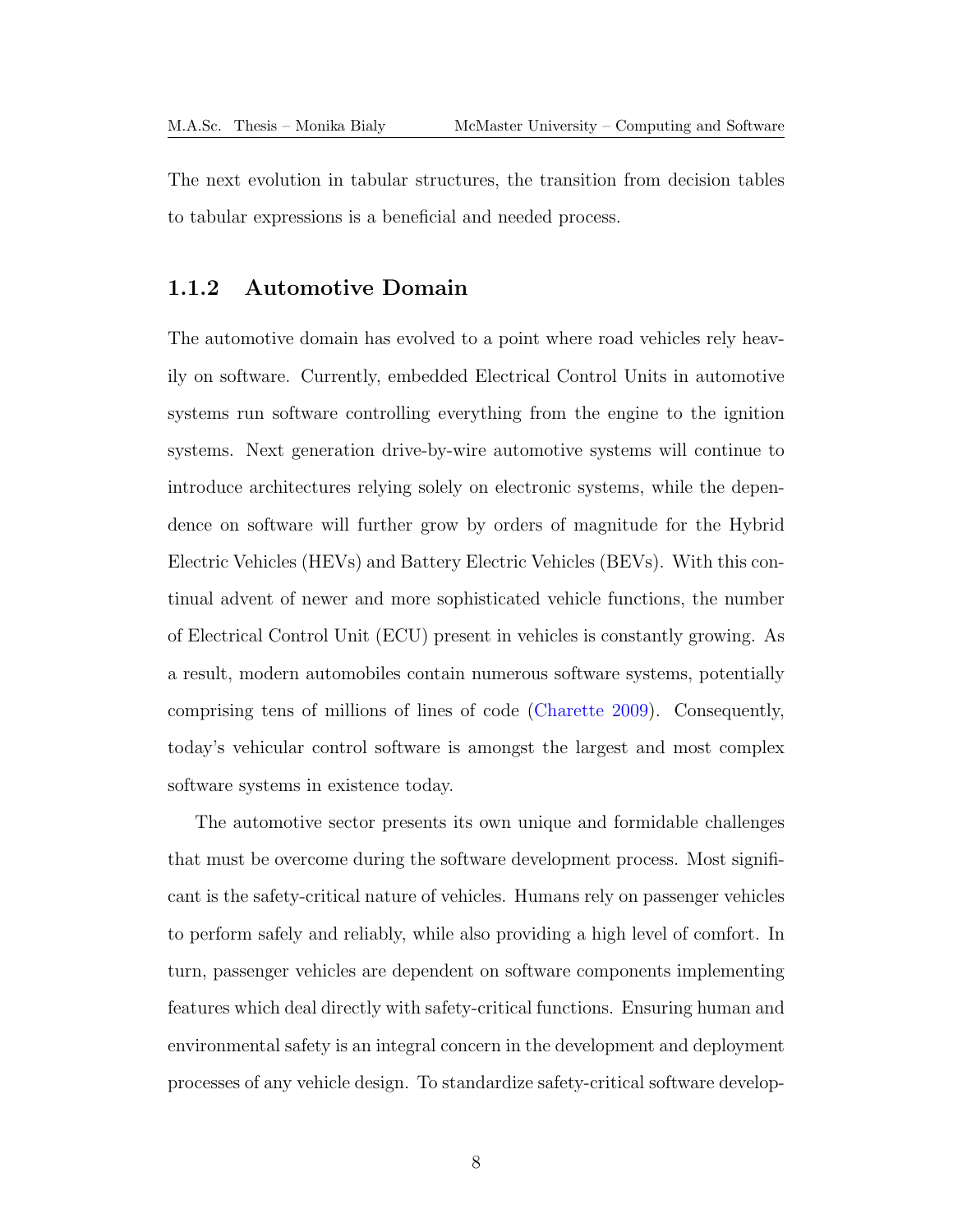ment and its practices in a systematic and regulated manner, the International Standards Association [\(ISO\)](#page-13-5) 26262 standard was created with the objective of mitigating potential risks, increasing confidence in vehicle performance, and ultimately elevating the quality of software in vehicles.

#### <span id="page-22-0"></span>1.1.2.1 ISO 26262

Passenger safety is a crucial aspect of vehicular design. Modern vehicles must be highly dependable and safe for both those who operate (i.e., drivers/passengers) as well as non-operators (e.g., pedestrians). Therefore, an international functional safety standard defined by the International Standards Association, [ISO](#page-13-5) 26262 entitled, "Road Vehicles – Functional Safety" was developed to specifically address the methods and practices of safety-related electronic, electrical, and software components in series production passenger vehicles.

[ISO](#page-13-5) 26262 applies to software that implements safety-related features. For these features, potential hazards, severity, and controllability, components are assessed, and these components are classified based on their level of criticality in Automotive Safety Integrity Levels [\(ASILs](#page-13-6)). A component is identified as level, A, B, C, or D, where D demands the highest intensity of rigour during development in terms of application of [ISO](#page-13-5) 26262 requirements. Given some [ASIL](#page-13-6) level, [ISO](#page-13-5) 26262 prescribes requirements which must be accomplished in order to achieve compliance with the standard. Specifically, Part 6 of [ISO](#page-13-5) 26262 focuses on development at the software level, providing guidance to avoid risks by specifying requirements and processes throughout the automotive software development lifecycle.

The culmination of several years' work, [ISO](#page-13-5) 26262 represents the stateof-the-art when it comes to system and software safety in the automotive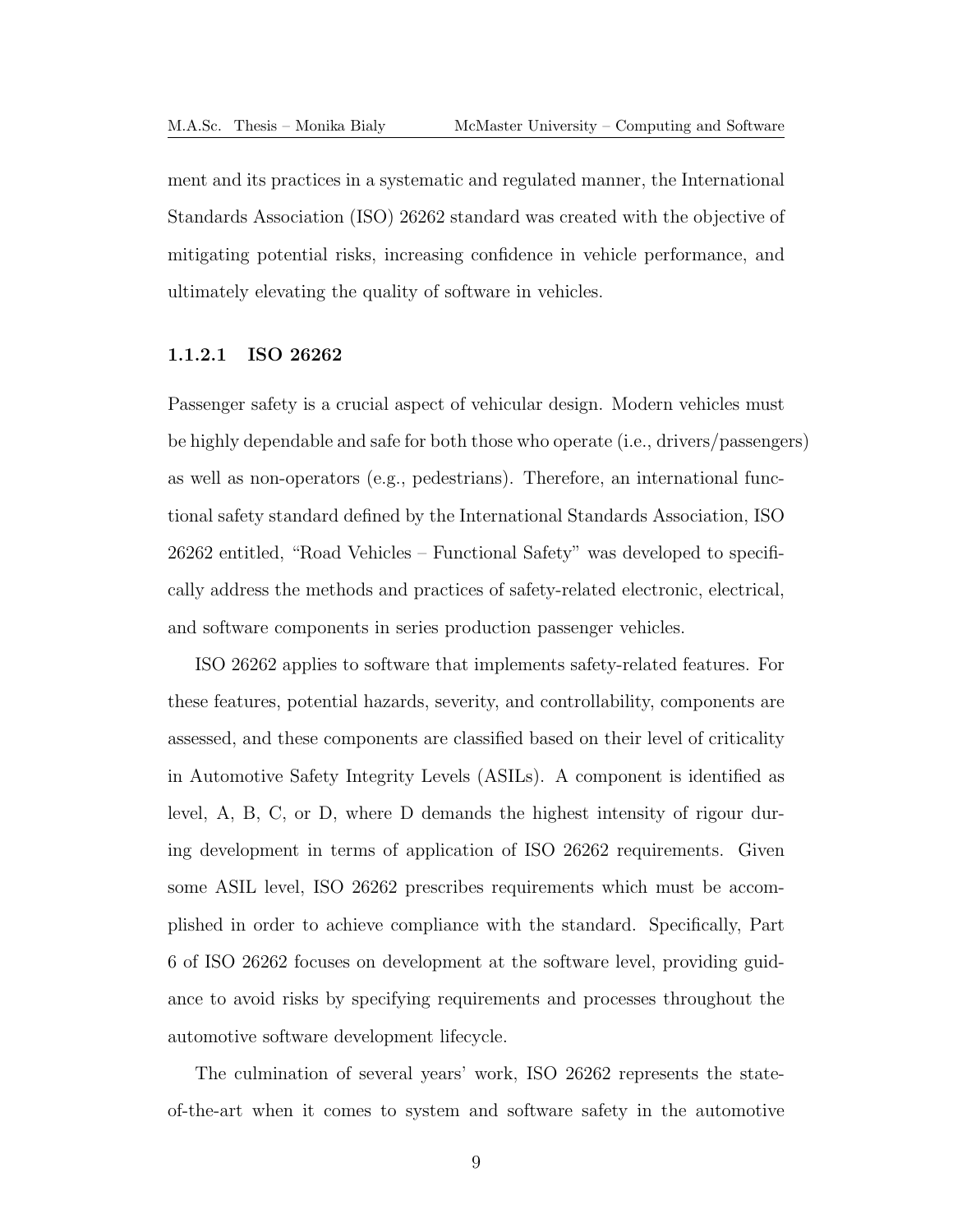sphere. Most automotive [OEMs](#page-13-3) and suppliers are currently making the move to adopt this standard, and have begun to adapt their processes in a move towards attaining [ISO](#page-13-5) 26262 compliance. In the future, adherence will become expected, and automotive companies are currently exploring the necessary steps required in order to migrate to this standard. To claim compliance with this standard, [ISO](#page-13-5) 26262 defines requirements and methods which must be met, where applicable, while recommendations are strongly suggested but not necessary. Requirements and methods particularly relevant to the scope of this work are delineated in the following sections. They provide further motivation for the refactoring of complex and large vehicular designs, such that compliance may be achieved. These requirements serve as a good guide for making the systems that depend on this software, safer and more reliable.

Software Requirements Recommendations Software requirements are integral for the overall compliance of [ISO](#page-13-5) 26262. Requirements are used throughout the various phases of product development. They are required prerequisites for the initiation of product development at the software level, ensuring that further objectives and subphases comply with the functional safety requirements. Specifically, they go on to serve as the basis for system design, system integration and testing, safety validation, functional safety requirement assessment, and many others ([ISO 26262-6:2011](#page-192-4) 2011). Therefore, the existence of requirements and design specifications are of the utmost importance.

Software Design and Implementation Recommendations The increasing complexity of computerized vehicle systems is one of the motivating factors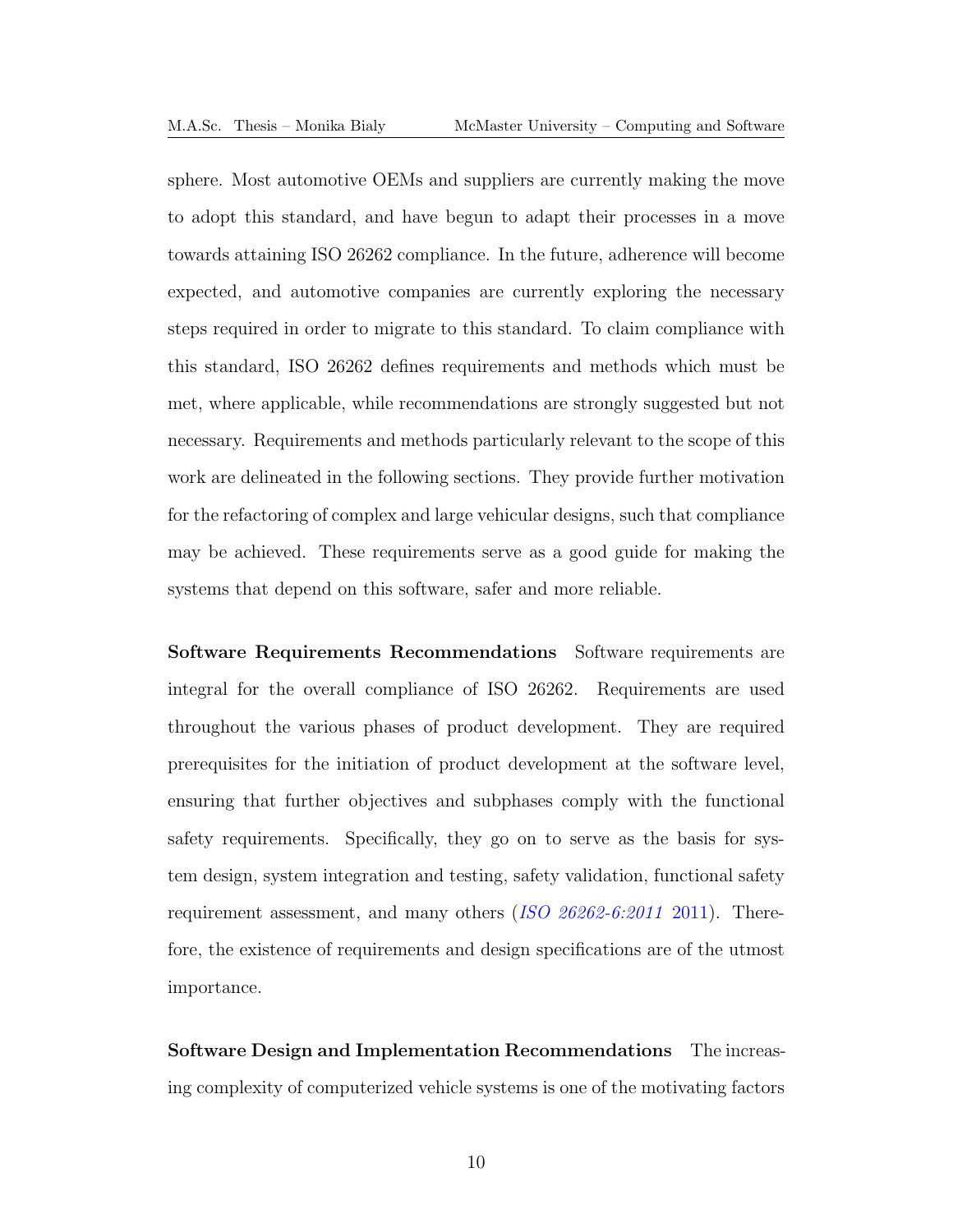behind the development of [ISO](#page-13-5) 26262. As a result, the means by which software is designed and implemented is addressed.

General guidelines for modelling and programming languages are addressed in Clause 5 of [ISO 26262-6:2011](#page-192-4) (2011). Entitled "Initiation of product development at the software level", this chapter presents criteria for selecting quality software tools and languages for software development. Requirement 5.4.6 lists criteria for assessing suitable modelling languages. These guidelines mandate the evaluation of languages in terms of ambiguity, specifically, with the intention of avoiding ambiguous syntax and semantics. If this criteria is not met, guidelines must be in place to address this deficiency and comply with this requirement.

Additionally, Requirement 5.4.7 Method 1a stresses that accompanying coding guidelines for languages, modelling and programming alike, must address methods of enforcing low complexity of design. Ensuring the correctness of implemented designs is integral to safety-critical systems, and thus this requirement is a highly recommended item for all [ASILs](#page-13-6). Method 1b again deals with the topic of ambiguity in language subsets. If a language construct is identified as being ambiguous in nature, it is to be excluded from use within the design and implementation. A construct is flagged as being ambiguous if its syntax and semantics are inherently unclear, potentially leaving it to the interpretation of the developer. Additionally, its susceptibility to inconsistent and divergent interpretation by developers, testers, and inspectors also justifies its exclusion from use. This recommendation is prescribed for all [ASILs](#page-13-6).

Much is said describing an ideal software language. However, the fact remains that Matlab Simulink is the widely accepted environment and notation in industry when it comes to embedded software. Due to its richness in fea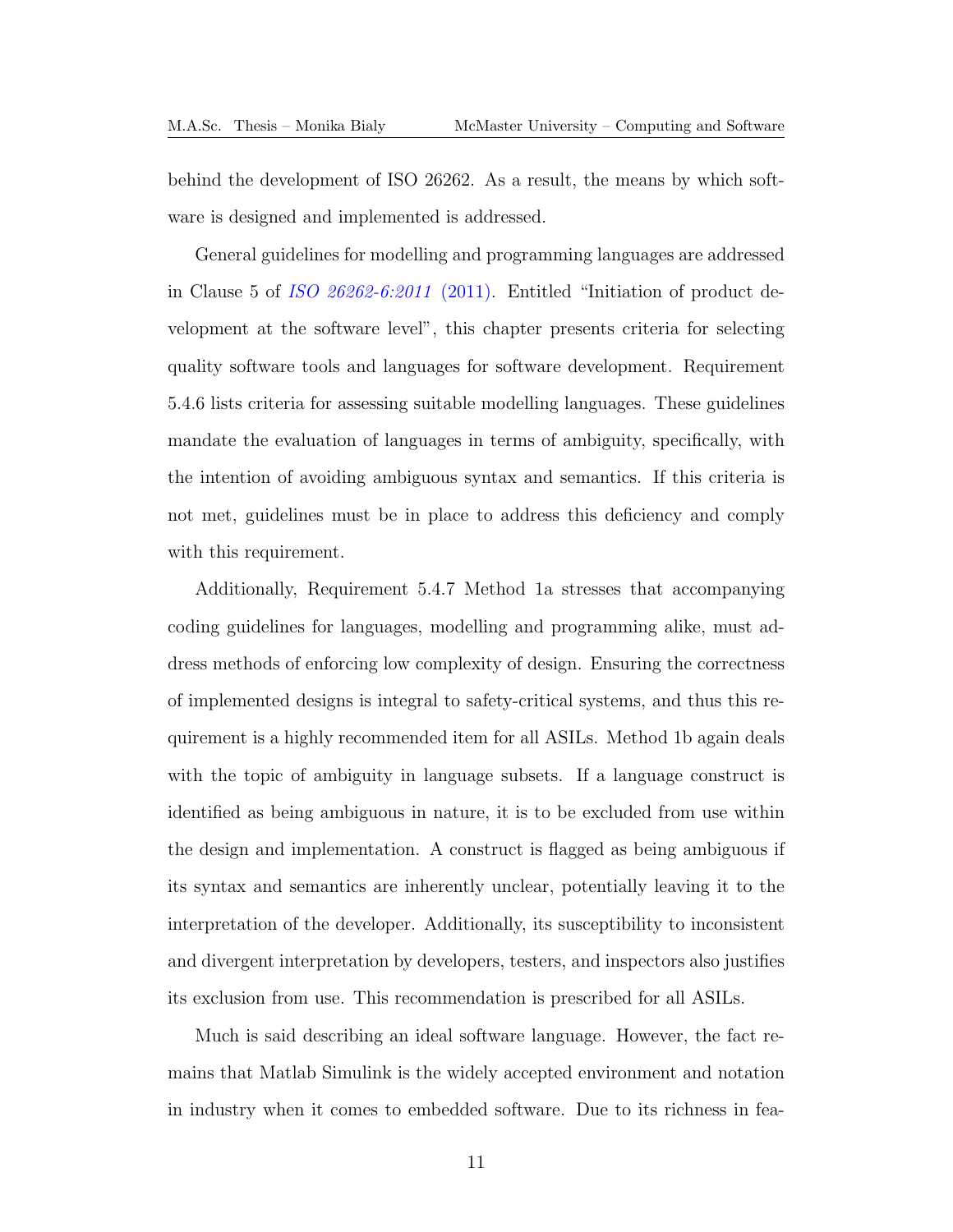tures and tools, this is unlikely to change. As a result, allocating efforts to further cultivate its abilities of software specification, will aid in meeting the requirements of [ISO](#page-13-5) 26262, specifically mitigating complexity and ambiguity. Therefore, we seek to apply these guidelines to Matlab Simulink designs by being cognizant of constructs which are ambiguous, as well as the need to minimize complexity.

Clause 8 concentrates on "Software unit design and implementation". Here, requirements concerning model and code specification are described. In the context of [MBD,](#page-13-2) the model is the primary artifact specifying the software. As a result, the prescribed properties apply to the model and not its generated code. Specifically, Requirement 8.4.4 outlines several design principles models should manifest. Included are: simplicity; readability and comprehensibility; modifiability; and testability ([ISO 26262-6:2011](#page-192-4) 2011). These software qualities are largely related, and are properties of any good software specification which seeks to mitigate software errors, and therefore risk. Simplicity and conciseness lends itself to ease of readability. As a result, models are easy to understand by developers, and thus all the more modifiable. Testing is elaborated on in the next section.

In summation, minimizing complexity of code, avoiding ambiguous language constructs, and the integration of simplicity, readability, comprehensibility, and modifiability as implementation design principles is demanded by [ISO](#page-13-5) 26262 over several requirements. In general, these are principles that are beneficial for all software, however large safety-related software such as the embedded software found throughout vehicles especially needs to be designed with these requirements as objectives.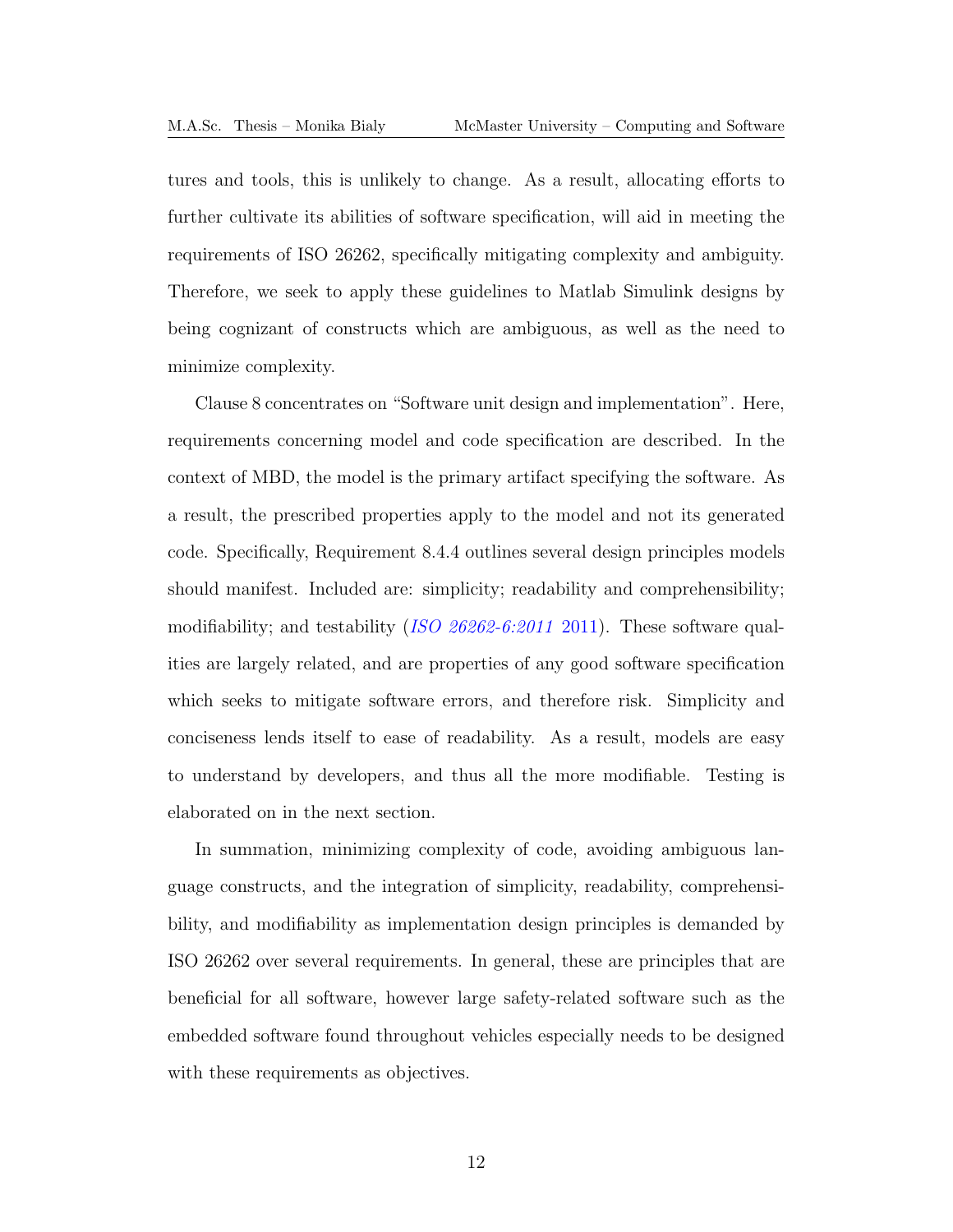Software Testing Recommendations For safety-critical systems like vehicles, unintended functionality that deviates from the safety requirements is not acceptable. Testing can help to reveal these cases. [ISO](#page-13-5) 26262 imparts requirements for the testing and verification stages of the software lifecycle, which are applicable to model-in-the-loop environments (discussed in Section [2.4\)](#page-55-0).

Structural testing in particular is required to measure the degree of code coverage. In Requirement 9.4.5 of [ISO](#page-13-5) 26262, structural metrics to be maximized are given as statement, branch, and [MC/DC.](#page-13-1) The use of these metrics is recommended for [ASILs](#page-13-6) A,B, and C, while [MC/DC](#page-13-1) and branch are highly recommended for [ASIL](#page-13-6) D specifically. The extent to which these metrics are exercised is left up to the software tools which are used.

Furthermore, as touched upon in the previous section, Requirement 8.4.4 outlines design principles to be achieved. The testability of software is amongst these principles, and must be considered throughout the software development process.

Calibration Recommendations Different automobile product lines require divergent software implementations to accommodate their variability. Departing from the traditional definition, in the automotive industry, calibration also refers to software which is instrumented with data after the build has taken place. Calibration enables a single software infrastructure to be used across product lines, while still permitting customization of parameters for specific products. In order to achieve this, models must be designed such that the core software structure remains constant, while other components are dynamic, and permuted between product implementations. Figure [1.1](#page-27-1) shows how this is generally accomplished.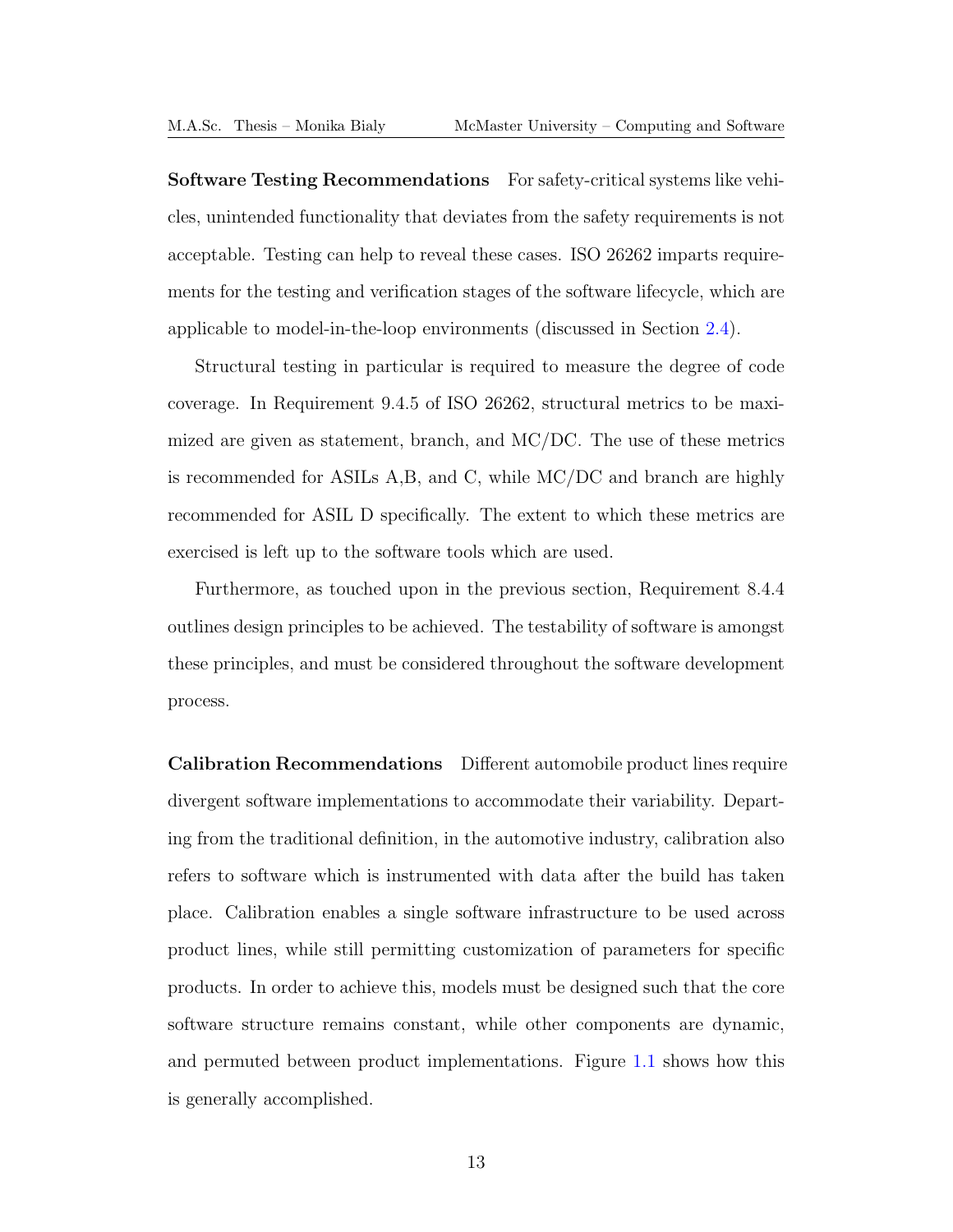<span id="page-27-1"></span>

Figure 1.1: Software calibration process

[ISO](#page-13-5) 26262 concerns itself with making controlled changes to software, while still facilitating the its calibration. Therefore, calibration is a property which must be considered during refactoring efforts, such that it is still supported.

#### <span id="page-27-0"></span>1.1.2.2 Collaboration with an Automotive Partner

The undertaking of this thesis has been done under the scope of a multidisciplinary project, in collaboration with a prominent automotive [OEM](#page-13-3) industrial partner. The goal of the project is to improve software development practices for innovative and leading edge vehicles, while enabling transition to industry's emerging standards. The automotive industry, in its increasing reliance on software, has experienced all of the aforementioned issues discussed in Section [1.1.1.](#page-15-0) Large and complex software systems give rise to difficulties in understandability, modifiability, testability and maintainability. One of the primary tasks of our collaboration with an automotive [OEM](#page-13-3) is to improve vehicle designs in Simulink/Stateflow such that they better facilitate these properties, as well as enable the calibration of software. Additionally, the recommendations given by [ISO](#page-13-5) 26262 fall in line with the priorities our automotive partner has outlined for their software initiatives. The include: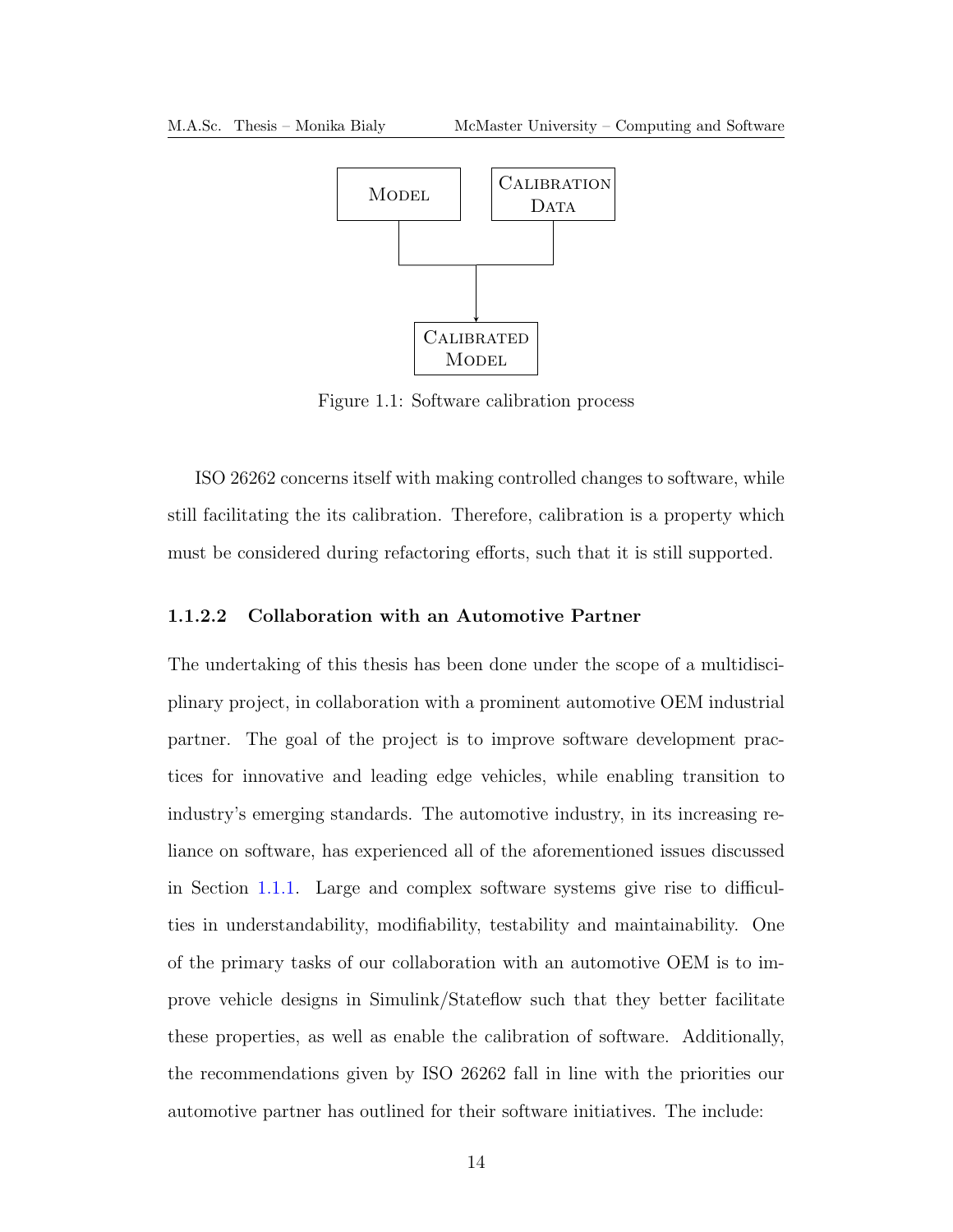- Complexity Table [1.1](#page-20-0) is a design taken from actual vehicle control software. It is overly complex to understand, and requires refactoring in order to reduce its size and complexity. The work within this thesis is demonstrated on industrial examples such as these. They are the basis for Chapter [5.](#page-129-0) Complexity of design is an issue which affects other aspects of a system.
- Testability A substantial amount of effort is allocated to testing. Maximizing coverage while also minimizing time and effort in creating and simulating tests is hindered by the large and complex nature of automotive software designs. Reducing the efforts in achieving good coverage and test cases is a priority.
- Traceability to Requirements Designs which are maintained and evolved over a long period of time are often so altered that they no longer correspond to existing software requirements. Complexity of the design exacerbates this problem by obfuscating requirement visibility even further. Simplifying and restructuring designs such that requirements are more evident is a beneficial step in refactoring.
- Calibration Our [OEM](#page-13-3) partner does not wish to develop and maintain numerous software variants for their various vehicles, but rather employ the use of calibration data to outfit the same software with different behaviour according to the vehicle variant. This calibration data consists of some data values that change between vehicle implementations, and rather than being implemented directly in a Simulink model as a block, they are instead stored in a separate calibration file for ease of modification. Calibration data is loaded into the model according to the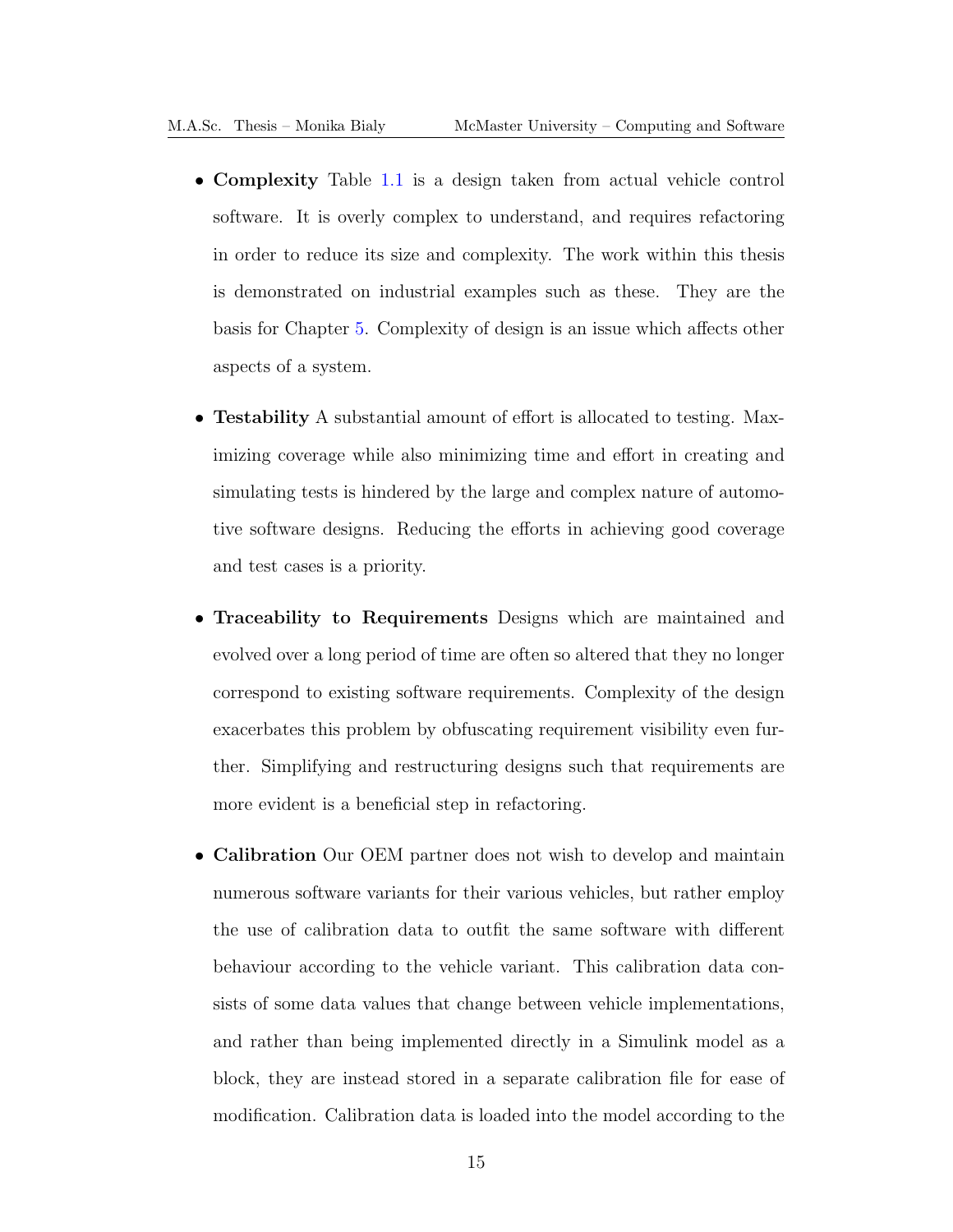vehicle design at hand, and allows for the software structure to be the same across all vehicle variants, while also facilitating customization of software behaviour in a manner that is consistent yet panoptic. Where necessary, refactored designs should facilitate ease of modification across multiple product lines. Therefore, during any refactoring of automotive designs, this property must also be taken under consideration.

## <span id="page-29-0"></span>1.2 Contributions

This thesis contributes to the area of formal methods and software engineering. Using basic computer science and mathematical principles, we strive to build a methods for rigorous, dependable software, which serve as an effective means of refactoring tabular designs in both industry and academia. With a focus on facilitating testing, increasing understandability, and leading to conformity to [ISO](#page-13-5) 26262, the key contributions of the thesis are are follows:

- A new proposed software requirements reverse-engineering method to make use of formal property-proving in lieu of inexhaustive testing efforts.
- The creation of a methodology which transforms and simplifies conventional decision tables. Within this methodology, five simplification strategies for tabular expressions have been defined such that tabular expressions themselves can be simplified in terms of logic, resulting in smaller tables. Furthermore, this methodology permits the replication of the techniques by other researches and practitioners, both in industry and academia.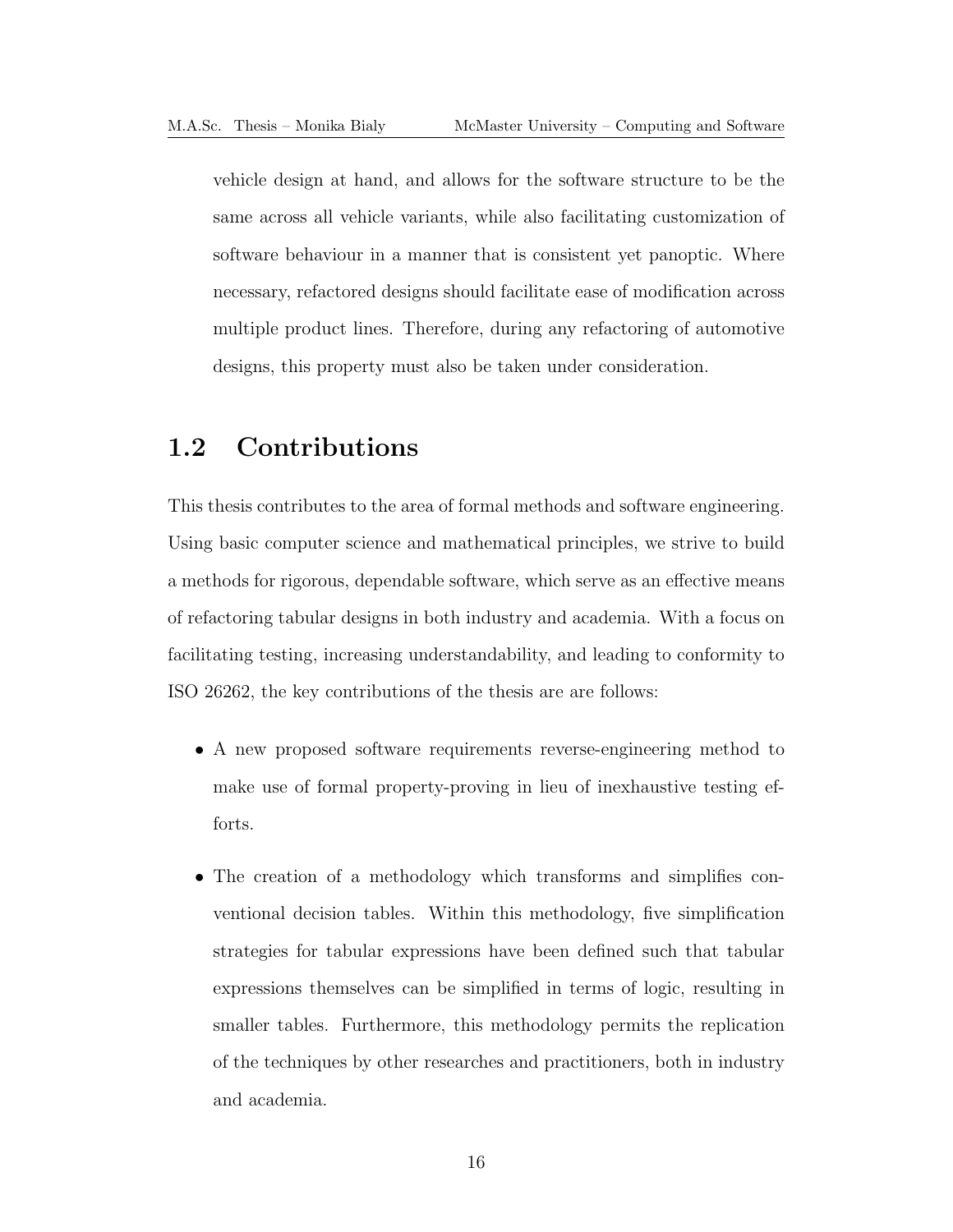- Real industrial case studies on current vehicle production code, on which the aforementioned methodologies were applied and investigated. These case studies give testament to the practicality of the methodologies created on industrial-sized applications which are in use today, as well as demonstrate the effect of the methodology in reducing complexity and size of tables, while increasing readability and testing. The refactored designs created using the methodology have been incorporated by our automotive industry partner into production vehicular code and the methodology is being added to the company's development processes. This successful technology transfer clearly demonstrates the practicality and industrial relevance of the work.
- Another argument for the use of tabular expressions as a means for specifying software requirements with a detailed investigation as to the differences between decision tables and tabular expressions.

## <span id="page-30-0"></span>1.3 Outline

This thesis is structured as follows. The following section offers background information of tabular constructs and gives an analysis of their differences, with emphasis on Simulink/Stateflow implementations. It goes on to provide details of the metrics used for the analysis of the proposed methodology, as well as previous related work. Chapter [3](#page-62-0) describes and demonstrates the application of a requirements reverse-engineering methodology. Subsequently, Chapter [4](#page-98-0) is devoted to the introduction of a new table transformation methodology. Concrete applications on real-world automotive designs are provided in Chapter [5,](#page-129-0) along with an analysis of its impact with respect to the metrics described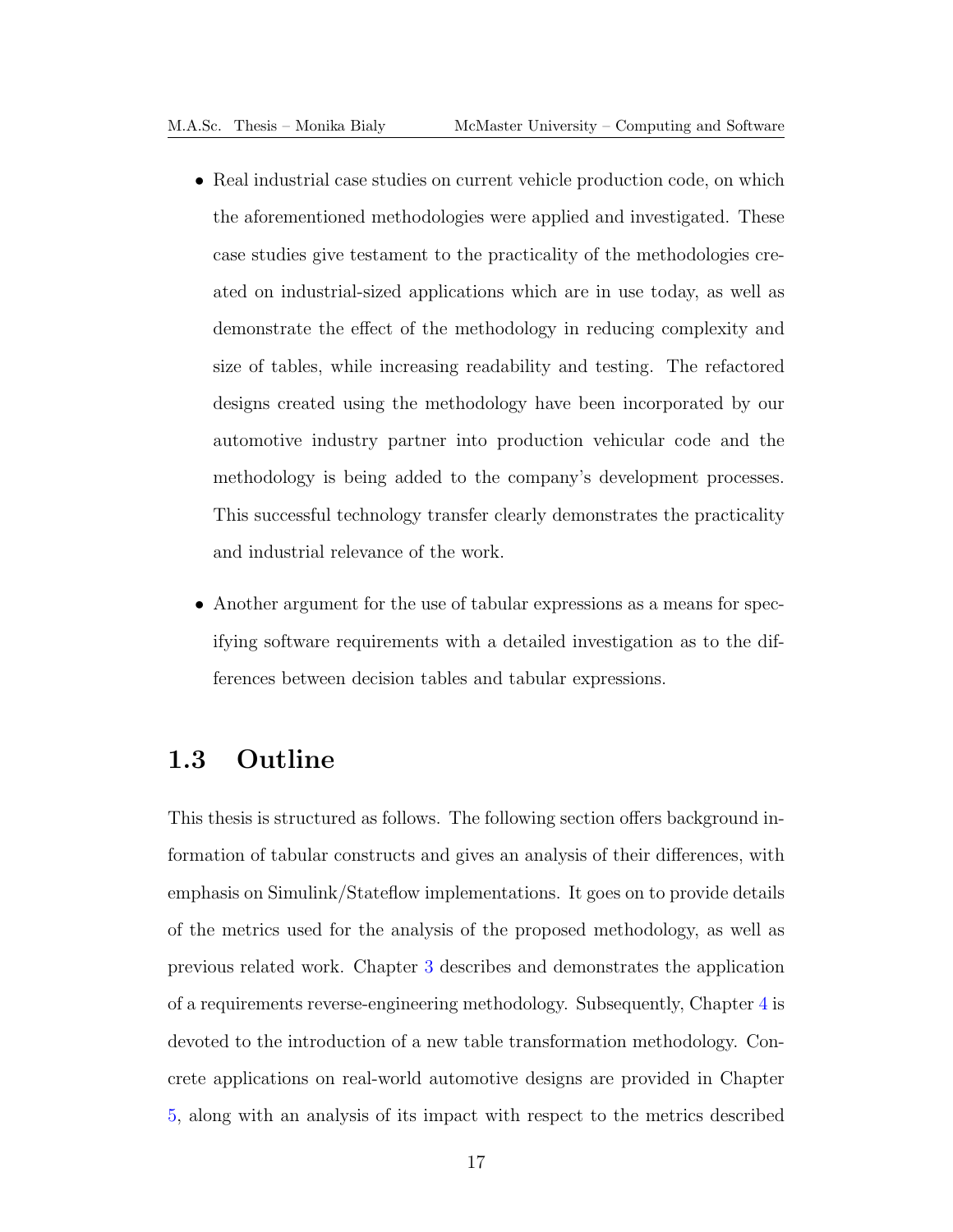earlier. The final section contains conclusions and directions for future work.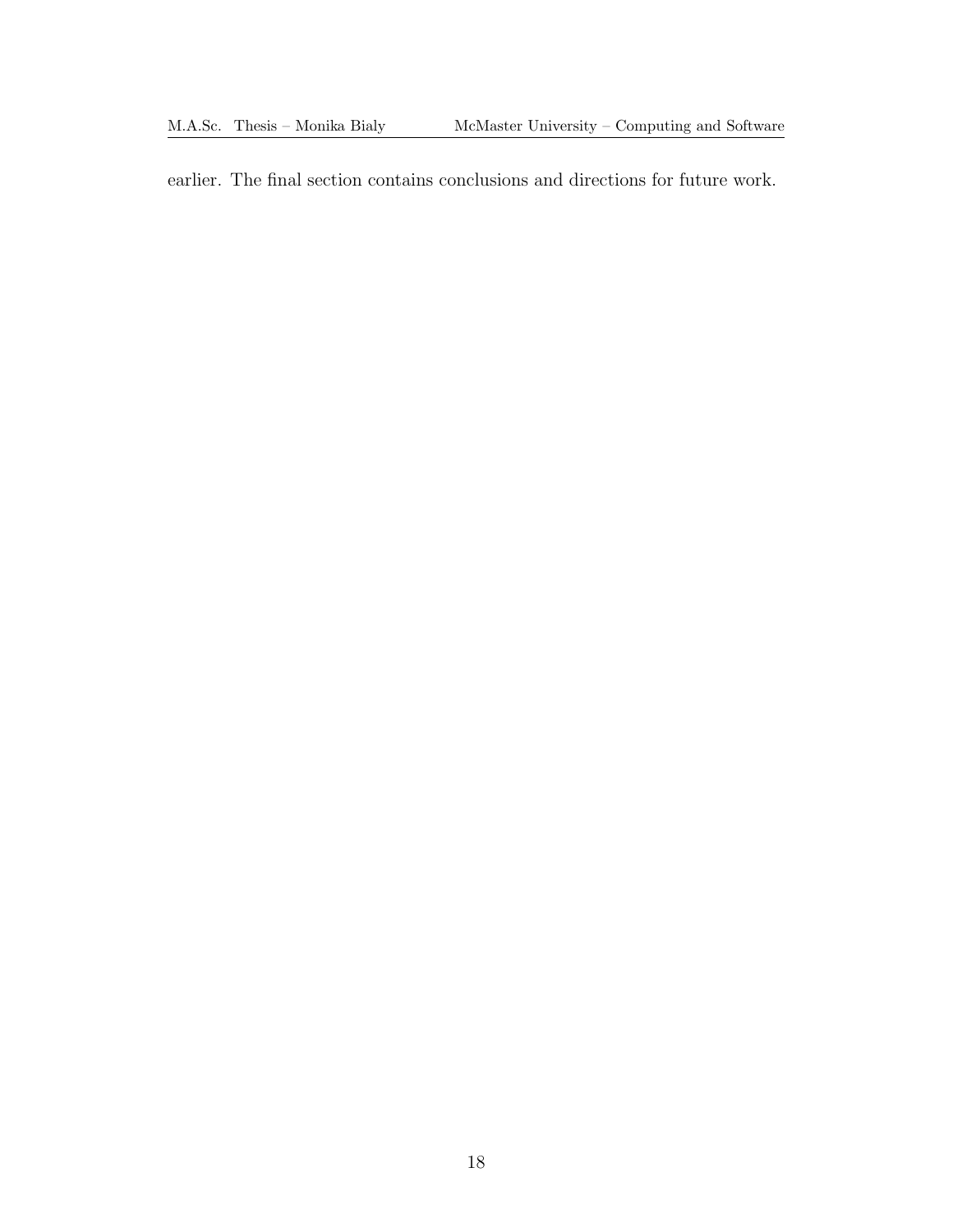## <span id="page-32-0"></span>Chapter 2

# Preliminaries

In this chapter, we lay the foundations for the work presented in this thesis. Here, concepts required for the comprehension of the remaining chapters are explained, while further elaborating on several ideas presented as motivation in Section [1.1.](#page-14-1)

## <span id="page-32-1"></span>2.1 Notation

The notation and terminology used throughout this thesis corresponds to the notation and terminology used by Matlab Simulink. We adhere to it in the interest of being consistent with respect to the accepted conventions within the scope of the [MBD](#page-13-2) domain. At times the notation may not the considered the most widely accepted means of expressing concepts. For example, the assignment operator is represented as  $=$ , although  $:=$  is generally favoured. Hence,  $==$  is used as the relational equality operator. Conversely, Matlab uses  $\sim$ = to denote inequality.

Another notable divergence from the norm is in the terminology used by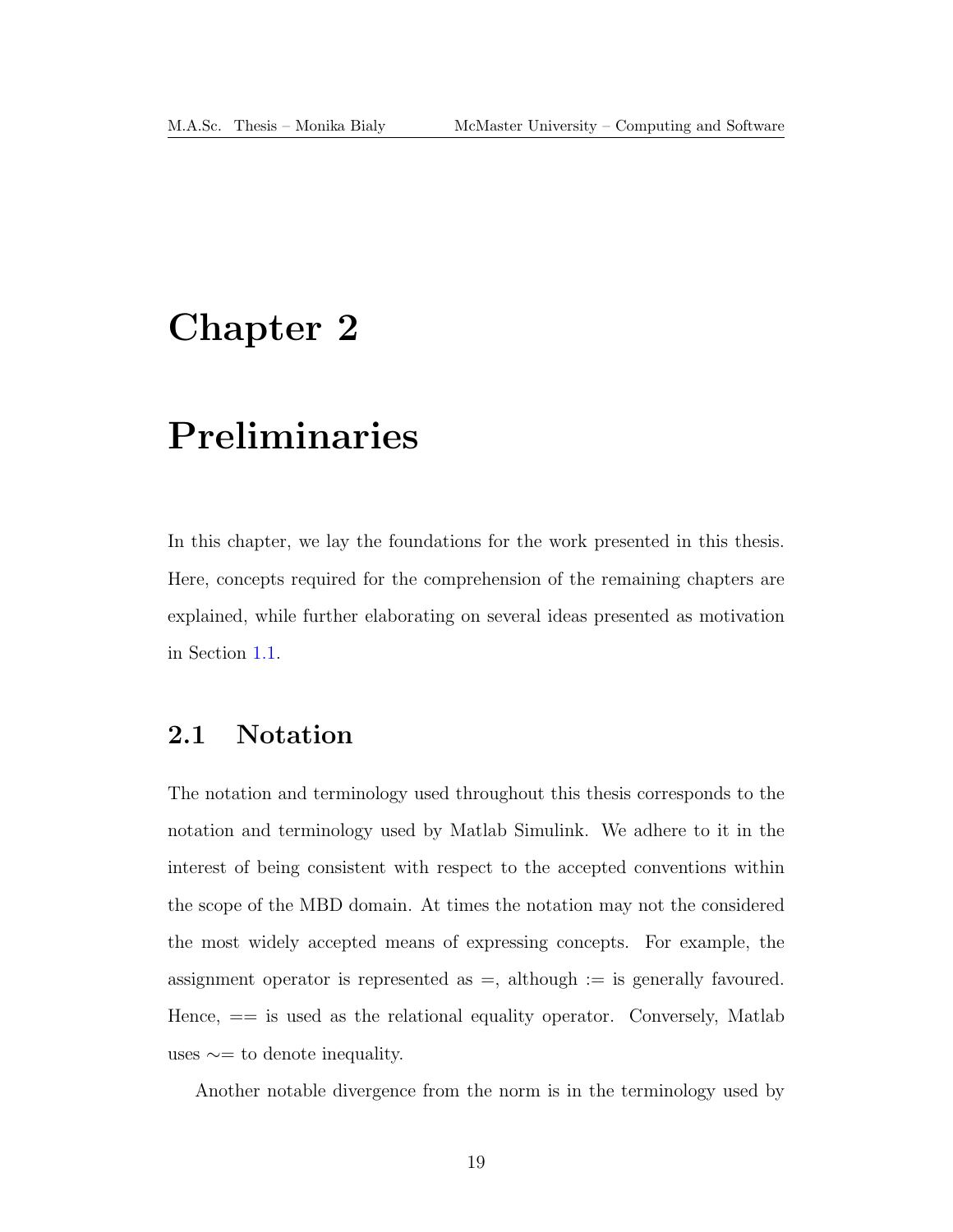Simulink/Stateflow. Contrary to what the name suggests, Stateflow truth tables are not truth tables in the classical sense. In reality, Stateflow truth tables are decision tables. Thus, when we refer to Stateflow truth tables, what is actually meant is a decision table. In this work these two terms are used interchangeably, however we recognize that outside the scope of Simulink, this is not the case.

The naming convention for variables, enumerators, etc. are adopted from our industrial partner. Variable names are prefixed with their data type before the signal name, in order to help identify its role and behaviour. Enumeration types are delineated as  $eName$ , Boolean as  $bName$ , constants (e.g. enumeration tokens) as  $cName$ , and functions as  $fName$ .

# <span id="page-33-0"></span>2.2 Reverse-Engineering Software Requirements Methodology

Requirements specification is a critical component of the development of software systems. The majority of software failures can be traced to poor software requirements [\(Leveson 2004\)](#page-192-0). Although there is a wide consensus and acknowledgment of the importance of software requirements, rigorous requirements engineering is an area that has largely been neglected by software developers in general. The automotive industry is no exception.

It is often the case that legacy models suffer from a lack of accompanying requirements, and even if such documentation does exist, it is rarely up-to-date and adequately maintained. As a result of this absence or neglect, the understanding of design decisions and the underlying rationale of the system are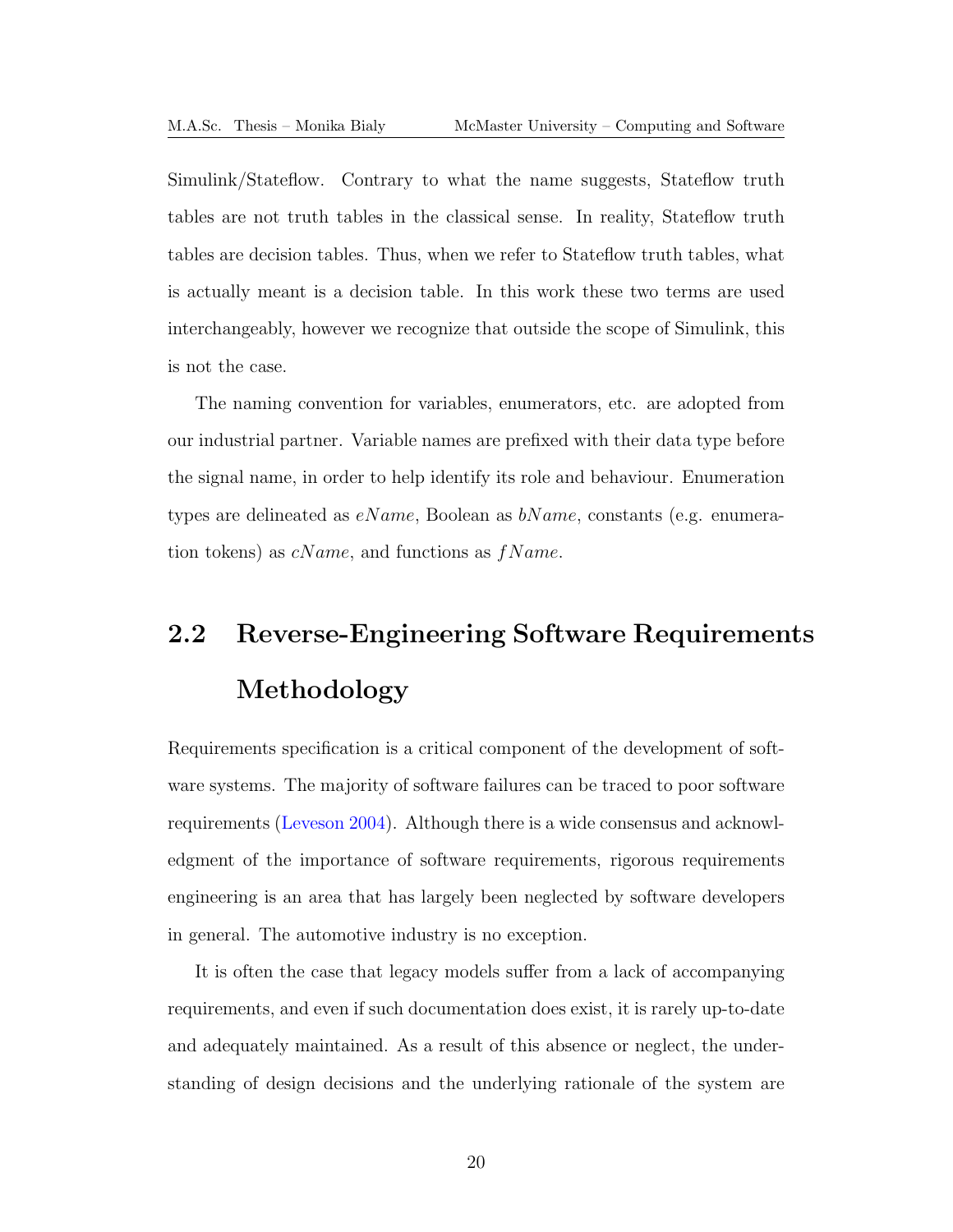obscured, leading to difficulties in testing, maintenance, and evolution efforts. Possessing well-specified and maintained requirements is integral to refactoring and improving software. Prior to making modifications, developers must have a notion of what the requirements of the system are, in order to ensure that any software alterations will continue to satisfy the requirements at the completion of the refactoring process. This is especially important for functional safety requirements, which specify safety-related software attributes. Consequently, reverse-engineering a requirements specification typically represents a necessary step in the refactoring process.

Retroactively extracting requirements from existing, already developed software generally proves to be an arduous process. The seemingly most intuitive and straightforward method of doing so is through the consultation of developers, that is, those experts with the greatest depth of knowledge of the system. This method, however, is time consuming on the part of developers, does not guarantee exhaustive discovery (completeness) of requirements, nor does it provide any assurance that the discovered requirements are indeed correct (accurate), i.e. implemented in the current system. Therefore, the application of an automated methodology for requirement extraction from software specification would aid in these efforts. Such a methodology for Simulink/Stateflow models was proposed by [Ackermann et al. \(2010\).](#page-190-1) Experimental results were provided, indicating high completeness and validity of inferred requirements, as well as proving the fruitfulness of this methodology on Simulink/Stateflow automotive designs.

The primary focus of this methodology is the extraction of invariants. A popular concept in software verification, invariants represent statements about a system that hold true on all the possible executions of the system.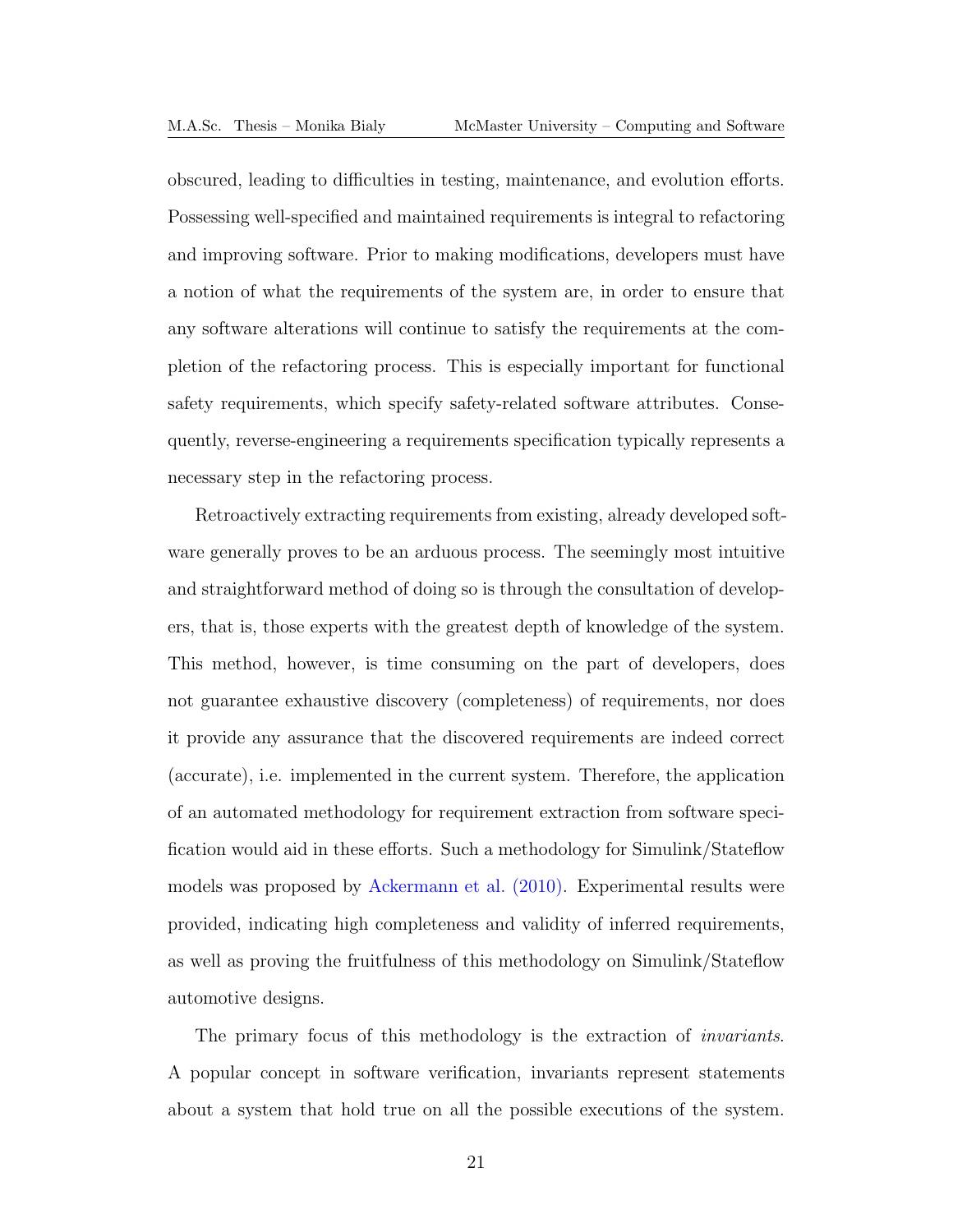With respect to the methodology of [Ackermann et al. \(2010\),](#page-190-1) invariants are inferred via association rule mining on a set of test cases. This produces rules representing relationships, (i.e. invariants), between attributes of the system (i.e. itemsets), which hold for the system and provide insight into system behaviour. The Apriori algorithm generates these rules to satisfy two quality measurements, minimum support and confidence. Support of an itemset is the proportion of entries in the test suite which contain that specific set of items/attributes. For a rule  $X \Rightarrow Y$  where X and Y are non-empty itemsets,

$$
support(X \Rightarrow Y) = support(X \cup Y)
$$

Confidence, sometimes called the accuracy ratio, is defined at the proportion of the instances covered by the premise that are also covered by the consequent.

$$
confidence(X \Rightarrow Y) = \frac{support(X \cup Y)}{support(Y)}
$$

That is, the confidence is the ratio of the number of instances containing both X and Y to the number of those containing Y. We use these two metrics to generate strong association rules which meet or exceed the minimum thresholds defining quality measurements.

### <span id="page-35-0"></span>2.3 Tables in Software Development

Tabular formats provide a means of describing complex information, while presenting it in a concise, well-organized manner. This also holds true for the representation of logical decision-making behaviour in embedded software systems. The de facto embedded software development platform, Matlab and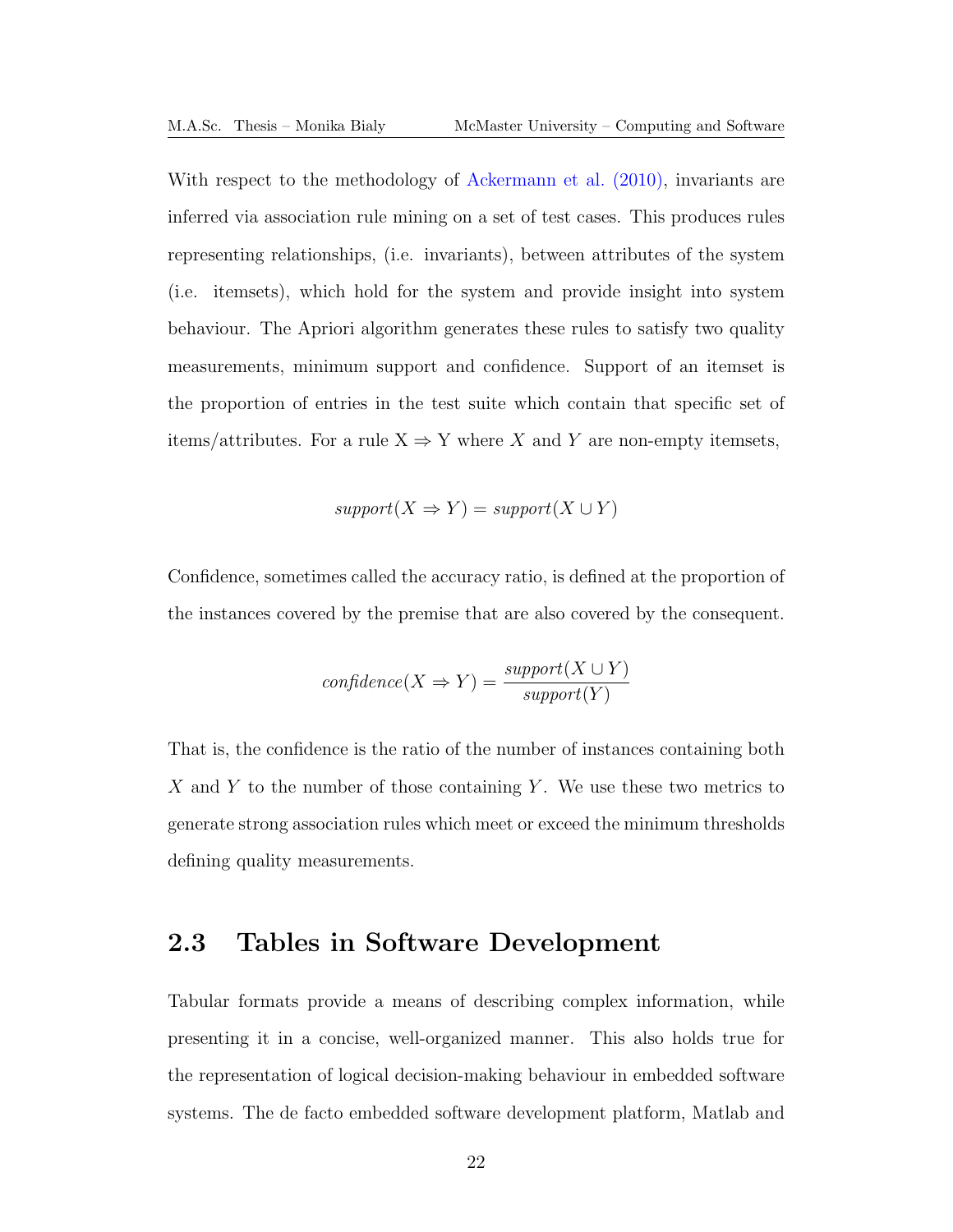its Simulink and Stateflow diagramming notations, provide two formalisms for implementing complex decision logic within a model:

- 1. Stateflow chart. Represents sequential decision logic in a finite state machine, using states and transitions with corresponding conditions. Used particularly for event-driven systems, they are also commonly used as a more visual means of specifying decision logic, similar to that of flow charts.
- 2. Stateflow truth table. Facilitates precisely stated logic, with a greater emphasis on the relationships between conditions, and in general simpler to design. Out of the numerous structures and blocks provided by Simulink and Stateflow, they are the only component which facilitates static analysis of complexness [\(Aberg 2004\)](#page-190-0).

Both these formalisms can be used to specify control flow, procedural, and combinational logic in systems. Although regarded as particularly useful for stateless logic, truth tables are increasingly being adopted as an alternative to Stateflow charts. A frequently encountered problem that charts suffer from is that they do not scale well in terms of size and complexity. As they are modified, additional decision-making logic is added in the form of more states and transitions, while the conditions also become long and elaborate. This increase in complexity quickly diminishes a chart's understandability and maintainability, while obscuring its function. Therefore, developers are turning to Stateflow truth tables as an alternative implementation, one which is capable of capturing the same logic, but in a more manageable and clear format. The semantics and properties of Stateflow truth tables are presented in detail in Section [2.3.1.](#page-38-0) Whereas charts implement logic by way of finite state machines, truth tables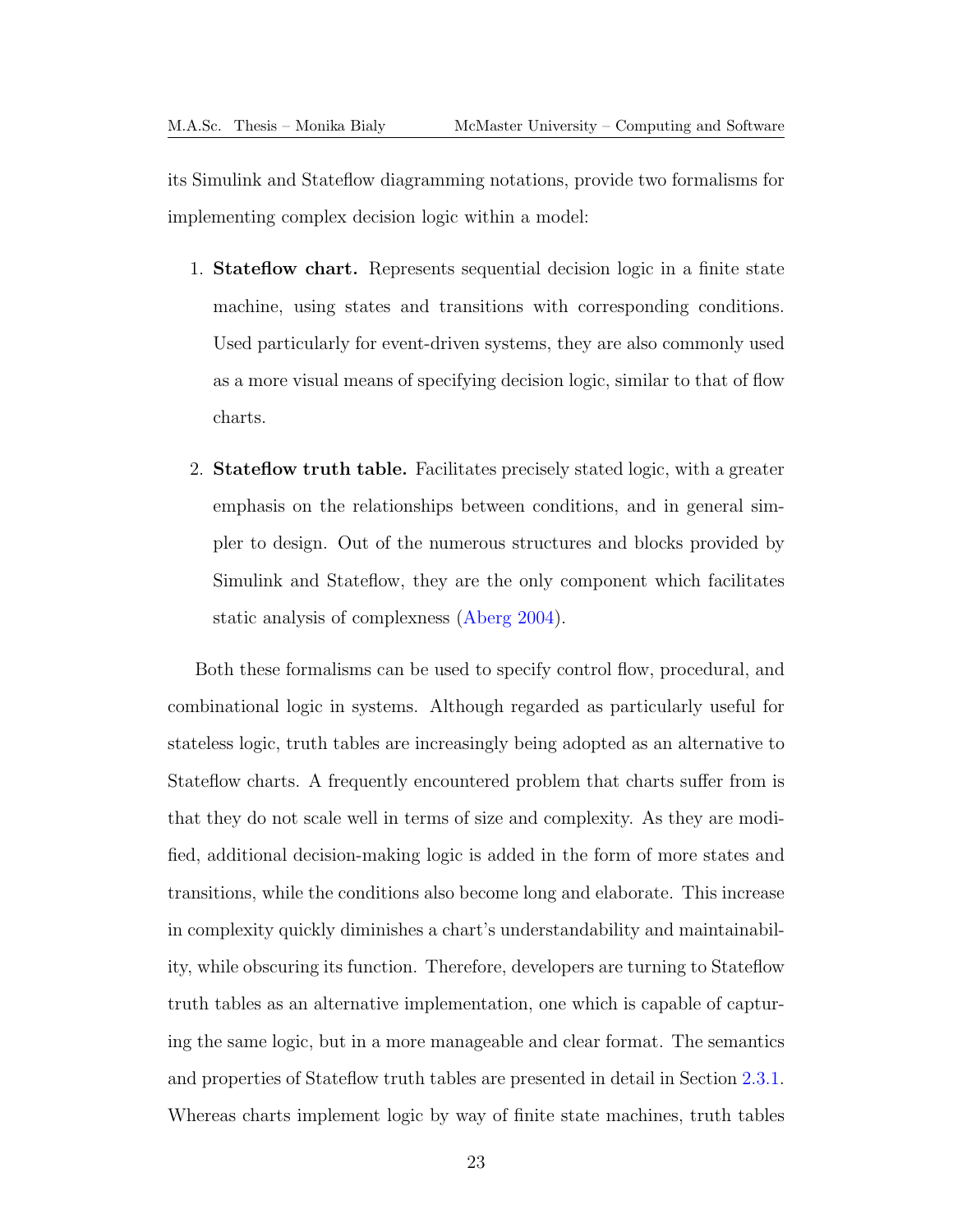are able to represent the equivalent behaviour in a tabular format, in most situations. Employing truth tables in lieu of the other more complex diagram constructs within Simulink simplifies designs [\(Aberg 2004\)](#page-190-0). This shift towards a heavier reliance on tabular designs is also observed in industry. Our automotive partner is actively transforming Stateflow chart designs to Stateflow truth tables.

Nevertheless, it has long been acknowledged that in complex situations, truth tables also have the possibility to become extremely large [\(Pooch 1974\)](#page-193-0). With this increase in size, there is a further need to document and implement tables with the intention of minimizing design complexity and increasing understandably for developers. Decision tables are often used in documentation, however they fail to convincingly convey requirements when they describe tens or hundreds of cases. They quickly become difficult to parse and understand by developers. Moreover, checking for problematic situations such as redundancies and contradictions becomes a strenuous task, one which is not always supported by tools.

Tabular expressions have emerged as a superior tabular method for representing complex mathematical formula, including decision logic. They have proven themselves in documenting both software requirements and software design, and have been successfully used in the software development process in industry (e.g., Naval Research Laboratory [\(Heninger 1980\)](#page-191-0), OPG [\(Heit](#page-191-1)[meyer et al. 1998;](#page-191-1) [Archinoff et al. 1990;](#page-190-1) [Wassyng, Lawford, and Maibaum](#page-194-0) [2011\)](#page-194-0), just to name a few). Tabular expressions are particularly suitable for specifying embedded, real-time systems. They are presented in Section [2.3.2.](#page-41-0) The following sections provide an an investigation into both formalisms.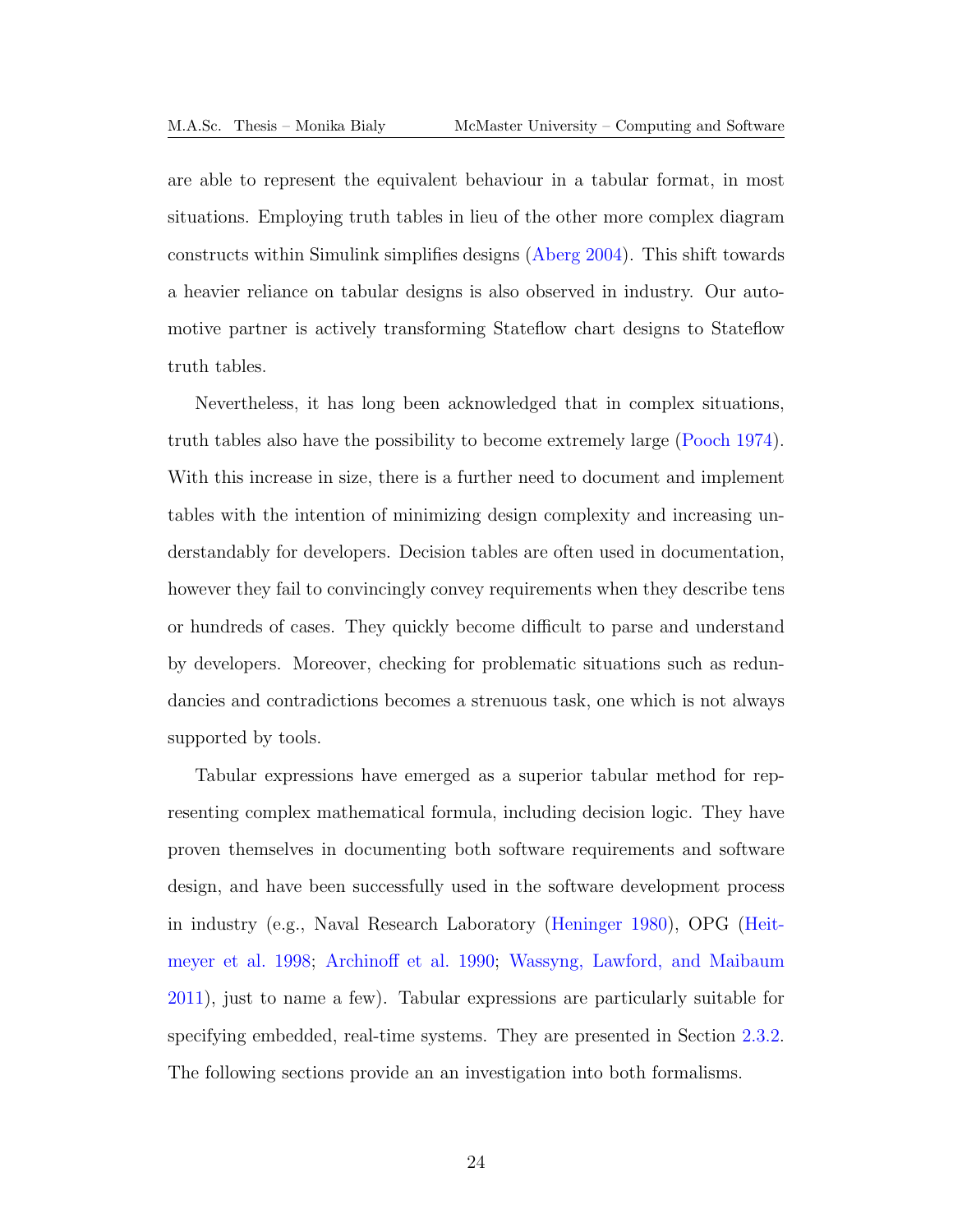<span id="page-38-1"></span>

|         | Conditions   Condition Entries |
|---------|--------------------------------|
| Actions | <b>Action Entries</b>          |

(a) Classical Decision Table Notation

|         | Conditions   Condition Entries |  |  |  |  |
|---------|--------------------------------|--|--|--|--|
|         | <b>Action Entries</b>          |  |  |  |  |
|         |                                |  |  |  |  |
| Actions |                                |  |  |  |  |

(b) Stateflow Truth Table Notation

Table 2.1: Organizational differences between table notations

## <span id="page-38-0"></span>2.3.1 Decision Tables

Over the course of their history, decision tables have taken on a variety of formats and different semantics [\(Pooch 1974\)](#page-193-0). Diverging representations have evolved with their own idiosyncrasies. For our purposes, we adhere to the widely used, classical definition, that of Limited Entry Tables [\(Hughes, Shank,](#page-192-0) [and Stein 1968\)](#page-192-0). These tables are considered to be the most precise convention of all the decision table variants, and because of their binary logic patterns, they are well suited for software implementations. It is possible to convert decision table variants to this notation, and there exist tools which facilitate this process [\(Fu 1999\)](#page-191-2). This is also the notation used by Stateflow truth tables, however there do exist minor differences in the organization of that data, as illustrated in Table [2.1.](#page-38-1) These minor variations do not affect the logic, but rather the visual organization. As a result, we adapt/augment some of the terminology to better correlate with the Stateflow truth table representation. Furthermore, we will use the terms decision table and truth table interchangeably, as they are essentially the same within this context. Stateflow truth tables are in fact decision tables.

Decision tables are comprised of two major sections: a condition section that decides which actions are to be taken as a result of certain conditions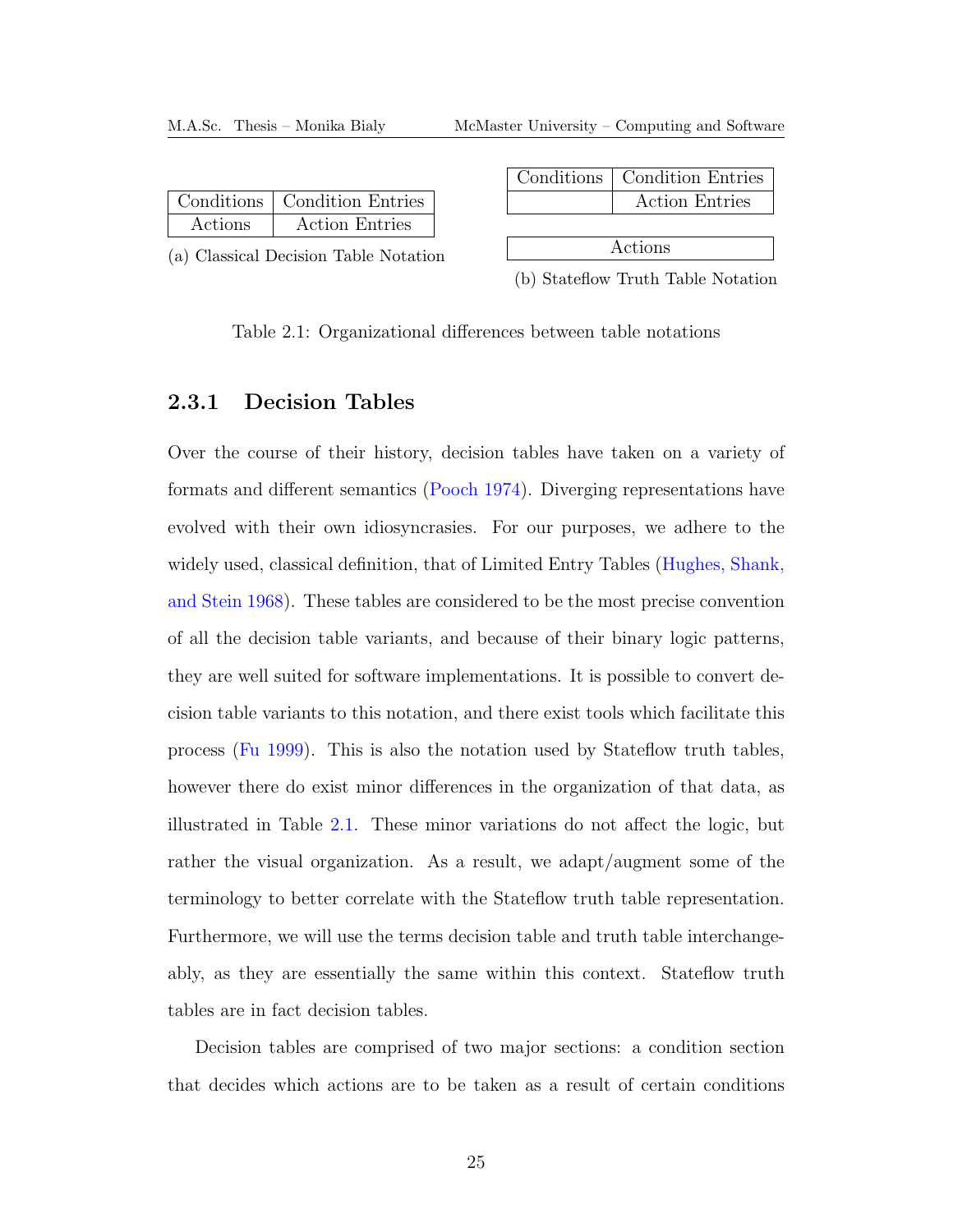being met, and secondly, an action section which defines the operations that can be performed as a consequence of these decisions being satisfied. The basic structure of a decision table is shown in Table [2.2,](#page-39-0) where these two sections appear as separate tables in and of themselves, together forming a decision table.

<span id="page-39-0"></span>

|                  |                   | Decisions |                             |  |           |
|------------------|-------------------|-----------|-----------------------------|--|-----------|
| #                | Conditions        | $D_1$     | $D_2$                       |  | $D_{2^n}$ |
| 1                | $Condition_1$     | Т         | Т                           |  | F         |
| $\overline{2}$   | $Condition_2$     | T         | Т                           |  | F         |
|                  |                   |           |                             |  |           |
| $n-1$            | $Condition_{n-1}$ | T         | T                           |  | F         |
| $\boldsymbol{n}$ | $Condition_n$     | T         | F                           |  | F         |
|                  | Actions           |           | $\mathcal{D}_{\mathcal{L}}$ |  | $m\,$     |

| $^{\#}$          | Actions             |
|------------------|---------------------|
| 1                | $Action_1$          |
| 2                | Action <sub>2</sub> |
|                  |                     |
|                  |                     |
| $m \cdot$<br>- 1 | $Action_{m-1}$      |
| m                | $Action_m$          |

Table 2.2: Generic decision table

Decision tables consist of three core elements used for the specification and evaluation of the actual design-making behaviour: conditions, actions, and decision rules (simply called decisions). Each row of the condition table specifies a condition, and includes entries indicating the values it is evaluated to. The possible outcomes for a condition are limited to true, false or don't care, represented as T, F, or - respectively. A don't care represents all possible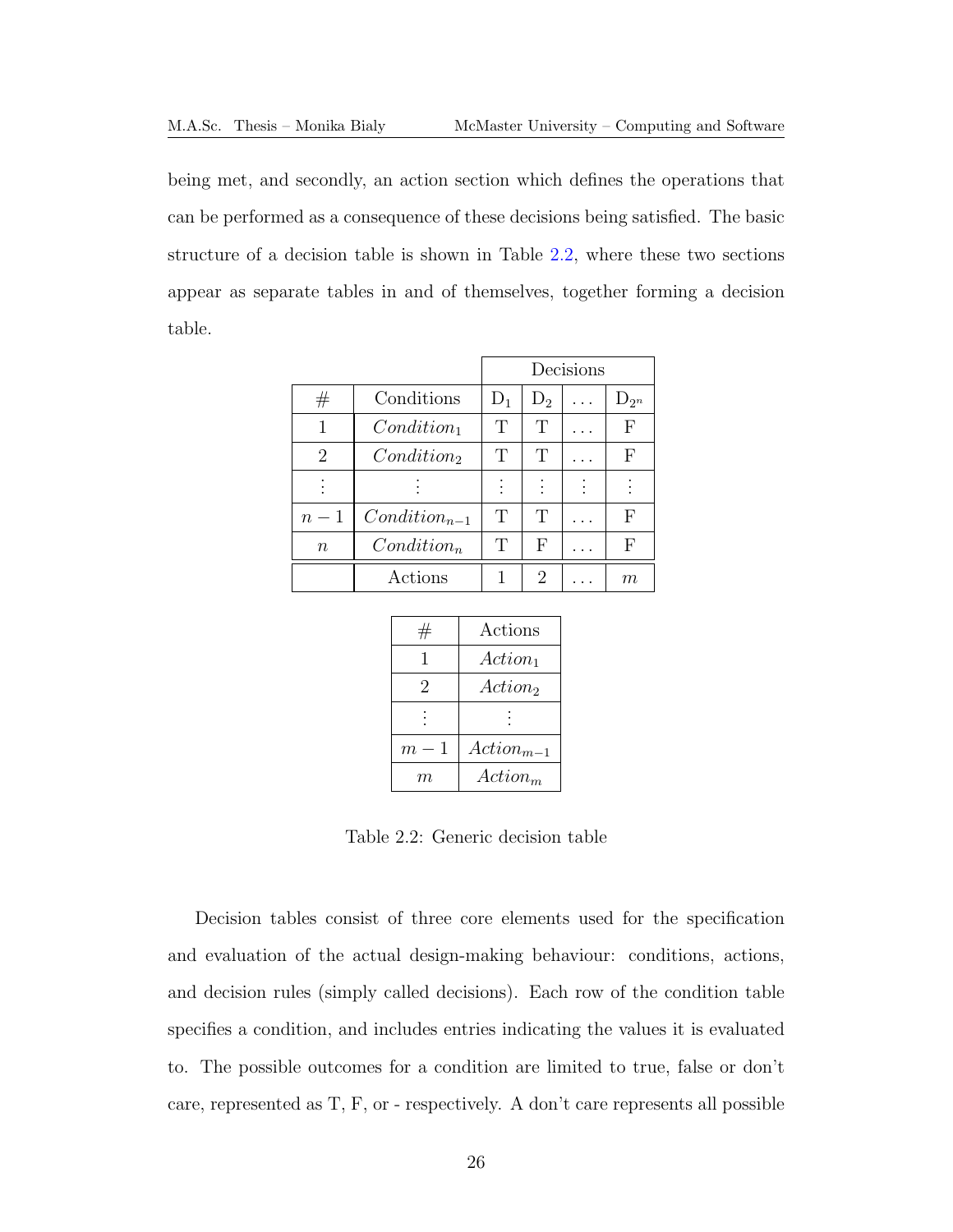values of the condition.

In the broadest definition, actions describe some operation which takes place as a consequence of combinations of conditions being satisfied. For Stateflow truth tables, they are specified using statements, function calls, and even complicated control logic (i.e. for loops). Most commonly, decision tables are used to implement the logic for the computation of some value, and thus actions are typically in the form of a C assignment statement, i.e.  $eOutput = value_1$ ; representing an output to be returned.

Decision rules are represented in the vertical columns, and are a combination of conditions and actions. They define relationships between the conditions, and are interpreted as being "and"-ed together. When the conjunction of the conditions in a column is satisfied, the corresponding action at the bottom of the table is executed and any remaining decisions are not evaluated. The decision rules for a generic function, given Table [2.2,](#page-39-0) are as follows:

$$
Decision_1 = Condition_1 \wedge Condition_2 \wedge ... \wedge Condition_n
$$
  
\n
$$
Decision_2 = Condition_1 \wedge Condition_2 \wedge ... \wedge \neg Condition_n
$$
  
\n
$$
\vdots
$$
  
\n
$$
Decision_{2^n-1} = \neg Condition_1 \wedge \neg Condition_2 \wedge ... \wedge Condition_n
$$
  
\n
$$
Decision_{2^n} = \neg Condition_1 \wedge \neg Condition_2 \wedge ... \wedge \neg Condition_n
$$

If the decision table employs a sequential left-to-right order of evaluation of decisions, as is generally the case, the table can further be interpreted as an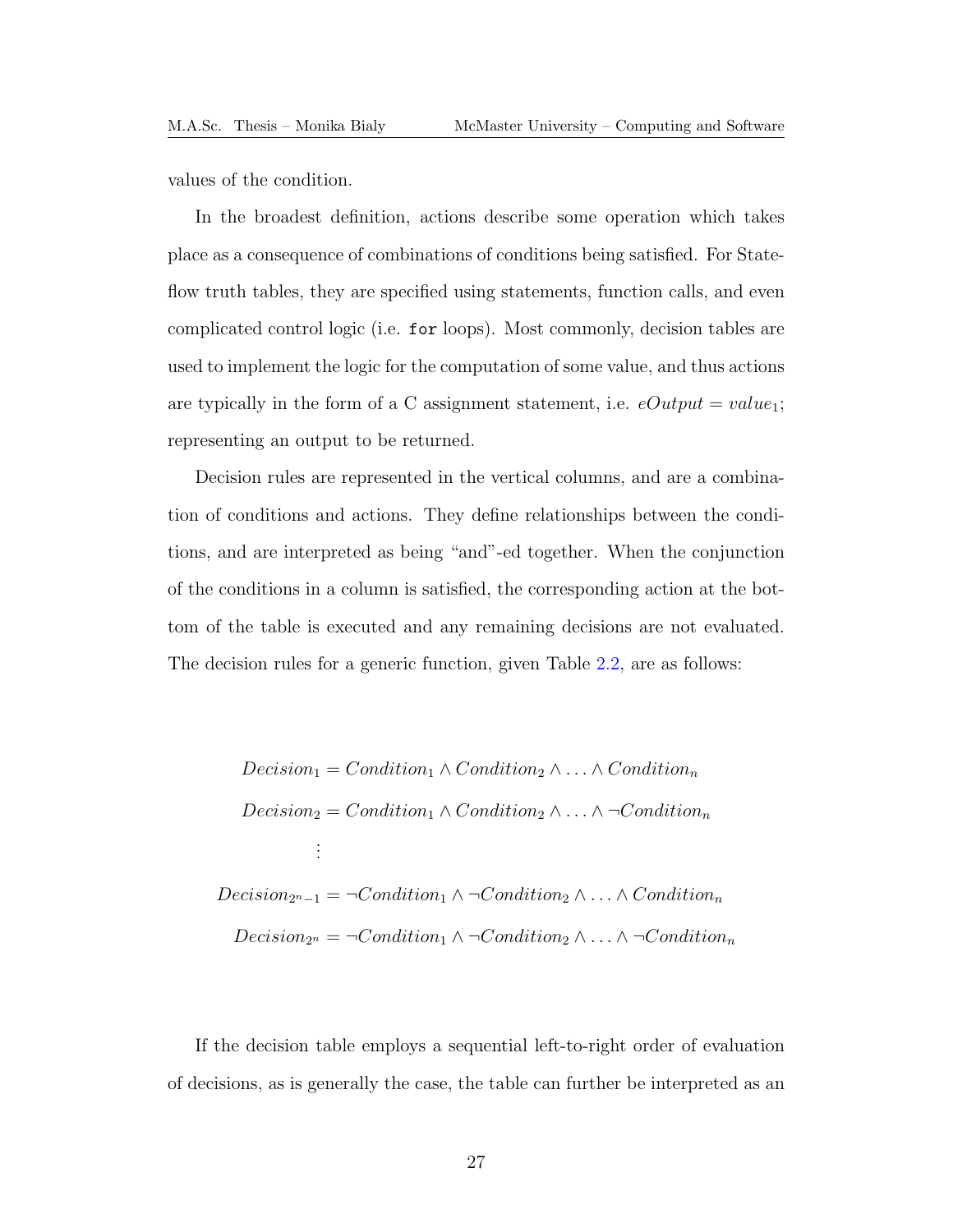if-then-else statement. For example, Table [2.2](#page-39-0) can be interpreted as:

```
if Decision_1 then
     Action_1else if Decision_2 then
     Action<sub>2</sub>.
     .
     .
else if Decision_{2^n-1} then
     Action_{m-1}else
     Action_mend if
```
Additionally, when implementing these tables in Stateflow, one is able to examine the resulting code generated by Matlab. Upon simulation, Stateflow truth tables are converted into Matlab code, which takes on the structure of the above pseudocode.

## <span id="page-41-0"></span>2.3.2 Tabular Expressions

Like decision tables, tabular expressions strive to express complex logic in a precise, yet concise, manner. Originating out of efforts towards describing large and complex mathematical formulae in a humanly readable, very precise format, tabular expressions are an alternative and effective tabular construct for the documentation and specification of software.

Several types of tabular expressions have been introduced [\(Jin and Parnas](#page-192-1) [2010\)](#page-192-1). For the purposes of this paper, horizontal tabular expressions will be the notation under consideration, as shown in Table [2.3.](#page-42-0) Horizontal tabular expressions, or minor variations thereof, are especially conducive to requirements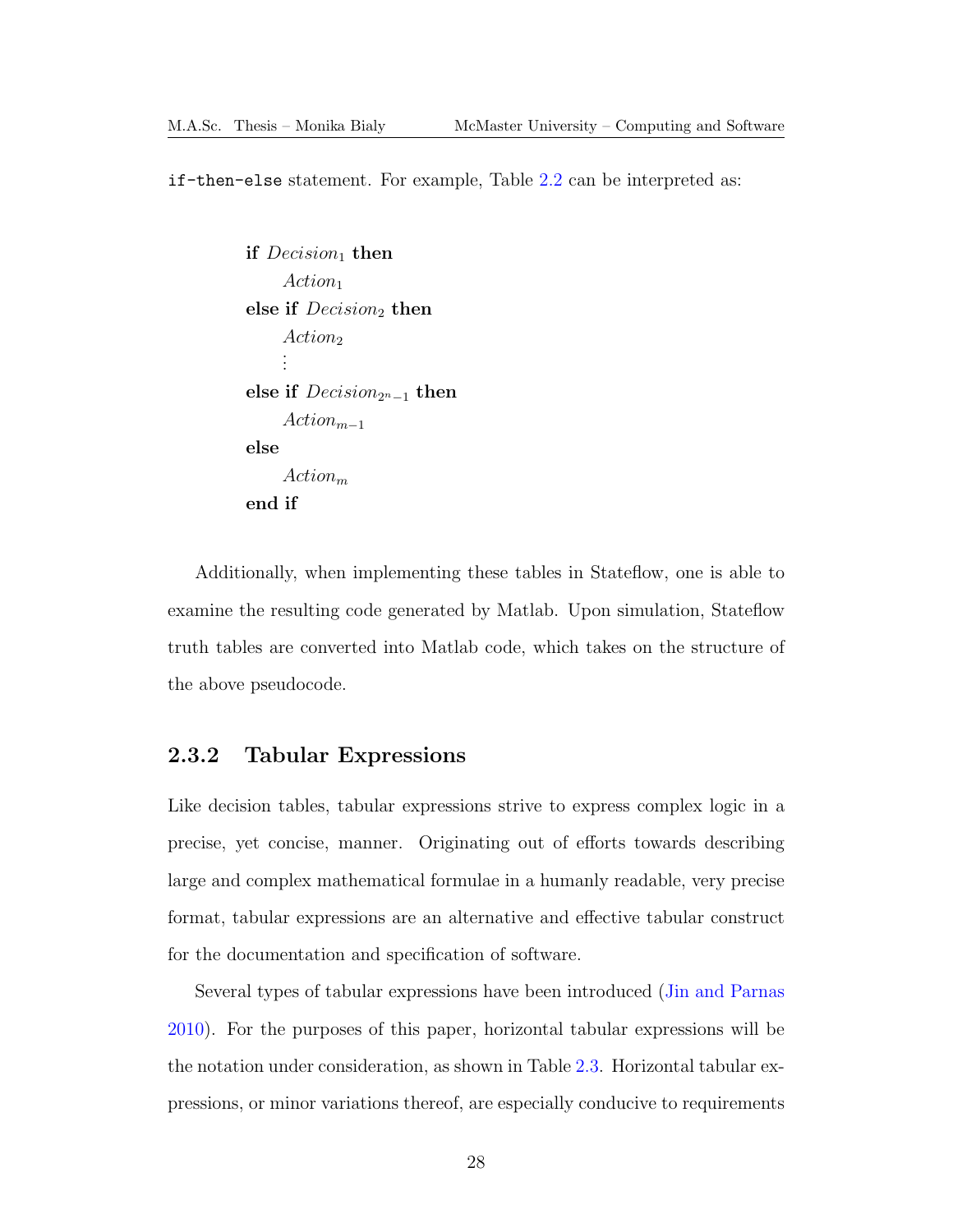specification [\(Wassyng and Janicki 2003\)](#page-194-1), and have proven to be invaluable in industrial applications [\(Wassyng and Lawford 2003\)](#page-194-2).

An extensive introduction to the fundamentals of tabular expressions is given by [Janicki and Wassyng \(2005\).](#page-192-2) Here we introduce their basic semantics. Each row represents a subexpression of the function. If a condition is evaluated to be true, the corresponding Result cell value is the returned output. Results are distinguished with a double-lined border.

|               | Result     |
|---------------|------------|
| Conditions    | Name       |
| $Condition_1$ | $Result_1$ |
| $Condition_2$ | $Result_2$ |
|               |            |
| $Condition_n$ | $Result_n$ |

<span id="page-42-0"></span>Table 2.3: Generic tabular expression

An invaluable merit of tabular expressions is their properties of disjointness and completeness. A tabular expressions can be visually inspect for disjointness and completeness with ease. For any table to properly define a (total) function, two conditions must be satisfied:

- 1. Disjointness Each distinct pair of conditions,  $Condition_i$ ,  $Condition_j$ is disjoint, i.e.  $i\neq j \Rightarrow \neg (Condition_i \wedge Condition_j)$
- 2. **Completeness** The disjunction of all  $Condition_i$ 's is true, i.e.  $(Condition_1 \vee$  $Condition_2 \vee \ldots \vee Condition_n) \Leftrightarrow \top$

In short, disjointness means that no two rows can be simultaneously true in a single table, and for completeness there must always be one row which is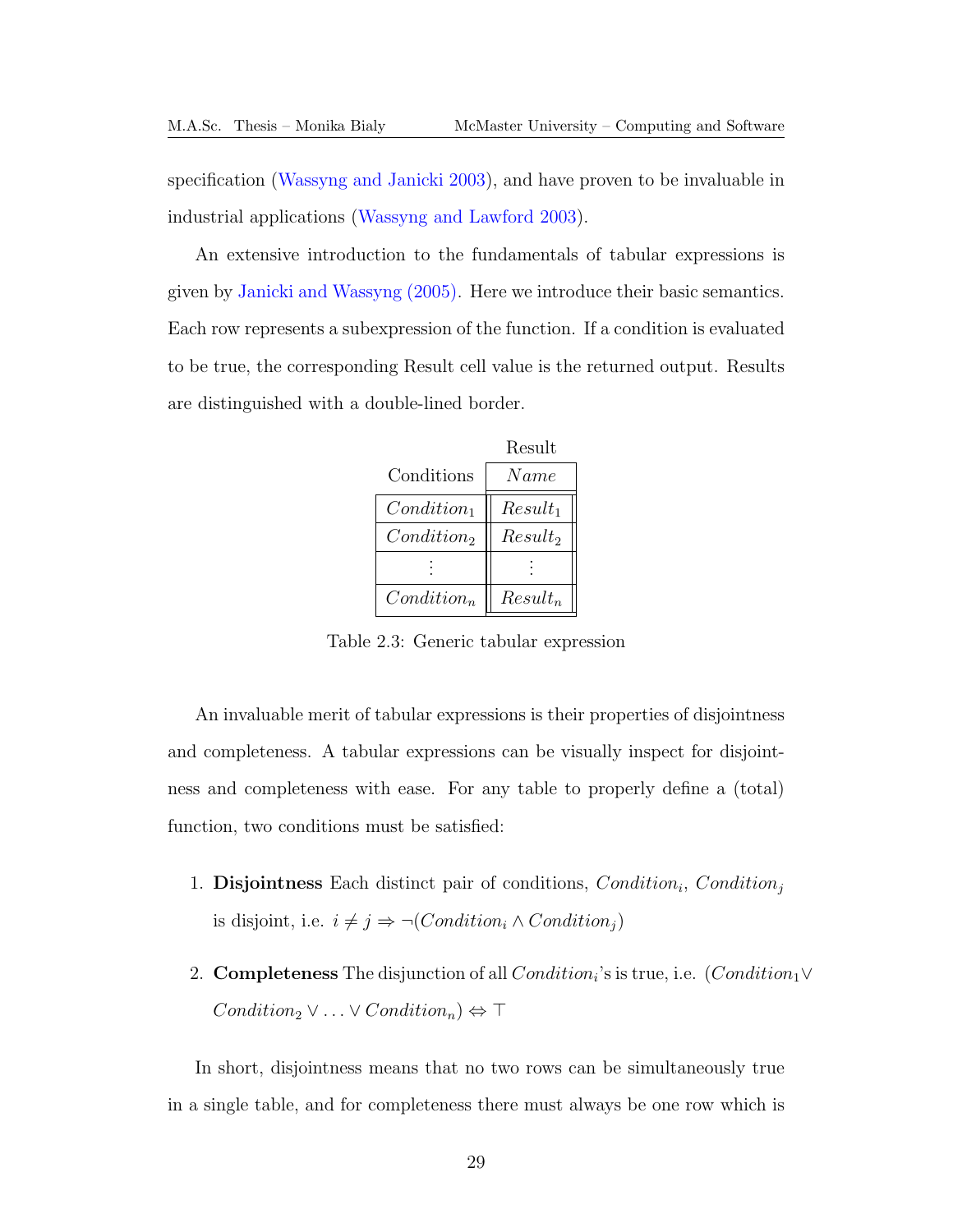true for the given inputs. Therefore, completeness asks that all the possible inputs are considered, while disjointness ensures determinism. If both these properties are satisfied, a tabular expressions is considered to be proper [\(Jin](#page-192-1) [and Parnas 2010\)](#page-192-1). In practice, the facilitation of checking for completeness on the input domain of the system is a beneficial property embodied by tabular expressions, and is invaluable for safety-critical systems [\(Wassyng, Lawford,](#page-194-0) [and Maibaum 2011\)](#page-194-0). Preserving these properties raises the overall confidence in correct system performance for all conditions, and is also beneficial in the detection of gaps for the inputs considered. In terms of coverage and testing this is particularly important, and tabular expressions have been show to be useful for testing and validation [\(Wassyng and Lawford 2003;](#page-194-2) [Wassyng and](#page-194-1) [Janicki 2003\)](#page-194-1).

Furthermore, conditions are typically complex, compound expressions with compound subconditions. An extension of these tables which better emphasizes the logical relationships of conditions for each subexpression is shown in Table [2.4.](#page-43-0) Conditions which do not appear in a certain row indicate that they are a don't care condition for that subexpression.

|                  | Result           |               |
|------------------|------------------|---------------|
| Conditions       |                  | Name          |
| $Condition_{1a}$ | $Condition_{2a}$ | $Result_{1a}$ |
|                  | $Condition_{2b}$ | $Result_{1b}$ |
| $Condition_{1h}$ |                  | $Result_2$    |
|                  |                  |               |
| $Condition_{1n}$ |                  | $Result_n$    |

<span id="page-43-0"></span>Table 2.4: Generic horizontal tabular expression

Informal semantics for interpreting Table [2.3](#page-42-0) have been described in the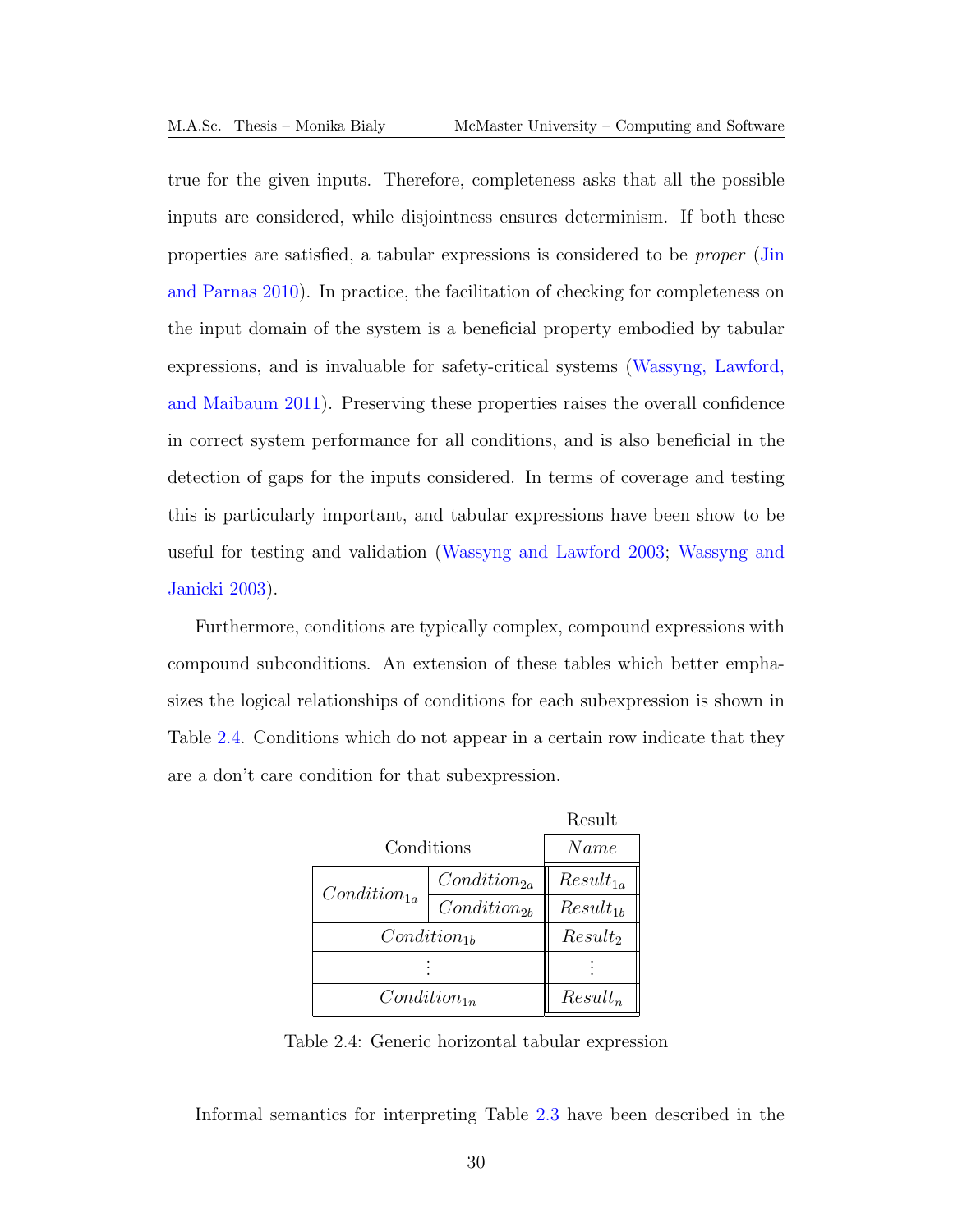following pseudocode:

**if**  $Condition_1 \wedge Condition_{2a}$  **then**  $Result = Result_{1a}$ else if  $Condition_1 \wedge Condition_{2b}$  then  $Result = Result_{1b}$ else if  $Condition_2$  then  $Result = Result_2$ . . . else if  $Condition_n$  then  $Result = Result_n$ end if

However, it is important to note that in fact this is not necessarily true, as tabular expressions do not have a prescribed order of interpretation, lending to their ease of comprehension due to the explicitness of semantics. In their implementation in software tools however, this is indeed the means by which they are internally interpreted, as is the case with SRI's Prototype Verification System (PVS) [\(Owre, Rushby, and Shankar 1992\)](#page-193-1).

In general, the success of tabular expressions as a practical formalism, as is the case for formal methods in general, hinges on appropriate automated tool support. The Tabular Expression Toolbox [\(TET\)](#page-13-0), a Simulink toolbox, was developed at the McMaster Centre for Software Certification, to integrate tabular expressions into model-based development with Simulink [\(Eles and](#page-191-3) [Lawford 2011\)](#page-191-3). The toolbox: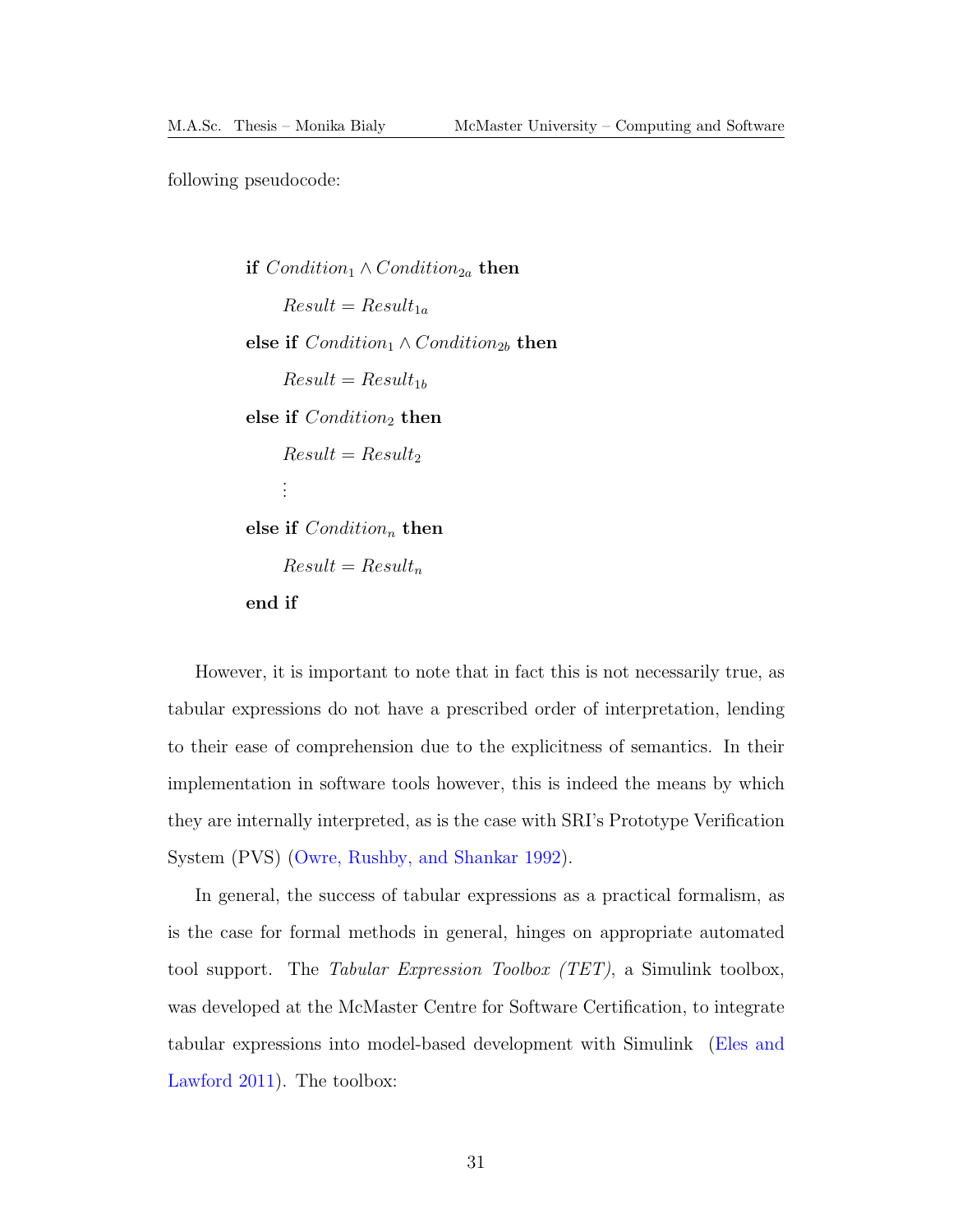- Provides Simulink blocks for creating and editing tabular expressions
- Checks tables for disjointness and completeness (using the CVC3 SMT solver and the PVS theorem prover)
- Can be translated into m-functions and then used for code generation and simulation.

Therefore, tabular expressions serve as a practical decision logic structure for both software documentation and implementation purposes.

## 2.3.3 Comparison

There are several key problems that have been widely acknowledged as existing with decision tables. They are explained in detail in this section.

Disjointness When decision tables were first introduced, the accepted method of interpretation was that decision rules were independent (i.e. disjoint) and could be tested in any order [\(Pooch 1974\)](#page-193-0). Eventually, the else rule was introduced as a means of capturing situations which were deemed impossible or errors. This rule was located at the end of the decision rule section, and was considered as the only rule which was allowed to disobey the disjointness property. Following suit, [Harrison \(1971\)](#page-191-4) introduced a variant of decision tables in which left-to-right execution semantics were employed, departing completely from the notion of disjointness.

An example of non-disjointness demonstrated in the context of a valid Stateflow truth table is depicted in Table [2.5.](#page-46-0) Here, overlaps are present between the following pairs of decision rules:  $(D_1, D_2)$  and  $(D_2, D_3)$ . Additionally, the else case  $D_4$  overlaps with all of the previous decisions. In examining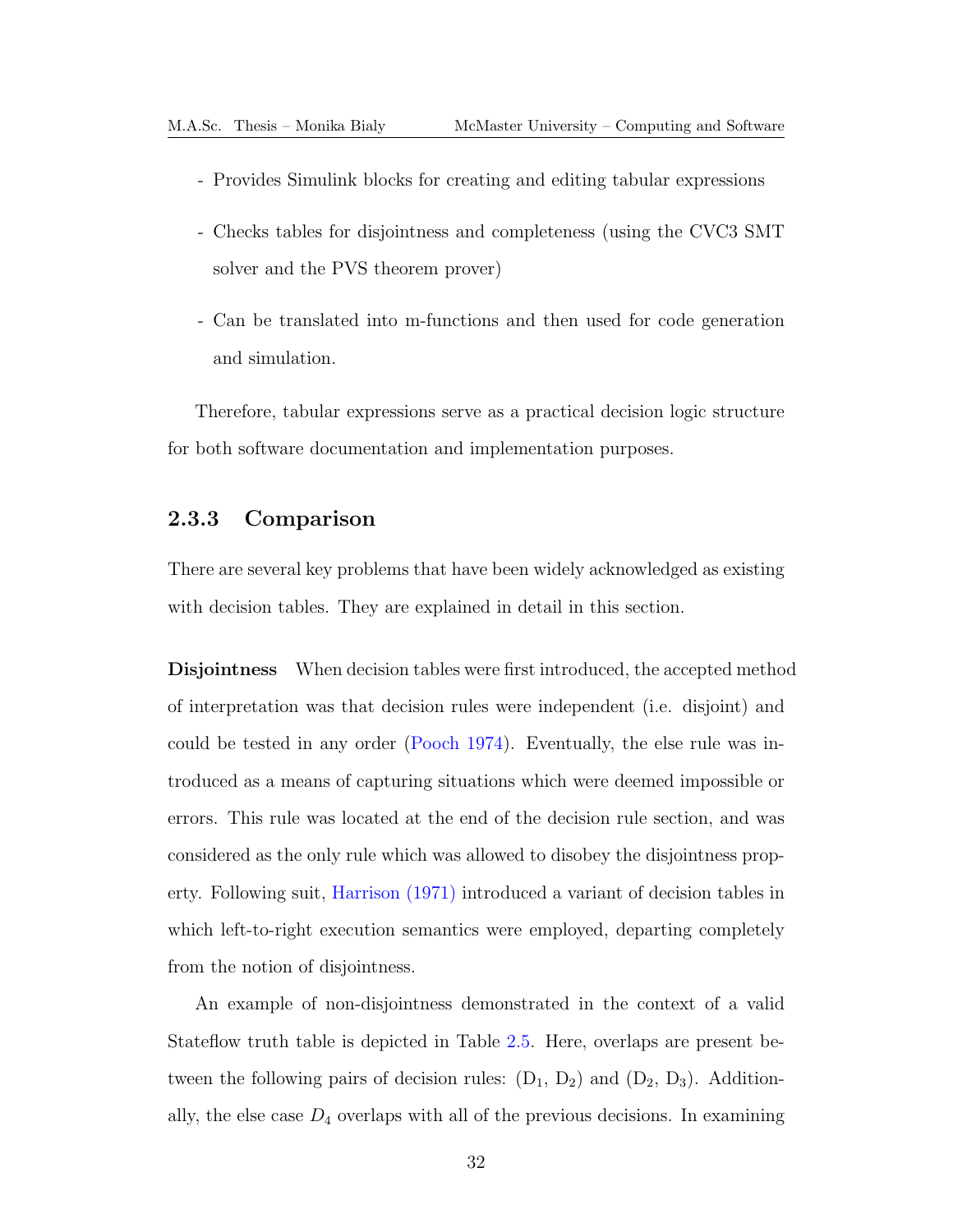<span id="page-46-0"></span>

|                |                        |                |                   | Decisions |  |
|----------------|------------------------|----------------|-------------------|-----------|--|
|                | Conditions             | $\mathbf{D}_1$ | $1)$ <sub>2</sub> | ور        |  |
|                | $Condition_1$          |                |                   |           |  |
| $\overline{2}$ | $Condition_2$          |                |                   | н         |  |
| 3              | Condition <sub>3</sub> | T              | T                 |           |  |
|                | Actions                |                |                   |           |  |

|    | Actions             |
|----|---------------------|
|    | $Action_1$          |
| '2 | Action <sub>2</sub> |
| 3  | $Action_3$          |
|    | $Action_4$          |

Table 2.5: Non-disjoint and ambiguous decision table

the first pair  $(D_1, D_2)$ , we see that both cover the case when all the conditions are true, thus they partially overlap for the case when  $Condition_1 = T$  $\wedge Condition_2 = T \wedge Condition_3 = T$ . Without knowledge of the left-to-right semantic, these cases produce non-deterministic behaviour in the logic, as both would be true given all true inputs. As a direct consequence of not enforcing disjointness on the decisions, *ambiguity* arises. Moreover, both  $D_1$  and  $D_2$ prescribe different actions. From a functional specification perspective, this is a contradiction, that is, the prescription of different actions for identical inputs. In this situation, unwanted behaviour can be unknowingly introduced. Redundancy is also a product of non-deterministic behaviour, however in this case the same actions are prescribed. Although this situation does not introduce unwanted behaviour, later software changes could easily introduce a contradiction.

The left-to-right semantic directly contributes to the issue of ambiguity. It is a consequence of this convention that decisions can be implemented to rely on preceding decisions evaluation, hence meaning that they are not imple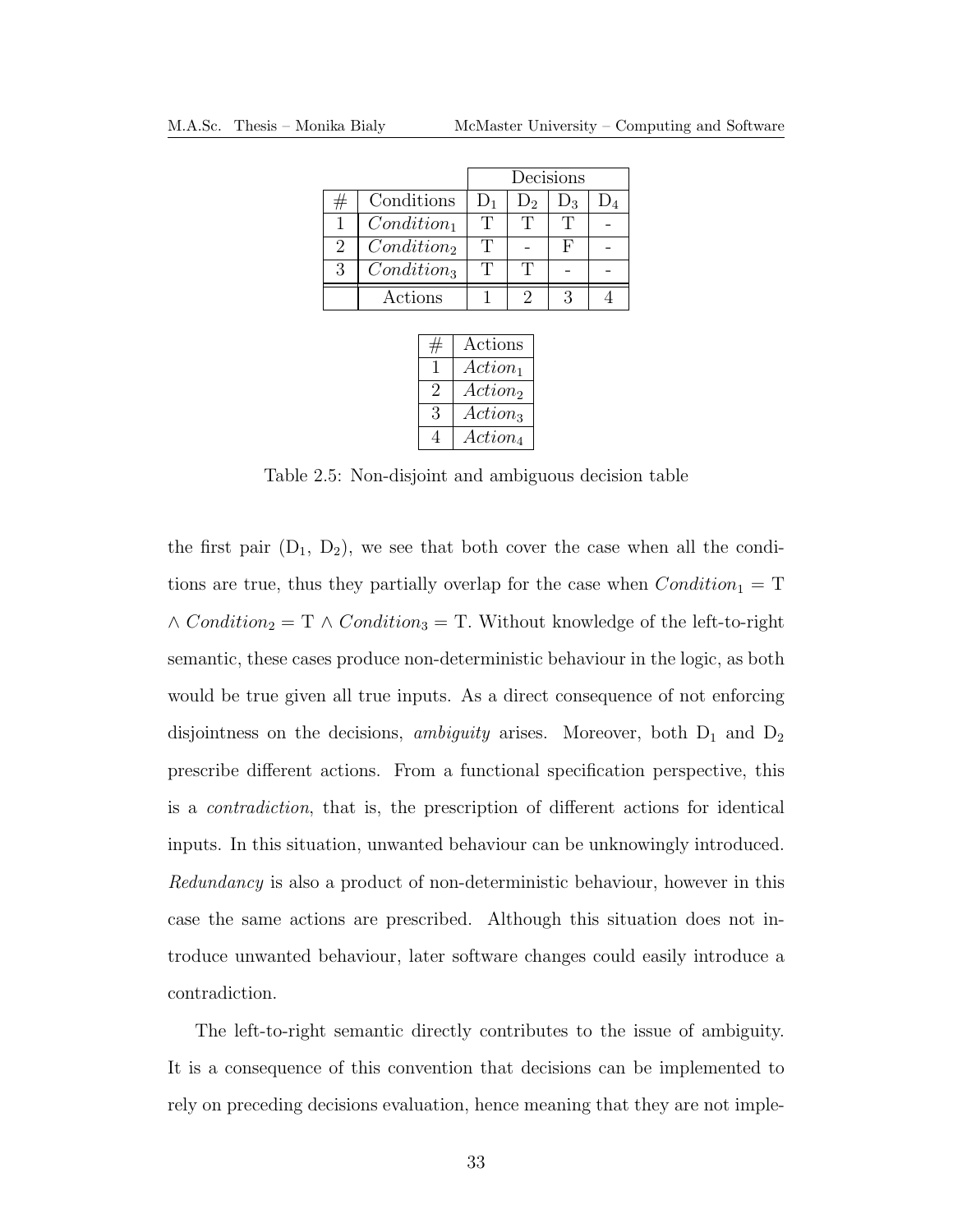mented disjointly. It is often the case that the left-to-right semantic is used to implicitly filter out cases prior to evaluating some decision later on. Permitting these overlaps in decisions, i.e. multiple decisions satisfied for the same input, exacerbates the problem of ambiguity and can potentially introduce contradictions in the logic, which are not readily apparent, nor do diagnostic tools flag this as a source of error.

Simulink provides diagnostic tools for identifying certain types of table defects, specifically, the underspecification and overspecification of decisions. Underspecification of a decision table occurs when there exist input cases which are not considered in the decisions of a table. In this case, the table is lacking completeness as it does not account for all possible inputs. Conversely, overspecification occurs when there are too many decisions defined in the table, such that some are never evaluated. Simulink detects these errors by ensuring that each decision is executed at some point during simulation. Overspecification implies that there must be some overlap between decisions, resulting in decisions which are not deterministic. Simulink however does not check for exclusivity between decisions, that is, disjointness. It fails to detect the case where there is ambiguity between decisions, but both decisions are still executed for different inputs. That is, it does not identify partial overlaps of the decisions. Thus, it is possible to introduce contradictory actions for overlapping decisions without detection from Simulink, or the developer's knowledge.

Correct interpretation and understanding of the logic expressed by decision tables is contingent on the use of left-to-right semantics. Although these semantics are not ambiguous per se, their perceived interpretation often is. Logic relying on this additional implicit semantic for correct evaluation is often ambiguously interpreted by reviewers and developers, as they often do not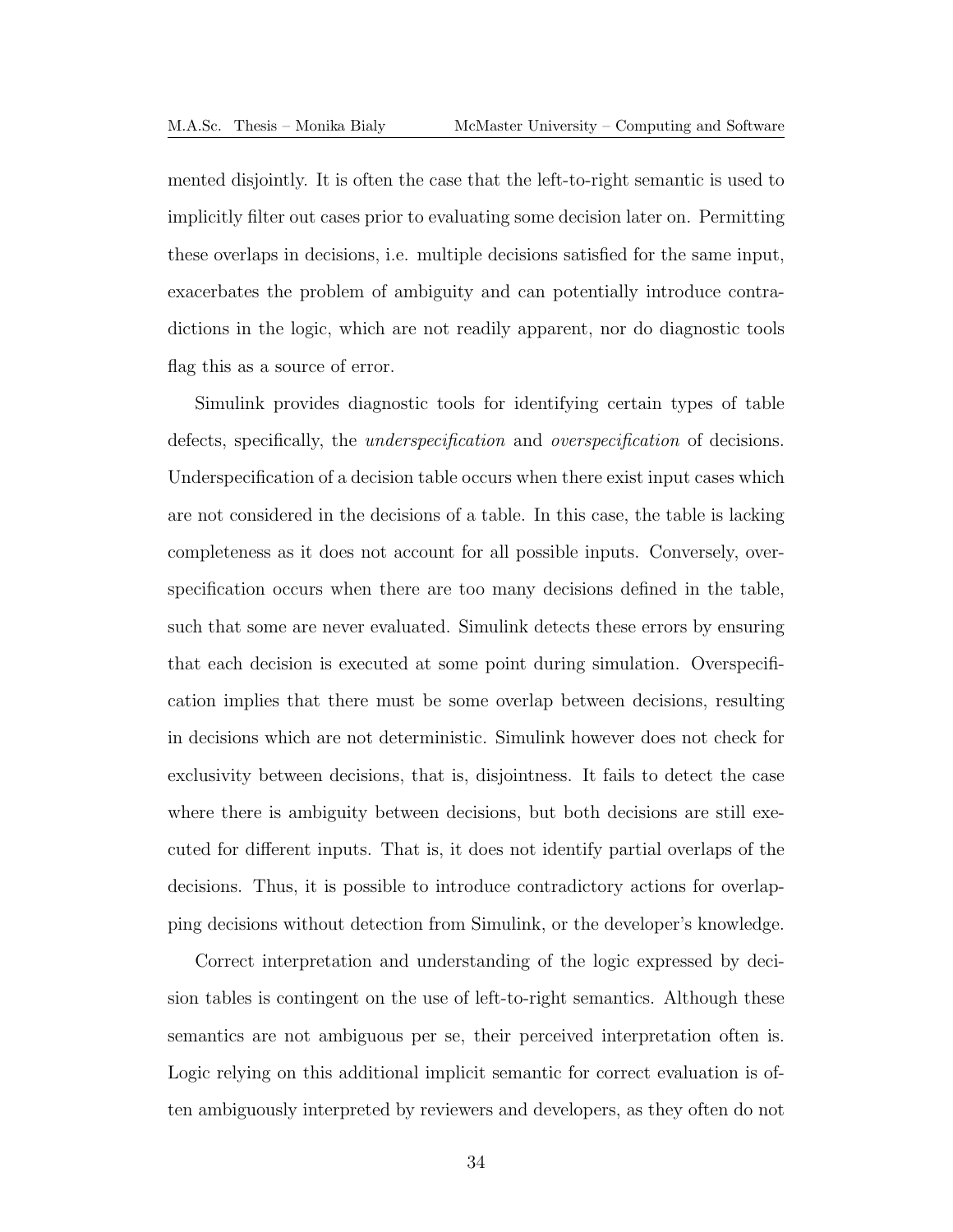account for the left-to-right evaluation order. In practice these tables are used to implement logic on a case-by-case basis, however, errors can arise during maintenance when new decision rules need to be inserted, deleted or rearranged due to the fact that they rely on previous decisions. Performing any of the aforementioned actions will alter the logic of the table in ways that are not readily apparent, as a result of the underlying relationships between decision rules. A simple switch of two columns can completely alter the logic of the decision table, and behaviour of the system. This is a serious concern for safety-critical systems.

Therefore, not ensuring the presence of the disjointness property can lead to a contradiction or redundancy, and because decision tables do not facilitate disjointness, they are not well-suited for applications which require clear, unambiguous specifications.

Understandability and Readability Over the course of their history, decision tables have taken on a variety of formats and different semantics. Formal and universal semantics were defined by the Standards Association (*[Decision](#page-191-5)*) [Tables](#page-191-5) 1970). Nevertheless, decision tables diverge widely in their representation, semantics and algorithms. It is no surprise then, that Simulink also uses its own implementation, semantics and definitions of what constitutes a correct implementation of a decision table. Therefore, decision table semantics are often not well understood upon immediate inspection. In comparison, tabular expressions have consistent, and well-defined semantics. Their semantics are intuitive to the reader and are simple to read.

In terms of visual inspection of disjointness and completeness, decision tables may be less explicit than tabular expressions, and also less readable.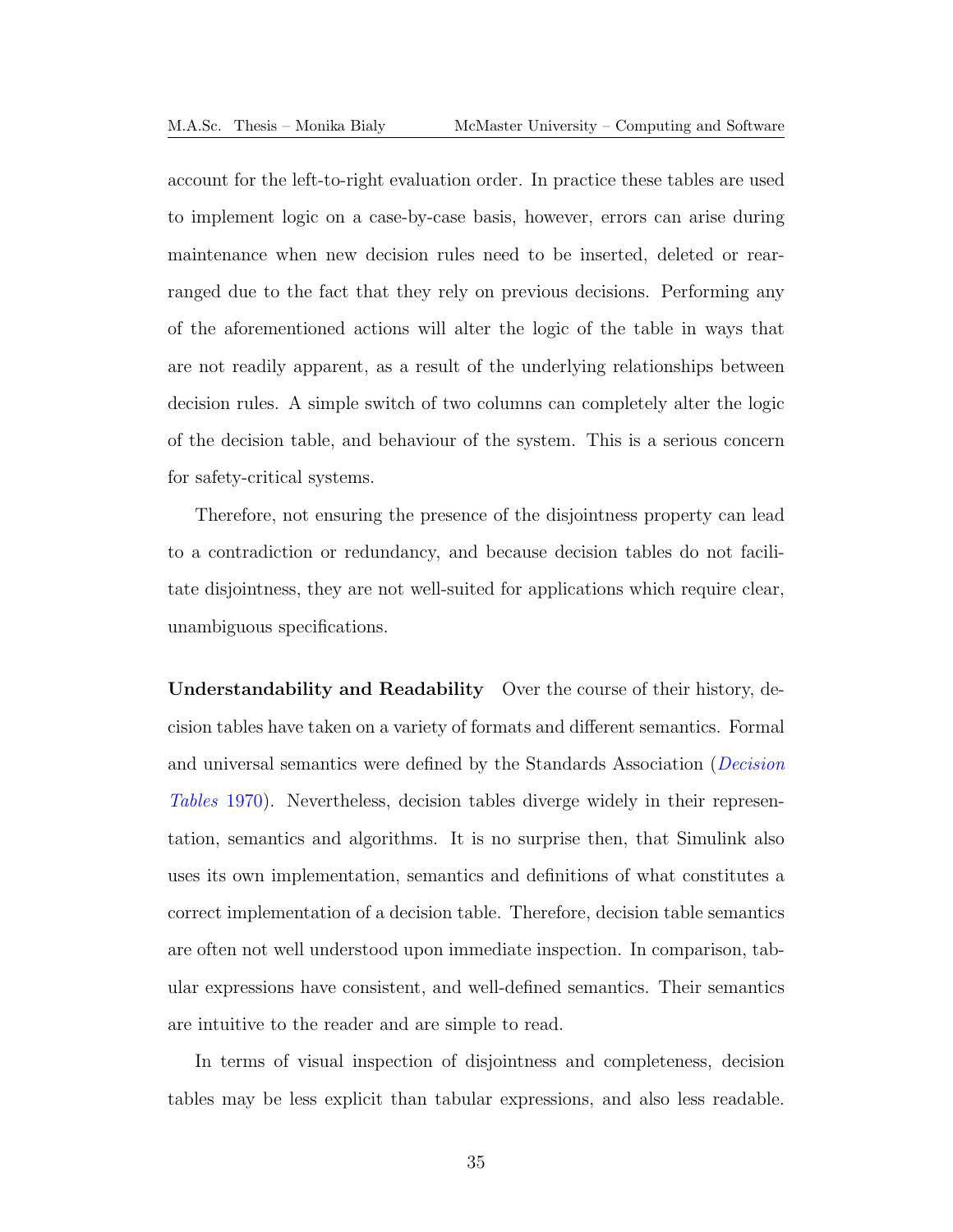For tabular expressions, one must simply scan the table from left to right. Decision tables, however, require constant referral to the condition section in order to understand what the decision rules signify. This plays a significant role in the ease and correctness of table maintenance and modification.

Further exacerbating the problem of decision table interpretations and readability is that their underlying semantics are implicit. This can lead to inconsistent understanding of the knowledge being defined, and this is especially true from the perspective of an outside reviewer with no prior knowledge of a decision table's use. As a result, an ambiguous understanding of a table can occur in the order of evaluation of decision cases. When first introduced, decision table semantics were such that decisions could be tested in any order. However, with Stateflow truth tables they are implemented with a left-to-right order of evaluation. Although the use of the left-to-right semantics is common, it is not a mandatory property of decision tables in general. Moreover, it is a property that is not readily apparent simply through visual examination, nor is it intuitive in many cases. We found this especially true for larger tables with complex decisions. It is not always the natural response of the reader when quickly searching a complex table for a decision that corresponds to a specific case.

Our [OEM](#page-13-1) partner's developers expressed that tabular expressions provide superior readability due to the fact that conditions are explicit in this formalism. That is, decision tables use  $T/F$  constants to describe the value of a condition. This requires the reader to reference the condition section of the table in order to ascertain the meaning of these values. In tabular expressions, conditions are directly placed in the decision rules, making it much simpler to parse. This ease of inspection also lends itself well to the checking of com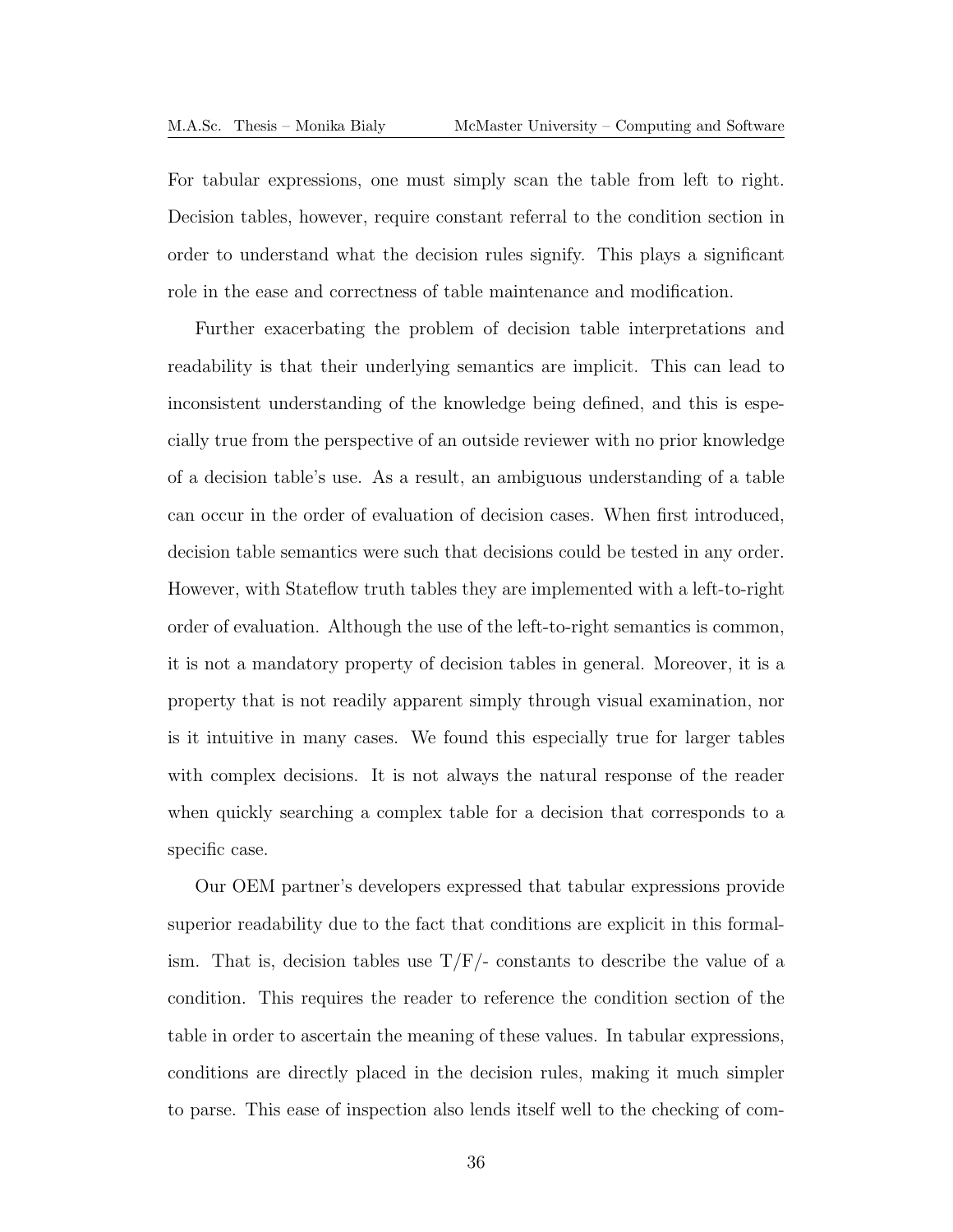pleteness and disjointness. These properties are easily visually checked with tabular expressions. Moreover, tabular expressions have been shown to be a particularly well-suited format for requirements documentation. In general, tabular expressions are indeed a superior format in terms of readability.

Completeness and the Else Case As detailed in Section [2.3.2,](#page-41-0) completeness ensures that all logically possible states/decisions are included. According to [Aberg \(2004\),](#page-190-0) Stateflow truth tables are the only Stateflow construct which support the analysis of completeness. This is indeed the case for verifying that the decision rules are complete in terms of handling all possible combinations of conditions.

The diagnostics tools provided by Stateflow detect any departure from this property. However, the completeness detection diagnostic is weakened by the fact that Stateflow truth tables also allow for the inclusion of an else case as part of the table. The completeness property can be simply satisfied with an else case, that indiscriminately accommodates the remainder of the unspecified cases, thus forcing completeness. The else decision rule is a convenient but indirect means of enforcing completeness [\(Pooch 1974\)](#page-193-0). Although an else case presents a good solution for catching errors and impossible situations, it introduces uncertainty as to whether or not one has indeed assessed and explicitly addressed all cases of interest. It can potentially hide errors in true completeness and logic, although the table is syntactically correct.

In comparison, tabular expressions do not have else functionality built into their definition. This promotes avoidance of mindlessly grouping together of all unconsidered decision rules as a single else. When implemented in a Stateflow decision table, else conditions are a sequence of don't cares for the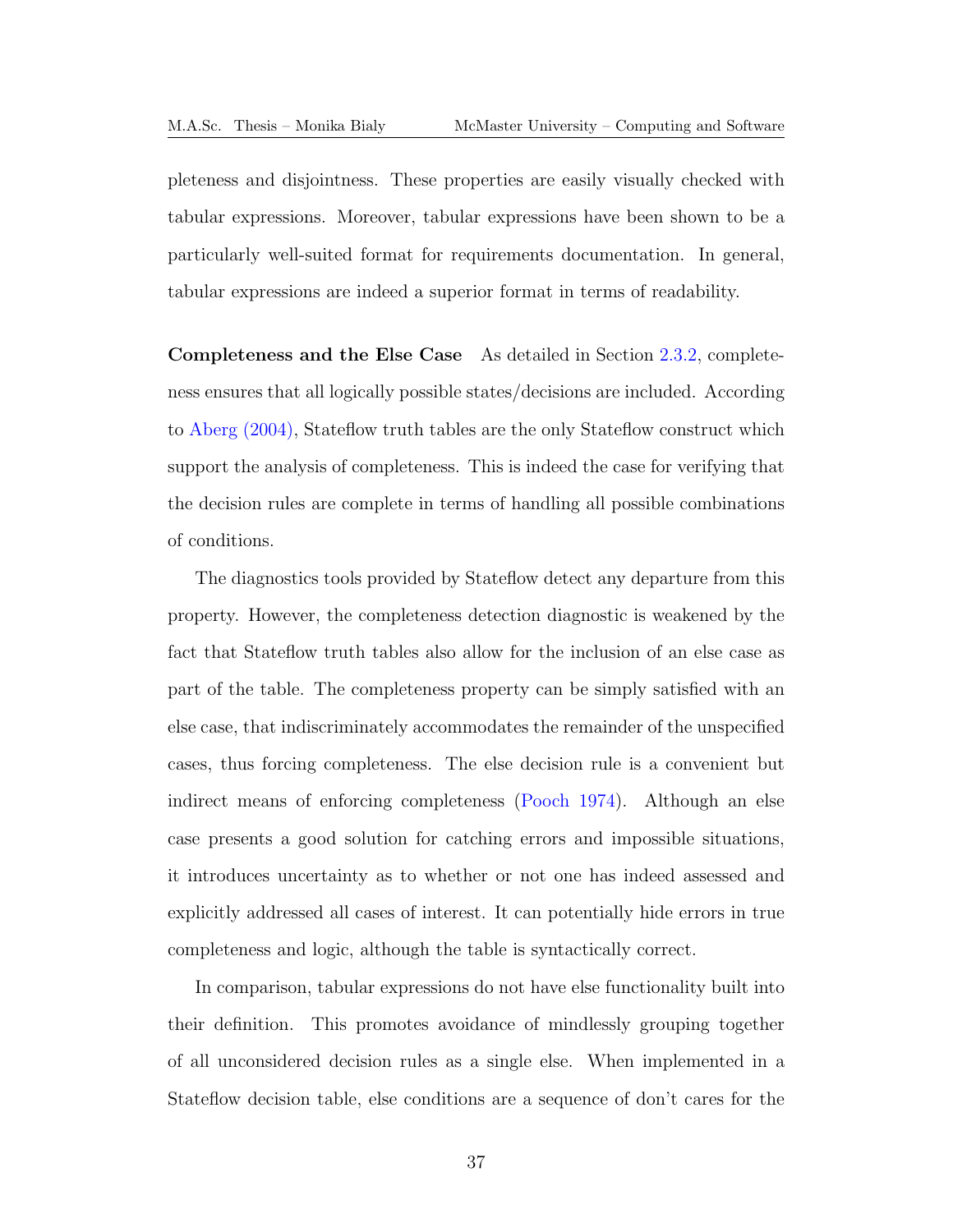decision rules. By their nature, these else conditions inherently introduce overlaps with all other conditions present in the decision table, thus making any decision table with an else decision rule not satisfy the disjointness property once transformed into a tabular expression. Else conditions in a tabular expression must be explicitly defined, as one or more negations of conditions. This is not to say that every case, or possible combination of inputs, must be implemented individually in the table, but rather that all are represented in an explicit manner, including the else case.

Non-Boolean Conditions Decision tables boast an adeptness in expressing complex logical relationships between conditions while making relationships between variables more apparent. This is certainly true for Boolean conditions, which only every occupy a single condition entry and are implemented as conjunctions of  $T/F$  values. This binary convention does lend itself to Boolean conditions well, however, with increasingly complex conditions and logic, this is not sufficient to fully express relationships between conditions.

Enumeration types are prevalent in mode-driven decision systems, where it is common practice to denote each mode with an enumerated value. When implemented in a decision table, enumerated variables are implemented with each value as a separate condition in the condition column. Although they appear and are treated as distinct conditions, there is an inherent mutual exclusivity relationship between the enumerators, i.e. a single variable cannot hold the value of multiple enumerators at any one time. However, due to their implementation as separate, unrelated conditions in decision tables, this is exactly what is implied. In order to implement this inherent relationship, diagonal patterns of T in the decision rules with F otherwise are required. This imple-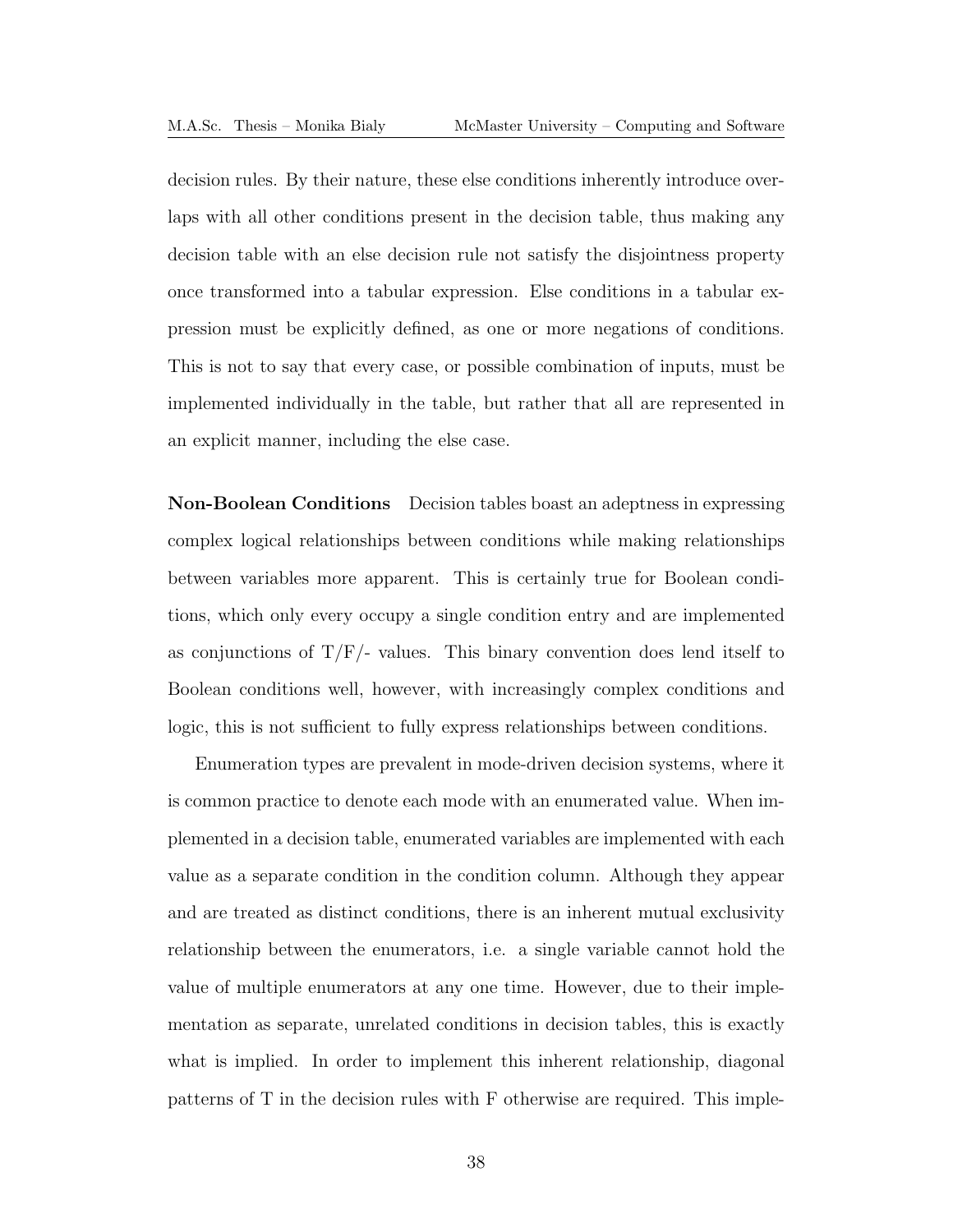|   |                          | Decisions  |         |                        |            |
|---|--------------------------|------------|---------|------------------------|------------|
| # | Conditions               | $D_1$      | $D_{2}$ | $D_3$                  |            |
|   | $1 \mid eVar == cEnum_1$ | T          | F       | F                      |            |
|   | 2   $eVar == cEnum_2$    | F          | T       | F                      |            |
|   | $3 \mid eVar == cEnum_3$ | F          | н       |                        |            |
|   | Actions                  | $Result_1$ |         | $Result_2   Result_3 $ | $Result_4$ |

mentation is comparable to that of an identity matrix, and is demonstrated in Table [2.6.](#page-52-0)

<span id="page-52-0"></span>Table 2.6: Example of enumeration type representation in decision tables

For tabular expressions, this overly verbose implementation of enumerator checking conditions is not necessary due to the disjointness property which presides over conditions. The same checking logic of Table [2.6](#page-52-0) can be more compactly expressed in the tabular expression shown in Table [2.7.](#page-52-1)

|                                                                         | Result     |
|-------------------------------------------------------------------------|------------|
| Conditions                                                              | Name       |
| $eVar == cEnum_1$                                                       | $Result_1$ |
| $eVar == cEnum_2$                                                       | $Result_2$ |
| $eVar == cEnum_3$                                                       | $Result_3$ |
| $eVar \sim = cEnum_1 \vee eVar \sim = cEnum_2 \vee eVar \sim = cEnum_3$ | $Result_3$ |

<span id="page-52-1"></span>Table 2.7: Example of enumeration type representation in tabular expressions

Under closer inspection, when expressing an enumeration checking decision rule in standard mathematical notation, we see how differently enumerated types are implemented. For example, a decision rule to check if  $eVar =$  $cEnum_1$  in a decision table must be in the form,

$$
eVar == cEnum_1 \land \neg(eVar == cEnum_2) \land \dots \land \neg(eVar == cEnum_n)
$$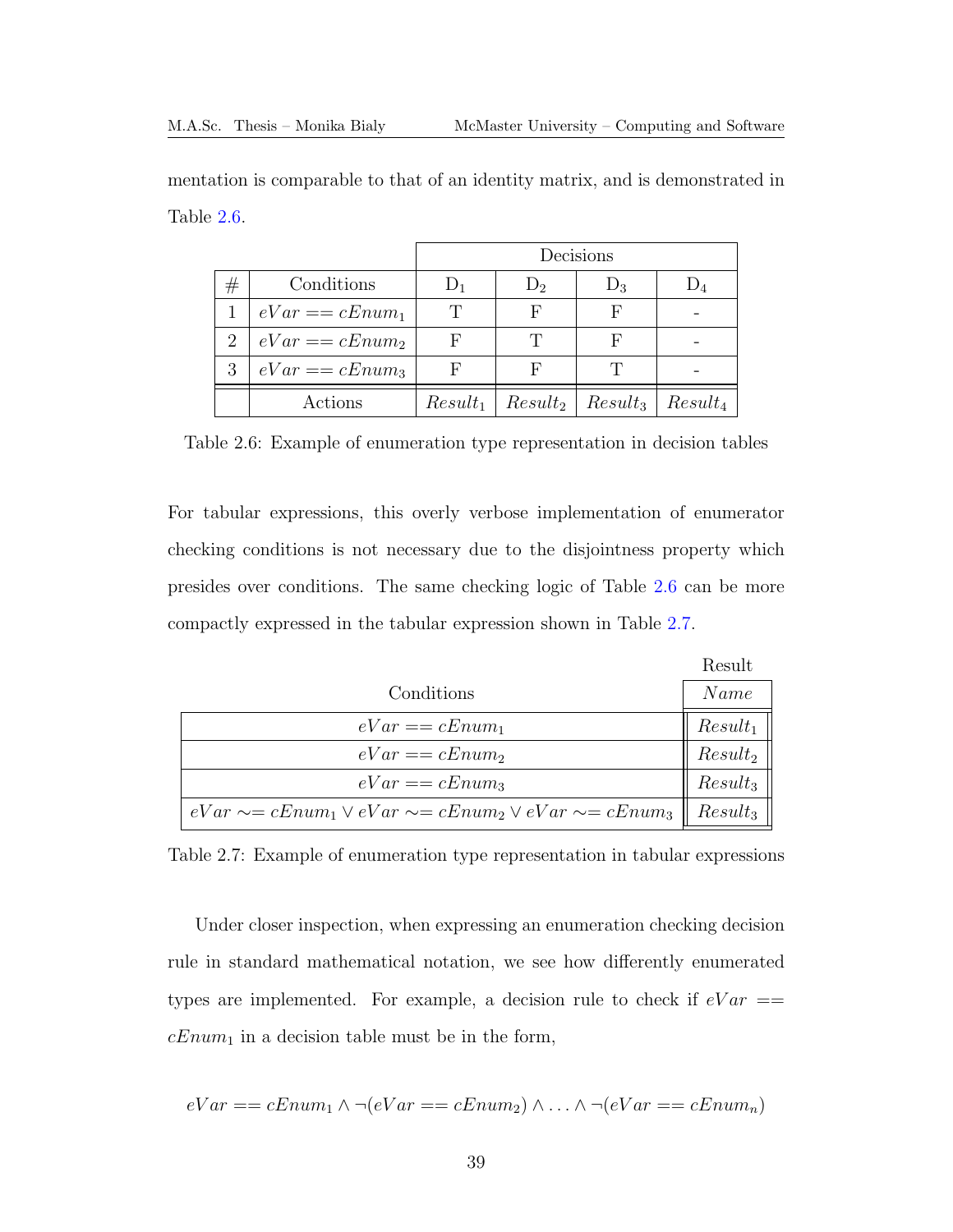whereas in a tabular expression the equivalent rule is simply,

$$
eVar == cEnum_1.
$$

Furthermore, because decision tables fail to accommodate for the implicit exclusivity relationship between enumerators, an else decision rule is required to catch cases that are not covered, and potentially another action. In reality, these cases are impossible input combinations due to the nature of enumeration types, however one is forced in include them, because Simulink otherwise flags these "missing" cases as an underspecification error. For tabular expressions, this extra else case is not required, however they are included in order to accommodate for hardware errors.

This same problem exists with other types of conditions, including ranges. An example of a range checking condition in a decision tables is given in Table [2.8,](#page-53-0) while its equivalent tabular expression implementation is given in Table [2.9.](#page-54-0) Again, there is a considerable difference in table size and readability.

|   |            | Decisions |                                                      |       |  |
|---|------------|-----------|------------------------------------------------------|-------|--|
| # | Conditions | $D_1$     | $D_2$                                                | $D_3$ |  |
|   | x<0        |           | F                                                    |       |  |
| 2 | $x == 0$   |           | T                                                    |       |  |
| 3 | x>0        |           | F                                                    |       |  |
|   | Actions    |           | $Result_1 \mid Result_2 \mid Result_3 \mid Result_4$ |       |  |

<span id="page-53-0"></span>Table 2.8: Example of range implementation in decision tables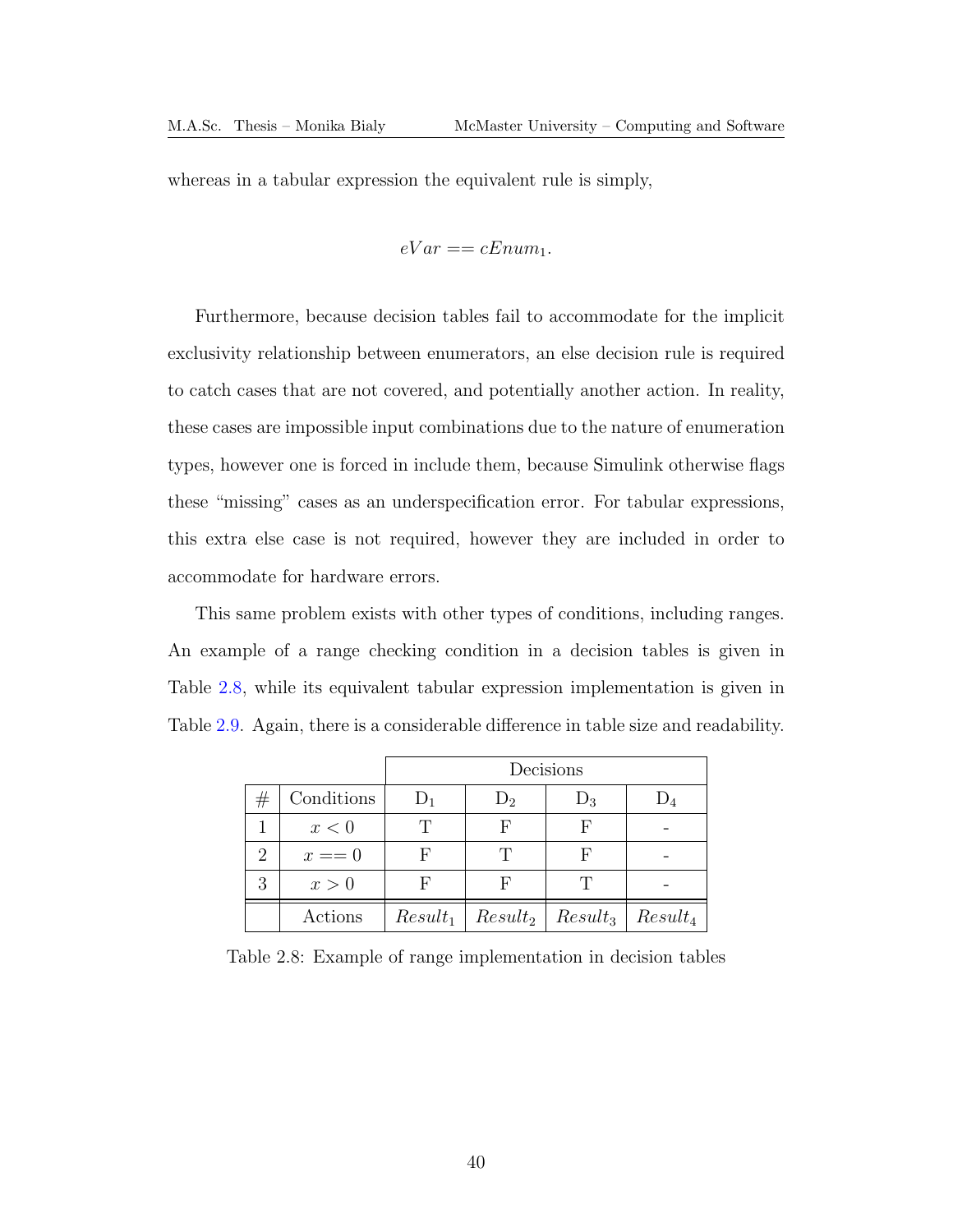|            | Result     |
|------------|------------|
| Conditions | Name       |
| x < 0      | $Result_1$ |
| $x == 0$   | $Result_2$ |
| x > 0      | $Result_3$ |

<span id="page-54-0"></span>Table 2.9: Example of range implementation in tabular expressions

Clearly, tabular expressions offer superior support for non-Boolean conditions, both because they can be implemented in a more intuitive manner, as well as their ability to implement the same logic with a smaller table size.

Scalability Although the appeal of decision tables is that they provide reasoning in a compact form, in practise decision tables capturing complex logic become difficult to manage in terms of comprehensibility, maintainability, and testability as they grow in size. Large real-world applications frequently cause decision tables to become too complex for reviewers to easily and intuitively parse. As a consequence of this complexity, the implemented logic is difficult to understand and maintain, while the underlying requirements are not evident and hence can not be easily traced to requirements. Decision tables do provide a precise notation for complex systems, however, such documentation is of little value if it cannot be easily reviewed and maintained. Creating a large decision table with a considerable number of conditions inevitably becomes a time consuming and difficult task.

The popularity and prevalent use of decision tables is primarily attributed to their ability to represent complicated logic in a concise manner as compared to narratives, flowcharts and other representations. Likewise, in the case of our automotive partner, this was the rationale behind using decision tables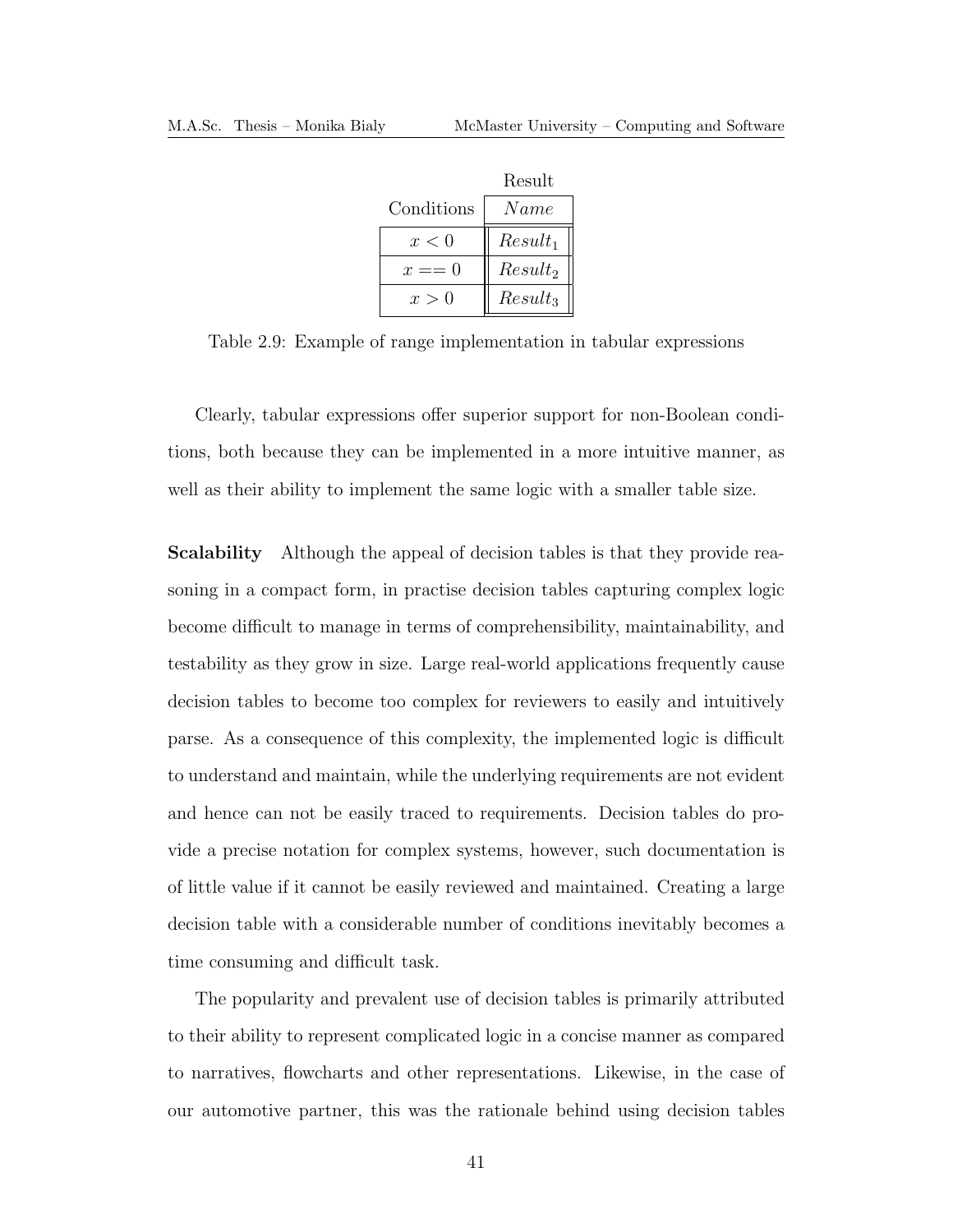in designs. What was actually encountered were large and overly complex tables which captured logic that in theory were easy to understand, however the number of conditions exacerbated the complexity of its implementation. Large decision tables pose a problem for all involved: developers, testing, and inspectors alike. Considerable effort is required in order to first understand the logic that is captured. Even then, the decision table is a web of conditions that is difficult to unravel.

As previously mentioned, decision tables do not readily implement non-Boolean conditions in an intuitive manner. The result of this is an increase in conditions, and thus table size, in order to accommodate these types of conditions.

## 2.4 Model-in-the-Loop Metrics

In this section, we review existing software metrics for Simulink models. Model refactoring techniques seek to improve model quality by reducing some model complexity measure or by ensuring certain model properties are satisfied. Means of measuring software are defined as metrics. Testing metrics are used for dynamic verification (i.e. testing, simulation), while software metrics are a static type of verification. Both these types of metrics are beneficial when evaluating the quality of software designs during refactoring processes. Metrics enable an early estimation of the complexity of design, further predicting understandability, testability, and maintainability of software. With a focus on the simplification of designs, refactoring techniques should be applied with guidance from metrics. Our aim is to minimize these metrics on models with Stateflow truth tables specifically.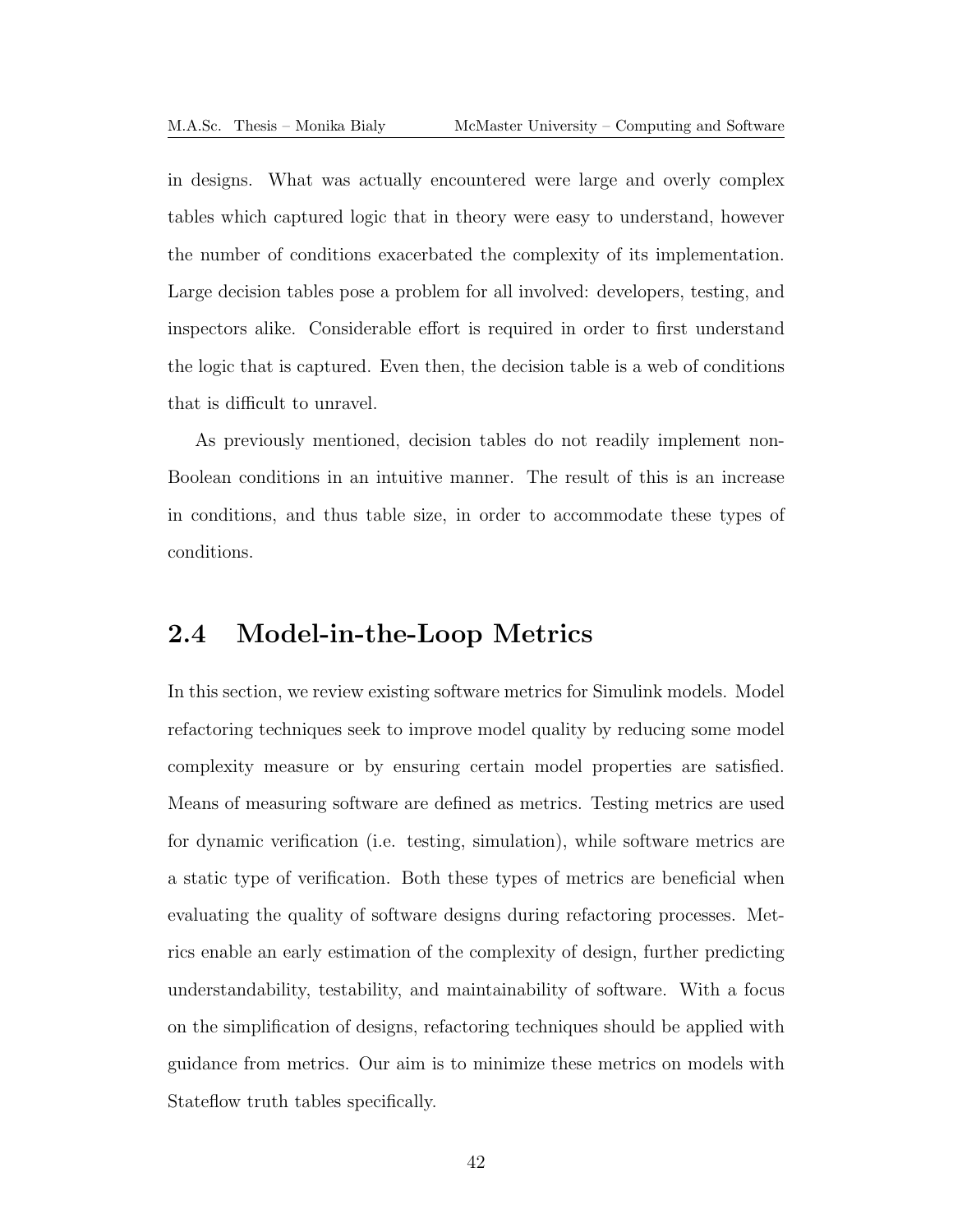## 2.4.1 Test Metrics

Given a model in an open loop, that is, a system design with unconnected inputs and outputs, testing tools seek to generate inputs with which the model is then simulated rigourously. The extent to which the model and its numerous subsystems and blocks are executed is largely contingent on the type of coverage metrics used during test generation. Test generation simulates a model with inputs, while recording the outputs. Both these values are stored in test suites. Each simulation step during this process is a test step. Successive test steps are called test cases. Different coverage metrics exist for various purposes and languages.

Boundary Coverage This coverage metrics simply exercises inputs based on the boundary values of their type.

Condition Coverage A condition is an atomic Boolean expression. To achieve condition coverage, every condition must be evaluated to every one of its possible outcomes, at least once.

Decision Coverage A decision is a Boolean expression composed of several conditions separated by Boolean operators. To achieve decision coverage, every decision must be evaluated to every one of its possible outcomes, at least once. Furthermore, every entry and exit point must be taken, at least once. Decision coverage is also known as Branch coverage, as every branch must be taken to satisfy this metric.

Modified Condition/Decision Coverage [MC/DC](#page-13-2) coverage necessitates Condition and Decision coverage, with the addition of the requirement that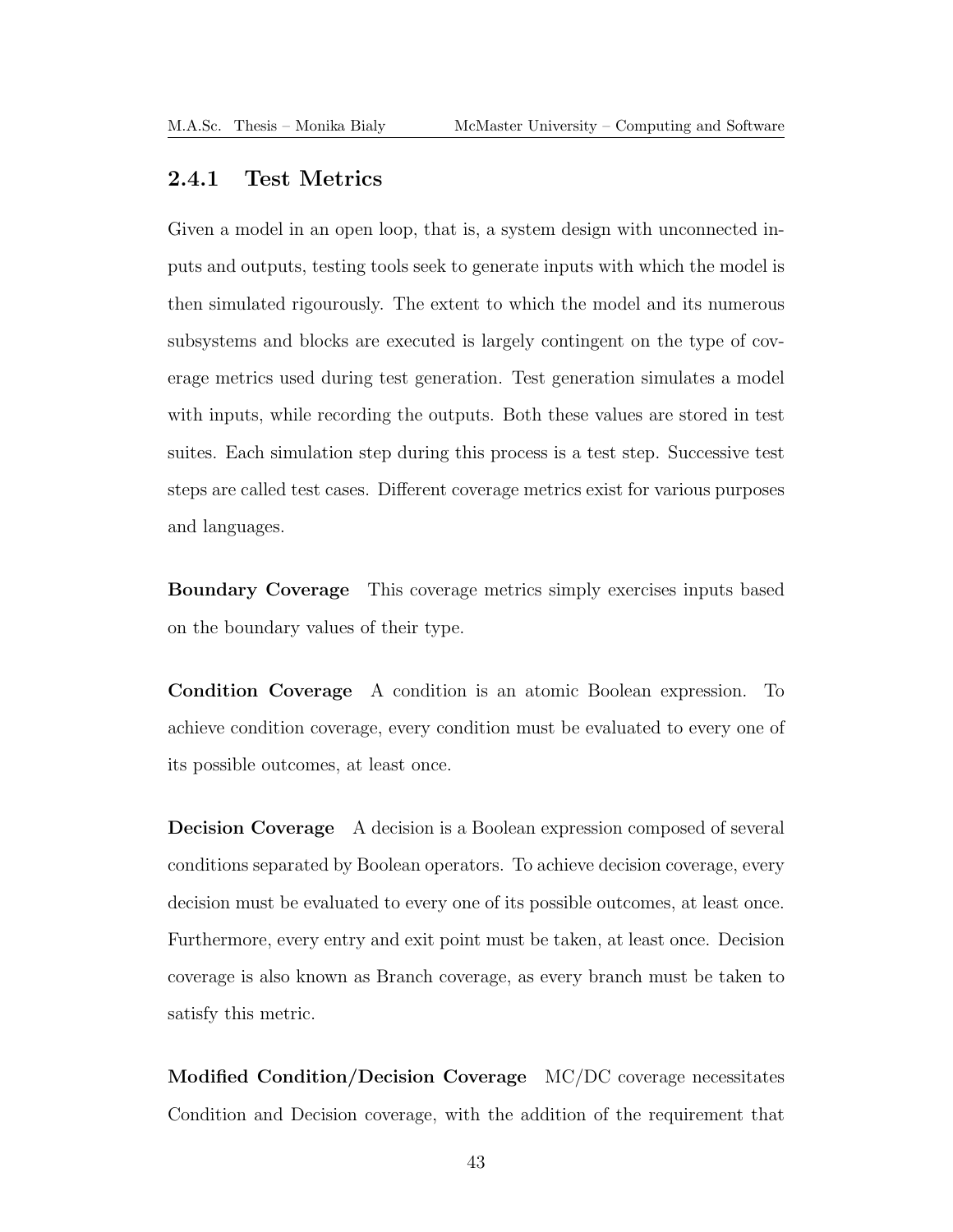each condition within a decision must be shown to independently incidence the outcome of the decision. In other words, from one test to another, changing the value of a single condition will also change the overall outcome of the decision, while the remaining conditions are held at a fixed value.

For structural testing of high integrity systems, [MC/DC](#page-13-2) was developed in the avionics safety standard [RTCA DO-178B](#page-193-2) (1992), specifically for use in safety-critical applications where extensive testing of complex Boolean expressions is required. This metric has also become expected in other safety-critical domains, including nuclear and automotive. Consequently, tools which support the [MC/DC](#page-13-2) metric as a criterion during test generation is recommended to fully exercise the model and achieve maximal coverage.

To achieve [MC/DC](#page-13-2) during testing, the following objectives must be accomplished:

- 1. Every condition must be evaluated to all possible outcomes (Condition Coverage)
- 2. Every decision must be evaluated to all possible outcomes (Decision Coverage)
- 3. Every entry and exit point must be taken (Decision Coverage)
- 4. Every condition within a decision must be shown to independently influence the outcome of the decision

The motivation for [MC/DC](#page-13-2) was to make precise software with traceability to each test. Although a very thorough criterion for testing, it poses problems and difficulties in that it is time consuming and arduous to satisfy. Nevertheless, [MC/DC](#page-13-2) is the best metric for testing safety-critical systems, particularly those with complex boolean expressions [\(Kandl and Kirner 2011\)](#page-192-3). Avenues for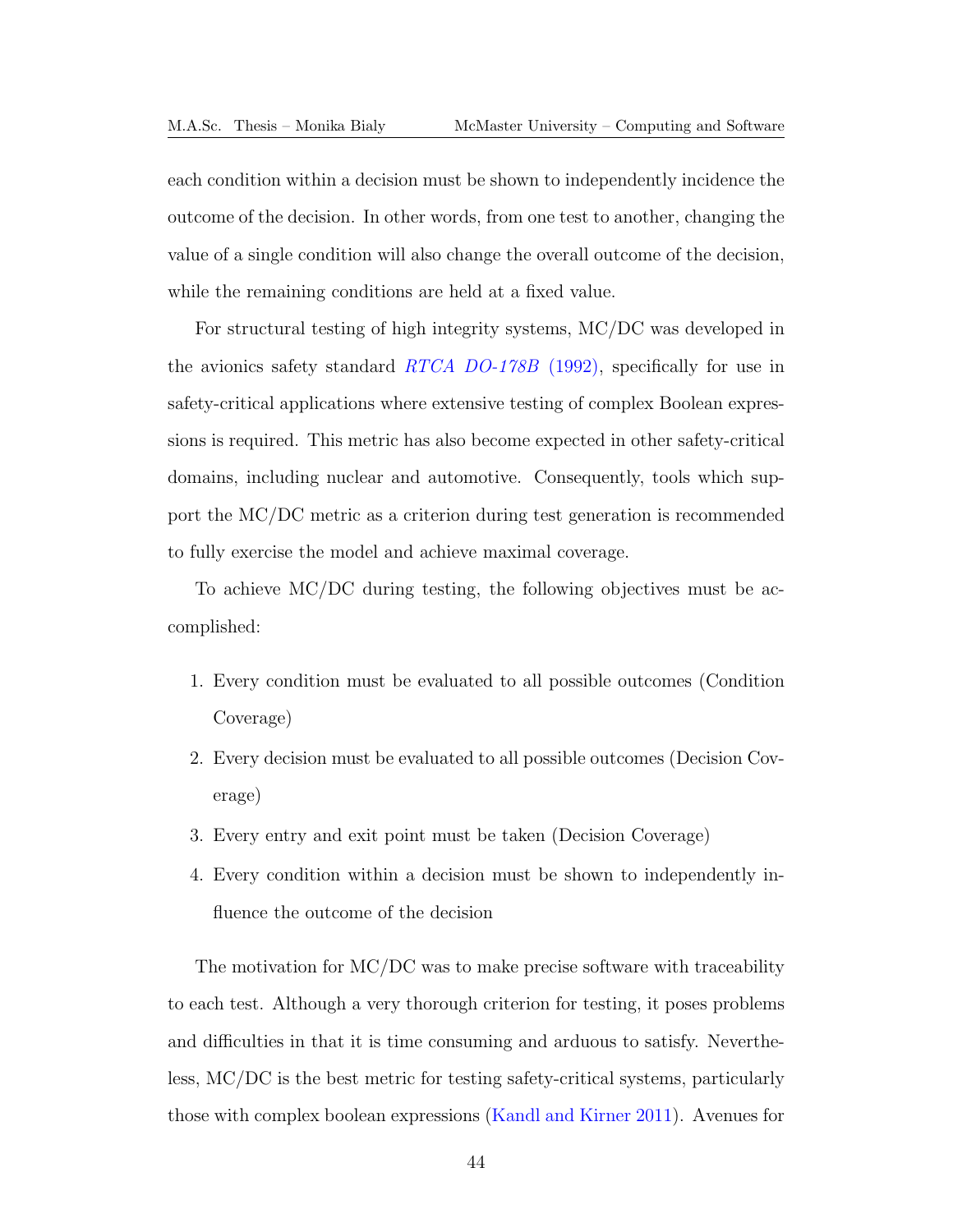achieving [MC/DC](#page-13-2) are of priority to [OEMs](#page-13-1) striving to satisfy safety standards. Many investigate avenues for refactoring code and creating test cases which meet the demands of this metric.

#### 2.4.2 Software Metrics

Metrics for Simulink/Stateflow models are typically general code metrics which have been adapted. Similarity, cyclomatic complexity [McCabe 1976,](#page-192-4)the most widely used software complexity metric, has been adapted in a similar fashion, and is supported in the Simulink/Stateflow environment.

Cyclomatic Complexity Cyclomatic complexity is a popular software metric for static verification, and is the most widely used metric for quantifying software complexity. Software metrics (unlike testing metrics) are methods of measuring some property of the code. Cyclomatic complexity measures the amount of decision logic in a program, or more specifically, the number of linearly independent execution paths through a program [\(McCabe 1976\)](#page-192-4). It is directly related to the number of decision points within the code. Matlab Simulink had adapted this metric for use in Simulink models. An integer representing the amount of complexity is computed on a model or subsystem using the definition,  $cc = \sum_{n=1}^{N} (o_n - 1)$  where N is the number of decision points contained in the model or subsystem, and  $o_n$  is the number of outcomes for the n-th decision point.

Furthermore, the cyclomatic complexity metric can be used to impose upper limits on the complexity of software modules that will be permitted in a design. While the original suggested upper bound of cyclomatic complexity of a module was 10 [\(McCabe 1976\)](#page-192-4), the limit of 15 was also successfully used.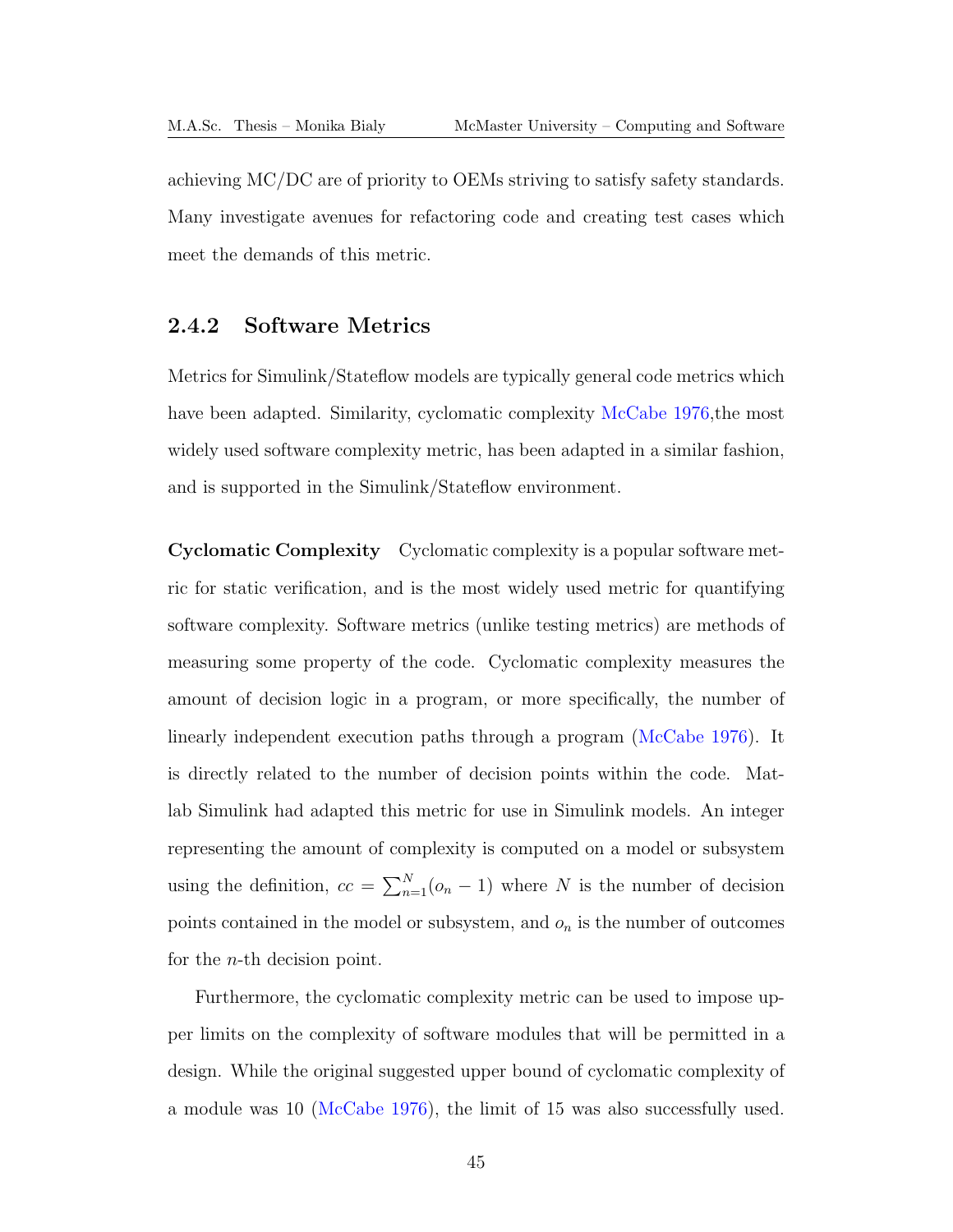The suggestion is that limits over 10 may be used in cases where a rigorous software engineering process is applied [\(Watson, McCabe, and Wallace 1996\)](#page-194-3). These strict limits are typically not adhered to in [MBD](#page-13-3) due to the size and complexity of the application domain.

Nevertheless, cyclomatic complexity metric is used to gauge refactoring effectiveness with respect to the simplification of designs implementing decision logic.

## 2.5 Related Works

Refactoring is a well-established restructuring process for software developed using conventional textual programming languages. However, mechanisms for refactoring Simulink designs is a relatively unexplored area. Simulink itself does not provide refactoring support in any capacity.

Refactoring strategies which are available are focused on model-wide refactoring efforts, and must consider effects on dataflow. [Tran, Wilmes, and](#page-194-4) [Dziobek \(2013\)](#page-194-4) introduce composite applications of transformation steps for implementing refactoring strategies. Specifically, the refactoring operations employed deal with replacing Goto/From blocks with explicit signals as well as the merging subsystems. At the time of writing, and to the best of our knowledge, other refactoring strategies for Simulink models are not readily available.

However, the scope of this thesis focuses is on small subset of the Simulink language, specifically the Stateflow truth table blocks. General table transformations are most relevant to this work. In terms of tabular expressions specifically, [Shen, Zucker, and Parnas \(1996\)](#page-193-3) outline several transformations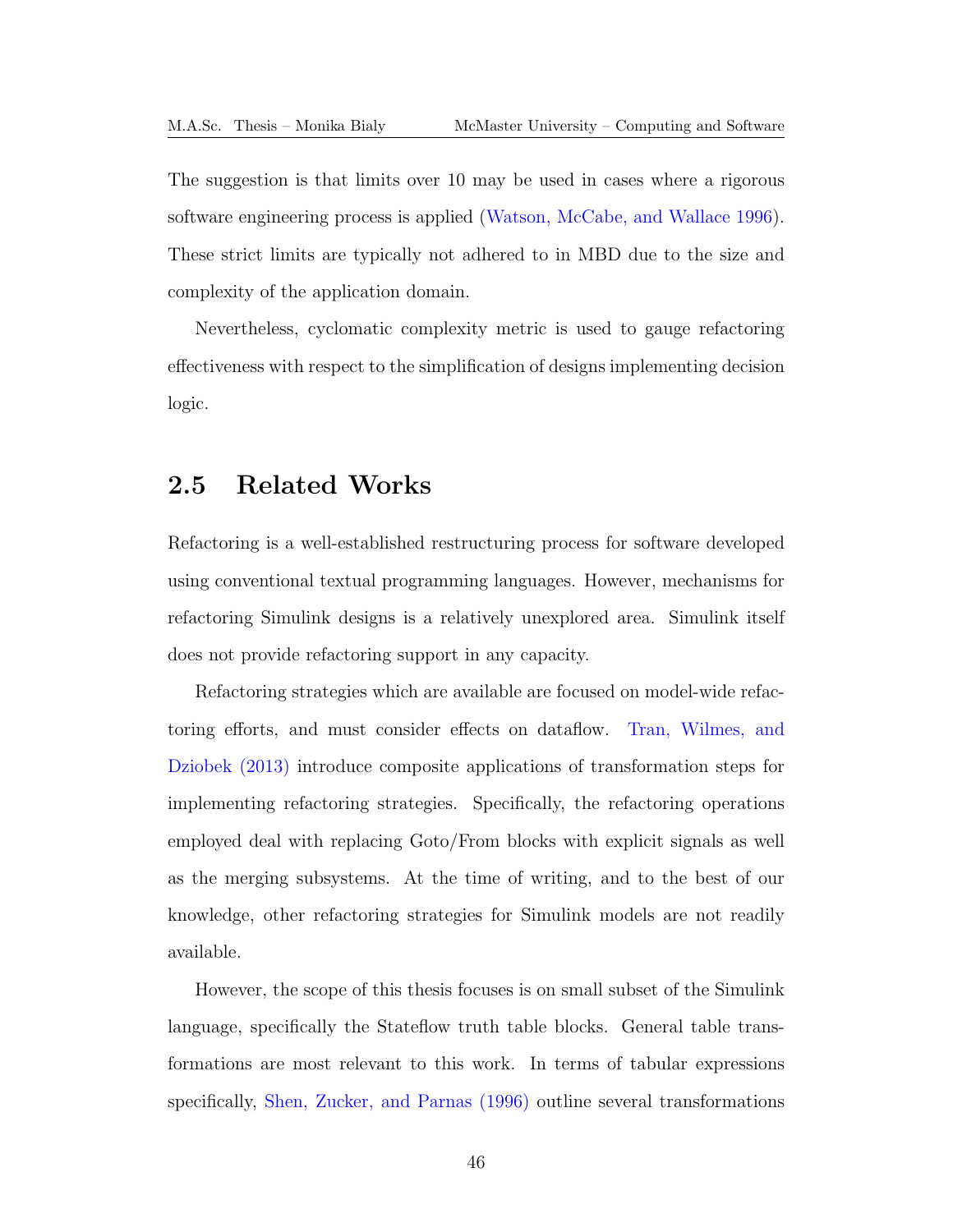for going back and forth between inverted and normal tables by changing dimensionality, inverting and normalising. [Zucker \(1996\)](#page-195-0) goes on to define them mathematically using signatures and Boolean algebra, while discussing the relationship between them. These approaches strive to simplify tables through reorganization, not applying transformations to minimize the actual logic they specify. Likewise, [Fu \(1999\)](#page-191-2) gave a tool for going between structured decision tables, semi-generalized decision tables, and generalized decision tables, while [Shen \(1995\)](#page-193-4) implemented algorithms for inverting tables. These transformations do not simplify the logic, but rather strive to express them in an optimal table format.

[Rastogi \(1998\)](#page-193-5) defines a simplification on normal, inverted, vector, predicate and inverted predicate expression tables. The simplification of the logic is done restricting the domain of a table through constraints on inputs, i.e. specialization. Cases that will never occur during normal operation due to these constraints are removed either at the cell level, or by removing rows or columns. However, this results in a loss of generality as the domain under consideration is reduced from its actual form.

For decision tables, refactoring techniques have been explored. Optimizations in terms of row ordering and execution time were addressed by [Van](#page-194-5)[thienen and Wets \(1994\),](#page-194-5) as well as some notions of table contraction by way of column combination. These refactoring approaches were part of the process of formalizing decision tables as expert shells. Similarly, [Pollack, Hicks, and](#page-193-6) [Harrison \(1971\);](#page-193-6) [Hughes, Shank, and Stein \(1968\)](#page-192-0) also discuss simplification by way of removing repetitive decisions, or conditions which are not required, i.e. don't care conditions. Although these simplifications were done on decision tables, they correlate to some of the simplifications defined within this thesis.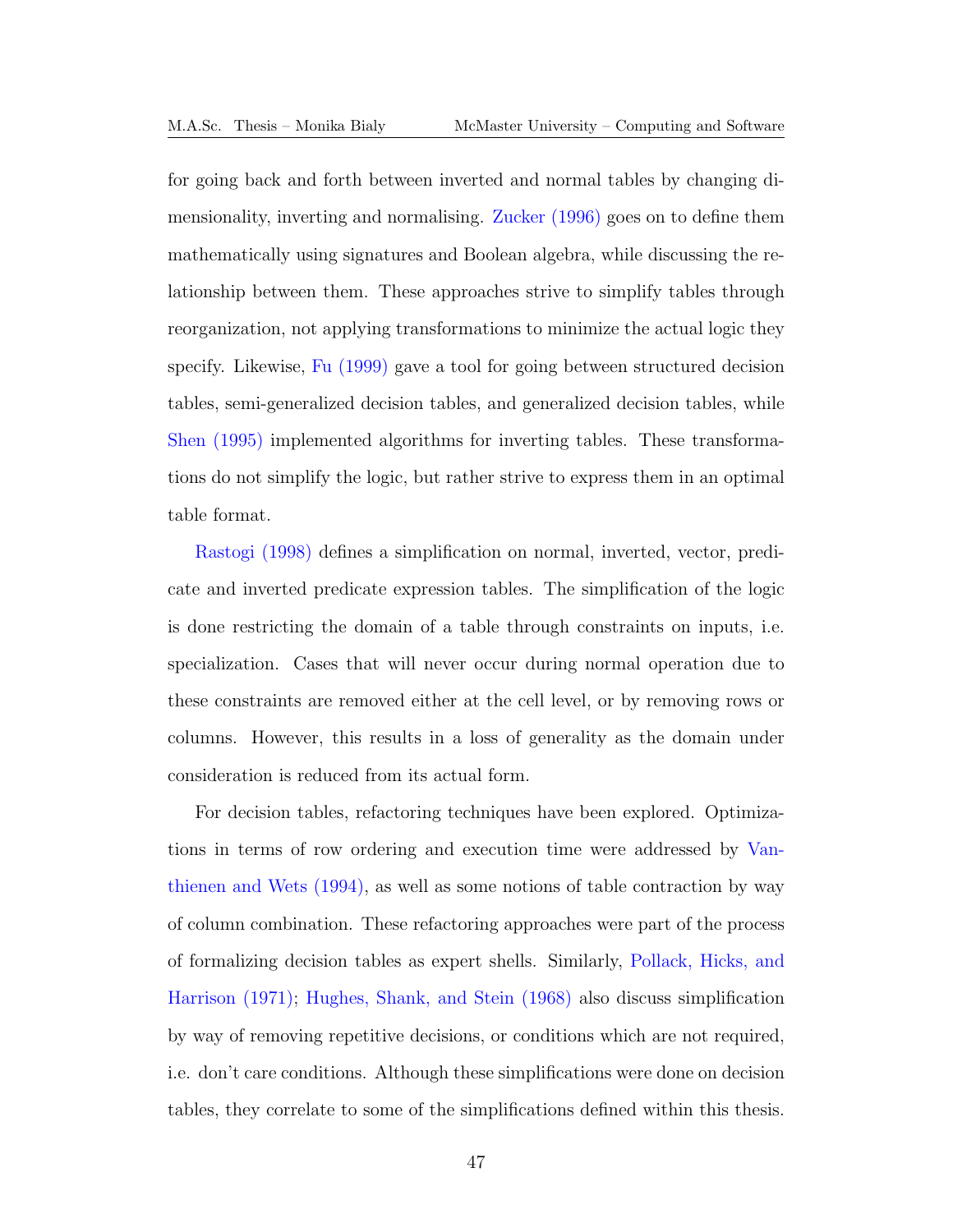Similar simplifications on tabular expressions have not been explored as of yet. Furthermore, although it is acknowledged that several equivalent representations of a table are possible, none address this by taking into consideration the requirements of the table. Additionally, the effect that the simplifications have on tables in terms of testing or complexity is not evaluated.

Therefore, although techniques exist which can transform tables such that they are simplified in their representation, none adequately simplify the logic within the tabular expressions, nor are the effects adequately studied.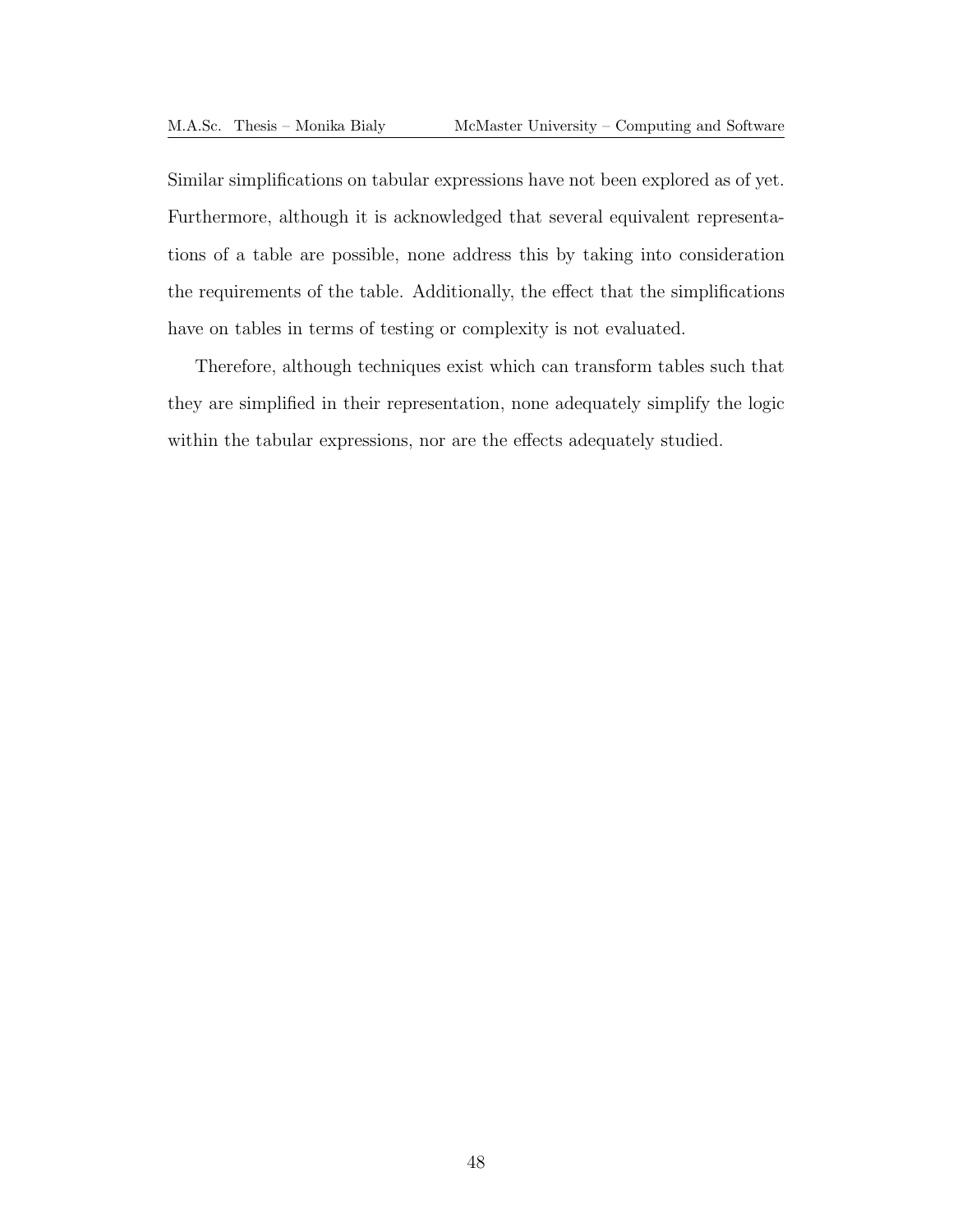## Chapter 3

# Application of a Reverse-Engineering Software Requirements Methodology

Requirements specification is a critical component of the development of software systems. The majority of software failures can be traced to poor software requirements [\(Leveson 2004\)](#page-192-5). Although there is wide acknowledgment of the importance of software requirements, requirements engineering is an area that has largely been neglected by software developers. The automotive industry is no exception.

It is often the case that legacy models suffer from a lack of accompanying requirements, and even if such documentation does exist, it is rarely up-to-date and adequately maintained. As a result of this absence or neglect, the understanding of design decisions and the underlying rationale of the system are obscured, leading to difficulties in testing, maintenance, and evolution efforts. Possessing well-specified and maintained requirements is integral to refactor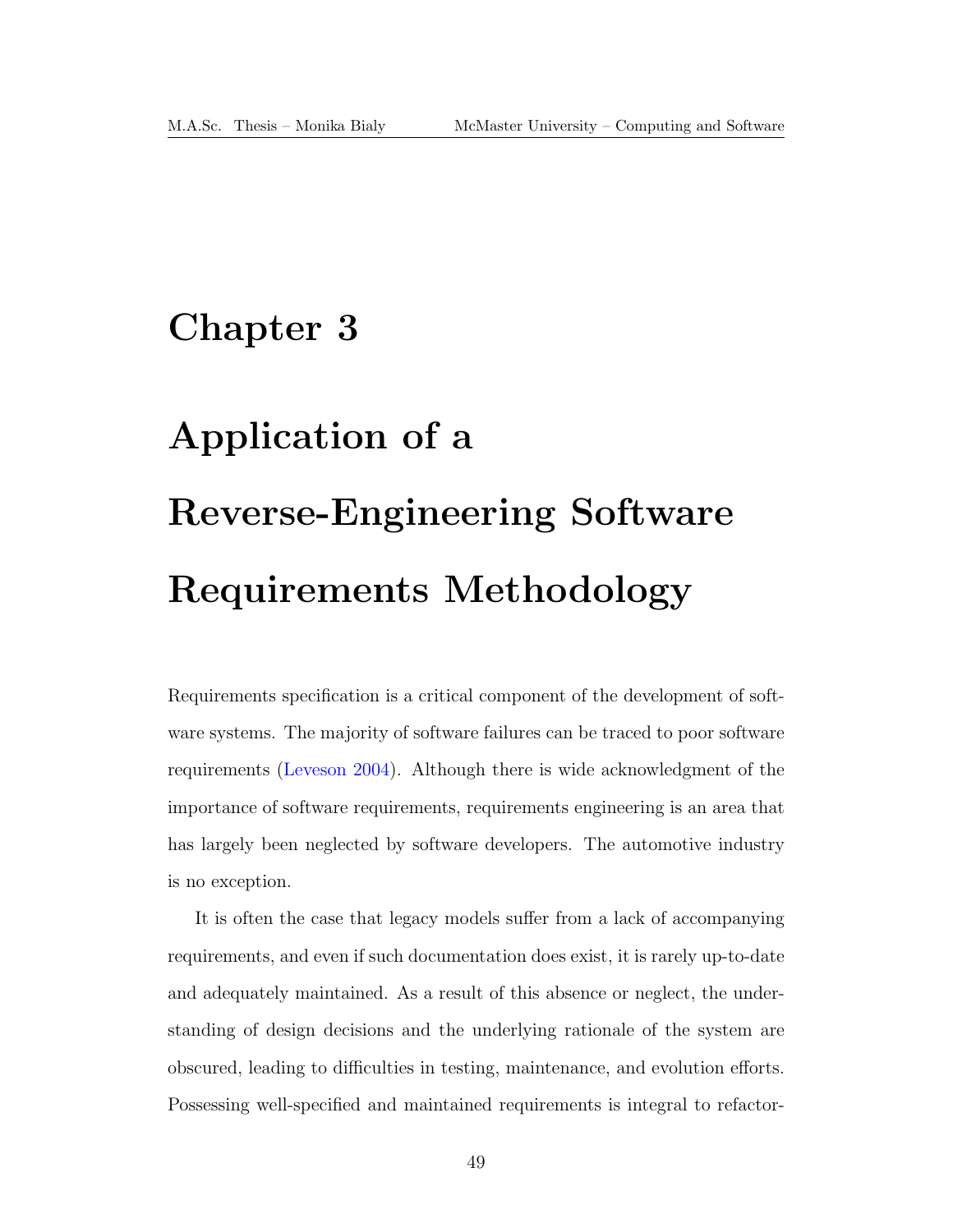ing and improving software. Prior to making modifications, developers must have a notion of what the requirements of the system are, in order to ensure that any software alterations will continue to satisfy the requirements at the terminus of the refactoring process. This is especially important for functional safety requirements, which specify safety-related software attributes. Consequently, reverse-engineering requirements specification represents a necessary step in the refactoring process.

Retroactively extracting requirements from existing, already developed software generally proves to be an arduous process. The seemingly most intuitive and straightforward method of doing so is through the consultation of developers, that is, those experts with the greatest depth of knowledge of the system. This method, however, is time consuming on the part of developers, does not guarantee exhaustive discovery (completeness) of requirements, nor does it provide any assurance that the discovered requirements are indeed correct (accurate), i.e. implemented in the current system. Therefore, the application of an automated methodology for requirement extraction from software specification would aid in these efforts. Such a methodology for Simulink/Stateflow models was proposed by [Ackermann et al. \(2010\).](#page-190-2) Experimental results were provided, indicating high completeness and validity of inferred requirements, as well as proving the fruitfulness of this methodology on Simulink/Stateflow automotive designs. We go on to apply this methodology to a industrial project in partnership with an automotive [OEM,](#page-13-1) and the findings are described in Section [3.1.](#page-64-0) Scripts were also created to automate the processes described in this methodology.

Additionally, we alter this methodology to maximize coverage for tabular designs, as well as produce higher quality candidate software requirements.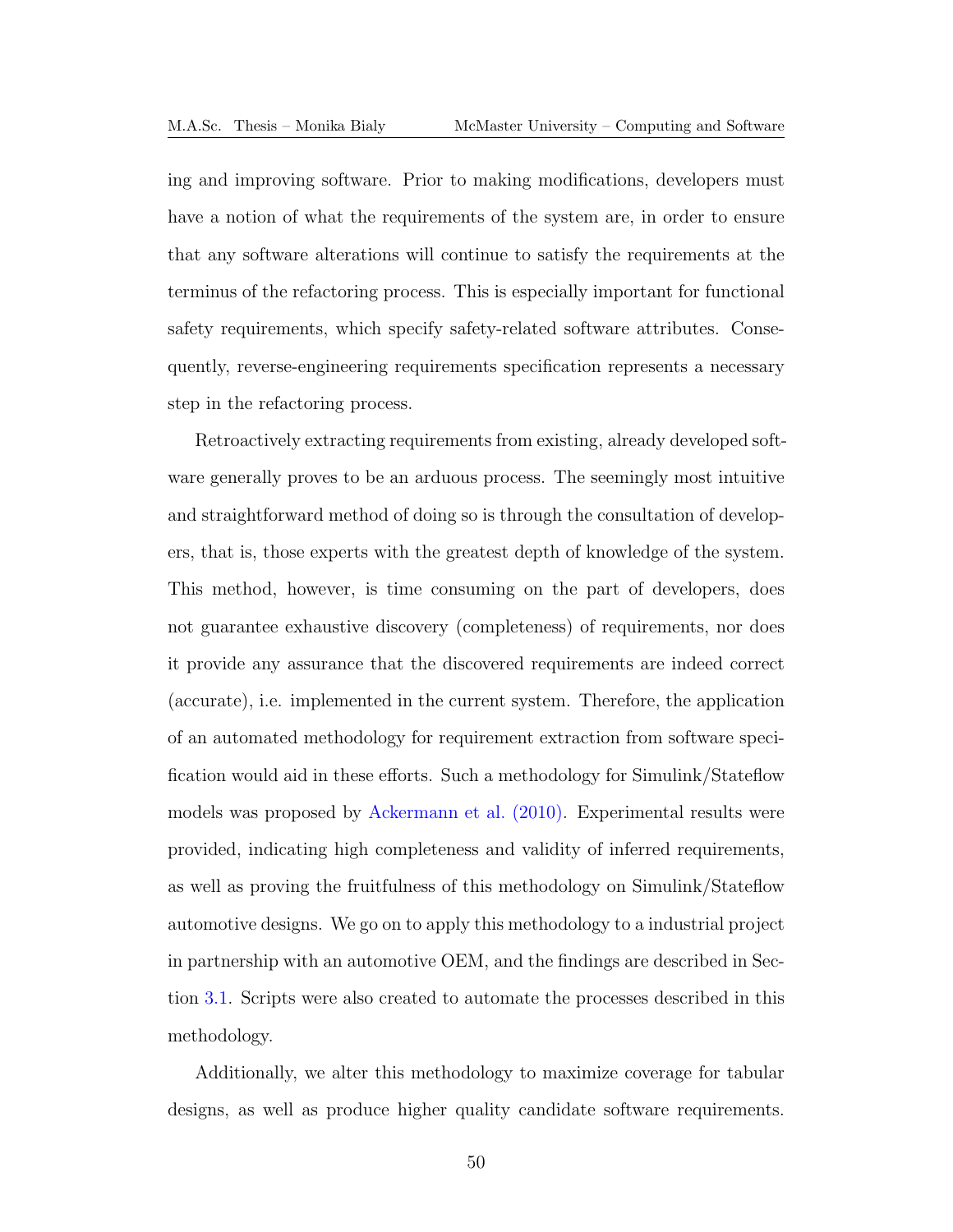A new methodology is presented which makes use of formal property proving techniques as an alternative means of verifying the validity of potential requirements, whereby software properties are formally proven to hold over all behaviour of the system. Furthermore, a different tool is used as the basis for this methodology, one which provides [MC/DC](#page-13-2) support for Stateflow truth tables, as well as an alternative testing approach. The proposed methodology provides more extensive test coverage, which in turn produces higher quality candidate software requirements. Additionally, this methodology can serve as a complimentary technique to that of [Ackermann et al. \(2010\).](#page-190-2) This proposed methodology is presented in Section [3.2.](#page-84-0)

## <span id="page-64-0"></span>3.1 Reverse-Engineering Methodology

Here, an overview of the process of reverse-engineering requirements is described, as presented by [Ackermann et al. \(2010\).](#page-190-2) This process is depicted in Figure [3.1.](#page-65-0)

- 1. Generate Test Cases. A test suite, i.e. collection of test cases, is automatically generated from a Simulink/Stateflow model such that model coverage is maximized according to several testing metrics.
- 2. Data Mining. Relationships between the input and output variables which remain constant over the entire test suite are identified by applying an association rule mining tool on the test data. These relationships represent invariants of the system. Since the relationships are inferred based on a test suite that exercises only a part of a model's behaviour, the identified invariants are only potential invariants, and therefore, potential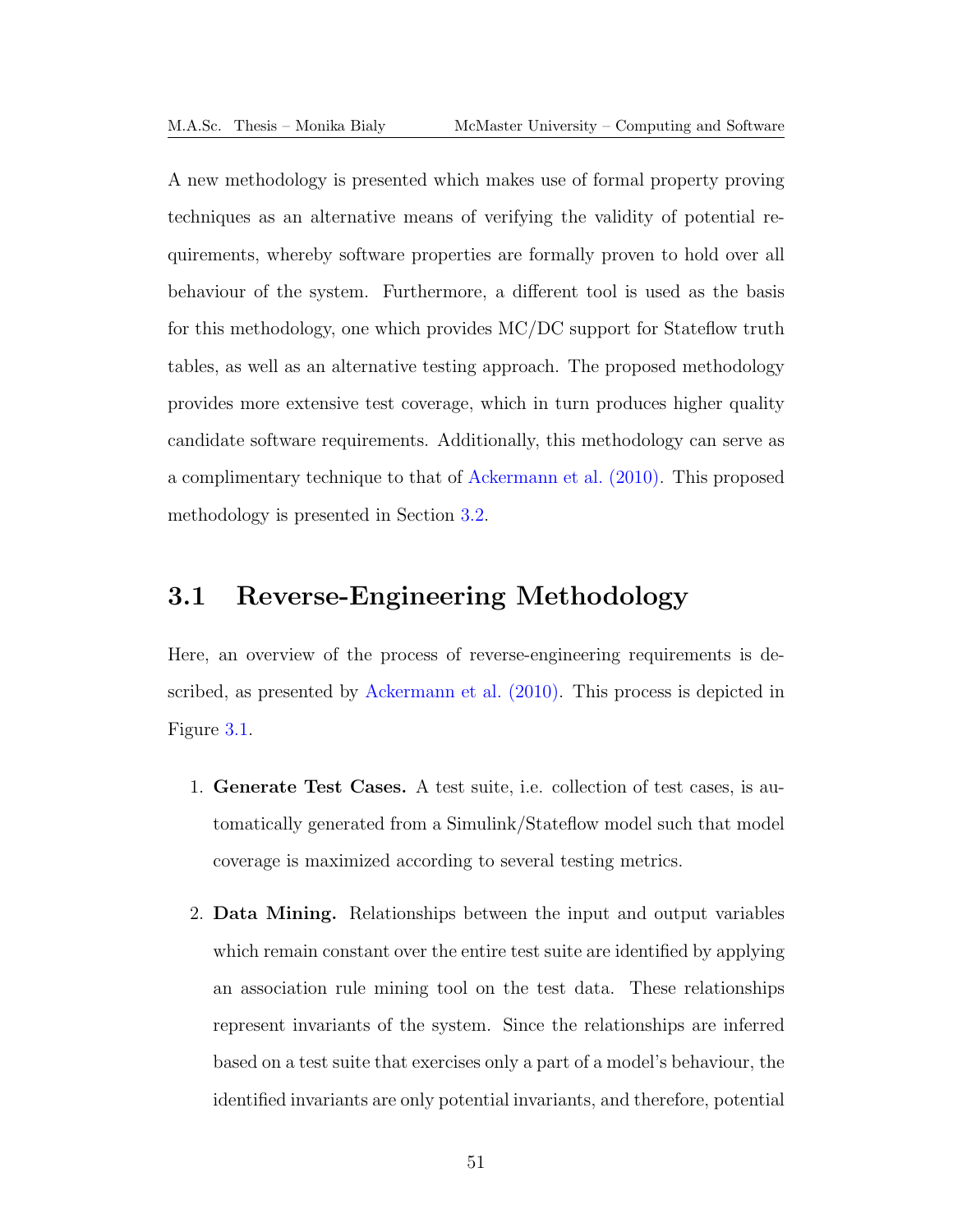<span id="page-65-0"></span>

Figure 3.1: Methodology for reverse-engineering requirements from Simulink/ Stateflow models

requirements.

3. Instrumentation-Based Verification. Potential invariants, i.e. requirements deduced, are formalized as monitor models. For each potential invariant, the original Simulink design is instrumented with a corresponding monitor model, and automatic test generation is again performed to check if there are any executions of the Simulink design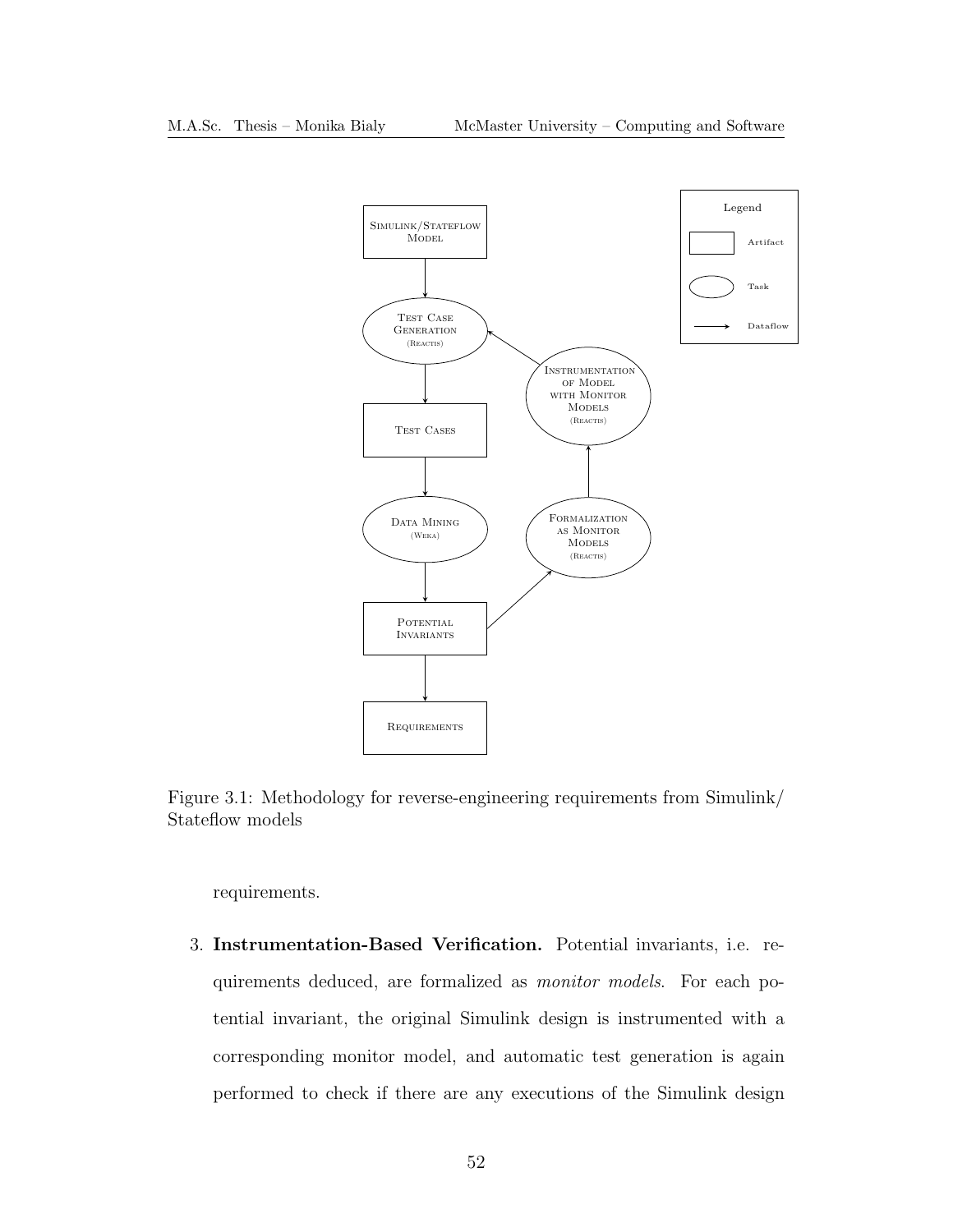that violate the monitor model. If no such execution is found, the invariant can be inferred to be a valid requirement with a high level of confidence.

#### 3.1.1 Tools

As stated in Section [1.1.1,](#page-15-0) software models in safety-critical domains are typically large and complex. Therefore, tools are required to complement the aforementioned methodology with an effective but efficient means of automatically generating test cases for systems, and performing data mining tasks.

Reactis by Reactive Systems, Inc. is an automated testing and validation environment for Simulink/Stateflow models, and is used widely in the aerospace and automotive industries, including our automotive partner. It is integrated into their development process for other testing purposes, and so, to minimize the efforts of purchasing and acquiring new software, we extend the use of Reactis to this methodology's test generation step. Furthermore, it is the tool which is used by [Ackermann et al. \(2010\).](#page-190-2)

Reactis' testing algorithm is a three-step process, consisting of both random and targeted phases [\(Cleaveland, Hansel, and Sims 2010\)](#page-191-6). Reactis analyzes models and creates optimized tests that extensively exercise designs over several types of coverage metrics. These include, decision, condition, and [MC/DC](#page-13-2) coverages, as well as several other structural metrics.

Additionally, Reactis provides support for Instrumentation-Based Verification (IBV). More precisely, it provides Assertion instrumentation, allowing for a requirement to be formalized as a monitor model, called an Assertion, in the system. Reactis can then perform targeted testing in an attempt to violate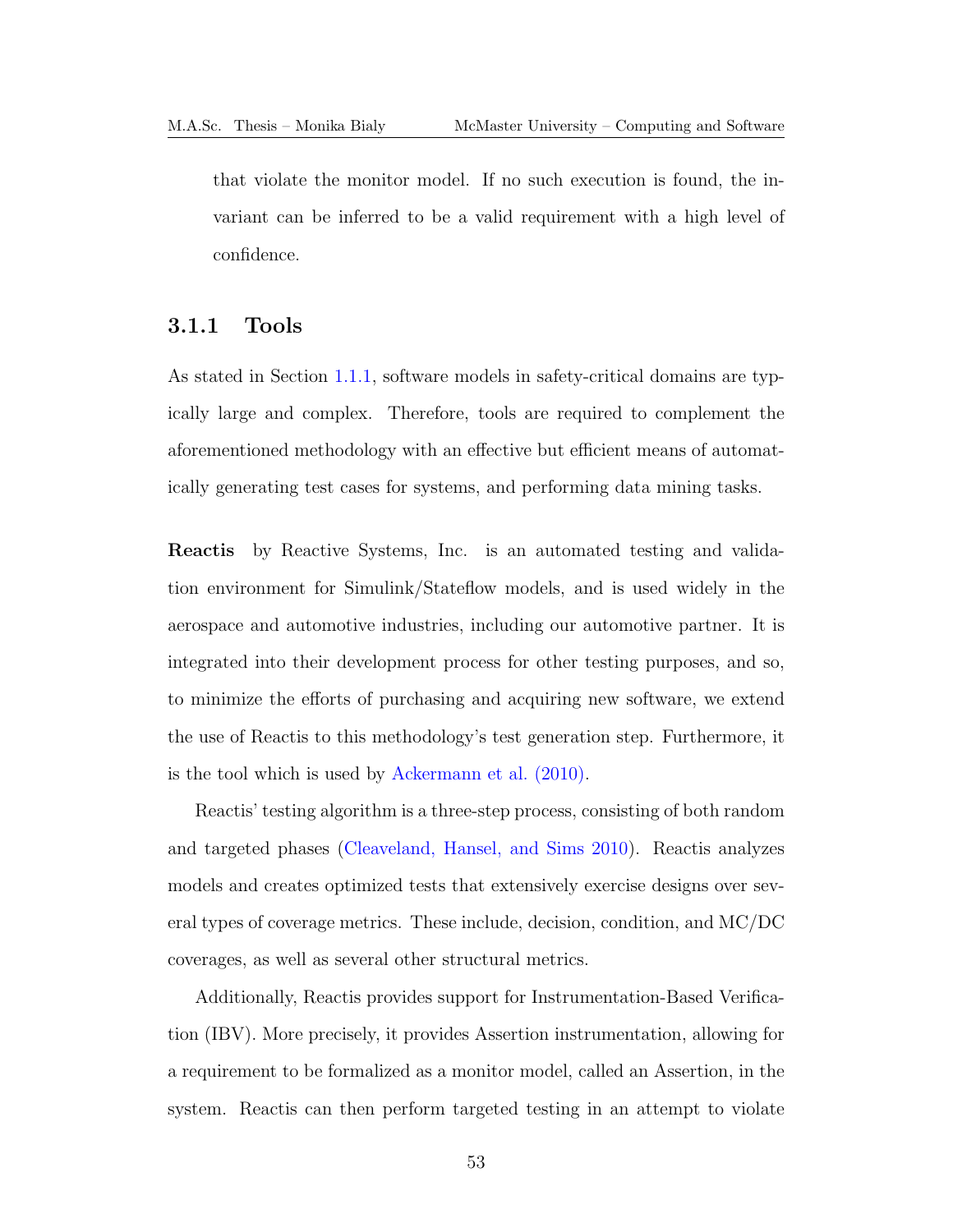the requirement, endeavouring to falsify any which do not hold true for all executions.

A beneficial feature of Reactis is its complete segregation from the original model. Any auxiliary information required for testing or other activities, for example augmenting the model with objectives or constraining inputs, never alters the model. This additional data is stored in separate files created by Reactis, thus helping to prevent accidental model modifications.

Weka, a data mining toolkit, contains a collection of data mining algorithms. Included is the well-known Apriori algorithm developed by [Agrawal](#page-190-3) [and Srikant \(1994\),](#page-190-3) which performs association rule mining on test cases. Several data mining tools do exist, implementing various algorithms, however we are interested in Apriori as it is extensively studied, and choose a simple, easy to use, open source tool to perform the data mining tasks required. Furthermore, Weka supports the comma-separated values [\(CSV\)](#page-13-4) test data produced by Reactis, thus making for a more seamless workflow.

The most recent, stable versions of these software tools are used in our application. At the time of writing, this refers to Reactis V2014 and Weka 3.6.

#### 3.1.2 Application and Results

The methodology outlined in Section [3.1](#page-64-0) was applied to models provided by an automotive OEM. As a result of our collaboration with an industry partner, we have at our disposal large industrial models of vehicular control software, and have the opportunity to apply the methodology on industry code. However, due to the fact that the industry models we are working with are proprietary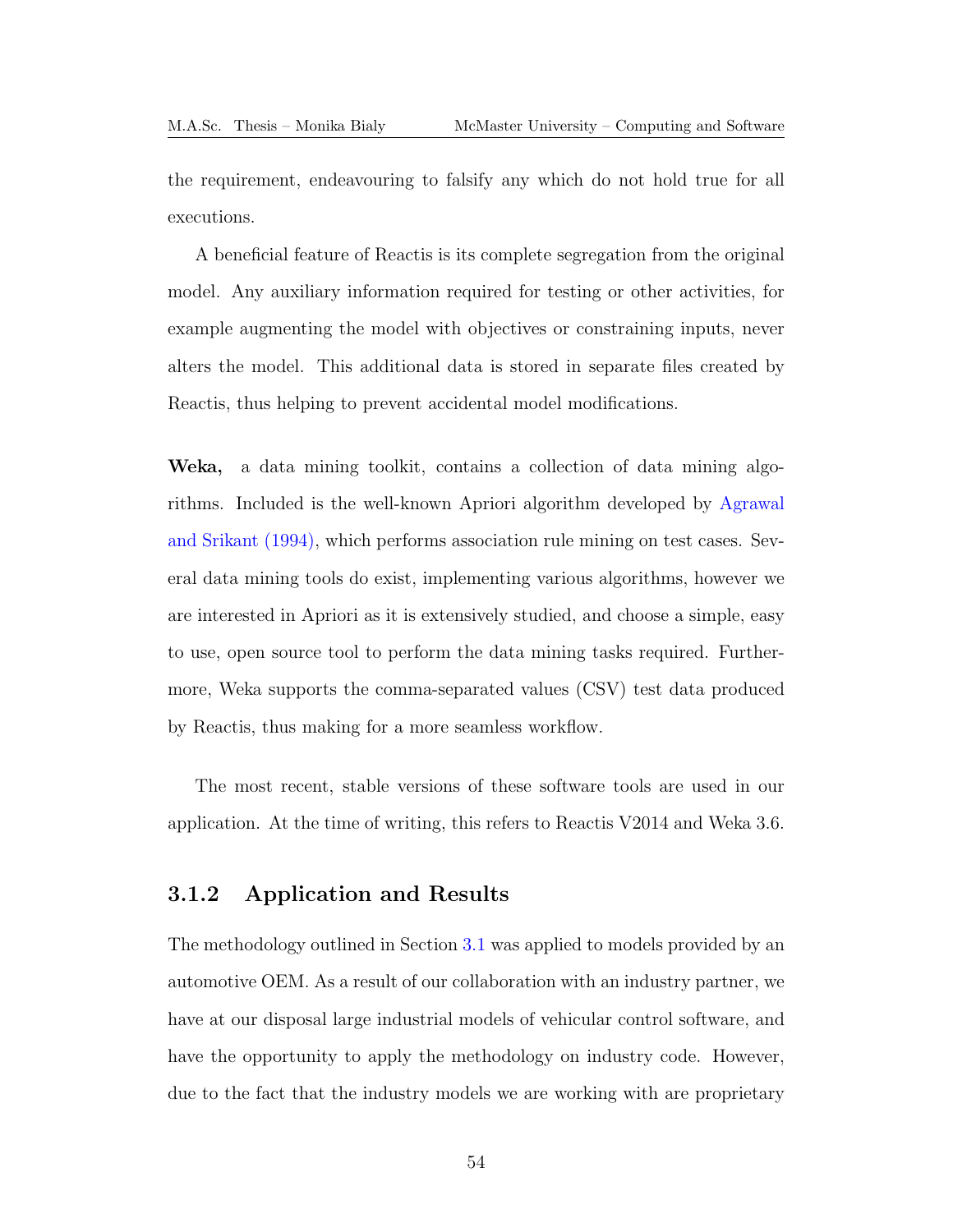information that we are unable to disclose, the following example's details have been anonymized. In general, from the numerous Simulink models and systems which compose the functionality of a vehicle, we choose one subsystem implementing some vehicle function, for which we endeavoured to extract requirements.

Figure [3.2](#page-69-0) shows the system of interest, on which we will apply the requirements extraction methodology. This system was extracted from the rest of its model, as we wish to focus on this subsystem specifically. Models typically contain various other related systems, such as input processing, diagnostics, and output processing, which are not part of the control algorithm implementation. Thus we use Reactis to extract the subsystem for which requirements are to be reverse-engineered. At a high-level, the model presented performs arbitration of driver requests while considering the current status of the system, i.e. the previous arbitrated status, as well as other vehicle conditions. It does so through the use of four Stateflow truth tables at the core of its design. What follows is a step-by-step account of the application of the requirements extraction methodology on this system.

1. Test Case Generation Reactis is used to automatically generate test cases with the goal of maximizing a variety of coverage metrics. We discuss test coverage maximization strategies in greater detail in Section [3.1.4.](#page-76-0) Automatic test generation on the model in Figure [3.2](#page-69-0) was performed using testing parameters allocating 500 tests to the random phase, 5000 execution steps per random test, and 19500 steps for the targeted phase. This test run produced 2 test cases, with a total number of 22 steps. The resulting coverages achieved are given in Table [3.1.](#page-70-0) Some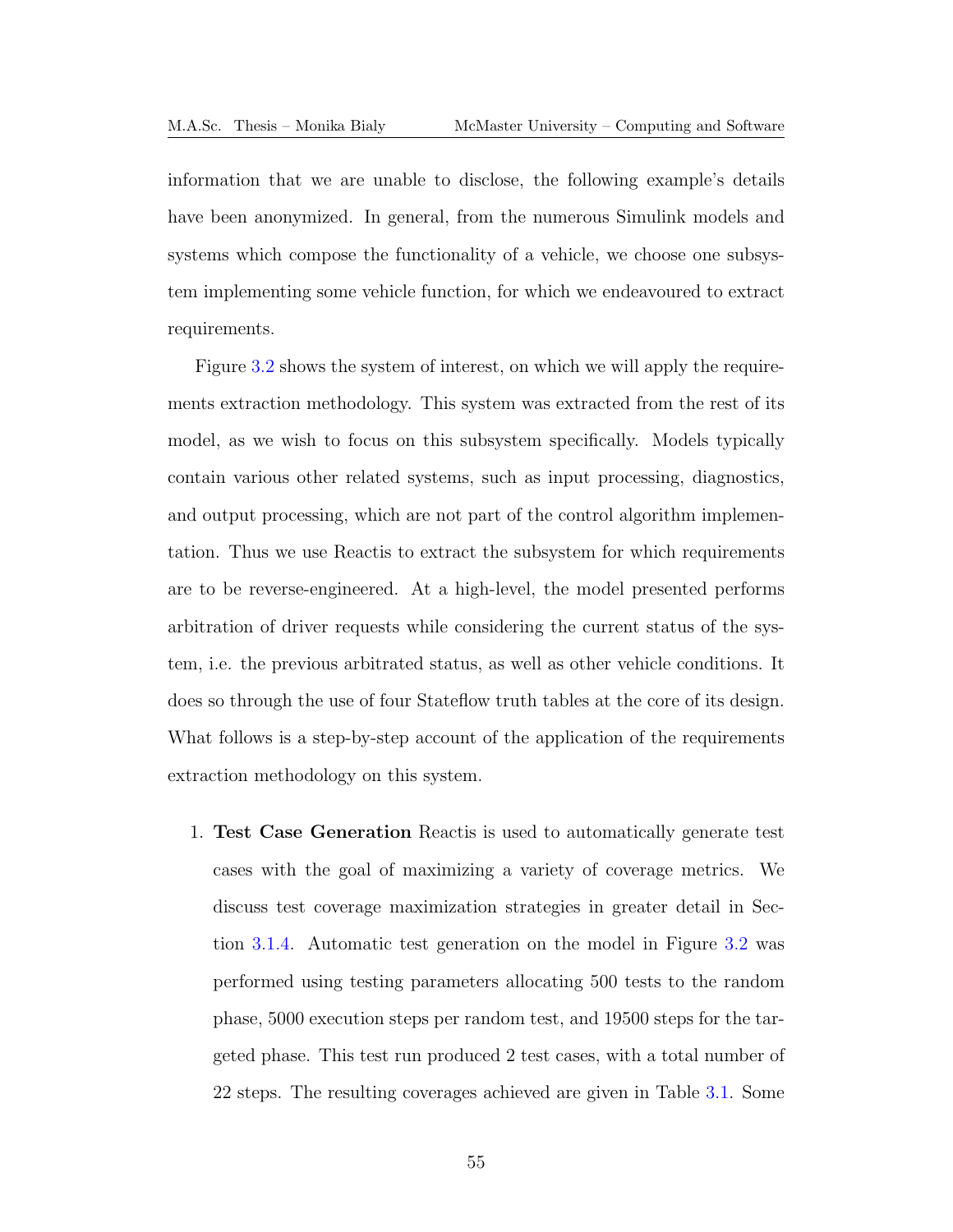<span id="page-69-0"></span>

Figure 3.2: System undergoing requirements extraction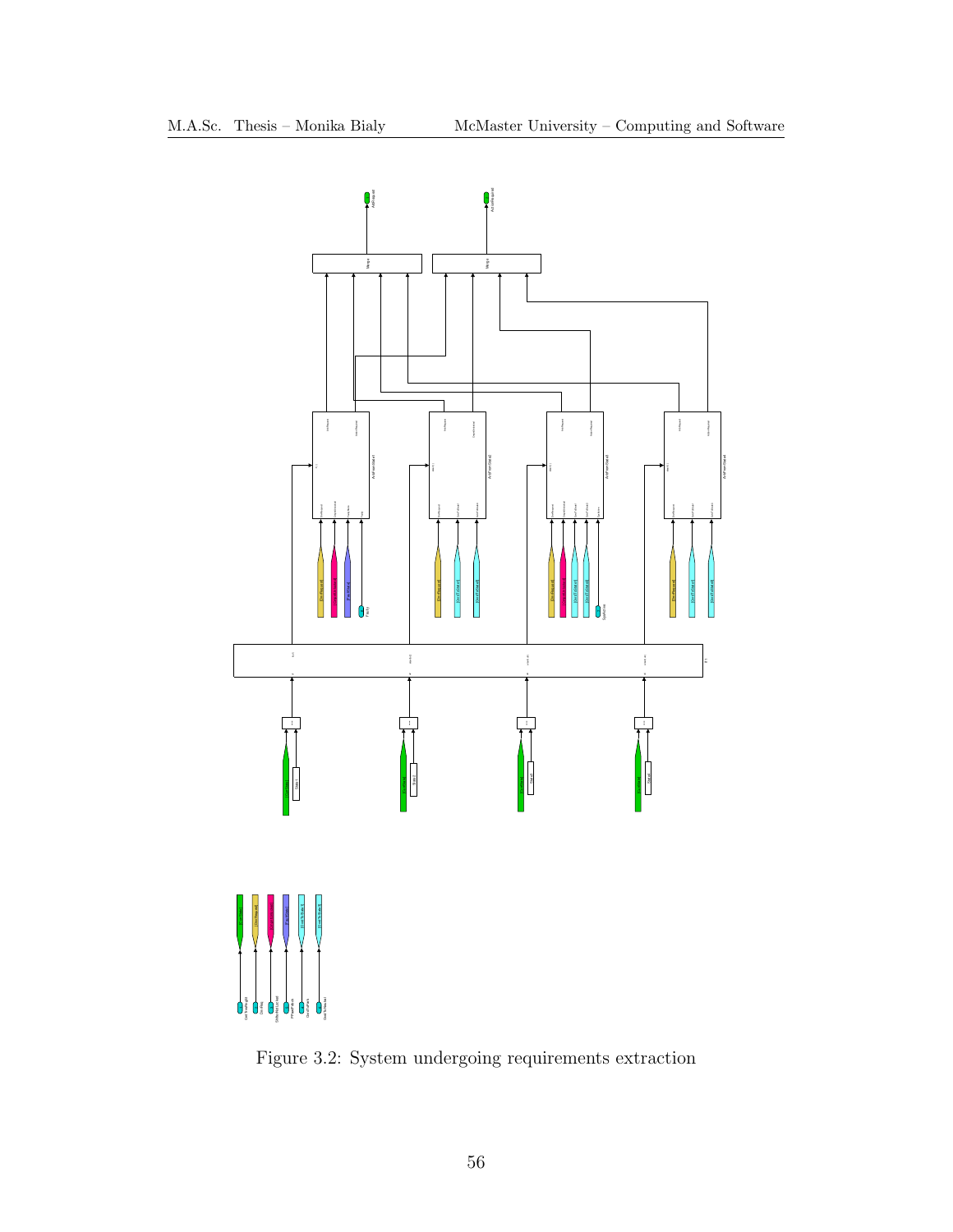<span id="page-70-0"></span>

| Coverage Metric          | Covered  | Unreachable | Uncovered | Targets Covered |
|--------------------------|----------|-------------|-----------|-----------------|
| Subsystem                | 10       |             |           | 100%            |
| <b>Branch</b>            | 21       |             |           | 84\%            |
| Lookup Table             | 0        |             |           |                 |
| <b>State</b>             | 0        |             |           |                 |
| Condition Action         | 0        |             |           |                 |
| <b>Transition Action</b> | 0        |             |           |                 |
| <b>CESPT</b>             | 0        |             |           |                 |
| Decision                 | 14       |             |           | 78%             |
| Condition                | 16       |             |           | 80%             |
| MC/DC                    | 6        |             |           | $60\%$          |
| Boundary Value           | 30       |             |           | 100\%           |
| User-Defined Target      | $\Omega$ | ⋂           |           |                 |
| Assertion Violation      | 0        |             |           |                 |
| <b>TOTAL</b>             | 97       |             | 16        | 86%             |

M.A.Sc. Thesis – Monika Bialy McMaster University – Computing and Software

Table 3.1: Testing coverage results for an automotive subsystem containing Stateflow truth tables

metrics were not applicable to the design, i.e. zero targets generated, and therefore appear with "–" coverage. For example, the design does not employ Lookup Table blocks, and therefore no tests were generated to exercise that metric.

It is important to note that Reactis relies on a random testing engine (further discussed in Section [3.2\)](#page-84-0), meaning that performing test generation on the exact same model under the same conditions will result in a different test suite each time.

2. Data Mining After test generation, the test suite is exported and preprocessed for use with Weka. Preprocessing takes place within Weka using its various data filters. The unsupervised NumericToNominal filter is used to designate seemingly numeric attributes as nominal, so that the Apriori algorithm can then be applied to this data.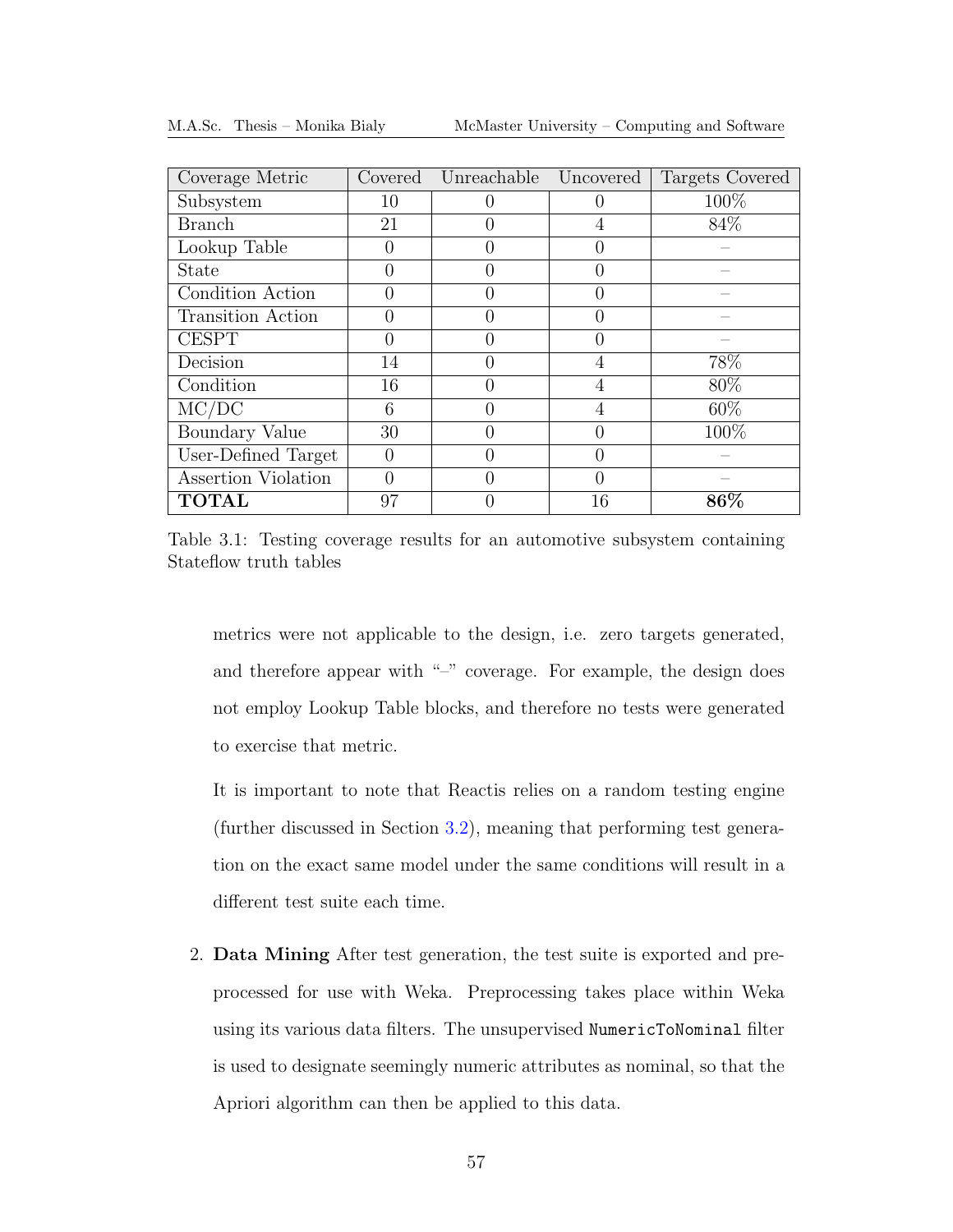Section [3.1.4](#page-76-0) discusses the Apriori algorithm's lack of support for numerical types in invariants. This necessitates additional data preparation through the removal of incompatible signal data recorded in the test suite. This can be accomplished through Weka's preprocessing utility or any other available .csv editor. Moreover, the inference of timing requirements is an area of research necessitating further study and is not explored at this time, so test simulation time  $-t$  is also removed.

Using Weka, data mining on the test data generated in the previous step was performed. Default parameters for the Apriori algorithm were used. However, a high upper bound for the number of rules to generate was given, so that all possible invariants were generated, whereas the default is set to ten. The confidence parameter was also augmented to 100% instead of the default 90%, so that only invariants which hold over all tests are inferred. Additionally, to assist Weka in producing invariants of a specific format, specifically those with outputs as the consequent, we use *classification rule mining* to infer their class. These measures for producing more meaningful invariants are addressed in Section [3.1.4.](#page-76-0) Invariants are rules in the form of an implication, where the premise is a conjunction of variable equalities, and the consequent is a single variable equality that follows from the antecedent. In total, 496 invariants were generated during this step. A sample of the derived invariants is given in Figure [3.3,](#page-72-0) with the remaining invariants given in Appendix [A.2.](#page-167-0)

3. Instrumentation Based Verification [\(IBV\)](#page-13-5) The potential invariants inferred by Weka are validated using Reactis. The model is instrumented with invariants acting as monitor models, observing the model for erro-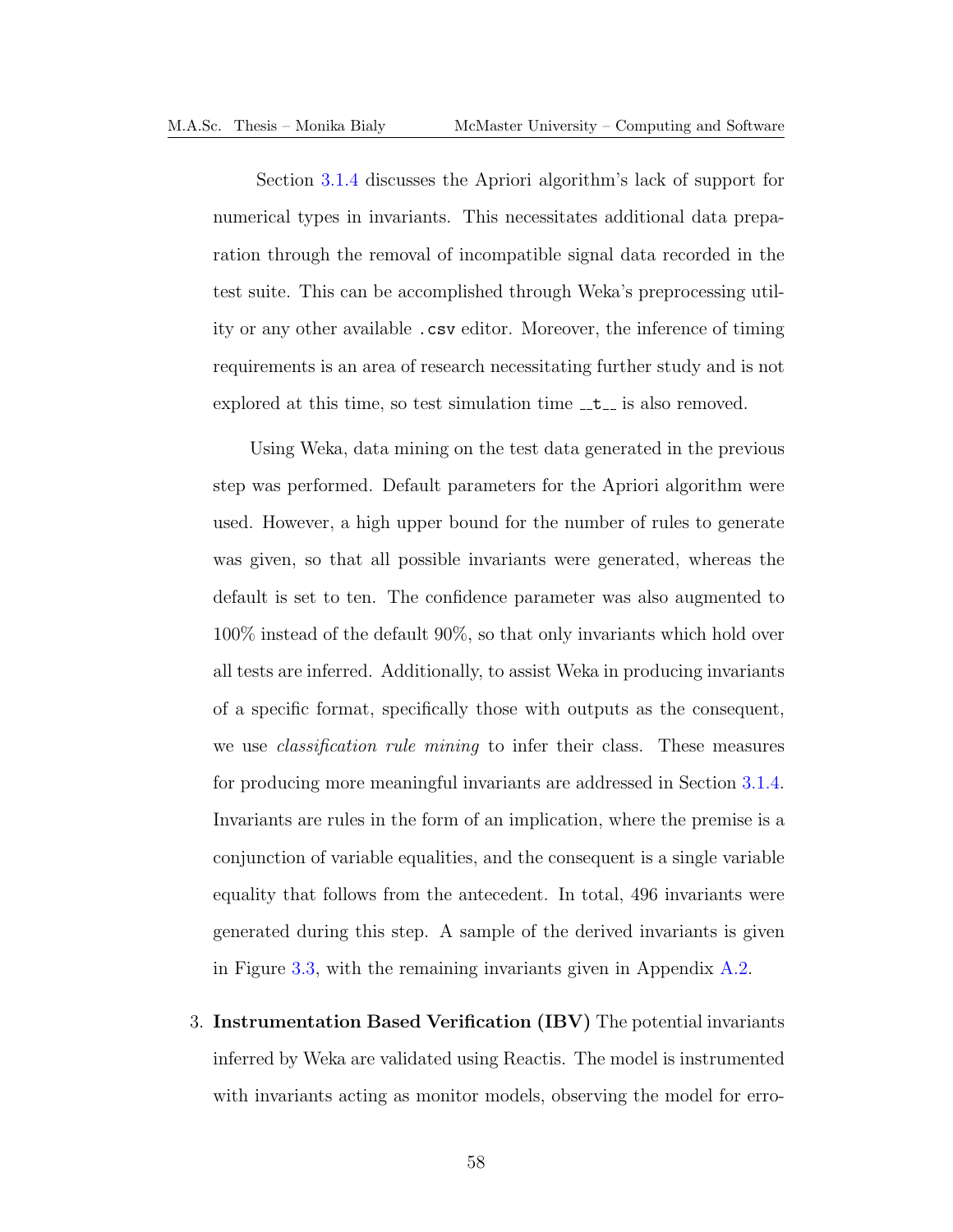- (a)  $eCurrentate == cState1 \wedge eDrvrRequest == cState2 \implies eArbRequest == cState2$
- (b) bCmpntUnlocked ∧ bOvrdToState1 ∧ eFaultyState == Stage2 ∧ bSysActive ∧  $bFaulty \implies eArbRequest == cState1$
- (c)  $eCurrentState == cState3 \land \neg bSysActive \implies eArbRequest == cState3$
- (d)  $eCurrentate == cState1 \wedge eDrvR equest == cState2 \wedge bCmmtUnlocked$   $\implies$  $eArbRequest == State2$

Figure 3.3: Sample of generated invariants from Figure [3.2](#page-69-0)

neous values during test generation. It is through a directed testing effort that Reactis strives to violate the invariants, while also maximizing structural coverage of the design. These invariants were formalized as Reactis Assertions using a simple expression language. While this formalization and instrumentation is supported by Reactis in a manual fashion through its GUI, this process was automated through the use of Reactis' API. Custom scripts were created for the automatic processing of Weka output and subsequent addition of each potential invariant into the model's information file (.rsi).

After instrumenting the Simulink model with the generated assertions, assertion checking is performed. This is essentially targeted testing for the purpose of exercising assertions and monitoring their validity. Invariants which are falsified during this process are discarded, as they are do not hold over the test suite generated. This process is repeated until no further assertions are discarded. Those remaining after several iterations can be accepted as specification requirements with a high degree of confidence. Even so, these assertions, although true for some execution of the model, cannot be determined with absolute certainty that they are invariant over all behaviours of the system. Testing is rarely exhaus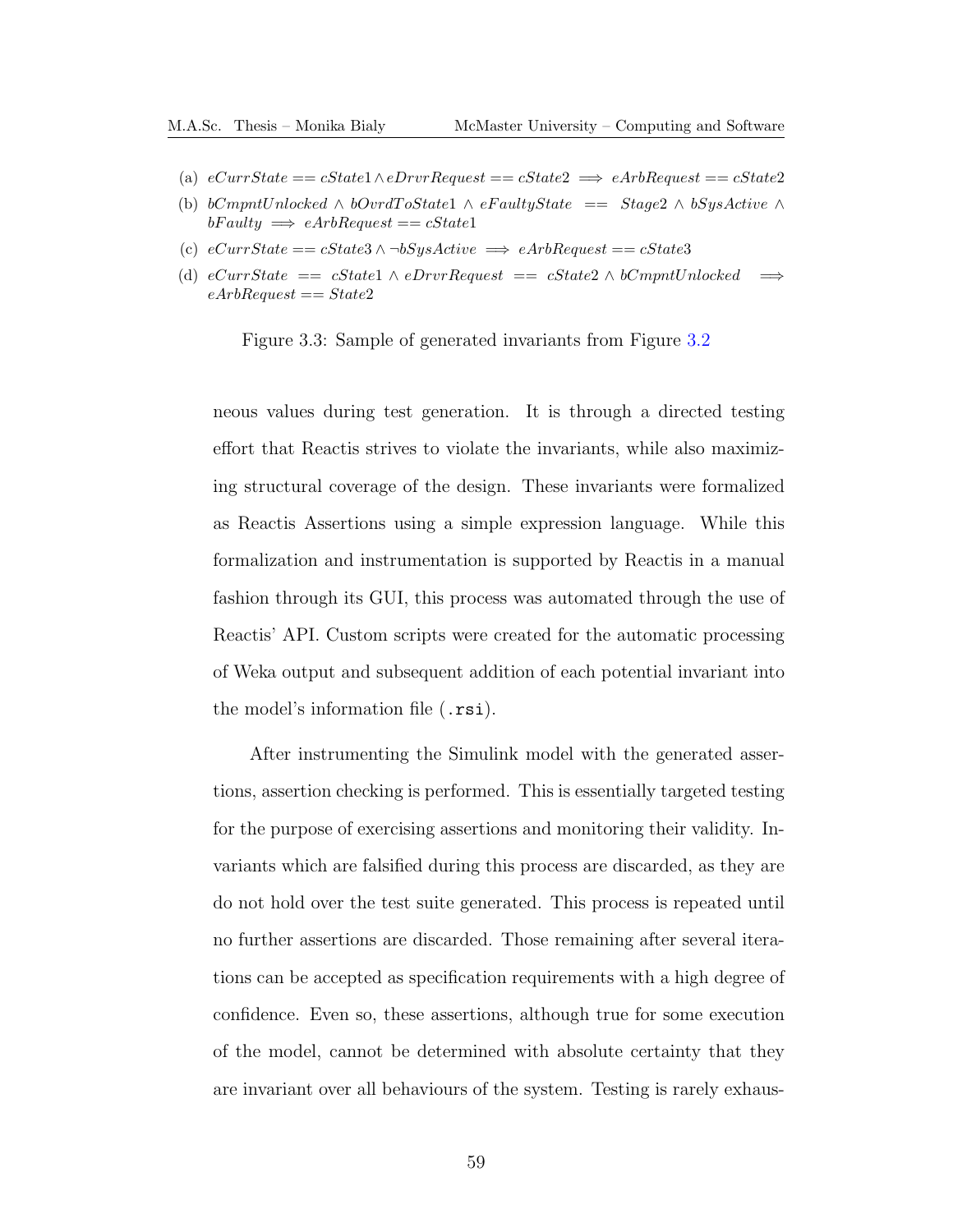tive, and in the case of large, complex systems, exhaustivity is unattainable. Thus, drawing conclusions about whether an invariant holds for the whole system using testing is not possible. This issue is touched upon in Section [3.1.4,](#page-76-0) and an alternative verification approach is put forward. Regardless, the remaining invariants after several iterations are candidate requirements, and should be discussed with domain experts in order to ascertain their usefulness in capturing system behaviour, as not all invariants may be meaningful, and thus useful.

Returning to the example, after formalization and instrumentation, subsequent automatic test generation on the instrumented model disproved many invariants. Out of the 496 potential invariants, 481 were disproved during simulation. Upon iterating a second time, no further invariants were disproved, and so the methodology is terminated. In the end, only 15 invariants passed the [IBV](#page-13-0) phase, and these can be considered as potential requirements.

Therefore, approximately 97% of initially generated candidate invariants were erroneous. With an overall test coverage of 86%, this is a substantial amount, and if it were not for the automation scripts created as a supplement to Reactis' capabilities, instrumenting the model by hand would be unrealistic. This however begs the question: Why were so many falsified?

#### 3.1.3 Deficiencies

The primary reason for the large amount of inaccurate invariants is due to the testing capabilities provided by Reactis. This affects both the testing and [IBV](#page-13-0) phases of the methodology.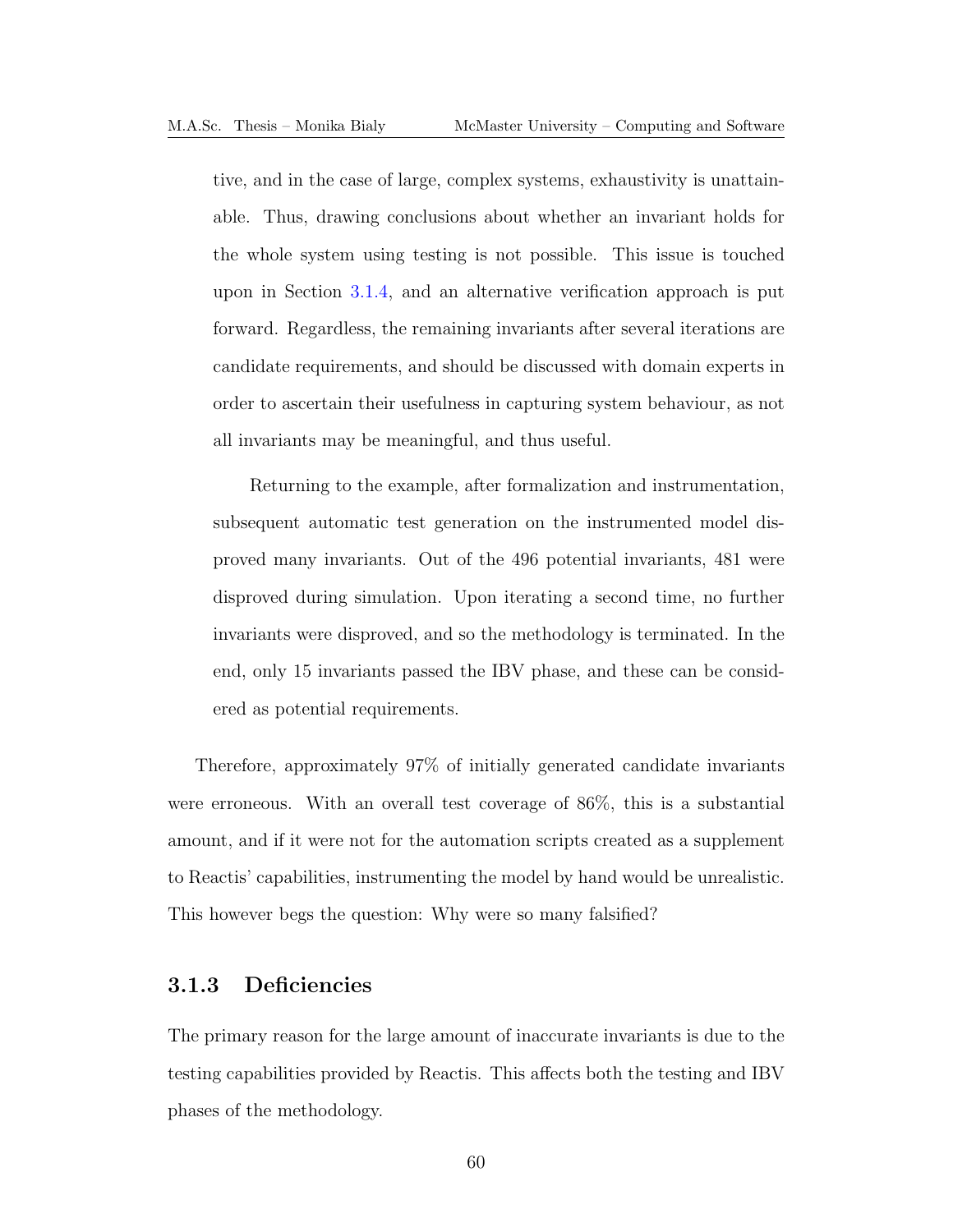Testing Tables Matlab Simulink and Statefow provide extensive block libraries, with several hundred unique blocks for the representation of a wide array of modelling concepts and equations. As a result, it is often the case that third-party software tools may only support a subset of the blocks available, or may provide superior support for some blocks over others. In particular, when it comes to Reactis, support for thorough testing of Stateflow truth tables is not provided. Although tool documentation for Reactis V2014 states that Stateflow truth tables are currently "supported", and have been since V2012 [\(Reactive Systems 2014\)](#page-193-0), our experience has found that this simply means that Reactis is able to execute Stateflow truth table blocks and compute correct output values. However, truth tables are treated as black-boxes, with no testing of the internal logic they implement in terms of condition, decision, or [MC/DC](#page-13-1) metrics.

Further investigating this deficiency, tests conducted with Reactis show that the only metric exercised on a truth table is the Boundary Value Coverage of its inports. This ensures that the input domains are exercised based on their associated type. For example, if a Stateflow truth table has two Boolean inports, Reactis will produce tests to cover the limits of these inports' domains, namely the inputs being both true, or both false. However, condition, decision, and [MC/DC](#page-13-1) of the internal logic is not maximized. Thus the decisions within the table will not be tested such that the tables are thoroughly exercised, and therefore coverage of the model is ineffectively measured. Table [3.2](#page-75-0) is taken from Reactis' test coverage report, and is the summary of local coverage for one of the tables out of the four in the system in Figure [3.2.](#page-69-0) The remaining three had identical coverages. Note the non-existent targets for decision, condition, and [MC/DC](#page-13-1) coverage. In reality these three metrics are not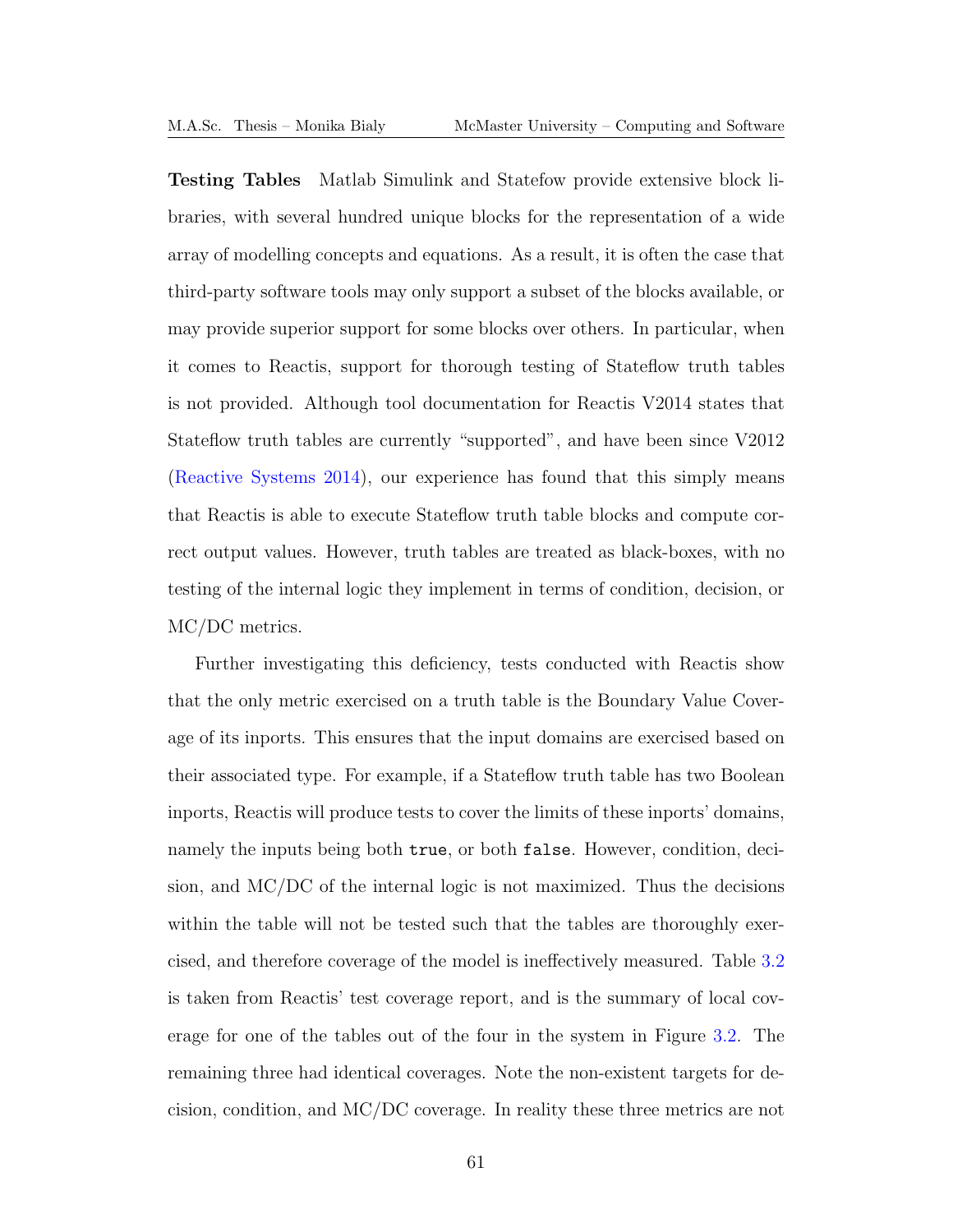<span id="page-75-0"></span>

| Coverage Metric     | Covered          | Unreachable | Uncovered | Targets Covered |
|---------------------|------------------|-------------|-----------|-----------------|
| Subsystem           |                  |             |           | 100%            |
| <b>Branch</b>       | $\mathbf{0}$     |             |           |                 |
| Lookup Table        | $\left( \right)$ |             |           |                 |
| <b>State</b>        | 0                |             |           |                 |
| Condition Action    | 0                |             |           |                 |
| Transition Action   | $\Omega$         |             |           |                 |
| <b>CESPT</b>        | 0                |             |           |                 |
| Decision            | $\mathcal{O}$    |             |           |                 |
| Condition           | 0                |             |           |                 |
| MC/DC               | 0                |             |           |                 |
| Boundary Value      | 0                |             |           |                 |
| User-Defined Target | $\theta$         |             |           |                 |
| Assertion Violation | 0                |             |           |                 |
| <b>TOTAL</b>        |                  |             |           | $100\%$         |

M.A.Sc. Thesis – Monika Bialy McMaster University – Computing and Software

Table 3.2: Testing coverage results for a Stateflow truth table

applied to the internal logic that the Stateflow truth table implements. Reactis only seeks to execute the table subsystem, and thus, this is the only metric targeted.

Some literature suggests that decision tables should be tested with blackbox techniques [\(Hass 2008\)](#page-191-0). Perhaps it is for this reason that white-box testing metrics on truth tables have been neglected. Another explanation may be that due to the large library of blocks in Simulink, truth tables were simply not tested thoroughly. For safety-critical software, this is certainly not acceptable. As stated in Section [1.1.2.1,](#page-22-0) [ISO](#page-13-2) 26262 requires the use of structural metrics such as [MC/DC](#page-13-1) for [ASIL](#page-13-3) D and also recommends [MC/DC](#page-13-1) for [ASILs](#page-13-3) A, B, and C. Additionally, this lack of adequate truth table testing support means a possible deficiency in test cases produced, and consequently invariants inferred. The less a test suite exercises the mode, the more likely it will be that the generated invariants will be of poorer quality. This issue was discussed with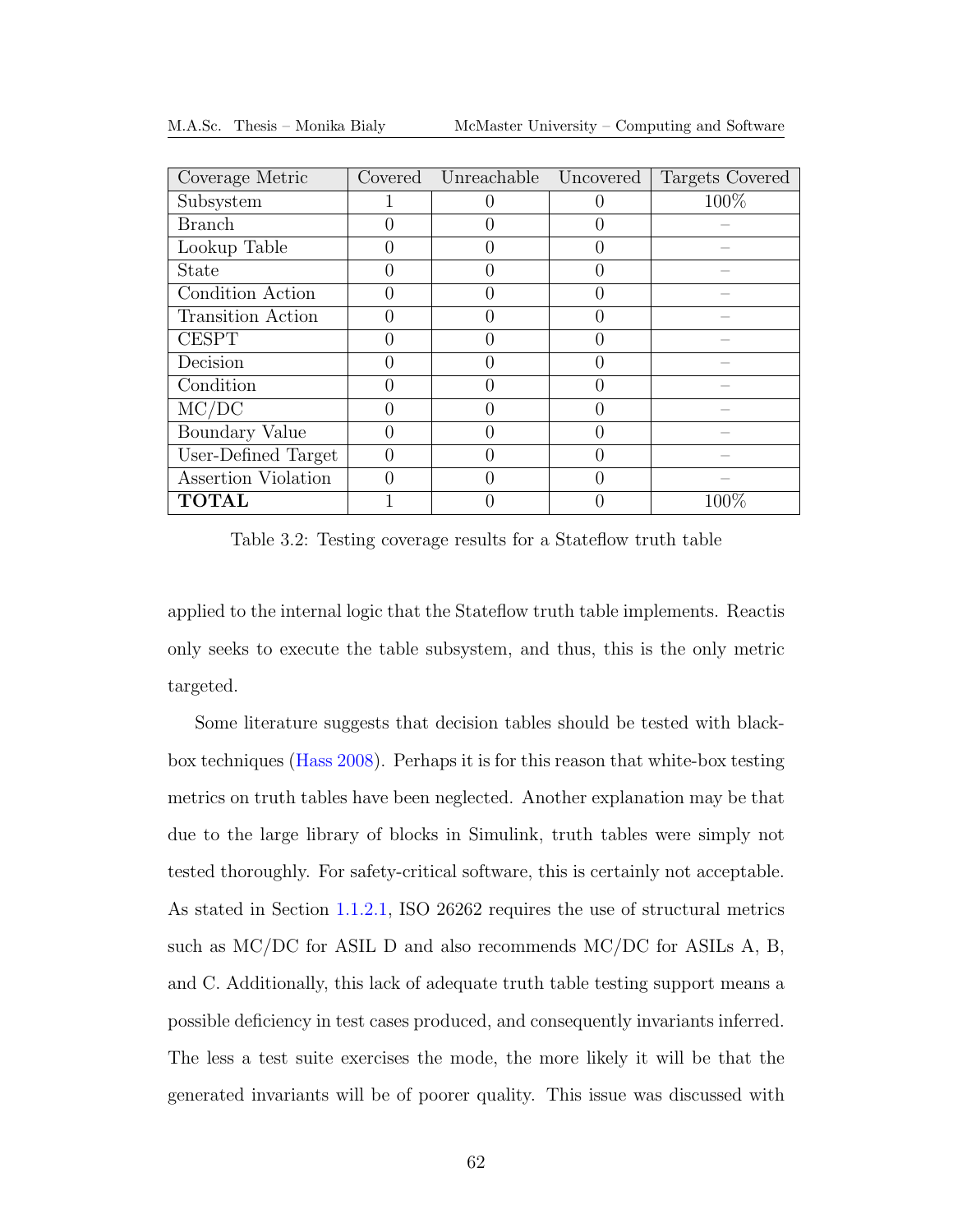a Reactis engineer, however there are currently no plans to expand coverage metrics to tables.

Instrumentation Based Verification The use of testing as an iterative verification step also presents deficiencies in the methodology. Testing, whether employing targeted or random testing strategies, is rarely exhaustive for nontrivial software programs. Therefore, [IBV](#page-13-0) deals with an incomplete state space when it comes to validating invariants. When performing [IBV](#page-13-0) using Reactis, falsified assertions can be considered as false with 100%certainty, since there exists a test case which provides a counterexample. On the other hand, it is not possible to judge with certainty the validity of an invariant should it hold for a test suite. An inexhaustive test suite encompasses a subset of a model's entire state space, and thus there is the potential for the existence of a simulation instance which proves the invariant false. However, because this simulation run was not covered during testing, the invariant was not falsified. Thus, in employing testing as a verification step, we consequently cannot draw a definitive conclusion as to the validity of an invariant for the system. Nevertheless, in iteratively verifying invariants, a high degree of invariant confidence can still be attained, although not proven formally.

These two issues are rectified in a new methodology presented in Section [3.2.](#page-84-0)

#### <span id="page-76-0"></span>3.1.4 Issues Encountered

Several, interrelated issues were encountered in the application of this methodology on Simulink/Stateflow models, however, most were resolved when it came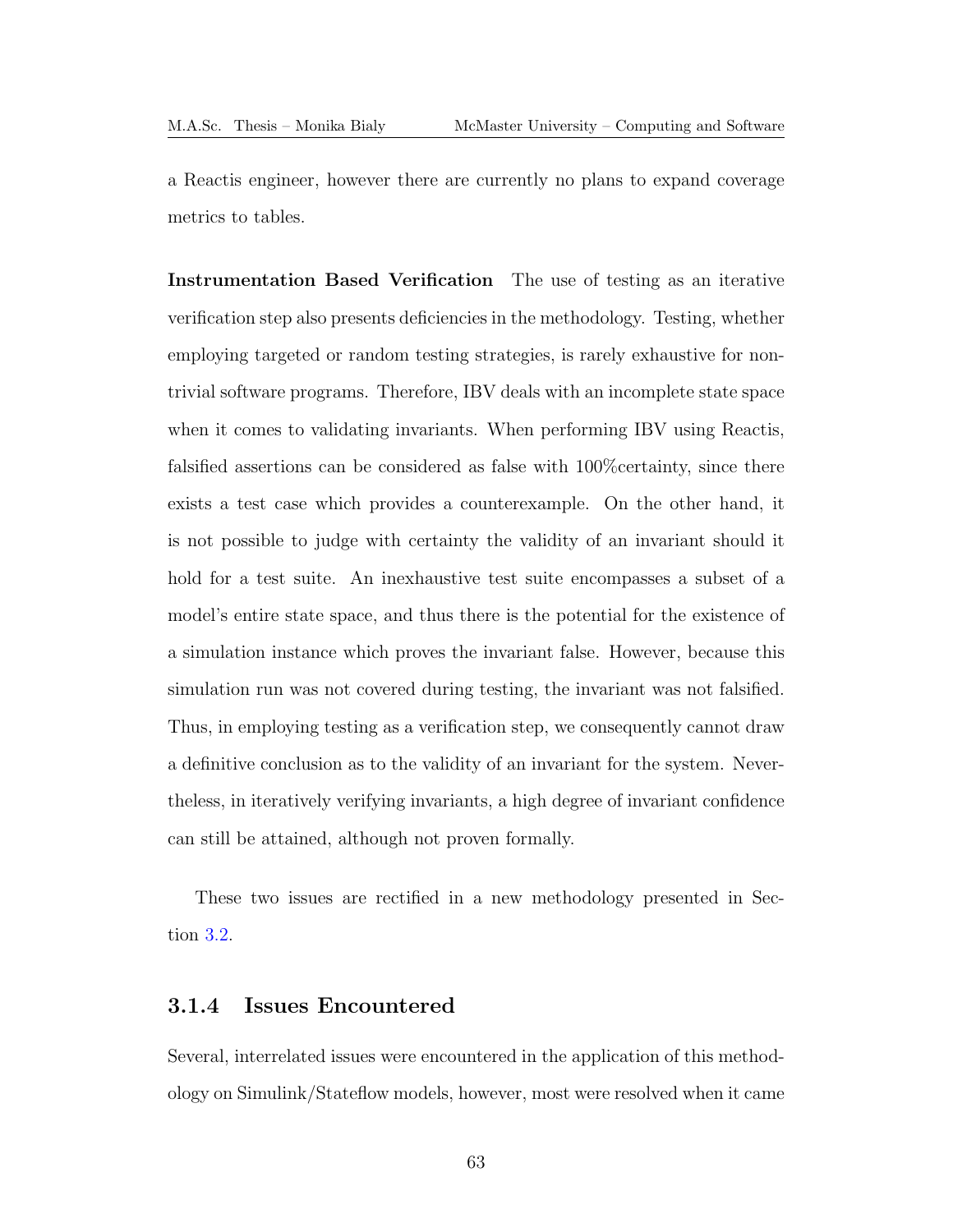to our application. This section elaborates on the additional considerations required when applying the methodology given in Section [3.1.](#page-64-0)

The most significant obstacles in applying the methodology are as follows:

- Lack of support for numerical types. In exploring this issue, we also found that enumeration types were not being handled correctly either
- Increasing test coverage of models under test for generating invariants which represent valid system behaviour
- The substantial number of invariants are generated, not necessarily in an appropriate format

Numerical Types Association rule mining is a learning scheme originally created in the context of transactional databases, for example, point-of-sale systems of a store. As a result, the Apriori algorithm works on data in the form of records where attributes are either present or not. The Apriori algorithm addresses the "Boolean Association Rules problem" where all attributes can be thought of as Boolean values that are either true or false [\(Agrawal and](#page-190-0) [Srikant 1994\)](#page-190-0). Therefore, association rule mining on numerical data is not supported [\(Webb 2004\)](#page-195-0). If any numerical data is included, application of the algorithm cannot take place. This poses a problem because databases in most domains include both quantitative (numerical) and categorical (Boolean and enumeration) data.

In order for the Apriori algorithm to run on the test data, unsupported data must be discarded. Clearly, the disadvantage of removal is that data is lost, possibly impacting the invariants produced. If a large portion of the data is numerical, and a fair amount of attributes need to be removed, then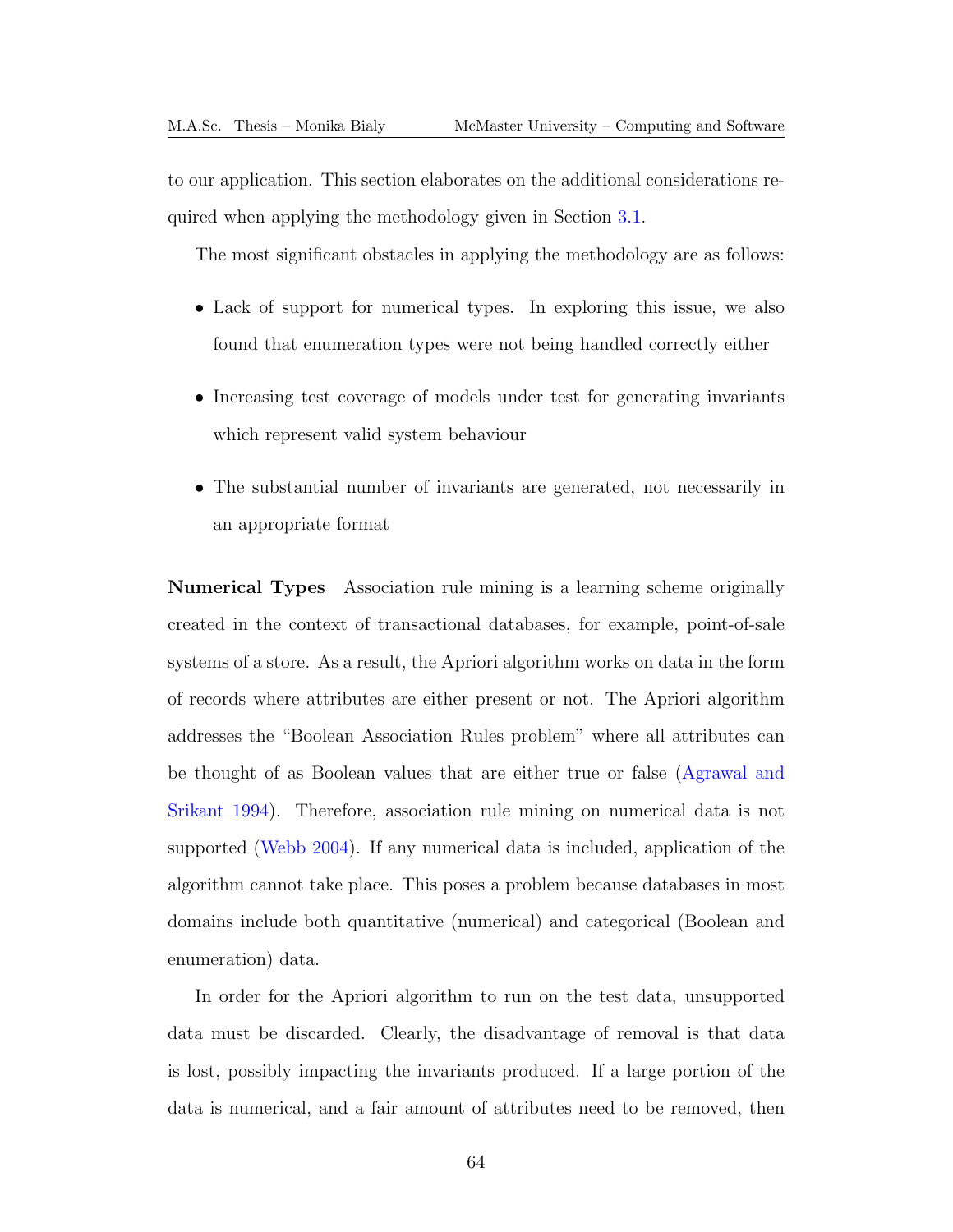their absence from the data affects the results, in that removed attributes will not be present in the invariants. Although this temporary solution is not optimal, in a system where there are only a few numerical attributes removed, the results will not be altered in as significant a manner. Thus, until numerical data can be handled, these types of systems prove to be better for invariant inference. Using Weka's NumericToNominal filter on a numerical attribute is possible, however this wrongfully treats each individual numeric value as a valid nominal value of that attribute, discarding potentially valuable ordering information needed to handle ranges. Future work needs to be done on extending the methodology in order to accommodate numerical data, such that the learning scheme is able to create inequalities involving ranges, rather than simple equality tests.

In our presented example, no system attributes were discarded, as they were non-numerical types. On the other hand, the test suite simulation time was removed from the test suite, so timing information was lost.

Model Coverage In order to achieve better invariants which express valid system behaviour, it is necessary to extend the generated test suite in terms of coverage. Examination of the model's coverage can be done using Reactis' Coverage-Report Browser, which enables users to track which parts of a model have been executed and which have not. In the initial efforts of test suite generation, a lower cumulative test coverage was achieved. As a result of this poor coverage, resulting inferred invariants suggested that an input was equal to an output. It was evident that such a relationship between ports could not be valid, because it would suggest that a significant design flaw existed in the system. As anticipated, an increase of model coverage eliminated these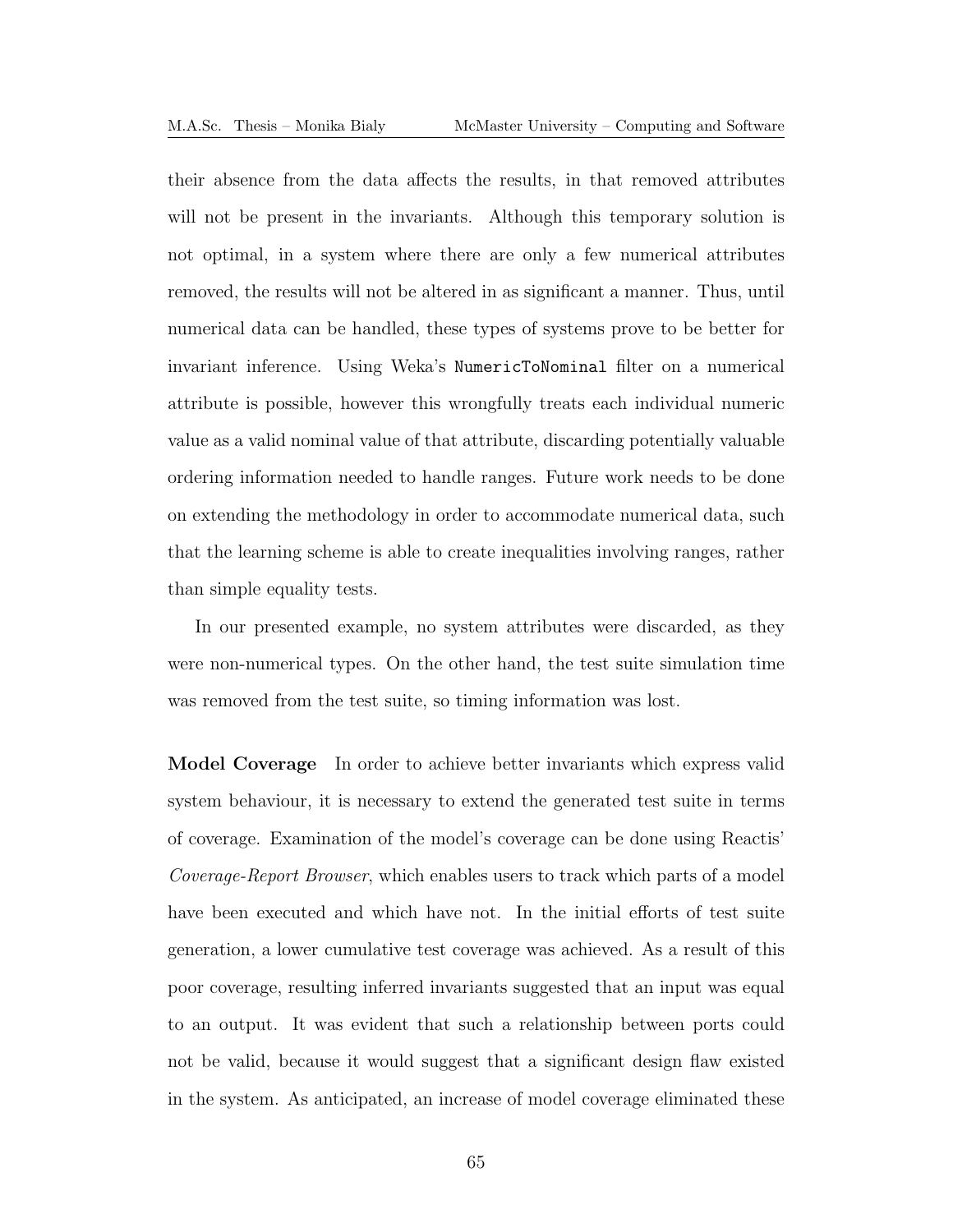erroneous invariants, thus improving the quality of the invariants produced.

Test suite coverage can be maximized in a number of different ways. The most straightforward approach is adjusting the test generation parameters that are available prior to testing. Reactis performs testing by applying a threephase algorithm on the data [\(Cleaveland, Hansel, and Sims 2010\)](#page-191-1). These three phases of the algorithm can be adjusted to provide testing behaviour which better covers the model. The preload phase allows the user to specify one or more existing test suites, which the testing algorithm strives to extend. After these initial test suites are loaded, additional tests are generated to augment their tests cases, enhancing coverage. Reactis Tester also performs random testing of the model. This random phase of test generation can be directed by adjusting the number of different tests to generate and the upper bound on the number of steps in each of these tests. Lastly, the targeted phase of the algorithm aims to maximize the coverage metrics specified by the user.

An increase in coverage was also achieved through model decomposition into smaller, independently testable subsystems. In a large system with a low test coverage, subsystem extraction increased the coverage. The size of a system also effects the number of invariants which can potentially be produced. A system with many ports can potentially yield a larger set of invariants. At the completion of the reverse-engineering methodology, the inferred invariants must be manually inspected by domain experts, i.e. developers, to determine whether or not they capture valid and meaningful system properties. This becomes prohibitively difficult when the number of generated invariants is large. Decomposing the model into smaller subsystems addresses this problem since the invariants are inferred on a smaller subsystem, between a smaller set of ports, and thus produces a smaller set of system properties, which are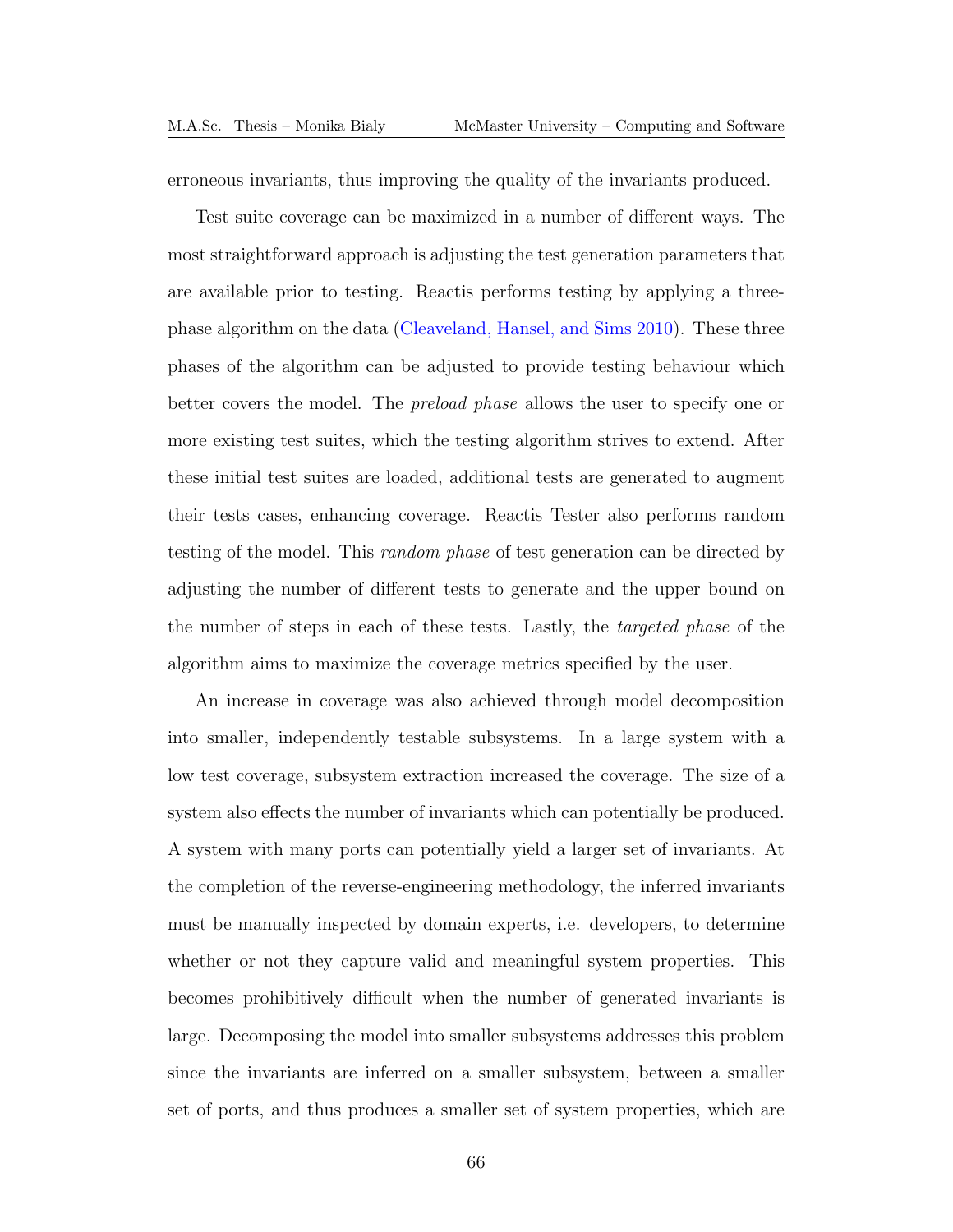feasible for developers to examine.

Furthermore, increasing coverage by interactively tuning testing is also supported by Reactis, however domain expertise and knowledge of the system is required in order to provide the necessary insight for using this method. Conditions which are deemed difficult to satisfy can be identified, and the simulation steps which would cause the condition to be covered must be determined and added to the test suite. In the case that no requirements documentation detailing the behaviour of the system is available, this is not possible without intimate knowledge of the software.

For our application, parameters for testing were chosen after a couple test generation attempts, and were selected when increasing testing time or steps did not yield any gains to coverage.

Constraining Inputs In order to reduce the number of possible values a test generation tool must consider, the type of an input should be constrained to the set of its possible values. In general, when the values of ports of the top-level model are specified in Simulink, Reactis is able to infer typing information, however there are potential issues when it comes to custom types or subsystem extraction, resulting in a loss of this data.

With respect to enumeration types, it was observed that several ports were inferred to be numerical int16 type, although they were enumeration types in reality. Upon tracing the issue, it was discovered that the cause of this was due to custom handling of enumeration types in separate script files which were not picked up by Reactis. Therefore, it is imperative that inport types are inspected and constrained. During test generation Reactis will feed in ranges of integers into these enumeration types which are outside their expected scope,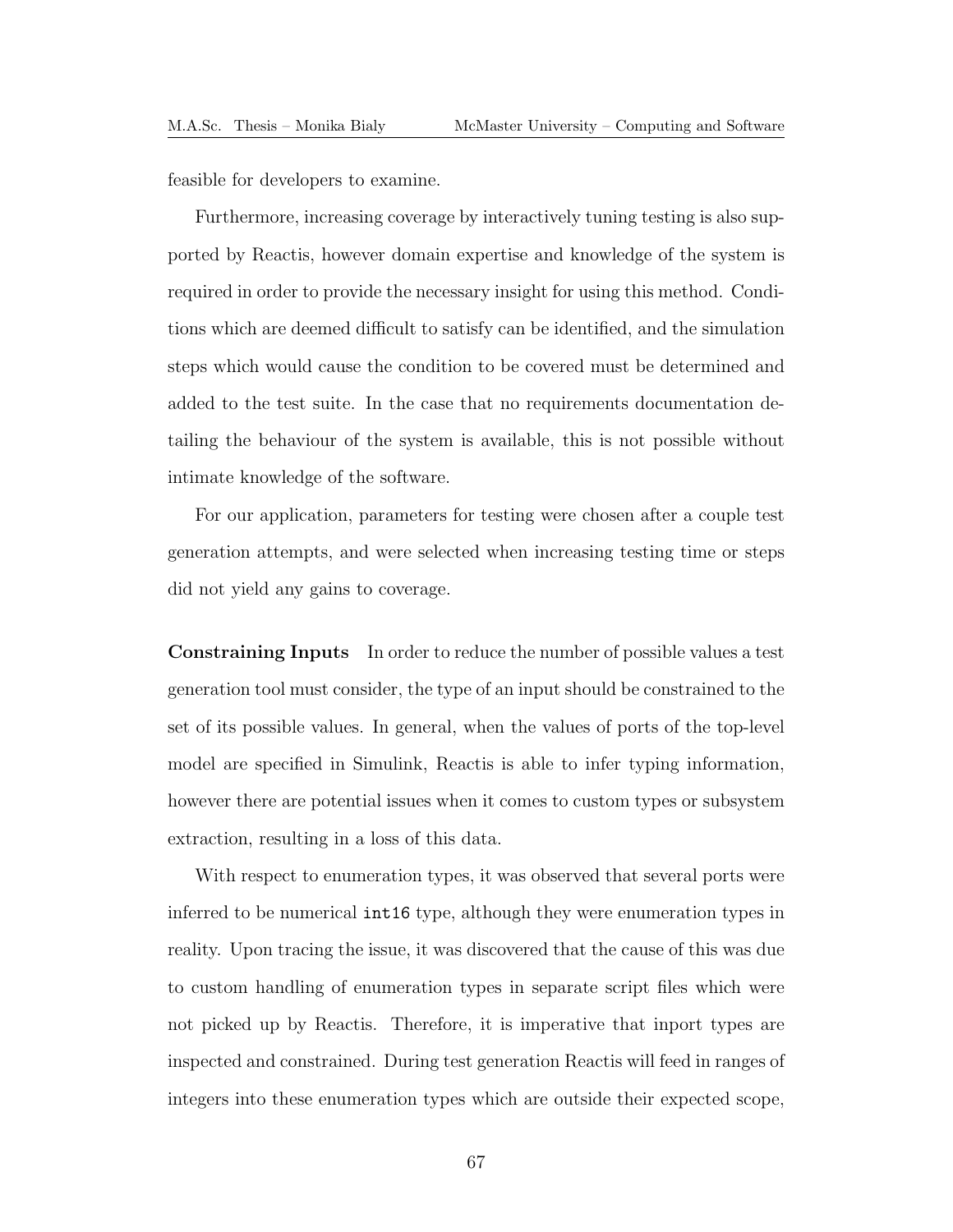resulting in two problems. Firstly, when the test suite is then opened with Weka, some attributes appear to take the set of all integers  $\mathbb Z$  as inputs, and are classified as a numerical type, when in actuality they are enumeration types. This poses a problem in the application of the Apriori algorithm on the data, as numeric attributes are not supported, and thus must be either converted into a nominal, i.e. Boolean or enumerated, attribute or discarded.

Secondly, treatment of a data type with a small set of possible values as a larger data type encompassing a larger range of values leads to poorer test coverage. Reactis feeds in a range of integers as inputs which are beyond the expected scope of the port, and so testing unnecessarily explores state space which is unreachable. To prevent this from occurring, it is necessary to reduce the values fed into inports to a range of valid values. This is accomplished by constraining the values generated for inports during test generation, simulation, and validation through the specification of ranges and subsets within a base type. Reactis facilitates the constraining of inport ranges through its Type Editor utility.

There may also be potential issues with Reactis, as identified by their developers. Subsystem extraction should correctly set data types for inports and outports of the extracted subsystem, however, problems may still arise as a result of data type conversion blocks when they attempt to convert an 'auto' type, automatically inherited from a top level port, to an enumeration type. This, however, is not an issue which we are currently experiencing as these conversion blocks are not present in the industrial models used with this methodology.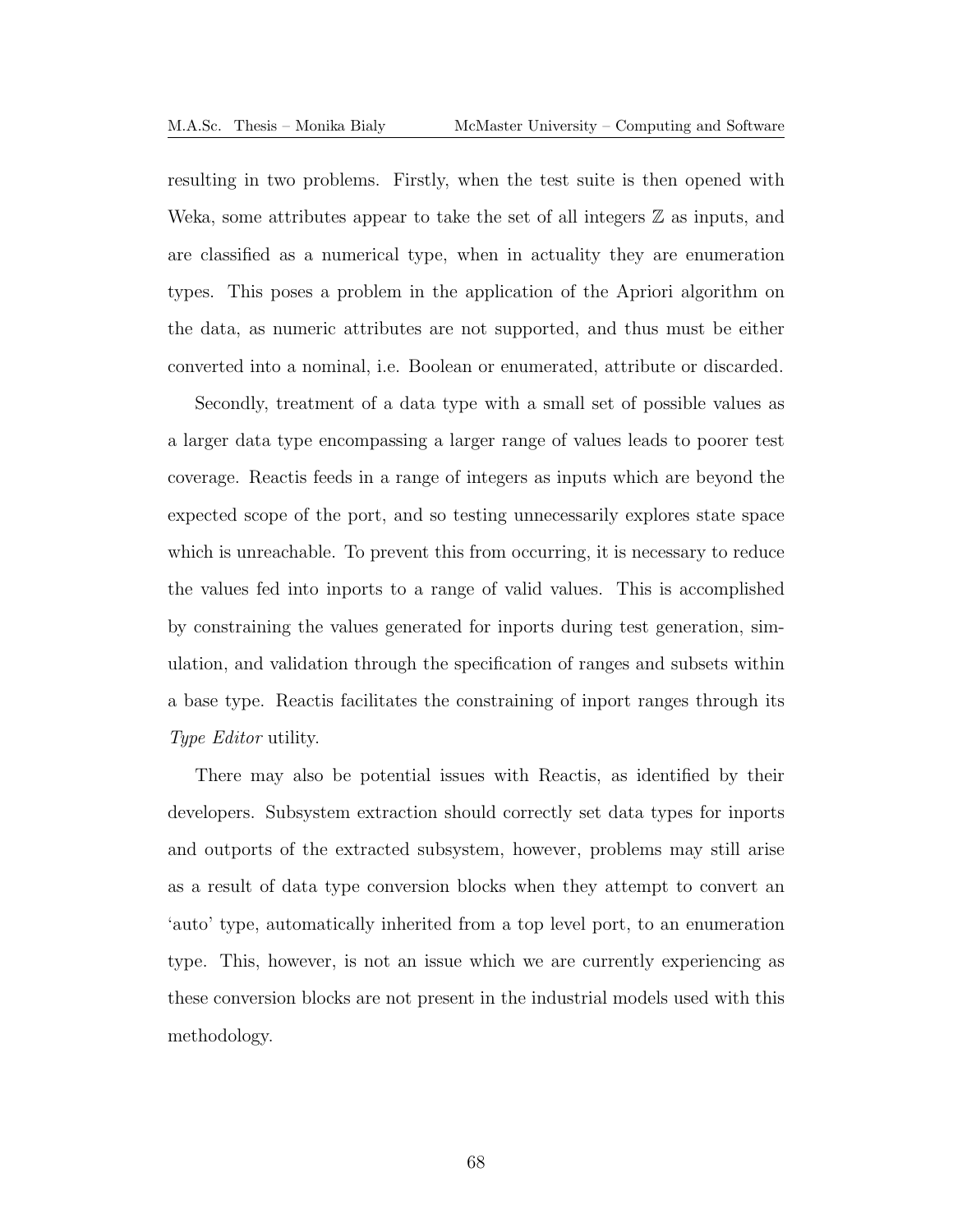Invariant Quality Although increasing coverage and model decomposition decreased the number of invariants inferred, a substantial amount are generated nonetheless. This is largely due to the nature of association rule mining. Association rule learning generates rules between two or more attributes, and unlike classification, does not seek to predict a certain set of attributes. Consequently, numerous rules are typically generated from even a very small dataset. Therefore, endeavouring to restrict rules generated to only those present in the most number of steps of the test suite, the Apriori algorithm should be applied using strict parameters with regards to rule confidence and support, as described in Section [2.2.](#page-33-0)

The Apriori algorithm was applied with the highest threshold for confidence to the test suite produced by Reactis. Only those invariants with 100% confidence were generated. Invariants not satisfying these criteria are discarded, leaving only those with the highest support of test generation data. [IBV](#page-13-0) was applied iteratively to remove any which are not properties of the entire system. Furthermore, invariants need to be examined manually to determine whether they can be considered requirements. Not all observed invariants are relevant or describe meaningful system behaviours. Thus, a manageable amount of invariants must be inferred such that the quantity is feasible enough to be reviewed by domain experts. Only those rules which are deemed the strongest should be presented. Once the validity or relevance of these invariants is assessed by developers, other system invariants which may capture important but less supported behaviour may also be inferred.

Invariant Structure The Apriori algorithm's primarily purpose is for mining lists of items/attributes, typically from large databases. As such, it does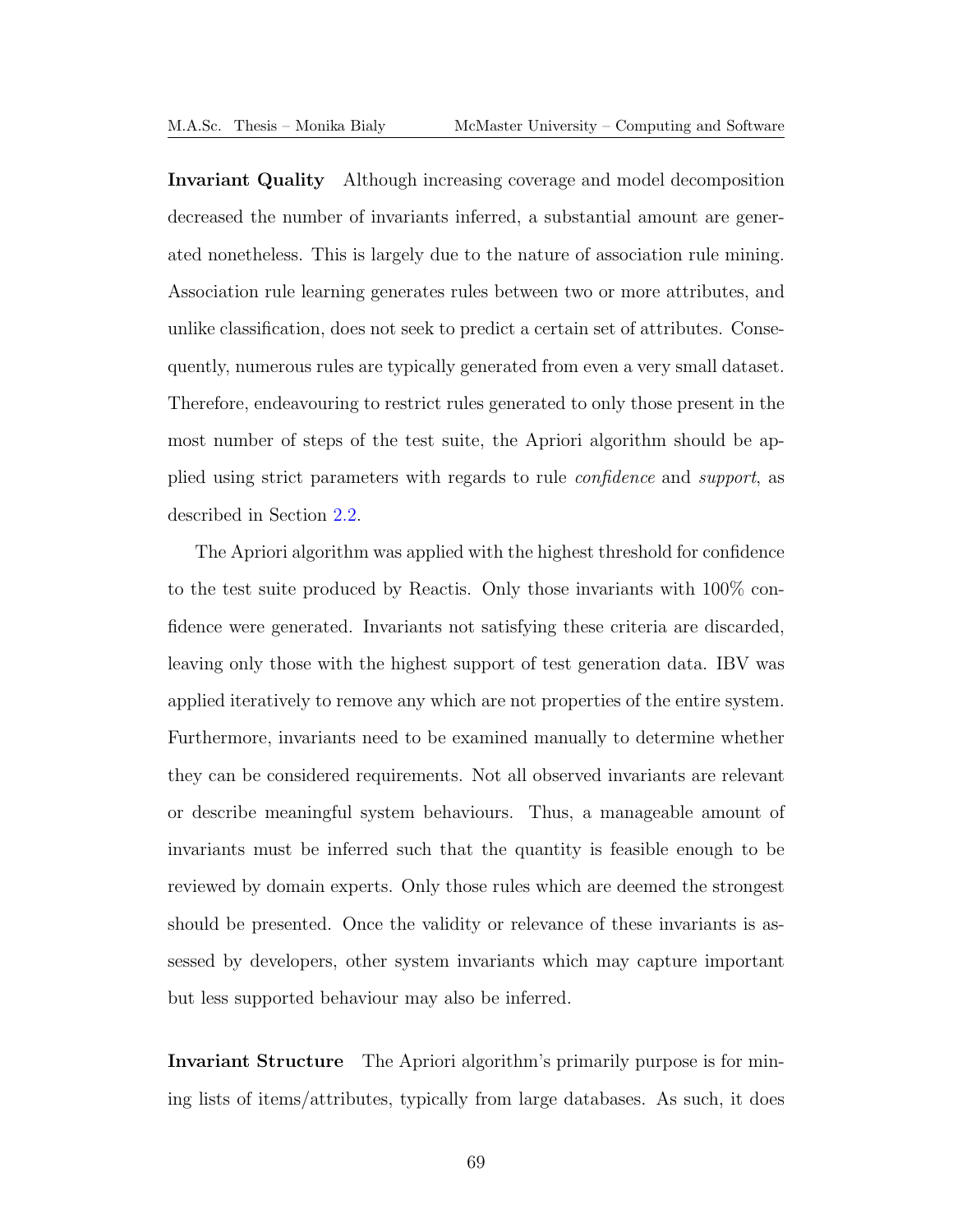not consider how the itemsets are formed in terms of grouping. Itemsets can contain any combination of one of more attributes. For the application of Apriori on systems with data represented as signals of inputs and outputs, we wish to infer how inputs impact outputs. Naturally, attributes representing the inputs of the system should appear as the antecedents of the association rule, while outputs the consequent. Weka is unable to distinguish between inputs and outputs automatically from the test suite loaded, and there is no direct mechanism in Weka to facilitate the grouping of attributes through manual intervention. Opus Magnum, a similar tool used by [Ackermann et al. \(2010\)](#page-190-1) has support for limiting attributes to the left-hand-side [\(LHS\)](#page-13-4) or the right-handside [\(RHS\)](#page-13-5) of an association rule, however, it is unclear if this functionality was utilized in their study.

An alternative solution is to make use of Classification Rule Mining. This type of data mining seeks to predict a specified class, and as such, will attempt to achieve it as a consequent of the rule. Therefore it is possible to force the attribute to be on the [RHS](#page-13-5) of mined rules by selecting it as the attribute class to be predicted. Weka allows for this to be set by enabling the user to choose a single attribute as the consequent of rules.

Should the classification rule mining approach be unsatisfactory, logical transformations can be applied on the rules to move inputs to the antecedent, and outputs to the consequent, thereby, enabling invariants to be structured in a more telling form. This avenue is not explored here.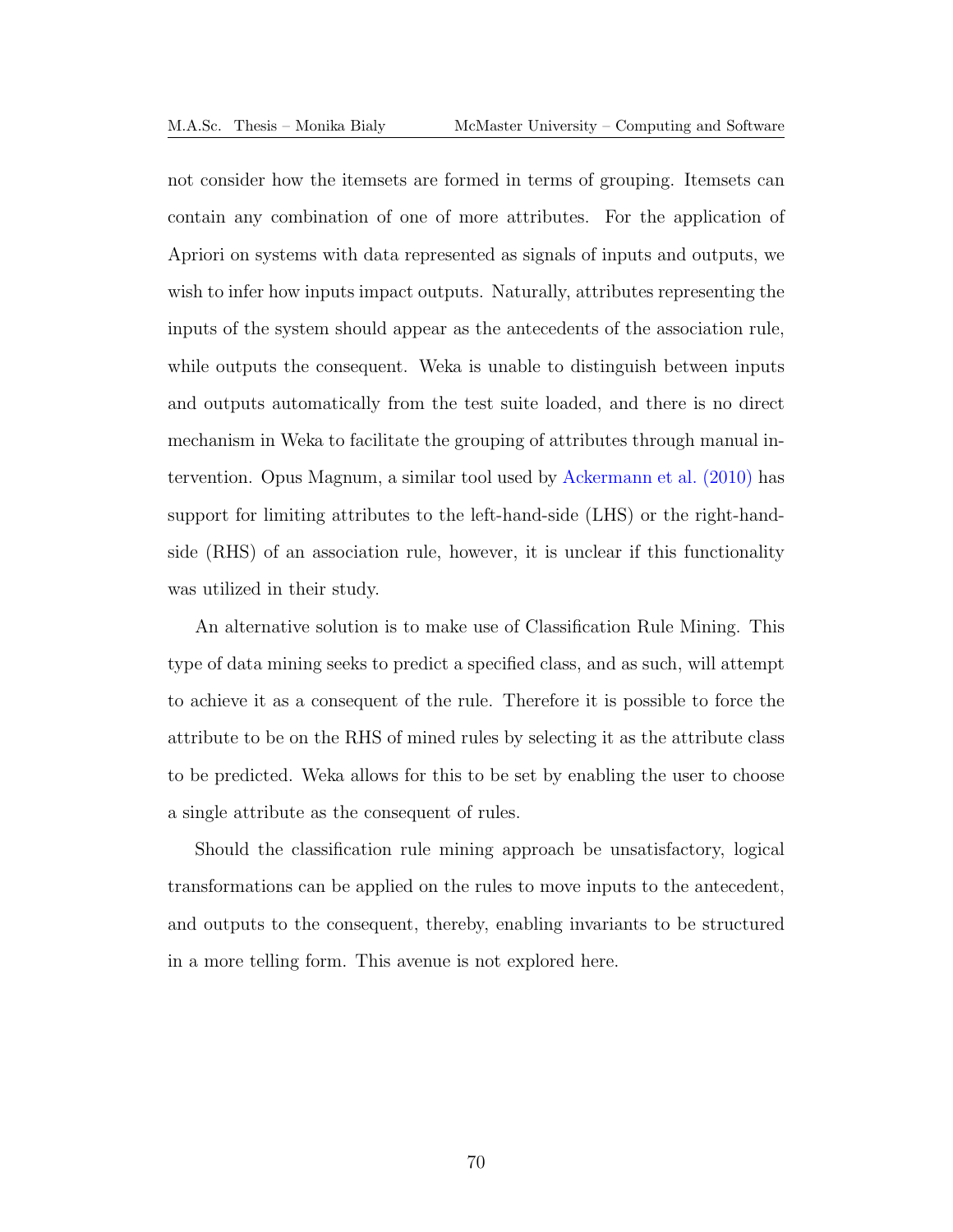# <span id="page-84-0"></span>3.2 Proposed Methodology

During the analysis and use of the software requirements reverse-engineering methodology described in Section [3.1](#page-64-0) deficiencies inherent in the methodology were encountered. From these findings, a revised methodology was created to address inadequacies in table support, as well as invariant confidence. To resolve these shortcomings in the methodology's tool-chain, we modify it to include an alternative model testing tool which seeks to properly maximize code coverage of truth tables. Furthermore, property proving instead of [IBV](#page-13-0) is used as a means of proving that the invariants do in fact hold over all of the system's behaviours. In this new process, Simulink Design Verifier (SDV) is used to remedy Reactis' deficiencies in terms of testing Stateflow truth tables, and provideing an alternative means of verifying invariants.

For safety-critical systems, the use of separate and diverse approaches to verify data is common practice. To ensure that inferred requirements represent valid system properties, a parallel means of verification is beneficial. The use of this new methodology is complementary to the methodology given by [Ackermann et al. \(2010\),](#page-190-1) and can be used to corroborate results using an alternative approach to [IBV.](#page-13-0) The new methodology is given in Figure [3.4.](#page-85-0)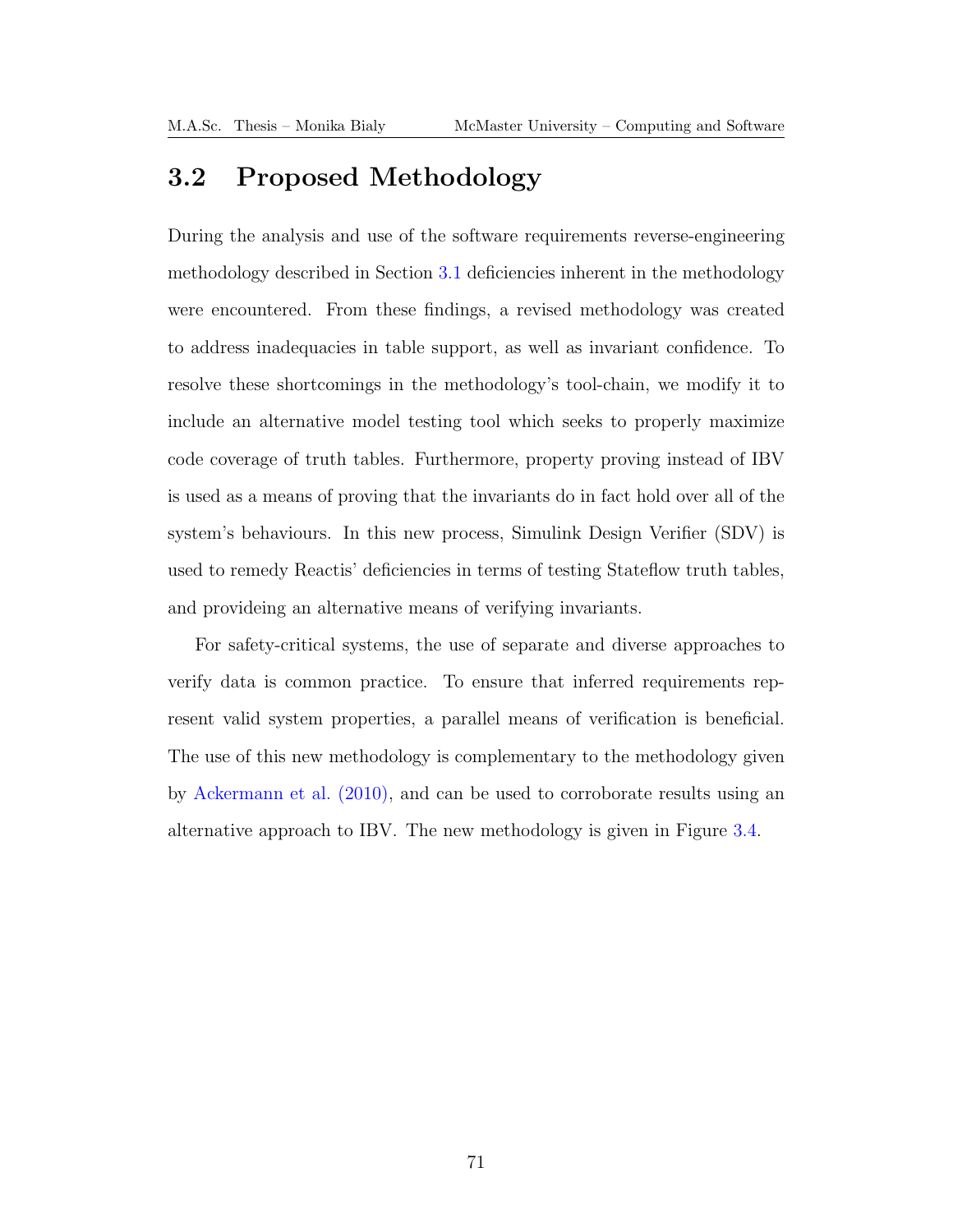

<span id="page-85-0"></span>Figure 3.4: An adapted methodology for reverse-engineering requirements from Simulink/Stateflow models using property proving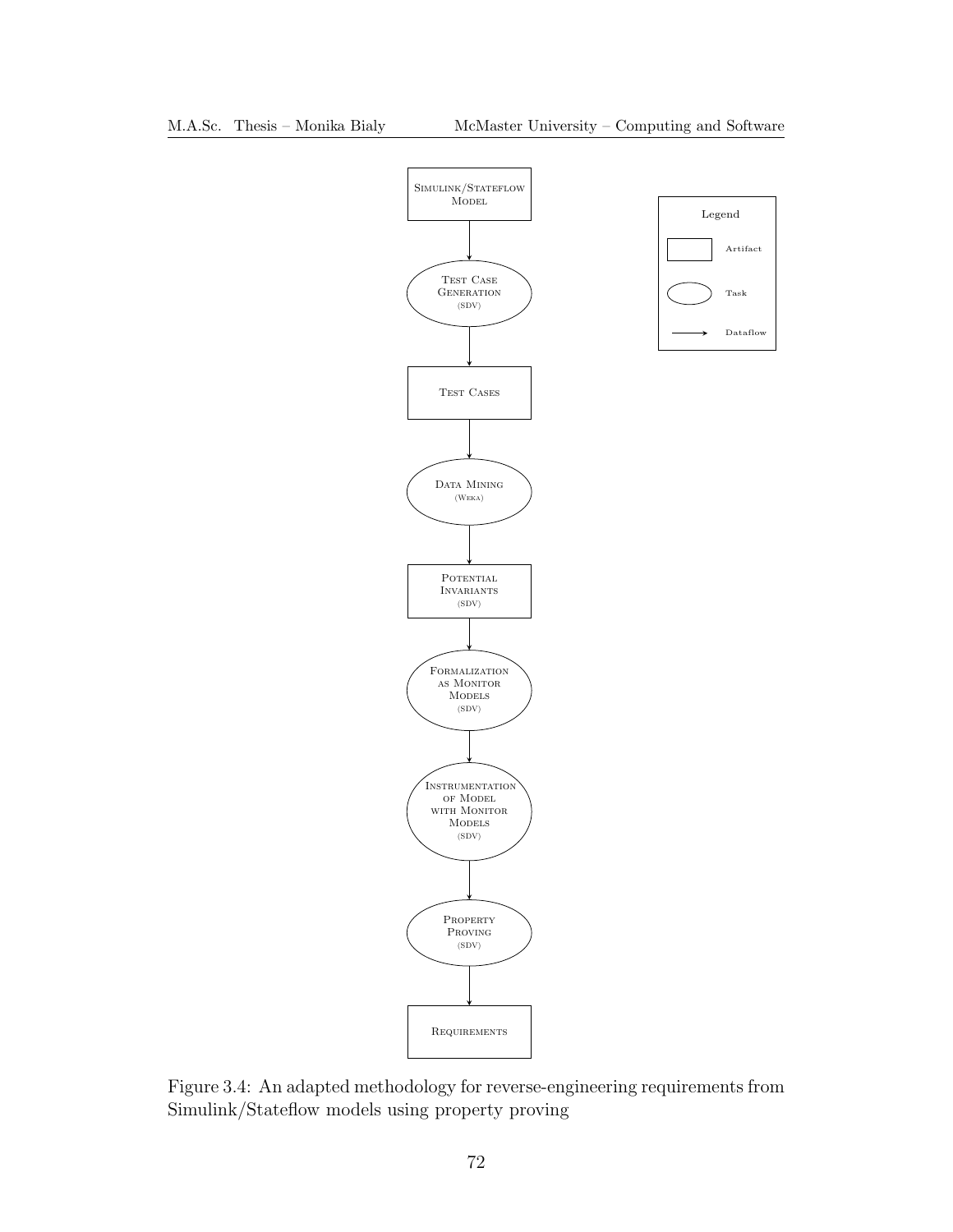#### 3.2.1 Tools

Simulink Design Verifier by Mathworks, performs automatic test gen-eration on Simulink/Stateflow models using a formal methods engine<sup>[1](#page-86-0)</sup> [\(The](#page-194-0) [MathWorks Inc. 2014\)](#page-194-0). Simulink Design Verifier [\(SDV\)](#page-13-6) uses Prover Plug-In [\(Andersson et al. 2002\)](#page-190-2) by Prover Technology for test generation and property proving, as stated by [The MathWorks Inc. \(2014\).](#page-194-0) The Prover Plug-in performs model-checking using symbolic manipulations of propositional logic, as developed by Sheeran and Stålmarck (1998). [SDV](#page-13-6) also statically analyzes the model and creates optimized tests which exercise the design over the condition, decision, and [MC/DC](#page-13-1) metrics.

The primary motivation for using [SDV](#page-13-6) is largely due to the fact that other tools do not achieve satisfactory coverage in cases where designs involve Stateflow truth table blocks. [SDV](#page-13-6) is superior in that it is able to perform whitebox testing on truth tables using condition, decision, and [MC/DC](#page-13-1) metrics on the internal logic. According to automotive standard [ISO](#page-13-2) 26262, [MC/DC](#page-13-1) is necessary for the testing of safety-critical software. This was discussed in Section [1.1.2.1.](#page-22-0) Thus, we select [SDV](#page-13-6) over other testing tools for embedded systems.

[SDV](#page-13-6) is also capable of performing the Instrumentation-Based Verification task of the original methodology, but in a different manner. It too provides mechanisms by which monitor models can be defined in the the system under test, and they are referred to as Test Objectives. Test generation, through the use of these Test Objectives, can take place in a similar fashion as the reverse-engineering methodology of Section [3.1,](#page-64-0) however there is a significant

<span id="page-86-0"></span><sup>1</sup>However, Simulink's language semantics are not formally defined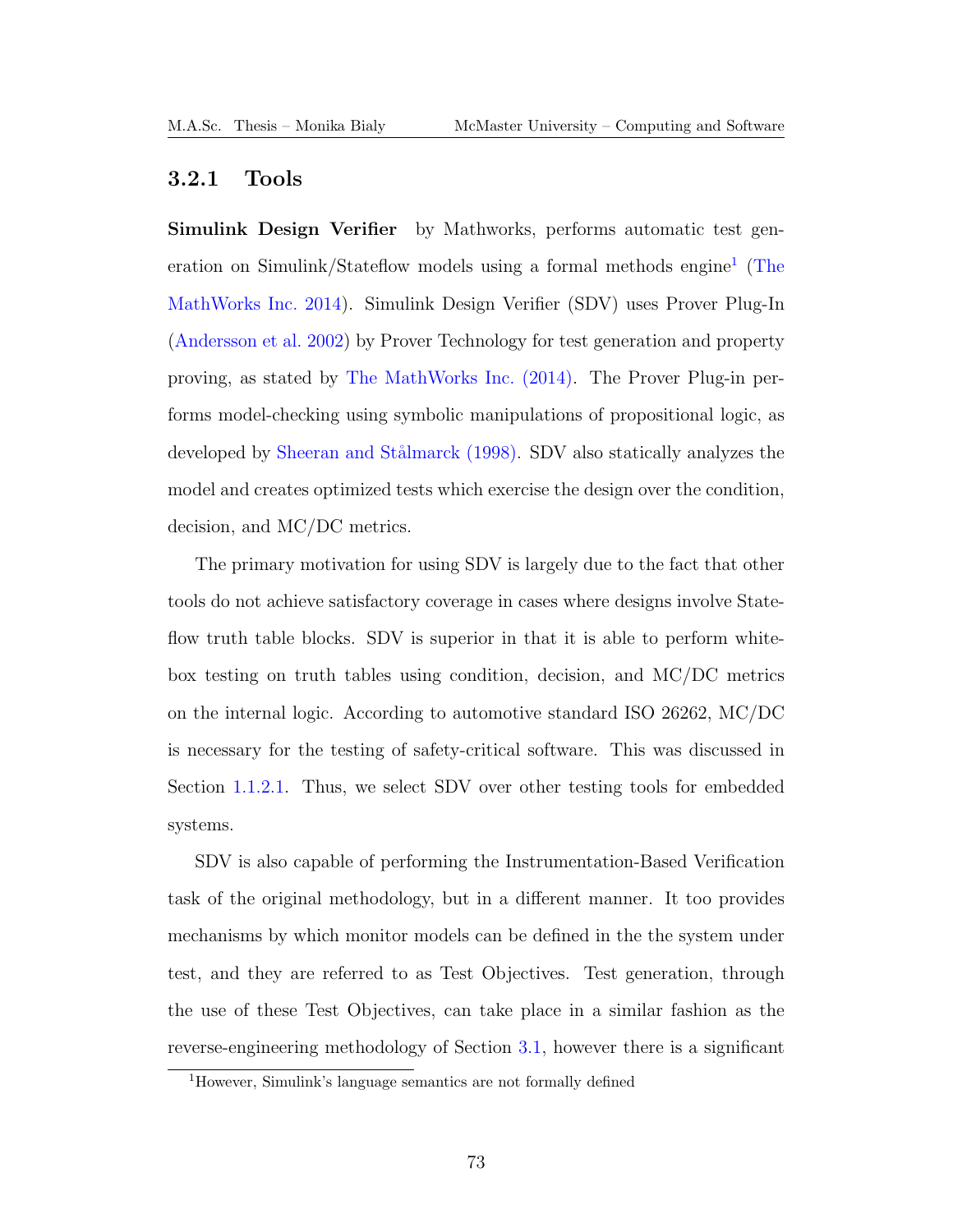difference in the testing strategies utilized. This has repercussions on the methodology. For [IBV,](#page-13-0) the original reverse-engineering methodology relies on a random testing strategy, allowing for the explored state space to be extended in each iteration. On the other hand, [SDV](#page-13-6) relies on a formal methods verification engine, thus deterministically producing test cases.

As a result, iterating in the [IBV](#page-13-0) phase does not explore additional state space of the model when using such an engine. In the original methodology, the state space was extended as a consequence of the random test generation portion of the algorithm. Therefore, it is necessary to instead use [SDV'](#page-13-6)s property proving capabilities for verifying that invariants hold over the system. Although deviating from the spirit of the original methodology, this alteration is advantageous in its own rite. It provides a formal check of the validity of invariants, whereas this was not previously possible. A higher degree of confidence as to the invariants' validity is ultimately attained. There is added confidence that the invariants are indeed requirements which hold over the entire system, rather than merely over a non-exhaustive test suite.

The version of [SDV](#page-13-6) in use for the application of the proposed methodology is version 7.8, such that it is compatible with our automotive partner's use of Matlab 7.13 (2011b). It is fully integrated into Matlab Simulink.

Weka is used in the same capacity as outlined in Section [3.1.1.](#page-66-0) Its application in the methodology remains the same.

#### 3.2.2 Application and Results

Application of this methodology is shown on the same system used in the demonstration of Ackermann et al.'s methodology in Section [3.1.](#page-64-0)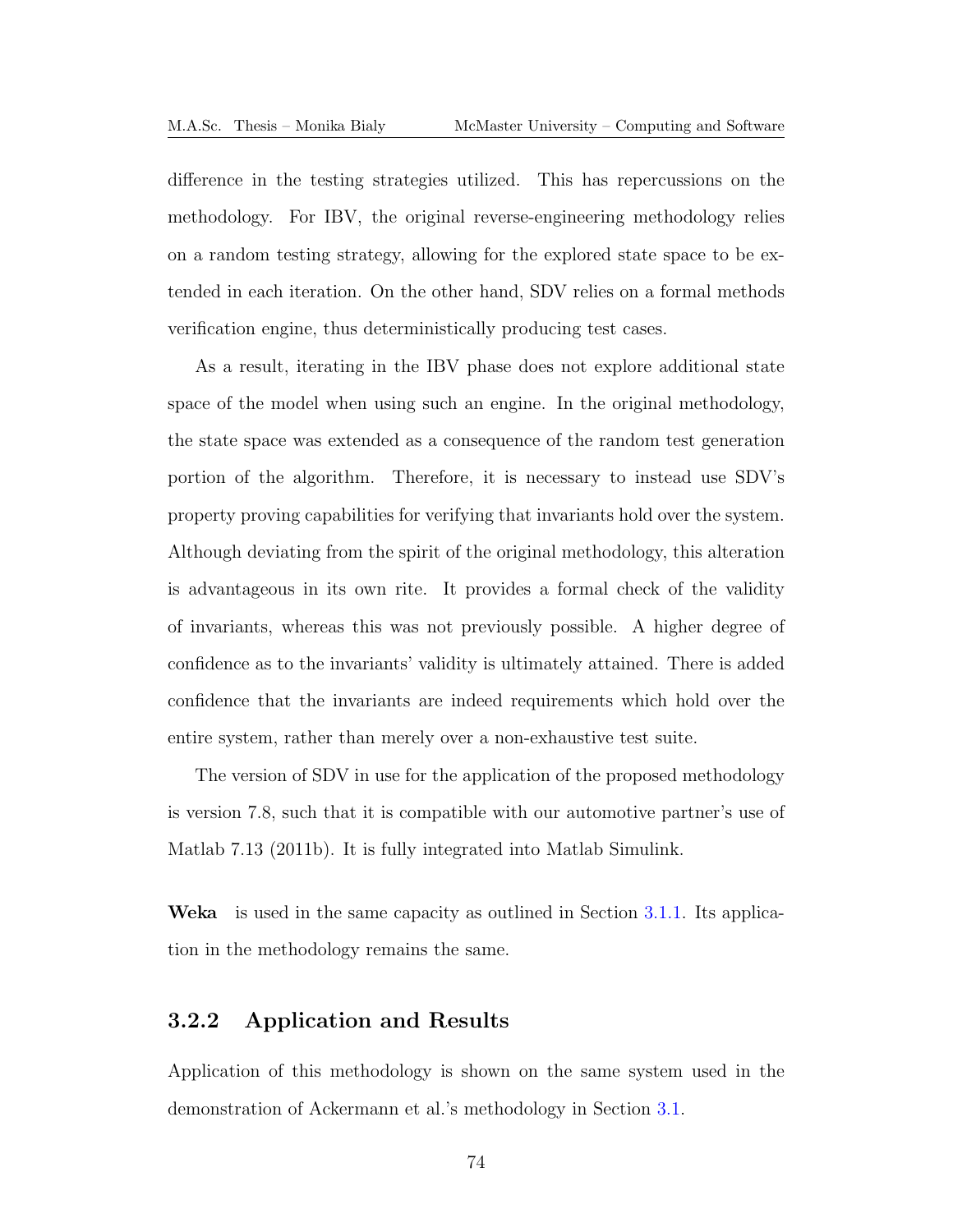- 1. Test Case Generation This step differs from the original methodology due to the difference in the testing engine. With [SDV'](#page-13-6)s engine, testing is deterministic, and so multiple test runs on the same model will yield the same test cases and coverages each time. Before simulating the model, [SDV](#page-13-6) does a static analysis and generates targets which must be satisfied in order to satisfy the coverage metric objective. The testing objectives can be set to focus on either of the three testing targets provided: decision coverage, condition coverage, and [MC/DC.](#page-13-1) Maximization of the [MC/DC](#page-13-1) metric is the strongest of the three, as discussed in Section [2.4,](#page-55-0) and so it is selected as the objective of the testing engine. Test conditions can also be added to constrain inputs, and are encouraged to increase model coverage. To achieve [MC/DC,](#page-13-1) 1032 targets were computed and consequently attempted to be exercised. Out of these targets, 752 were satisfied, while 279 were falsified. Again, the distinction between these results and those of Reactis is that [SDV](#page-13-6) can formally prove that it is impossible to satisfy these targets, whereas Reactis they may simply classify them as not covered. In total testing produced 7 test cases with approximately 73% [MC/DC](#page-13-1) coverage.
- 2. Data Mining This step remains the same, however preprocessing must be done on the test data. [SDV](#page-13-6) does not easily export its test data to a suitable format conducive for Weka's data mining. A manual process was used to create a compatible test suite, however this could be easily automated. 192 candidate invariants were inferred during this step.
- 3. Property Proving We use [SDV](#page-13-6) to check the validity of invariants. The invariants can be formalized in [SDV](#page-13-6) using monitor models in Simulink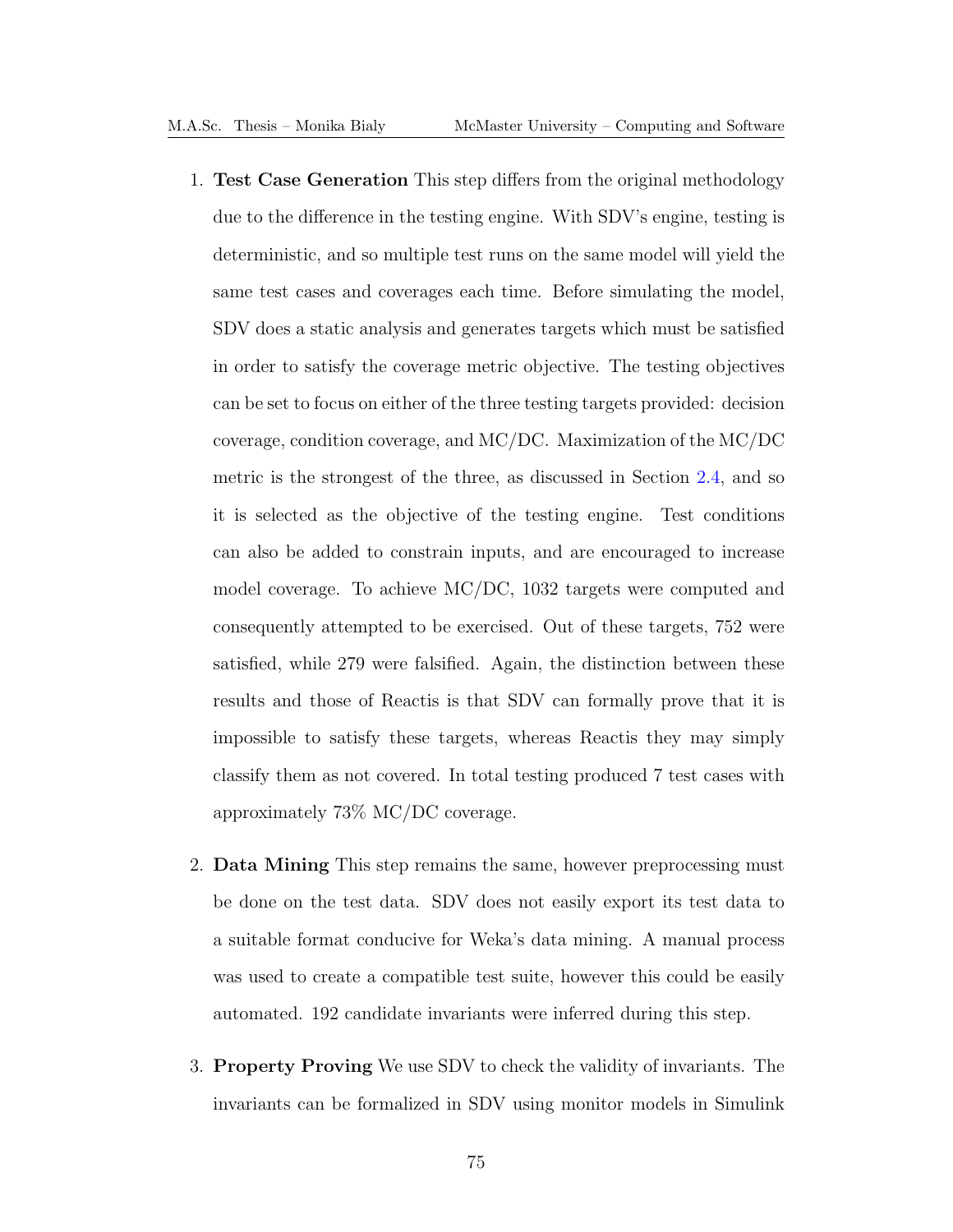and then model checked. [SDV](#page-13-6) uses a verification engine based on formal methods. [SDV](#page-13-6) can prove validity of a potential invariant in the case when the size of the state space of a model's behaviour is not prohibitively large. Invariants are implemented using the standard Matlab function blocks, and then their outputs are connected to [SDV](#page-13-6) Proof Objective blocks. These are housed within a verification subsystem, as shown in Figure [3.5.](#page-90-0) [SDV](#page-13-6) attempts to formally prove or disprove each of these specified requirements by exhaustively exploring the state space for counterexamples. If the requirement is falsified, a counterexample is provided which gives the particular simulation scenario when this transpires. The results which pass this phase are given in Appendix [A.1](#page-166-0) due to space considerations. Out of a total of 192 candidate invariants, 112 were validated, and 80 falsified.

#### 3.2.3 Issues Encountered

Many of the points highlighted in Section [3.1.4](#page-76-0) hold for this methodology as well. such as the Apriori algorithms lack of support for numerical data and invariant quality and structure. Test coverage is also increased when the inputs are constraining using SDV's Test Condition blocks. However, model coverage is evaluated differently in the context of [SDV](#page-13-6) and cannot be maximized through the adjustment of test parameters in the same way. More time can be allocated to testing if the model is large, and the user is able choose between decision, condition, and [MC/DC](#page-13-1) metrics as the targets for testing. If these targets for these metrics are unattainable, [SDV](#page-13-6) can prove as much, and will terminate. The following are additional issues encountered in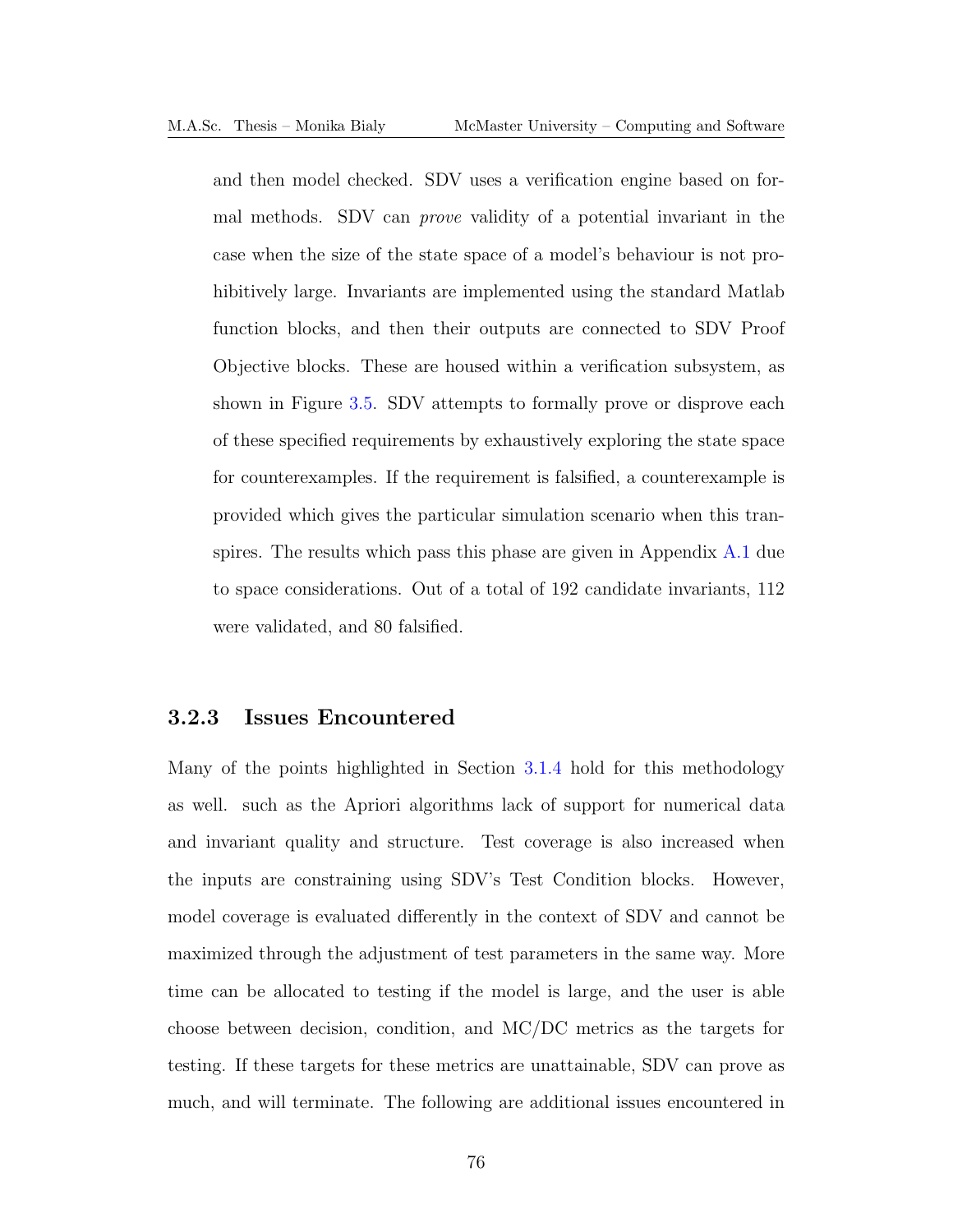<span id="page-90-0"></span>

Figure 3.5: Model instrumented with a SDV Validation System

the application.

Subsystem Extraction In comparing the support of both tools' extraction capabilities, Reactis' is more robust. Reactis actually creates a new model with the extracted subsystem, while also allowing the user to specify if triggers and other artifacts should be retained. In contrast, [SDV](#page-13-6) allows for the designation of certain blocks as atomic, and then these can be tested and proved independently from the remainder of the system. However there are limitations as to which block types this can be applied to. Issues were encountered when making if conditional subsystems atomic, and this is not possible for these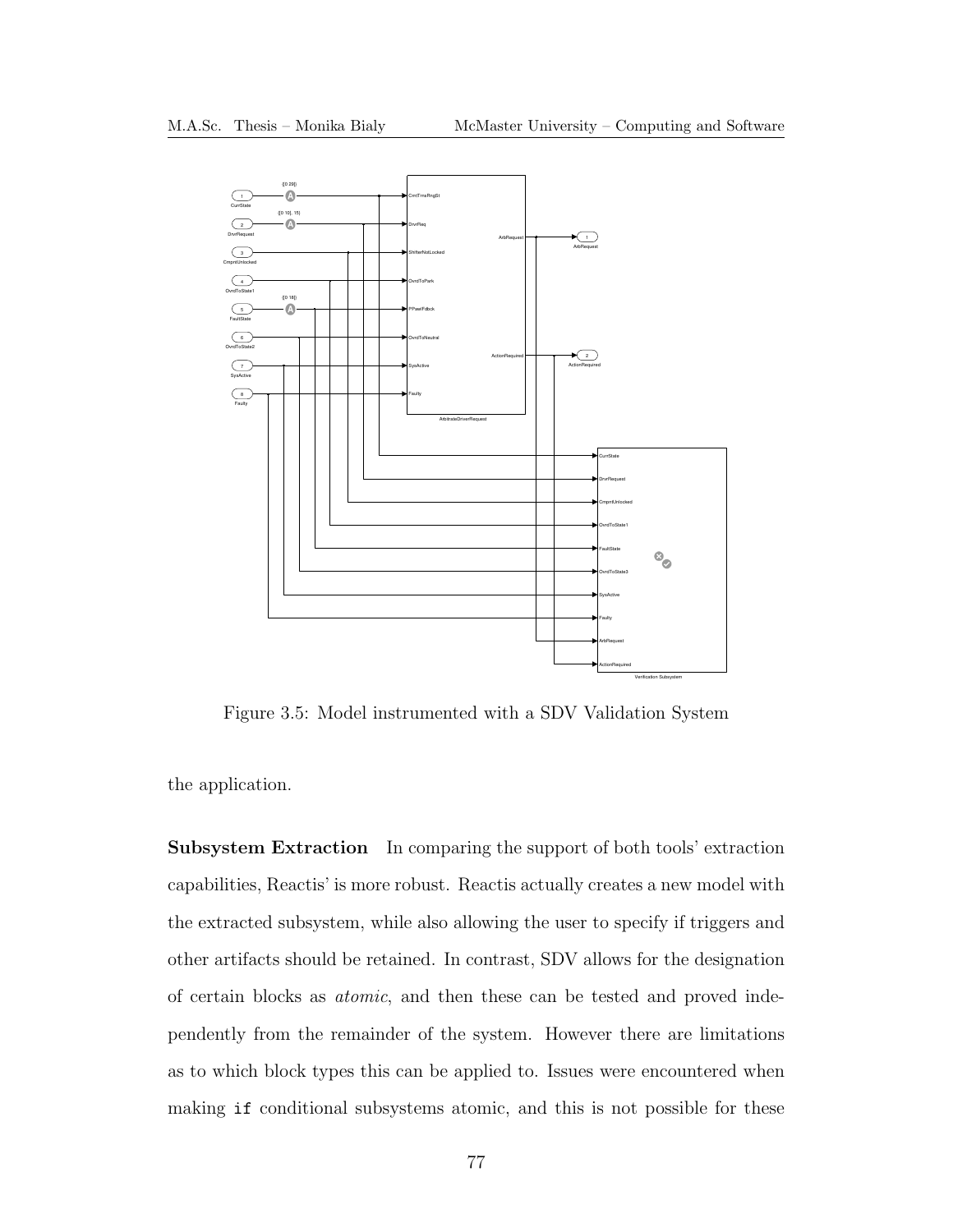types of blocks. For these situations Reactis was used as a supplementary tool, providing the system extraction required.

Test Suite A drawback of using [SDV](#page-13-6) in this methodology is its absence of test suite creation. While it does generate test harnesses and a custom data structure containing important test data, this information is not easily transferred as input to Weka. Extra effort was required to construct a .csv test suite compatible with Weka. This was a manual process, however this would be easily automated.

# 3.3 Comparison

Here, a comparison is done of the two reverse-engineering methodologies presented thus far: a) Ackermann et al.'s methodology using random structural testing (given in Section [3.1\)](#page-64-0); and b) the property proving methodology described in Section [3.2.](#page-84-0) Analysis as to the running time, human effort, etc. are not studied here. This comparison is done simply from the perspective of producing better tests and invariants from Stateflow truth tables. Graphs are used to summarize the findings from Sections [3.1](#page-64-0) and [3.2.](#page-84-0) These results are generated by applying the two different reverse-engineering methodologies to the same model. As the scope of this work focuses on tabular design, a model which contains Stateflow truth tables was used.

Firstly, with regards to testing systems which contain Stateflow truth tables, Figure [3.6](#page-92-0) illustrates the amount of test data generated for each approach. In general, test cases are a means on grouping some number of test steps. Each test step records the input/output for a single simulation time step. Thus more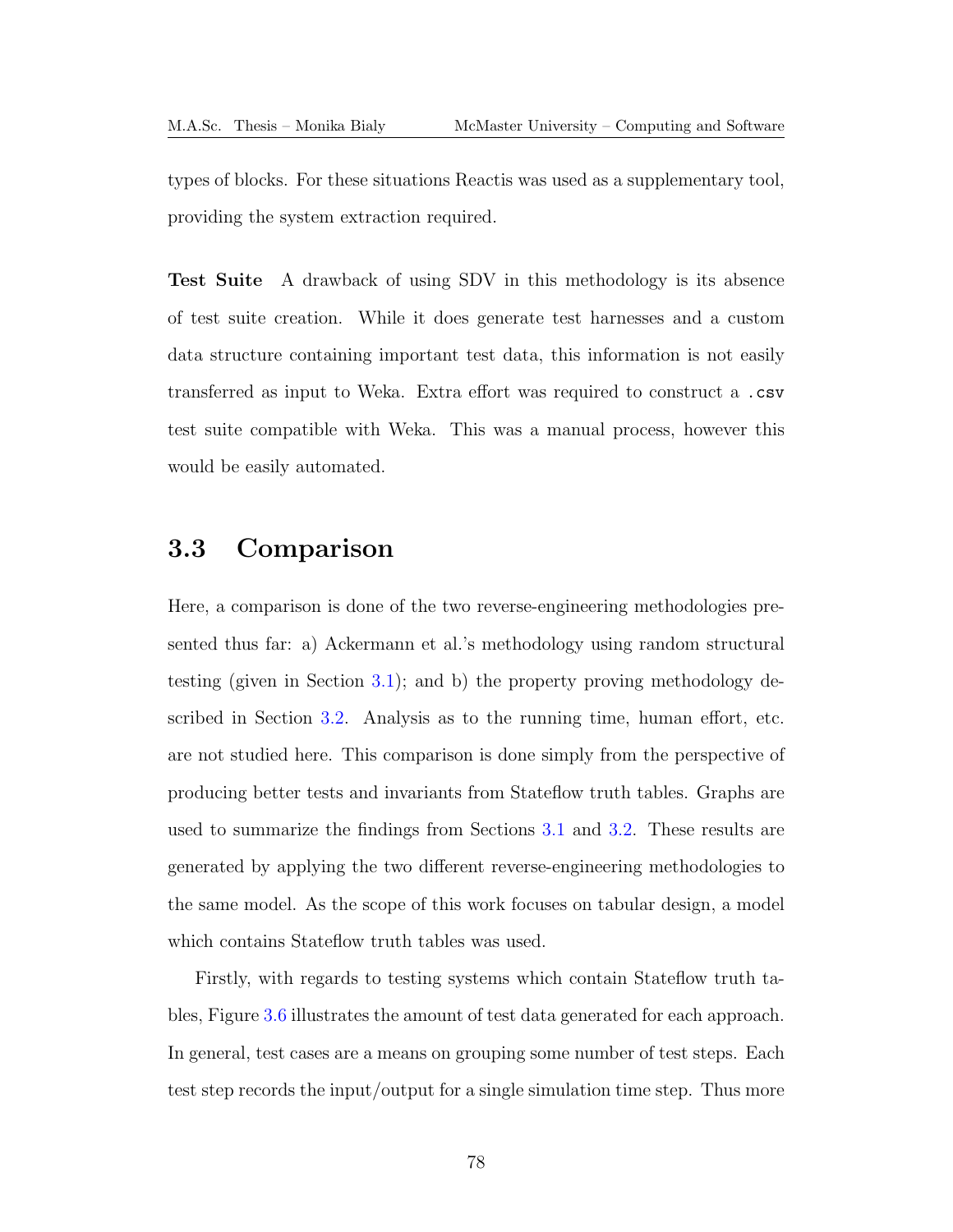focus is given to the number of time steps within a test cases. The graph depicts the data produced in their respective test suites. [SDV](#page-13-6) facilitates testing on Stateflow truth tables, therefore it is no surprise that its generated test suite contains more test cases and test steps than what Reactis is capable of producing. The reason for the undersized amount of test cases and steps generated by Reactis is demonstrated in Figure [5.1.](#page-145-0) Namely, Reactis fails to target the [MC/DC](#page-13-1) testing metric.

<span id="page-92-0"></span>

Figure 3.6: Comparison of Test Suites

In comparing the [MC/DC](#page-13-1) testing capabilities, the results are stark. The total number of test objectives produced by the tools is given, as well as those which were covered and not covered during simulation. In general, test objectives represent the cases identified by the tool as necessary goals to be achieved during testing. They strive to fully exercise the model in terms of various metrics, endeavouring to explore a model's state space extensively.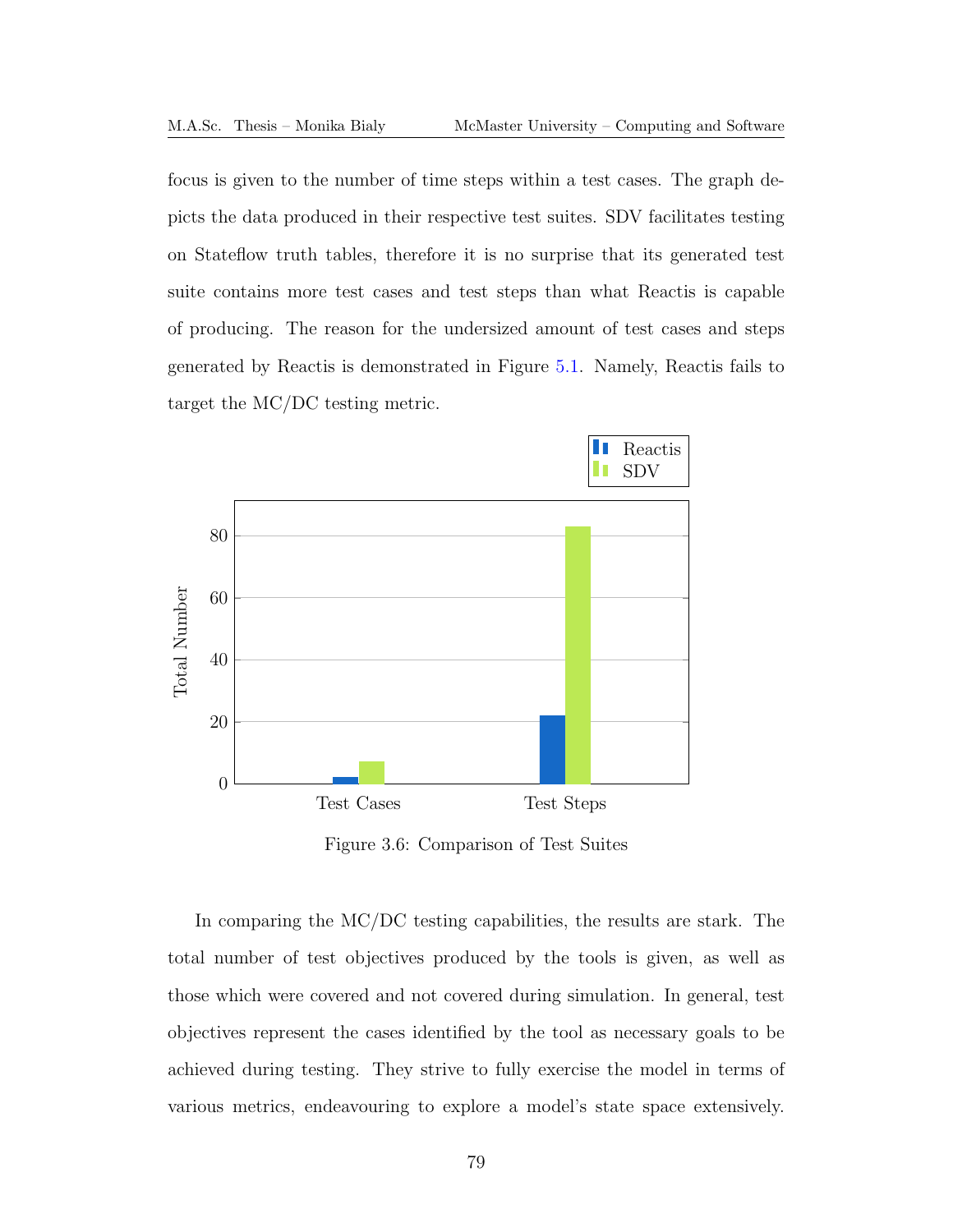In this context, attention is given in assessing [MC/DC](#page-13-1) objectives generated. As evidenced in Figure [5.1,](#page-145-0) Reactis does not consider maximizing [MC/DC](#page-13-1) coverage when it comes to Stateflow truth tables. In Figure [3.2,](#page-69-0) we see other blocks present within the system, which perform various decision functions. In this case, [MC/DC](#page-13-1) was applied to them, and as a result a small amount of [MC/DC](#page-13-1) coverage was acquired during testing with Reactis. However, the model was not fully exercised. The treatment of Stateflow truth tables as blackboxes has a significant impact as to the quality of the test suite, and is directly reflected in the number of test cases and steps. On the other hand, [SDV](#page-13-6) does fully support [MC/DC](#page-13-1) on Stateflow truth tables. Therefore the amount of objectives produced and achieved far outnumber that of Reactis, and we see the magnitude of Reactis' limitation in Figure [5.1.](#page-145-0) In comparison, [SDV](#page-13-6) identified and achieved significantly more objectives, leaving several hundred unidentified by Reactis.

The proficiency at which a tool performs testing directly affects the quality and quantity of generated test suites. This in turn impacts the quality and quantity of inferred invariants of the system. Figure [3.8](#page-95-0) compares the invariants which were produced by both methodologies. Poor test coverage leads to numerous invariants generated, as relationships are inferred across all possible combinations of inputs. With more data in a test suite describing the actual relationships present between system variables, fewer combinations are possible. This is exactly the case when performing invariant generation on Reactis versus [SDV,](#page-13-6) and is shown in Figure [3.8.](#page-95-0) Due to poor coverage of a Reactis generated test suite, the resultant invariants are numerous, and are subsequently falsified during [IBV.](#page-13-0) Much effort is wasted in formalizing and testing hundreds of invariants which are not useful in the end, and is mini-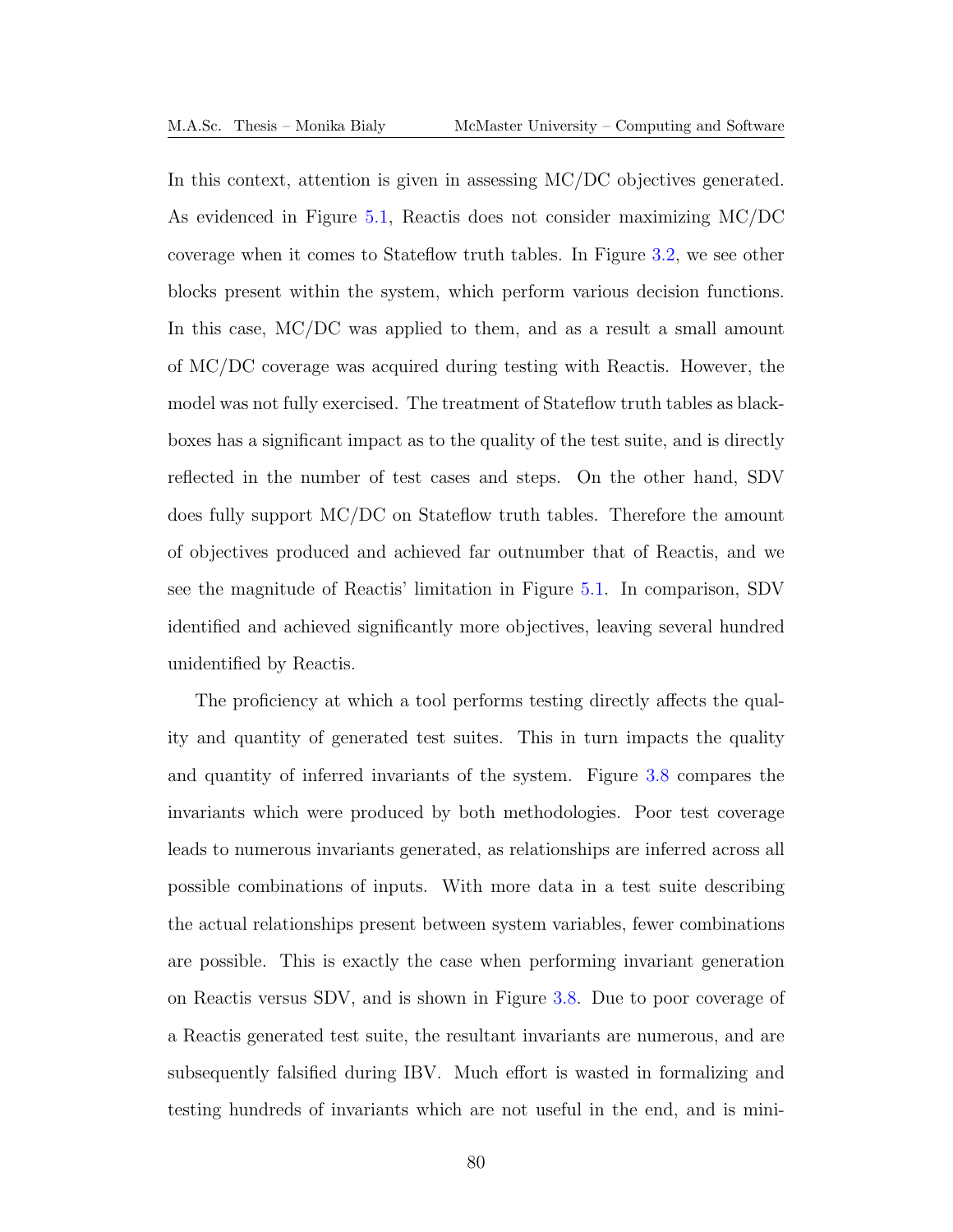

Figure 3.7: Comparison of [MC/DC](#page-13-1) Testing

mally fruitful in acquiring true invariants. Out of Reactis' potential invariants initially produced, 3% were not disproven during [IBV.](#page-13-0) With [SDV'](#page-13-6)s superior test suite, fewer potential invariants are initially produced, and the majority of these are valid over the system. [SDV](#page-13-6) was 58% successful in producing valid invariants.

In conclusion, it is evident that for the success of reverse-engineering requirements from software artifacts, model testing must be done extensively and with a high degree of coverage. Capturing more test cases produces fewer, more accurate invariants. This is crucial for scaling these approaches to larger systems. Reactis does not adequately test for [MC/DC](#page-13-1) for Stateflow truth tables. This directly impacts the amount the model exercised during testing, as well as the quality of the invariants inferred.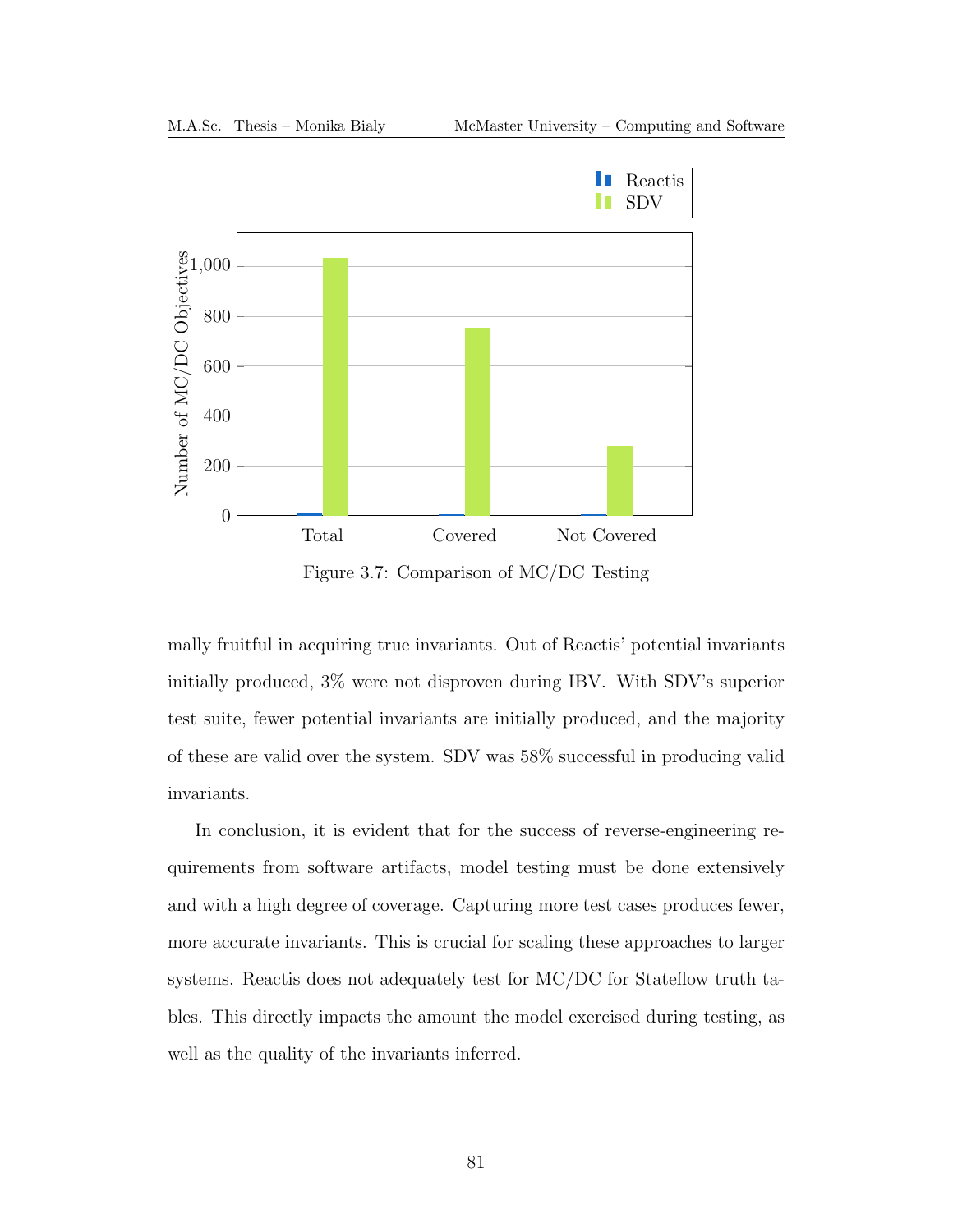<span id="page-95-0"></span>

Figure 3.8: Comparison of invariant extraction

<span id="page-95-1"></span>i.e. Formally proven in SDV. In the context of Reactis, not disproven through testing.

# 3.4 Summary

In summation, this chapter presented two methodologies for the reverse-engineering of software requirements. The first, by [Ackermann et al. \(2010\)](#page-190-1) made use of Reactis and its random and structural testing for generating and validating invariants. Our experience in using this methodology was detailed and scripts were created to facilitate its application. However, it was significantly lacking in its support for Stateflow truth tables, and also could not formally prove that candidate invariants do in fact hold over the behaviour of the system. This methodology ultimately yielded too many initial invariants, which there largely disproved through [IBV.](#page-13-0) This approach proved to be inadequate for reverseengineering software requirements from design containing the Stateflow truth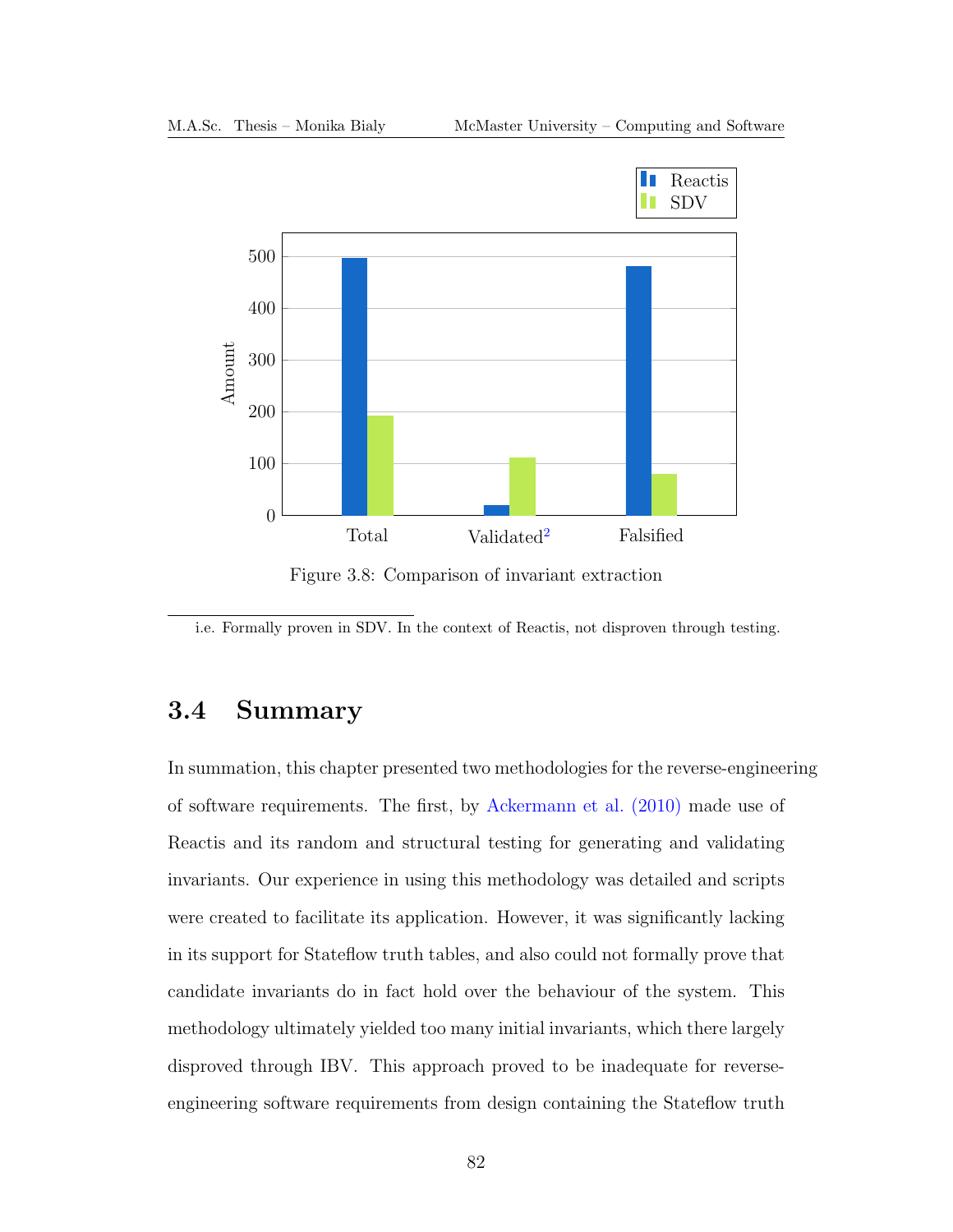table construct.

A new methodology was created to supplement the drawbacks of the methodology given by Ackermann et al. This new approach used [SDV](#page-13-6) and property proving for both test generation as well as formally verifying invariants over the behaviour of the system. [SDV](#page-13-6) also provided proper testing of Stateflow truth tables, namely with [MC/DC.](#page-13-1) This is particularly important as tabular constructs are increasingly being used to implement complex decision logic, including within safety-critical systems. Furthermore, the number of invariants and their quality are affected by the extensiveness of a test suite. Hence, exercising the model thoroughly is necessary to produce useful invariants, which may be used a software requirements. This methodology also provides better confidence as to the invariant nature of these requirements as they are formally proven to hold.

In comparing both approaches on an industrial model relying on Stateflow truth tables, [SDV](#page-13-6) and the property proving approach was found to be superior in the number of requirements recovered from the system. However, both methodologies provide different testing approaches, each with their own benefits. Random testing provided by Reactis explores new state spaces of the model upon each test generation, whereas [SDV](#page-13-6) will deterministically generates the same tests. Therefore, as future work, these two methodologies can be used in combination to maximize the amount of code exercised during testing.

Given a system with non-existent, insufficient, or out-of-date requirements documentation, software invariants can provide developers with guidance in design decisions or by providing a system overview in terms of its current functionality. Therefore, invariants extracted from Stateflow truth tables are useful for subsequent refactoring efforts. Chapter [4](#page-98-0) presents a methodology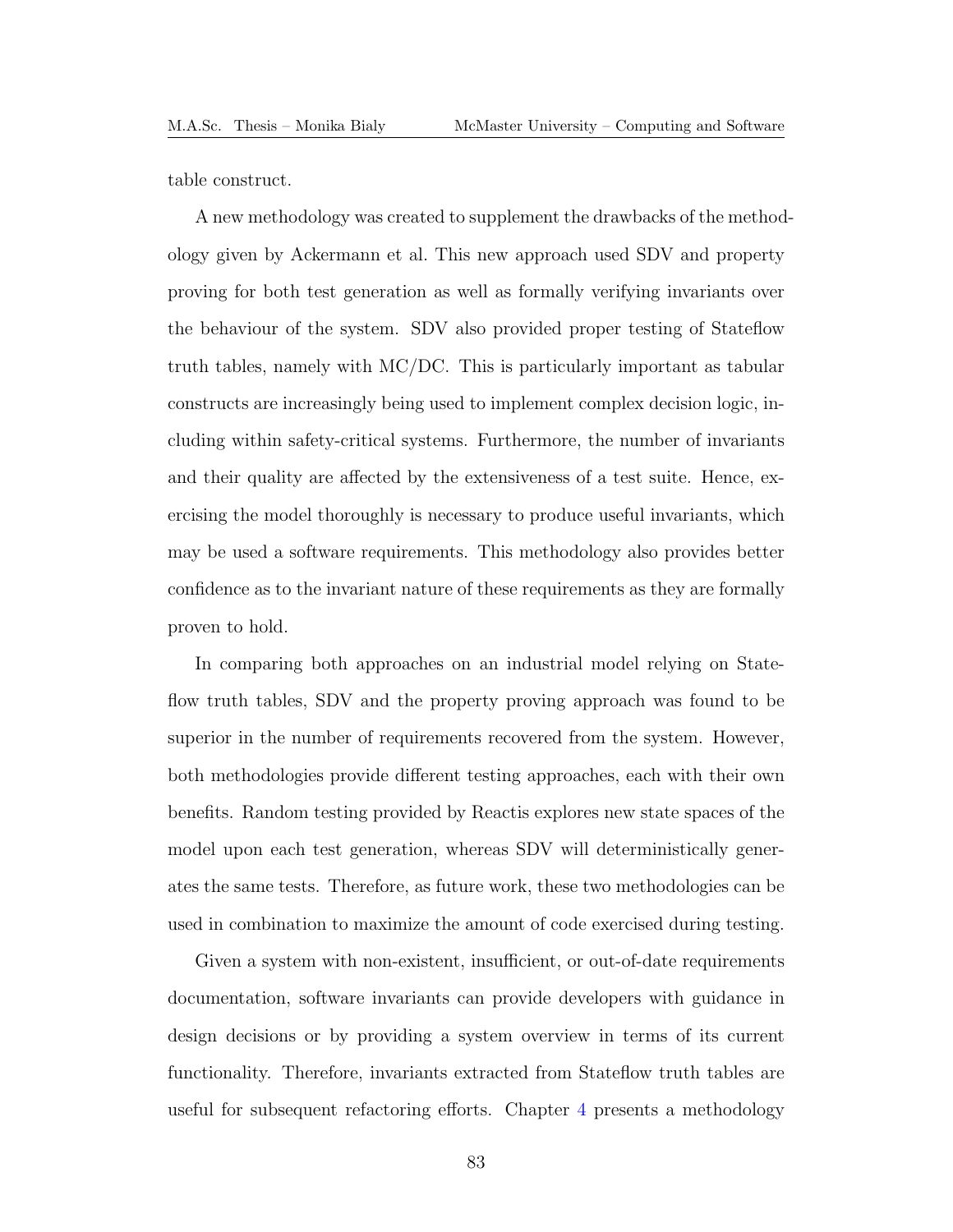for the guided simplification of Stateflow truth tables, and so the invariants produced from the reverse-engineering methodologies serve as a guide during this refactoring, such that they are maintained or highlighted.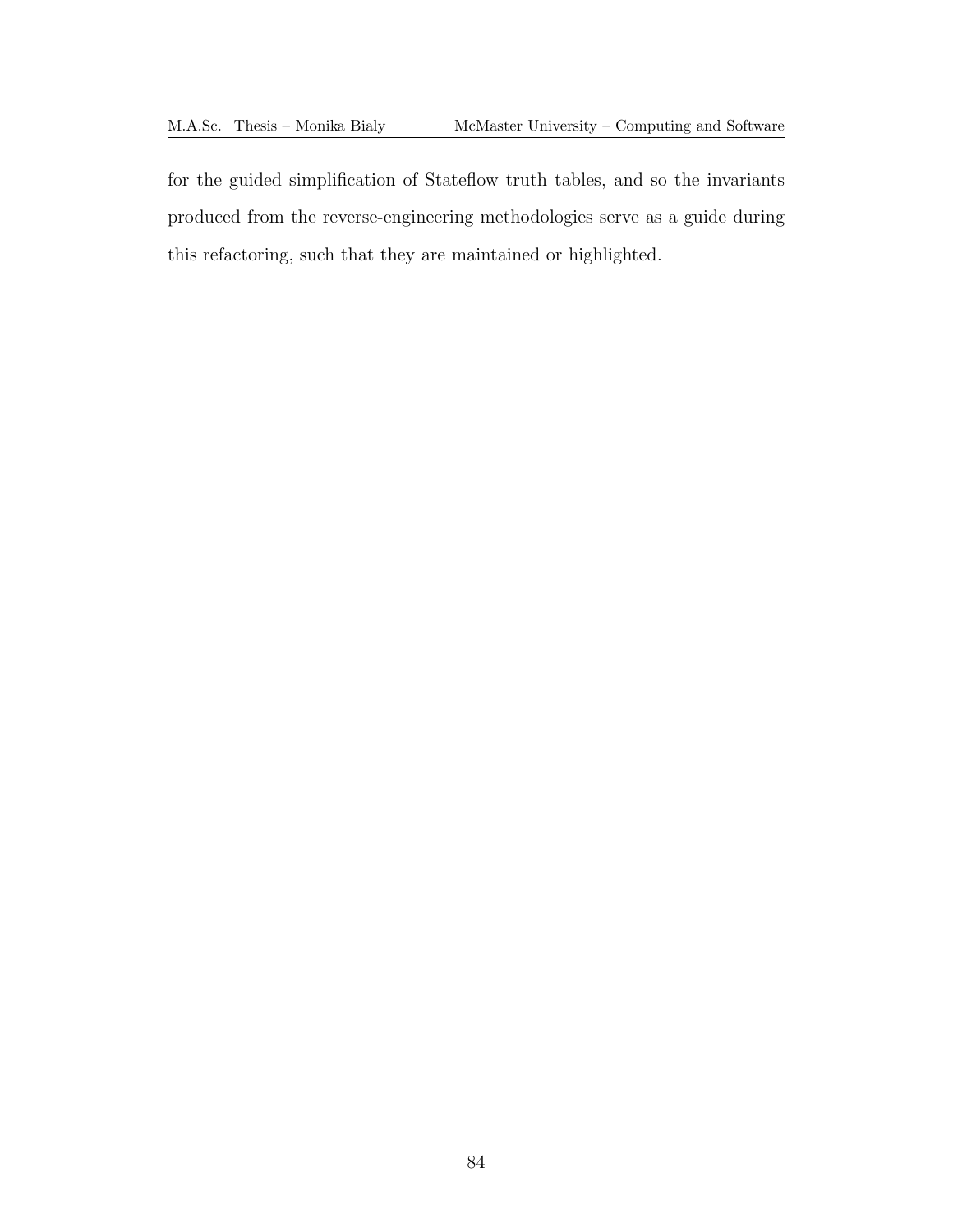# <span id="page-98-0"></span>Chapter 4

# Stateflow Truth Table Transformation Methodology

In this chapter, we propose a method for the refactoring of Simulink truth tables through the use of tabular expressions. Heuristics are presented, which guide refactoring in order to make tables more readable and traceable to requirements. The basic strategy of the methodology requires the transformation of the decision table into a tabular expression. The translation of decision tables to tabular expressions is employed in order to introduce disjointness into the logic, while also providing a more readable format that is conducive to software documentation. Using tabular expressions as the basis for refactoring, a set of simplifications can be applied iteratively, which reduce the size and complexity of the logic, and transform the table into a smaller, simplified format. Simplification by way of minimizing the logic of the table is achieved by the removal of decision points. The purpose of this chapter is to introduce the stepwise methodology, depicted in Figure [4.1,](#page-99-0) which can be used in the software development process.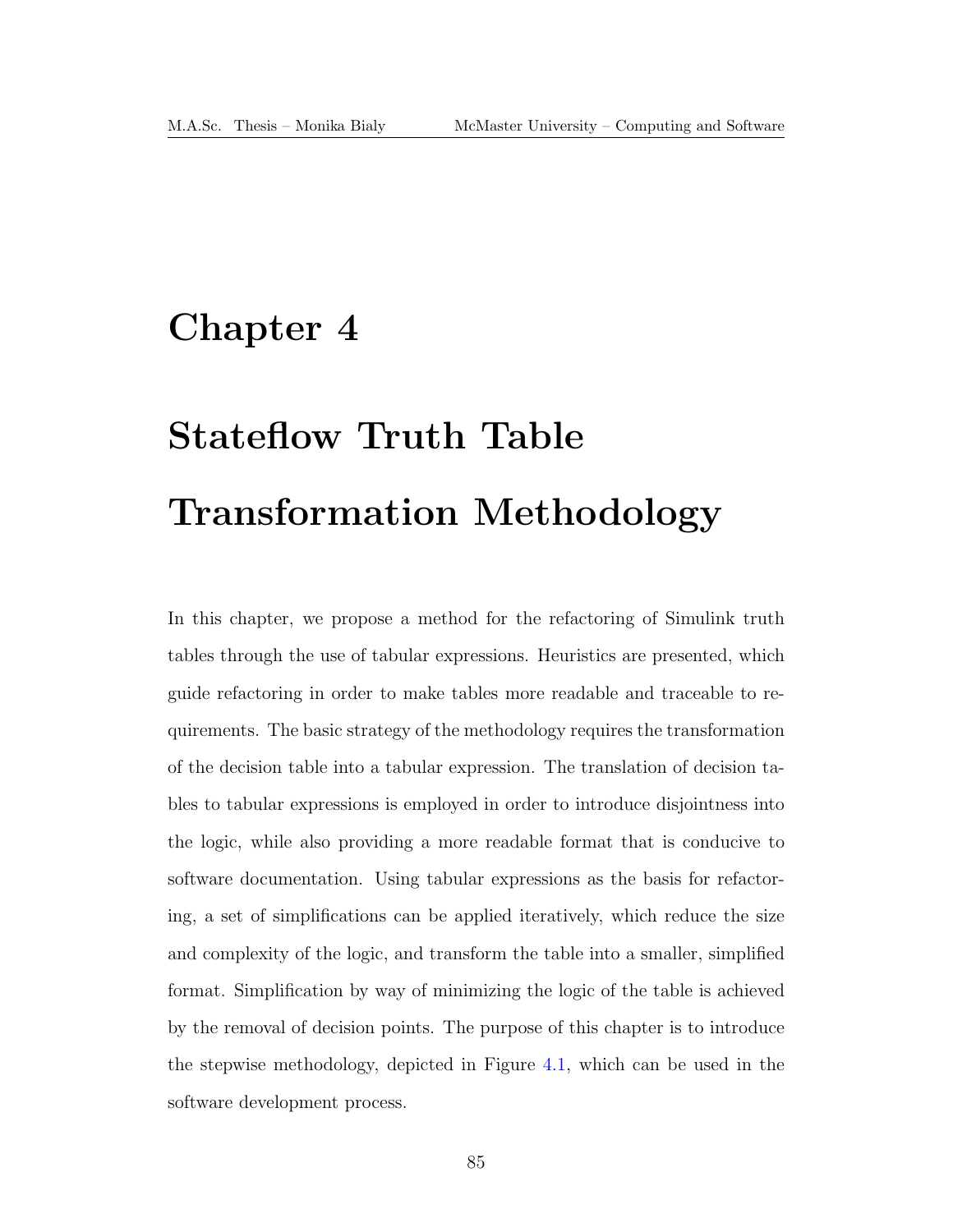<span id="page-99-0"></span>

Figure 4.1: Methodology for Stateflow truth table simplification

Although this methodology uses Stateflow truth tables as the basis of its application, in general traditional decision tables can also be supported. This process is demonstrated on a generic example shown in Table [4.1.](#page-100-0) Additionally, to clearly and simply illustrate each simplification step, several discrete examples are included. The application of the methodology on real-world automotive examples is given in Chapter [5.](#page-129-0)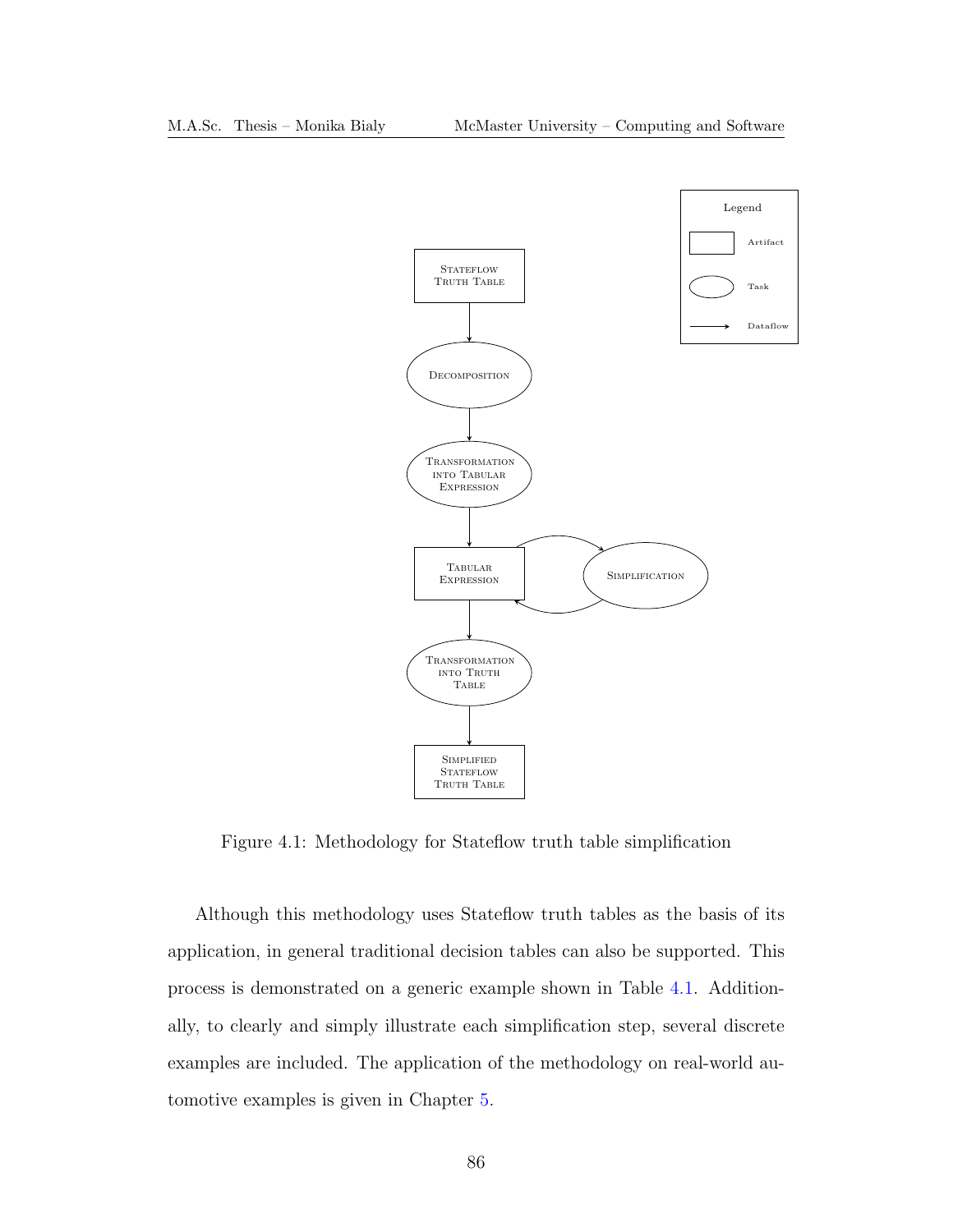|   |                   | Decisions |                |       |   |                |
|---|-------------------|-----------|----------------|-------|---|----------------|
|   | Conditions        |           | $\mathrm{D}_2$ | $D_3$ |   | $\mathrm{D}_5$ |
|   | $eFoo == cEnum_a$ | T         | F              | F     | F |                |
| 2 | $eEoo == cEunn_h$ | F         | T              | T     | F |                |
| 3 | $eEoo == cEnum_c$ | F         | F              | H,    | T |                |
|   | $bCond_1$         |           | Т              |       | F |                |
| 5 | $bCond_2$         |           |                | Ħ     | F |                |
|   | Actions           |           |                |       |   |                |

<span id="page-100-0"></span> $fComputeFooBar(bCond_1, bCond_2:bool, eFoo: enum): enum, bool =$ 

|               | Actions                             |
|---------------|-------------------------------------|
|               | $eFoo = cEnum_a$ ; $bBar = true$ ;  |
| $\mathcal{L}$ | $eFoo = cEnum_b$ ; $bBar = false$ ; |
| 3             | $eFoo = cEnum_c$ ; $bBar = true$ ;  |

Table 4.1: Example Stateflow truth table for methodology application

Figure [4.2](#page-101-0) shows the overview of the signal flow for the table given as Table [4.1.](#page-100-0) This includes two Boolean inputs, as well as a feedback signal  $eFo$ , which is both an output as well as an input for the next computation. For a given simulation time, the value of  $eFoo$  used within the table is the preceding time step's value.

# 4.1 Decomposition

Owing to their origins as a tool for software requirements specification, by convention, tabular expressions typically describe a single mathematical expression [\(Jin and Parnas 2010\)](#page-192-0). When evaluated, they typically compute one output for some function. This particular form of tabular expressions has been shown to be especially valuable for software documentation, as well as for the specification of software functions in general [\(Wassyng and Janicki 2003\)](#page-194-1). For simplicity, these types of tables are used as the basis of the examples provided.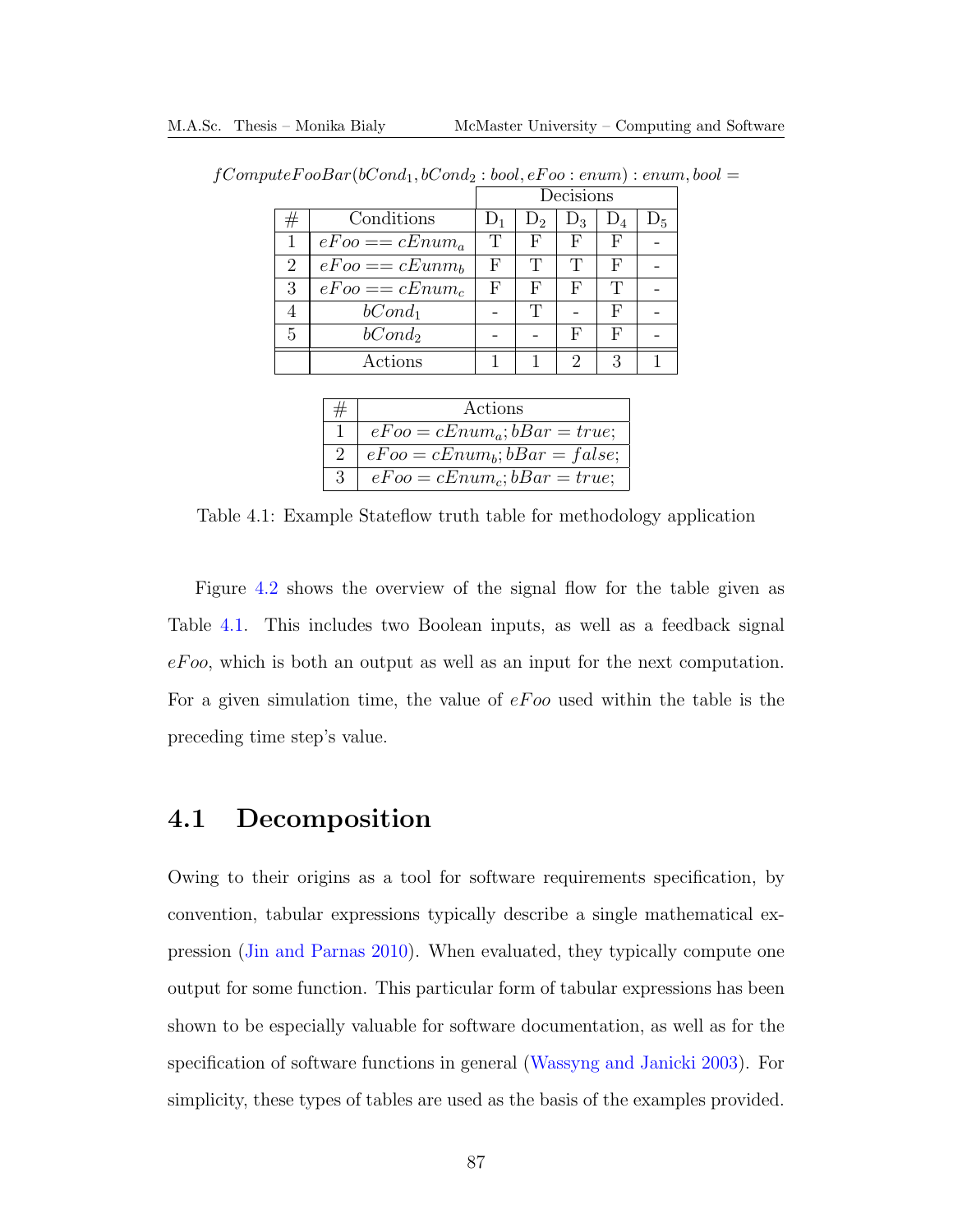<span id="page-101-0"></span>



Figure 4.2: System signal flow overview of Table [4.1](#page-100-0)

Furthermore, decomposing tables to compute only a single output enforces modularization of software components and separates concerns in terms of actions. It is also often the case that separate tables yield larger reductions. We have found that when two or more actions are assigned for single decisions, there is often repetition amongst the actions. Various combinations of the output values are returned from the table, thus the same outputs are included across multiple actions. In this situation, if a well-founded enough argument can be made for the avoidance of decomposition, then this methodology can still be applied by performing the simplifications herein on the action numbers themselves, as an abstraction of the action. Notwithstanding, it is recommended to decompose a table which computes several ouputs in order to uncouple them, facilitate modularity, and provide better requirements traceability. This process necessitates the decomposition of the table in terms of its output values, and implementing the logic in multiple tables. An example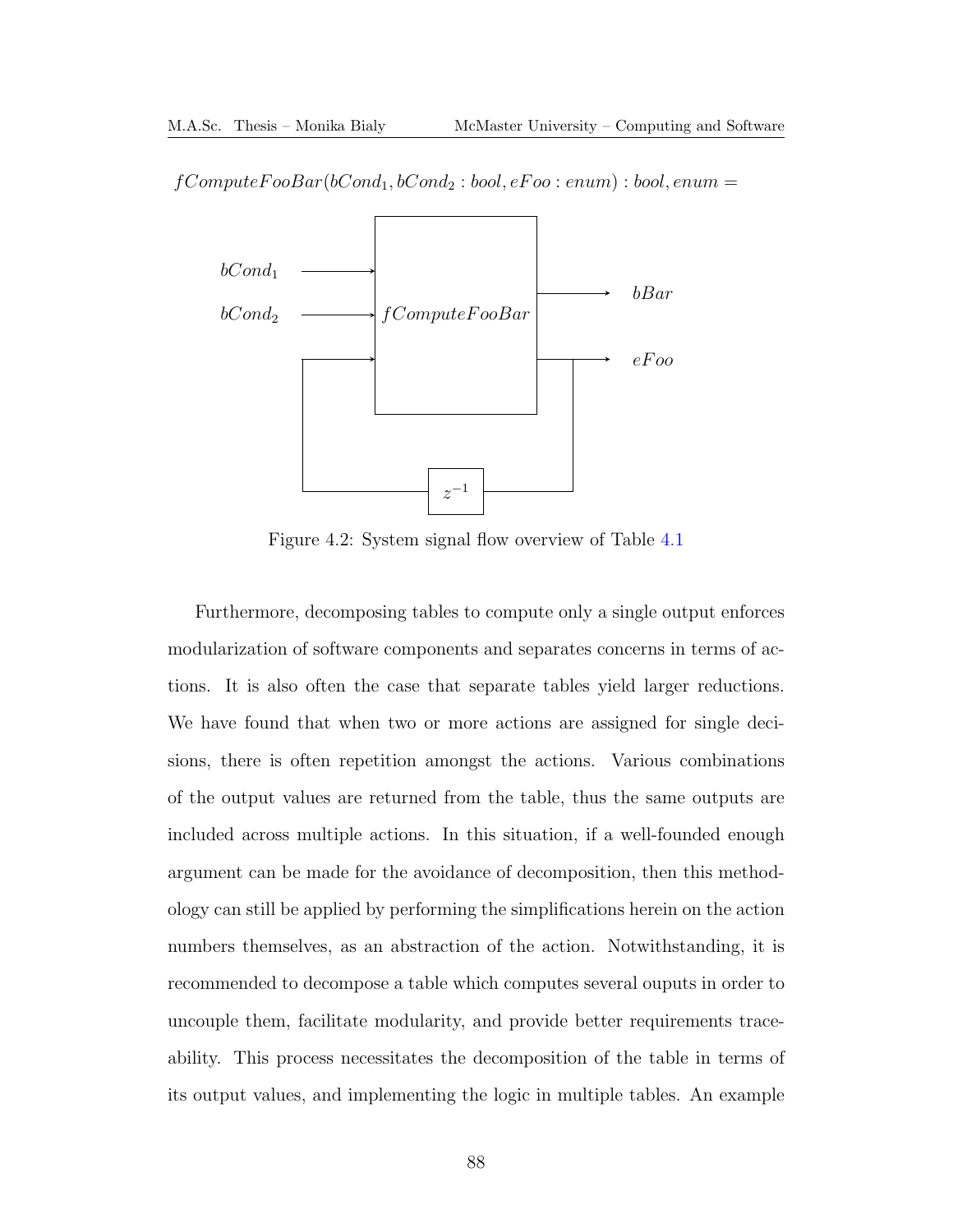of this is demonstrated in Tables [4.2a](#page-103-0) and [4.2b,](#page-103-0) where these two tables now implement the computation of each output of Table [4.1](#page-100-0) separately.

Nevertheless, there may exist some situations where a decomposition on the actions is more involved, or not possible. This may be the case when multiple actions are assigned per decision rule, or when the actions themselves are complex code. Structures such as for loops, if statements, and persistent variables are permissible for action specification, as Matlab code in general is supported in an action definition. This is a slight departure from traditional decision tables, where it was primarily the case that an action was simply implemented as a Boolean value indicating the presence of an action. In spite of this, complex action code can be moved to a separate function, and then replaced with a call to that function in the action table, thus avoiding operations using actions later in the methodology. Handling actions in this manner does not modify the original functionality of the design, as Matlab code generated from Stateflow truth table implements each action as a separate function regardless. Furthermore, if the Matlab code embedded in an action or condition performs supplementary decision logic, it may also be the case that it should in fact, be implemented outside of the table, and fed in as an additional input. In summation, the solutions to such cases are largely relative to the problem, thus we direct the reader to handle them according to their discretion. Although complex actions are indeed supported by Stateflow truth tables, their simplification, however cosmetic, will facilitate the processes prescribed later in the methodology.

The remainder of the steps in the methodology are shown using  $fFoo$ , implemented in Table [4.2a,](#page-103-0) as the basis for demonstration. These steps could equally have been performed on  $fBar$  in Tables [4.2b.](#page-103-0)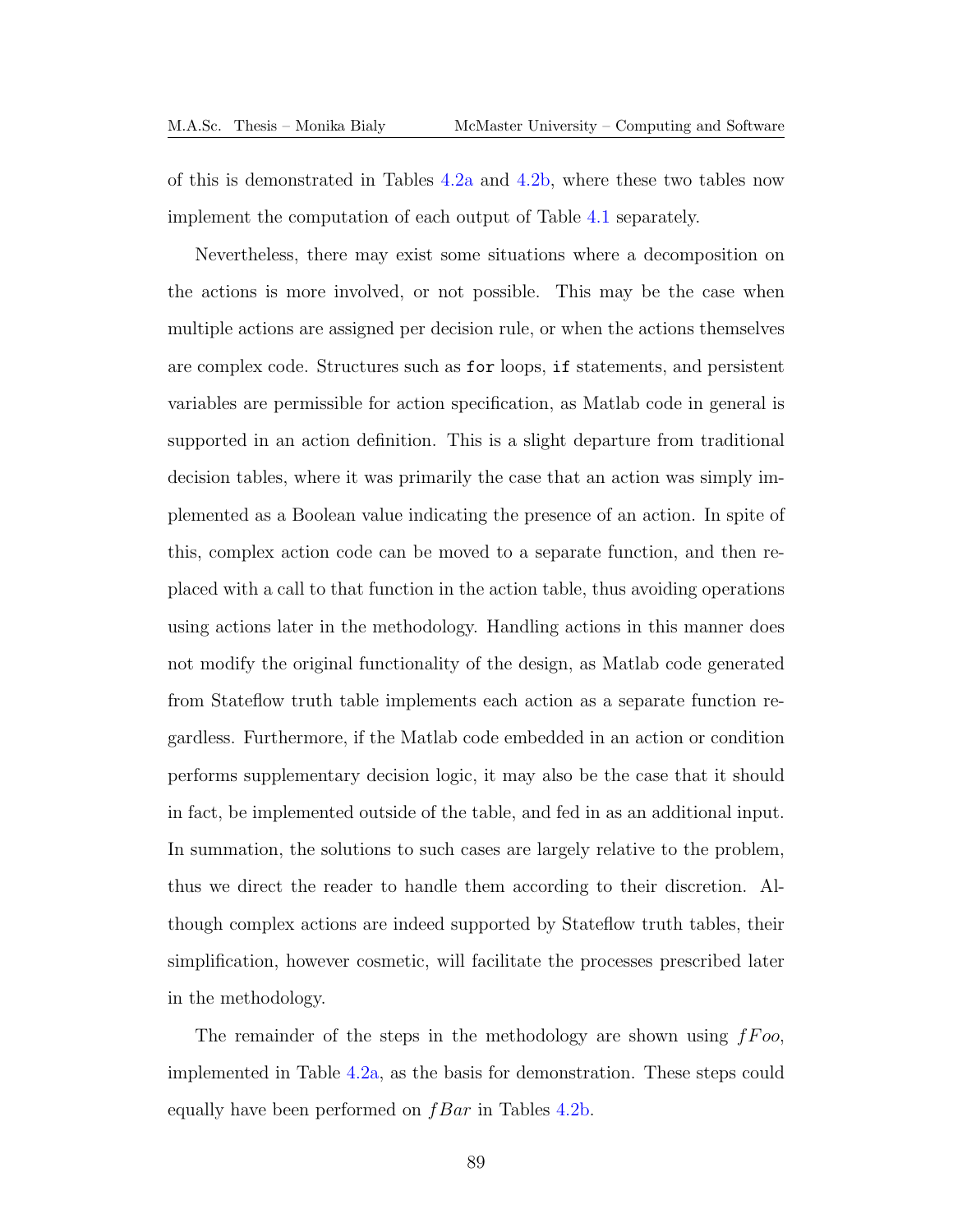<span id="page-103-0"></span>

|   |                    | Decisions |       |       |    |       |  |
|---|--------------------|-----------|-------|-------|----|-------|--|
|   | Conditions         |           | $D_2$ | $D_3$ |    | $D_5$ |  |
|   | $eFoo == cEnum_a$  | T         | F     | F     |    |       |  |
| 2 | $eEoo == cEnum_b$  | F         | Т     | T     | н, |       |  |
| 3 | $eEoo == cEnum_c$  | F         | F     | F     | T  |       |  |
|   | $bCond_1$          |           | Т     |       | F  |       |  |
| 5 | bCond <sub>2</sub> |           |       | F     | F  |       |  |
|   | Actions            |           |       | 2     |    |       |  |

| $\textit{f} \textit{Foo}(\textit{bCond}_1, \textit{bCond}_2: \textit{bool}, \textit{eFoo}: \textit{enum}): \textit{enum} =$ |  |  |
|-----------------------------------------------------------------------------------------------------------------------------|--|--|
|-----------------------------------------------------------------------------------------------------------------------------|--|--|

|   | Actions           |
|---|-------------------|
|   | $eFoo = cEnum_a;$ |
|   | $eFoo = cEnum_b$  |
| 3 | $eFoo = cEnum_c;$ |

(a) Truth table resulting from decomposition w.r.t. output  $eFoo$ 

|   |                   | Decisions |       |                             |       |                |
|---|-------------------|-----------|-------|-----------------------------|-------|----------------|
| ₩ | Conditions        |           | $D_2$ | $D_3$                       | $D_4$ | $\mathrm{D}_5$ |
|   | $eFoo == cEnum_a$ | Ͳ         | F     | F                           | F     |                |
| 2 | $eEoo == cEnum_b$ | F         | Ͳ     | T                           | F     |                |
| 3 | $eEoo == cEnum_c$ | F         | F     | F                           | T     |                |
|   | $bCond_1$         |           | Ͳ     |                             | F     |                |
| 5 | $bCond_2$         |           |       | F                           | F     |                |
|   | Actions           |           |       | $\mathcal{D}_{\mathcal{L}}$ | 3     |                |

 $fBar(bCond_1, bCond_2:bool, eFoo: enum): bool =$ 

|               | Actions         |
|---------------|-----------------|
|               | $eBar = true;$  |
| $\mathcal{D}$ | $eBar = false;$ |
| 3             | $eBar = true;$  |

(b) Truth table resulting from decomposition w.r.t. output  $bBar$ 

Table 4.2: Decomposition of a truth table into multiple tables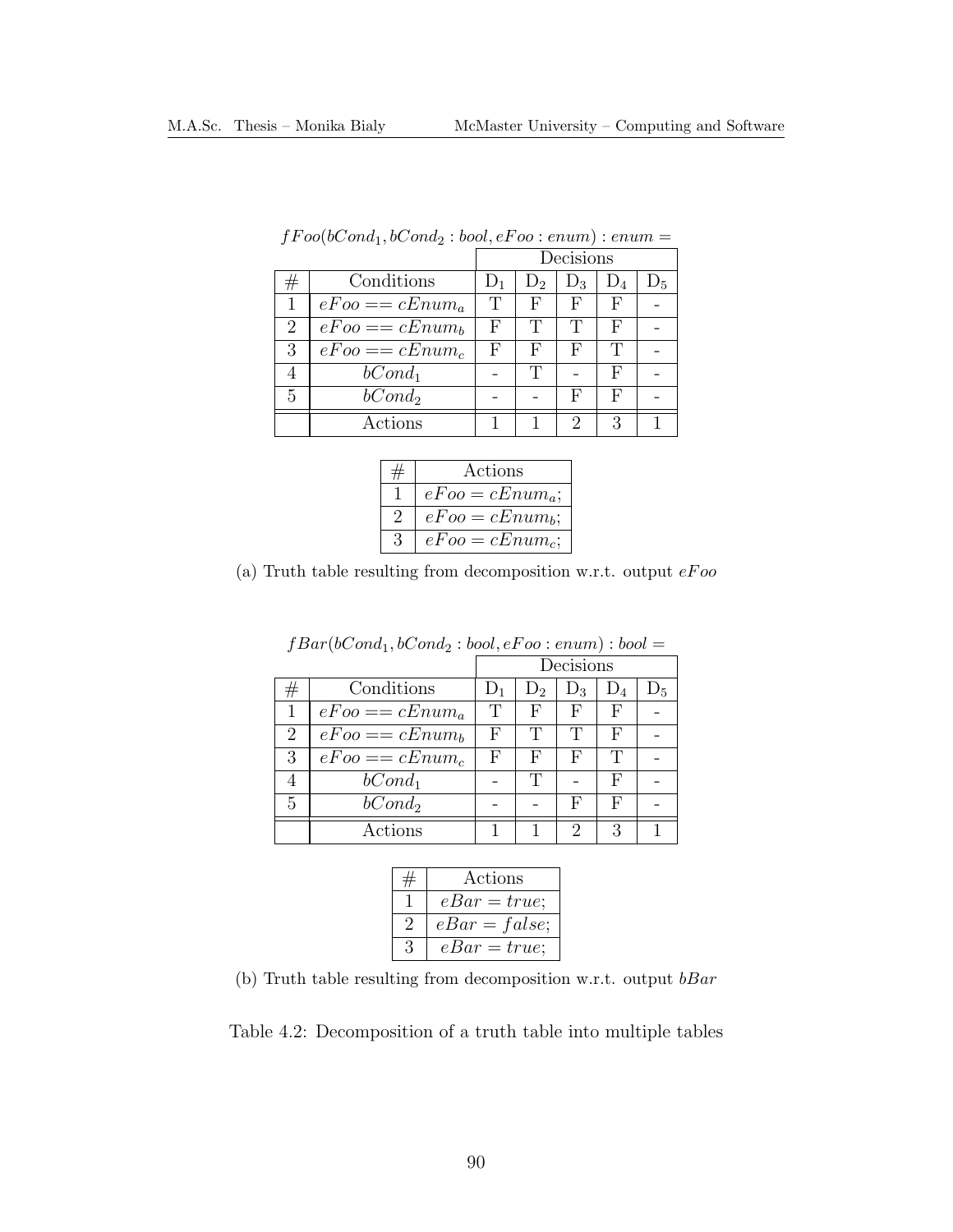# 4.2 Transformation Into Tabular Expression

As part of the methodology, we define a technique for transforming Stateflow truth tables into their equivalent tabular expressions. As a result of the differences between these two formalisms, namely disjointness, unique challenges arise which prevent this from being a straightforward process. The following steps must be taken in order to convert from the truth table notation to tabular expression notation:

1. Insert Conditions and Actions A visually significant difference between the two notations is their representation of conditions. As introduced in Section [2.3.1,](#page-38-0) classical decision tables (as well as Stateflow truth tables) place conditions in a separate section of the table with the values that they take on delineated by T, F and - within the decision rules. On the other hand, in tabular expressions conditions are referred to by name without the use of Boolean constants. Therefore, we substitute conditions directly into the decision rules. For each decision rule, T values are replaced straightforwardly by the condition they denote as being true. As for F values, the condition logic is negated. When conditions are don't cares, this signifies that their evaluation is not necessary in that circumstance, thus, no replacement is necessary. The same treatment is given to actions. Instead of referring to them using indices, actual values are introduced into the table.

Due to spacing constraints, let us define labels  $l_{c}Enum_{a}$ ,  $l_{c}Enum_{b}$ , and  $l_{\mathcal{L}} E_{num_c}$  where,

$$
l\_{cEnum_a} \Longrightarrow eFoo == cEnum_a
$$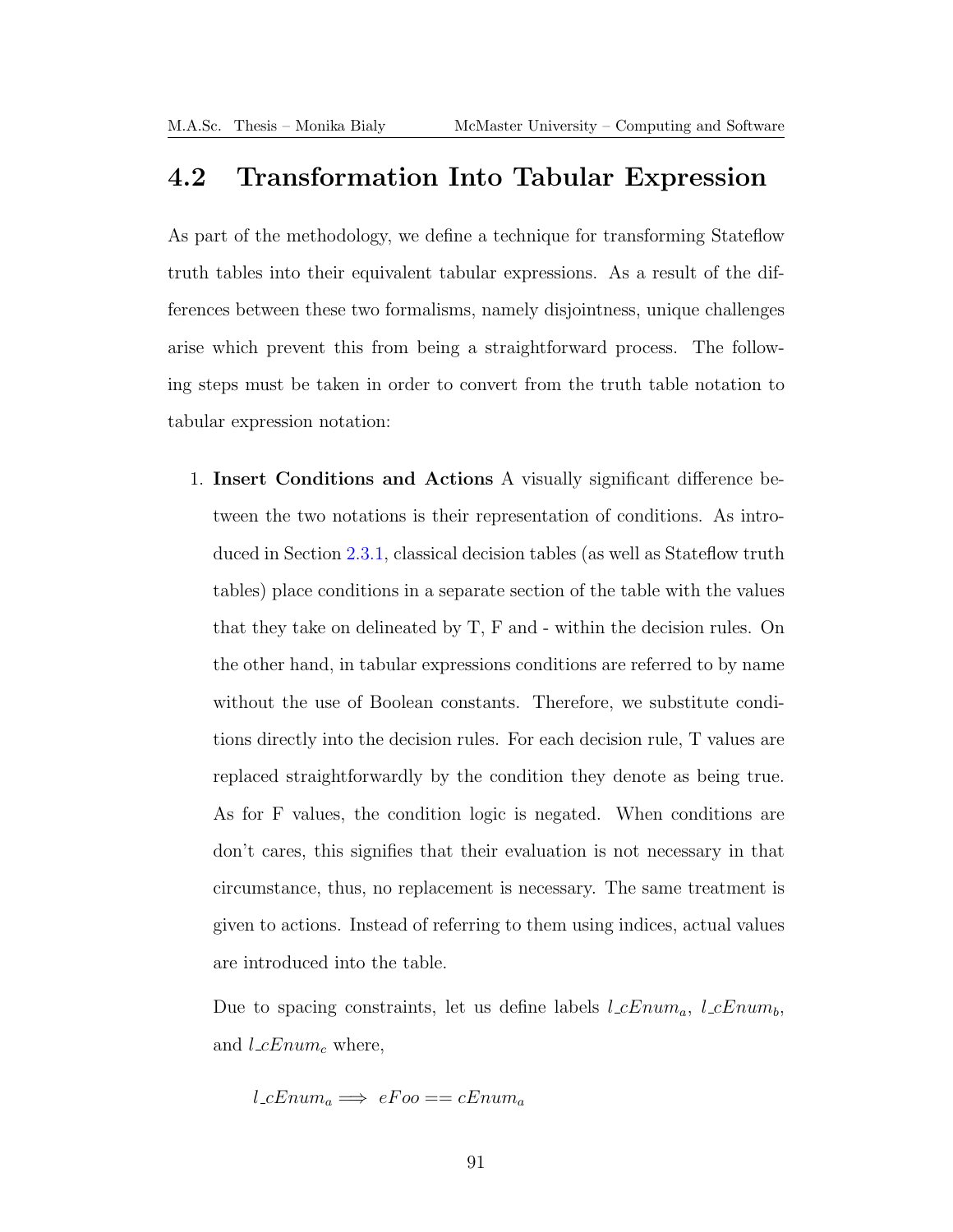|                |                   |                                 | Decisions                |                          |                          |           |  |  |  |
|----------------|-------------------|---------------------------------|--------------------------|--------------------------|--------------------------|-----------|--|--|--|
| #              | Conditions        | $D_1$                           | $D_2$                    | $D_3$                    | $D_4$                    | $D_5$     |  |  |  |
|                | $eEoo == cEnum_a$ | $l_{\mathcal{L}} Enum_a$        | $\neg l_c Enum_a$        | $\neg l_c Enum_a$        | $\neg l_c Enum_a$        |           |  |  |  |
| $\overline{2}$ | $eEoo == cEnum_b$ | $\neg l$ <sub>-C</sub> $Enum_b$ | $l_{\mathcal{L}} Enum_b$ | $l_{\mathcal{L}} Enum_b$ | $\neg l_c Enum_b$        |           |  |  |  |
| 3              | $eEoo == cEnum_c$ | $\neg l_c Enum_c$               | $\neg l_c Enum_c$        | $\neg l_c Enum_c$        | $l_{\mathcal{L}} Enum_c$ |           |  |  |  |
| $\overline{4}$ | $bCond_1$         |                                 | $bCond_1$                |                          | $\neg bCond_1$           |           |  |  |  |
| $\overline{5}$ | $bCond_2$         |                                 |                          | $\neg bCond_2$           | $\neg bCond_2$           |           |  |  |  |
|                | Actions           | $cEnum_a$                       | $cEnum_a$                | $cEnum_b$                | $cEnum_c$                | $cEnum_a$ |  |  |  |

| Actions          |  |  |  |
|------------------|--|--|--|
| $eFoo = enum_a;$ |  |  |  |
| $eFoo = enum_b;$ |  |  |  |
| $eFoo = enum_c;$ |  |  |  |

Table 4.3: After substitution of conditions and actions

 $l_cEnum_b \Longrightarrow eFoo == cEnum_b$  $l_c Enum_c \Longrightarrow eFoo == cEnum_c$ 

For any label  $l$ <sub>-c</sub> $Enum_i$ , negation is applied as  $\neg l$ <sub>-c</sub> $Enum_i \implies eVar \sim$  $cEnum_i$ .

All pertinent information is condensed into the decision rule section of the decision table. Therefore, the action table and condition section are no longer required for interpreting the logic, and are stripped away for ease of manipulation in upcoming steps. Similarly, headers as well as all other formatting are also removed, as tabular expressions have their individual visual organization and conventions. This results in Table [4.4](#page-106-0)

2. Transpose Making use of the simplistic, intermediary table implementation given in Table [4.4,](#page-106-0) we straightforwardly transpose the entire table, as one would with a matrix, i.e., rows are changed into columns. This orients the data such that decision rules are now positioned horizontally, as in tabular expression notation. The result of this step is shown in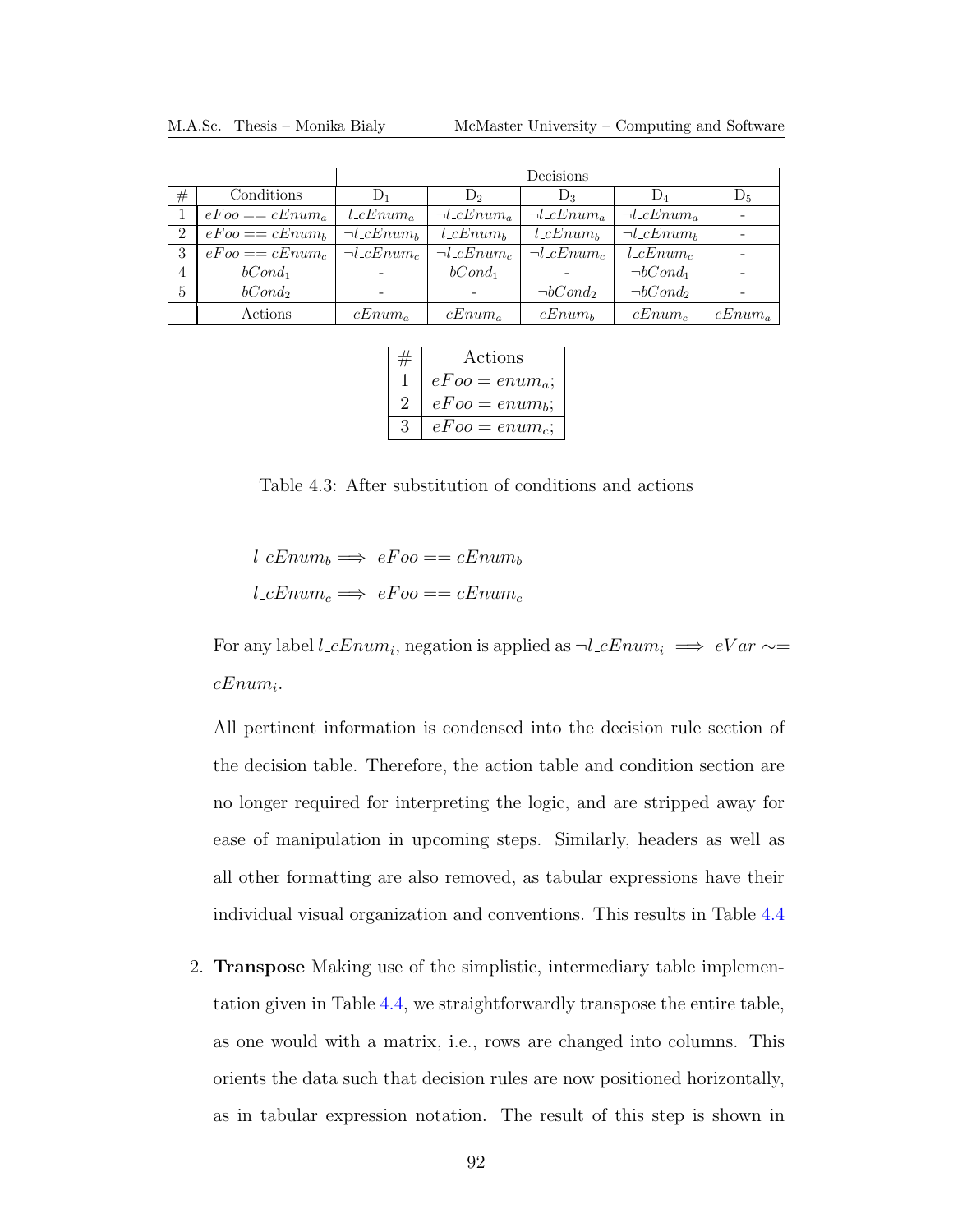<span id="page-106-0"></span>

| $l_{\mathcal{L}} Enum_a$ | $\neg l_c Enum_a$        | $\neg l$ <sub>c</sub> $Enum_a$ | $\neg l_c Enum_a$               |           |
|--------------------------|--------------------------|--------------------------------|---------------------------------|-----------|
| $\neg l_c Enum_b$        | $l_{\mathcal{L}} Enum_b$ | $l_{\mathcal{L}} Enum_b$       | $\neg l$ <sub>-C</sub> $Enum_b$ |           |
| $\neg l_c Enum_c$        | $\neg l_c Enum_c$        | $\neg l_c Enum_c$              | $l_{\text{-}cEnum_c}$           |           |
|                          | $bCond_1$                |                                | $\neg bCond_1$                  |           |
|                          |                          | $\neg bCond_2$                 | $\neg bCond_2$                  |           |
| $cEnum_a$                | $cEnum_a$                | $cEnum_b$                      | $cEnum_c$                       | $cEnum_a$ |

Table 4.4: After removal of action table, condition section, and formatting details

<span id="page-106-1"></span>

| $l_{\alpha} E_{num_a}$         | $\neg l$ <sub>-C</sub> $Enum_b$ | $l_{\mathcal{L}} Enum_c$ | -                        | $\qquad \qquad$ | $cEnum_a$ |
|--------------------------------|---------------------------------|--------------------------|--------------------------|-----------------|-----------|
| $\neg l$ <sub>c</sub> $Enum_a$ | $l_{\mathcal{L}} Enum_b$        | $\neg l_c Enum_c$        | $bCond_1$                |                 | $cEnum_a$ |
| $\neg l_c Enum_a$              | $l_{\mathcal{L}} Enum_b$        | $\neg l_c Enum_c$        | $\overline{\phantom{a}}$ | $\neg bCond_2$  | $cEnum_b$ |
| $\neg l_c Enum_a$              | $\neg l$ <sub>-C</sub> $Enum_b$ | $l_{\mathcal{L}} Enum_c$ | $\neg bCond_1$           | $\neg bCond_2$  | $cEnum_c$ |
|                                |                                 |                          | -                        |                 | $cEnum_a$ |

Table 4.5: Transposing to re-orient decision rules

Table [4.5.](#page-106-1)

- 3. Group Related Conditions As explained in Section [2.3.3,](#page-45-0) decision tables are not well suited for expressing relationships between conditions. Certain types of non-Boolean conditions are implemented through the use of several conditions. As a result, transforming a decision table to a tabular expression requires that these related conditions are grouped together in a single column. Negated conditions can be omitted entily because they are implied due to the nature of the relationship. Table [4.6](#page-107-0) shows the result of grouping together condition checks for a single enumeration type. These conditions are placed under a single column as they are in fact related, and are mutually exclusive.
- 4. Ensure Disjointness and Completeness The table derived from the previous step cannot yet be considered as a tabular expression due to no-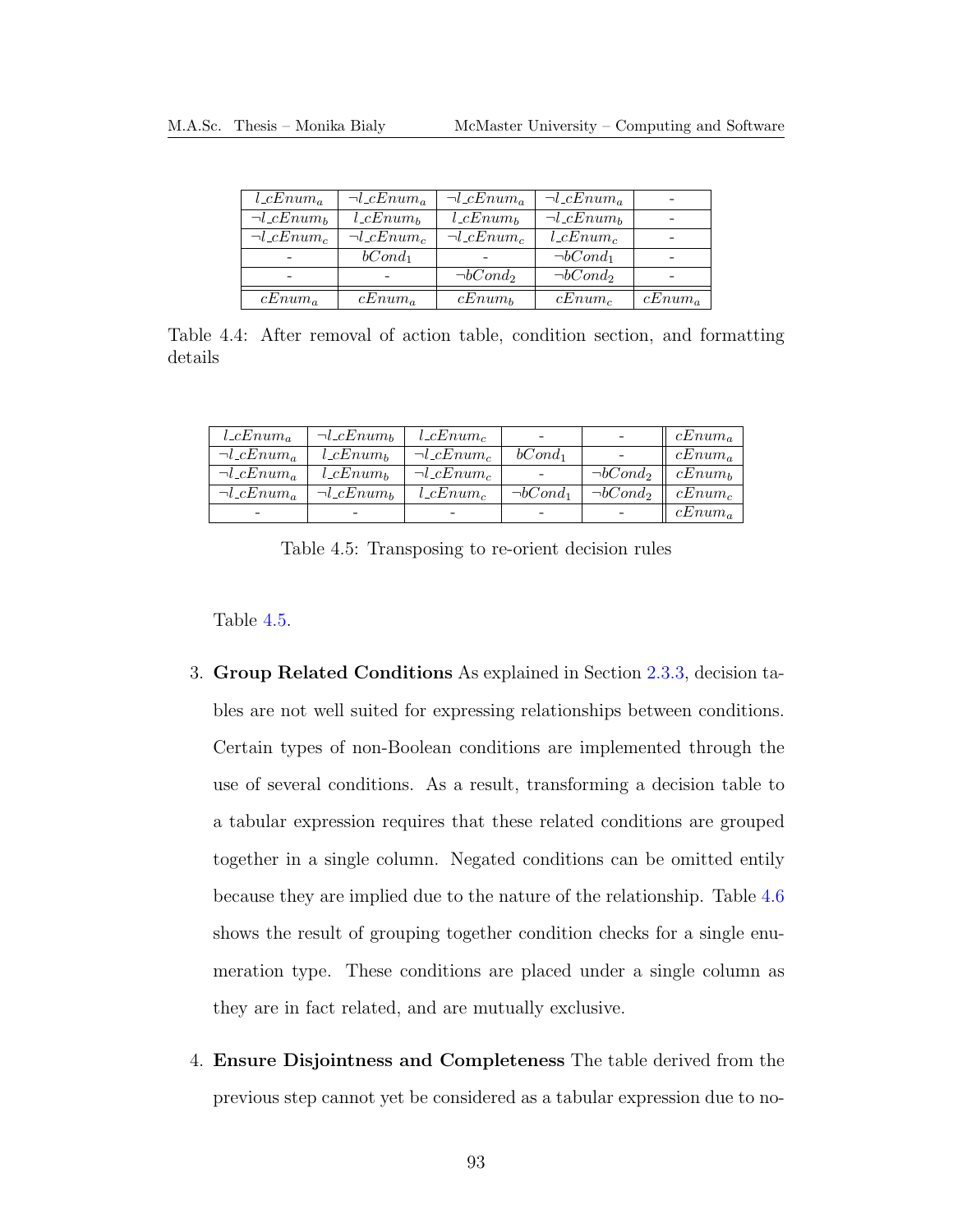<span id="page-107-0"></span>

| $l_{\alpha} \in Enum_{\alpha}$ |                |                | $cEnum_a$ |
|--------------------------------|----------------|----------------|-----------|
| $l_{\mathcal{L}} Enum_b$       | $bCond_1$      |                | $cEnum_a$ |
| $l_{\mathcal{L}} Enum_b$       |                | $\neg bCond_2$ | $cEnum_b$ |
| $l_{\mathcal{L}} Enum_c$       | $\neg bCond_1$ | $\neg bCond_2$ | $cEnum_c$ |
|                                |                |                | $cEnum_a$ |

Table 4.6: Grouping of enumeration type conditions in a single column

ticeable shortcomings. Tabular expressions satisfy two properties: completeness and disjointness, as described in Section [2.3.2.](#page-41-0) It is necessary to adjust and augment conditions in order to fulfill these requirements. The difference between decision tables and tabular expressions is the support of overlapping conditions is the decision tables, as well as their method of implementing non-Boolean types. This is a consequence of the following situations:

- (a) Else Condition In tabular expressions, conditions must be disjoint, and the implementation of an else condition must also conform to this behaviour.
- (b) Left-to-Right Semantics This method of interpretation allows for overlapping conditions between two or more decision rules. This occurs as a result of one or more don't care conditions being included in the original decision table.

Therefore, making use of the definition of the disjointness property given in Section [2.3.2,](#page-41-0) these situations must be identified and made to be disjoint. In tabular expressions, there is no mechanism for the implementation of catch-all else conditions. Conditions which take the place of an else case must be the negation of another condition. Thus, removal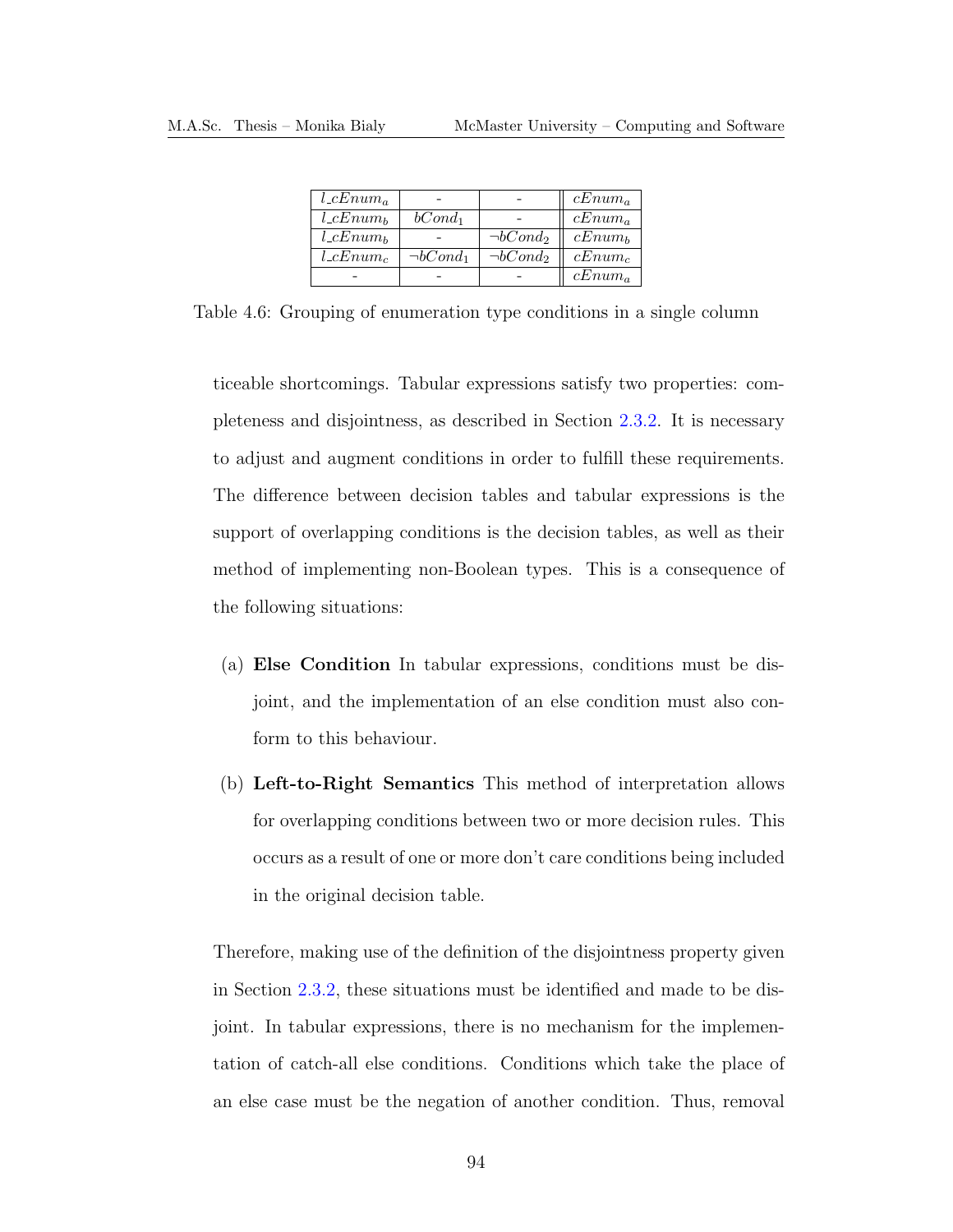of this rule is required, and the remaining cases which would have been covered by the else must be added as new conditions, otherwise, the table is no longer complete. These new conditions maintain the else action as their output, thereby maintaining equivalent logic, but with a more precise specification. A similar treatment is given to other overlapping rules. Those rules which overlap are expanded in terms of the don't care condition which transgresses the disjointness property. The resulting expanded rules will either describe new rules not implemented as of yet by any other rule, or will implement the overlapping portion of the rule, meaning that they are already implemented and do not require addition into the table. These are therefore discarded, while the remaining are kept and given the else condition's output.

In Table [4.6,](#page-107-0) row 2 and 3 are non-disjoint. Inspecting the original Ta-ble [4.1,](#page-100-0) we see this overlap also occurs in  $(D_2, D_3)$ . In considering the left-to-right semantics, row 3 is deemed the overlapping row as it the the right-most decision rule in Table [4.1.](#page-100-0) Thus, to remedy this situation it is expanded with respect to its overlapping don't care condition. Table [4.7](#page-109-0) gives the updated table with the addition of new, explicit rows to augment the table for fulfilment of the disjointness and completeness properties.

At the conclusion of this step, the table will satisfy both the disjointness and completeness properties, making them proper tabular expressions.

5. Formatting What remains of the conversion to tabular expression is the visual formatting of the data such that it complies with the standard notation set out for tabular expressions. This step does not affect the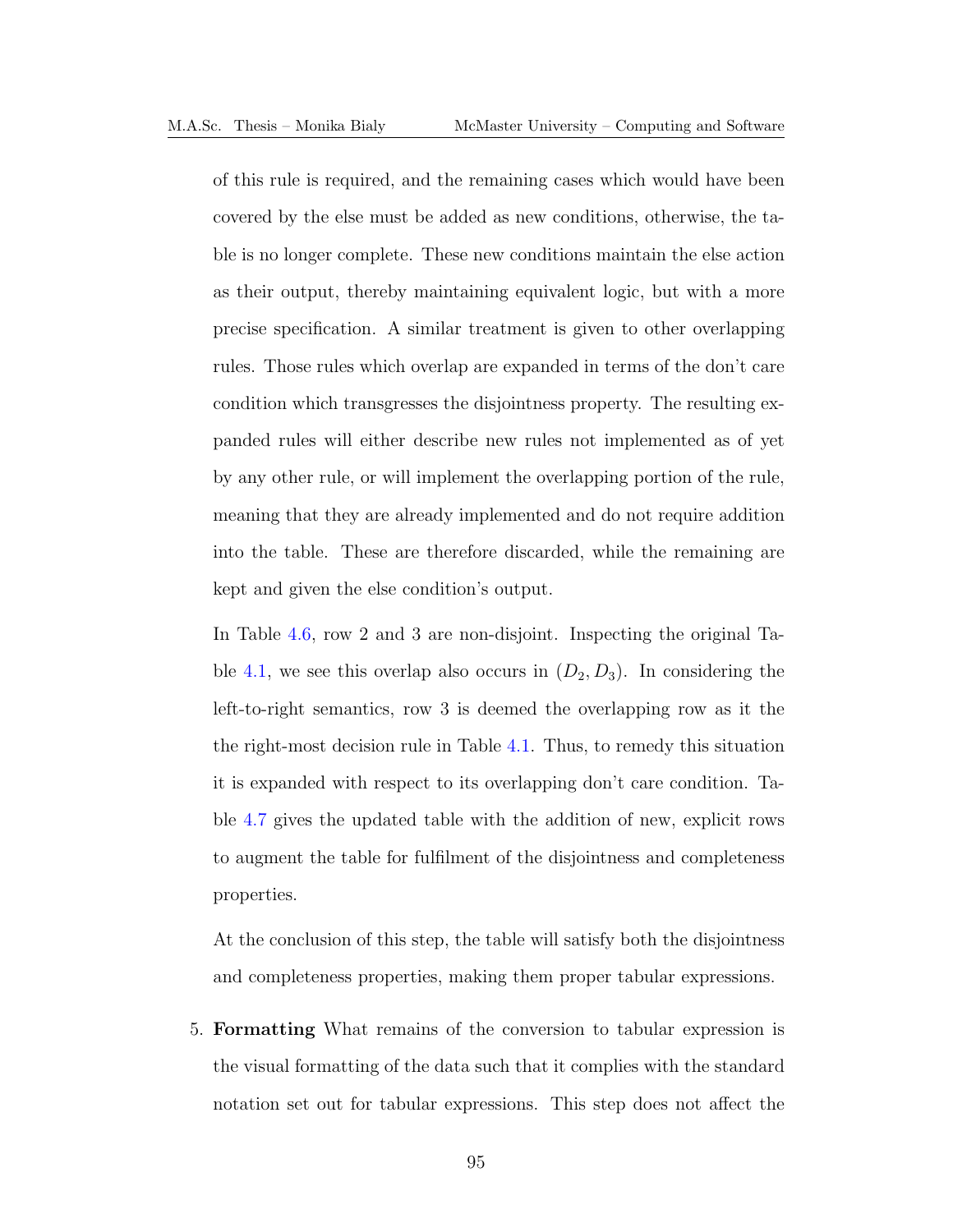<span id="page-109-0"></span>

| $eFoo == cEnum_a$ |                           |                           | $cEnum_a$   |
|-------------------|---------------------------|---------------------------|-------------|
| $eFoo == cEnum_b$ | $bCond_1$                 |                           | $cEnum_a$   |
| $eFoo == cEnum_b$ | $\overline{\neg}bCond_1$  | $bCond_2$                 | $cEnum_a$   |
| $eFoo == cEnum_b$ | $\overline{\neg b}Cond_1$ | $\overline{\neg bCond_2}$ | $cEnum_b$   |
| $eFoo == cEnum_c$ | $bCond_1$                 |                           | $cEnum_a$   |
| $eFoo == cEnum_c$ | $\neg bCond_1$            | bCond <sub>2</sub>        | $cEnum_{a}$ |
| $eFoo == cEnum_c$ | $\neg bCond_1$            | $\neg bCond_2$            | $cEnum_c$   |

<span id="page-109-1"></span>Table 4.7: Addition of rules to satisfy completeness and disjointness

|                   |                   |                           | Result      |
|-------------------|-------------------|---------------------------|-------------|
|                   | Conditions        |                           | eFoo        |
|                   | $eFoo == cEnum_a$ |                           | $cEnum_a$   |
|                   |                   | $bCond_1$                 | $cEnum_a$   |
| $eEoo == cEnum_b$ | $\neg bCond_1$    | $bCond_2$                 | $cEnum_a$   |
|                   |                   | $\overline{\neg bCond_2}$ | $cEnum_b$   |
|                   | $bCond_1$         |                           | $cEnum_a$   |
| $eEoo == cEnum_c$ | $\neg bCond_1$    | bCond <sub>2</sub>        | $cEnum_{a}$ |
|                   |                   | $\overline{\neg b}Cond_2$ | $cEnum_c$   |

 $fFoo(bCond_1, bCond_2:bool, eFoo: enum): enum =$ 

Table 4.8: Formatted tabular expression

logic of the table, but rather presents it in a more readable manner. As shown in Table [2.4,](#page-43-0) cells which perform the same condition checks, are grouped together across rows. Likewise, with don't care conditions, cells are amalgamated across columns. For clarity, result values are placed under a heading containing the output name. The final, formatted tabular expression is shown in Table [4.8.](#page-109-1)

As a result, the original decision table has been transformed into an alternative representation, that of a tabular expression.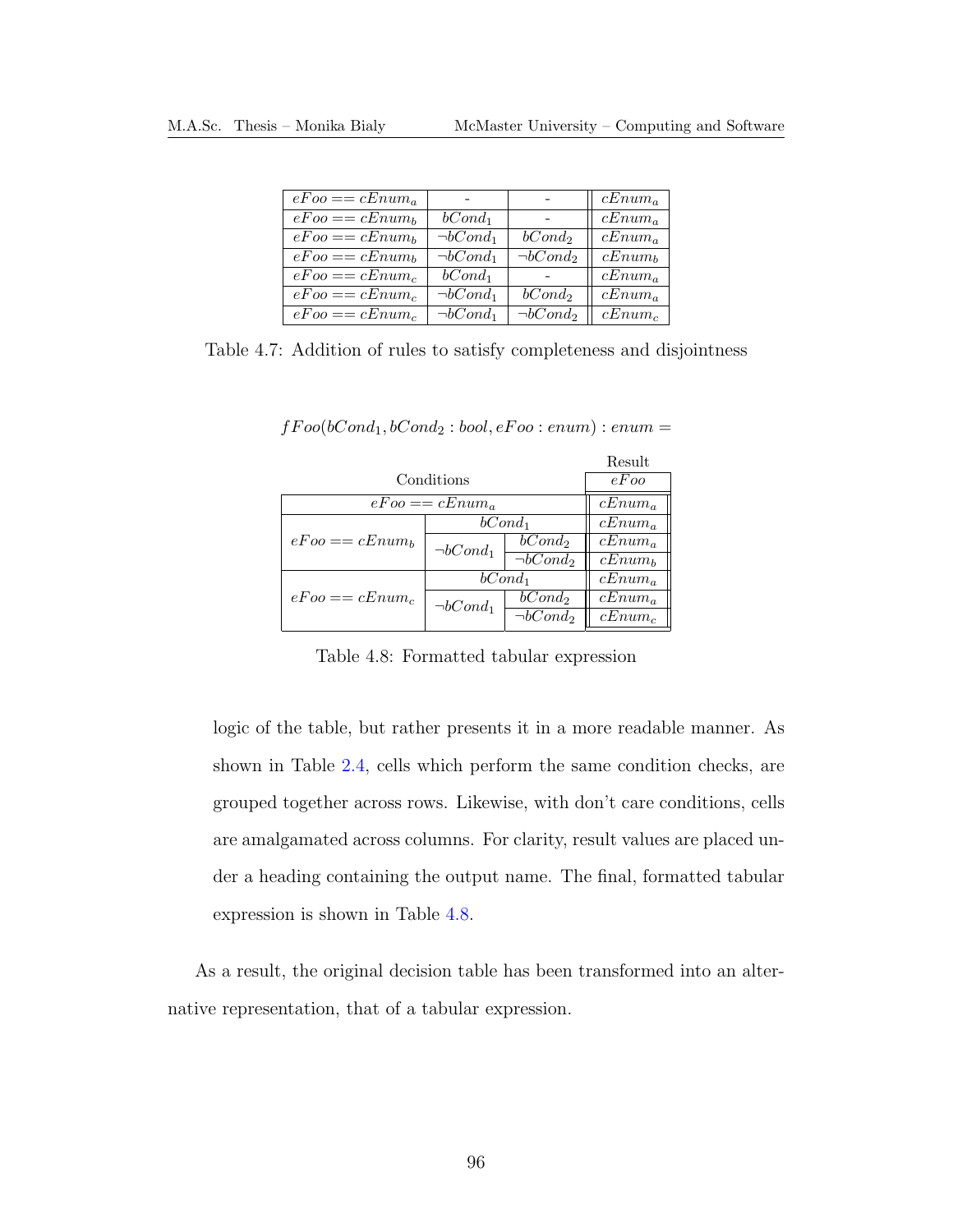### 4.3 Simplification

Equipped with a proper tabular expression, avenues to simplify the logic which they implement are investigated. Given any tabular expression, not necessarily as a result of the previous steps, these techniques can be utilized to simplify the tabular expression in terms of reducing its size and logical complexity.

Depending on the function, each of the following simplifications may not always be applicable. Those dealing with enumeration types are useful specifically with functions describing some mode-driven system behaviour. Moreover, there is no prescribed order in which to perform these simplifications, as it is largely dependant on the type of function at hand, and as such will be different for each. When multiple simplifications are present for a table, their application can be done in various orders, resulting in functionally equivalent, but different tables. Depending on the requirements one wishes to bring out in the tables, one tabular representation may be of more use than another. This is demonstrated in Table [4.13.](#page-114-0) It is exactly for this purpose that the software requirements extracted from the model through reverse-engineering, as shown in Section [3,](#page-62-0) are required. Requirements are to be used as a guide for the application of simplification techniques, as well as refactoring in general.

We go on to discuss the various simplification techniques used in our experience refactoring Stateflow truth tables. Separate examples are first given to clearly illustrate each type of simplification. An application of the simplification techniques on the example is demonstrated afterwards.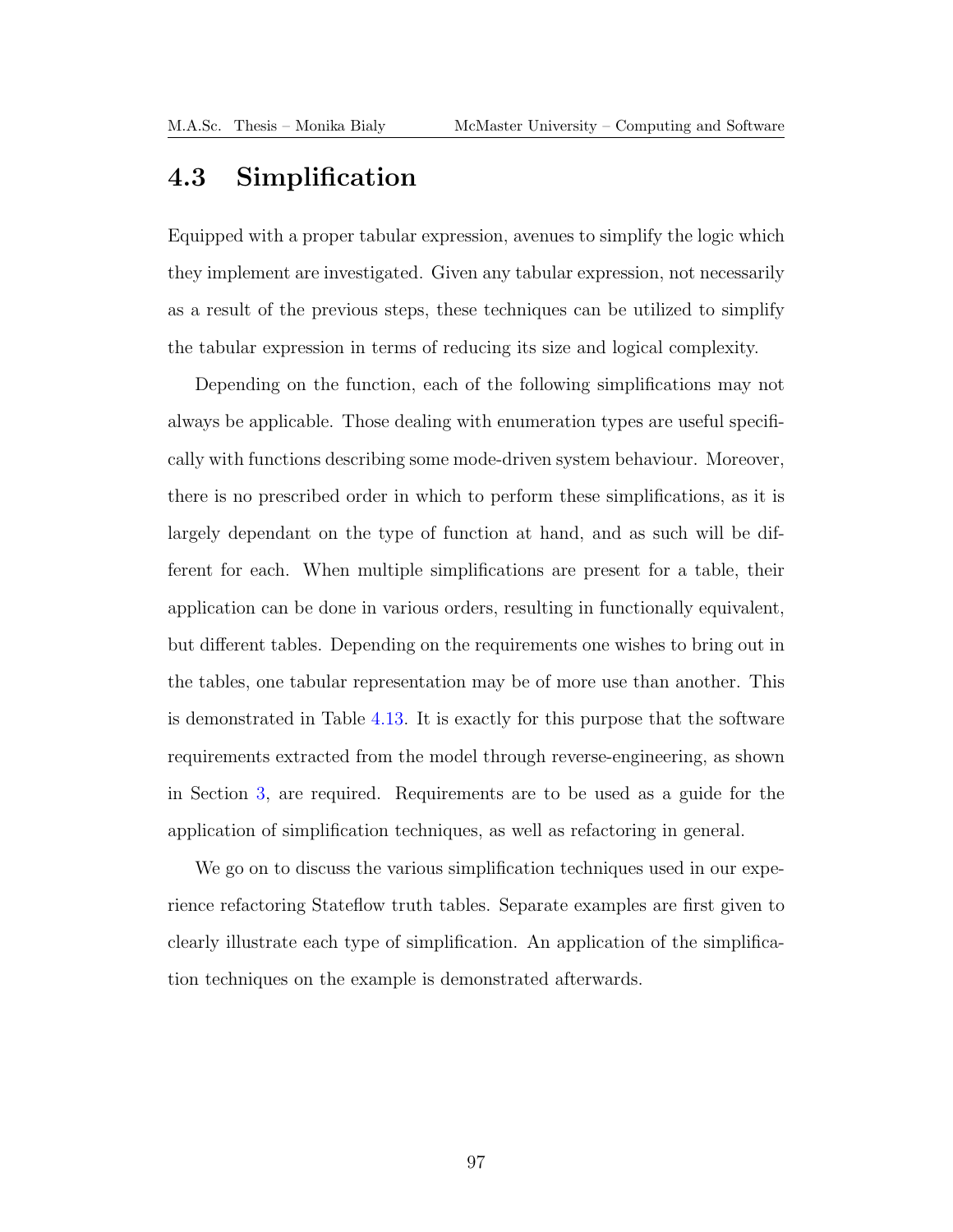### <span id="page-111-0"></span>4.3.1 Removal of Don't Care Conditions

This simplification reduces the table in terms of conditions required for the computation of the output. If a condition does not have an affect in the outcome of a decision, it can be removed entirely from its computation, that is, be treated as a don't care. The simplification minimizes the table both visually and logically.

The method of identifying instances where this simplification could apply is through the inspection of distinct paths through the table which lead to the same output. It is most efficient to start by finding multiple instances of the same output in the Results column, and then moving backwards through the conditions that were required to reach these outputs. If these paths are the same, save for one condition, they can potentially be combined. This one difference between rows must take the form of same condition being checked for different values, yet still ultimately yielding the same output regardless. This is considered to be a don't care condition, as it does not affect the output. For example, Table [4.9](#page-112-0) contains two rows that encompass the same conditions aside from  $Condition_j$ . Regardless of whether  $Condition_j$  is true or false, the outcome is  $Action_1$ . Therefore,  $Condition_i$  does not influence the decision result, and can be considered as a don't care condition. The two rows are merged into one, as shown in Table [4.10,](#page-112-1) and the don't care condition is removed from the row.

For example, Table [4.9](#page-112-0) illustrated a case where the first two rows are identical, aside from  $Condition_j$ . Although this condition check is different for the two rows, we see that it does not affect the output, as it is evaluated to  $Action_1$ in both cases. Therefore these rows can be combined to form Table [4.10.](#page-112-1)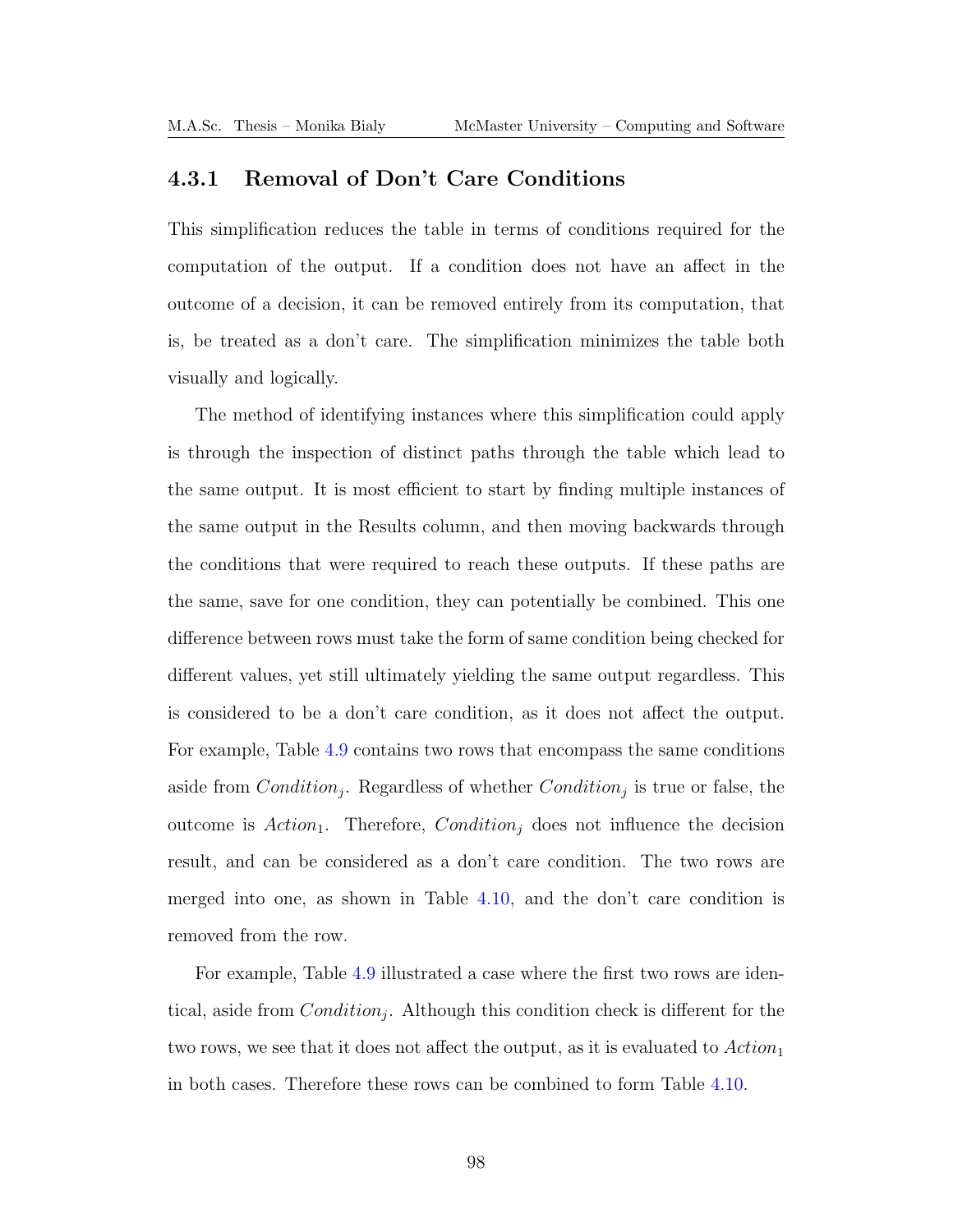|  |                                               | Result             |
|--|-----------------------------------------------|--------------------|
|  |                                               | Output             |
|  | $Condition_i$                                 | $Action_1$         |
|  |                                               | $Action_1$         |
|  |                                               |                    |
|  | Conditions<br>$\ldots$ Condition <sub>i</sub> | $\neg Condition_i$ |

Table 4.9: Candidate don't care simplification on a Boolean condition

<span id="page-112-0"></span>

|            |                                                      | Result     |
|------------|------------------------------------------------------|------------|
| Conditions | Output                                               |            |
|            | $Condition_1 \mid \ldots \mid Condition_i \parallel$ | $Action_1$ |
|            |                                                      |            |

<span id="page-112-1"></span>Table 4.10: Application of don't care simplification on a Boolean condition

Table [4.9](#page-112-0) provides a simple example where a Boolean condition with a cardinality of 2 is combined. This simplification is also applicable to conditions which have a greater number of potential values. For example, enumeration types with a cardinality of 4 can also be combined, so long as 4 rows are merged to together, such that they cover the complete range of that condition's type. That is to say, for any given condition  $Condition_i$ ,  $|Condition_i|$  rows must be combined, where each row contains a distinct value of the condition and jointly they cover the range of the condition.

Depending on whether or not the condition is nested, this simplification will require a horizontal rearrangement of conditions. Tables [4.9](#page-112-0) and [4.10](#page-112-1) displayed a removal of a don't care condition in a trivial manner where the candidate condition for removal was situated at the end of the row. Table [4.11](#page-113-0) presents an example where the don't care condition  $Condition_j$  is nested between other conditions, and is also used in the computation of other rows. Upon removal of the don't care condition in a subset of rows, the horizontal ordering of the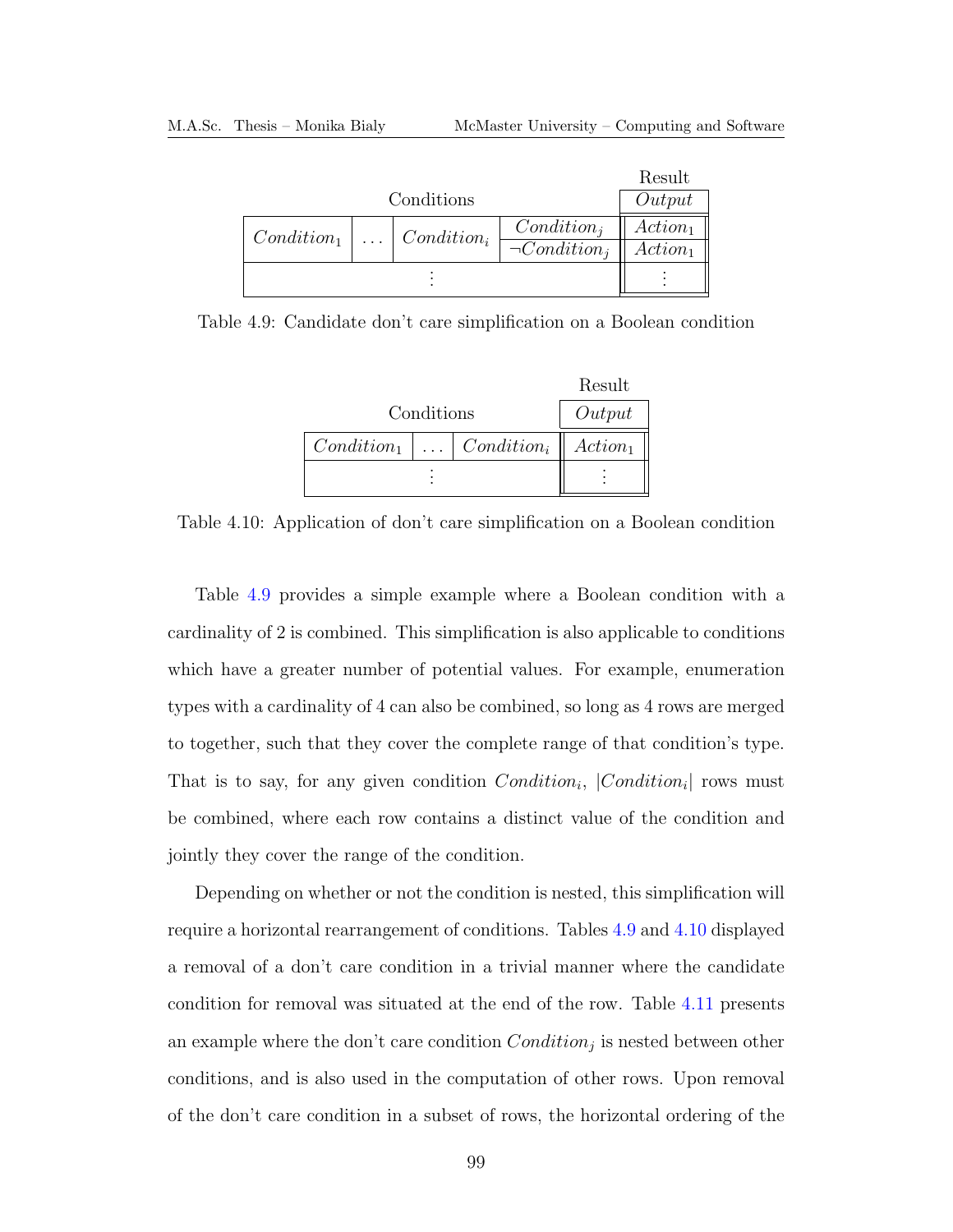conditions is rearranged to reflect the dominance of the remaining conditions that actually affect evaluation. This is shown in Tables [4.11](#page-113-0) and [4.12.](#page-114-1)

|               |               |                    |                    | Result     |
|---------------|---------------|--------------------|--------------------|------------|
|               | Conditions    |                    |                    | Output     |
|               |               | $Condition_i$      | $Condition_k$      | $Action_1$ |
| $Condition_1$ | $Condition_i$ |                    | $\neg Condition_k$ | $Action_2$ |
|               |               | $\neg Condition_i$ | $Condition_k$      | $Action_1$ |
|               |               |                    | $\neg Condition_k$ | $Action_3$ |
|               |               |                    |                    |            |
|               |               |                    |                    |            |

<span id="page-113-0"></span>Table 4.11: Candidate for nested Boolean don't care simplification

In Table [4.11](#page-113-0) there are two paths by which one can arrive at the output  $Action<sub>1</sub>$ . Inspection ascertains that the paths are indeed the same, expect for  $Condition_j$ , taking on true and false values in these cases. It is evident that  $Condition_j$ 's evaluation does not affect the outcome, and therefore it can be treated as a don't care condition. To do this,  $Condition_j$  is removed from rows 1 and 3 (but not 2 and 4). At this point the two rows no longer have any distinct conditions, and can be merged into one row containing only  $Condition_k$ . Afterwards, Condition<sub>k</sub> is shifted one column to the left, reflecting that it is a condition which is more a dominant, in the sense that it must be evaluated in more decisions than  $Condition_j$ , thus serving as a more prominent decision point. More details on horizontal ordering are given in Section [4.3.4.](#page-118-0) The resulting simplified and ordered table is given in Table [4.12.](#page-114-1)

|               |            |                                 |                    |                    | Result     |
|---------------|------------|---------------------------------|--------------------|--------------------|------------|
|               | Conditions |                                 |                    |                    |            |
|               |            |                                 | $Condition_k$      |                    | $Action_1$ |
| $Condition_1$ |            | $\ldots$ Condition <sub>i</sub> | $\neg Condition_k$ | $Condition_i$      | $Action_2$ |
|               |            |                                 |                    | $\neg Condition_i$ | $Action_3$ |
|               |            |                                 |                    |                    |            |
|               |            |                                 |                    |                    |            |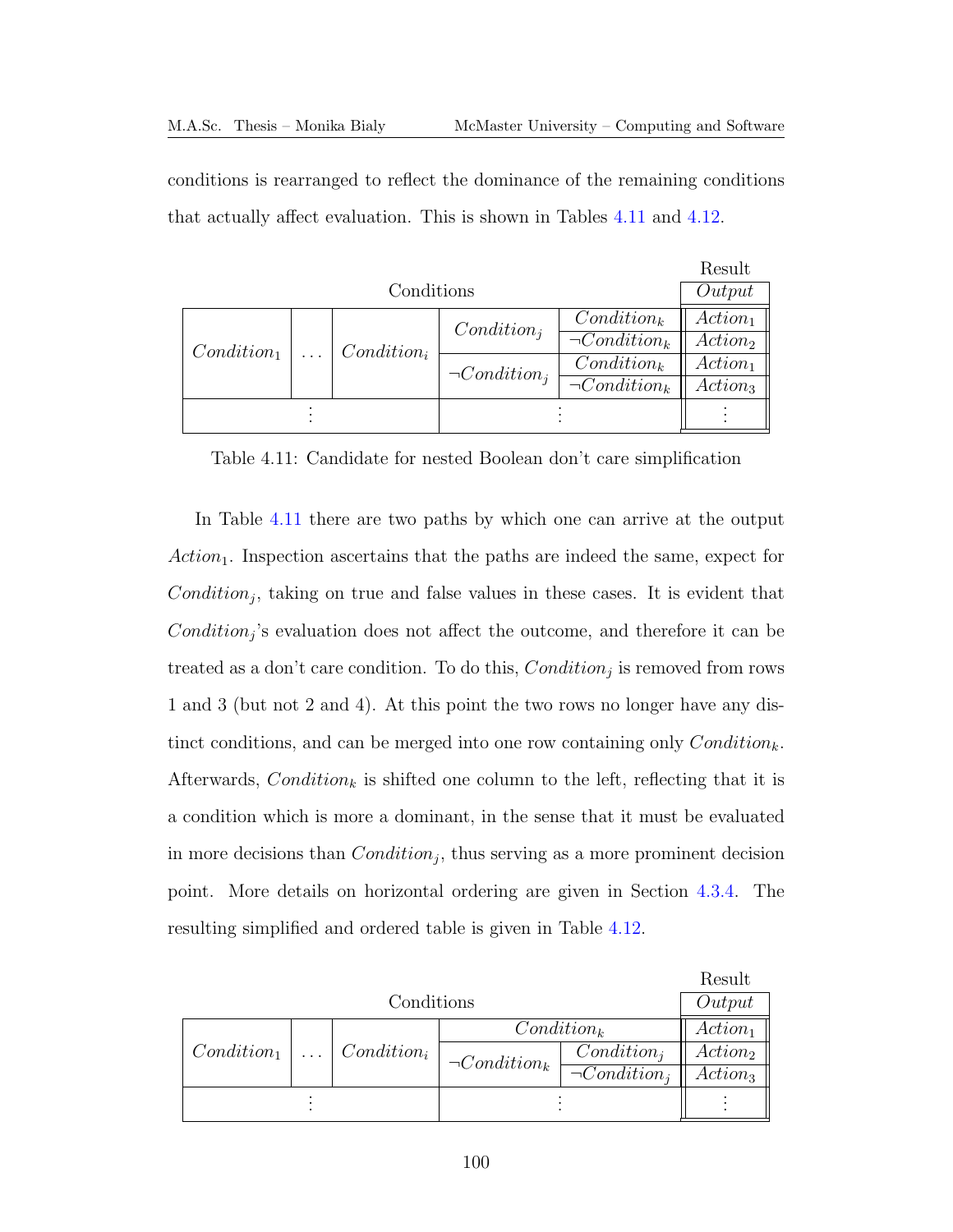<span id="page-114-1"></span>Table 4.12: Application of don't care simplification on a nested Boolean condition

<span id="page-114-0"></span>At times, it will be possible to perform multiple simplifications on the current form of the tabular expression. An example is show in Table [4.13.](#page-114-0)

|                    |                    | Result              |
|--------------------|--------------------|---------------------|
|                    | Conditions         | Output              |
| $Condition_1$      | $Condition_2$      | $Action_1$          |
|                    | $\neg Condition_2$ | $Action_1$          |
| $\neg Condition_1$ | $Condition_2$      | $Action_1$          |
|                    | $\neg Condition_2$ | Action <sub>2</sub> |

(a) Multiple simplifications present

|                    |                    | Result     |                    |                    | Result     |
|--------------------|--------------------|------------|--------------------|--------------------|------------|
|                    | Conditions         | Output     | Conditions         |                    | Output     |
|                    | $Condition_1$      | $Action_1$ |                    | $Condition_2$      | $Action_1$ |
| $\neg Condition_1$ | $Condition_2$      | $Action_1$ | $\neg Condition_2$ | $Condition_1$      | $Action_1$ |
|                    | $\neg Condition_2$ | $Action_2$ |                    | $\neg Condition_1$ | $Action_2$ |

(b) Simplification of  $Condition_1$ 

(c) Simplification of Condition<sup>2</sup>

Table 4.13: Example of a situation where multiple simplifications can take place

Two diverging refactorings for the same original table are demonstrated. Table [4.13b](#page-114-0) is refactored in order to convey the dominance of  $Condition_1$ through the preservation of its horizontal ordering in the row, whereas Ta-ble [4.13c](#page-114-0) communicates that  $Condition_2$  is the dominate condition on which the decision logic should more heavily rely.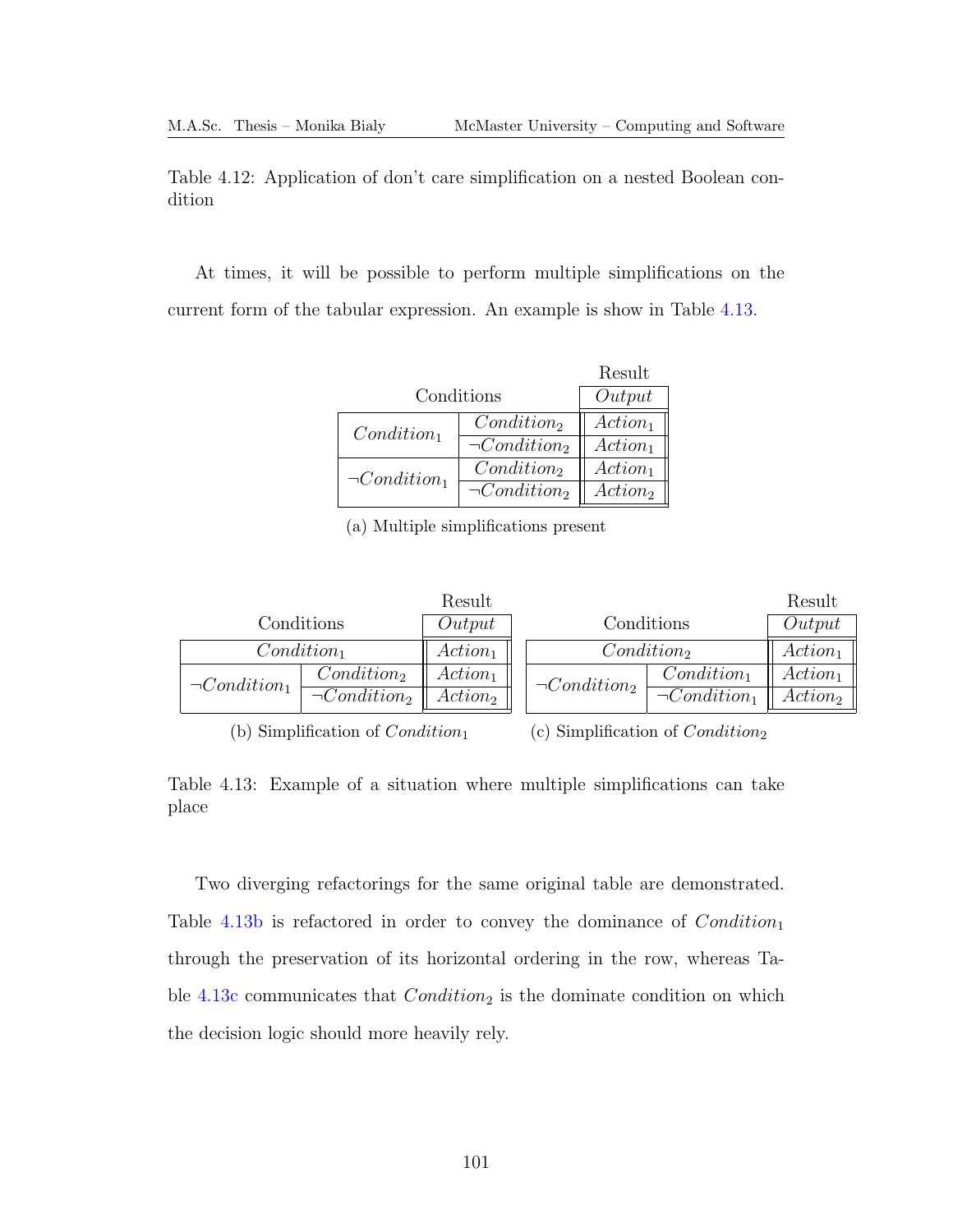### 4.3.2 Partitioning

The constraint on merging the complete range of a condition, given in Sec-tion [4.3.1](#page-111-0) can be relaxed when  $|Condition_i| > 2$  and when grouping a subset of the rows is desired. This is particularly useful for enumerated types employed for the representation of modes where it is the case that removing these modecentric conditions in their entirety is not achievable, nor necessary. Instead, the combination of rows with regards to some partition may be beneficial, and will still result in a minimization. Actions are still required to be the same across the conditions to be partitioned. Choosing how to partition should be done with consideration of the requirements, in order to determine which subset of values are to be grouped. The condition partitioning is demonstrated on Table [4.14](#page-115-0) and reflected in Table [4.15.](#page-116-0)

|                   |                    |                        | Result                     |
|-------------------|--------------------|------------------------|----------------------------|
|                   | Conditions         |                        | Output                     |
|                   |                    | $Condition_1$          | $Action_1$                 |
| $eVar == cEnum_1$ | $\neg Condition_1$ | Condition <sub>2</sub> | Action <sub>2</sub>        |
|                   |                    | $\neg Condition_2$     | Action <sub>3</sub>        |
|                   |                    |                        |                            |
|                   |                    | $Condition_1$          | $Action_1$                 |
| $eVar == cEnum_i$ | $\neg Condition_1$ | $Condition_2$          | <i>Action</i> <sub>2</sub> |
|                   |                    | $\neg Condition_2$     | Action <sub>3</sub>        |
|                   |                    |                        |                            |
| $eVar == cEnum_n$ |                    |                        | $Action_n$                 |

<span id="page-115-0"></span>Table 4.14: Candidate for partitioning simplification

In Table [4.14](#page-115-0) we can see that the evaluations of  $Condition_1$  and  $Condition_2$ are the same for both  $cEnum_1$  and  $cEnum_i$ , and thus we can merge these two rows, albeit not with the entirety of the enumerators.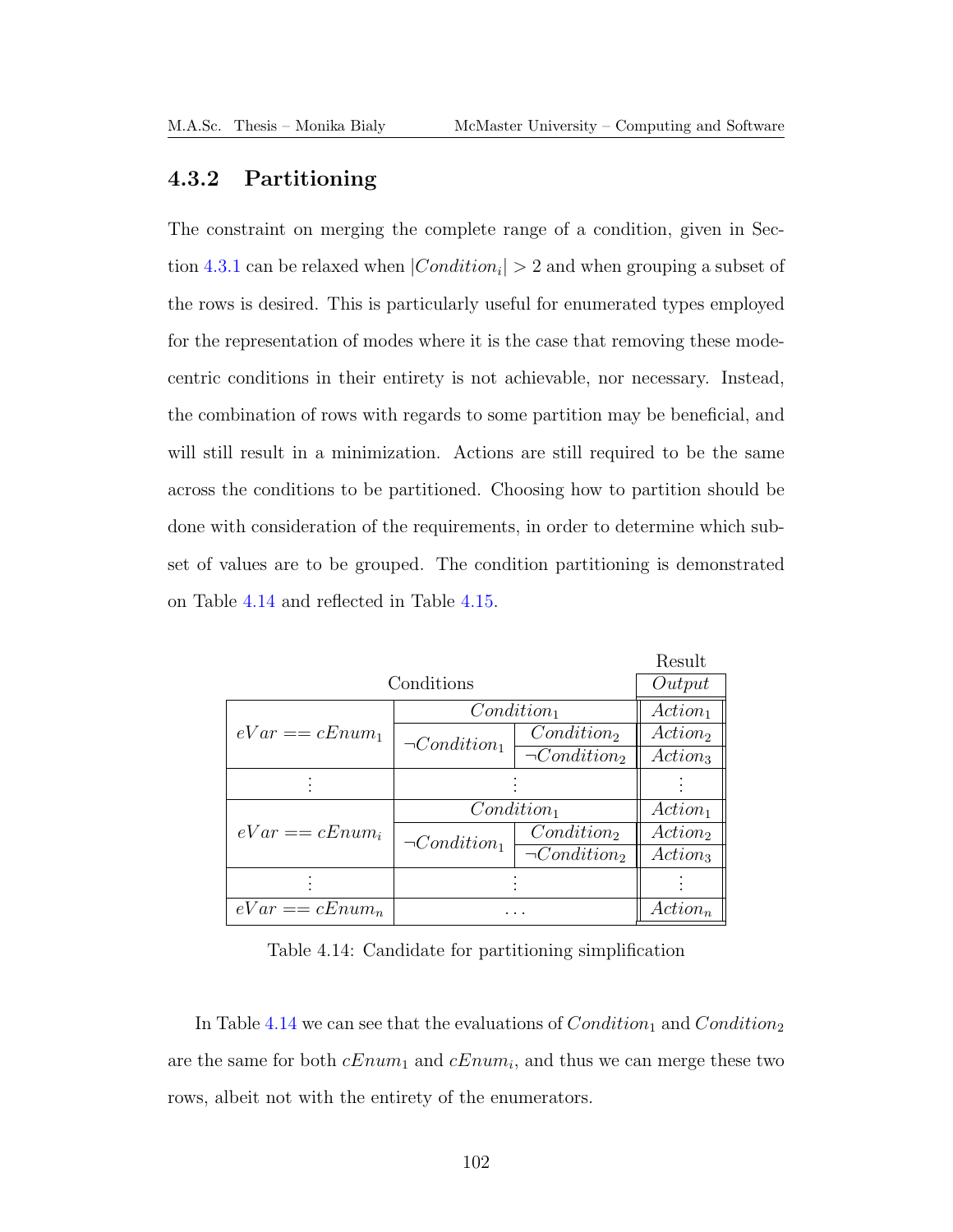|                                      |                    |                               | Result              |
|--------------------------------------|--------------------|-------------------------------|---------------------|
| Conditions                           |                    |                               | Output              |
|                                      | $Condition_1$      |                               | $Action_1$          |
| $eVar = cEnum_1 \vee eVar = cEnum_i$ | $\neg Condition_1$ | $Condition_2$                 | $Action_2$          |
|                                      |                    | $\overline{\neg Condition_2}$ | Action <sub>3</sub> |
|                                      |                    |                               |                     |
| $eVar == cEnum_n$<br>$\cdots$        |                    |                               | $Action_n$          |

<span id="page-116-0"></span>Table 4.15: Application of partitioning simplification

### <span id="page-116-1"></span>4.3.3 Generalization of States for No Change

This simplification is also particularly useful for systems where modes are implemented using enumeration types, and are fed back into the system. As with the removal of don't cares, discussed in Section [4.3.1,](#page-111-0) cells are combined when containing conditions that check enumeration variables where the same conditions must be checked for each. However, in this case, instead of the actions being the same across the rows which are to be merged, they correlate to the mode-checking condition. The actions indicate that the system is to remain in the current state/mode, and so it is possible to eliminate the condition checking of the mode. The enumeration variable name takes the place of the multiple conditions used for checking the mode.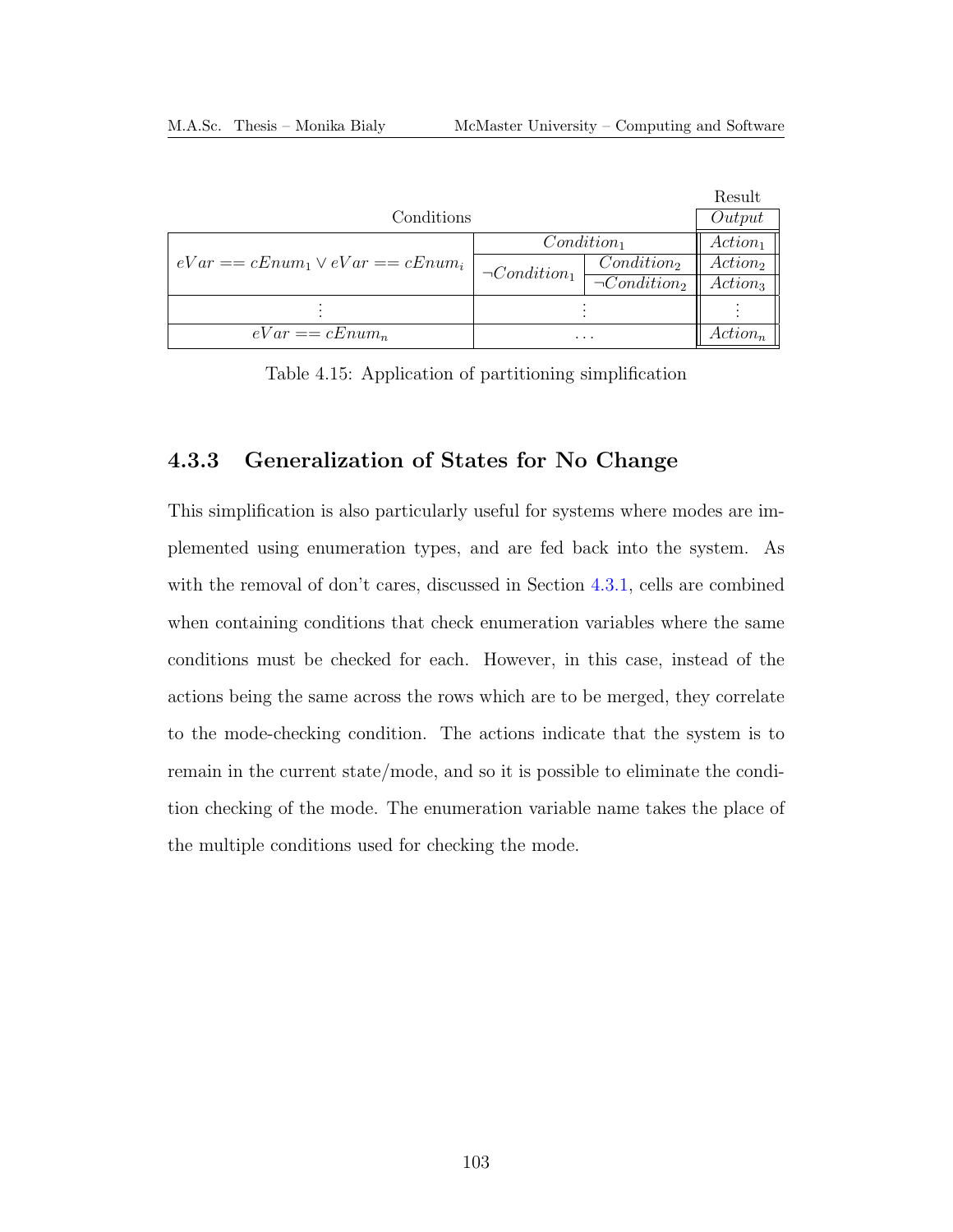|                   |                    | Result    |
|-------------------|--------------------|-----------|
| Conditions        |                    | eVar      |
| $eVar == cEnum_1$ | $Condition_1$      | $cEnum_1$ |
|                   | $\neg Condition_1$ | $cEnum_2$ |
| $eVar == cEnum_2$ | $Condition_1$      | $cEnum_2$ |
|                   | $\neg Condition_1$ | $cEnum_4$ |
| $eVar == cEnum_3$ | $Condition_1$      | $cEnum_3$ |
|                   | $\neg Condition_1$ | $cEnum_4$ |
|                   |                    |           |
| $eVar == cEnum_n$ | $Condition_1$      | $cEnum_n$ |
|                   | $\neg Condition_1$ | $cEnum_3$ |

Table 4.16: Candidate for no change generalization simplification

<span id="page-117-0"></span>

|                    | Result    |
|--------------------|-----------|
| Conditions         | eVar      |
| $Condition_1$      | NC        |
| $\neg Condition_1$ | $cEnum_2$ |
| $Condition_1$      | NC        |
| $\neg Condition_1$ | $cEnum_4$ |
| $Condition_1$      | NC        |
| $\neg Condition_1$ | $cEnum_4$ |
|                    |           |
| $Condition_1$      | NС        |
| $\neg Condition_1$ | $cEnum_3$ |
|                    |           |

<span id="page-117-1"></span>Table 4.17: Highlighting no change (NC) cases in Table [4.16](#page-117-0)

As seen in Table [4.16,](#page-117-0) rows  $1, 3, 5, \ldots, n-1$  make use of the enumeration checking condition for the output of the same enumerator. As highlighted in Table [4.17,](#page-117-1) this implements a no change (NC) in output when  $Condition_1$  is true. Additionally, other conditions to check are the same between the rows. Thus we can eliminate the check on the variable  $eVar$  when  $Condition_1$  is true because it does not factor into the decision process, and then the no change action is implemented by moving the variable name into the results column.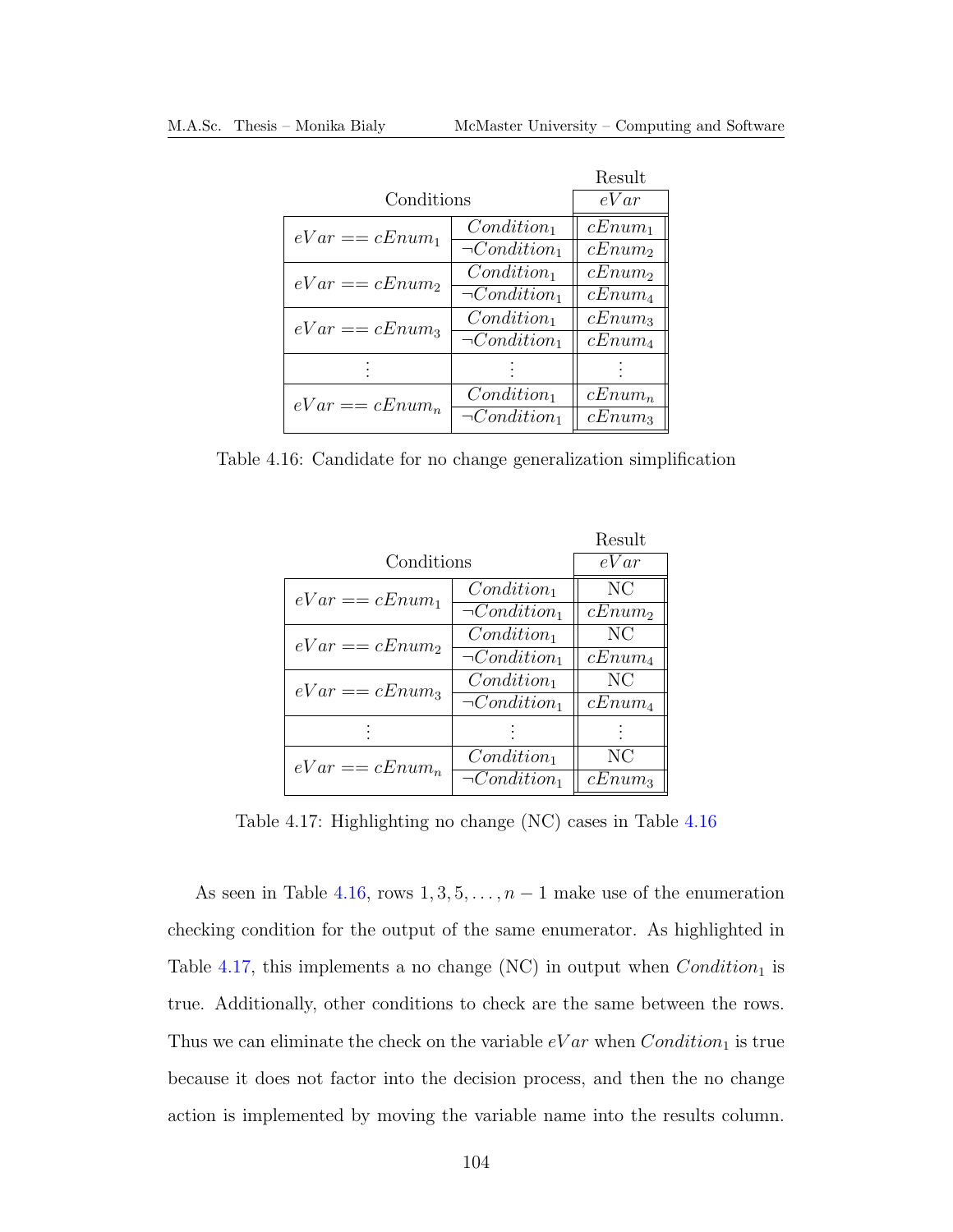This is done for those rows which were using enumeration checking for a simple pass-through to implement the no change action. The remaining rows which prescribe some action other than the no change, remain the same, however a horizontal reordering of conditions may be necessary, as is the case in this example. The resulting table of this simplification is given as Table [4.18.](#page-118-1)

|                    |                   | Result    |
|--------------------|-------------------|-----------|
| Conditions         |                   | eVar      |
| $Condition_1$      |                   | eVar      |
|                    | $eVar == cEnum_1$ | $cEnum_2$ |
|                    | $eVar == cEnum_2$ | $cEnum_4$ |
| $\neg Condition_1$ | $eVar == cEnum_3$ | $cEnum_4$ |
|                    |                   |           |
|                    | $eVar == cEnum_n$ | $cEnum_3$ |

<span id="page-118-1"></span>Table 4.18: Application of no change generalization simplification

### <span id="page-118-0"></span>4.3.4 Condition Ordering

Manipulation of the condition orderings, both vertical and horizontally can be employed to influence the organizational and visual appearance of the tabular expression, as well as to manipulate the implementation of the tabular expression in software. Although no order is implied by tabular expressions, their implementation in the Tabular Expression Toolbox [\(TET\)](#page-13-0) does enforce an ordering when it comes to code generation. Moreover, in Section [4.4](#page-125-0) a method of translating tabular expressions back into Stateflow truth tables is described. Condition ordering of the decisions can be also use to manipulate the generated code of these tables. For this we can take advantage of Stateflow's capability of allowing for a preview of generated content of a given decision table. Additionally, when performing simplifications, altering these orderings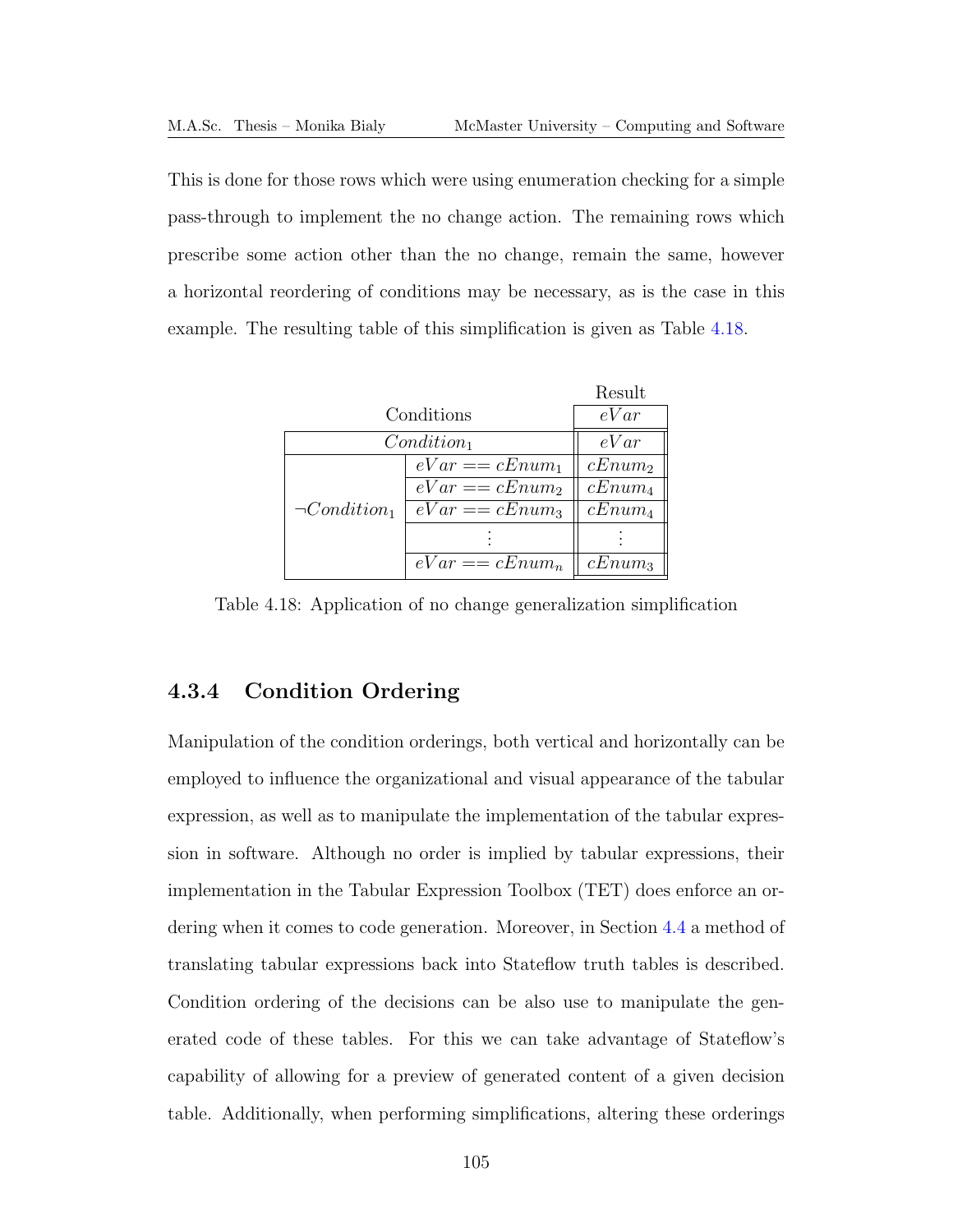proves beneficial in the identification of repetitive conditions. Conditions can be rearranged in order to better distinguish patterns amongst rows.

Vertical Evaluation speed of the expression can be increased by forcing specific conditions to be evaluated as early as possible [\(Jin and Parnas 2010\)](#page-192-0). The vertical arrangement of conditions can be adjusted to increase efficiency in the evaluation of cases. Moving decisions with the most don't cares, or fewest amount of condition evaluations, to the upper rows allows these cases to be evaluated earlier on. This allows for a gradual evaluation of conditions, such that the smallest subset of conditions required to be evaluated are checked first. This method of ordering the conditions is perhaps easier to understand in terms of the conditions of if-statements.

Horizontal Similarly, the horizontal ordering of conditions can be arranged to take advantage of the nested evaluation of conditions. If it is advantageous to evaluate certain conditions infrequently, nesting them is a good course of action such that they are only checked after other conditions are evaluated, thus minimizing the cases said conditions are evaluated. Additionally, enforcing a horizontal ordering as a visual means of representing the dominance of conditions with respect to the decision aids in understanding the relationship between variables of the system. This will prove especially beneficial in the case where these tables are used for requirements and documentation purposes.

### 4.3.5 Compound Simplification

A compound simplification strategy is applied whereby an already simplified row is expanded, followed by some other simplification which makes use of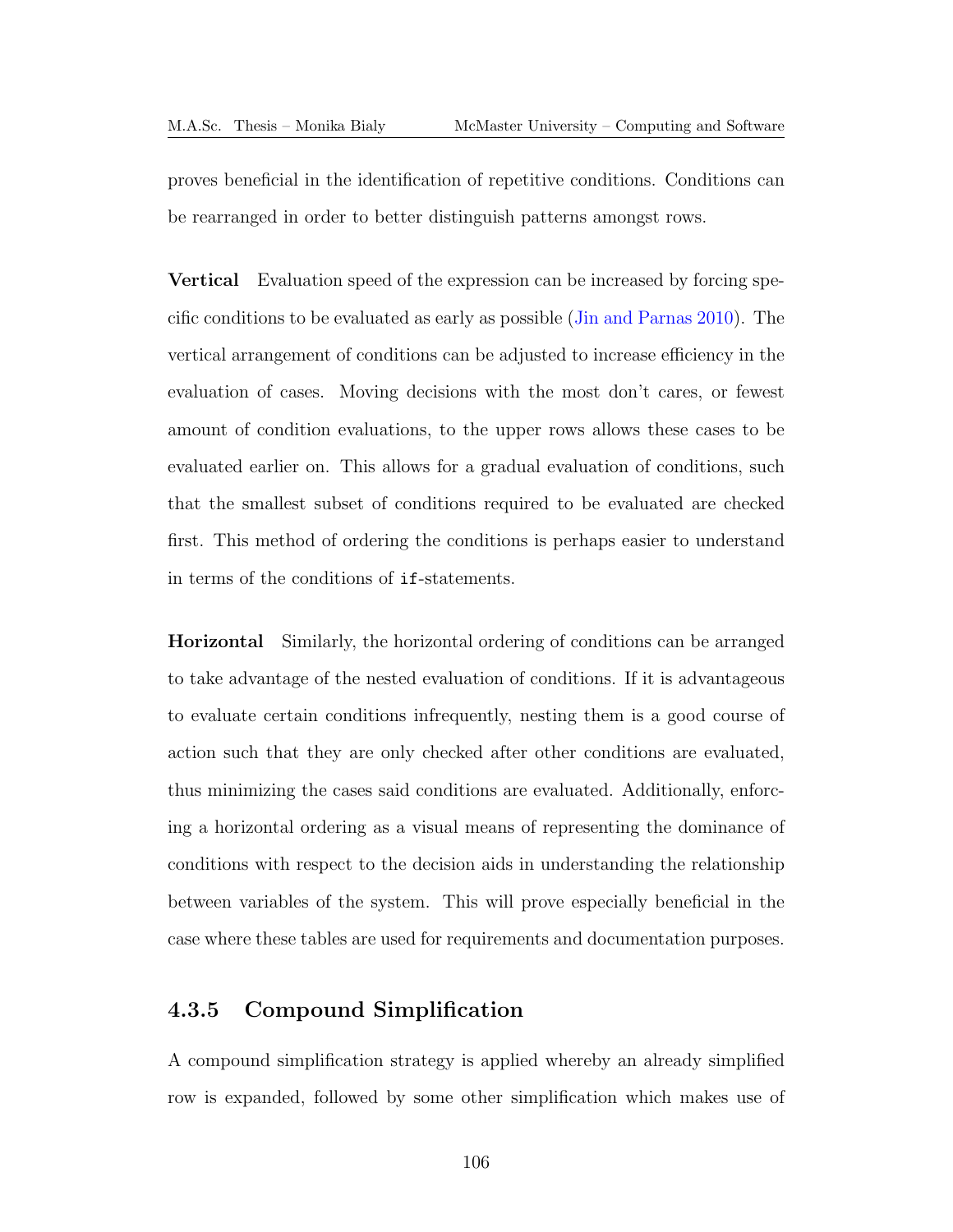the newly introduced rows. An example of this is given in Tables [4.19,](#page-120-0) where it is already simplified with respect to  $Condition_1$  in the first row. Further simplifying the table such that the remaining rows are also simplified with respect to  $Condition_1$  is hindered due to the simplification already present in the table. As a result, the simplified row is expanded to Table [4.20](#page-120-1) in order to facilitate a simplification to reduce the table further. Don't care conditions are straightforwardly expanded into all values of their type, with the resulting action being the same across all newly added rows. The final simplified table is shown in Table [4.21](#page-121-0) as is a result of applying the simplification outlined in Section [4.3.1.](#page-111-0) The conditions pertaining to the checking of  $eVar$  are identified as a don't care for the computation of  $Action_1$ , and thus is it removed and a reordering of the conditions is performed.

|                   |                     | Result              |
|-------------------|---------------------|---------------------|
| Conditions        | Output              |                     |
| $eVar == cEnum_1$ | Action <sub>1</sub> |                     |
| $eVar == cEnum_2$ | $Condition_1$       | $Action_1$          |
|                   | $\neg Condition_1$  | Action <sub>2</sub> |
| $eVar == cEnum_3$ | $Condition_1$       | $Action_1$          |
|                   | $\neg Condition_1$  | Action <sub>3</sub> |

<span id="page-120-0"></span>Table 4.19: Candidate for compound refactoring

|                   |                    | Result              |
|-------------------|--------------------|---------------------|
| Conditions        |                    | Output              |
| $eVar == cEnum_1$ | $Condition_1$      | $Action_1$          |
|                   | $\neg Condition_1$ | $Action_1$          |
| $eVar == cEnum_2$ | $Condition_1$      | $Action_1$          |
|                   | $\neg Condition_1$ | Action <sub>2</sub> |
| $eVar == cEnum_2$ | $Condition_1$      | $Action_1$          |
|                   | $\neg Condition_1$ | Action <sub>3</sub> |

<span id="page-120-1"></span>Table 4.20: Expanded table during compound refactoring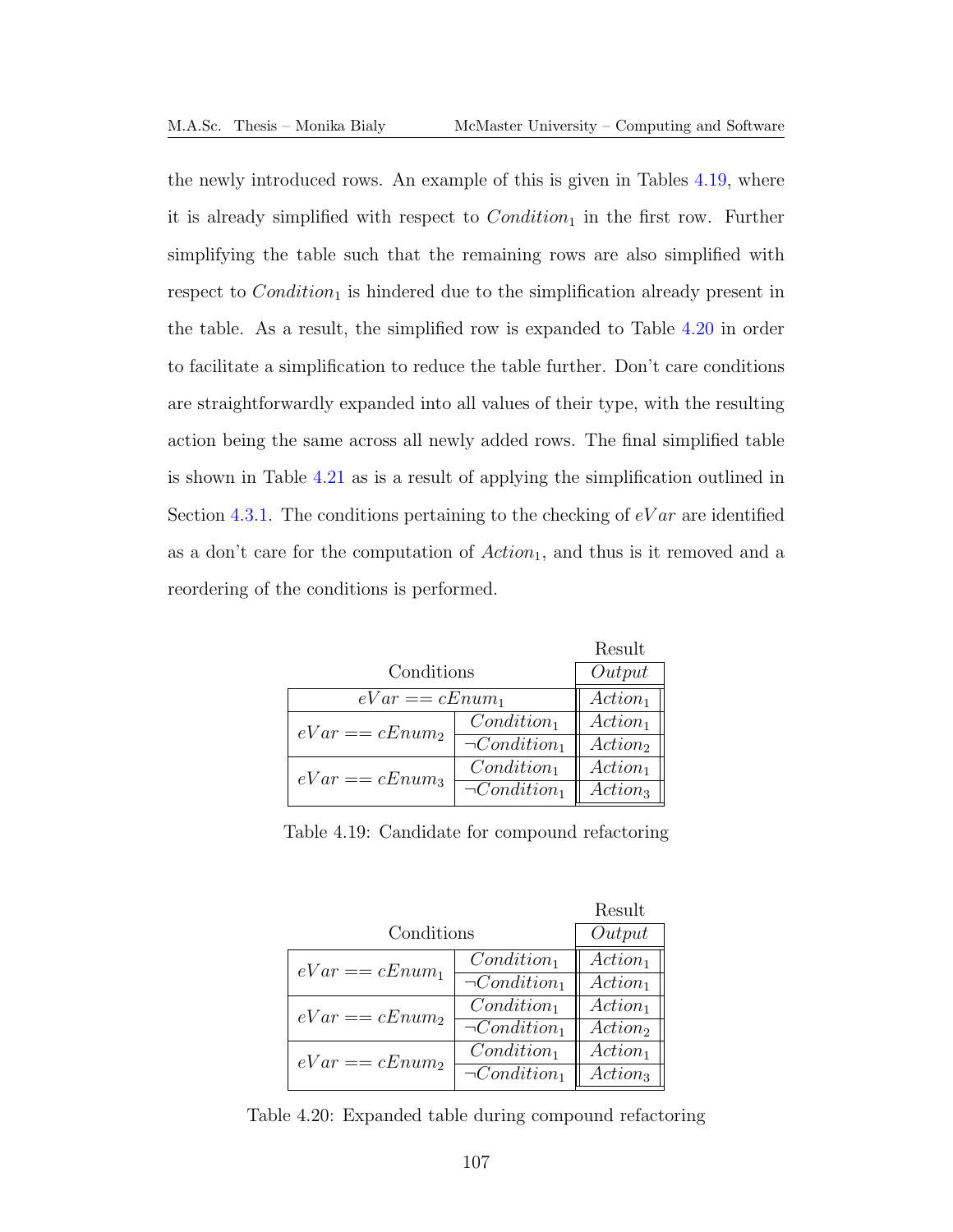|                    |                   | Result              |
|--------------------|-------------------|---------------------|
| Conditions         |                   | Output              |
| $Condition_1$      |                   | $Action_1$          |
|                    | $eVar == cEnum_1$ | $Action_1$          |
| $\neg Condition_1$ | $eVar == cEnum_2$ | Action <sub>2</sub> |
|                    | $eVar == cEnum_3$ | Action <sub>3</sub> |

<span id="page-121-0"></span>Table 4.21: Simplfied table as a result of compound refactoring

This strategy also proves useful for the general restructuring of already simplified tables, and is beneficial when altering an existing table to display a requirement in a more evident manner. Therefore, it is not necessary to use table expansion as solely a means for further simplification.

As shown in Figure [4.1,](#page-99-0) the simplification step is an iterative process. The application of multiple instances of the aforementioned simplifications can take place until the table is no longer reducible, and even then, a compound simplification strategy can take place to facilitate alternative simplifications. It is left to the reader's discretion and intuition to determine the ideal form of a table with respect to the requirements, and thus the stopping criteria is relative.

Finally, returning to the example, simplifications are performed on Table [4.8.](#page-109-1) The table's results column is examined for repetitions of actions in order to identify possibilities for simplification. Firstly,  $cEnum_b$  and  $cEnum_c$ are not integral to the computation of  $cEnum_a$  as the output of rows 2 and 5. Both rows yield the same result, and the rows are identical save for checking of the enumeration conditions. However,  $|eVar| = 3$ , and so combining rows can only be accomplished by joining all 3 conditions:  $cEnum_a$ ,  $cEnum_b$ , and  $cEnum<sub>c</sub>$ . The first row containing  $cEnum<sub>a</sub>$  is already simplified, and does not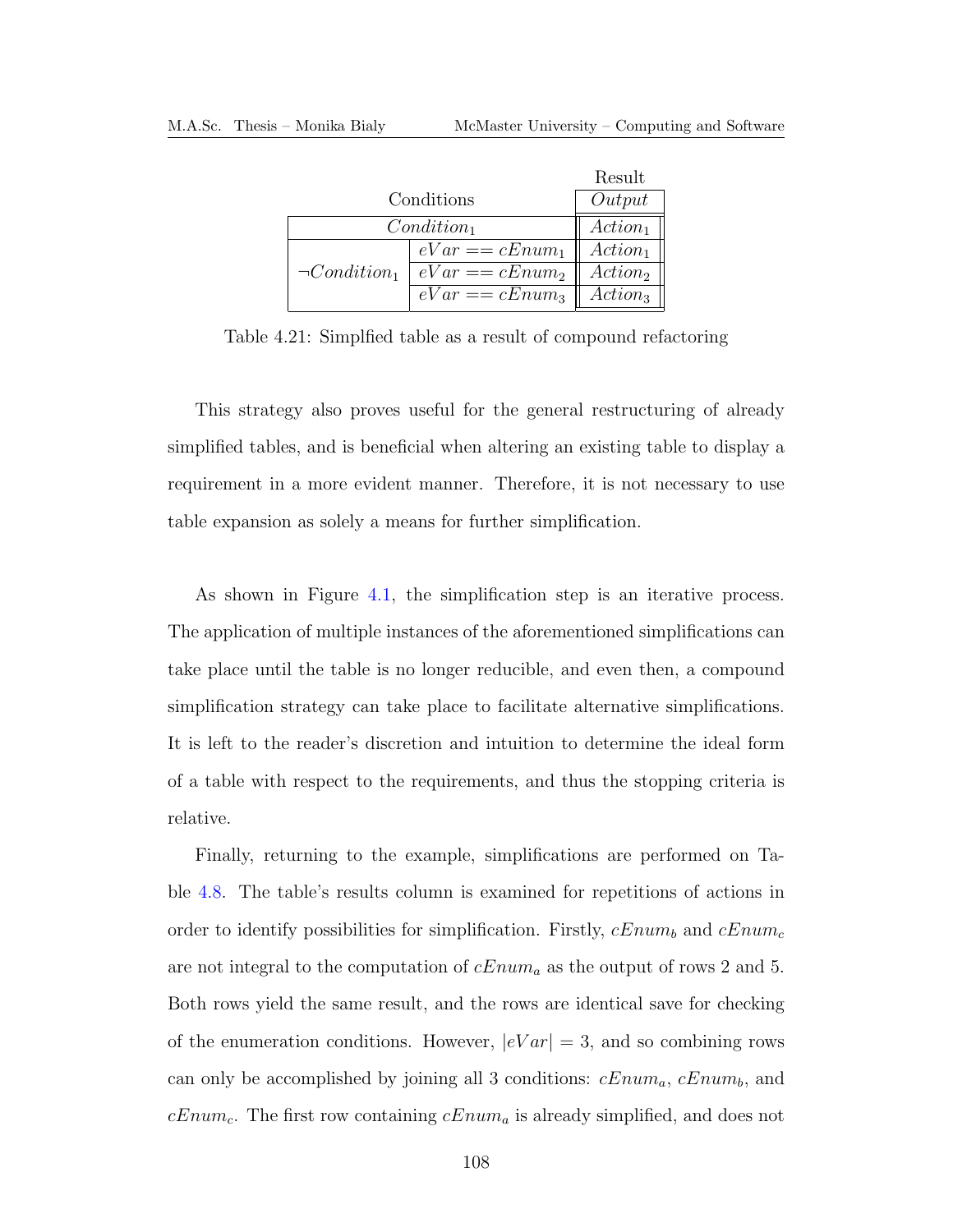conform to the form required in order for it to be amalgamated with the two rows we wish to simplify. As a result, a compound refactoring technique is employed to expand the first row into the desired format. This is shown in Table [4.22.](#page-122-0) Afterwards, the simplification is able to take place, and is shown in Table [4.23.](#page-122-1)

|                   |                |                           | Result    |
|-------------------|----------------|---------------------------|-----------|
|                   | Conditions     |                           | $eF$ oo   |
|                   |                | $bCond_1$                 | $cEnum_a$ |
| $eEoo == cEnum_a$ | $\neg bCond_1$ | $bCond_2$                 | $cEnum_a$ |
|                   |                | $\overline{\neg bCond_2}$ | $cEnum_a$ |
|                   |                | $bCond_1$                 | $cEnum_a$ |
| $eFoo == cEnum_b$ | $\neg bCond_1$ | $bCond_2$                 | $cEnum_a$ |
|                   |                | $\overline{\neg bCond_2}$ | $cEnum_b$ |
|                   | $bCond_1$      |                           | $cEnum_a$ |
| $eFoo == cEnum_c$ | $\neg bCond_1$ | $bCond_2$                 | $cEnum_a$ |
|                   |                | $\overline{\neg bCond_2}$ | $cEnum_c$ |

<span id="page-122-0"></span> $fComputeFoo(bCond_1, bCond_2:bool, eFoo: enum): enum =$ 

<span id="page-122-1"></span>Table 4.22: Expanded  $cEnum_a$  for a compound refactoring approach

 $fComputeFoo(bCond_1, bCond_2:bool, eFoo: enum): enum =$ 

|                |                      |                    | Result    |
|----------------|----------------------|--------------------|-----------|
|                | Conditions           |                    | eFoo      |
|                | $bCond_1$            |                    | $cEnum_a$ |
|                | $eFoo == cEnum_a$    | bCond <sub>2</sub> | $cEnum_a$ |
|                |                      | $\neg bCond_2$     | $cEnum_a$ |
| $\neg bCond_1$ | $eE$ oo == $cEnum_b$ | bCond <sub>2</sub> | $cEnum_a$ |
|                |                      | $\neg bCond_2$     | $cEnum_b$ |
|                | $eFoo == cEnum_c$    | bCond <sub>2</sub> | $cEnum_a$ |
|                |                      | $\neg bCond_2$     | $cEnum_c$ |

Table 4.23: Removal of enumeration type don't care condition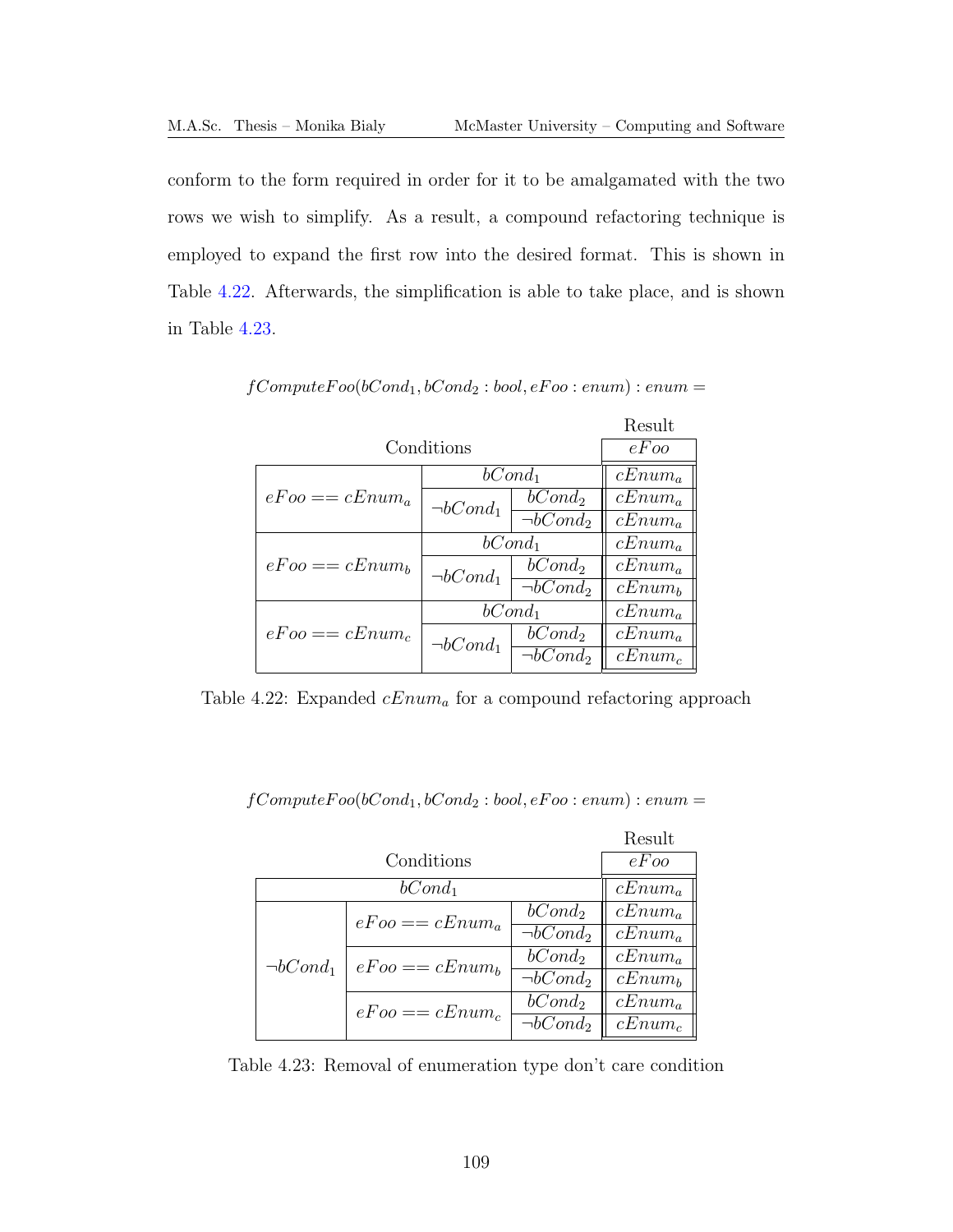Examining the results column of Table [4.23,](#page-122-1) it is evident that there still exists several distinct paths through the table, leading to the same output. Namely,  $cEnum_a$  is computed multiple times, and has the potential to the simplified. Again, the simplification process has reached a point where two possible simplifications can take place. Most obvious is that  $bCond_2$  in row 2 and 3 does not affect the logic of the computation, and can be treated as a don't care condition. Secondly, the use of  $cEnum_a$ ,  $cEnum_b$ , and  $cEnum_c$  in its computation is also unnecessary. Therefore, striving to refactor the table as compactly as possible, the latter simplification is applied, as it affects the greatest amount of rows. This is the second application of this technique, and displays the iterative nature of the simplification step of the methodology. The tabular expression becomes further simplified with the repetitive application of simplification strategies. This simplification is shown in Table [4.24.](#page-123-0)

|                |                |                   | Result    |
|----------------|----------------|-------------------|-----------|
|                | Conditions     |                   |           |
|                | $bCond_1$      |                   | $cEnum_a$ |
|                |                | $bCond_2$         | $cEnum_a$ |
| $\neg bCond_1$ |                | $eFoo == cEnum_a$ | $cEnum_a$ |
|                | $\neg bCond_2$ | $eEoo == cEnum_b$ | $cEnum_b$ |
|                |                | $eFoo == cEnum_c$ | $cEnum_c$ |

<span id="page-123-0"></span> $fComputeFoo(bCond_1, bCond_2:bool, eFoo: enum): enum =$ 

Table 4.24: Removal of enumeration type don't care condition during a second iteration

Incrementally, the previous simplifications have moved the enumeration conditions to the rightmost position in the tabular expression, expressing that they are less prominent conditions. Consequently, it is straightforward to recognize the simplification defined in Section [4.3.3.](#page-116-1) The enumeration values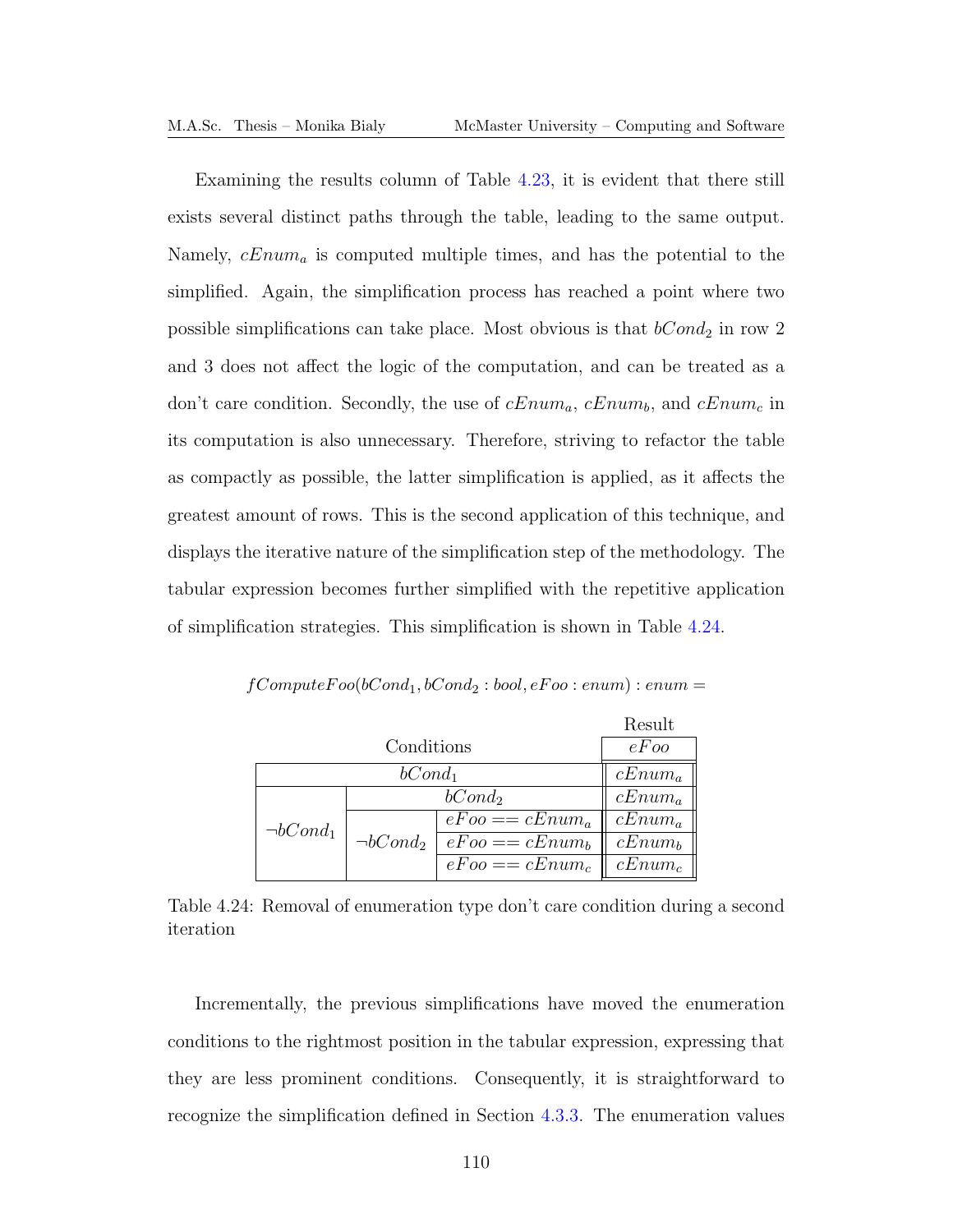are used as simple means of designating a no change situation. Therefore, the variable name can be used to directly implement this functionality, as shown in Table [4.25.](#page-124-0)

|                |                | Result    |
|----------------|----------------|-----------|
| Conditions     |                | e F'oo    |
| $bCond_1$      |                | $cEnum_a$ |
| $\neg bCond_1$ | $bCond_2$      | $cEnum_a$ |
|                | $\neg bCond_2$ | $eE$ oo   |

<span id="page-124-0"></span> $fComputeFoo(bCond_1, bCond_2:bool, eFoo: enum): enum =$ 

Table 4.25: Generalization of conditions to implement a no change situation

Upon completion on these steps, a refactored tabular expression is attained that is logically equivalent to the original decision table, yet simplified. No further simplifications are applicable to further reduce the tabular expression in terms of logic or size. This form can now be implemented directly into a Simulink model using the [TET.](#page-13-0) Additionally, a significant benefit of tabular expressions is their effectiveness as software documentation structures. Thus, inclusion of the simplified tabular expression into requirements documents is another use for the tabular expression in its current form. Nevertheless, our intentions are to simplify Stateflow truth tables, and so Section [4.4](#page-125-0) goes on to construct the corresponding Stateflow truth table, such that it can be implemented in the original model.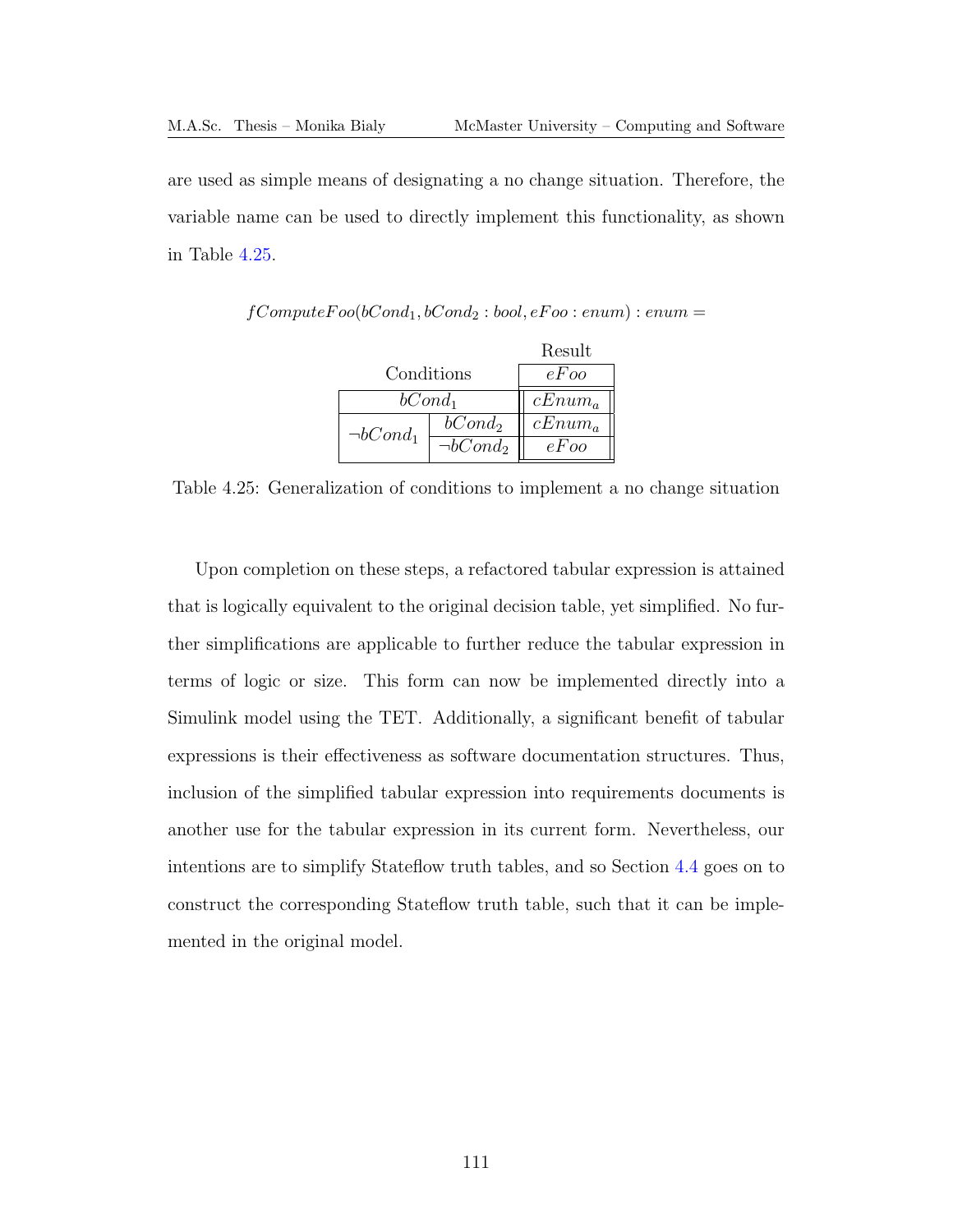# <span id="page-125-0"></span>4.4 Transformation Into Stateflow Truth Table

This section describes how a tabular expression is transformed into an equivalent Stateflow truth table, that is, a decision table. These steps serve to revert the tabular expression attained in the previous steps, back into the form in which it was originally implemented. If applied to the resultant table at the end of Section [4.2,](#page-104-0) it will reproduce the original Stateflow truth table, presented as Table [4.1.](#page-100-0) In general, this portion of the methodology can be used as a stand-alone method of converting any horizontal tabular expression into a decision table. The following are the necessary steps for the transformation:

1. Remove Tabular Expression Formatting Prior to performing structural transformation of decision tables to tabular expressions, tabular expression-specific formatting conventions are stripped from the table. This includes headers. Other formatting techniques such as the grouping of conditions vertically across cells are expanded. Don't care conditions grouped horizontally are made explicit for each column in which they appear.

| $bCond_1$      |                | $cEnum_a$ |
|----------------|----------------|-----------|
| $\neg bCond_1$ | $bCond_2$      | $cEnum_a$ |
| $\neg bCond_1$ | $\neg bCond_2$ | $eE$ oo   |

Table 4.26: Generalization of conditions to implement a no change situation

2. Transpose Transposing the table once more, we utilize the mathematical property  $(A^T)^T = A$ , where A is a table, to arrive back to a form that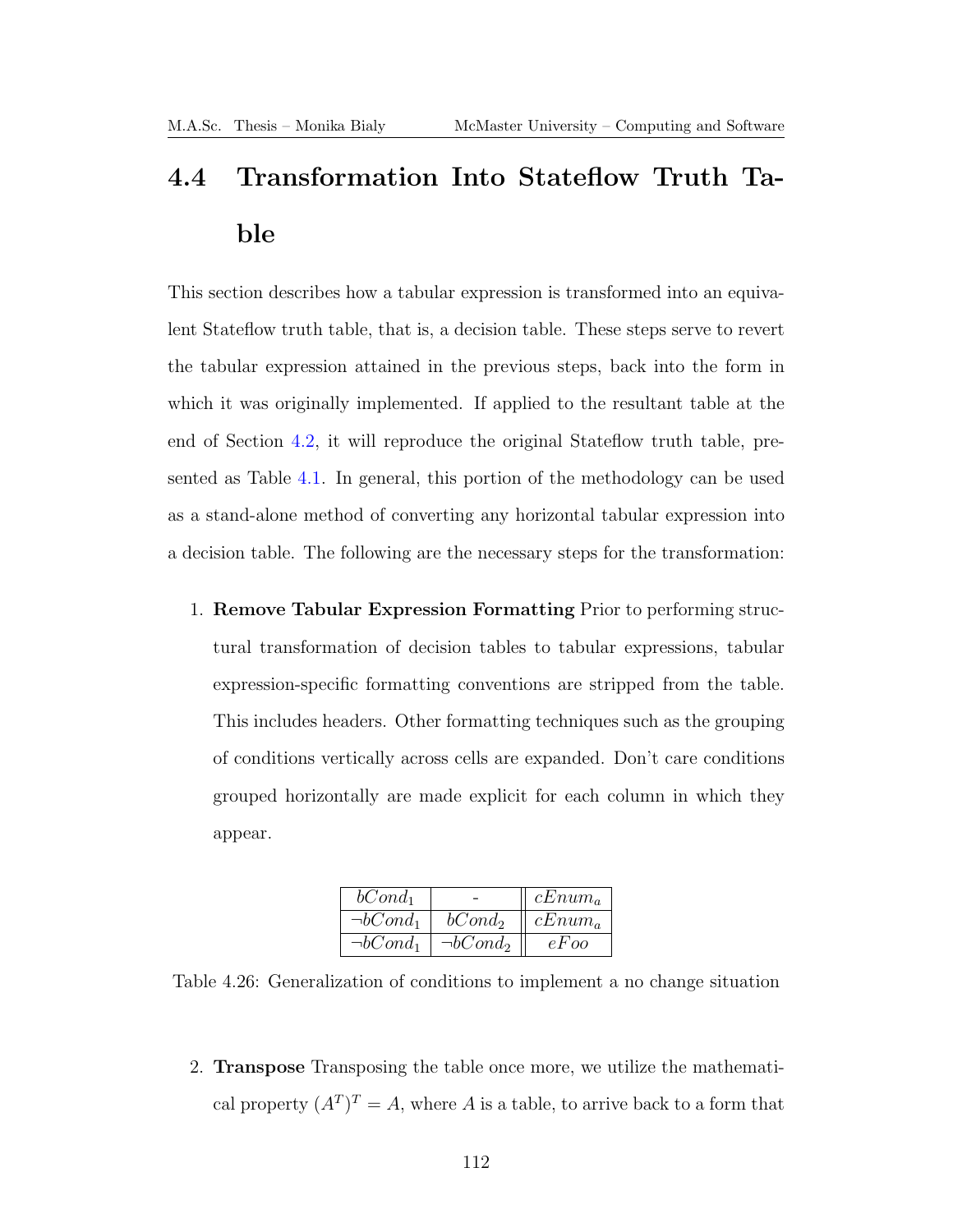is readily implementable in a Stateflow truth table. Shown in Table [4.27.](#page-126-0) This step re-orients the decision rules such that they are compatible with decision table form, in that they are parsed in a top-down fashion.

| $bCond_1$ | $\neg bCond_1$ | $\neg bCond_1$ |
|-----------|----------------|----------------|
|           | $bCond_2$      | $\neg bCond_2$ |
| $cEnum_a$ | $cEnum_a$      | eFoo           |

<span id="page-126-0"></span>Table 4.27: Transposing a tabular expression for Stateflow truth table notation

3. Construct Condition and Action Sections Condition and action sections are populated with data from the current table. This is a simple rearrangement of data into its respective section, as is required for decision table format. This information will be required to interpret the logic once the next step is performed, where the decision rules are converted into Boolean constants. Create and populate the condition section with the condition tables. Reconstruct the action table, such that it encompasses the actions used within the table. In doing so, indices for actions are assigned. Therefore, replace the action values in the action entry section with these indices. In comparison to the original Stateflow truth table, the number of actions may have experienced a reduction, specifically because of the no change generalization simplification defined in Section [4.3.3.](#page-116-1) This simplification also results in a new action being defined, which implements a no change action. Visual formatting conventions are also included at this stage of the transformation process. This step is illustrated in Table [4.28.](#page-127-0)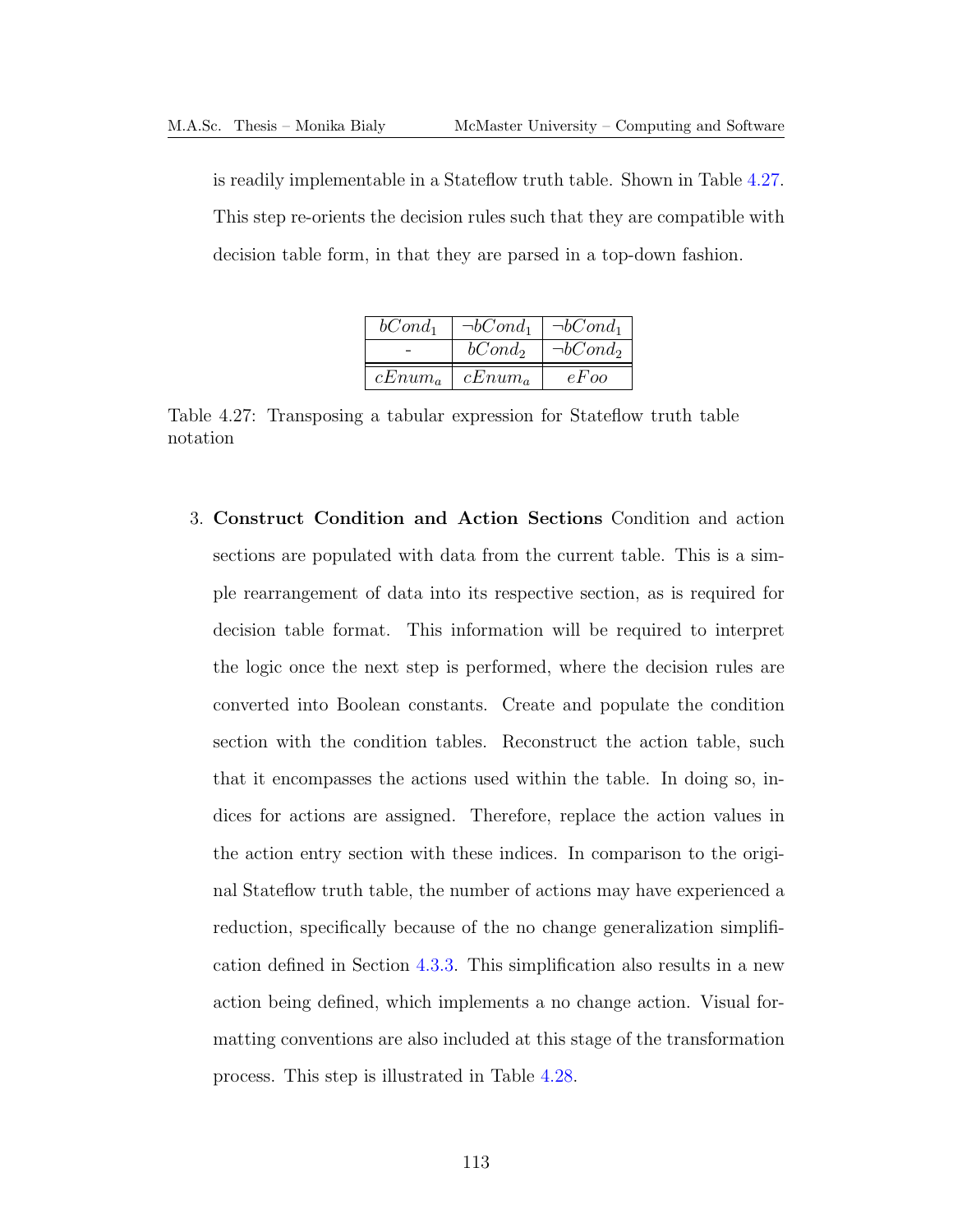<span id="page-127-0"></span>

|            |           | Decisions          |                |
|------------|-----------|--------------------|----------------|
| Conditions |           |                    | $\mathsf{D}_3$ |
| $bCond_1$  | $bCond_1$ | $\neg bCond_1$     | $\neg bCond_1$ |
| $bCond_2$  |           | bCond <sub>2</sub> | $\neg bCond_2$ |
| Actions    |           |                    |                |

| Actions           |
|-------------------|
| $eFoo = cEnum_a;$ |
| $eFoo = eFoo$     |

<span id="page-127-1"></span>Table 4.28: Moving conditions and actions to their respective locations

 $\label{eq:recon} fComputeFoo(bCond_1, bCond_2:bool, eFoo: enum): enum =$ 

|            | Decisions |    |         |  |  |
|------------|-----------|----|---------|--|--|
| Conditions | $D_1$     | D۰ | $J_{3}$ |  |  |
| $bCond_1$  |           | H, |         |  |  |
| $bCond_2$  |           |    |         |  |  |
| Actions    |           |    |         |  |  |

| Actions           |
|-------------------|
| $eFoo = cEnum_a;$ |
| $eFoo = eFoo$     |

Table 4.29: Condition replacement with Boolean values

4. Replace conditions with Boolean constants Decision rules are converted into Boolean form. Where a condition is true, it is replaced with a T. Where a condition is false, include F. Otherwise, where there is a don't care condition, insert the - don't care symbol. This is demonstrated in Table [4.29.](#page-127-1)

At the conclusion of transforming a tabular expression to a decision table, completeness and disjointness are preserved. Transforming back to Stateflow truth table allows for the comparison of the original versus refactored versions in order to observe the effects of the methodology. This final Stateflow truth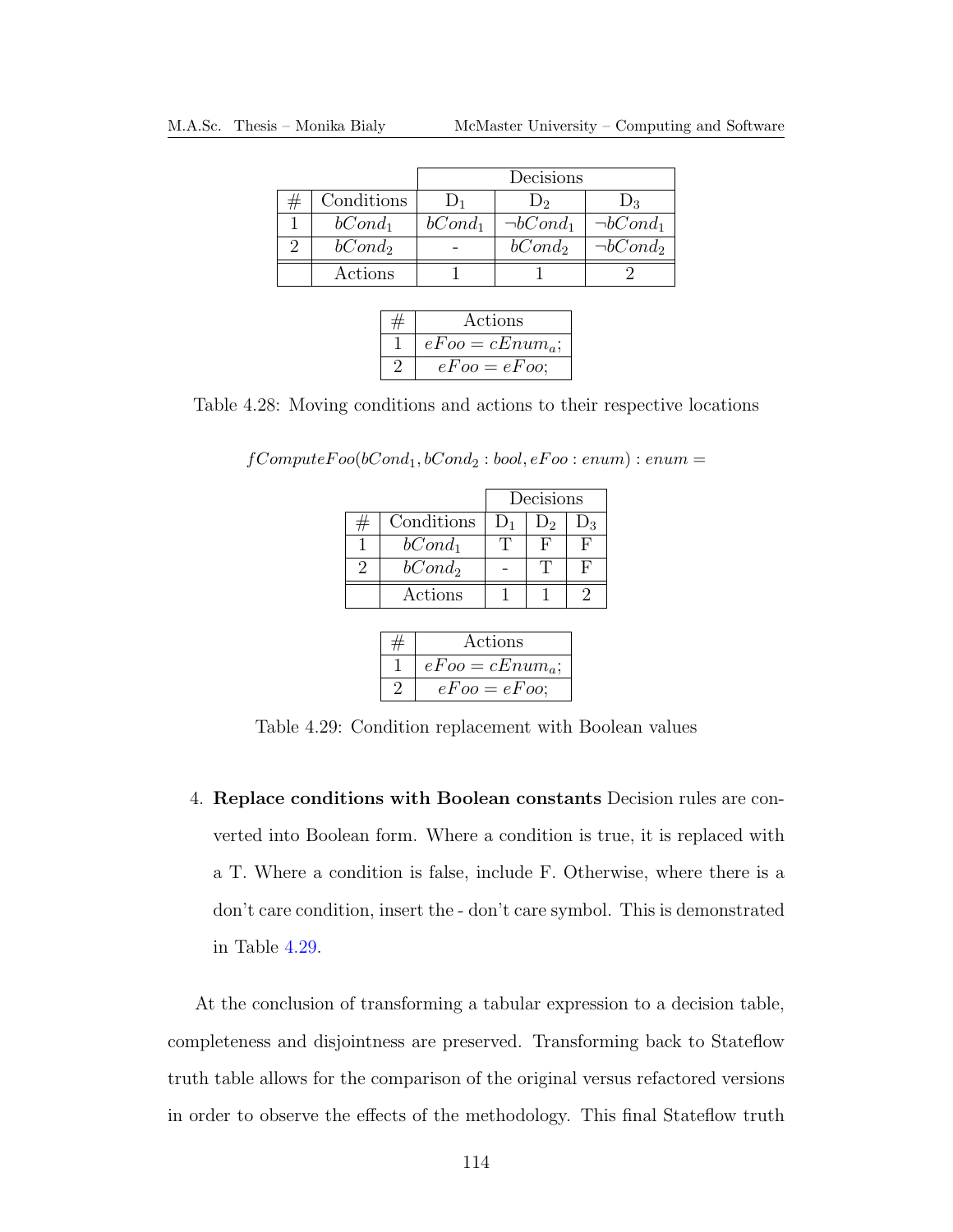table can also now be implemented directly into Simulink, using the same Stateflow truth table construct. In comparison to the original, the final table depicted in Table [4.29](#page-127-1) is visibly reduced in size as well as logical complexity. Proving the equivalence between the original and refactored decision table, or its equivalent tabular expression, can be accomplished using third party tools such as Prototype Verification System (PVS) by SRI. Nevertheless, the heuristics defined in this chapter were designed to provide and easy to follow process of performing guided refactoring, and the equivalence between intermediary steps is easy to see.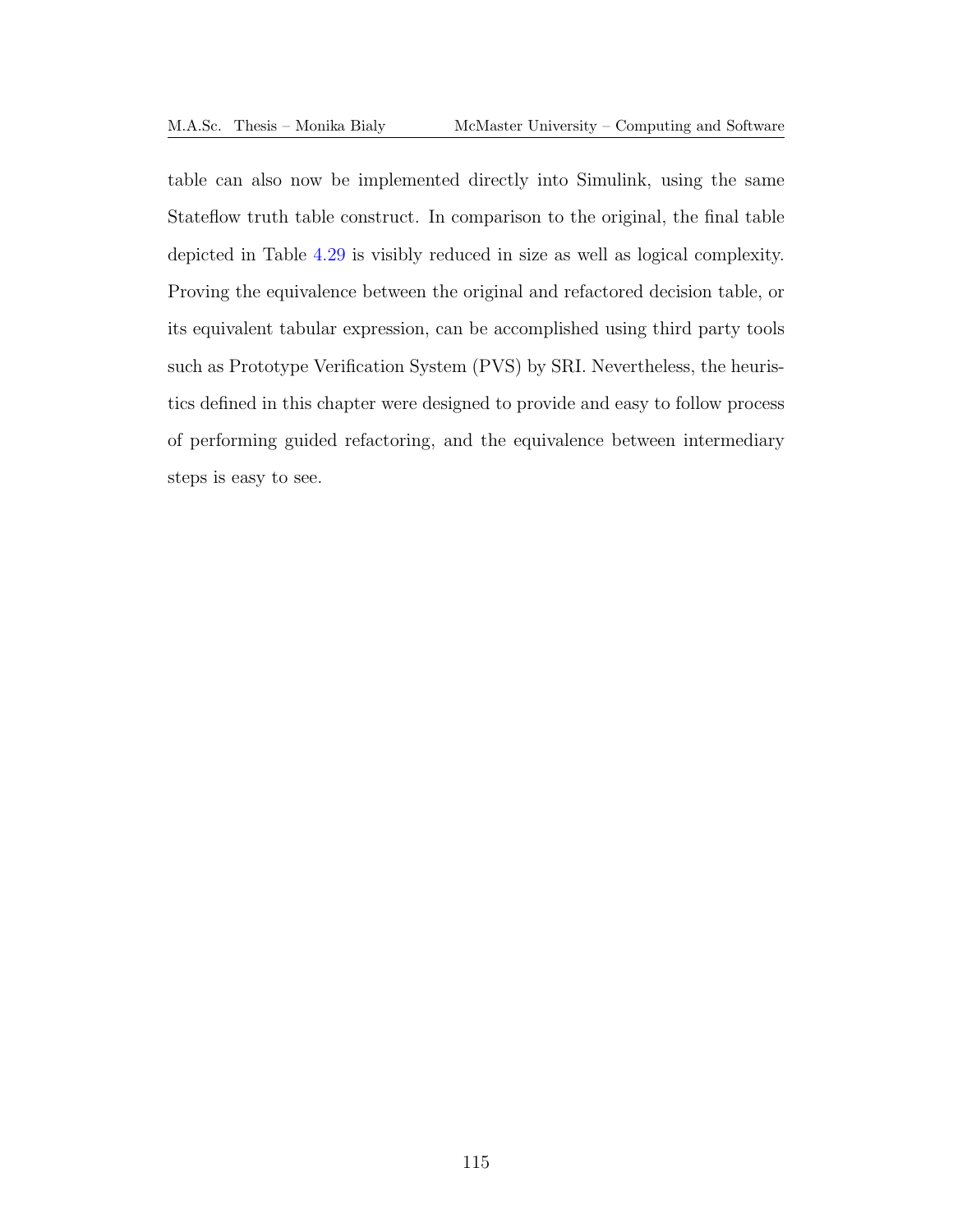## Chapter 5

# Application of the Truth Table Transformation Methodology in the Automotive Industry

In this chapter, the Stateflow truth table transformation methodology defined in Chapter [4](#page-98-0) is applied to real, industrial models. In our collaboration with an industrial partner, one of our primary objectives is refactoring models with the intention of increasing design maintainability, reusability and testability. Focusing specifically on tabular implementations of decision logic found in Matlab Simulink, this largely entails redesign of large, complex tables by way of simplification and the introduction of modularity. We have found through its application on production-level designs, that it effectively transforms tables to a readable format more favourable for software documentation, while also reducing the size and complexity of decision logic.

The effectiveness of this methodology is demonstrated, and its success is gauged through testing and comparison of metrics on the original and refac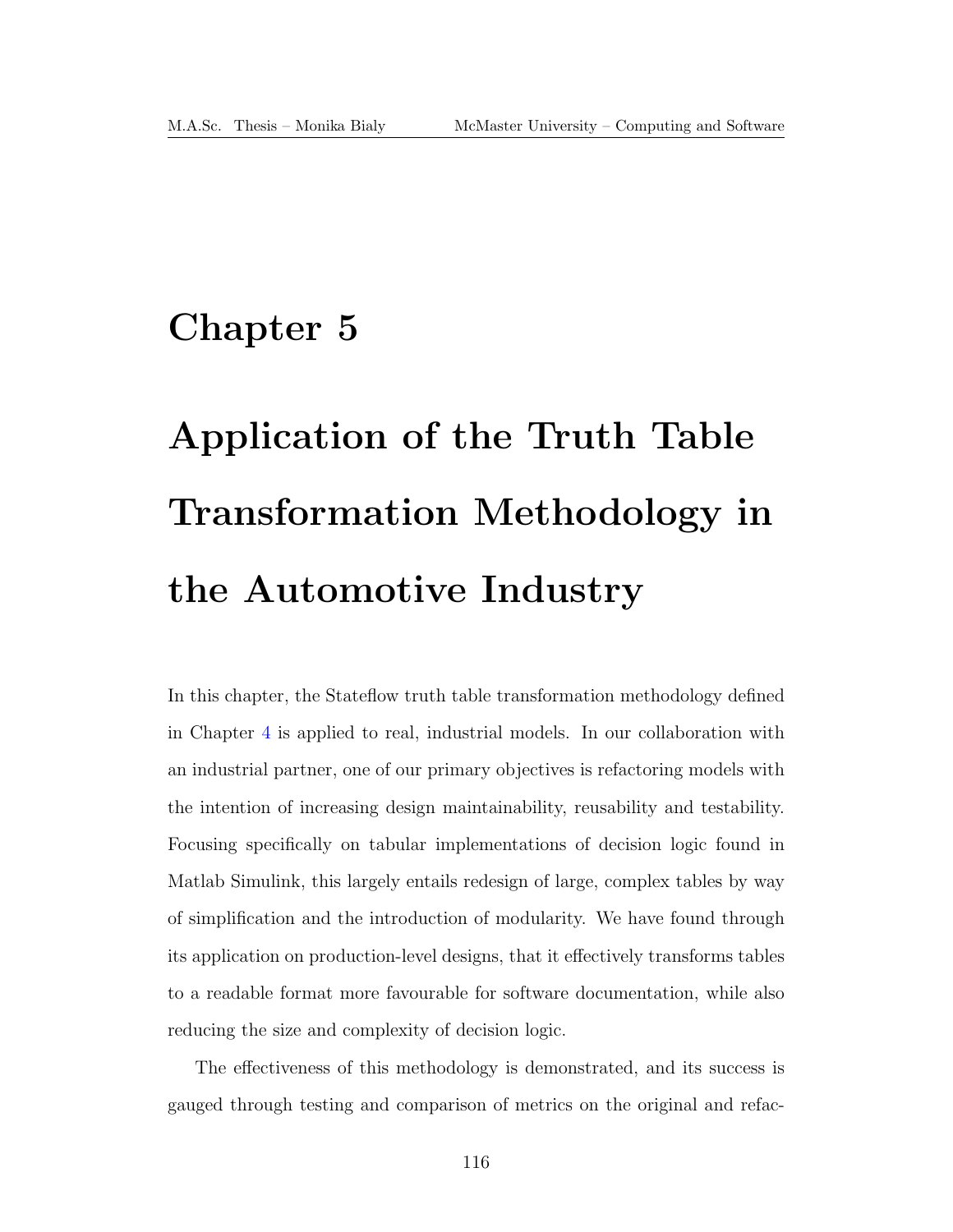tored designs. [SDV](#page-13-1) provides cyclomatic complexity, condition, decision, and [MC/DC](#page-13-2) metrics for truth table analysis, while also producing detailed reports outlining coverage of the table's cells. Due to its superior Stateflow truth table support, as explored in Section [3.1.3,](#page-73-0) we employ the use of [SDV](#page-13-1) to perform a comparison between original and refactored tables with respect to their test suites and model coverage achieved.

As previously mentioned, the models are proprietary information and as a result cannot be disclosed in their original form. The signal names have been obfuscated to enforce anonymity.

### 5.1 Example 1: Request Arbitration From  $cState_1$

The first example we apply the methodology on, is the four Stateflow truth tables shown in Figure [3.2.](#page-69-0) Each of these tables is responsible for performing arbitration of driver requests from four different states. The tables consider the current status of the system, i.e. the previous arbitrated status, as well as other vehicle conditions, all of which are inputs into each table. We apply the methodology on the first of these tables, shown in Table [5.1.](#page-131-0) This table performs request arbitration from  $cState_1$ .

### 5.1.1 Application

Decomposition The two tables resulting from the decomposition are shown as Table [5.2](#page-131-1) and Table [5.3.](#page-132-0) The remaining steps of the methodology are demonstrated on Table [5.2.](#page-131-1)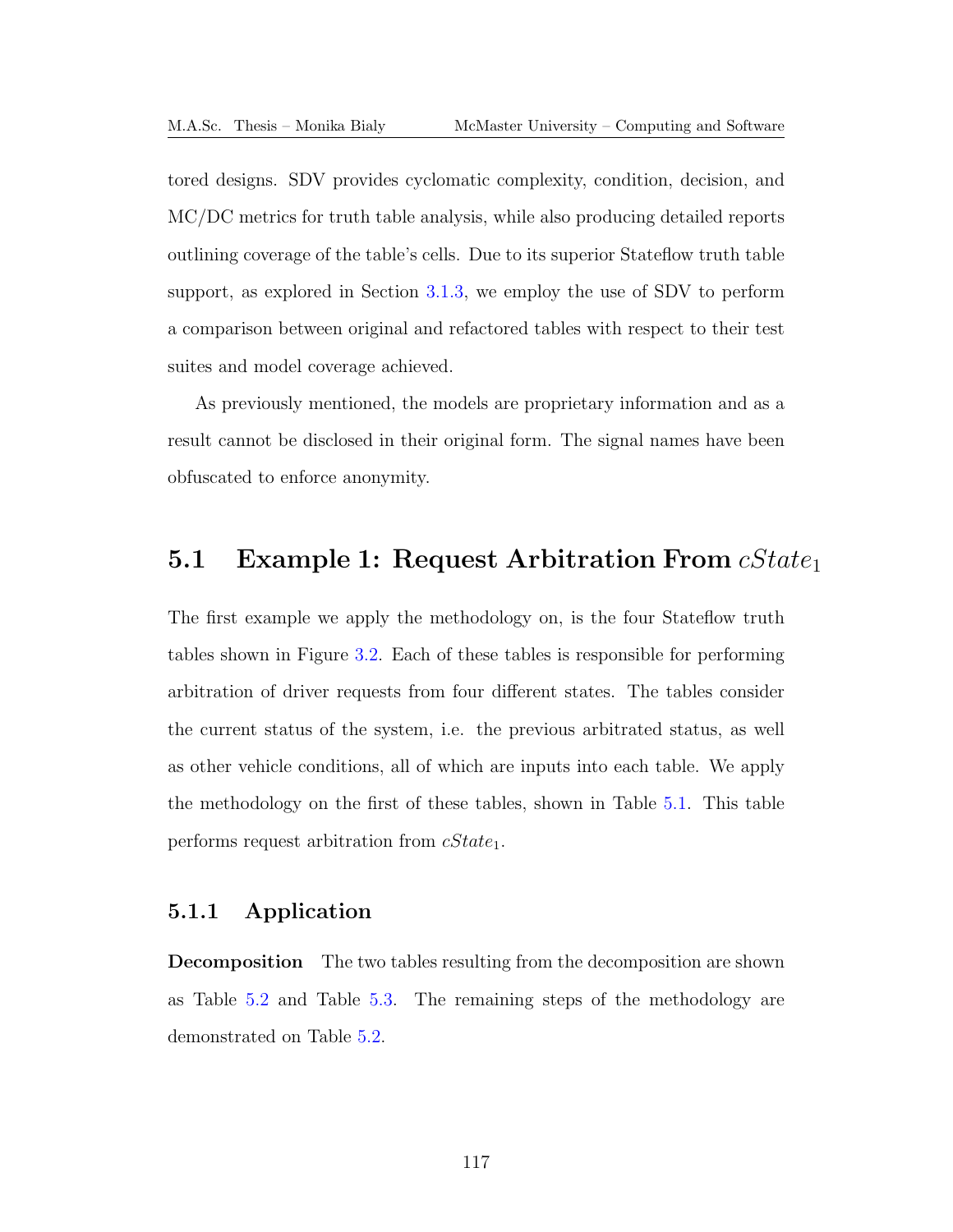<span id="page-131-0"></span>

| $f$ ArbRequestFromState1(eDrvrRequest:enum, bFaulty, eArbRequest:bool): enum |  |  |
|------------------------------------------------------------------------------|--|--|
|                                                                              |  |  |

| $^{\#}$        | Condition                  |   | ີ          | 3            | 4          | 5 | 6          |   | 8 | 9          |   |  |
|----------------|----------------------------|---|------------|--------------|------------|---|------------|---|---|------------|---|--|
|                | $eDrvrRequest == cState_1$ | Т | $_{\rm F}$ | $\mathbb{F}$ | $_{\rm F}$ | F | $_{\rm F}$ | F | F | F          | F |  |
| $\overline{2}$ | $eDrvrRequest == cState_2$ | F | m          | $\mathbb{F}$ | F          |   | F          | F | Т | F          | F |  |
| 3              | $eDrvrRequest == cState_3$ | F | F          |              | F          | F | T          | F | F | m          | F |  |
| 4              | $eDrvRequest == cState_4$  | F | F          | $\mathbf F$  | ጉ          | F | F          | T | F | F          | Т |  |
| $\overline{5}$ | bCompt Unlocked            | - | m          |              | m          |   | -          |   |   |            |   |  |
| 6              | bFaulty                    | - | F          | F            | F          |   |            | Т |   |            |   |  |
|                | Actions                    |   |            |              |            | 5 | 5          | 5 | 5 | $\ddot{a}$ | 5 |  |

| #              | Action                                               |
|----------------|------------------------------------------------------|
|                | $eArbRequest = cState_1$ ; $bActionRequired = false$ |
| $\overline{2}$ | $eArbRequest = cState_2$ ; $bActionRequired = false$ |
| 3              | $eArbRequest = cState_3$ ; $bActionRequired = false$ |
| 4              | $eArbRequest = cState_4$ ; $bActionRequired = false$ |
| $5^{\circ}$    | $eArbRequest = cState_1; bActionRequired = true$     |

Table 5.1: Request Arbitration Example - Original Stateflow truth table for request arbitration from State1

<span id="page-131-1"></span>f ArbRequestFromState1(eDrvrRequest:enum, bF aulty, eArbRequest:bool): enum =

| #              | Condition                  |   | ച            | 3 | $\overline{4}$ | $\mathbf{5}$ | 6            |   | 8            | 9          | 10 |  |
|----------------|----------------------------|---|--------------|---|----------------|--------------|--------------|---|--------------|------------|----|--|
| 1              | $eDrvrRequest == cState_1$ | Т | $_{\rm F}$   | F | F              | F            | F            | F | F            | $_{\rm F}$ | F  |  |
| $\overline{2}$ | $eDrvrRequest == cState_2$ | F | m            | F | F              | T            | F            | F | m            | F          | F  |  |
| 3              | $eDrvrRequest == cState_3$ | F | F            | m | F              | F            | ╖            | F | F            | m          | F  |  |
| 4              | $eDrvrRequest == cState_4$ | F | $\mathbf{F}$ | F | Т              | F            | $\mathbf{F}$ |   | $\mathbf{F}$ | $_{\rm F}$ | Т  |  |
| $\overline{5}$ | bCompt Unlocked            |   | m            | m | m              | -            | -            |   |              |            |    |  |
| 6              | bFaulty                    |   | F            | F | F              | T            | m            | m |              |            |    |  |
|                | Actions                    |   | റ            | 3 | 4              | 5            | 5            | 5 | 5            | 5          | 5  |  |

|                             | Action                   |
|-----------------------------|--------------------------|
| 1                           | $eArbRequest = cState_1$ |
| $\mathcal{D}_{\mathcal{L}}$ | $eArbRequest = cState_2$ |
| 3                           | $eArbRequest = cState_3$ |
| 4                           | $eArbRequest = cState_4$ |
| 5                           | $eArbRequest = cState_1$ |

Table 5.2: Request Arbitration Example - Truth table resulting from decomposition w.r.t. eArbRequest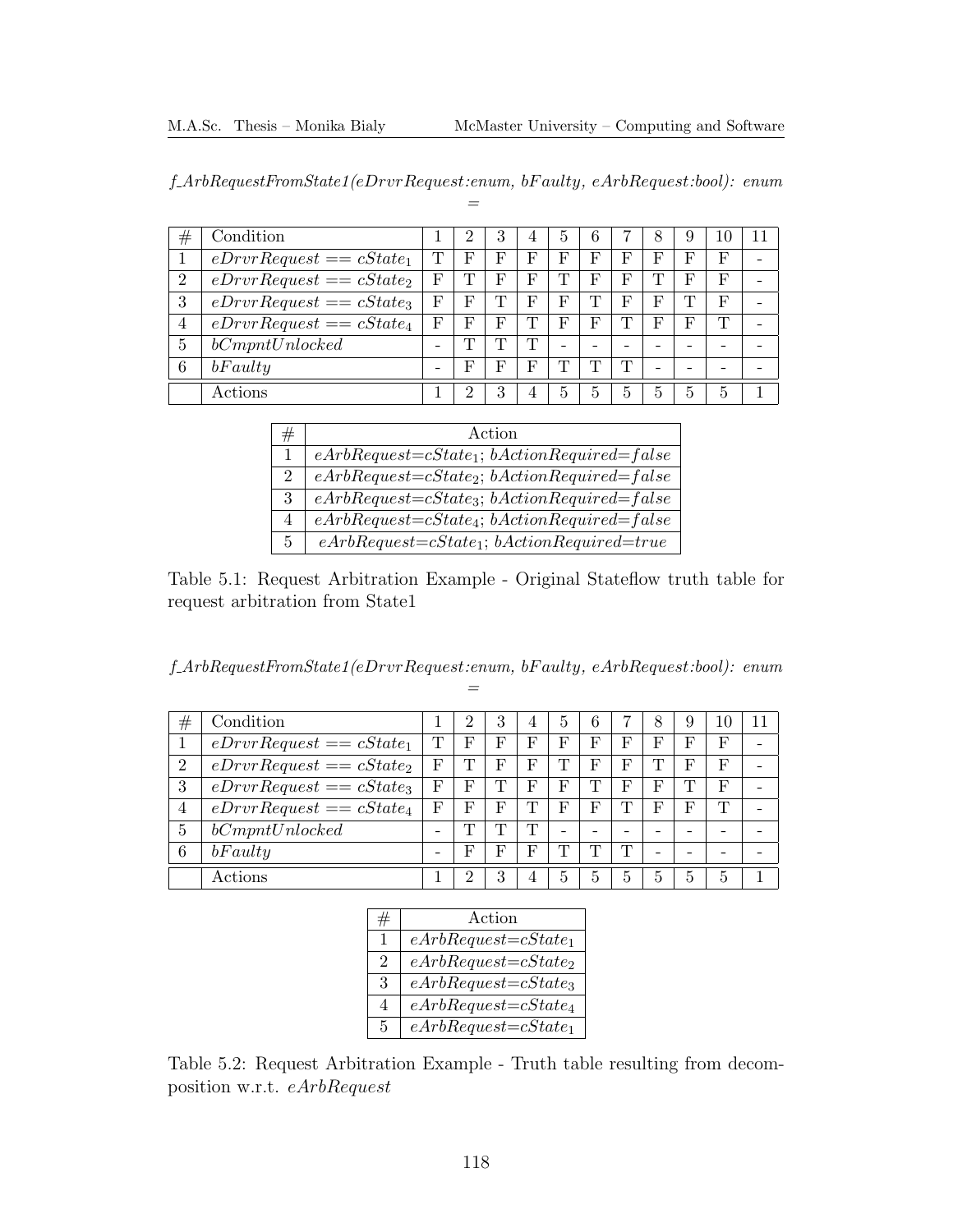<span id="page-132-0"></span>

| $f_{\mathcal{A}}: A {\mathcal{A}}: A {\mathcal{A}}: A {\mathcal{A}}: A {\mathcal{A}}: A {\mathcal{A}}: A {\mathcal{A}}: A {\mathcal{A}}: A {\mathcal{A}}: A {\mathcal{A}}: A {\mathcal{A}}: A {\mathcal{A}}: A {\mathcal{A}}: A {\mathcal{A}}: A {\mathcal{A}}: A {\mathcal{A}}: A {\mathcal{A}}: A {\mathcal{A}}: A {\mathcal{A}}: A {\mathcal{A}}: A {\mathcal{A}}: A {\mathcal{A}}: A {\mathcal{A}}: A {\mathcal{A}}: A {\mathcal{A}}: A {\mathcal{A}}: A {\mathcal{A}}: A {\math$ |  |
|---------------------------------------------------------------------------------------------------------------------------------------------------------------------------------------------------------------------------------------------------------------------------------------------------------------------------------------------------------------------------------------------------------------------------------------------------------------------------------------|--|
| $enum =$                                                                                                                                                                                                                                                                                                                                                                                                                                                                              |  |

| $^{\#}$        | Condition                  |   | ົ | 3 |    | 5                        | 6          |   | 8 | 9 | 10 |  |
|----------------|----------------------------|---|---|---|----|--------------------------|------------|---|---|---|----|--|
|                | $eDrvrRequest == cState_1$ | m | F | F | Ь, | F                        | F          | F | F | F | F  |  |
| $\overline{2}$ | $eDrvrRequest == cState_2$ | F |   | F | F  |                          | F          | F | m | F | F  |  |
| 3              | $eDrvrRequest == cState_3$ | F | F | m | F  | F                        | m          | F | F | m | F  |  |
| 4              | $eDrvrRequest == cState_4$ | F | F | F | ᇚ  | F                        | $_{\rm F}$ | ╓ | F | F | m  |  |
| 5              | bCompt Unlocked            |   | m | m | ╖  | $\overline{\phantom{0}}$ | -          |   |   |   |    |  |
| 6              | bFaulty                    |   | F | F | F  | m                        | m          | Т | - |   |    |  |
|                | Actions                    |   |   |   | 4  | 5                        | 5          | 5 | 5 | 5 | 5  |  |

| #                           | Action                    |
|-----------------------------|---------------------------|
| 1                           | $bActionRequired = false$ |
| $\mathcal{D}_{\mathcal{L}}$ | $bActionRequired = false$ |
| 3                           | $bActionRequired = false$ |
| 4                           | $bActionRequired = false$ |
| 5                           | $bActionRequired=true$    |

Table 5.3: Request Arbitration Example - Truth table resulting from decomposition w.r.t. bActionRequired

Transformation Into Tabular Expression Next, conditions are inserted into decision rules, and the formatting is stripped. Additionally, due to spacing constraints, we define labels  $l\_cState_1$ ,  $l\_cState_2$ ,  $l\_cState_3$ , and  $l\_cState_4$  where,

 $l\_cState_1 \Longrightarrow eDrvrRequest == cState_1$  $l\_cState_2 \Longrightarrow eDrvrRequest == cState_2$  $l\_cState_3 \Longrightarrow eDrvrRequest == cState_3$  $l\_cState_4 \Longrightarrow eDrvrRequest == cState_4.$ 

These labels simply denote the conditions with brevity. Also, for any label *l*\_cEnum<sub>i</sub>, negation is applied as  $\neg l$ <sub>-c</sub>Enum<sub>i</sub>  $\implies$  eVar  $\sim$  = cEnum<sub>i</sub>. The resulting table is given in Table [5.4.](#page-133-0)

Transposing is then done straightforwardly by changing rows into columns. This is shown in Table [5.5.](#page-134-0) Table [5.6](#page-134-1) shows how to related enumeration con-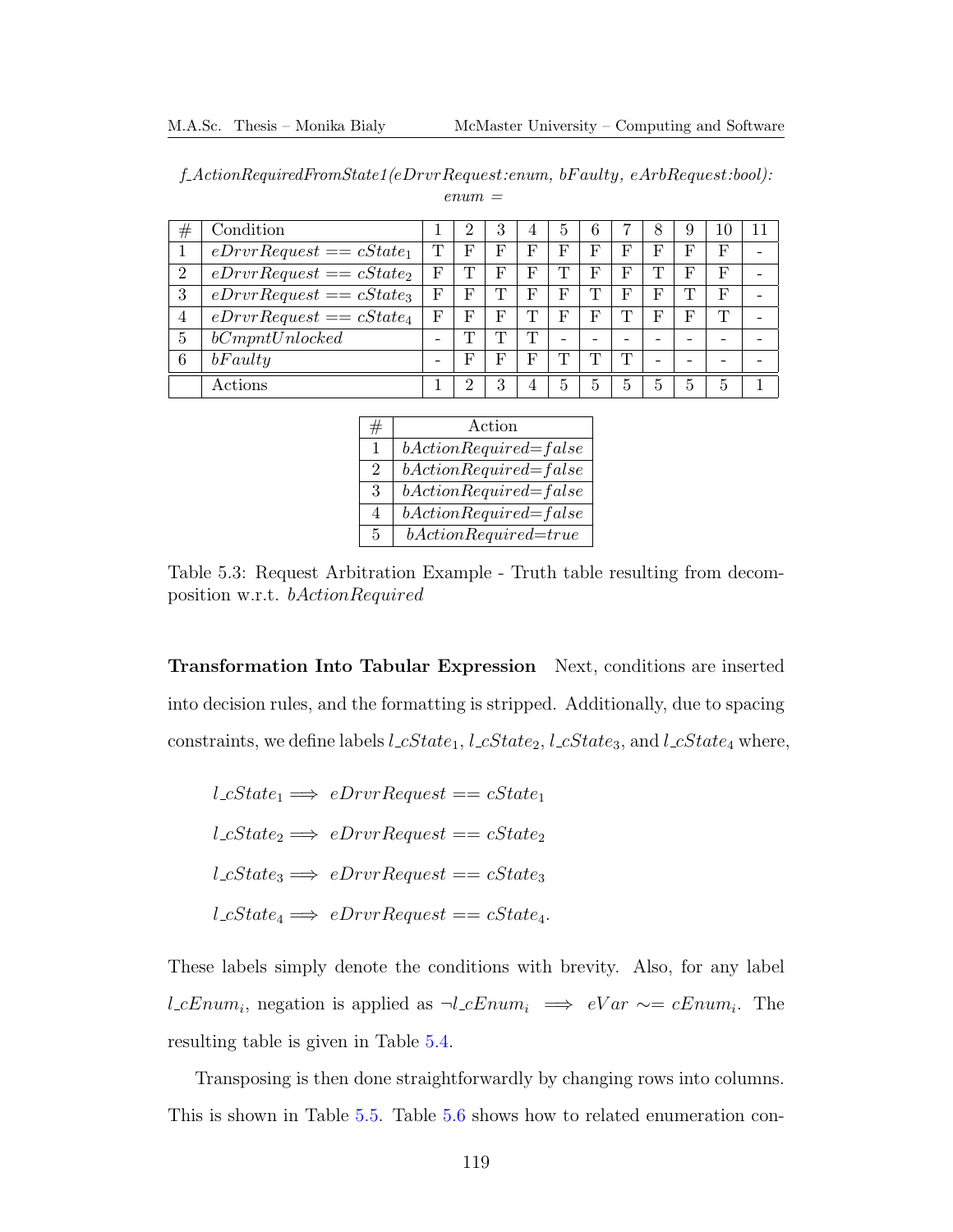<span id="page-133-0"></span>

|                                                                       |                                                                                                                   |                                          |                                             |                                                          |                               |                   | cState              |
|-----------------------------------------------------------------------|-------------------------------------------------------------------------------------------------------------------|------------------------------------------|---------------------------------------------|----------------------------------------------------------|-------------------------------|-------------------|---------------------|
|                                                                       |                                                                                                                   | $\neg l$ _c $State_2$                    | $-l$ <sub>-C</sub> State <sub>3</sub>       | $_{l\_cState_4}$                                         |                               |                   | $cState_1$          |
|                                                                       |                                                                                                                   | $\neg l$ _c $State_2$                    | $l\_cStates$                                | $\sqrt{-1}cState_4$                                      |                               |                   | $cState_1$          |
|                                                                       | $\neg l\_cState_1$ $\neg l\_cState_1$ $\neg l\_cState_1$ $\neg l\_cState_1$ $\neg l\_cState_1$ $\neg l\_cState_1$ | $l_{\text{-}cState_2}$                   | $\neg l\_cStates$                           | $\sqrt{-1 - cState_4}$                                   |                               |                   | $cState_1$          |
|                                                                       |                                                                                                                   | $\neg$ l_cState <sub>2</sub>             | $-l$ $\mathcal{L}State_3$                   |                                                          |                               | bFavity           | $cState_1$          |
|                                                                       |                                                                                                                   | $1 - l$ <sub>-C</sub> State <sub>2</sub> | $l$ $\overline{c}$ State <sub>3</sub>       | $\neg l\_cState_4$ $\neg l\_cState_4$ $\neg l\_cState_4$ |                               | $\sqrt{bF}$ aulty | $cState_1$          |
|                                                                       |                                                                                                                   | $t$ - $CState_2$                         | $\neg$ <i>l</i> _cState <sub>3</sub> $\neg$ |                                                          |                               | bFavity           | $cState_1$          |
| $\emph{State1}(eDrvrRequest:enum, bFaulty, eArbRequest:bool): enum =$ | $\neg$ <i>l</i> _c $State_1$                                                                                      | $-l$ _ $cState_2$                        | $\neg$ <i>l</i> -c $State_3$                | $l\_cState_4$                                            | $^{bComputUnlocked}$          | $\neg bFauty$     | $cState_4$          |
| ArbRequesttror                                                        | $\neg$ <i>L</i> cState <sub>1</sub>                                                                               | $l_{\textit{cState}_2}$                  | CState <sub>3</sub>                         | $\overline{\lnot}$ <i>cState<sub>4</sub></i>             | ked<br>$10$ C $m$ pnt $Unloc$ | $\neg hFautri$    | $\it cState_3$      |
|                                                                       | J_cState1                                                                                                         | cState <sub>2</sub>                      | $_{L}{\it S}tate_{3}$                       | $_{l\_cState_4}$                                         | bCmmtUnlocked                 | $\neg hFautr$     | $25 \text{tate}$    |
|                                                                       | $cState_1$                                                                                                        | $1_c$ State <sub>2</sub>                 | $l_{\textit{cState}_3}$                     | $\iota_{\mathcal{L}}$ State4                             |                               |                   | cState <sub>1</sub> |

Table 5.4: Request Arbitration Example - Inserting conditions and removing formatting Table 5.4: Request Arbitration Example - Inserting conditions and removing formatting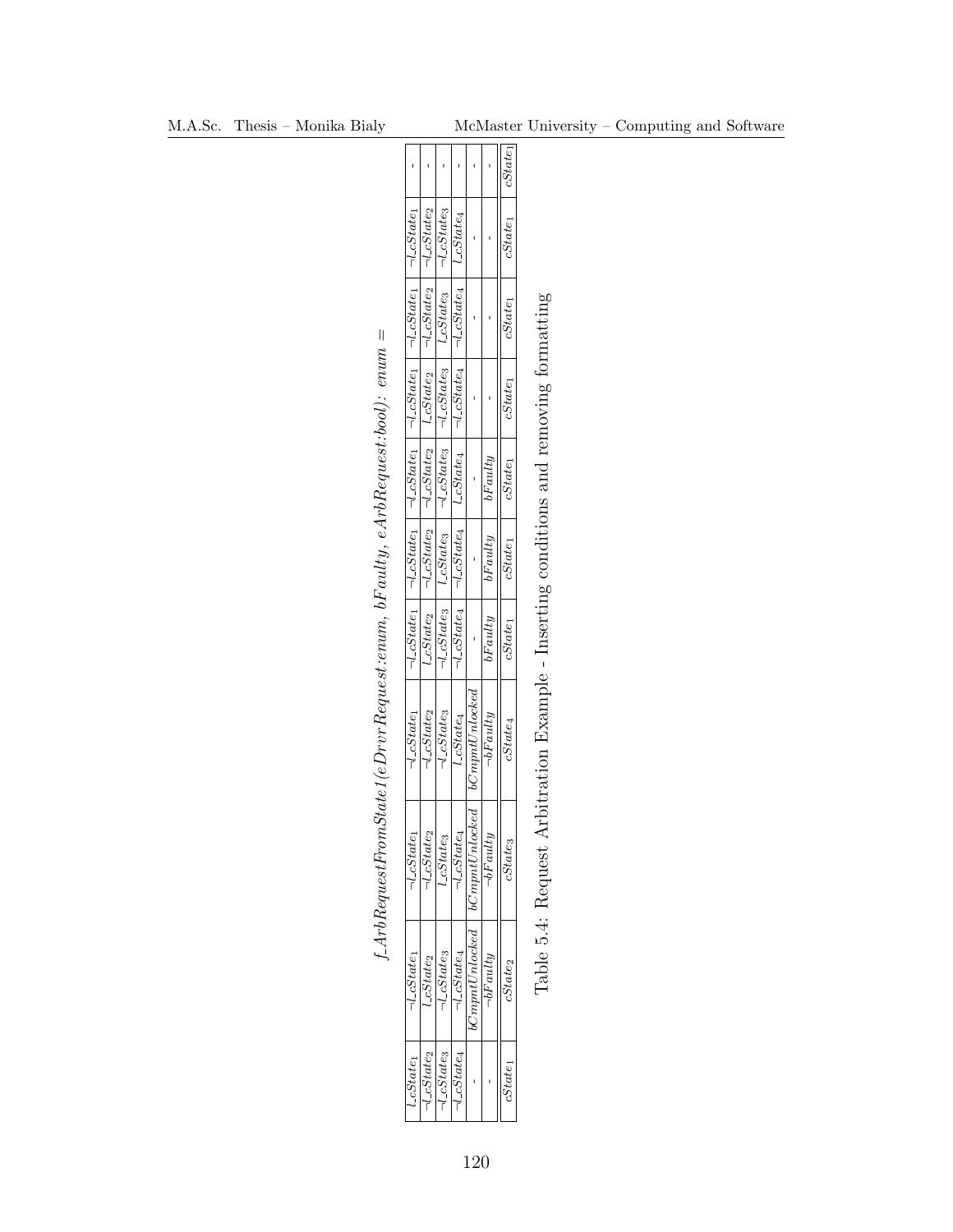ditions are grouped, and then Table [5.7](#page-135-0) shows the table once disjointness and completeness are introduced.

| $l\_cState_1$                       | $\neg$ <i>l_cState</i> <sub>2</sub> | $\neg l\_cState_3$      | $\neg$ <i>l_cState<sub>4</sub></i> |                 |                   | $cState_1$          |
|-------------------------------------|-------------------------------------|-------------------------|------------------------------------|-----------------|-------------------|---------------------|
| $\neg$ <i>l_cState</i> <sub>1</sub> | $l\_cState_2$                       | $\neg$ <i>LcStates</i>  | $\neg l\_cState_A$                 | bComputUnlocked | $\neg bFaulty$    | cState <sub>2</sub> |
| $\neg$ <i>l_cState</i> <sub>1</sub> | $\neg$ <i>l_cState</i>              | $l\_cState_3$           | $\neg$ <i>l_cState<sub>4</sub></i> | bComputUnlocked | $\neg bFaulty$    | $cState_3$          |
| $\neg l\_cState_1$                  | $\neg l\_cState_2$                  | $\neg$ <i>l_cState3</i> | $l\_cState_4$                      | bComputUnlocked | $\neg bFaulty$    | $cState_4$          |
| $\neg$ <i>l_cState</i> <sub>1</sub> | $l\_cState_2$                       | $\neg$ <i>LcStates</i>  | $\neg$ <i>l_cState<sub>4</sub></i> |                 | bFaulty           | $cState_1$          |
| $\neg l\_cState_1$                  | $\neg$ <i>LcState</i>               | $l\_cState_3$           | $\neg l\_cState_A$                 |                 | bFaulty           | $cState_1$          |
| $\neg l\_cState_1$                  | $\neg$ <i>LcState</i>               | $\neg$ <i>l_cState3</i> | $l\_cState_4$                      |                 | bFaulty           | $cState_1$          |
| $\neg l\_cState_1$                  | $l\_cState_2$                       | $\neg$ <i>l_cState3</i> | $\neg$ <i>l_cState<sub>4</sub></i> |                 |                   | $cState_1$          |
| $\neg l\_cState_1$                  | $\neg$ <i>l_cState</i> <sub>2</sub> | $l\_cState_3$           | $\neg$ <i>l_cState<sub>4</sub></i> |                 |                   | $cState_1$          |
| $\neg l\_cState_1$                  | $\neg$ <i>LcState</i>               | $\neg$ <i>l_cState3</i> | $l\_cState_4$                      |                 | $\qquad \qquad -$ | $cState_1$          |
|                                     |                                     |                         |                                    |                 |                   | $cState_1$          |

f ArbRequestFromState1(eDrvrRequest:enum, bF aulty, eArbRequest:bool): enum

<span id="page-134-0"></span>Table 5.5: Request Arbitration Example - Transposed table

f ArbRequestFromState1(eDrvrRequest:enum, bF aulty, eArbRequest:bool): enum

| $l\_cState_1$ |                 |                | $cState_1$          |
|---------------|-----------------|----------------|---------------------|
| $l\_cState$   | bComputUnlocked | $\neg bFaulty$ | cState <sub>2</sub> |
| $l\_cState_3$ | bCompt Unlocked | $\neg bFaulty$ | $cState_3$          |
| $l\_cState_4$ | bComputUnlocked | $\neg bFaulty$ | $cState_4$          |
| $l\_cState$   |                 | bFaulty        | $cState_1$          |
| $l\_cState_3$ |                 | bFaulty        | $cState_1$          |
| $l\_cState_4$ |                 | bFaulty        | $cState_1$          |
| $l\_cState$   |                 |                | $cState_1$          |
| $l\_cState_3$ |                 |                | $cState_1$          |
| $l\_cState_4$ |                 |                | $cState_1$          |
|               |                 |                | $cState_1$          |

<span id="page-134-1"></span>Table 5.6: Request Arbitration Example - Enumerations grouped

f ArbRequestFromState1(eDrvrRequest:enum, bF aulty, eArbRequest:bool): enum

=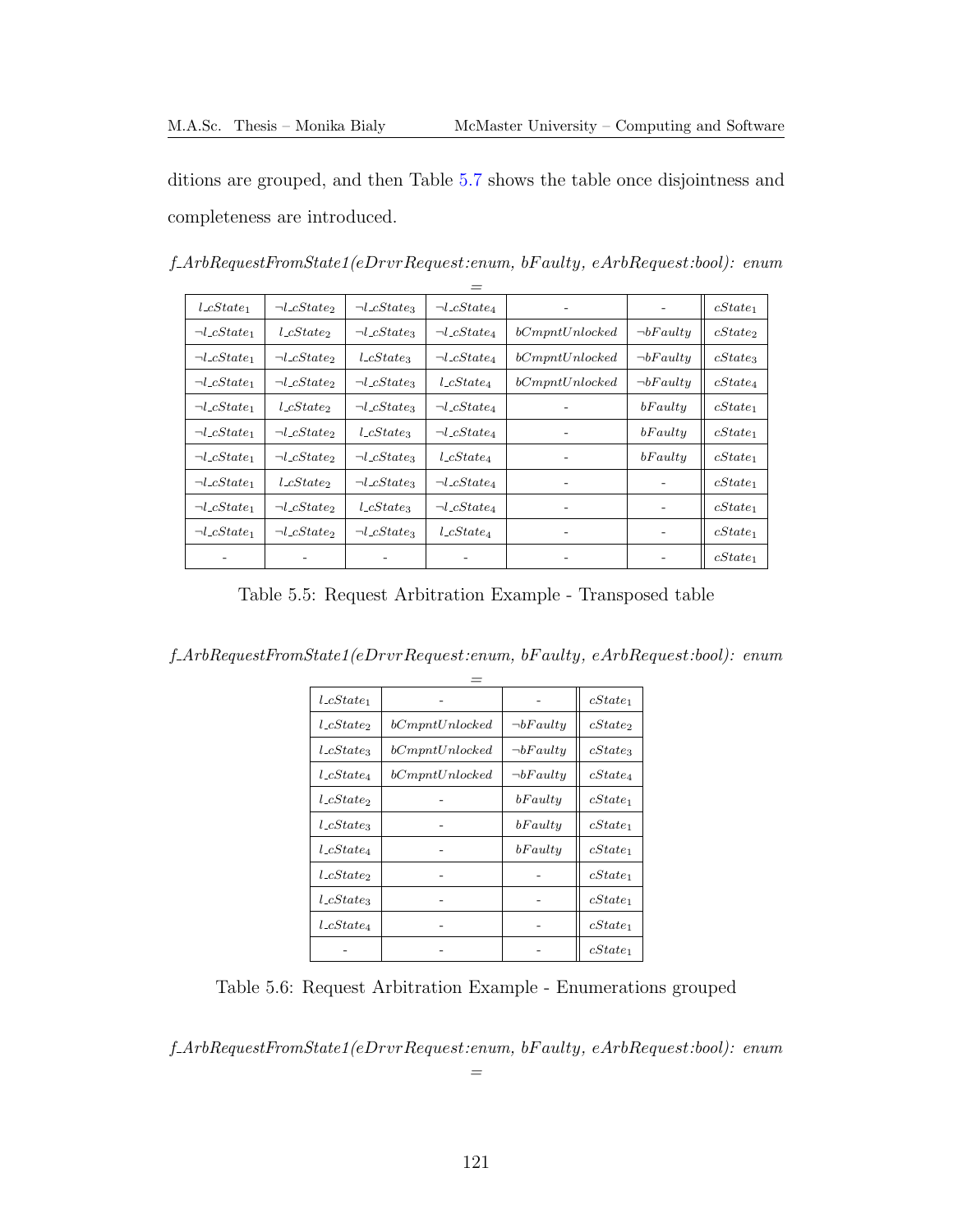| $l\_cState$   |                        |                | cState              |
|---------------|------------------------|----------------|---------------------|
| $l\_cState_2$ | bCompt Unlocked        | $\neg bFaulty$ | cState <sub>2</sub> |
| $l\_cState$   | bCompt Unlocked        | bFaulty        | $cState_1$          |
| $l\_cState$   | $\neg bCompt Unlocked$ |                | $cState_1$          |
| $l\_cStates$  | bCompt Unlocked        | $\neg bFaulty$ | $cState_3$          |
| $l\_cState$   | bCompt Unlocked        | bFaulty        | $cState_1$          |
| $l\_cStates$  | $\neg bCompt Unlocked$ |                | cState              |
| $l\_cState_4$ | bCompt Unlocked        | $\neg bFaulty$ | $cState_4$          |
| $l\_cState_4$ | bCompt Unlocked        | bFaulty        | $cState_1$          |
| $l\_cState_4$ | $\neg bCompt Unlocked$ |                | $cState_1$          |

<span id="page-135-0"></span>Table 5.7: Request Arbitration Example - Disjoint and Complete

f ArbRequestFromState1(eDrvrRequest:enum, bF aulty, eArbRequest:bool): enum

|               |                        |                | Result      |
|---------------|------------------------|----------------|-------------|
|               | Conditions             |                | eArbRequest |
|               | $l\_cState_1$          |                | $cState_1$  |
|               |                        | $\neg bFaulty$ | cState      |
| $l\_cState$   | bComputUnlocked        | bFaultu        | $cState_1$  |
|               | $\neg bCompt Unlocked$ |                | $cState_1$  |
|               |                        | $\neg bFaulty$ | $cState_3$  |
| $l\_cState_3$ | bCompt Unlocked        | bFaulty        | $cState_1$  |
|               | $\neg bCompt Unlocked$ |                | $cState_1$  |
| $l\_cState_4$ |                        | $\neg bFaulty$ | $cState_4$  |
|               | bCompt Unlocked        | bFaulty        | $cState_1$  |
|               | $\neg bCompt Unlocked$ |                | $cState_1$  |

Table 5.8: Request Arbitration Example - Formatting

After formatting, the table is considered to be a valid tabular expression. Table [5.9](#page-136-0) shows the equivalent horizontal tabular expression of Table [5.2.](#page-131-1) Labels are also removed.

f ArbRequestFromState1(eDrvrRequest:enum, bF aulty, eArbRequest:bool): enum

=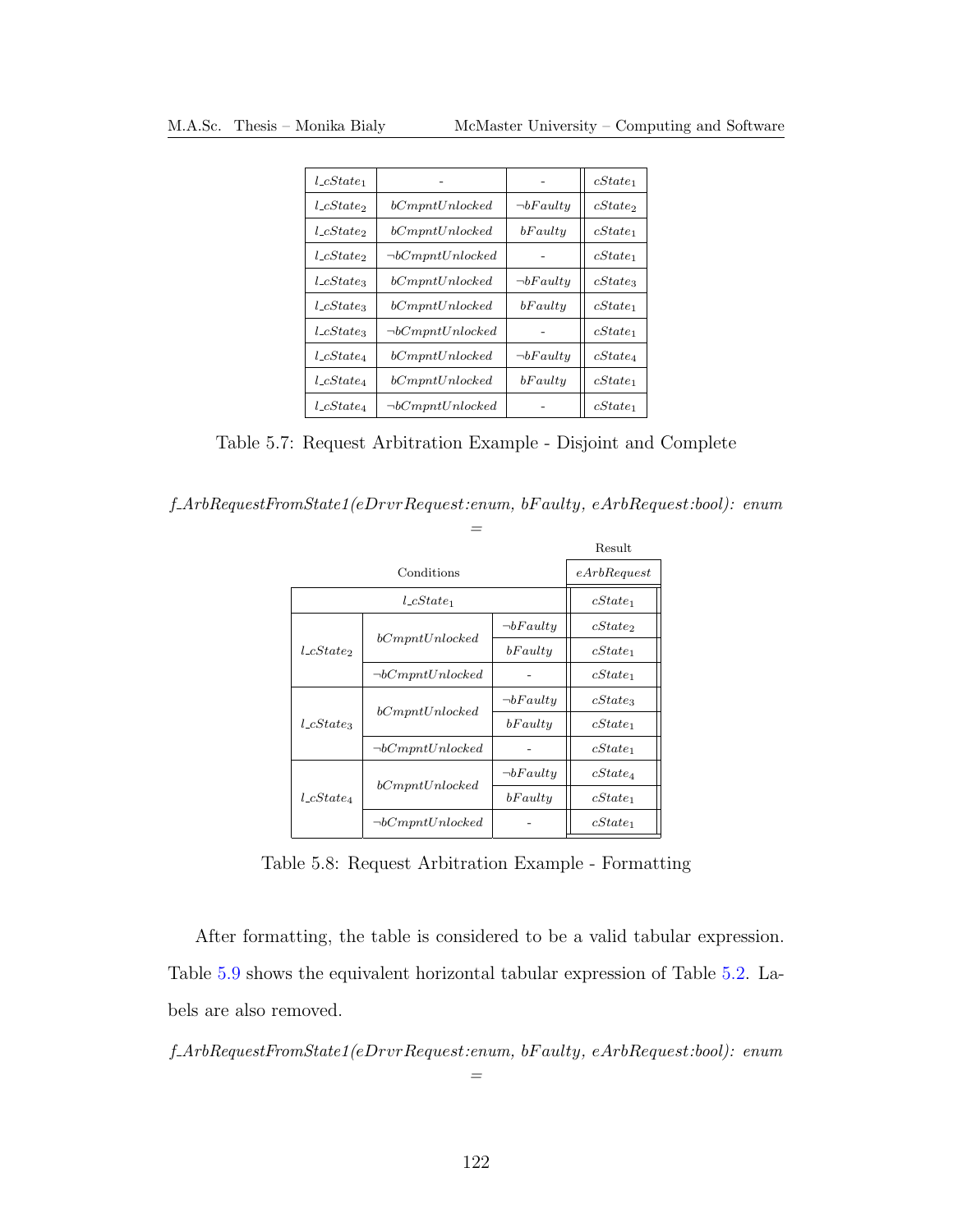|                            |                            |                | Result              |
|----------------------------|----------------------------|----------------|---------------------|
|                            | Conditions                 |                |                     |
|                            | $eDrvrRequest == cState_1$ |                | $cState_1$          |
|                            |                            | $\neg bFaulty$ | cState <sub>2</sub> |
| $eDrvrRequest == cState_2$ | bCompt Unlocked            | bFaultu        | $cState_1$          |
|                            | $\neg bComptUnlocked$      |                | $cState_1$          |
|                            |                            | $\neg bFaulty$ | $cState_3$          |
| $eDrvrRequest == cState_3$ | bCompt Unlocked            | bFaulty        | $cState_1$          |
|                            | $\neg bComptUnlocked$      |                | $cState_1$          |
|                            | bCompt Unlocked            | $\neg bFaulty$ | $cState_4$          |
| $eDrvrRequest == cState_4$ |                            | bFaulty        | $cState_1$          |
|                            | $\neg bComptUnlocked$      |                | $cState_1$          |

<span id="page-136-0"></span>Table 5.9: Request Arbitration Example - Horizontal table defining request arbitration from State1

Simplification Simplifications are now performed on Table [5.9.](#page-136-0) Firstly, State<sub>1</sub> is always the output when  $bFaulty$  is true, no matter if the value of bCmpntUnlocked or eDrvrRequest. Therefore, in Table [5.10](#page-137-0) bF aulty is rearranged horizontally such that it checked before  $bComptUnlocked$ , delineating its dominance as a condition. This is done again for *eDrvrRequest*, however a compound simplification approach is taken such that the first row,  $eDrvRequest == cState_1$ , is expanded to be the same form as the other rows. This allows for another application of the reordering, and is shown in Table [5.11.](#page-137-1) Then  $\delta F \in \mathcal{U}$  is rearranged again, so that it is checked before eDrvrRequest, making it the most dominant condition. This is illustrated in Table [5.12](#page-138-0)

f ArbRequestFromState1(eDrvrRequest:enum, bF aulty, bCmpntUnlocked: bool):  $enum =$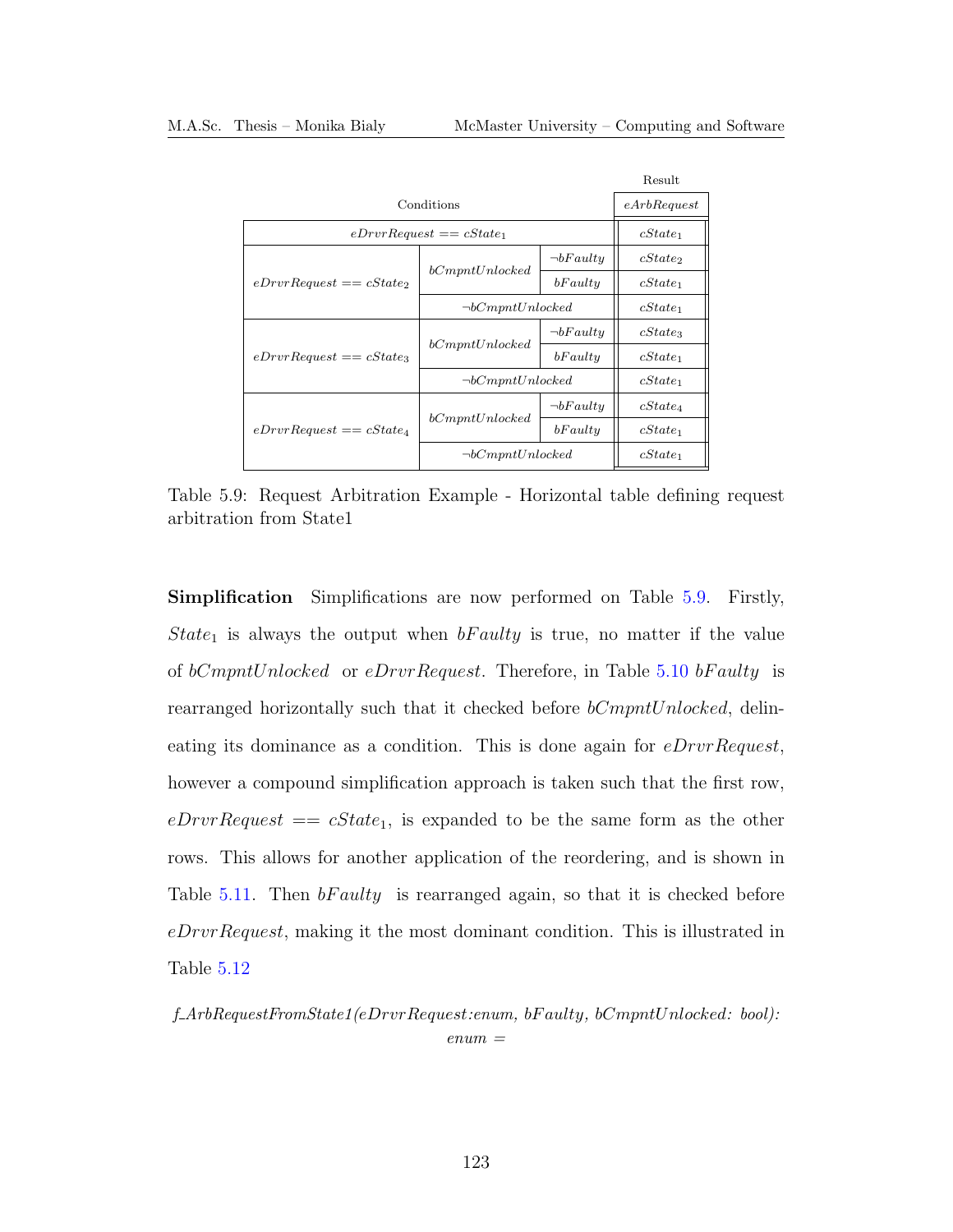|                            |                           |                        | Result              |
|----------------------------|---------------------------|------------------------|---------------------|
|                            | Conditions                |                        |                     |
|                            | $eDrvrRequest = cState_1$ |                        | $cState_1$          |
|                            |                           | bFaultu                | $cState_1$          |
| $eDrvrRequest == cState_2$ |                           | $\neg bComptUnlocked$  | $cState_1$          |
|                            | $\neg bFaulty$            | bCompt Unlocked        | cState <sub>2</sub> |
|                            | bFaulty                   |                        | $cState_1$          |
| $eDrvrRequest == cState_3$ |                           | $\neg bCompt Unlocked$ | $cState_1$          |
|                            | $\neg bFaulty$            | bCompt Unlocked        | $cState_3$          |
|                            | bFaulty                   |                        | $cState_1$          |
| $eDrvrRequest == cState_4$ |                           | $\neg bCompt Unlocked$ | $cState_1$          |
|                            | $\neg bFaulty$            | bCompt Unlocked        | $cState_4$          |

<span id="page-137-0"></span>Table 5.10: Request Arbitration Example - Reordering bF aulty horizontally

fArbRequestFromState1(eDrvrRequest:enum, bF aulty, bCmpntUnlocked:bool):

 $enum =$ Result Conditions  $\left| \right|$  eArbRequest  $eDrvrRequest == cState_1$  $\begin{array}{ccc} bFaulty & \hspace{1cm} & cState_1 \end{array}$  $\neg bFaulty$  $\neg bComptUnlocked$   $\vert$   $cState_1$  $bComptUnlocked$   $\vert$   $cState_1$  $eDrvrRequest == cState_2$  $\left\| \right.$   $\left\| \right.$   $\left\| \right.$   $\left\| \right.$   $\left\| \right.$   $\left\| \right.$   $\left\| \right.$   $\left\| \right.$   $\left\| \right.$   $\left\| \right.$   $\left\| \right.$   $\left\| \right.$   $\left\| \right.$   $\left\| \right.$   $\left\| \right.$   $\left\| \right.$   $\left\| \right.$   $\left\| \right.$   $\left\| \right.$   $\left\| \right.$   $\left\| \right.$   $\left\| \right.$   $\neg bFaulty$  $\neg bCmmtUnlocked$   $\vert$   $cState_1$  $bComptUnlocked$   $\vert$   $cState_2$  $eDrvrRequest == cState_3$  $\begin{array}{c|c}\n 6 \text{Faulty} \\
\hline\n 6 \text{Fate}_1\n \end{array}$  $\neg bFaulty$  $\neg bComptUnlocked$   $\bigcup$  cState<sub>1</sub>  $bComptUnlocked$   $\vert$   $cState_3$  $eDrvrRequest == cState_4$  $\boldsymbol{b} \boldsymbol{F} \boldsymbol{a} \boldsymbol{u} \boldsymbol{t} \boldsymbol{y}$   $\boldsymbol{c} \boldsymbol{S} \boldsymbol{t} \boldsymbol{a} \boldsymbol{t} \boldsymbol{e}_1$  $\neg bFaulty$  $\neg bCmmptUnlocked$   $\big|$   $cState_1$  $bComptUnlocked$   $\vert$   $cState_4$ 

<span id="page-137-1"></span>Table 5.11: Request Arbitration Example - Row expansion to facilitate further simplification

fArbRequestFromState1(eDrvrRequest:enum, bF aulty, bCmpntUnlocked:bool):  $enum =$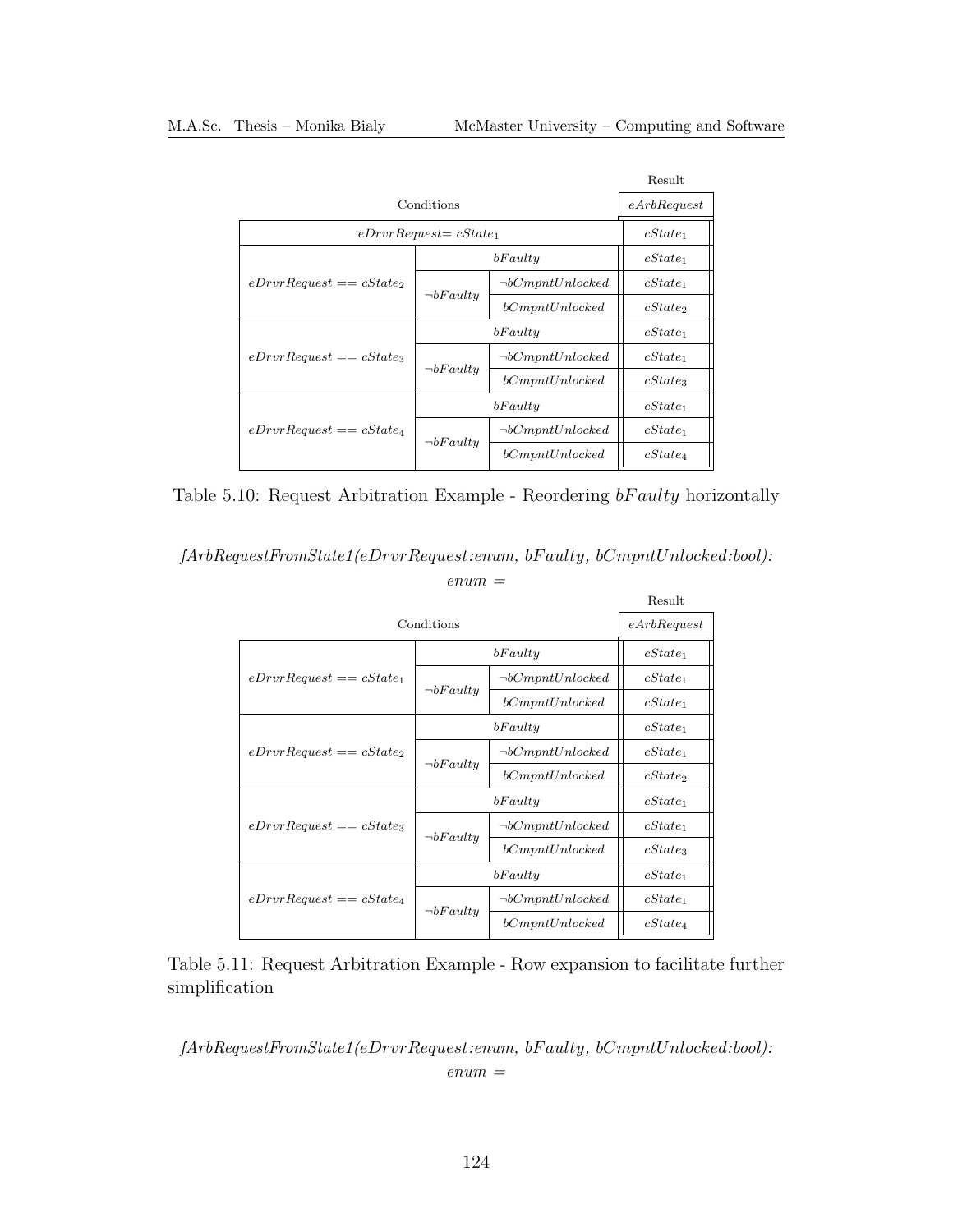|                |                            |                        | Result              |
|----------------|----------------------------|------------------------|---------------------|
|                | Conditions                 |                        | eArbRequest         |
| bFaulty        |                            | $cState_1$             |                     |
|                | $eDrvrRequest == cState_1$ | $\neg bCompt Unlocked$ | $cState_1$          |
|                |                            | bCompt Unlocked        | $cState_1$          |
|                | $eDrvrRequest == cState_2$ | $\neg bCompt Unlocked$ | $cState_1$          |
| $\neg bFaulty$ |                            | bCompt Unlocked        | cState <sub>2</sub> |
|                |                            | $\neg bComptUnlocked$  | $cState_1$          |
|                | $eDrvrRequest == cState_3$ | bCompt Unlocked        | $cState_3$          |
|                |                            | $\neg bComptUnlocked$  | $cState_1$          |
|                | $eDrvrRequest == cState_4$ | bCompt Unlocked        | $cState_4$          |

<span id="page-138-0"></span>Table 5.12: Request Arbitration Example - Reordering bF aulty horizontally a second time

It is evident from Table [5.12](#page-138-0) that checking  $\neg bComptUnlocked$  always results in  $cState_1$  regardless of  $eDrvRequest$ . We apply a similar treatment and move the  $bComptUnlocked$  condition such that it comes before eDrvrRequest, as seen in Table [5.13.](#page-139-0) Doing so clearly show that in fact,  $eDrvrRequest$  is not necessary at all in rows 2-5. In all four of these cases, the output is  $cState_1$ , therefore it can be considered as a don't care condition. Table [5.14](#page-139-1) demonstrates its removal, resulting in the elimination of 3 superfluous rows.

 $fArbRequestFrom State1(eDrvrRequest:enum, bFaulty, bCmmtUnlocked:bool): enum =$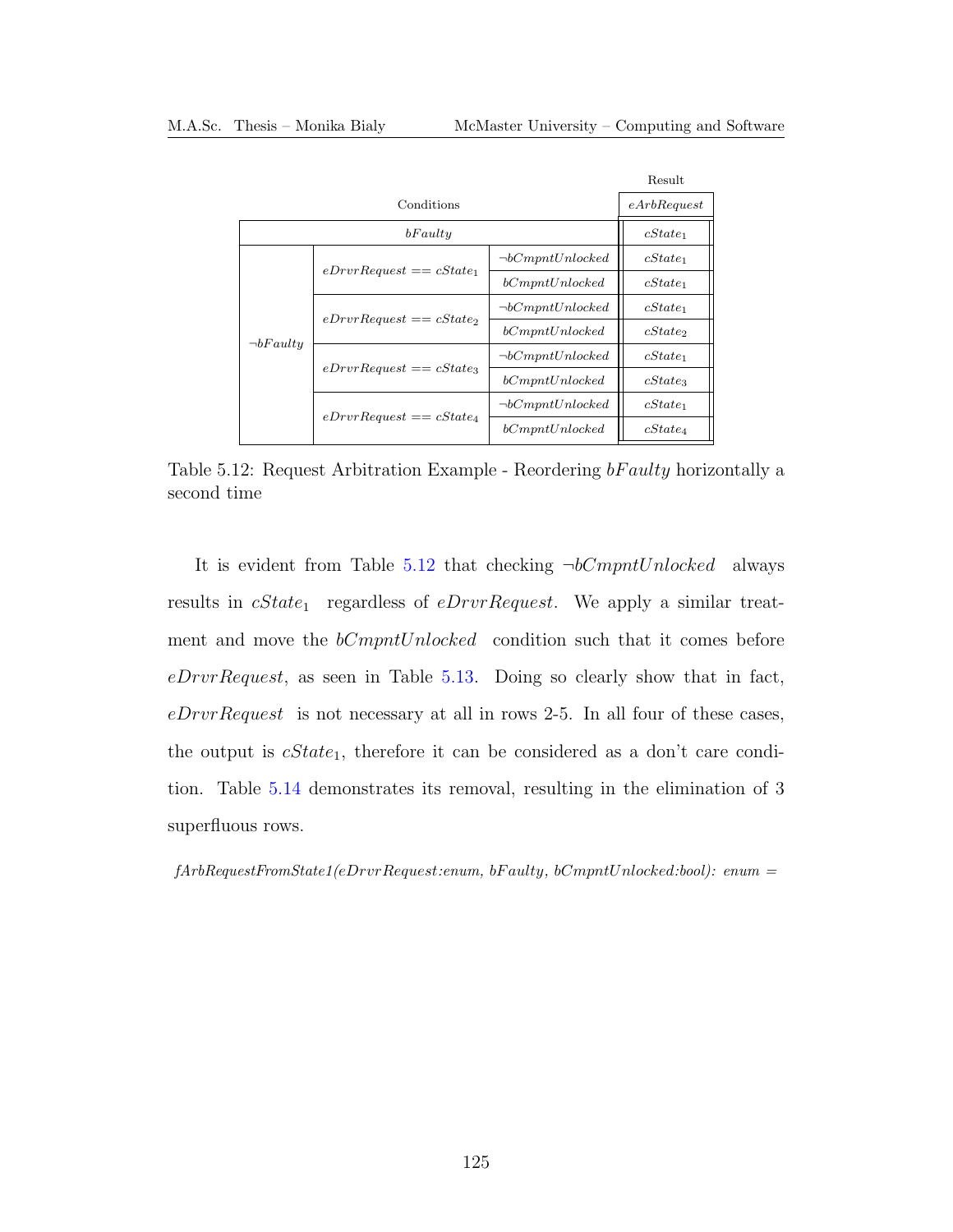|                |                       |                            | Result      |
|----------------|-----------------------|----------------------------|-------------|
|                | Conditions            |                            | eArbRequest |
| bFaulty        |                       | $cState_1$                 |             |
|                |                       | $eDrvrRequest == cState_1$ | $cState_1$  |
|                | $\neg bComptUnlocked$ | $eDrvrRequest == cState_2$ | $cState_1$  |
|                |                       | $eDrvrRequest == cState_3$ | $cState_1$  |
|                |                       | $eDrvrRequest == cState_4$ | $cState_1$  |
| $\neg bFaulty$ |                       | $eDrvrRequest == cState_1$ | $cState_1$  |
|                | bCompt Unlocked       | $eDrvrRequest == cState_2$ | cState      |
|                |                       | $eDrvrRequest == cState_3$ | $cState_3$  |
|                |                       | $eDrvrRequest == cState_4$ | $cState_4$  |

<span id="page-139-0"></span>Table 5.13: Request Arbitration Example - Reordering bCmpntUnlocked horizontally

fArbRequestFromState1(eDrvrRequest:enum, bF aulty, bCmpntUnlocked:bool):

 $enum =$ 

|                |                       |                            | Result              |
|----------------|-----------------------|----------------------------|---------------------|
|                | Conditions            |                            |                     |
| bFaulty        |                       |                            | $cState_1$          |
|                | $\neg bComptUnlocked$ |                            | $cState_1$          |
|                |                       | $eDrvrRequest == cState_1$ | $cState_1$          |
| $\neg bFaulty$ | bComputUnlocked       | $eDrvrRequest == cState_2$ | cState <sub>2</sub> |
|                |                       | $eDrvrRequest == cState_3$ | $cState_3$          |
|                |                       | $eDrvrRequest == cState_4$ | $cState_4$          |

<span id="page-139-1"></span>Table 5.14: Request Arbitration Example - Don't care condition removal of eDrvrRequest

Afterwards, there is a no change condition evident in the table's last four rows. Here, the state values are essentially passed through, and so their condition checks can be eliminated, and simply used in the output cell, as shown in Table [5.15.](#page-140-0) Additionally, the vertical ordering of the bCmpntUnlocked condition is manipulated such that the non-negated condition is placed first. This is simply done so that it is consistent with the notation of  $bFaulty$ , and is given in Table [5.16.](#page-140-1)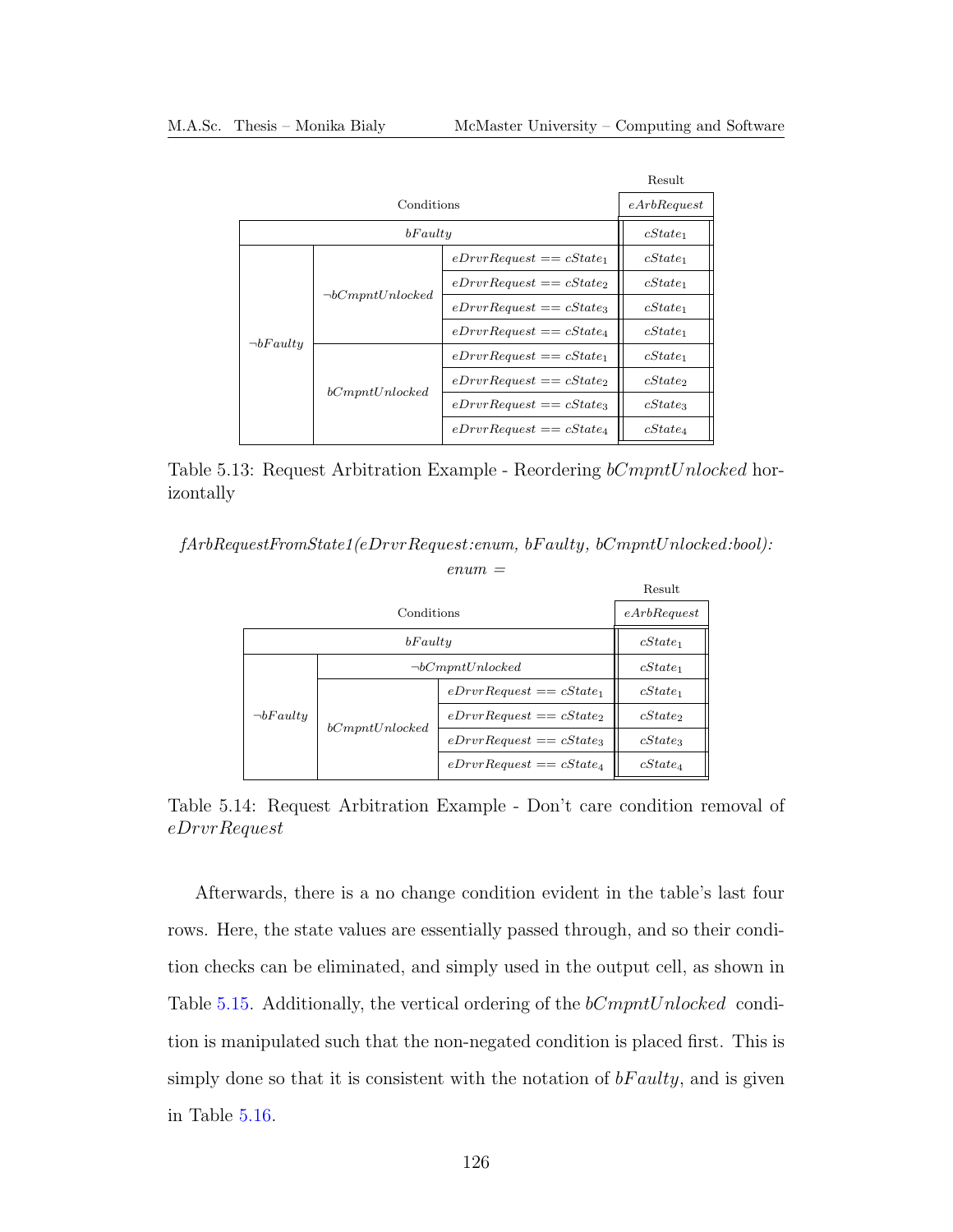fArbRequestFromState1(eDrvrRequest:enum, bF aulty, bCmpntUnlocked:bool):

 $enum =$ 

|                |                       | Result       |
|----------------|-----------------------|--------------|
| Conditions     |                       | eArbRequest  |
| bFaulty        |                       | $cState_1$   |
|                | $\neg bComptUnlocked$ | $cState_1$   |
| $\neg bFaulty$ | bCompt Unlocked       | eDrvrRequest |

<span id="page-140-0"></span>Table 5.15: Request Arbitration Example - eDrvrRequest no change generalization

fArbRequestFromState1(eDrvrRequest:enum, bF aulty, bCmpntUnlocked:bool):  $enum =$ 

|                |                       | Result       |
|----------------|-----------------------|--------------|
| Conditions     |                       | eArbRequest  |
| bFaulty        |                       | $cState_1$   |
|                | bCompt Unlocked       | eDrvrRequest |
| $\neg bFaulty$ | $\neg bComptUnlocked$ | cState       |

<span id="page-140-1"></span>Table 5.16: Request Arbitration Example - Reordering bCmpntUnlocked horizontally

Transformation into Truth Table As a result of the simplifications reducing the size of the table, this step is straightforward in comparison to Transforming the original Stateflow truth table into a tabular expression. The cells are once again transposed, and the formatting is changed to match that of Stateflow truth tables. This is illustrated in Table [5.17.](#page-141-0)

The same process was applied to the remaining three tables of the subsystem. Their steps are not outlined in detail, however the final results are included in Appendix [B.](#page-175-0) Upon refactoring each table, they were implemented in the design. The resulting simplified Stateflow truth tables were shown to be equivalent to the original through the use of PVS.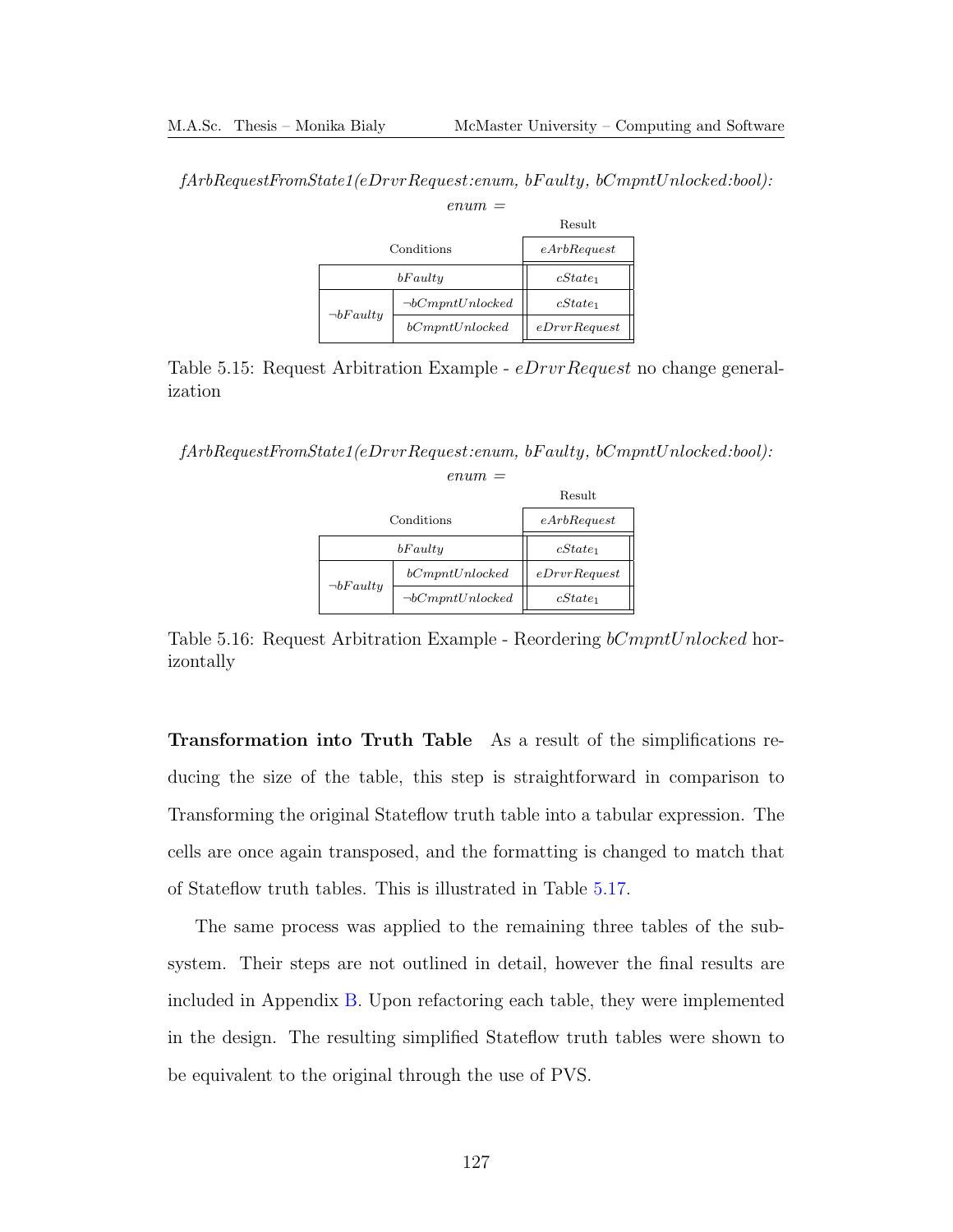| #              | Condition                    |   | 2 | 3 |
|----------------|------------------------------|---|---|---|
| 1              | bFaulty                      | Т | F | F |
| $\overline{2}$ | bCompt Unlocked              |   | Т | F |
|                | Actions                      |   | 2 |   |
|                |                              |   |   |   |
| #              | Action                       |   |   |   |
| 1              | $eArbRequest = cState_1$     |   |   |   |
| $\overline{2}$ | $eArbRequest = eDrvrRequest$ |   |   |   |

<span id="page-141-0"></span>fArbRequestFromState1(eDrvrRequest:enum, bF aulty, bCmpntUnlocked:bool):  $enum =$ 

Table 5.17: Request Arbitration Example - Equivalent Stateflow truth table

### 5.1.2 Results

The impact that the refactoring has had on the tables is discussed here. We investigate how refactoring and simplification affects software designs in terms of testability, complexity and requirements traceability.

Testing To compare the original and refactored tables, testing is performed using [SDV,](#page-13-1) due to its superior Stateflow truth table support. All four original tables are reimplemented using the refactored tables. During testing, SDV formally analyzes the model and provides this information in coverage and analysis reports. In order to compare the two different tabular implementations with respect to their effects on testing, test case generation was performed and the coverage and analysis information were compared. Table [5.18](#page-142-0) compares the formal analysis results of the original and refactored tables' tests, while Table [5.19](#page-142-1) compares the achieved model coverage. SDV testing strives to maximize three types of coverage objectives: condition, decision, and [MC/DC.](#page-13-2)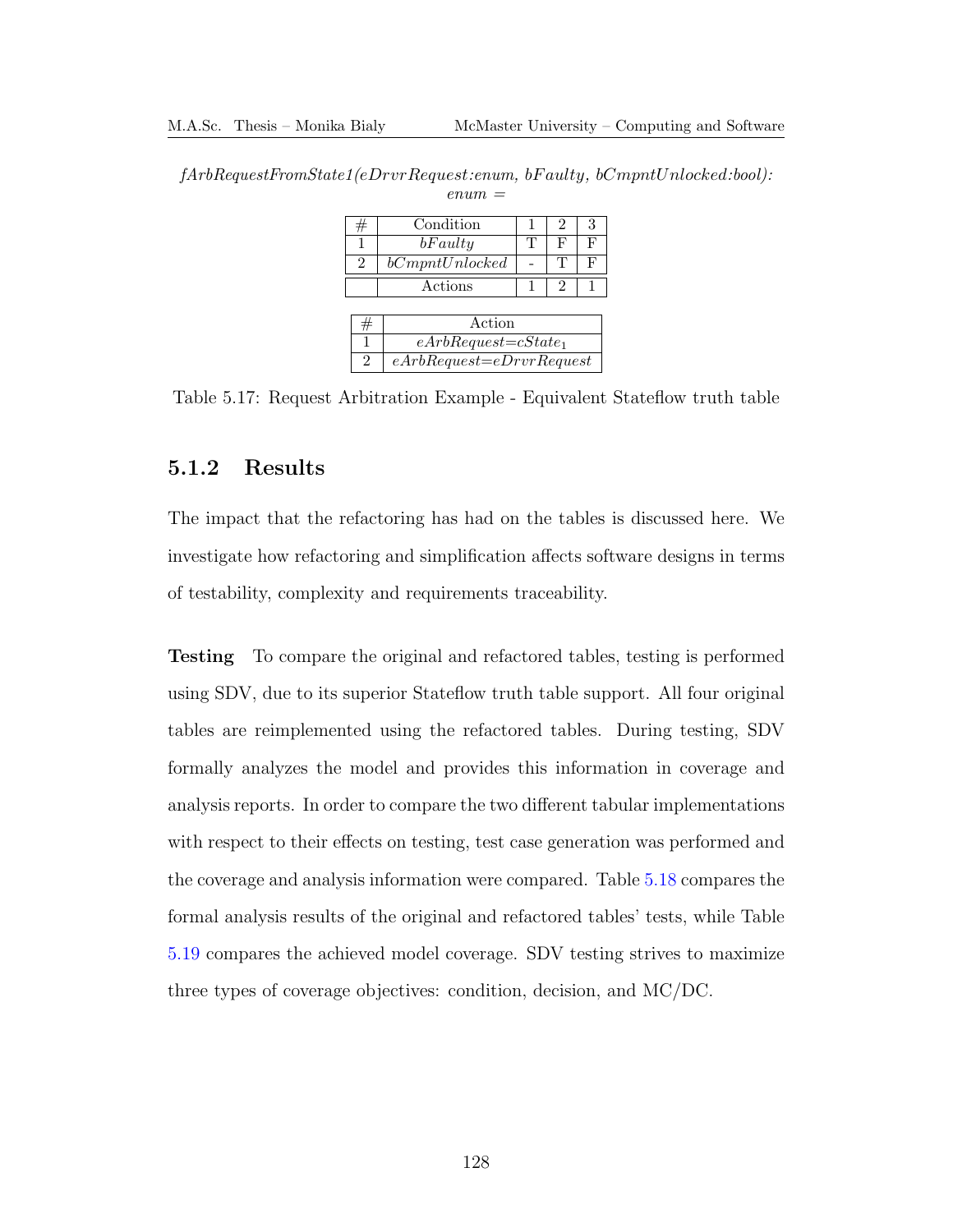|                                 | Original | Refactored |
|---------------------------------|----------|------------|
| Tests                           | 7        | 9          |
| Test Steps                      | 97       | 48         |
| Number of Objectives            | 1016     | 371        |
| Objectives Satisfied            | 797      | 311        |
| Objectives Proven Unsatisfiable | 219      | 60         |
| Cyclomatic Complexity           | 274      | 107        |

<span id="page-142-0"></span>Table 5.18: Analysis of tests

|             | Original  |       |            | Refactored |       |            |
|-------------|-----------|-------|------------|------------|-------|------------|
|             | Satisfied | Total | Percentage | Satisfied  | Total | Percentage |
| Condition   | 368       | 452   | 81\%       | 110        | 140   | 79%        |
| Decision    | 112       | 112   | 100%       | 95         | 95    | 100%       |
| <b>MCDC</b> | 141       | 226   | 62\%       | 44         | 70    | 63\%       |

<span id="page-142-1"></span>Table 5.19: Comparison of test metrics

In examining this data, it is evident that the number of test objectives is significantly reduced by more than half. Additionally, the testing time also decreased. Although not as evident because of the overall reduction of objectives, it is also the case that the number of satisfied objectives increase from approximately 78% to 84%. The reason for this improvement is due to the simplification of the decision logic, which is confirmed by the cyclomatic complexity metric. Cyclomatic complexity decreased considerably by a factor of 2.5. In examining the Table [5.16](#page-140-1) specifically, [SDV](#page-13-1) reported a cyclomatic complexity of 10. Its accompanying table, Table ?? has a complexity of 9.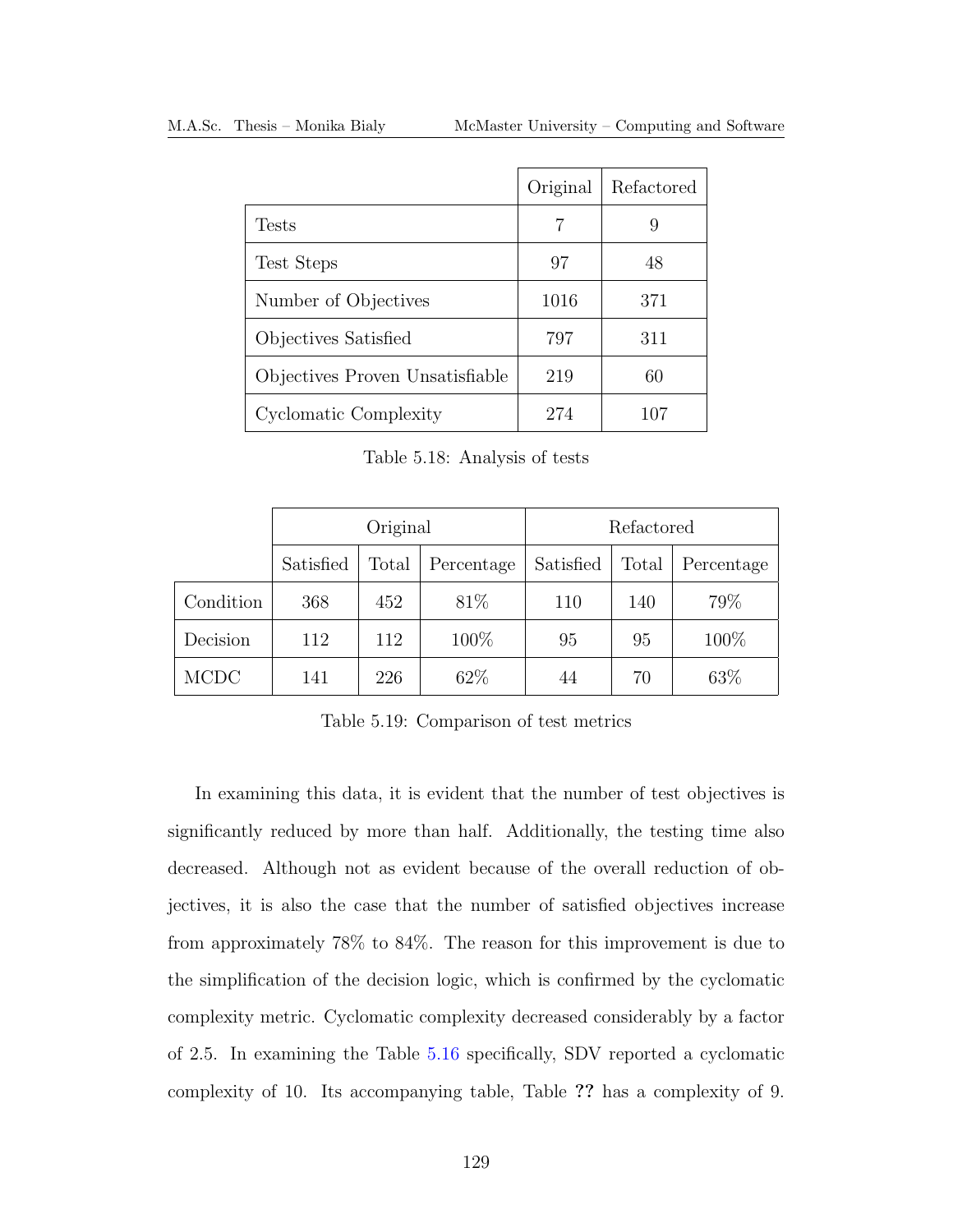The original, Table [5.1](#page-131-0) had a complexity of 60. Therefore, these two tables together yield a complexity of 19, which is significant lower.

No significant improvements were achieved in terms of coverages metrics, however improvements were made to testing efforts required on the part of [SDV.](#page-13-1) We are primarily concerned with reducing the efforts in testing with regards to number of tests required. In Table [5.18](#page-142-0) it appears as though the number of tests increases, and thus the refactored model is more difficult to test, however it is more important to take notice of the number of test steps required within each of these tests. Tests are a means of grouping some number of steps, and thus do not necessarily reflect more or less effort required to test a particular model. It is evident that the refactored tables require less test steps than the original. Detailed testing results describing each test are also made available in the coverage report. This data is presented in Table [5.20](#page-143-0) and Table [5.21](#page-144-0) respectively.

| Test $#$       | Length $(s)$ | Test Steps | Objectives Satisfied |
|----------------|--------------|------------|----------------------|
| $\mathbf{1}$   | 1.0          | 6          | 74                   |
| $\overline{2}$ | 3.4          | 18         | 205                  |
| 3              | 0.8          | 5          | 67                   |
| $\overline{4}$ | 3.2          | 17         | 196                  |
| 5              | 5.4          | 28         | 148                  |
| 6              | 3.0          | 16         | 98                   |
| $\overline{7}$ | 1.2          | 7          | 9                    |
| Total          | 18           | 97         | 797                  |

<span id="page-143-0"></span>Table 5.20: Detailed test information for subsystem with original tables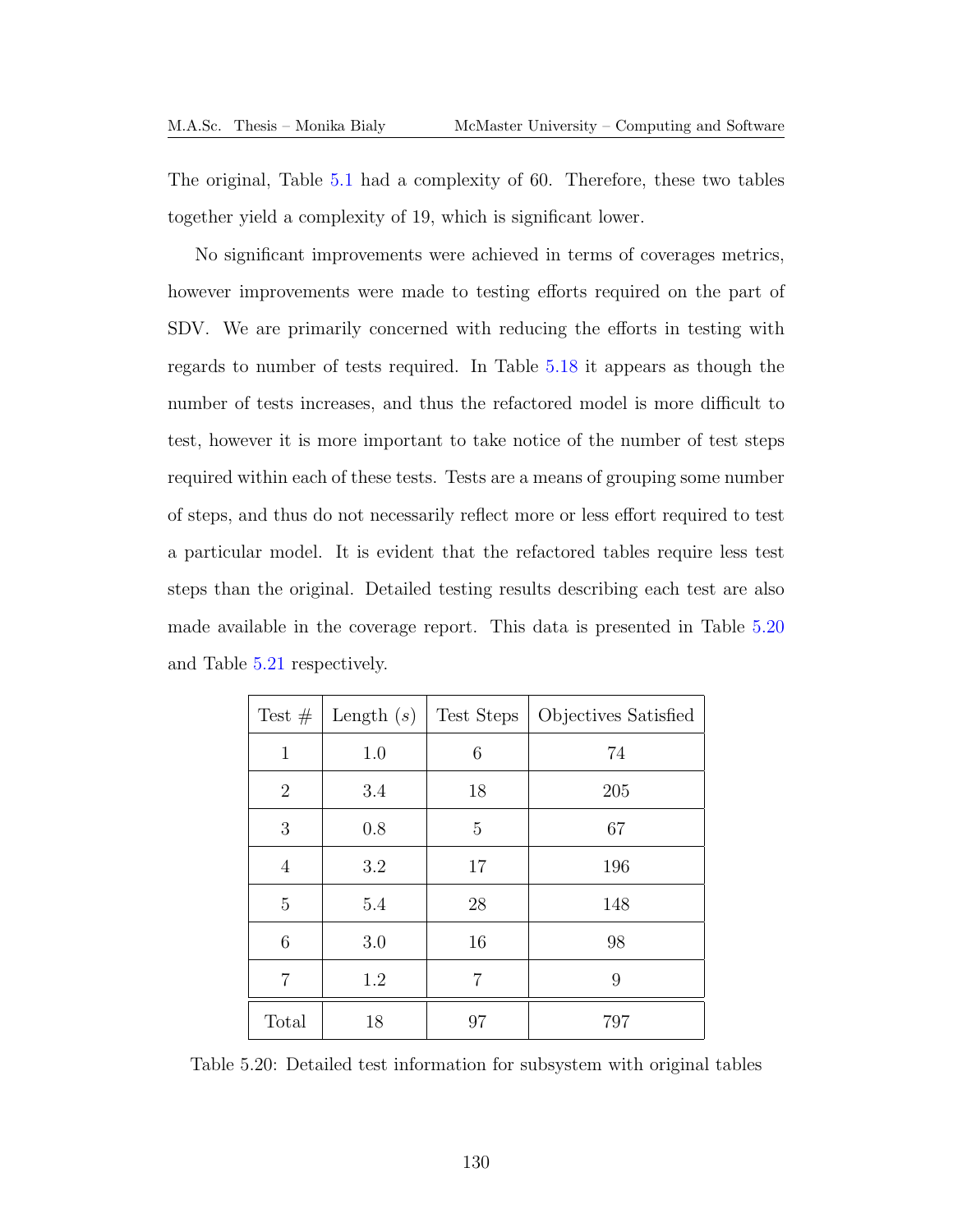| Test $#$       | Length $(s)$ | Test Steps     | Objectives Satisfied |
|----------------|--------------|----------------|----------------------|
| $\mathbf{1}$   | 2.4          | 13             | 128                  |
| $\overline{2}$ | 0.6          | $\overline{4}$ | 41                   |
| 3              | 1.2          | $\overline{7}$ | 86                   |
| $\overline{4}$ | 1.6          | 9              | 15                   |
| $\overline{5}$ | 2.0          | 11             | 14                   |
| $\,6$          | 0.0          | $\mathbf{1}$   | 9                    |
| $\overline{7}$ | 0.0          | $\mathbf 1$    | 7                    |
| 8              | 0.0          | $\mathbf{1}$   | $\overline{7}$       |
| 9              | 0.0          | $\mathbf{1}$   | $\overline{4}$       |
| Total          | 7.8          | 48             | 311                  |

Table 5.21: Detailed test information for subsystem with refactored tables

Furthermore, Table [5.19](#page-142-0) also shows how many objectives are required of the design in order to satisfy condition, decision, and [MC/DC.](#page-13-0) In all three cases, the refactored table requires less objectives.

Requirements Tracablilty Tabular expressions are more readable tabular constructs than decision tables. Additionally, they allow requirement to be more evident. Therefore they are more conducive to making requirements more traceable. This is demonstrated in Table [5.22.](#page-145-0)

fArbRequestFromState1(eDrvrRequest:enum, bF aulty, bCmpntUnlocked:bool):

 $enum =$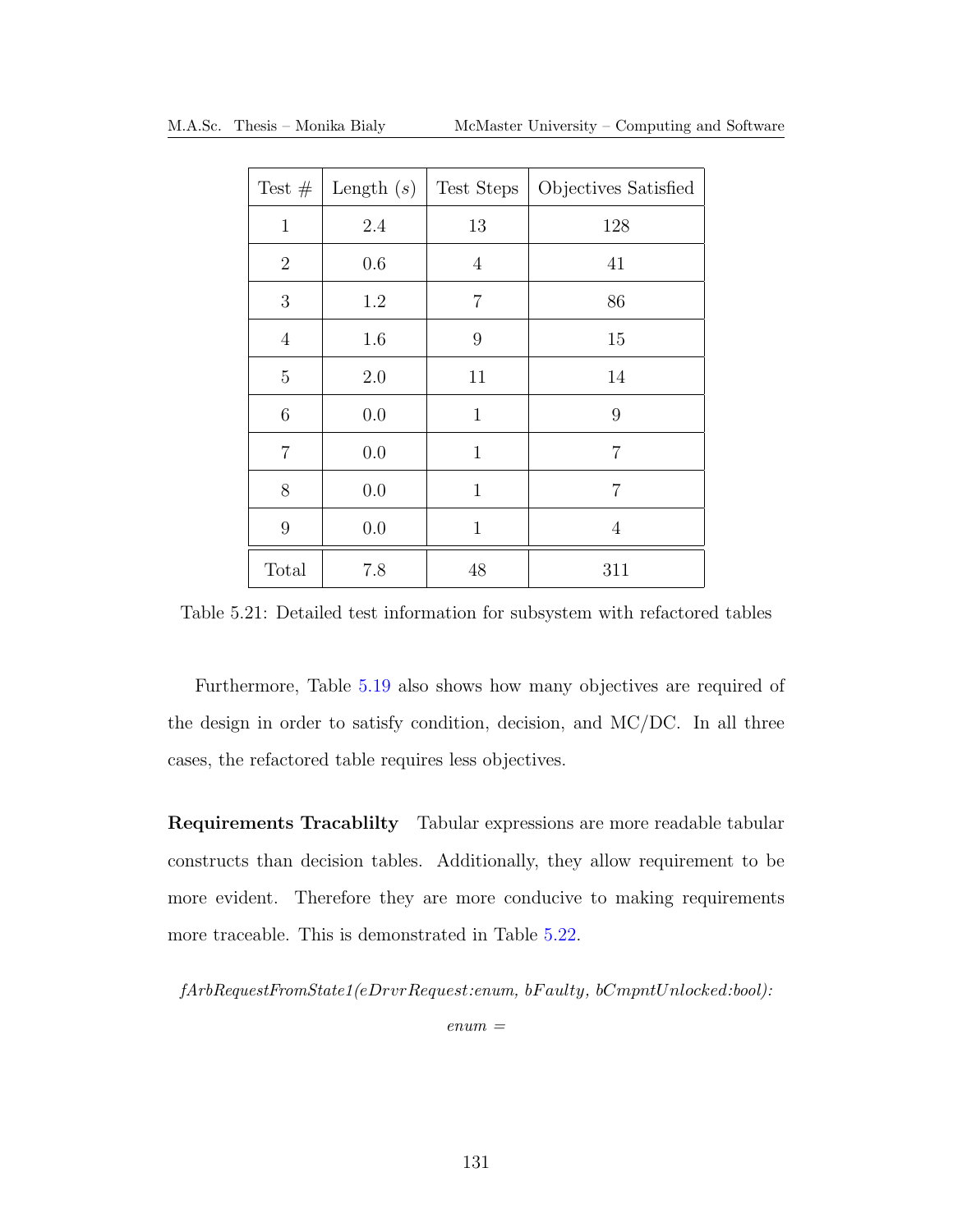

Figure 5.1: Summary of SDV analysis

|                |                        | Result       |
|----------------|------------------------|--------------|
| Conditions     | eArbRequest            |              |
|                | $cState_1$             |              |
| $\neg bFaulty$ | bCompt Unlocked        | eDrvrRequest |
|                | $\neg bCompt Unlocked$ | $cState_1$   |

<span id="page-145-0"></span>Table 5.22: Visible requirement

Calibration Flexibility These tables are not in use as calibratable data. Therefore this is not considered for this system.

In summary, this methodology proves to be indeed successful at reducing cyclomatic complexity of tabular designs as well as testing efforts.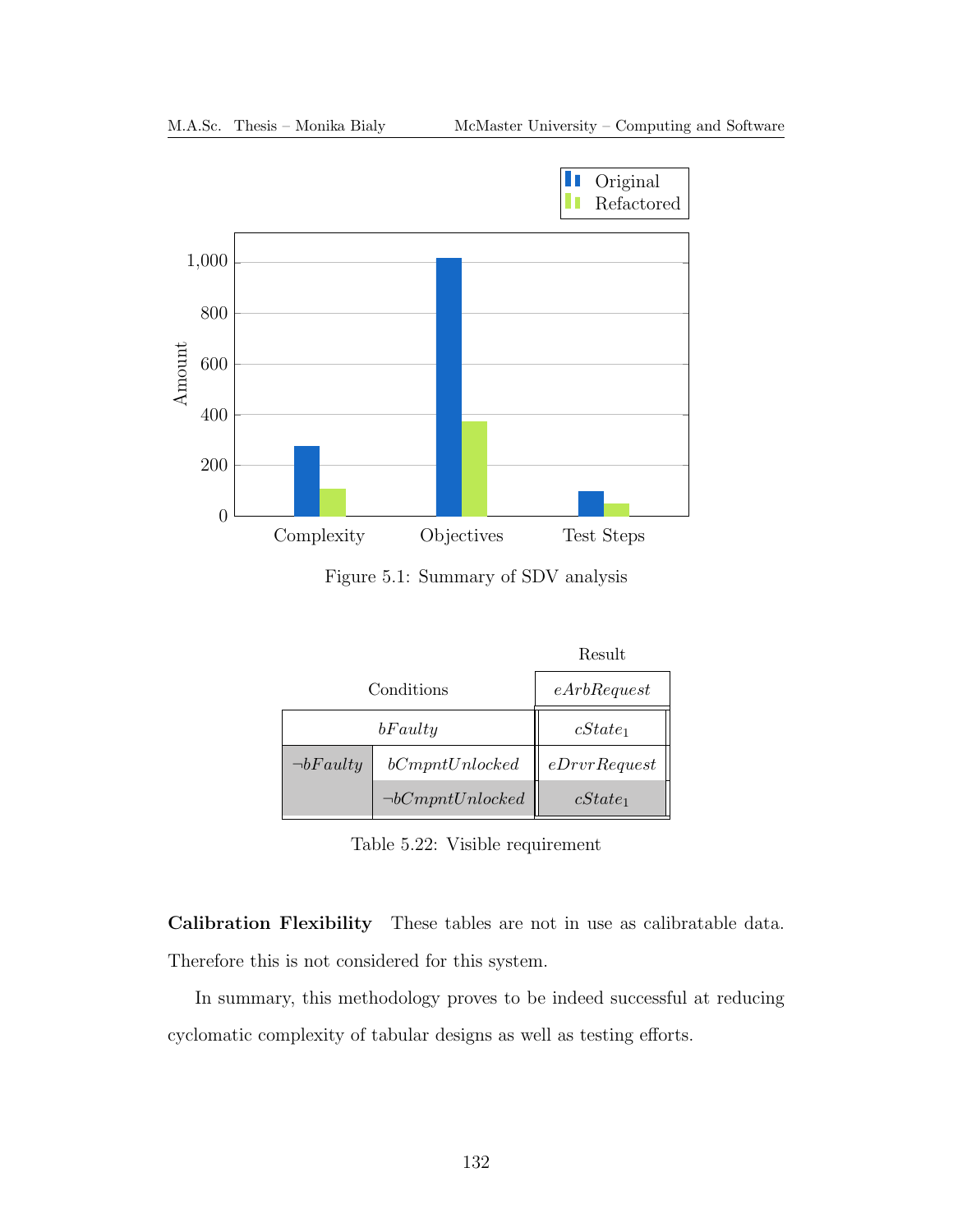## 5.2 Example 2: System Status

We illustrate the aforementioned refactoring approach on another vehicle system, illustrated in Figure [5.2.](#page-159-0) This example is of considerable size,and flagged as a subsystem that is particularity odious to maintain my developers from our [OEM](#page-13-1) partner. Although the logic to be simplified in this subsystem is in Stateflow truth table form, application of the proposed simplification methodology cannot be applied directly. We first describe its functionality, outline the approach by which it is to be refactored, and then demonstrate refactoring for a single table.

At a high level, the functionality of this subsystem is concerned with the computation of the state of a major vehicular system. Using several these input signals, the subsystem arbitrates the enabling of various operations and other subsystems. The overall system "state" is a combination of system and operation statuses which are either enabled or disabled. The statuses of these systems are the outputs of this subsystem, shown in Figure [5.23.](#page-150-0) In total, there are eight system/operation statuses that are computed in this subsystem.

At the core of this implementation are two tables capturing the decision logic for determining the system state. The effective purpose of these tables is to select which outputs are enabled/disabled, i.e. true/false, based on the given input. The following is a brief explanation of the process of determining the system state as it was implemented. We take interest in this computation in particular due to its heavy use of tables.

1. Two truth tables return an integer value each. The first table returns  $nIndex_1$  in the range of [1,73] and the second returns an integer value  $nIndex_2$  in the range [1,21]. Each output corresponds to the x and y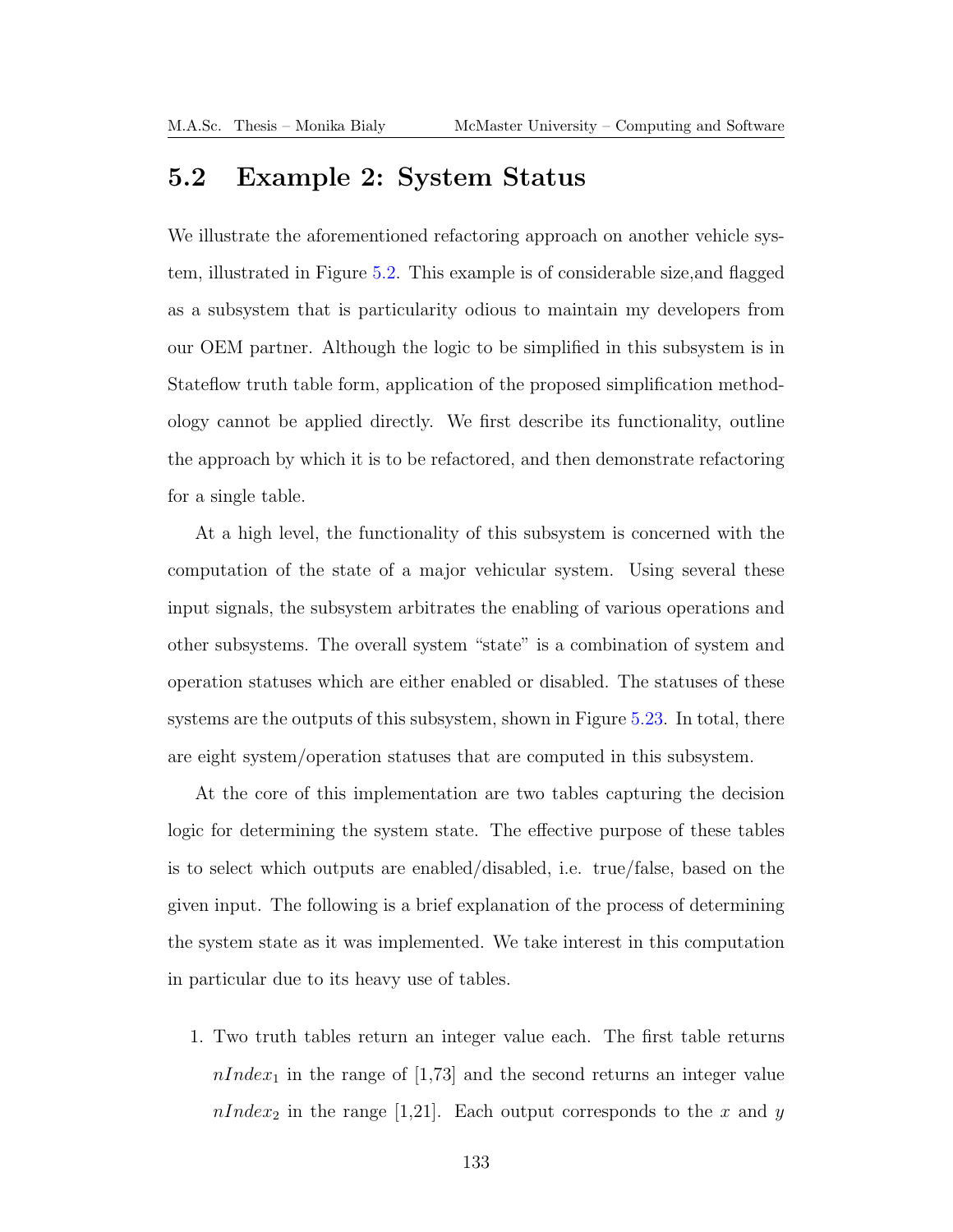(row and column respectively) values of the cEncodedState matrix. The matrix issues system states.

- 2. The x and y values are fed into a 2D-selector, which returns the element of the matrix at the indices provided. This value is the system state in decimal form. Possible state values returned are {0, 128, 132, 140, 196, 204, 228, 236, 244}.
- 3. Allow for any overrides to take place. If there is an override, system state is 0.
- 4. Decode the system state value from decimal to binary. Each bit of the binary number corresponds to a output value describing the enabling/disabling of the systems/operations for that system state.

The motivations behind refactoring this system, as well as the problem formulation are as follows:

- Design is unintuitive. Implementation does not correlate well with the desired functionality. We see the use of three large tables: two Simulink truth tables and a 2D Matlab matrix. This approach essentially uses two tables to look up entries in a third table. From the description above, it is apparent that implementation of the functionality we desire to achieve is done so through an indirect means. Furthermore, the system states are represented numerically in an inexplicit manner, which necessitates the use of a decoder subsystem.
- Tables are too large and complex. The matrix is sparse, that is, largely empty. In total there are 80 non-zeros vs. 1453 zeros. Furthermore, the method of lookup is inefficient. Only rows 1, 10, 37, 46 have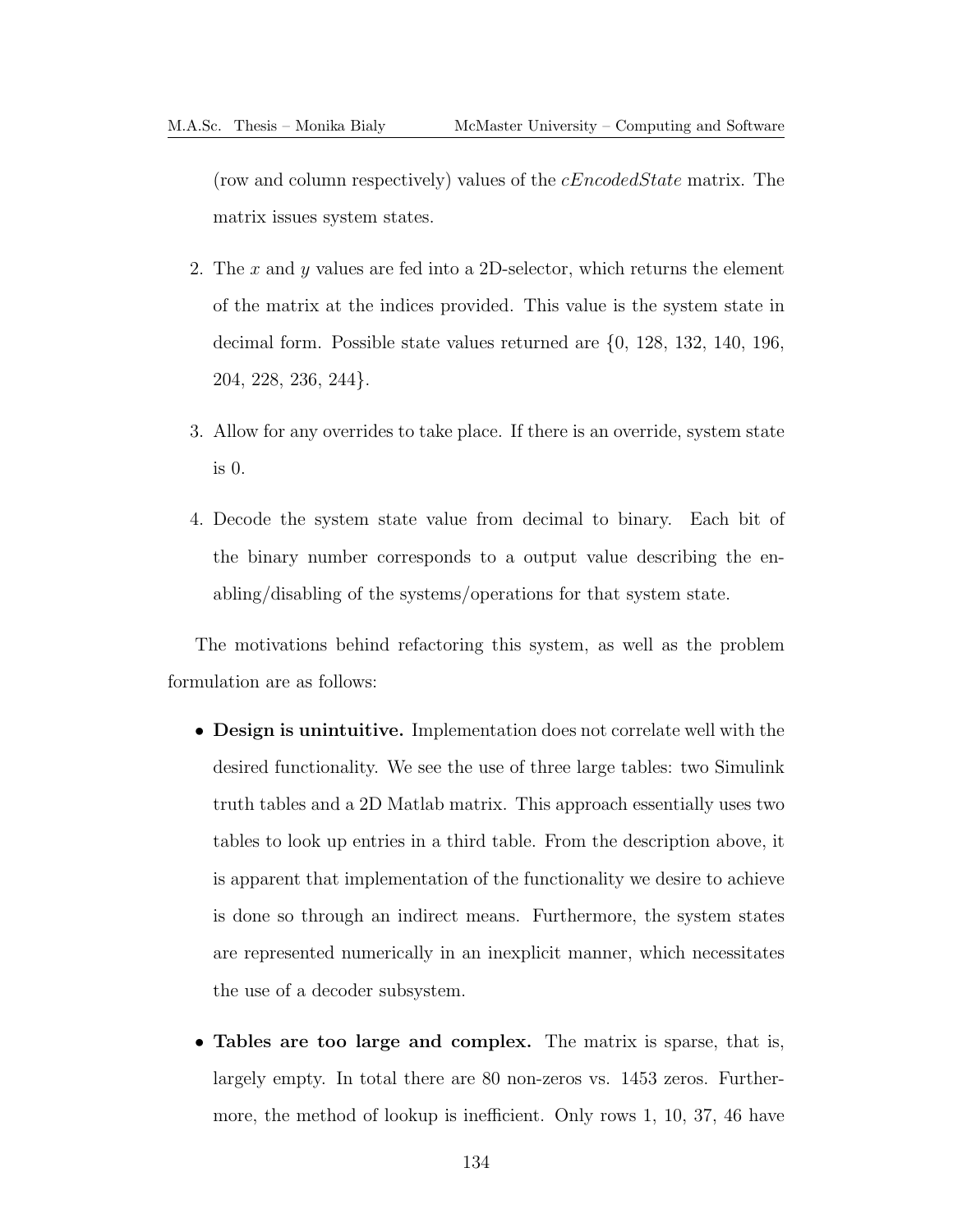non-zero values. When the first table points to an all-zero row, it is not necessary to check the second table. In this case, determining the y index is inconsequential because all columns will contain zero values regardless. Additionally, storing this large matrix as a calibration also requires a sizeable amount of memory, specifically 3000K.

- Modifiability. In addition to the implementation being prohibitively complex to easily facilitate changes in functionality, future changes to the system may be difficult due in part to the current implementation's reliance on the binary representation of the system state. At present, the system currently works for 8 bits, because there are 8 outputs. But in the case when another system/operation needs to be included in the arbitration logic, to accommodate the increase, more bits are required, necessitating a more intensive refactoring of the system.
- Obfuscates vehicular requirements. It is not readily evident from this implementation how the various vehicle systems operate. Added time and effort are required to inspect and understand how the system functions. Representing states as decimal numbers provides no information to developers in terms of what they actually represent. Lack of requirements documentation further exacerbates this problem, especially so for new developers.

All of these points lend themselves to the problems which developers have encountered: poor readability, understandability, maintainability, and testability.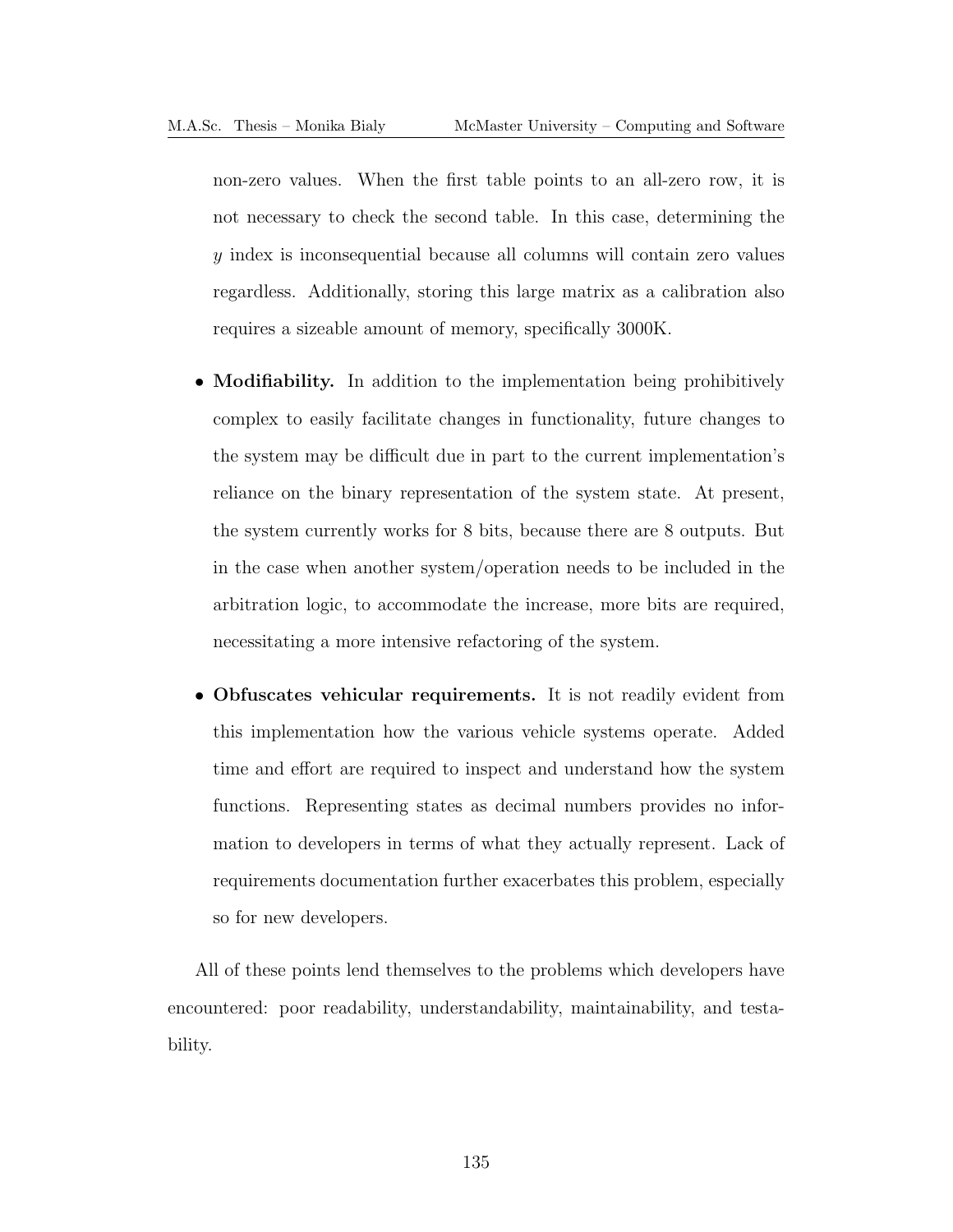#### 5.2.1 Application

With eight systems/operations to consider as outputs, eight tables will be required. We show the refactoring of the simplest example, namely the Drive Allowed bit. This output is essentially a flag indicating whether the system is allowed to go into certain states. The remaining refactored tables are included in Appendix [C.](#page-181-0)

Decomposition We start with three separate tables capturing the logic we wish to simplify, instead of a single truth table. Consequently, some additional work is required in order to apply the methodology and create tables for each output. We take a bitwise refactoring approach to decompose the system into non-coupled elements. Firstly, one of the objectives is to implement the computation of the system state in a more intuitive manner. Therefore, instead of using two tables to compute the index of a third, we represent each computation as a function which computes the status of each of the systems/operations. In the current design implementation, each system/operation status is a bit of the binary number that represents a system state. As such, we decompose the tables by isolating the logic behind each bit, and compute it separately as the output of its own table. For each output, only those inputs which affect the status of that system/operation are included, eliminating the need to include checking of conditions which are irrelevant for that system/operation. Developers will be able to calibrate functionality on a bit-by-bit basis, affording more flexibility when it comes to modifiability in the future. Furthermore, removing repetitions of conditions within tables is fundamental to the simplification methodology. Upon inspection of the two tables, we see that the outputs are unique integers and there is no repetition. Application of the methodology on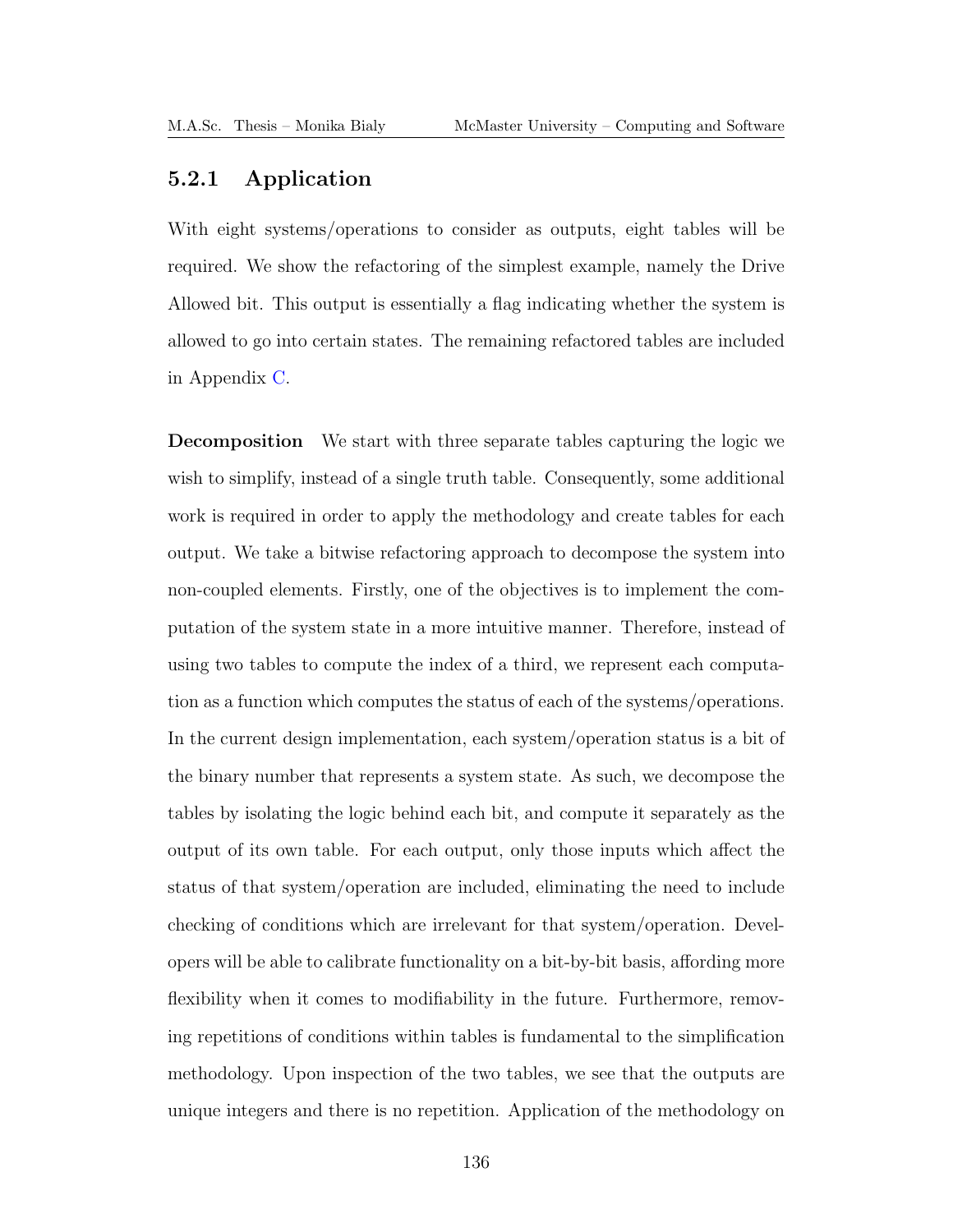the tables as they are currently implemented will be ineffectual. Moreover, no requirements can be derived from this implementation, as the integers have no other meaning than to point to matrix entries. Therefore, a bitwise refactoring approach is employed.

|       |          |                | Output System/Operation Status |             |          |                |             |          |                |  |  |
|-------|----------|----------------|--------------------------------|-------------|----------|----------------|-------------|----------|----------------|--|--|
|       |          | $bSystem_A$    | $bSystem_B$                    | $bSystem_C$ | $bOpt_A$ | $bSystem_D$    | $bSystem_E$ | $bOpt_B$ | $bOpr_C$       |  |  |
|       | $\theta$ | $\overline{0}$ | $\overline{0}$                 | $\Omega$    | $\theta$ | $\overline{0}$ | $\Omega$    | $\Omega$ | $\overline{0}$ |  |  |
|       | 128      |                | $\theta$                       | $\Omega$    | $\Omega$ | $\overline{0}$ | $\Omega$    | $\Omega$ | $\overline{0}$ |  |  |
|       | 132      |                | $\theta$                       | $\Omega$    | $\Omega$ |                |             | $\Omega$ | $\Omega$       |  |  |
| State | 196      |                | 1                              | $\Omega$    | $\Omega$ | $\Omega$       |             | $\Omega$ | $\Omega$       |  |  |
|       | 204      |                |                                | $\Omega$    | $\Omega$ |                |             | $\Omega$ | $\overline{0}$ |  |  |
|       | 228      |                |                                |             | $\Omega$ | $\Omega$       |             | $\Omega$ | $\Omega$       |  |  |
|       | 236      |                |                                |             | $\Omega$ |                |             | $\Omega$ | $\overline{0}$ |  |  |
|       | 244      |                |                                |             |          | $\Omega$       |             | 0        | $\Omega$       |  |  |

<span id="page-150-0"></span>Table 5.23: System states and their system/operation statuses

Firstly, we isolate the logic which computes this specific output. This is done by inspecting the states, and identifying those in which the system/operation is enabled (i.e. true). Table [5.23](#page-150-0) presents the eight system states and the status of the various systems within those states.

We can see that the  $bOpr_A$  bit is only enabled in state 244. Consulting the matrix, we target any entries where state 244 is the prescribed output, and work backwards to the two truth tables to discover which conditions were required to arrive at these matrix entries. At this stage, it may be is possible to simplify the resulting expressions intuitively, through visual inspection. We however leave simplification to the application of the methodology. Avoiding any simplifications at this time may allow for a different set of simplification to take place during the next steps.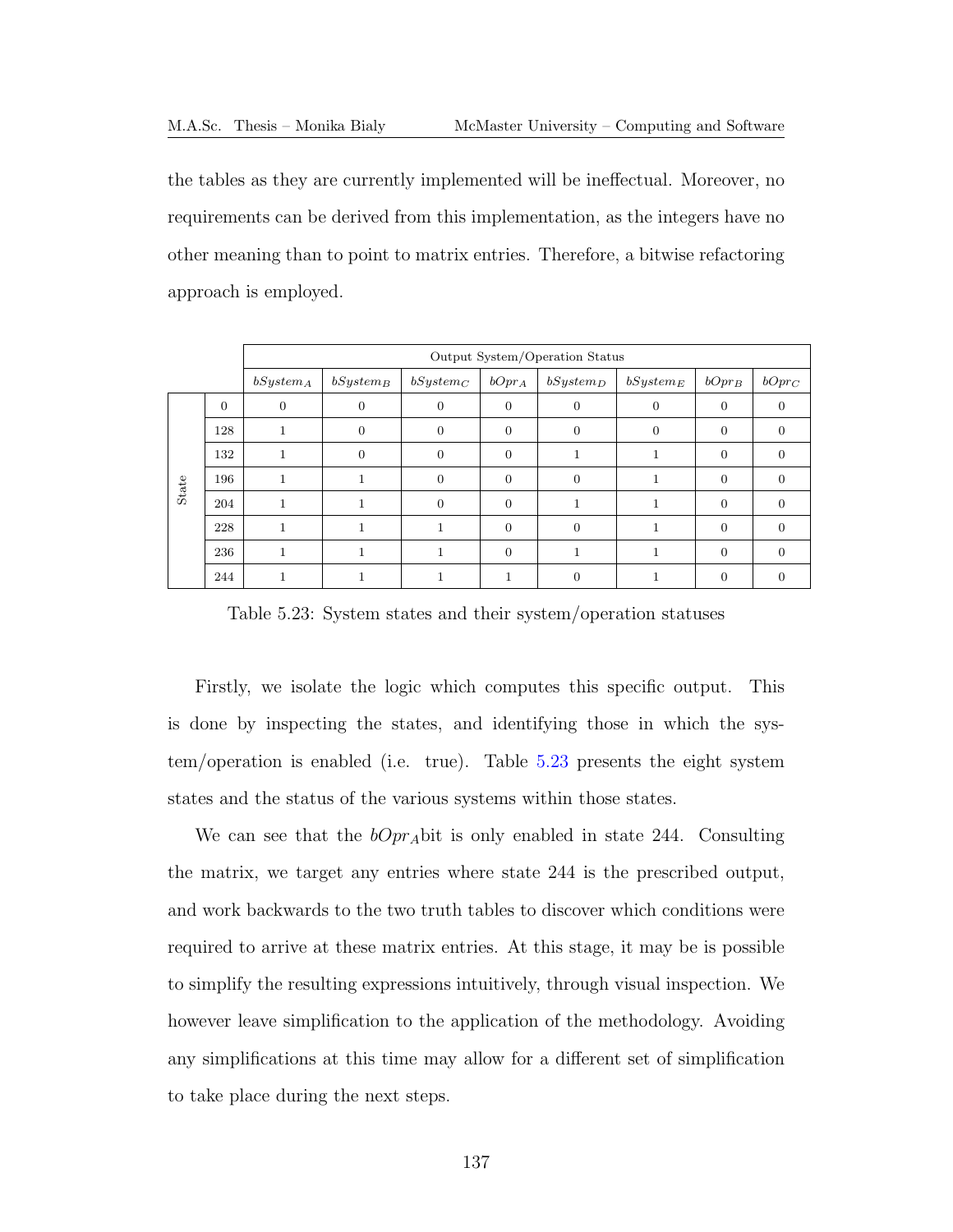Derivation of Function Definition The logic derived from the matrix and tables provides the expression for each cell that is contained in the definition of the output we are examining. The following expression formalizes the logic required for the  $bOpr_A$ bit to be true:

```
bOpt_A =(eOprAStat == cNotPlqIn \wedge eOprBStat == cNoTools \wedge \neg bEnblCond \wedge\neg bProcessRun \wedge \neg bDrvCondMet \wedge eKState == cPos5 \wedgeeSystem_D == cNotPlgdIn)∨
(eOprAStat == cNotPlgIn \wedge eOprBStat == cNoTools \wedge \neg bEnblCond \wedge\neg bProcessRun \wedge bDrvCondMet \wedge eKState == cPos5 \wedgeeSystem_D == cNotPlgdIn)
```
With the bit now extracted and defined separately from the other logic concerning the remaining outputs, we now possess the function definition for  $bOpt_A$ .

Express as Tabular Expression The function definition is transformed into a tabular expression, as presented in Figure [5.24.](#page-151-0)

<span id="page-151-0"></span>f-OprAState(eOprAStat, eOprBStat, eSystemp, eKState:enum, bEnblCond,  $bProcessRun, bDrvCondMet:bool): bool =$ 

|                                  |                         |                  |                              |             |                               |                        | Result   |
|----------------------------------|-------------------------|------------------|------------------------------|-------------|-------------------------------|------------------------|----------|
| Conditions                       |                         |                  |                              |             |                               |                        | $bOpt_A$ |
|                                  |                         |                  |                              |             | $eSystem_D == cNotPlqdIn$     | $eKState == cPos5$     | true     |
|                                  |                         |                  |                              | bDrvCondMet |                               | $eKState \sim = cPos5$ | false    |
|                                  |                         |                  | $\neg bProcessRun$           |             | $eSystem_D \sim = cNotPlqdIn$ |                        | false    |
|                                  | $eOprBStat == cNoTools$ | $\neg bEnblCond$ |                              |             | $eSystem_D == cNotPlqdIn$     | $eKState == cPos5$     | true     |
| $e$ Opr $A$ Stat == $e$ NotPlqIn |                         |                  |                              | bDrvCondMet |                               | $eKState \sim = cPos5$ | false    |
|                                  |                         |                  |                              |             | $eSystem_D \sim = cNotPlqdIn$ |                        | false    |
|                                  |                         | bProcessRun      |                              |             |                               |                        | false    |
|                                  |                         | bEnblCond        |                              |             |                               |                        | false    |
| $eOprBStat \sim = cNoTools$      |                         |                  |                              |             |                               | false                  |          |
|                                  |                         |                  | $eOprAStat \sim = cNotPlqIn$ |             |                               |                        | false    |

Table 5.24: System Status Example - Extracted and isolated  $bOpt_A$ bit prior to simplification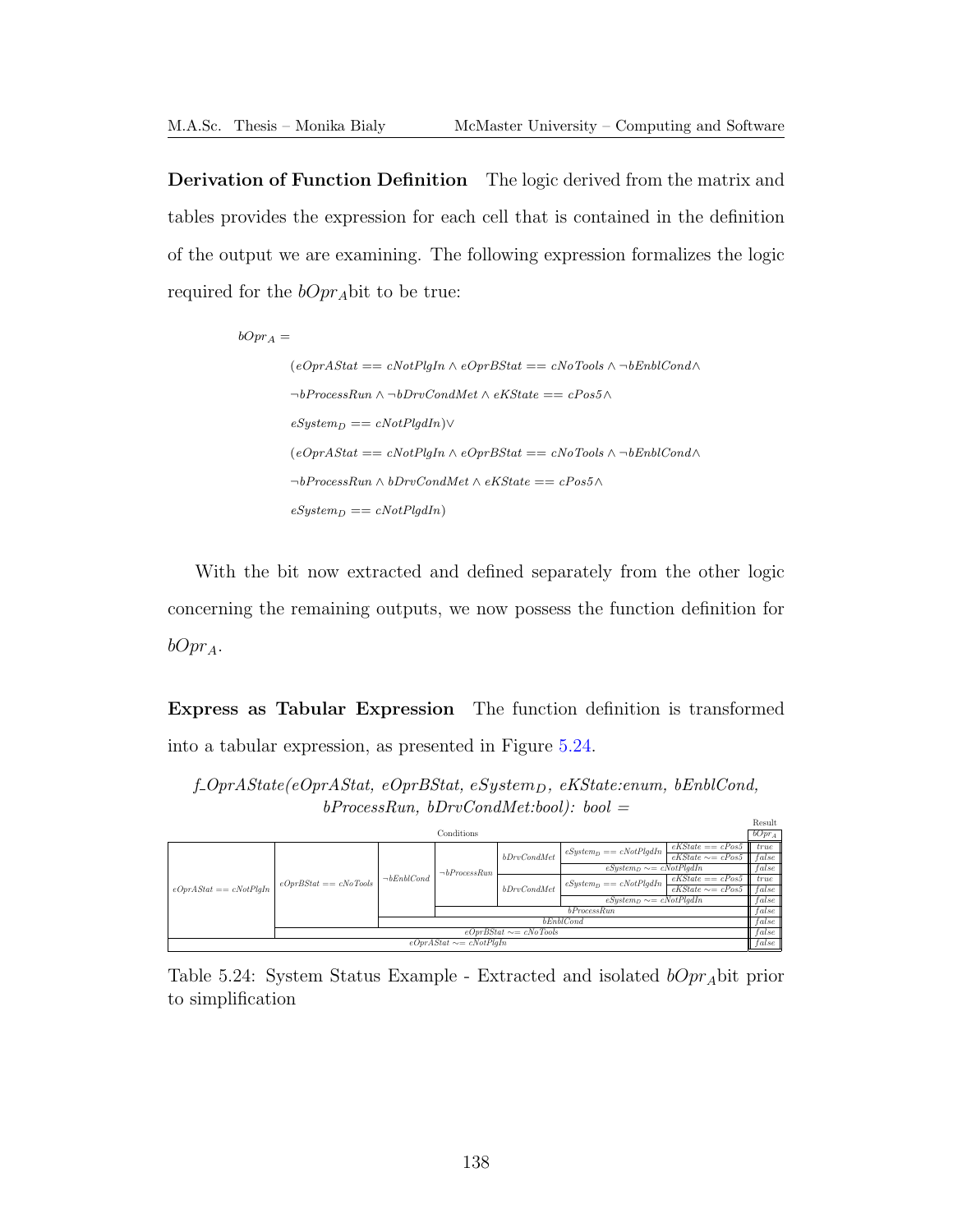Simplify Simplifications are then carried out on the table. In this simple example, there is a single simplification resulting from the identification of DrvDoorCondMet as a "don't care" condition. Therefore, it is removed from the table, and is no longer considered as a useful input for the computation of this output. The resulting table after simplification and completion of the methodology is shown in Table [5.25.](#page-152-0)

<span id="page-152-0"></span> $f_{\text{0}}$  f  $\text{0}$   $\text{0}$   $\text{0}$   $\text{0}$   $\text{0}$   $\text{0}$   $\text{0}$   $\text{0}$   $\text{0}$   $\text{0}$   $\text{0}$   $\text{0}$   $\text{0}$   $\text{0}$   $\text{0}$   $\text{0}$   $\text{0}$   $\text{0}$   $\text{0}$   $\text{0}$   $\text{0}$   $\text{0}$   $\text{0}$   $\text{0}$   $\text{0}$   $\text{0}$   $bProcessRun:bool): bool =$ 

|                                  |                             |                                      |                    |                               |                                | Result |
|----------------------------------|-----------------------------|--------------------------------------|--------------------|-------------------------------|--------------------------------|--------|
| Conditions                       |                             |                                      |                    |                               |                                |        |
|                                  | $eOprBStat = cNoTools$      |                                      | $\neg bProcessRun$ | $eSystem_D == cNotPlqdIn$     | $eKState = cPos5$              | true   |
|                                  |                             | $\neg bEnblCond$                     |                    |                               | $ekState \sim = cPos5$   false |        |
| $e$ Opr $A$ Stat == $c$ NotPlqIn |                             |                                      |                    | $eSystem_D \sim = cNotPlqdIn$ |                                | false  |
|                                  |                             |                                      | bProcessRun        |                               |                                |        |
|                                  |                             | bEnblCond                            |                    |                               |                                |        |
|                                  | $eOprBStat \sim = cNoTools$ |                                      |                    |                               |                                |        |
|                                  |                             | $e$ Opr $A$ Stat $\sim = c$ NotPlqIn |                    |                               |                                | false  |

Table 5.25: System Status Example -  $bOpr_A$  bit simplified

Upon closer inspection of the *Result* column, it is evident that  $bOpr_A$  is only ever true under one specific set of conditions. This emerging property of the system can potentially be considered as a requirement. Table [5.26](#page-153-0) provides a good demonstration of how requirements become more evident through the use of tabular expressions and our methodology for simplifying them. We amalgamate those columns which are false into a single row/cell, and similarly represent the path of conditions which lead to the true output in a single cell. This step simply emphasizes the presence of the single true case, and groups the false cases as an "else" type of condition. This form may be beneficial for use in requirements documentation.

Matlab Simulink/Stateflow currently does not have built-in support for tables in the style of tabular expressions. Nevertheless, we can simply translate back into truth table form for the purpose of implementing the refactored table.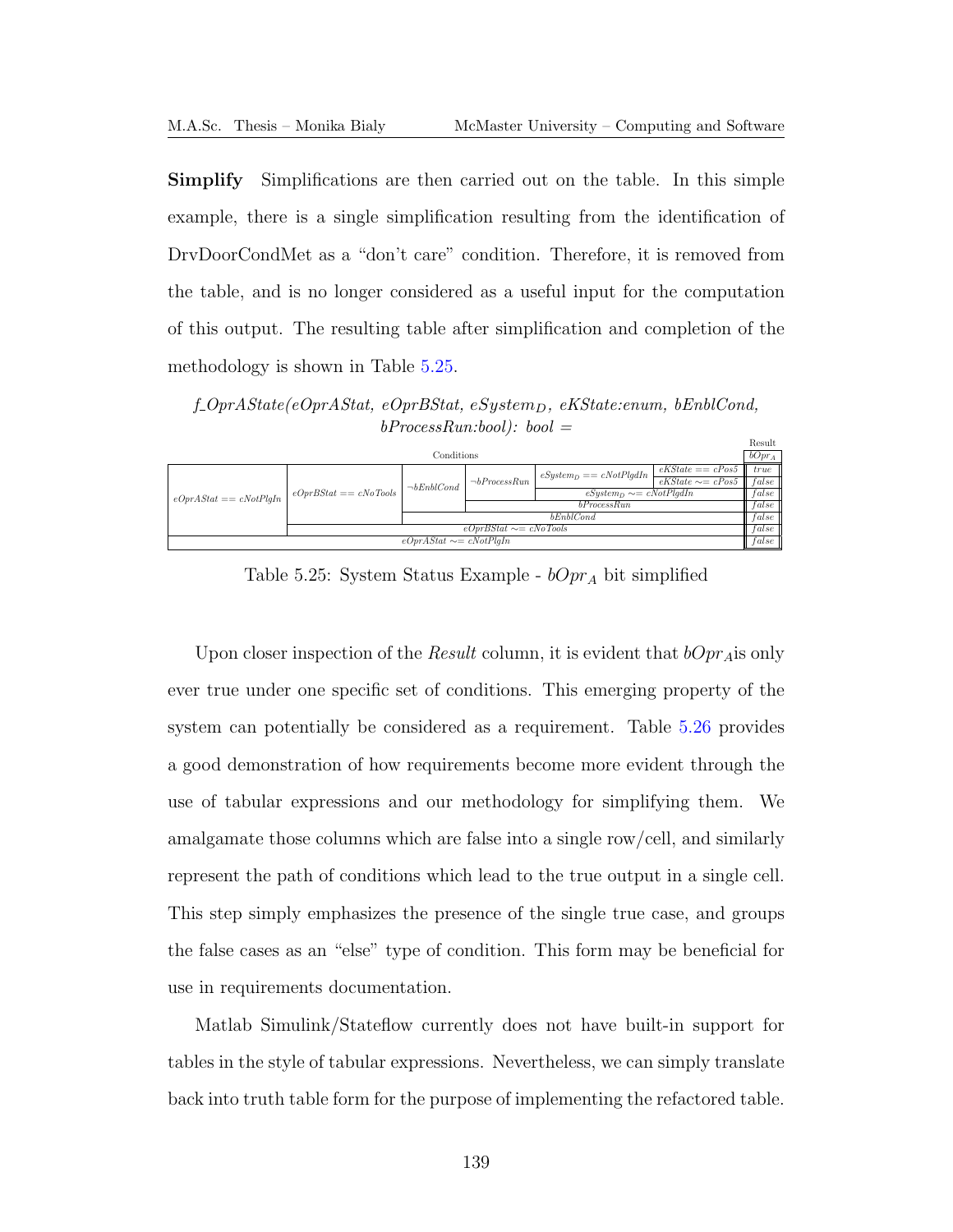<span id="page-153-0"></span> $f_{\text{0}}$ f-Opr $\text{AState}(e_{\text{0}})$ r $\text{AStat}, e_{\text{0}}$ pr $\text{BStat}, e_{\text{0}}$ stem $\text{D}, e_{\text{0}}$ KState:enum, bEnblCond,  $bProcessRun:bool): bool =$ 

|                                                                                                                                                                           | Result          |
|---------------------------------------------------------------------------------------------------------------------------------------------------------------------------|-----------------|
| Conditions                                                                                                                                                                | $bOpr_A$        |
| $eOprAStat == cNotPlqIn \wedge eOprBStat == cNoTools \wedge \neg bEnblCond \wedge \neg bProcessRun \wedge eSystem_D == cNotPlqdIn \wedge eKState == cPos5 \parallel true$ |                 |
| $eOprAStat \sim = cNotPlqIn \wedge eOprBStat \sim = cNoTools \wedge bEnblCond \wedge bProcessRun \wedge eSystem_D \sim = cNotPlqdln \wedge eKState \sim = cPos5$          | $\ $ false $\ $ |

Table 5.26: System Status Example -  $bOpr_A$  further simplified

<span id="page-153-1"></span> $f_{\text{0}}$ f-Opr $\text{AState}(e_{\text{0}})$ r $\text{AState}(e_{\text{0}})$ r $\text{AState}(e_{\text{0}})$  $bProcessRun:bool): bool =$ 

|                |                           |       | Decisions |
|----------------|---------------------------|-------|-----------|
| #              | Conditions                | $D_1$ | D۰        |
| 1              | $eOprAStat == cNotPlqIn$  | T     |           |
| $\overline{2}$ | $eOprBStat == cNoTools$   | T     |           |
| 3              | $b\mathit{EnblCond}$      | F     |           |
| 4              | bProcess Run              | F     |           |
| 5              | $eSystem_D == cNotPlqdIn$ | T     |           |
| 6              | $eKState == cPos5$        | Τ     |           |
|                | Actions                   |       | 2         |

| Action           |
|------------------|
| $bOpt_A = true$  |
| $bOpt_A = false$ |

Table 5.27: System Status Example -  $bOpr_A$  as a Stateflow truth table

Table [5.27](#page-153-1) gives Table [5.26](#page-153-0) as it would be represented in Simulink/Stateflow.

#### 5.2.2 Results

The remaining tables were simplified and implemented in Simulink/Stateflow.

The refactored subsystem is shown in Figure [5.3](#page-160-0)

A comparison between this refactored version and the original design is presented here. Table [5.28](#page-154-0) compares the tests generated for each of these implementations.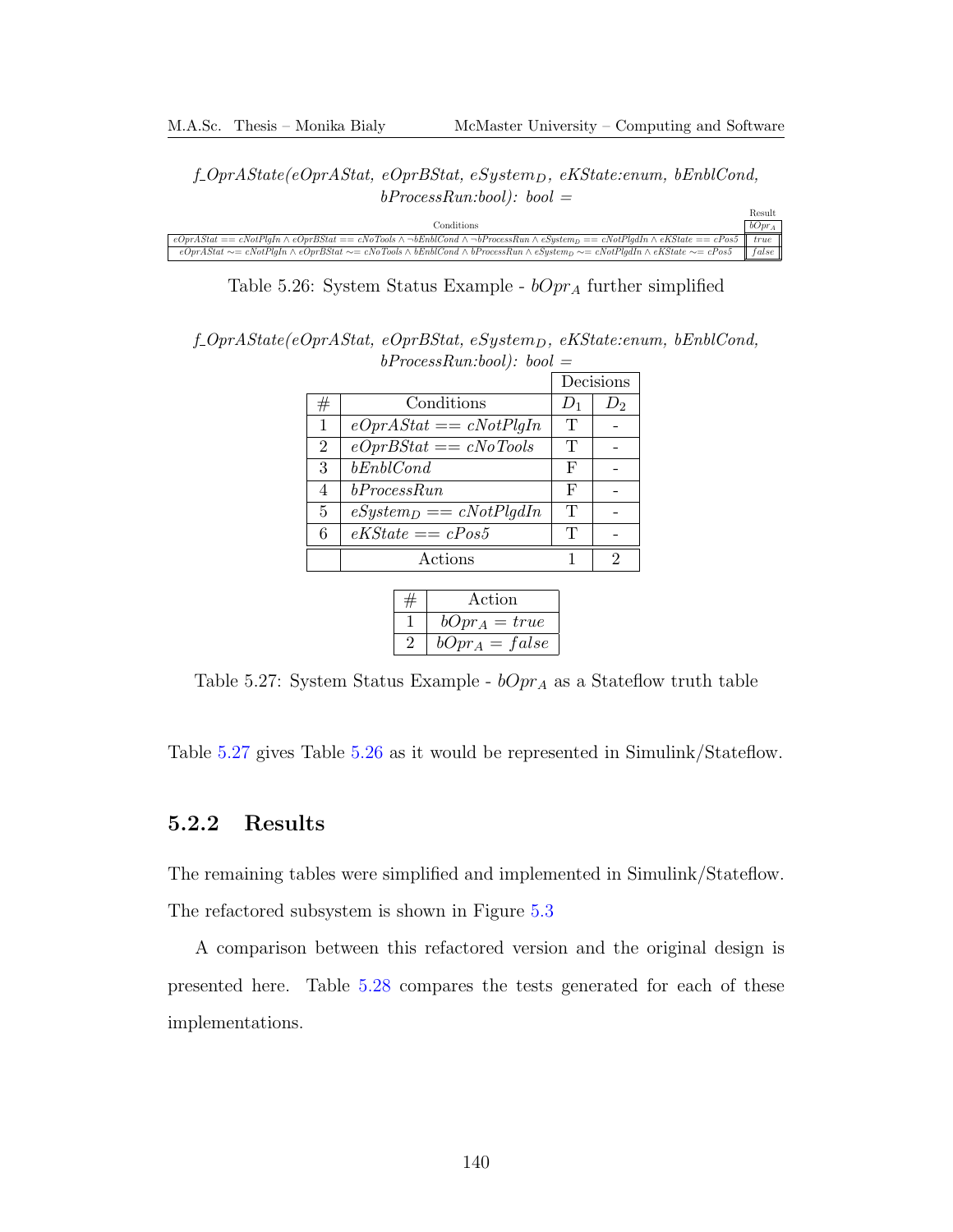|                                 | Original | Refactored |
|---------------------------------|----------|------------|
| <b>Tests</b>                    | 23       | 6          |
| Test Steps                      | 1214     | 24         |
| Number of Objectives            | 1954     | 498        |
| Objectives Satisfied            | 1951     | 445        |
| Objectives Proven Unsatisfiable | 202      | 53         |
| Objectives Undecided            | 161      | 0          |
| Cyclomatic Complexity           | 935      | 248        |

<span id="page-154-0"></span>Table 5.28: Analysis of tests

Table [5.29](#page-154-1) illustrates the differences in testing metrics. A higher [MC/DC](#page-13-0) was achieved in the refactored tables. This is also the case for Condition and Decision coverages. Additionally, the number of objectives to satisfy each was reduced significantly.

|           | Original  |       |            | Refactored |       |            |
|-----------|-----------|-------|------------|------------|-------|------------|
|           | Satisfied | Total | Percentage | Satisfied  | Total | Percentage |
| Condition | 1309      | 1672  | 78%        | 363        | 418   | 87%        |
| Decision  | 297       | 300   | 99%        | 84         | 84    | 100%       |
| MCDC      | 473       | 836   | 57%        | 154        | 209   | 74%        |

<span id="page-154-1"></span>Table 5.29: Comparison of test metrics

In Tables [5.30](#page-155-0) and [5.31,](#page-156-0) detailed information for each test step is given. Again, the refactored subsystem yields fewer tests and objectives, while also requiring less time.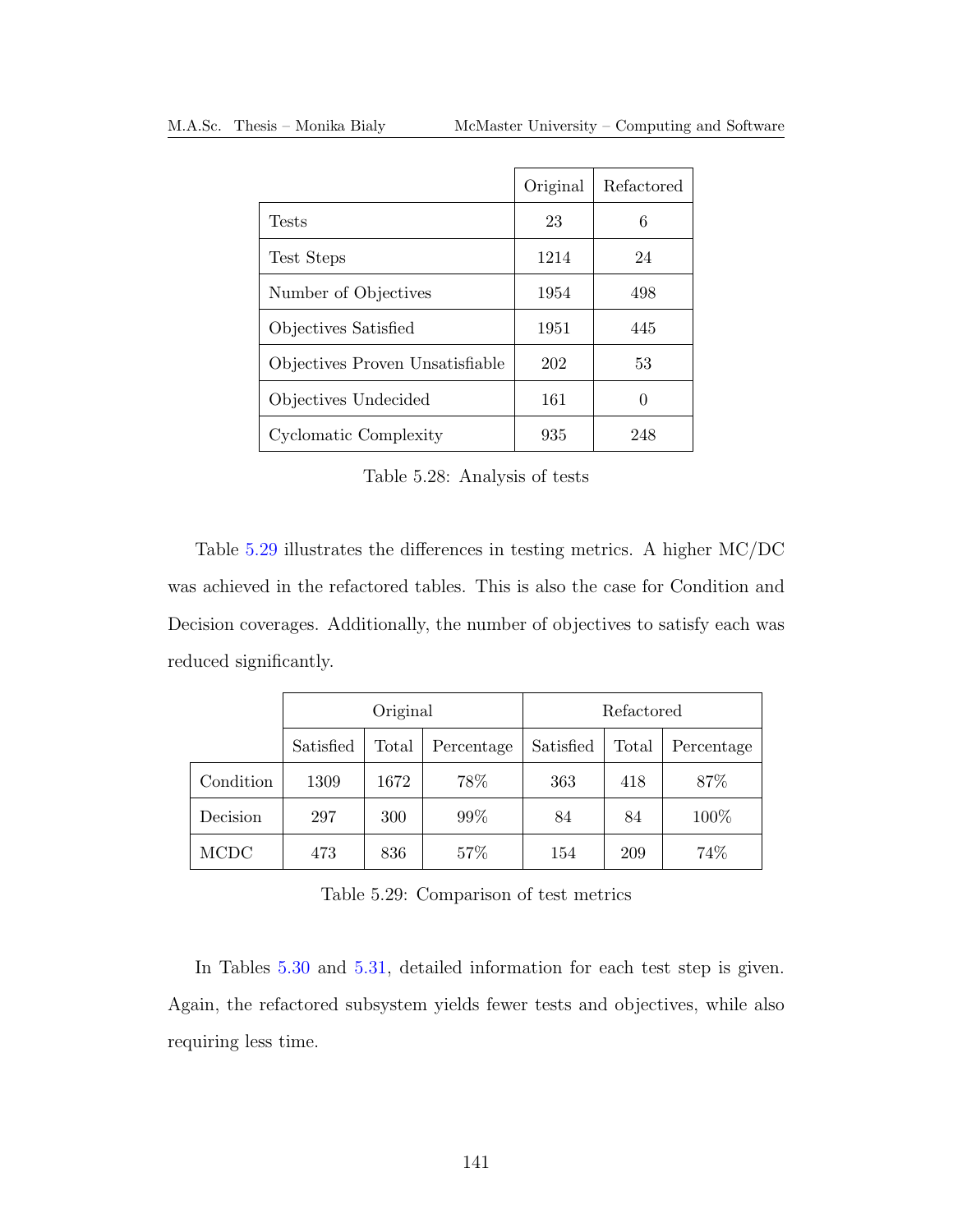<span id="page-155-0"></span>

| Test $#$       | Length $(s)$     | Test Steps       | Objectives Satisfied |
|----------------|------------------|------------------|----------------------|
| $\mathbf{1}$   | $\overline{43}$  | $44\,$           | 1135                 |
| $\overline{2}$ | $\boldsymbol{9}$ | 10               | $54\,$               |
| $\overline{3}$ | 18               | 19               | 173                  |
| $\sqrt{4}$     | $\boldsymbol{9}$ | 10               | 81                   |
| $\bf 5$        | $\overline{2}$   | $\boldsymbol{3}$ | 36                   |
| $\overline{6}$ | $\overline{2}$   | $\overline{3}$   | ${\bf 28}$           |
| $\overline{7}$ | $\overline{2}$   | $\overline{3}$   | 20                   |
| $\overline{8}$ | $\mathbf{1}$     | $\overline{2}$   | $\bf 5$              |
| $9\phantom{.}$ | $\overline{1}$   | $\overline{2}$   | $\overline{5}$       |
| 10             | $\mathbf{1}$     | $\overline{2}$   | $\overline{5}$       |
| 11             | $\overline{1}$   | $\overline{2}$   | $\overline{5}$       |
| $12\,$         | $\mathbf{1}$     | $\overline{2}$   | $\overline{5}$       |
| $13\,$         | $\mathbf{1}$     | $\overline{2}$   | $\overline{4}$       |
| $14\,$         | $\mathbf{1}$     | $\overline{2}$   | $\overline{4}$       |
| $15\,$         | $\mathbf{1}$     | $\overline{2}$   | $\,4\,$              |
| $16\,$         | $\mathbf 1$      | $\overline{2}$   | $\overline{7}$       |
| $17\,$         | $\overline{1}$   | $\overline{2}$   | $\bf 4$              |
| $18\,$         | $\mathbf{1}$     | $\overline{2}$   | $\overline{3}$       |
| $19\,$         | $\mathbf{1}$     | $\overline{2}$   | $\overline{3}$       |
| 20             | $\mathbf{1}$     | $\overline{2}$   | $\overline{3}$       |
| $21\,$         | $\mathbf{1}$     | $\overline{2}$   | $\boldsymbol{3}$     |
| 22             | $\mathbf{1}$     | $\overline{2}$   | $\overline{3}$       |
| 23             | $\boldsymbol{0}$ | $\overline{1}$   | $\overline{1}$       |
| Total          | 100              | 1214             | 1591                 |

Table 5.30: Detailed test information for subsystem with original table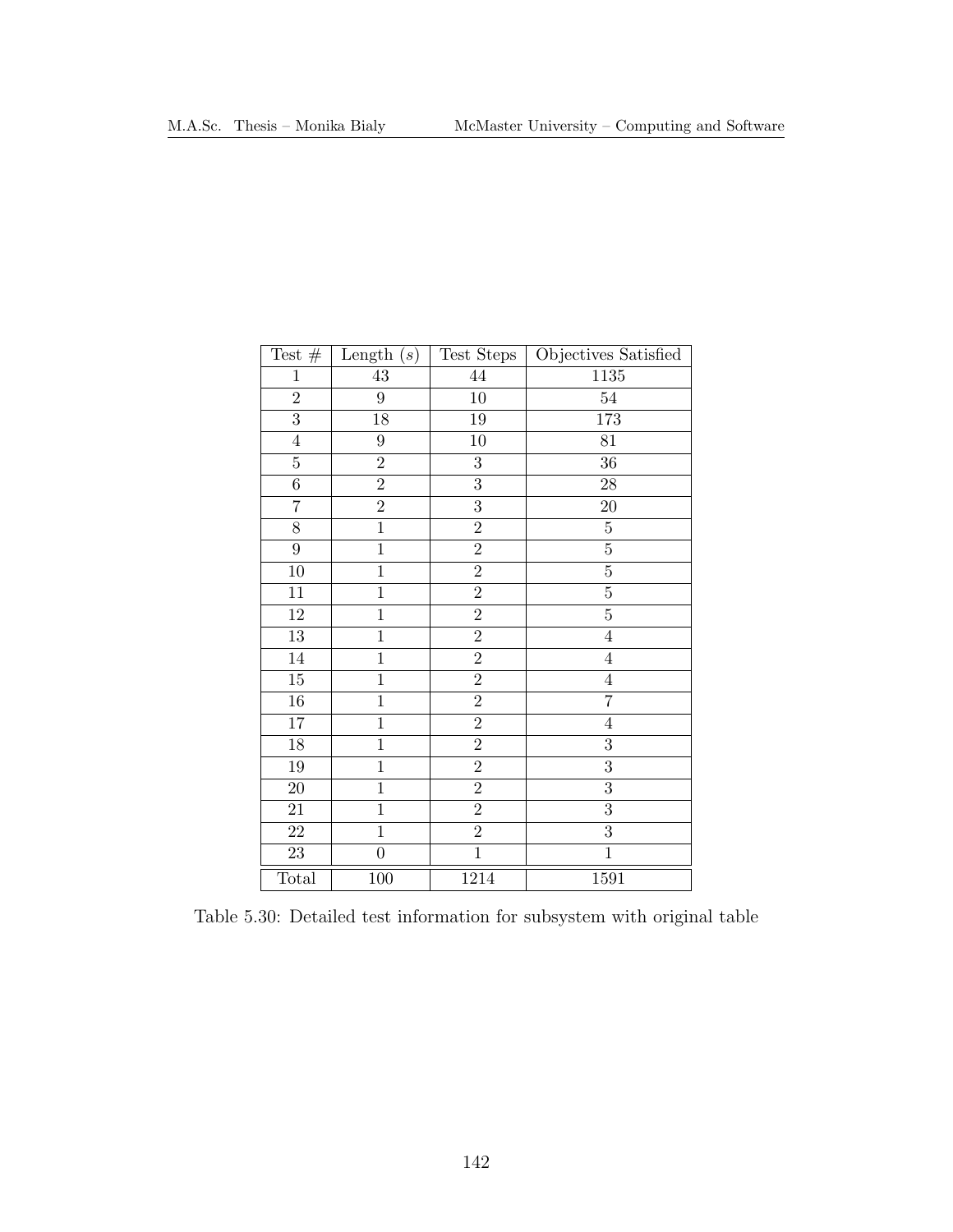|                | Test $\#$ Length $(s)$ | Test Steps     | Objectives Satisfied |
|----------------|------------------------|----------------|----------------------|
| 1              | 2.2                    | 12             | 373                  |
| $\overline{2}$ | 0.8                    | 5              | 62                   |
| 3              | $0.2\,$                | 2              | 2                    |
| 4              | $0.2\,$                | $\overline{2}$ | $\overline{2}$       |
| 5              | $0.2\,$                | $\overline{2}$ | $\overline{2}$       |
| 6              | 0                      | 1              | 4                    |
| Total          | 3.6                    | 24             | 445                  |

<span id="page-156-0"></span>Table 5.31: Detailed test information for subsystem with refactored tables

Performing these analyses on the original took considerable more time to complete. First attempts timed out. Only after the analysis was allocated more time in SDV did it complete after approximately 15 minutes. Furthermore, undecided objectives were produced for the original subsystem, but not the refactored.

Calibration Flexibility In this application, the matrix we are refactoring is different for each vehicle. To accommodate flexility across all possible vehicle variants, all input combinations are allowed. However, all of these may not be relevant that for particular vehicles. Simplifying the logic so as to remove any unused inputs or impossible input combinations, although produces simpler code for that model, does not facilitate calibration across multiple vehicles. Even if this particular implementation does not use some input of the system, other vehicular software versions may require it. Moreover, implementing tables directly as Simulink truth tables negates the benefits of having separate calibration files which change depending on the vehicle design. Simulink truth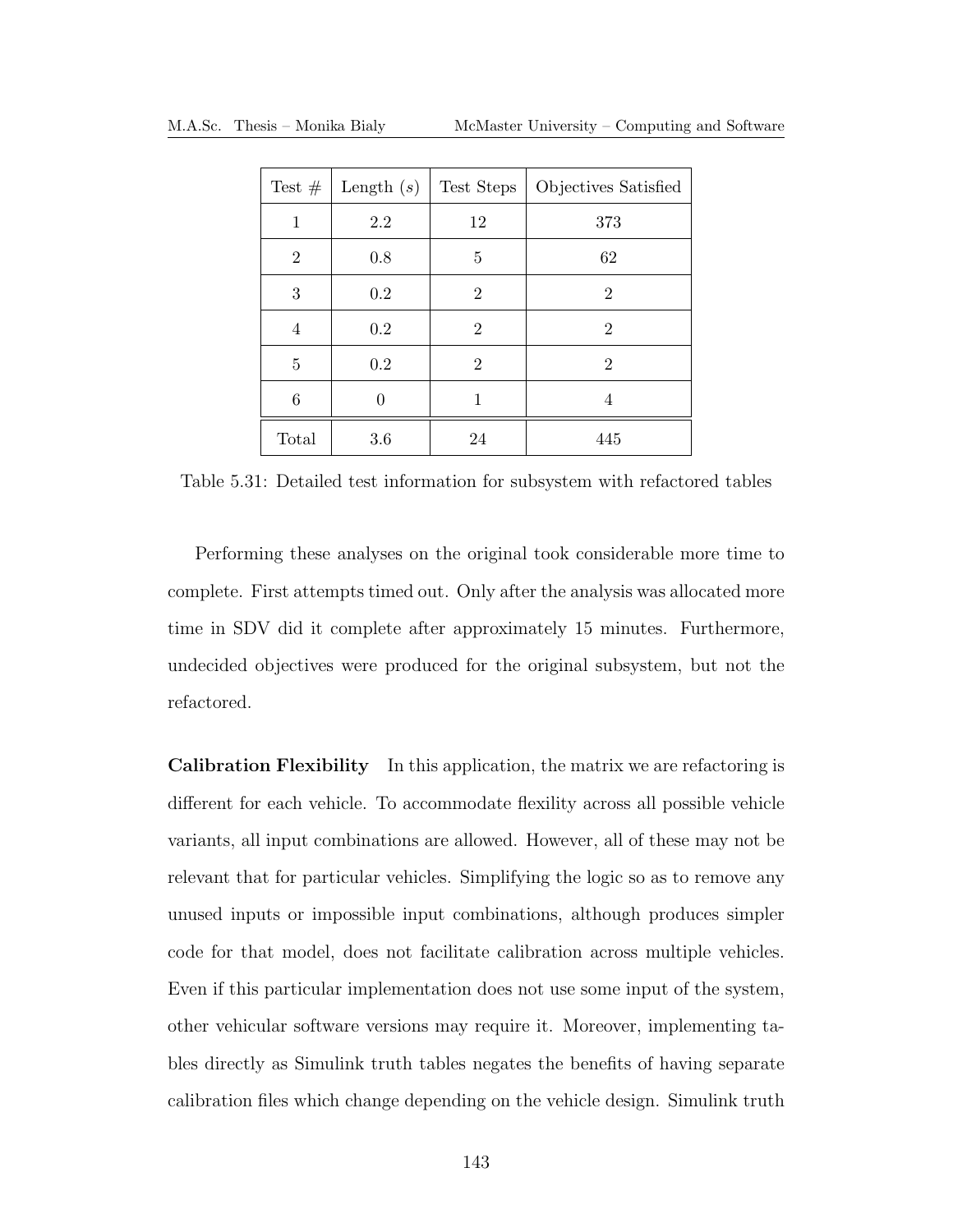tables are in a sense, hard-coded into the implementation. Any changes must be done directly in the model, instead of a separate calibration environment.

No analysis has been done as to how much flexibility is actually needed. For this, multiple vehicular variations are needed for examination. If it was the case that all the vehicle variants were known as well as which features each enabled, then we could analyze what is really going on, such as, for example, that a vehicles charging operation is never enabled when the vehicle is not in park. On the other hand, vehicle calibrations are not always known in advance, nor can one predict what calibrations will be required for future vehicle designs as they evolve. Nevertheless, some configurations will just not be possible, and these should be identified and stripped from the implementation.

With regards to the [OEM'](#page-13-1)s calibration tables, they are implemented such that all inputs and all of their possible combinations are included. Naturally, this outfits the implementation with complete flexibility, allowing for the implementation of arbitrary behaviour, however, in doing so the implementation becomes completely opaque.

## 5.3 Summary

In this chapter we demonstrated how the methodology proposed in Chapter [4](#page-98-0) assists in reducing design size and complexity, while also increasing testability and requirements traceability.

We have demonstrated the effectiveness of the methodology by performing an industrial case study. This refactoring methodology was applied to real, industrial designs from an automotive [OEM,](#page-13-1) which demonstrated its application step-by-step. Although the methodology is not a formally defined algorithmic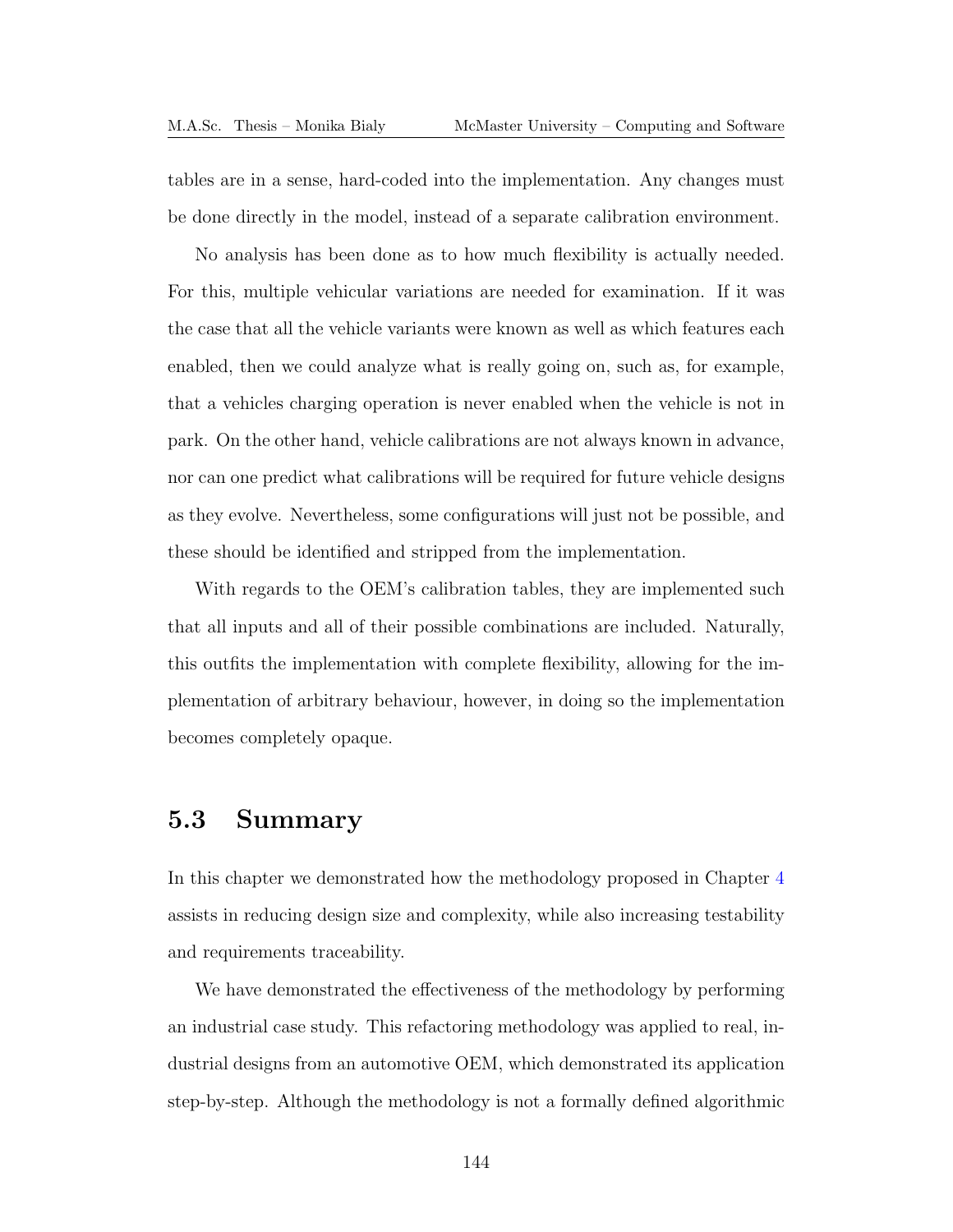approach, it is easy to follow for developers without a heavy formal methods background. This knowledge was transferred to developers from our automotive partner, who were able to understand and make of of this methodology without assistance.

Furthermore, the refactored designs created using our methodology in Section [5.1h](#page-130-0)ave been incorporated by our automotive industry partner into production vehicular code. This successful technology transfer clearly demonstrates the practicality and industrial relevance of this thesis.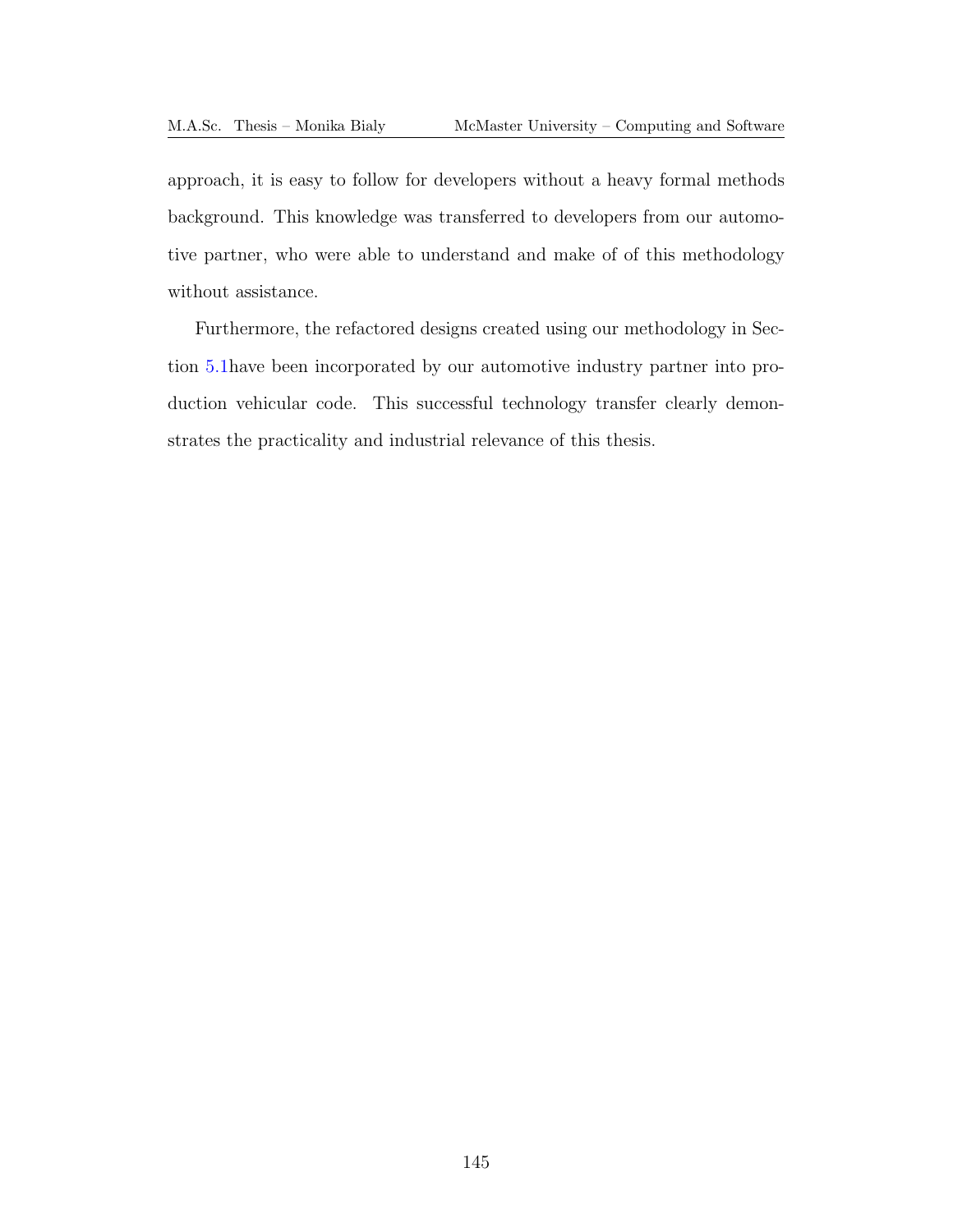<span id="page-159-0"></span>

Figure 5.2: System Status Example - Subsystem undergoing requirements extraction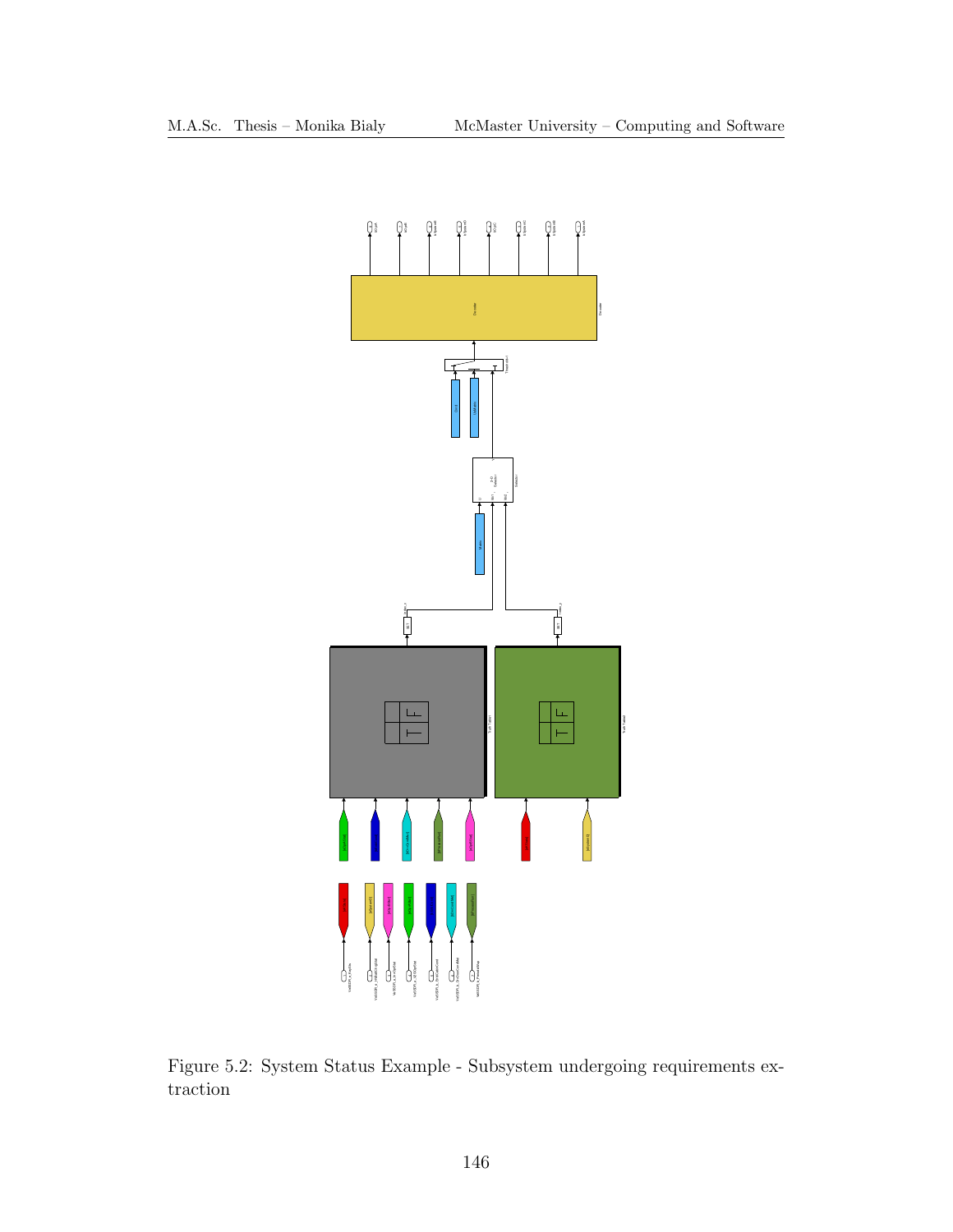<span id="page-160-0"></span>

Figure 5.3: System Status Example - Refactored subsystem implementation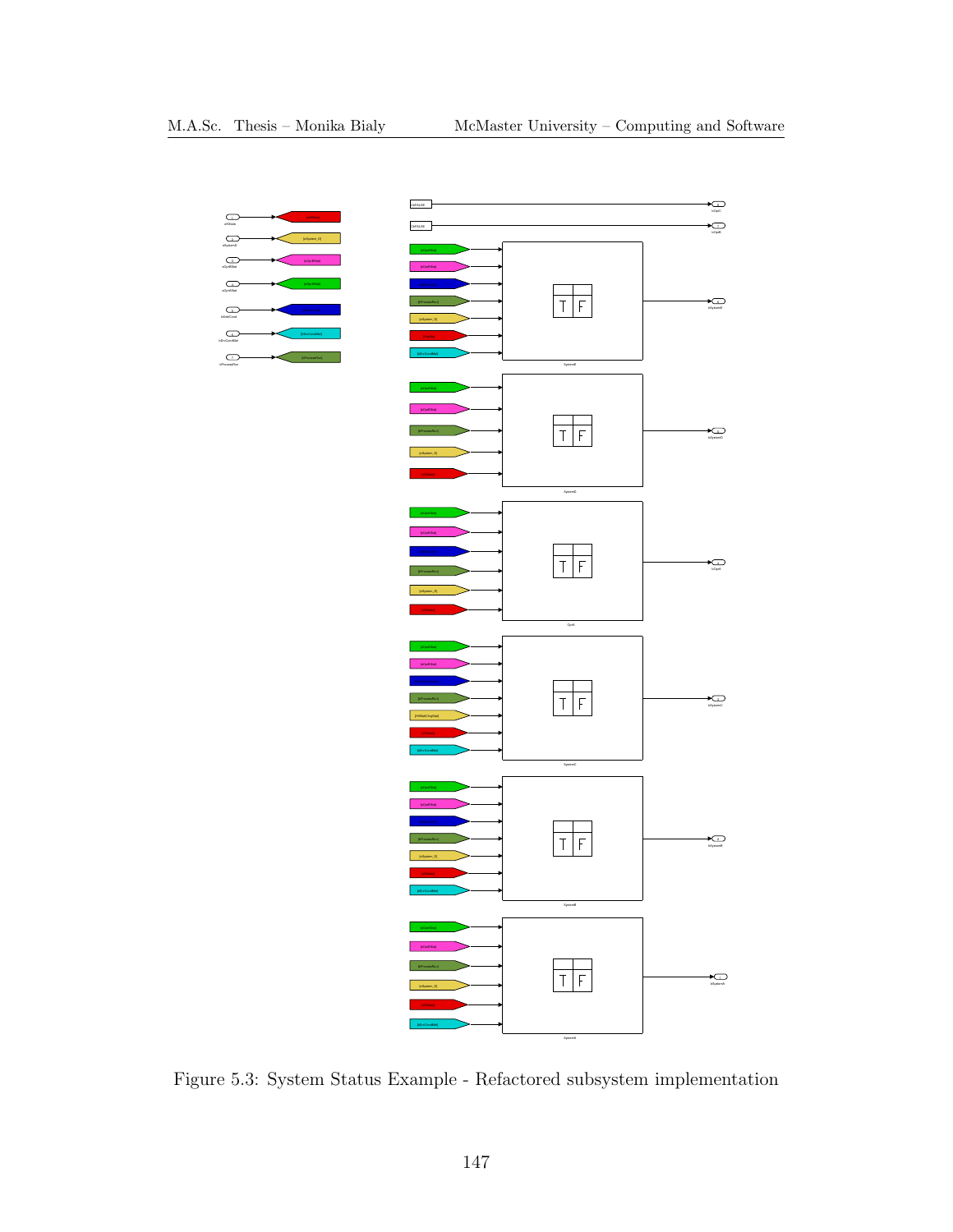## Chapter 6

# Conclusions and Future Work

In this thesis, a novel methodology for the guided refactoring of tabular designs within the context of [MBD](#page-13-2) was developed. Models are especially susceptible to becoming excessively large and complex, consequently decreasing testability and requirements traceability. Existing techniques for model refactoring techniques to address these issues are few. We examined the literature with regards to this, as well as to survey techniques for simplifying tabular constructs. Specifically, decision tables, such as those found in Simulink/Stateflow, suffer from similar problems, with the addition of non-disjointness. We then endeavoured to construct heuristics which can perform refactoring of these tabular designs, while also considering requirements. Lack of up-to-date requirements is an area of concern in the software context in general. This is especially true in [MBD,](#page-13-2) and so first a methodology for reverse-engineering software requirements was applied. This resulted in a second, new methodology being created to address the deficiencies of the first. Equipped with software requirements as the guide for refactoring efforts, a methodology for simplifying tabular designs was created. Within this methodology, five transformations were proposed for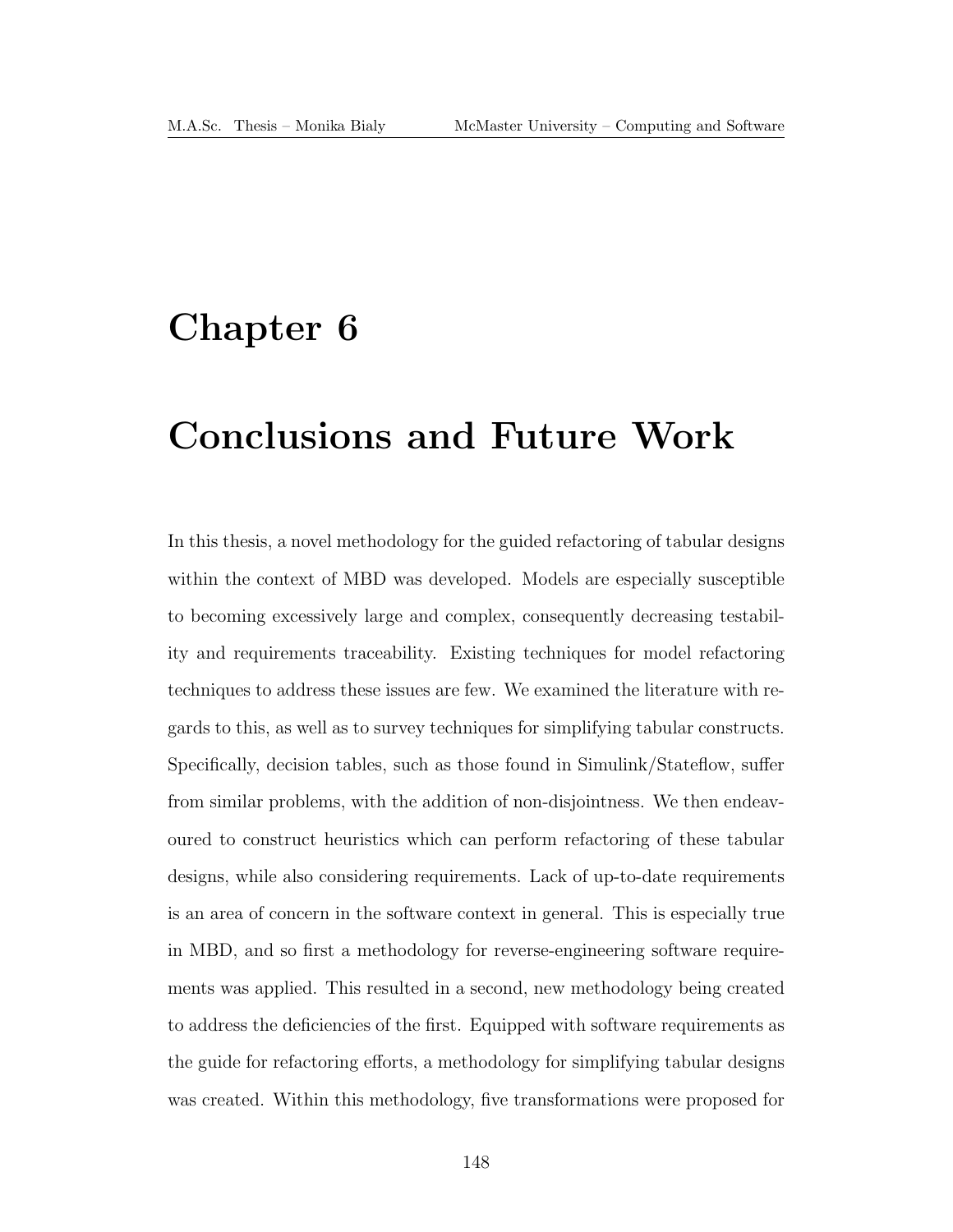the logical simplification of tables. Furthermore, this methodology does not solely rely on Simulink/Stateflow as the basis for refactoring, and can be applied to decision tables of any origin. Likewise, the proposed simplifications can be applied to simplify tabular expressions in general. Lastly, this methodology was the basis for an industrial case study, which saw the application of this methodology and resulted in significant gains in terms of reduction of testing efforts, minimization of complexity, and requirements traceability.

#### 6.1 Future Work

This section identifies future areas of work that are required to further the work described in this thesis. We look at the possibility for extending the work thus far presented in terms of tools, applications, and theory.

Firstly, the need for a robust toolchain is required in order to facilitate the application of this methodology, as well as create a seamless workflow for integration in the software development processes. Commercial tools and custom scripts were used throughout this work, however a seamless process is required. The methodology presented in Chapter [4](#page-98-0) is a guided process, and so further research is needed in order to determine how much can be feasibly automated. The simplification phase of the methodology yields different, equivalent refactorings for the same table. Thus, it would be beneficial to support the viewing of multiple table forms simultaneously in order allow the user to determine the best final form. Moreover, the integration of simplification techniques in existing tools must be explored. Currently, the Matlab Simulink environments does not support any refactoring or simplification tools for models. Integrating simplification transformations in tools such as the [TET](#page-13-3) would be beneficial.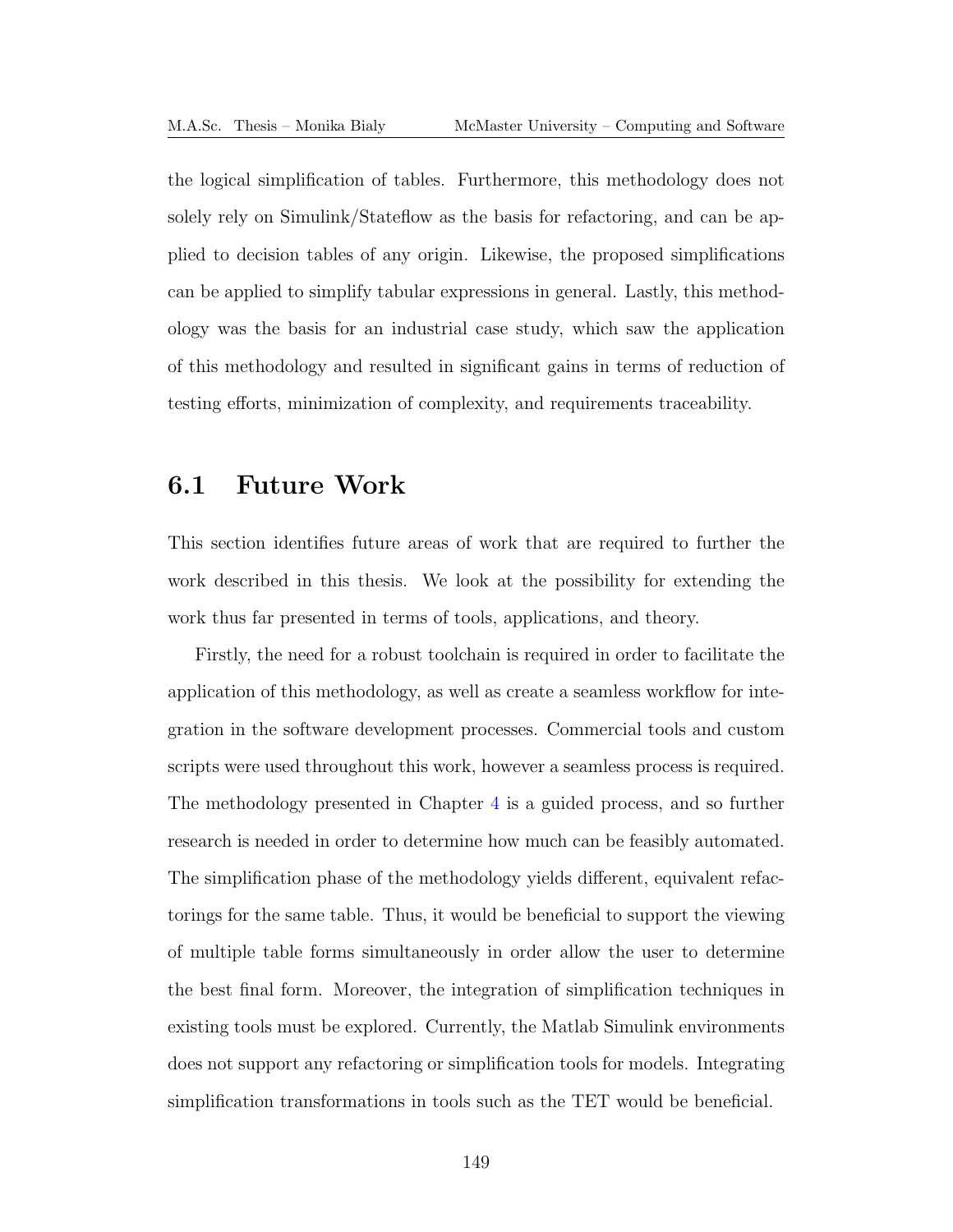Different applications of this methodology need to be pursued to further asses its robustness on industrial applications. We approached the design of this methodology with respect to the needs of the automotive domain, however [MBD](#page-13-2) is an interdisciplinary approach. Other sectors such as aerospace, defence and consumer electronics also rely on models as the basis for their development process. This methodology must be applied on more models from different contexts in order to explore the robustness of this methodology, as well as accommodate the specific needs of different domains.

Refactoring Simulink models is a relatively new pursuit. Much room exists for extending the theory used as the basis for this work. Safety-critical systems are often hard real-time applications, and so more research much be done into refactoring designs which deal with such constraints. With respect to the reverse-engineering of requirements, there is a need for extending this portion of the methodology to infer timing requirements, and numerical ranges in general. Tables which implement timing behaviour also warrant further study. Furthermore, this work tackled the refactoring of Stateflow truth table blocks, as they are the major construct for capturing complex decision logic. Nevertheless, there exist other tabular constructs within Simulink/Stateflow notation which may also require a similar treatment. A survey of other constructs is required.

## 6.2 Closing Remarks

There is need for industrially relevant software engineering and formal methods techniques which stand the test of industry. The need for such techniques guided the work of this thesis. It was in understanding the needs of our auto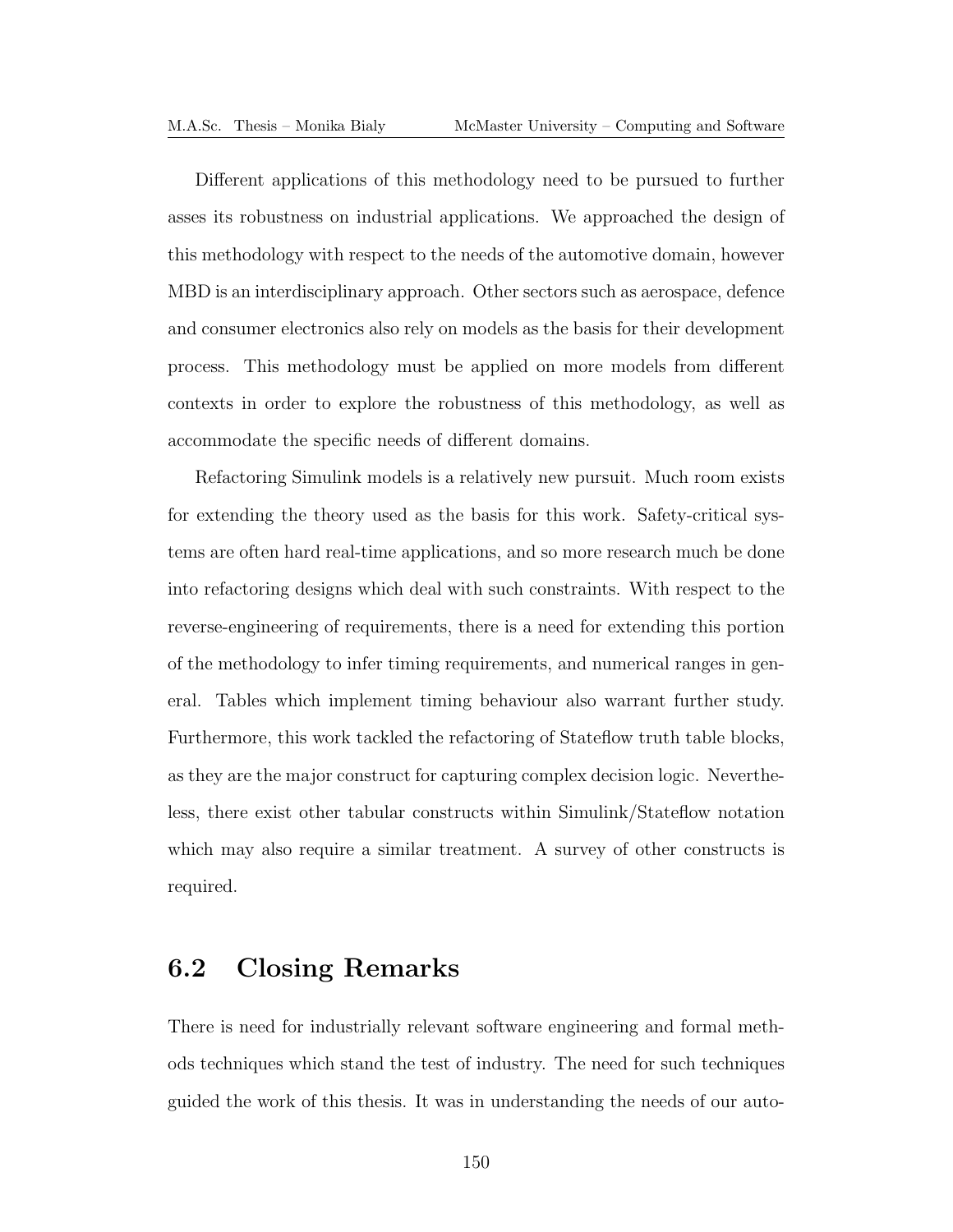motive [OEM](#page-13-1) partner that the methodology was developed. The successful application of this methodology to their designs resulted in the refactored designs being put to use in production level vehicle control software. This technology transfer clearly demonstrates the practicality and industrial relevance of this work.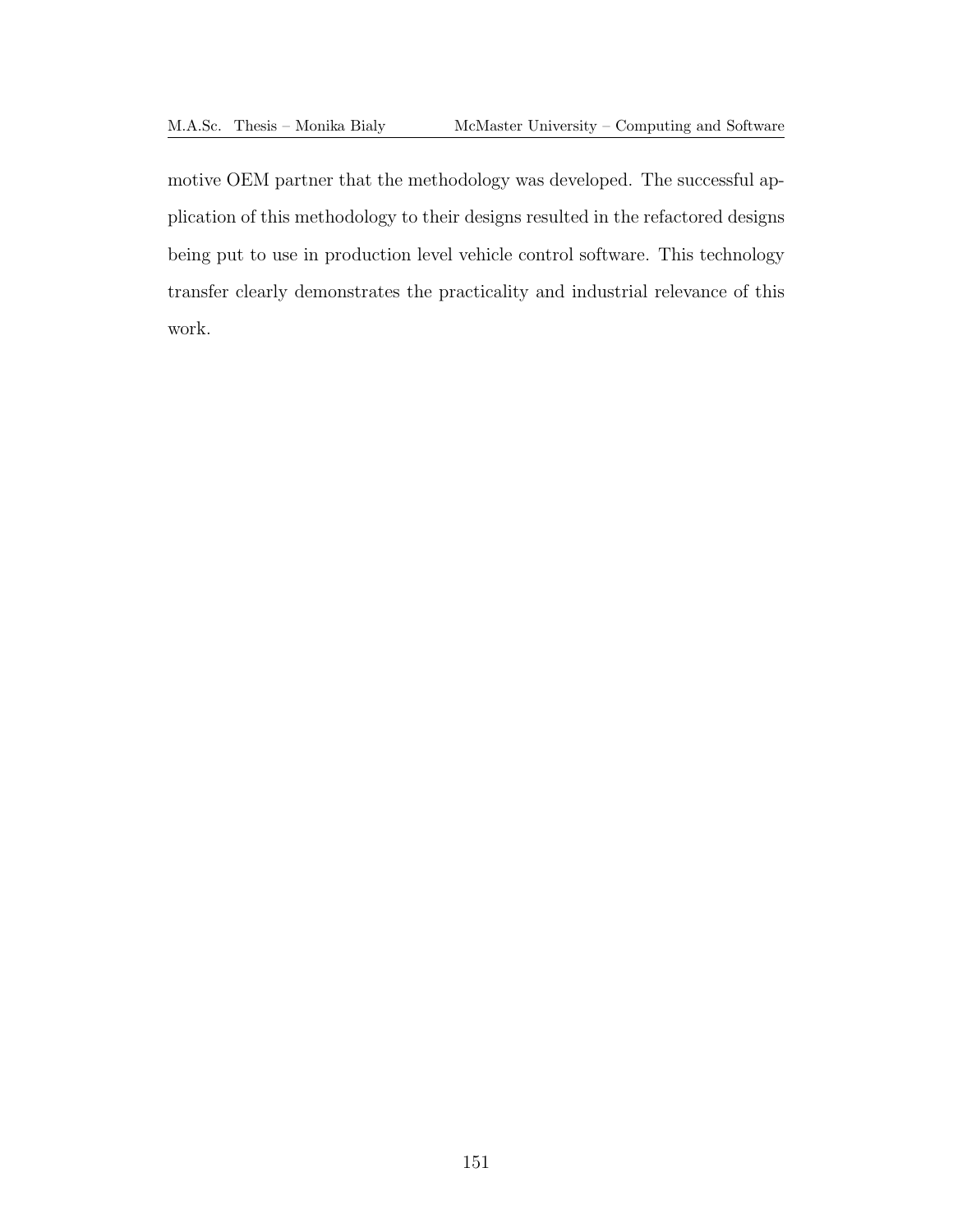M.A.Sc. Thesis – Monika Bialy McMaster University – Computing and Software

# Appendices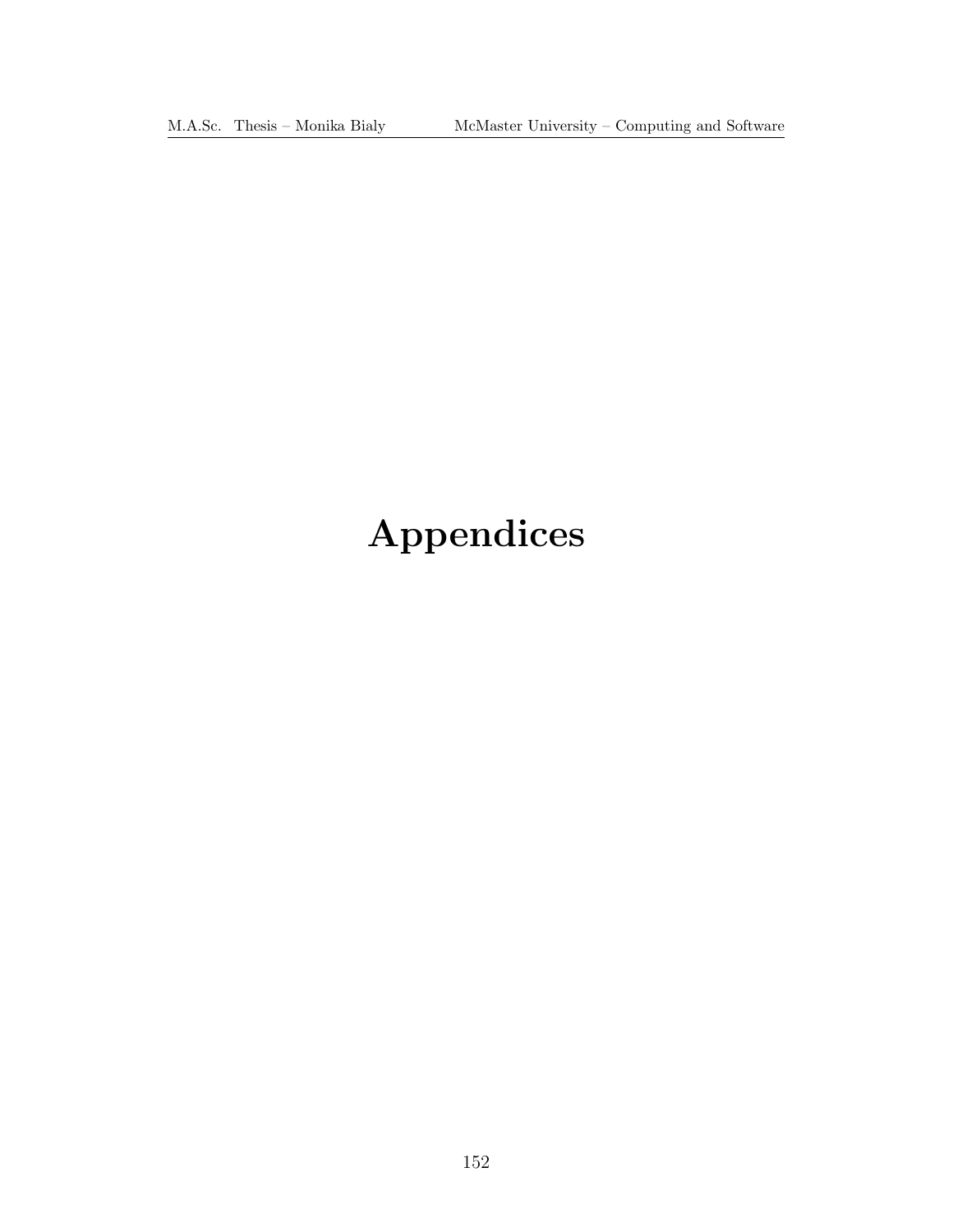# Appendix A

# Reverse-Engineered Invariants

## A.1 Methodology of Ackermann et al.

- 1.  $eCurrState = cState_1 \wedge eDrvRequest = cState_2 \wedge bCmpntUnlocked \wedge eFaultState = cStage_4 \wedge cFautState$  $\neg bFaulty \Longrightarrow eArbRequest = cState_2$
- 2. eCurrState==cState<sup>1</sup> ∧ eDrvrRequest==cState<sup>2</sup> ∧ bCmpntUnlocked ∧ bOvrdT oState1 ∧  $eFaultState = cStage_4 \wedge \neg bFaulty \Longrightarrow eArbRequest = cState_2$
- 3.  $eCurrState = cState_1 \wedge eDrvRequest = cState_2 \wedge bCmmtUnlocked \wedge eFaultState = cStage_4 \wedge cFautState$  $\neg bOvrdToState3 \wedge \neg bFaulty \Longrightarrow eArbRequest = cState_2$
- 4.  $eCurrentState= cState_1 \wedge eDrvRequest= cState_2 \wedge bCmpntUnlocked \wedge eFaultState= cStage_4 \wedge cFautState= cState_5 \wedge cFautState= cState_6 \wedge cFautState= cState_7 \wedge cFautState= cG,$  $bSysActive \wedge \neg bFaulty \Longrightarrow eArbRequest = cState_2$
- 5. eCurrState==cState<sub>1</sub> ∧ eDrvrRequest==cState<sub>2</sub> ∧ bCmpntUnlocked ∧ bOvrdToState1 ∧  $eFaultState = cStage_4 \wedge \neg bOvrdToState3 \wedge \neg bFaulty \Longrightarrow eArbRequest = cState_2$
- 6. eCurrState==cState<sub>1</sub> ∧ eDrvrRequest==cState<sub>2</sub> ∧ bCmpntUnlocked ∧ bOvrdToState1 ∧  $eFaultState = cStage_4 \wedge bSysActive \wedge \neg bFaulty \Longrightarrow eArbRequest = cState_2$
- 7. eCurrState==cState<sup>1</sup> ∧ eDrvrRequest==cState<sup>2</sup> ∧ bCmpntUnlocked ∧ bOvrdT oState1 ∧  $eFaultState = cStage_4 \wedge \neg bFaulty \wedge \neg bActionRequired \Longrightarrow eArbRequest = cState_2$
- 8.  $eCurrState = cState_1 \wedge eDrvRequest = cState_2 \wedge bCmpntUnlocked \wedge eFaultState = cStage_4 \wedge cFautState$  $\neg bOvrdToState3 \wedge bSysActive \wedge \neg bFaulty \Longrightarrow eArbRequest = cState_2$
- 9.  $eCurrState = cState_1 \wedge eDrvRequest = cState_2 \wedge bCmpntUnlocked \wedge eFaultState = cStage_4 \wedge cFautState$  $\neg bOvr dToState3 \wedge \neg bFaulty \wedge \neg bActionRequired \Longrightarrow eArbRequest = cState_2$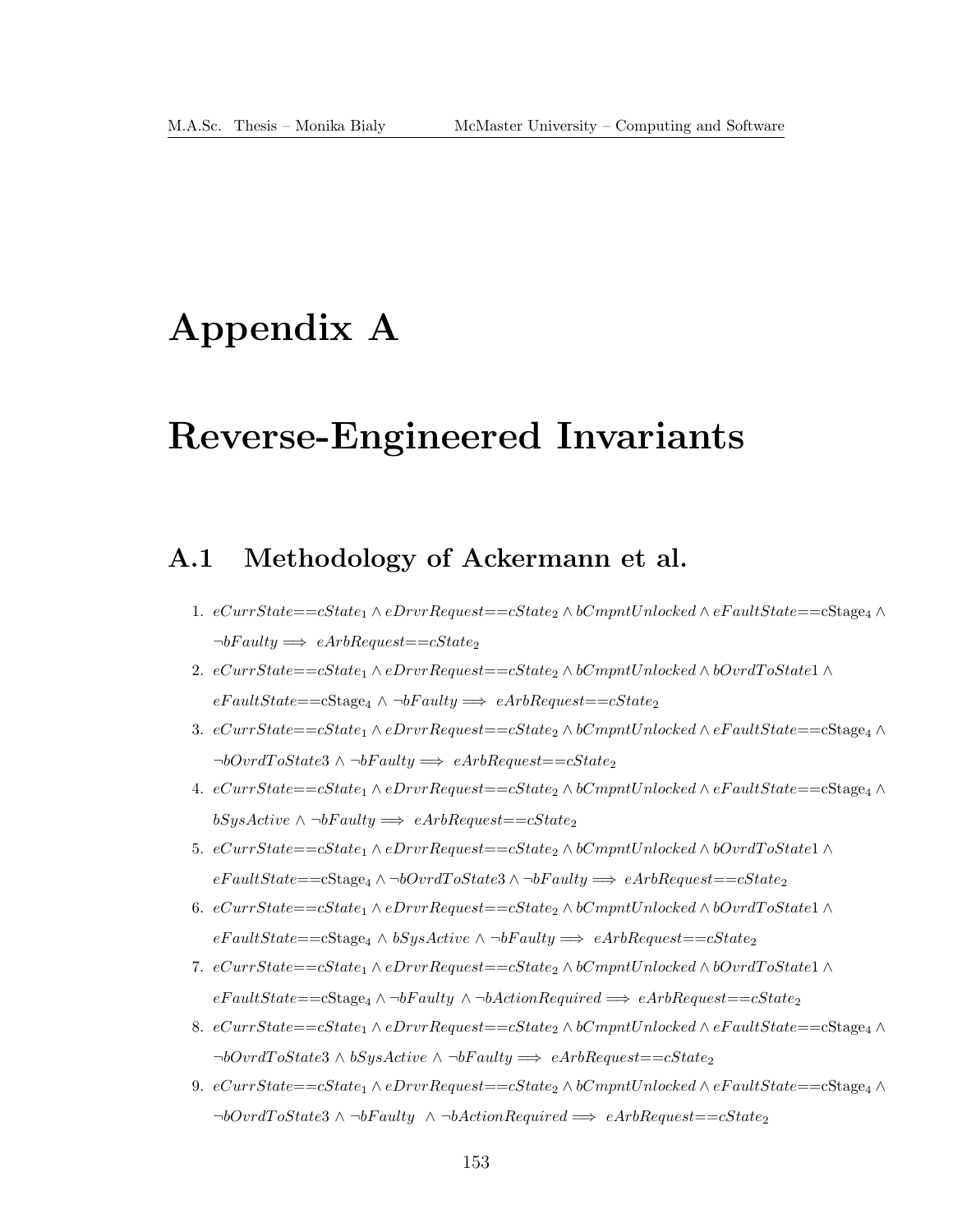- 10.  $eCurrentState = cState_1 \wedge eDrvrRequest = cState_2 \wedge bCmpntUnlocked \wedge eFaultState = cStage_4 \wedge cFautState = cState_5 \wedge cFautState = cState_6 \wedge cFautState = cState_7 \wedge cFautState = cEt_7 \wedge cFautState = cEt_8 \wedge cFautState = cEt_8 \wedge cFautState = cEt_8 \wedge cFautState = cEt_8 \wedge cFautState = cEt_8 \wedge cFautState = cEt_8 \wedge cFautState = cEt_8 \wedge cFautState = cFut_8 \wedge cFautState = cFut_8 \wedge cFautState = cFut_8 \wedge c$ bSysActive  $\land \neg bFaulty \land \neg bActionRequired \implies eArbRequest = cState_2$
- 11. eCurrState==cState<sup>1</sup> ∧ eDrvrRequest==cState<sup>2</sup> ∧ bCmpntUnlocked ∧ bOvrdT oState1 ∧  $eFaultState = cStage<sub>4</sub> ∧ ¬bOvr dToState3 ∧ bSysActive ∧ ¬bFaulty ⇒ eArbRequest = cState<sub>2</sub>$
- 12. eCurrState==cState<sup>1</sup> ∧ eDrvrRequest==cState<sup>2</sup> ∧ bCmpntUnlocked ∧ bOvrdT oState1 ∧  $eFaultState=<sup>c</sup>Stage<sub>4</sub> ∧ ¬bOvrdT oState3 ∧ ¬bF aulty ∧ ¬bActionRequired$   $\Longrightarrow$  $eArbRequest = cState_2$
- 13.  $eCurrentState = cState_1 \wedge eDrvrRequest = cState_2 \wedge bCmpntUnlocked \wedge bOvr dToState1 \wedge c$  $eFaultState=-cStage_4 \wedge bSysActive \wedge \neg bFaulty \wedge \neg bActionRequired \Longrightarrow eArbRequest=-cState_2$
- 14. eCurrState==cState<sub>1</sub> ∧ eDrvrRequest==cState<sub>2</sub> ∧ bCmpntUnlocked ∧ eFaultState==cStage<sub>4</sub> ∧  $\neg bOvr dToState3 \wedge bSysActive \wedge \neg bFaulty \wedge \neg bActionRequired \Longrightarrow eArbRequest = cState_2$
- 15.  $eCurrentState = cState_1 \wedge eDrvrRequest = cState_2 \wedge bComptUnlocked \wedge bOvr dToState1 \wedge c$  $eFaultState=\\cStage<sub>4</sub> ∧ ¬bOvr dToState3 ∧ bSysActive ∧ ¬bFaulty ∧ ¬bActionRequired$   $\Longrightarrow$  $eArbRequest = cState_2$

#### A.2 Proposed Methodology

- 1. ¬bOvrdToState1 ∧ bOvrdToState3 ∧ ¬bActionRequired  $\implies$  eArbRequest==cState3
- 2.  $eCurrentState = cState_1 \wedge \neg bComptUnlocked \wedge \neg bOvrdToState1 \wedge \neg bOvrdToState3 \Longrightarrow$  $eArbRequest = cState_1$
- 3.  $eCurrentState = cState_1 \wedge \neg bComptUnlocked \wedge \neg bOvrdToState3 \wedge \neg bSysActive \Longrightarrow$  $eArbRequest = cState_1$
- 4. eCurrState==cState<sub>1</sub> ∧ ¬bCmpntUnlocked ∧ bOvrdToState3 ∧ ¬bSysActive ∧  $\neg bActionRequired \implies eArbRequest = cState_1$
- 5. eCurrState==cState<sub>1</sub> ∧ ¬bCmpntUnlocked ∧ ¬bOvrdToState1 ∧ ¬bOvrdToState3 ∧  $\neg bSysActive \land \neg bActionRequired \implies eArbRequest = cState_1$
- 6. ¬bOvrdToState1  $\land$  bOvrdToState3  $\land$  ¬bSysActive  $\implies$  eArbRequest==cState<sub>3</sub>
- 7. ¬bOvrdToState1 ∧ bOvrdToState3 ∧ ¬bSysActive ∧ ¬bFaulty  $\implies$  eArbRequest==cState<sub>3</sub>
- 8. ¬b $OvrdToState1 \wedge bOvrdToState3 \wedge \neg bSysActive \wedge \neg bActionRequired \Longrightarrow eArbRequest = cState3$
- 9. ¬b $OvrdToState1 \wedge bOvr dToState3 \wedge \neg bSysActive \wedge \neg bFaulty \wedge \neg bActionRequired \Longrightarrow$  $eArbRequest = cState_3$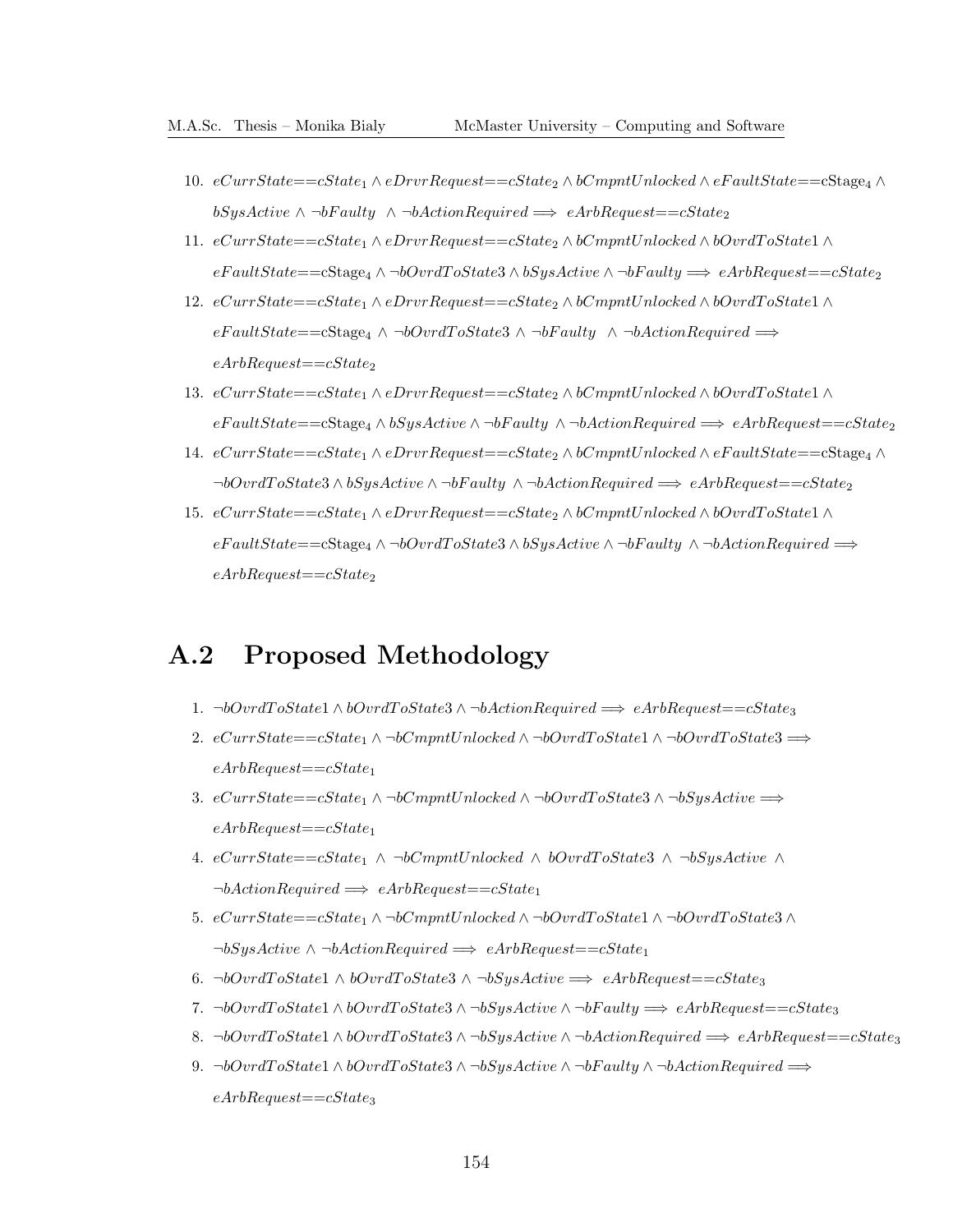- 10. ¬bOvrdToState1 ∧ eFaultState==cStage<sub>1</sub> ∧ bOvrdToState3 ∧ ¬bFaulty  $\implies$  $eArbRequest = cState_3$
- 11.  $\neg bOvr dToState1 \wedge eFaultState = \neg \text{Stage}_1 \wedge bOvr dToState3 \wedge \neg bActionRequired \Longrightarrow$  $eArbRequest = cState_3$
- 12. ¬bOvrdToState1 ∧ eFaultState==cStage<sub>1</sub> ∧ bOvrdToState3 ∧ ¬bFaulty ∧ ¬bActionRequired  $\Longrightarrow$  $eArbRequest = cState_3$
- 13. ¬bCmpntUnlocked  $\land \neg bOvr dToState1 \land bOvr dToState3 \land \neg bSysActive \implies eArbRequest = cState_3$
- 14. ¬bCmpntUnlocked ∧ ¬bOvrdT oState1 ∧ bOvrdT oState3 ∧ ¬bSysActive ∧ ¬bF aulty ∧  $\neg bActionRequired \implies eArbRequest = cState_3$
- 15. ¬bCmpntUnlocked ∧ ¬bOvrdToState1 ∧ eFaultState==cStage<sub>1</sub> ∧ bOvrdToState3 ∧  $\neg bActionRequired \implies eArbRequest = cState_3$
- 16. ¬bCmpntUnlocked ∧ ¬bOvrdT oState1 ∧ eF aultState==cStage<sup>1</sup> ∧ bOvrdT oState3 ∧  $\neg bFaulty \wedge \neg bActionRequired \implies eArbRequest = cState_3$
- 17. eCurrState==cState<sub>1</sub>  $\wedge \neg bCmmtUnlocked \wedge eFaultState = cStage_1 \Longrightarrow eArbRequest = cState_1$
- 18.  $eCurrentState = cState_1 \wedge \neg bCmmtUnlocked \wedge eFaultState = cStage_1 \wedge \neg bOvrdToState3 \Longrightarrow$  $eArbRequest = cState_1$
- 19.  $eCurrent state==cState_1 \wedge \neg bComptUnlocked \wedge eFaultState==cStage_1 \wedge \neg bSysActive \Longrightarrow$  $eArbRequest = cState_1$
- 20. eCurrState==cState<sub>1</sub> ∧ ¬bCmpntUnlocked ∧ eFaultState==cStage<sub>1</sub> ∧ ¬bOvrdToState3 ∧  $\neg bActionRequired \implies eArbRequest = cState_1$
- 21.  $eCurrentState = cState_1 \wedge \neg bComptUnlocked \wedge eFaultState = cStage_1 \wedge \neg bOvrdToState3 \wedge \neg bOvrdToState3$  $\neg bSysActive \wedge \neg bActionRequired \Longrightarrow eArbRequest = cState_1$
- 22. eCurrState==cState<sub>1</sub> ∧ ¬bCmpntUnlocked ∧ ¬bOvrdToState1 ∧ eFaultState==cStage<sub>1</sub> ∧  $\neg bOvr dToState3 \wedge \neg bSysActive \wedge \neg bActionRequired \Longrightarrow eArbRequest = cState_1$
- 23. eCurrState==cState<sub>1</sub>  $\land$ eDrvrRequest==cState<sub>4</sub>  $\land$  ¬bCmpntUnlocked  $\implies$  eArbRequest==cState<sub>1</sub>
- 24. eCurrState==cState<sub>1</sub> ∧ eDrvrRequest==cState<sub>4</sub> ∧ ¬bCmpntUnlocked ∧ ¬bOvrdToState1  $\Longrightarrow$  $eArbRequest = cState_1$
- 25.  $eCurrentState = cState_1 \wedge eDrvrRequest = cState_4 \wedge \neg bCmmtUnlocked \wedge \neg bOvrdToState3 \Longrightarrow$  $eArbRequest = cState_1$
- 26. eCurrState==cState<sub>1</sub> ∧ eDrvrRequest==cState<sub>4</sub> ∧ ¬bCmpntUnlocked ∧ ¬bSysActive  $\Longrightarrow$  $eArbRequest = cState_1$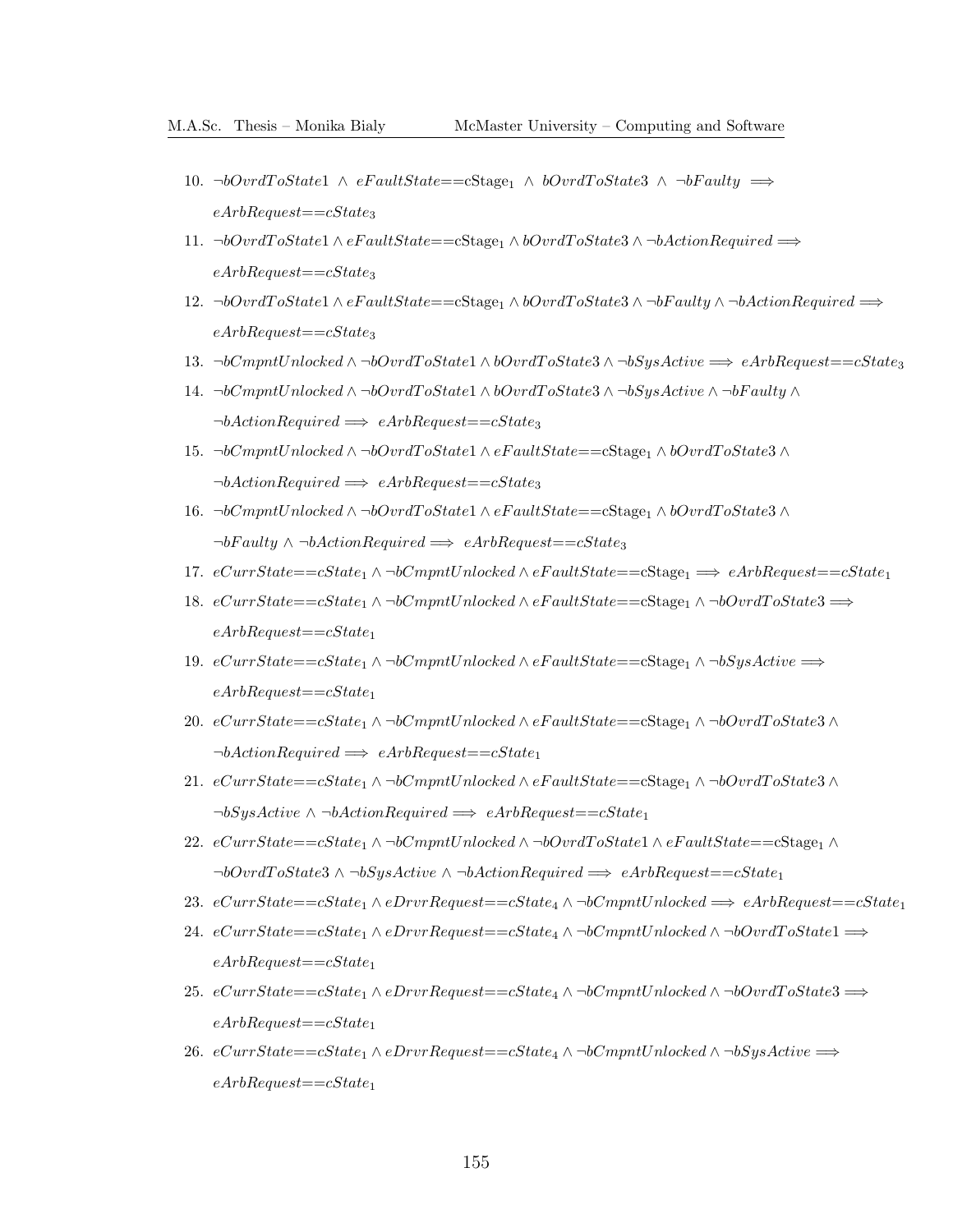- 27. eCurrState==cState<sub>1</sub> ∧ eDrvrRequest==cState<sub>4</sub> ∧ ¬bCmpntUnlocked ∧ ¬bActionRequired  $\Longrightarrow$  $eArbRequest = cState_1$
- 28. ¬bOvrdToState1 ∧ eFaultState==cStage<sub>1</sub> ∧ bOvrdToState3 ∧ ¬bSysActive  $\implies$  $eArbRequest = cState_3$
- 29. eCurrState==cState<sub>1</sub> ∧ eDrvrRequest==cState<sub>4</sub> ∧ ¬bCmpntUnlocked ∧ ¬bOvrdToState1 ∧  $\neg bOvrdToState3 \Longrightarrow eArbRequest = cState_1$
- 30. eCurrState==cState<sub>1</sub> ∧ eDrvrRequest==cState<sub>4</sub> ∧ ¬bCmpntUnlocked ∧ ¬bOvrdToState1 ∧  $\neg bSysActive \Longrightarrow eArbRequest = cState_1$
- 31. eCurrState==cState<sub>1</sub> ∧ eDrvrRequest==cState<sub>4</sub> ∧ ¬bCmpntUnlocked ∧ ¬bOvrdToState1 ∧  $\neg bActionRequired \implies eArbRequest = cState_1$
- 32. eCurrState==cState<sub>1</sub> ∧ eDrvrRequest==cState<sub>4</sub> ∧ ¬bCmpntUnlocked ∧ ¬bOvrdToState1 ∧  $\neg bOvr dToState3 \wedge \neg bActionRequired \implies eArbRequest = cState_1$
- 33. eCurrState==cState<sub>1</sub> ∧ eDrvrRequest==cState<sub>4</sub> ∧ ¬bCmpntUnlocked ∧ ¬bOvrdToState1 ∧  $\neg bOvr dToState3 \wedge \neg bSysActive \wedge \neg bActionRequired \Longrightarrow eArbRequest = cState_1$
- 34.  $eCurrentate = cState_1 \wedge \neg bComptUnlocked \wedge \neg bFaulty \Longrightarrow eArbRequest = cState_1$
- 35. eCurrState==cState<sub>1</sub> ∧ ¬bCmpntUnlocked ∧ ¬bOvrdToState1 ∧ ¬bFaulty  $\Longrightarrow$  $eArbRequest = cState_1$
- 36. eCurrState==cState<sub>1</sub> ∧ ¬bCmpntUnlocked ∧ ¬bOvrdToState3 ∧ ¬bFaulty  $\implies$  $eArbRequest = cState_1$
- 37. eCurrState==cState<sub>1</sub>  $\land \neg bComptUnlocked \land \neg bSysActive \land \neg bFaulty \implies eArbRequest = cState_1$
- 38. eCurrState==cState<sub>1</sub> ∧ ¬bCmpntUnlocked ∧ ¬bF aulty ∧ ¬bActionRequired  $\implies$  $eArbRequest = cState_1$
- 39.  $eCurrentate==cState_1 \wedge \neg bComptUnlocked \wedge \neg bOvrdToState1 \wedge \neg bOvrdToState3 \wedge \neg bOvrdToState2$  $\neg bFaulty \Longrightarrow eArbRequest = cState_1$
- 40. eCurrState==cState<sub>1</sub> ∧ ¬bCmpntUnlocked ∧ ¬bOvrdToState1 ∧ ¬bSysActive ∧  $\neg bFaulty \Longrightarrow eArbRequest = cState_1$
- 41. eCurrState==cState<sub>1</sub> ∧ ¬bCmpntUnlocked ∧ ¬bOvrdToState1 ∧ ¬bFaulty ∧ ¬bActionRequired  $\Longrightarrow$  $eArbRequest = cState_1$
- 42. eCurrState==cState<sub>1</sub> ∧ ¬bCmpntUnlocked ∧ ¬bOvrdToState3 ∧ ¬bSysActive ∧  $\neg bFaulty \Longrightarrow eArbRequest = cState_1$
- 43. eCurrState==cState<sub>1</sub> ∧ ¬bCmpntUnlocked ∧ ¬bOvrdToState3 ∧ ¬bFaulty ∧ ¬bActionRequired  $\Longrightarrow$  $eArbRequest = cState_1$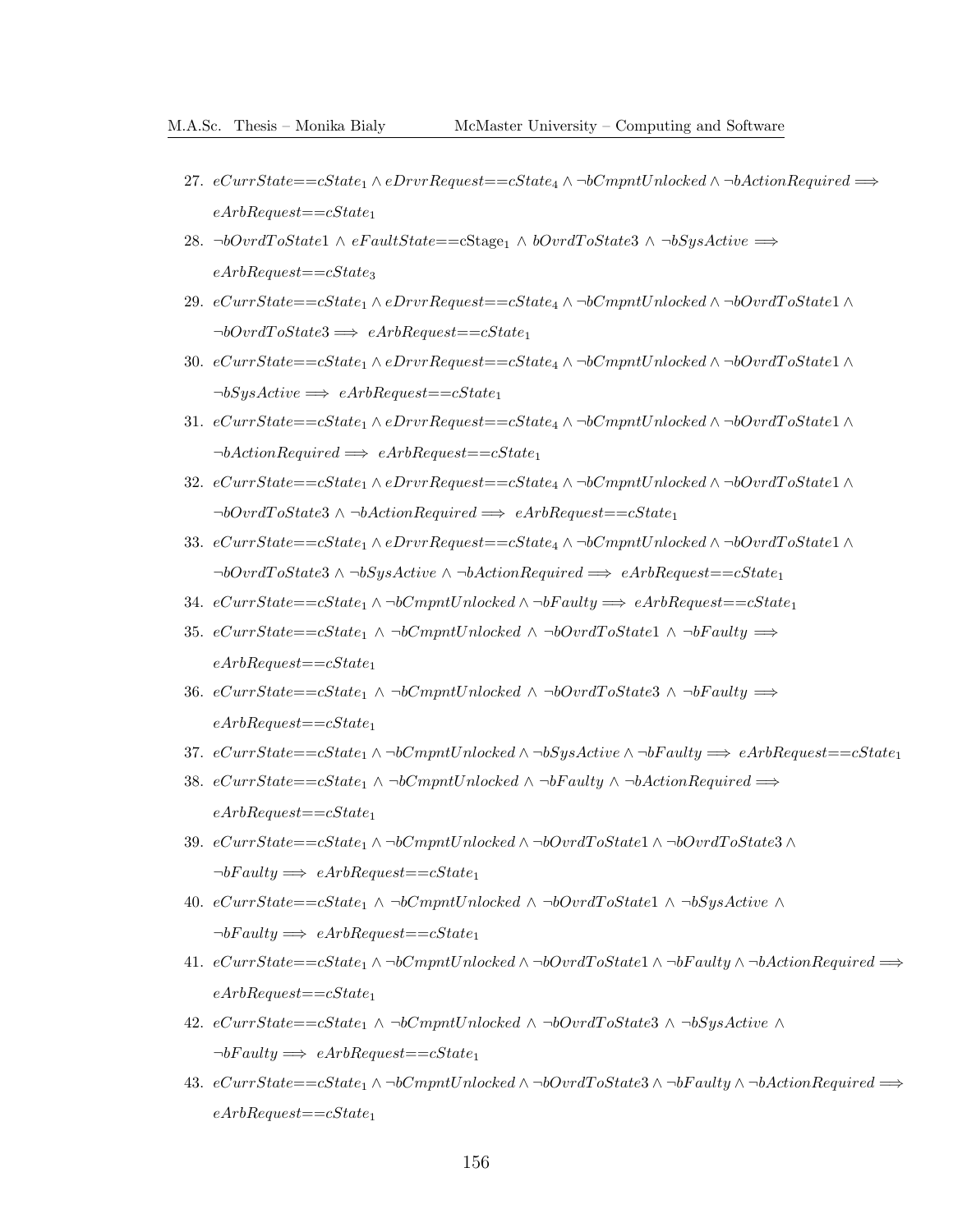- 44. eCurrState==cState<sub>1</sub> ∧ ¬bCmpntUnlocked ∧ ¬bOvrdToState1 ∧ ¬bSysActive ∧  $\neg bFaulty \wedge \neg bActionRequired \Longrightarrow eArbRequest = cState_1$
- 45. eCurrState==cState<sub>1</sub>  $\land \neg bCmmU$ nlocked  $\land \neg bOvr$ dToState3  $\land \neg bSysActive \land \neg bSysActive \land \neg bSysActive \land \neg bSysActive \land \neg bSysActive \land \neg bSysActive \land \neg bSysActive \land \neg bSysActive \land \neg bSysSteve \land \neg bSysActive \land \neg bSysSteve \land \neg bSysActive \land \neg bSysSteve \land \neg bSysSteve \land \neg bSysSteve \land \neg bSysSteve \land \neg bSysSteve \land \neg bSysSteve \land \neg bSysSteve \land \neg$  $\neg bFaulty \wedge \neg bActionRequired \implies eArbRequest = cState_1$
- 46. eCurrState==cState<sub>1</sub> ∧ ¬bCmpntUnlocked ∧ ¬bOvrdToState1 ∧ ¬bOvrdToState3 ∧  $\neg bSysActive \wedge \neg bFaulty \wedge \neg bActionRequired \Longrightarrow eArbRequest = cState_1$
- 47. ¬bCmpntUnlocked  $\wedge \neg bOvrdToState1 \wedge eFaultState==cStage_1 \wedge bOvrdToState3 \wedge$  $\neg bSysActive \Longrightarrow eArbRequest = cState_3$
- 48. ¬bCmpntUnlocked  $\wedge \neg bOvrdToState1 \wedge eFaultState==cStage_1 \wedge bOvrdToState3 \wedge$  $\neg bSysActive \land \neg bFaulty \Longrightarrow eArbRequest = cState_3$
- 49. ¬bCmpntUnlocked ∧ ¬bOvrdToState1 ∧ eFaultState==cStage<sub>1</sub> ∧ bOvrdToState3 ∧  $\neg bSysActive \wedge \neg bActionRequired \implies eArbRequest = cState_3$
- 50. ¬bCmpntUnlocked  $\wedge \neg bOvrdToState1 \wedge eFaultState==cStage_1 \wedge bOvrdToState3 \wedge$  $\neg bSysActive \land \neg bFaulty \land \neg bActionRequired \implies eArbRequest = cState_3$
- 51. eDrvrRequest==cState<sub>1</sub>  $\land$  bOvrdToState3  $\implies$  eArbRequest==cState<sub>3</sub>
- 52.  $eCurrState=-cState_3 \wedge eFaultState=-cStage_1 \wedge bOvr dToState3 \implies eArbRequest=-cState_3$
- 53. eCurrState==cState<sub>3</sub>  $\land$  bOvrdToState3  $\land$  ¬bFaulty  $\implies$  eArbRequest==cState<sub>3</sub>
- 54. eCurrState==cState<sub>3</sub>  $\land$ bOvrdToState3  $\land$  ¬bActionRequired  $\implies$  eArbRequest==cState<sub>3</sub>
- 55. eCurrState==cState<sub>3</sub>  $\land$  eFaultState==cStage<sub>1</sub>  $\land$  bOvrdToState3  $\land$  ¬bFaulty  $\land$  $\neg bActionRequired \implies eArbRequest = cState_3$
- 56. eDrvrRequest==cState<sub>1</sub> ∧ bOvrdToState3 ∧ ¬bSysActive ∧ ¬bFaulty ∧ ¬bActionRequired  $\Longrightarrow$  $eArbRequest = cState_3$
- 57. eCurrState==cState<sub>3</sub> ∧ ¬bCmpntUnlocked ∧ ¬bOvrdToState1 ∧ eFaultState==cStage<sub>1</sub> ∧  $\neg bSysActive \land \neg bFaulty \Longrightarrow eArbRequest = cState_3$
- 58.  $eCurrent \text{rate} == cState_3 \wedge \neg bComptUnlocked \wedge \neg bOvrd \text{ToState1} \wedge eFault State == cStage_1 \wedge$  $\neg bSysActive \land \neg bActionRequired \implies eArbRequest = cState_3$
- 59. eCurrState==cState<sub>3</sub> ∧ ¬bCmpntUnlocked ∧ ¬bOvrdToState1 ∧ eF aultState==cStage<sub>1</sub> ∧  $\neg bSysActive \wedge \neg bFaulty \wedge \neg bActionRequired \Longrightarrow eArbRequest = cState_3$
- 60. bOvrdToState1  $\land \neg$ bOvrdToState3  $\implies$  eArbRequest==cState<sub>1</sub>
- 61. bOvrdToState1∧eFaultState==cStage<sub>1</sub>∧¬bOvrdToState3  $\implies$  eArbRequest==cState<sub>1</sub>
- 62. bOvrdToState1 ∧ ¬bOvrdToState3 ∧ ¬bFaulty  $\implies$  eArbRequest==cState<sub>1</sub>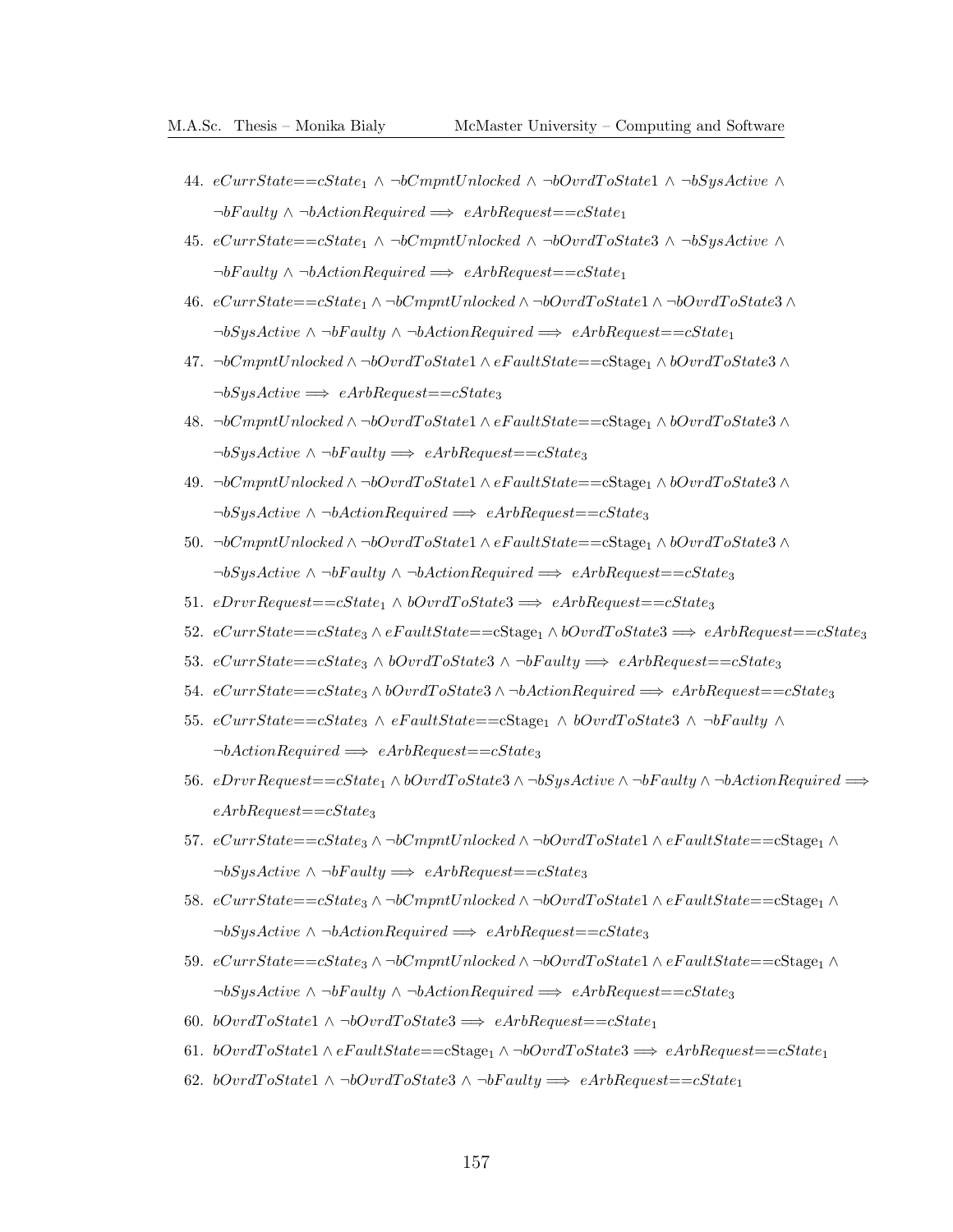- 63. bOvrdToState1 ∧ eFaultState==cStage<sub>1</sub> ∧ ¬bOvrdToState3 ∧ ¬bFaulty ∧ ¬bActionRequired  $\Longrightarrow$  $eArbRequest = cState_1$
- 64. eCurrState==cState<sub>3</sub> ∧ ¬bOvrdToState1 ∧ bOvrdToState3  $\implies$  eArbRequest==cState<sub>3</sub>
- 65. eDrvrRequest==cState<sub>1</sub>  $\wedge \neg bOv$ rdToState1  $\wedge bOv$ rdToState3  $\implies$  eArbRequest==cState<sub>3</sub>
- 66. eDrvrRequest==cState<sub>1</sub>  $\land$  eFaultState==cStage<sub>1</sub>  $\land$  bOvrdToState3  $\implies$  eArbRequest==cState<sub>3</sub>
- 67. eCurrState==cState<sub>1</sub> ∧ eDrvrRequest==cState<sub>4</sub> ∧ ¬bCmpntUnlocked ∧ eFaultState==cStage<sub>1</sub>  $\implies$  $eArbRequest = cState_1$
- 68.  $eCurrentate==cState_3 \wedge \neg bComptUnlocked \wedge \neg bOvrdToState1 \wedge \neg bOvrdToState3 \Longrightarrow$  $eArbRequest = cState_3$
- 69. eCurrState==cState<sub>3</sub> ∧ ¬bOvrdToState1 ∧ eFaultState==cStage<sub>1</sub> ∧ bOvrdToState3  $\Longrightarrow$  $eArbRequest = cState_3$
- 70. eCurrState==cState<sub>3</sub> ∧ ¬bOvrdToState1 ∧ bOvrdToState3 ∧ ¬bFaulty  $\implies$  eArbRequest==cState<sub>3</sub>
- 71. eCurrState==cState<sub>3</sub> ∧ ¬bOvrdToState1 ∧ bOvrdToState3 ∧ ¬bActionRequired  $\Longrightarrow$  $eArbRequest = cState_3$
- 72. eDrvrRequest==cState<sub>1</sub> ∧ ¬bCmpntUnlocked ∧ bOvrdToState3 ∧ ¬bSysActive  $\Longrightarrow$  $eArbRequest = cState_3$
- 73. eDrvrRequest==cState<sub>1</sub> ∧ ¬bCmpntUnlocked ∧ bOvrdToState3 ∧ ¬bFaulty  $\Longrightarrow$  $eArbRequest = cState_3$
- 74. eDrvrRequest==cState<sub>1</sub> ∧ ¬bCmpntUnlocked ∧ bOvrdToState3 ∧ ¬bActionRequired  $\Longrightarrow$  $eArbRequest = cState_3$
- 75. eDrvrRequest==cState<sub>1</sub> ∧ ¬bOvrdToState1 ∧ bOvrdToState3 ∧ ¬bF aulty  $\implies$  $eArbRequest = cState_3$
- 76. eDrvrRequest==cState<sub>1</sub> ∧ ¬bOvrdToState1 ∧ bOvrdToState3 ∧ ¬bActionRequired  $\Longrightarrow$  $eArbRequest = cState_3$
- 77. eDrvrRequest==cState<sub>1</sub>  $\land$  eF aultState==cStage<sub>1</sub>  $\land$  bOvrdToState3  $\land$  ¬bSysActive  $\implies$  $eArbRequest = cState_3$
- 78. eDrvrRequest==cState<sub>1</sub> ∧ eF aultState==cStage<sub>1</sub> ∧ bOvrdToState3 ∧ ¬bF aulty  $\implies$  $eArbRequest = cState_3$
- 79. eDrvrRequest==cState<sub>1</sub> ∧ eFaultState==cStage<sub>1</sub> ∧ bOvrdToState3 ∧ ¬bActionRequired  $\Longrightarrow$  $eArbRequest = cState_3$
- 80.  $eCurrentState = cState_1 \wedge eDrvrRequest = cState_4 \wedge \neg bComptUnlocked \wedge eFaultState = cStage_1 \wedge$  $\neg bOvrdToState3 \Longrightarrow eArbRequest = cState_1$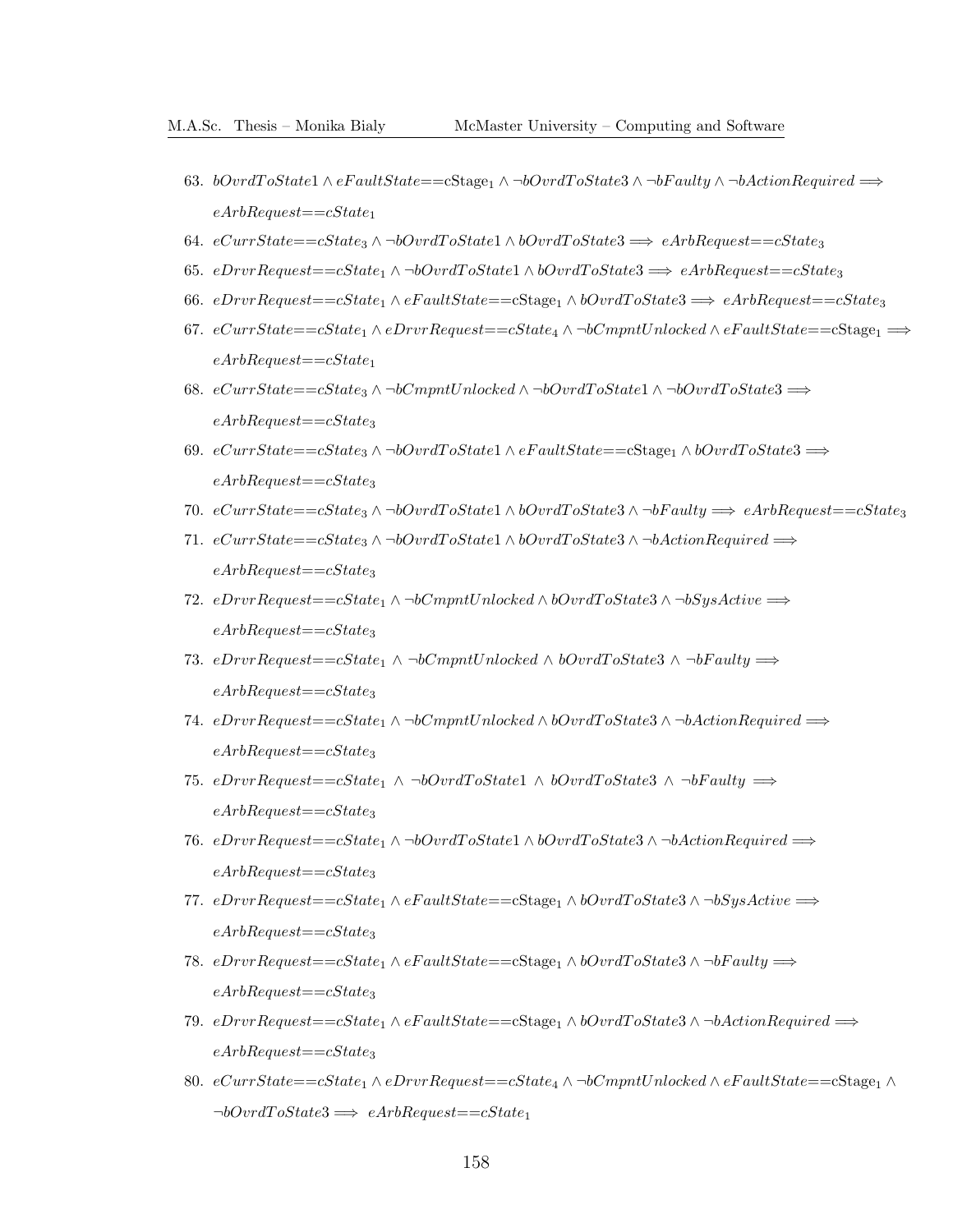- 81. eCurrState==cState<sub>1</sub> ∧ eDrvrRequest==cState<sub>4</sub> ∧ ¬bCmpntUnlocked ∧ eFaultState==cStage<sub>1</sub> ∧  $\neg bSysActive \Longrightarrow eArbRequest == cState_1$
- 82.  $eCurrState = cState_1 \wedge eDrvRequest = cState_4 \wedge \neg bCmpntUnlocked \wedge eFaultState = cStage_1 \wedge$  $\neg bActionRequired \implies eArbRequest = cState_1$
- 83.  $eCurrState==cState_3 \wedge \neg bCmmtUnlocked \wedge \neg bOvrdToState1 \wedge eFaultState==cStage_1 \wedge$  $\neg bOvrdToState3 \Longrightarrow eArbRequest = cState_3$
- 84. eCurrState==cState<sub>3</sub> ∧ ¬bOvrdToState1 ∧ eFaultState==cStage<sub>1</sub> ∧ ∧ bOvrdToState3 ∧  $\neg bActionRequired \implies eArbRequest = cState_3$
- 85.  $eCurrState==cState_3 \wedge \neg bOvrdToState1 \wedge bOvrdToState3 \wedge \neg bFaulty \wedge \neg bActionRequired \Longrightarrow$  $eArbRequest = cState_3$
- 86. eDrvrRequest==cState<sub>1</sub> ∧ ¬bCmpntUnlocked ∧ bOvrdToState3 ∧ ¬bSysActive ∧  $\neg bFaulty \Longrightarrow eArbRequest = cState_3$
- 87. eDrvrRequest==cState<sub>1</sub> ∧ ¬bCmpntUnlocked ∧ bOvrdToState3 ∧ ¬bSysActive ∧  $\neg bActionRequired \implies eArbRequest = cState_3$
- 88. eDrvrRequest==cState<sub>1</sub> ∧ ¬bCmpntUnlocked ∧ bOvrdToState3 ∧ ¬bFaulty ∧  $\neg bActionRequired \implies eArbRequest = cState_3$
- 89. eDrvrRequest==cState<sub>1</sub> ∧ ¬bOvrdToState1 ∧ bOvrdToState3 ∧ ¬bSysActive ∧  $\neg bFaulty \Longrightarrow eArbRequest = cState_3$
- 90. eDrvrRequest==cState<sub>1</sub> ∧ ¬bOvrdToState1 ∧ bOvrdToState3 ∧ ¬bF aulty ∧ ¬bActionRequired  $\Longrightarrow$  $eArbRequest = cState_3$
- 91. eDrvrRequest==c $State_1 \wedge eFaultState$ =c $Stage_1 \wedge bOvrdToState3 \wedge \neg bSysActive \wedge$  $\neg bFaulty \Longrightarrow eArbRequest = cState_3$
- 92. eDrvrRequest== $cState_1 \wedge eFaultState$ == $cStage_1 \wedge bOvr$ dToState3  $\wedge \neg bSysActive \wedge$  $\neg bActionRequired \implies eArbRequest = cState_3$
- 93. eDrvrRequest==cState<sub>1</sub> ∧ eF aultState==cStage<sub>1</sub> ∧ bOvrdToState3 ∧ ¬bF aulty ∧  $\neg bActionRequired \Longrightarrow\ eArbRequest == cState_3$
- 94. eCurrState==cState<sub>1</sub> ∧ eDrvrRequest==cState<sub>4</sub> ∧ ¬bCmpntUnlocked ∧ ¬bOvrdToState1 ∧  $eFaultState = cStage<sub>1</sub> \wedge \neg bOvrdToState3 \Longrightarrow eArbRequest = cState<sub>1</sub>$
- 95. eCurrState==cState<sub>1</sub> ∧ eDrvrRequest==cState<sub>4</sub> ∧ ¬bCmpntUnlocked ∧ ¬bOvrdToState1 ∧  $eFaultState = cStage_1 \wedge \neg bSysActive \implies eArbRequest = cState_1$
- 96. eCurrState==cState<sub>1</sub> ∧ eDrvrRequest==cState<sub>4</sub> ∧ ¬bCmpntUnlocked ∧ ¬bOvrdToState1 ∧  $eFaultState = cStage_1 \wedge \neg bActionRequired \implies eArbRequest = cState_1$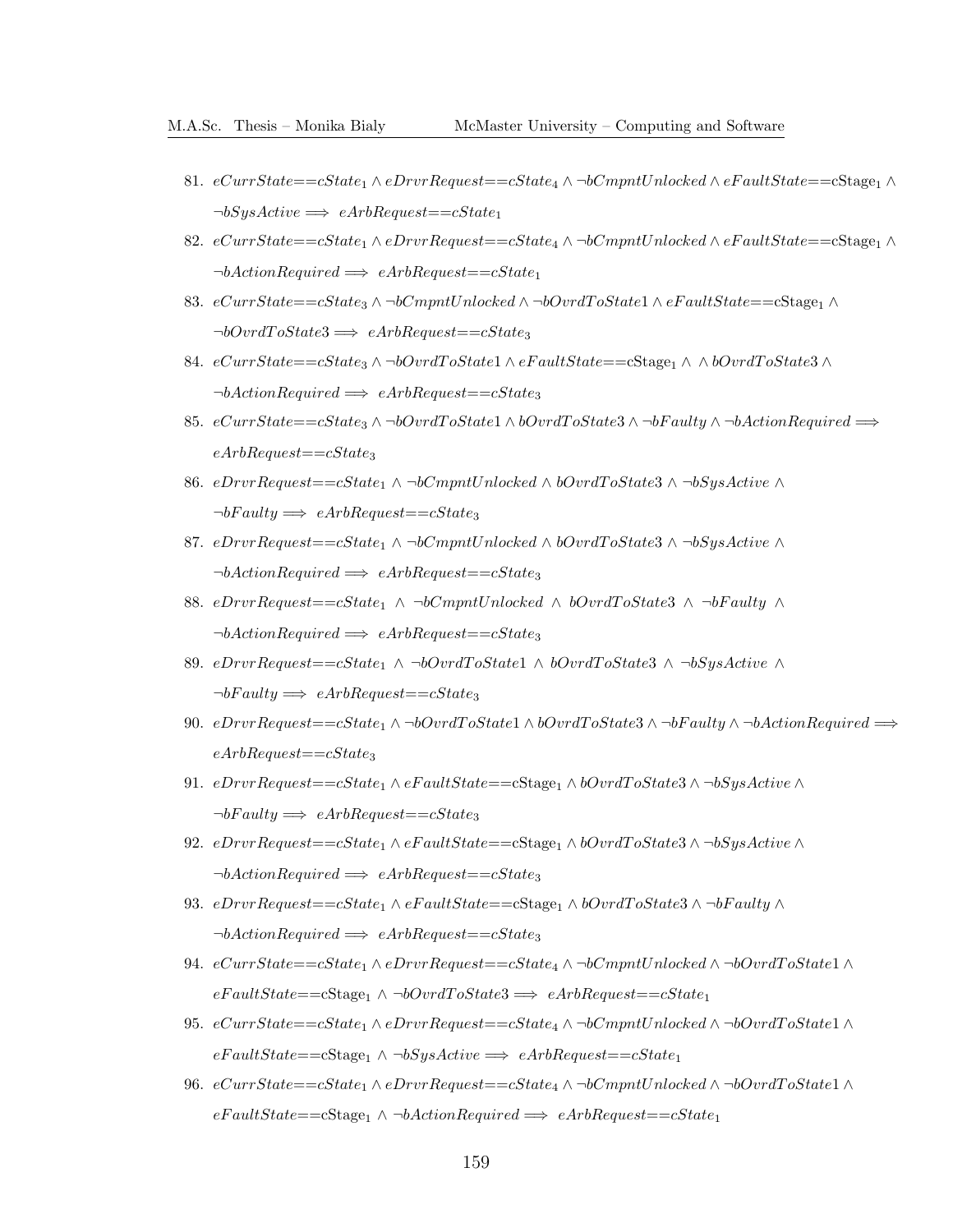- 97.  $eCurrentState = cState_1 \wedge eDrvrRequest = cState_4 \wedge \neg bComptUnlocked \wedge eFaultState = cStage_1 \wedge$  $\neg bOvrdToState3 \wedge \neg bSysActive \Longrightarrow eArbRequest = cState_1$
- 98.  $eCurrentState = cState_1 \wedge eDrvrRequest = cState_4 \wedge \neg bComptUnlocked \wedge eFaultState = cStage_1 \wedge$  $\neg bOvr dToState3 \wedge \neg bActionRequired \implies eArbRequest = cState_1$
- 99.  $eCurrentState = cState_1 \wedge eDrvrRequest = cState_4 \wedge \neg bComptUnlocked \wedge eFaultState = cStage_1 \wedge \neg bC$  $\neg bSysActive \wedge \neg bActionRequired \implies eArbRequest = cState_1$
- 100.  $eCurrentState==cState_3 \wedge \neg bComptUnlocked \wedge \neg bOvrdToState1 \wedge eFaultState==cStage_1 \wedge$  $\neg bOvrdToState3 \wedge \neg bFaulty \Longrightarrow eArbRequest = cState_3$
- 101.  $eCurrentState==cState_3 \wedge \neg bComptUnlocked \wedge \neg bOvrdToState1 \wedge eFaultState==cStage_1 \wedge$  $\neg bOvrdToState3 \wedge \neg bActionRequired \implies eArbRequest = cState_3$
- 102. eCurrState==cState<sup>3</sup> ∧ ¬bCmpntUnlocked ∧ ¬bOvrdT oState1 ∧ ¬bOvrdT oState3 ∧  $\neg bFaulty \wedge \neg bActionRequired \implies eArbRequest = cState_3$
- 103. eCurrState==cState<sup>3</sup> ∧ ¬bOvrdT oState1 ∧ eF aultState==cStage<sup>1</sup> ∧ bOvrdT oState3 ∧  $\neg bFaulty \wedge \neg bActionRequired \implies eArbRequest = cState_3$
- 104. eDrvrRequest==cState<sub>1</sub> ∧ ¬bCmpntUnlocked ∧ bOvrdToState3 ∧ ¬bSysActive ∧  $\neg bFaulty \wedge \neg bActionRequired \implies eArbRequest = cState_3$
- 105. eDrvrRequest==cState<sub>1</sub> ∧ ¬bOvrdToState1 ∧ bOvrdToState3 ∧ ¬bSysActive ∧  $\neg bFaulty \wedge \neg bActionRequired \implies eArbRequest = cState_3$
- 106. eDrvrRequest==cState<sup>1</sup> ∧ eF aultState==cStage<sup>1</sup> ∧ bOvrdT oState3 ∧ ¬bSysActive ∧  $\neg bFaulty \wedge \neg bActionRequired \implies eArbRequest = cState_3$
- 107. eCurrState==cState<sup>1</sup> ∧ eDrvrRequest==cState<sup>4</sup> ∧ ¬bCmpntUnlocked ∧ ¬bOvrdT oState1 ∧  $eFaultState = cStage_1 \wedge \neg bOvr dToState3 \wedge \neg bSystem$
- 108. eCurrState==cState<sup>1</sup> ∧ eDrvrRequest==cState<sup>4</sup> ∧ ¬bCmpntUnlocked ∧ ¬bOvrdT oState1 ∧  $eFaultState=\\cState_1 \wedge \neg bOvrdToState3 \wedge \neg bActionRequired \implies eArbRequest=\\cState_1$
- 109. eCurrState==cState<sup>1</sup> ∧ eDrvrRequest==cState<sup>4</sup> ∧ ¬bCmpntUnlocked ∧ ¬bOvrdT oState1 ∧  $eFaultState = cStage<sub>1</sub> ∧ ¬bSysActive ∧ ¬bActionRequired → eArbRequest = cState<sub>1</sub>$
- 110.  $eCurrState = cState_1 \wedge eDrvRequest = cState_4 \wedge \neg bCmpntUnlocked \wedge eFaultState = cStage_1 \wedge$  $\neg bOvr dToState3 \wedge \neg bSysActive \wedge \neg bActionRequired \implies eArbRequest = cState_1$
- 111. eCurrState==cState<sup>3</sup> ∧ ¬bCmpntUnlocked ∧ ¬bOvrdT oState1 ∧ eF aultState==cStage<sup>1</sup> ∧  $\neg bOvr dToState3 \wedge \neg bFaulty \wedge \neg bActionRequired \Longrightarrow eArbRequest = cState_3$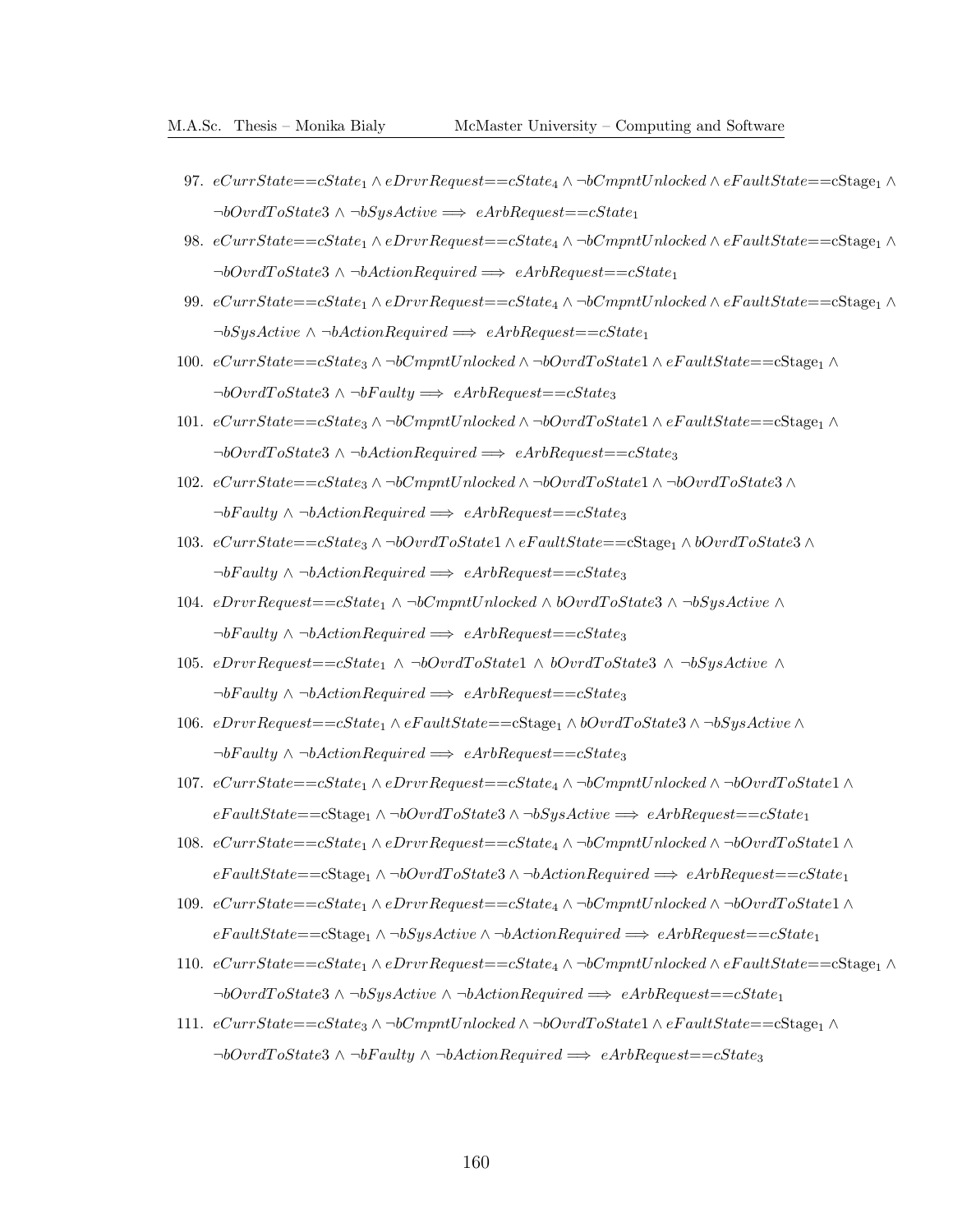112. eCurrState==cState<sup>1</sup> ∧ eDrvrRequest==cState<sup>4</sup> ∧ ¬bCmpntUnlocked ∧ ¬bOvrdT oState1 ∧  ${e} FaultState{=}{=}{\rm{cStage_1}} \wedge \neg bOvrdToState3 \wedge \neg bSysActive \wedge \neg bActionRequired \Longrightarrow$  $eArbRequest = cState_1$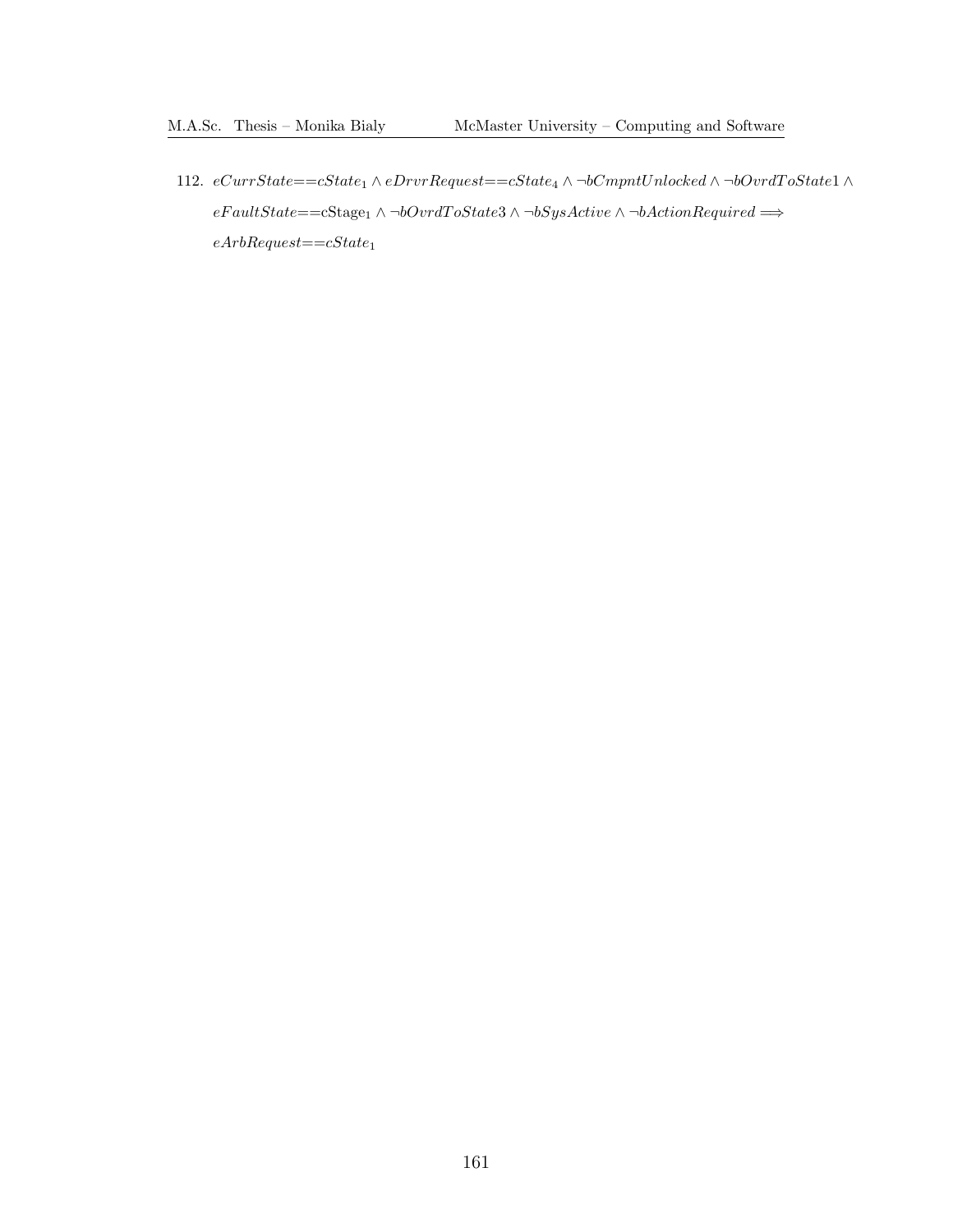# Appendix B

# Driver Request Arbitration Example

## **B.1** Request Arbitration From  $cState_2$

The original Stateflow truth table is shown in Table [B.1](#page-176-0) with its equivalent and simplified tabular expression in Table [B.2.](#page-176-1) Table [B.3](#page-177-0) is the implementation of the simplified tabular expression in Stateflow truth table form.

## **B.2** Request Arbitration From cState<sub>3</sub>

The original Stateflow truth table is shown in Table [B.4](#page-177-1) with its equivalent and simplified tabular expression in Table [B.5.](#page-178-0) Table [B.6](#page-178-1) is the implementation of the simplified tabular expression in Stateflow truth table form.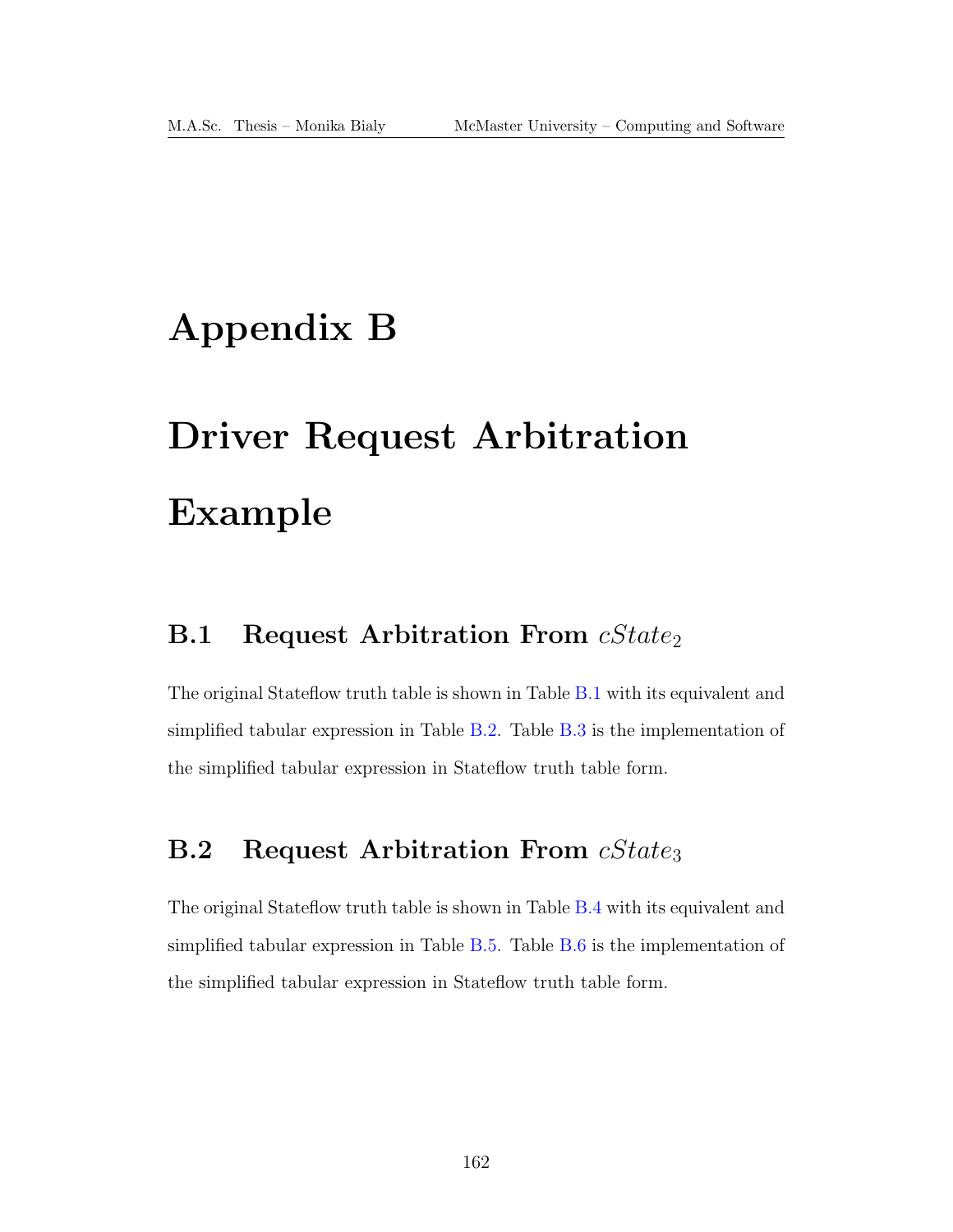<span id="page-176-0"></span>fArbRequestFromState2(eDrvrRequest:enum, bOvrdT oState1, bF aulty:bool):

| enum |  |
|------|--|
|------|--|

|                |                            | Decisions |   |                          |       |       |       |    |       |              |          |   |
|----------------|----------------------------|-----------|---|--------------------------|-------|-------|-------|----|-------|--------------|----------|---|
| #              | Conditions                 |           |   | $D_3$                    | $D_4$ | $D_5$ | $D_6$ | D7 | $D_8$ | $D_9$        | $D_{10}$ |   |
|                | $eDrvrRequest == cState_1$ | Τ         | F | F                        | F     | Τ     | F     | F  | F     | F            | F        |   |
| 2              | $eDrvrRequest == cState_2$ | F         | m | F                        | F     | F     | Τ     | F  | m     | F            | F        |   |
| 3              | $eDrvrRequest == cState_3$ | F         | F | m                        | F     | F     | F     | F  | F     | m            | F        |   |
| $\overline{4}$ | $eDrvrRequest == cState4$  | F         | F | F                        |       | F     | F     | Τ  | F     | F            | Т        |   |
| $\overline{5}$ | bOvrdToState1              | F         | F | $\overline{\phantom{0}}$ | F     | Τ     | Τ     | Τ  | F     | F            | F        |   |
| 6              | bFaultu                    | -         | F | F                        | F     | F     | F     | F  |       | ╓            | Т        |   |
|                | Actions                    |           | ച | 3                        | 4     | 3     | 3     | 3  | 5     | <sub>5</sub> | 5        | ച |

|                | Action                                               |
|----------------|------------------------------------------------------|
|                | $eArbRequest = cState_1; bActionRequired = false$    |
| 2              | $eArbRequest = cState_2$ ; $bActionRequired = false$ |
| $\mathcal{S}$  | $eArbRequest = cState_3$ ; $bActionRequired = false$ |
| 4              | $eArbRequest = cState_4$ ; $bActionRequired = false$ |
| 5 <sup>5</sup> | $eArbRequest = cState_1$ ; $bActionRequired = true$  |

<span id="page-176-1"></span>Table B.1: Original Stateflow truth table for request arbitration from  $cState_2$ 

#### fArbRequestFromState2(eDrvrRequest:enum, bOvrdT oState1,  $bOvrdToState3:bool):$  enum =

|                       |                                               | Result       |
|-----------------------|-----------------------------------------------|--------------|
| Conditions            | eArbRequest                                   |              |
| bOvrdToState3         | bOvrdToState1                                 | $cState_2$   |
|                       | $\neg bOvr dToState1$                         | $cState_3$   |
| $\neg bOvr dToState3$ | bOvrdToState1                                 | $cState_1$   |
|                       | $\overline{\rightarrow}$ <i>bOvrdToState1</i> | eDrvrRequest |

Table B.2: Simplified tabular expression for request arbitration from  $cState_2$ 

## **B.3** Request Arbitration From cState<sub>4</sub>

The original Stateflow truth table is shown in Table [B.7](#page-179-0) with its equivalent and simplified tabular expression in Table [B.8.](#page-179-1) Table [B.9](#page-180-0) is the implementation of the simplified tabular expression in Stateflow truth table form.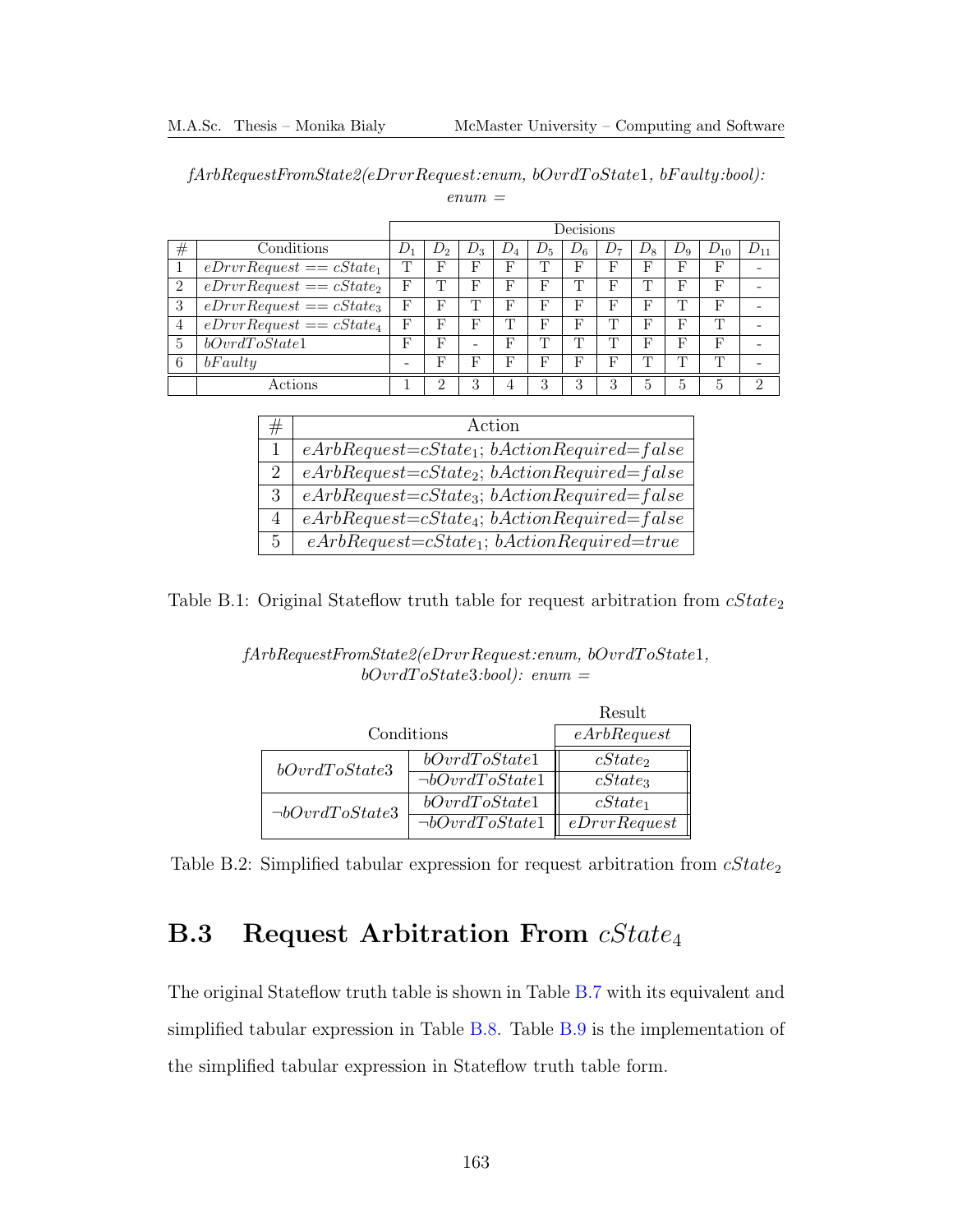|               | Decisions         |    |                |   |  |
|---------------|-------------------|----|----------------|---|--|
| Conditions    | $1)$ <sub>1</sub> |    | $\eta_{\rm q}$ |   |  |
| bOvrdToState3 | T                 |    |                | F |  |
| bOvrdToState1 | T                 | Ħ, |                | г |  |
| Actions       |                   |    |                |   |  |

<span id="page-177-0"></span>

| ${\it fArbRequestFromState2} (eDrvrRequest:enum, \textit{bO} vrdToState1,$ |  |
|----------------------------------------------------------------------------|--|
| $bOvrdToState3:bool):$ enum =                                              |  |

|   | Action                       |
|---|------------------------------|
|   | $eArbRequest = cState_1$     |
| 2 | $eArbRequest = cState_2$     |
| 3 | $eArbRequest = cState_3$     |
|   | $eArbRequest = eDrvrRequest$ |

Table B.3: Equivalent Stateflow truth table for request arbitration from  $cState_2$ 

<span id="page-177-1"></span>

| $fArbRequestFromState3(eDrvrRequest:enum, bSysActive, bOvrdToState3,$ |  |
|-----------------------------------------------------------------------|--|
| $bOvrdToState1, bCmpntUnlocked:bool): enum =$                         |  |

|                |                            | Decisions                |         |       |       |       |       |    |       |         |          |   |
|----------------|----------------------------|--------------------------|---------|-------|-------|-------|-------|----|-------|---------|----------|---|
| $^{\#}$        | Conditions                 | $D_{1}$                  | $D_{2}$ | $D_3$ | $D_4$ | $D_5$ | $D_6$ | D7 | $D_8$ | $D_{9}$ | $D_{10}$ |   |
|                | $eDrvrRequest == cState_1$ | T                        | F       | F     | F     | F     | F     | F  | m     | F       | F        |   |
| $\overline{2}$ | $eDrvRequest == cState_2$  | F                        | Τ       | F     | F     | m     | F     | F  | F     |         | F        |   |
| 3              | $eDrvRequest == cState_3$  | F                        | F       | T     | F     | F     | Т     | F  | F     | F       | F        |   |
| 4              | $eDrvRequest == cState_4$  | F                        | F       | F     | Т     | F     | F     | Τ  | F     | F       | Т        |   |
| 5              | bSysActive                 | $\overline{\phantom{a}}$ | Т       | ۰     | T     |       | -     | -  | ۰     |         |          |   |
| 6              | bOvrdToState3              | F                        | F       | ۰     | F     |       |       |    | Т     | m       | Т        |   |
| 7              | bOvrdToState1              | -                        | F       | F     | F     | m     | Τ     | Τ  | F     | F       | F        |   |
| 8              | bCompt Unlocked            | Τ                        | ጥ       | -     | Т     | -     |       |    |       |         |          |   |
|                | Actions                    |                          | 2       | 3     | 4     | 5     | 5     | 5  | 5     | 3       | 3        | 3 |

| #              | Action                                               |
|----------------|------------------------------------------------------|
|                | $eArbRequest = cState_1; bActionRequired = false$    |
| $2^{\circ}$    | $eArbRequest = cState_2$ ; $bActionRequired = false$ |
| $\mathcal{S}$  | $eArbRequest = cState_3$ ; $bActionRequired = false$ |
| $\overline{4}$ | $eArbRequest = cState_4$ ; $bActionRequired = false$ |
| $5 -$          | $eArbRequest = cState_1; bActionRequired = true$     |

Table B.4: Original Stateflow truth table for request arbitration from  $\it cState_3$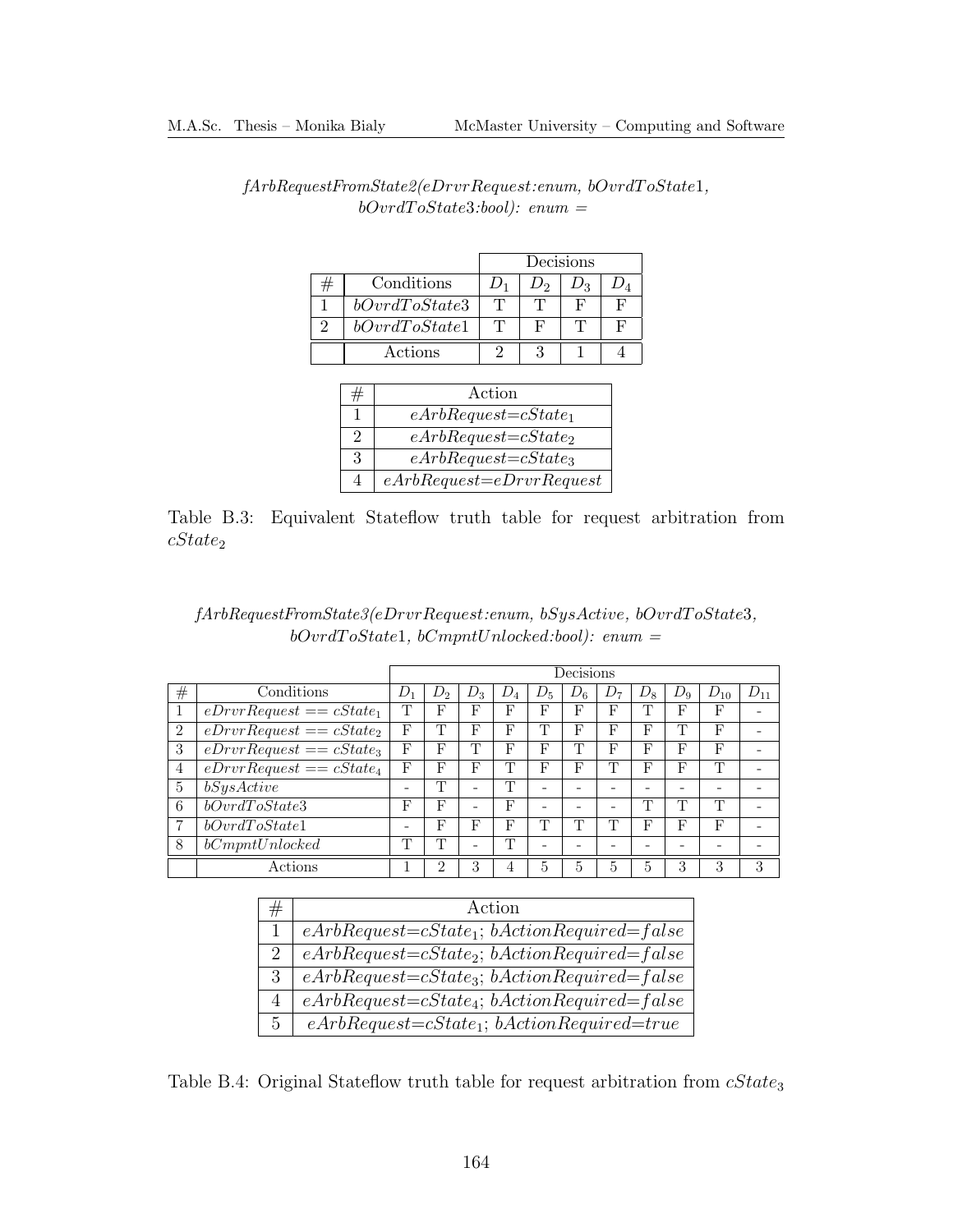#### <span id="page-178-0"></span> $\label{thm:1} \textit{fArbRequestFromState3}(eDrvrRequest:enum, \textit{bOvrdToState1}, \textit{bOvrdToState3},$  $bComptUnlocked, bSysActive:bool): enum =$

|                                |                       |                       |                        |                   | eArbRequest  |  |  |
|--------------------------------|-----------------------|-----------------------|------------------------|-------------------|--------------|--|--|
|                                |                       | $cState_3$            |                        |                   |              |  |  |
| $eDrvrRequest == cState_1$     |                       | $\neg bOvr dToState3$ | bComptUnlocked         |                   |              |  |  |
|                                |                       |                       | $\neg bCompt Unlocked$ | $cState_3$        |              |  |  |
|                                |                       | $cState_1$            |                        |                   |              |  |  |
|                                |                       |                       | bOvrdToState3          |                   |              |  |  |
| $eDrvrRequest \sim = cState_1$ | $\neg bOvr dToState1$ |                       | $\neg bCompt Unlocked$ |                   | $cState_3$   |  |  |
|                                |                       | $\neg bOvr dToState3$ | bCompt Unlocked        | bSysActive        | eDrvrRequest |  |  |
|                                |                       |                       |                        | $\neg bSysActive$ | $cState_3$   |  |  |

Table B.5: Simplified tabular expression for request arbitration from  $cState_3$ 

<span id="page-178-1"></span>fArbRequestFromState3(eDrvrRequest:enum, bOvrdT oState1, bOvrdT oState3,  $bComptUnlocked, \underline{bSysActive:bool): \ enum =}$ 

|                             |                            |       | Decisions |       |              |       |       |       |       |
|-----------------------------|----------------------------|-------|-----------|-------|--------------|-------|-------|-------|-------|
| #                           | Conditions                 | $L_1$ | $D_2$     | $D_3$ | $D_4\,$      | $D_5$ | $D_6$ | $D_7$ | $D_8$ |
| 1                           | $eDrvrRequest == cState_1$ | T     | ╓         |       | F            | F     | F     | F     |       |
| $\mathcal{D}_{\mathcal{L}}$ | bOvrdToState3              | T     | F         | F     |              | m     | F     | F     |       |
| 3                           | bOvrdToState1              |       |           |       | $\mathbf{T}$ | F     | F     | F     |       |
| $\overline{4}$              | bCompt Unlocked            |       | ᇚ         | F     |              |       | F     |       |       |
| 5                           | bSysActive                 |       |           |       |              |       |       |       |       |
|                             | Actions                    | ٠,    | З         | റ     |              | റ     | റ     | З     | 6)    |

|               | Action                       |
|---------------|------------------------------|
|               | $eArbRequest = cState_1$     |
|               | $eArbRequest = cState_3$     |
| $\mathcal{S}$ | $eArbRequest = eDrvrRequest$ |

Table B.6: Equivalent Stateflow truth table for request arbitration from  $cState_3$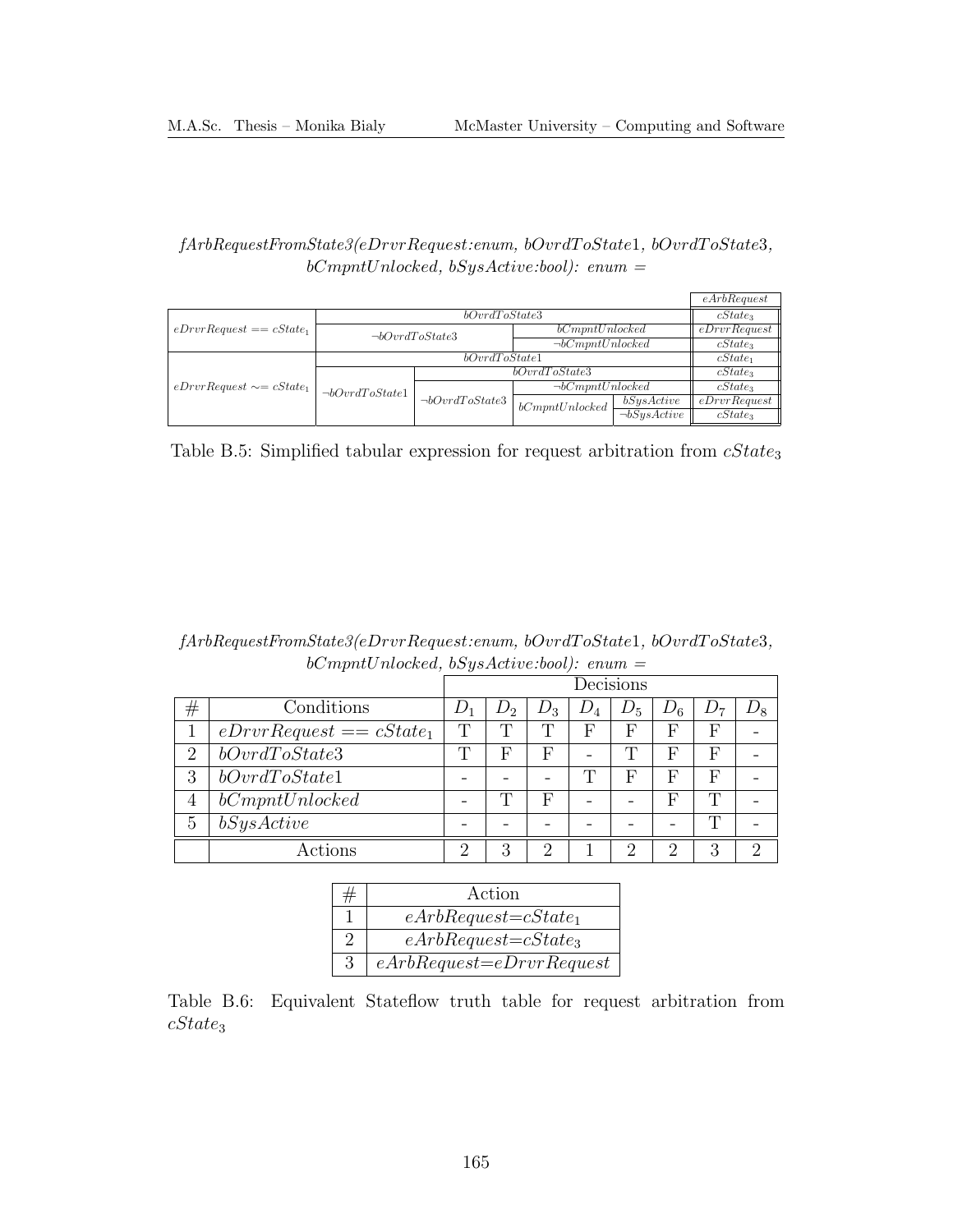<span id="page-179-0"></span>

|                |                            | Decisions |              |         |       |                          |         |               |           |            |          |          |
|----------------|----------------------------|-----------|--------------|---------|-------|--------------------------|---------|---------------|-----------|------------|----------|----------|
| $_{\#}$        | Conditions                 |           | $J_{\Omega}$ | $\nu_3$ | $D_4$ | $D_5$                    | $\nu_6$ | $\cup$ $\sim$ | $\nu_{8}$ | $\n  D0\n$ | $D_{10}$ | $D_{11}$ |
|                | $eDrvrRequest == cState_1$ |           |              | F       | F     | ᇚ                        | F       | F             | F         | F          |          |          |
| $\overline{2}$ | $eDrvrRequest == cState_2$ | F         | m            | F       | F     | F                        | m       | F             | m         | F          | F        |          |
| 3              | $eDrvrRequest == cState_3$ | F         | Ŀ,           | ጥ       | F     | F                        | m       | F             | F         | ጥ          | F        |          |
| 4              | $eDrvrRequest == cState_4$ | F         | Ŀ,           | F       | T     | F                        | F       | m             | F         | F          | m        |          |
| 5              | bOvrdToState3              | F         | F            | -       | F     | m                        | m       | m             | F         | F          | F        |          |
| 6              | bOvrdToState1              | -         | F            | F       | F     | $\overline{\phantom{a}}$ | F       | F             | m         | ╓          | m        |          |
|                | Actions                    |           | ∩            | 3       | 4     | 3                        | 3       | 3             | 5         | .5         | h,       | 4        |

#### fArbRequestFromState4(eDrvrRequest:enum, bOvrdT oState1,  $bOvrdToState3:bool):$  enum =

| #              | Action                                               |
|----------------|------------------------------------------------------|
|                | $eArbRequest = cState_1; bActionRequired = false$    |
| $2^{\circ}$    | $eArbRequest = cState_2$ ; $bActionRequired = false$ |
| $\mathcal{S}$  | $eArbRequest = cState_3$ ; $bActionRequired = false$ |
| $\overline{4}$ | $eArbRequest = cState_4$ ; $bActionRequired = false$ |
| $5 -$          | $eArbRequest = cState_1; bActionRequired = true$     |

Table B.7: Original Stateflow truth table for request arbitration from  $cState_4$ 

#### fArbRequestFromState4(eDrvrRequest:enum, bOvrdT oState1,  $bOvrdToState3:bool):$  enum =

<span id="page-179-1"></span>

|            |                                                        | Result                                             |  |  |
|------------|--------------------------------------------------------|----------------------------------------------------|--|--|
| Conditions |                                                        |                                                    |  |  |
|            | $cState_3$                                             |                                                    |  |  |
|            | bOvrdToState1                                          | $cState_4$                                         |  |  |
|            |                                                        | $cState_3$                                         |  |  |
|            | bOvrdToState1                                          | $cState_1$                                         |  |  |
|            | $\neg bOvrdToState1$                                   | eDrvrRequest                                       |  |  |
|            | $eDrvrRequest \sim = cState_1$<br>$\neg bOvrdToState3$ | $eDrvrRequest == cState_1$<br>$\neg bOvrdToState1$ |  |  |

Table B.8: Simplified tabular expressions for request arbitration from  $cState_4$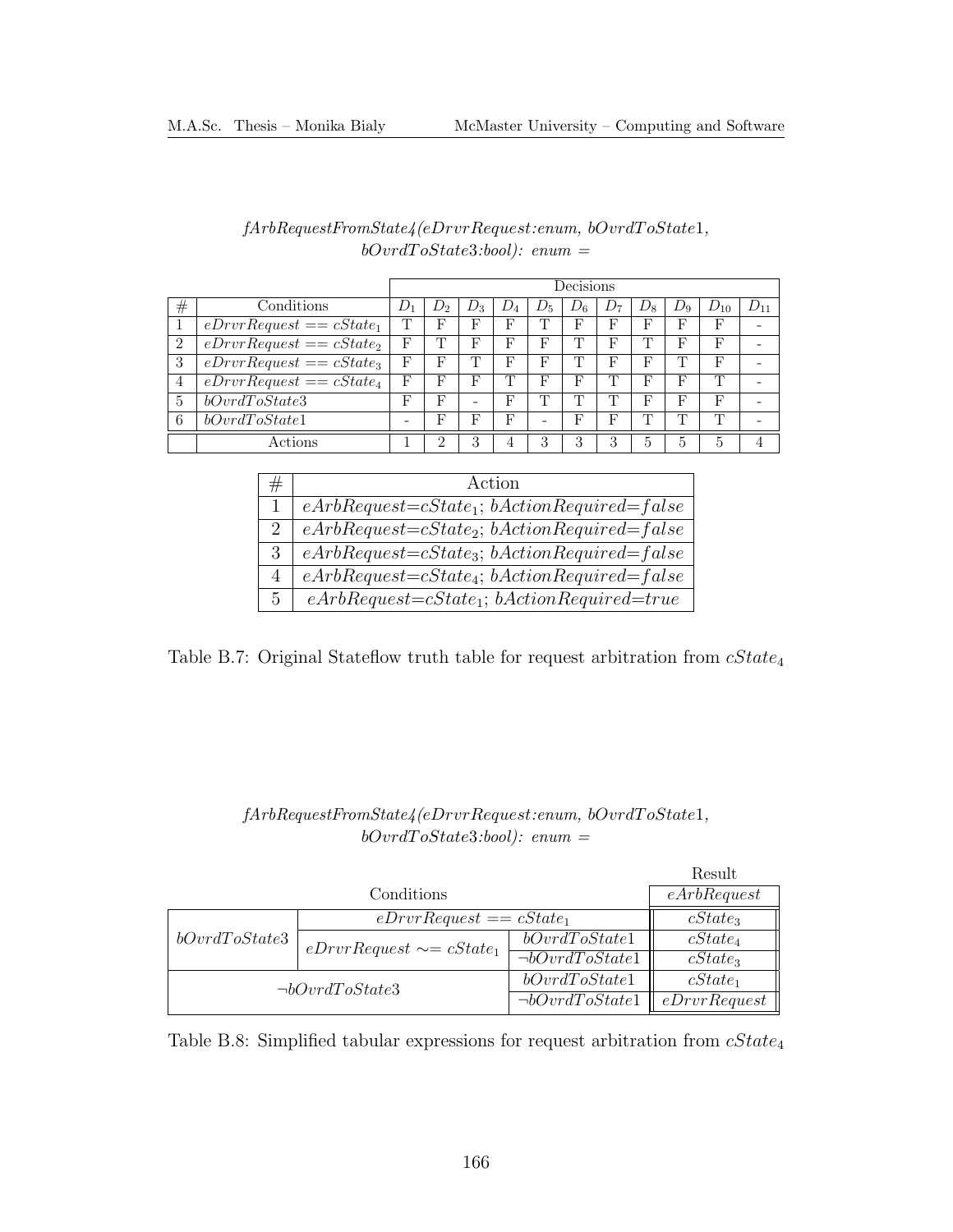### $\label{thm:ex1} fArbRequestFrom State 4 (eDrvrRequest: enum, \; bOvr dToState1,$  $bOvrdToState3:bool):$  enum =

|   |                            | Decisions |   |  |  |  |
|---|----------------------------|-----------|---|--|--|--|
|   | Conditions                 |           |   |  |  |  |
|   | bOvrdToState3              |           |   |  |  |  |
|   | $eDrvrRequest == cState_1$ |           | F |  |  |  |
| 2 | bOvrdToState1              |           |   |  |  |  |
|   | Actions                    |           |   |  |  |  |

| Action                       |
|------------------------------|
| $eArbRequest = cState_1$     |
| $eArbRequest = cState_3$     |
| $eArbRequest = cState_4$     |
| $eArbRequest = eDrvrRequest$ |

Table B.9: Equivalent Stateflow truth table for request arbitration from  $cState_4$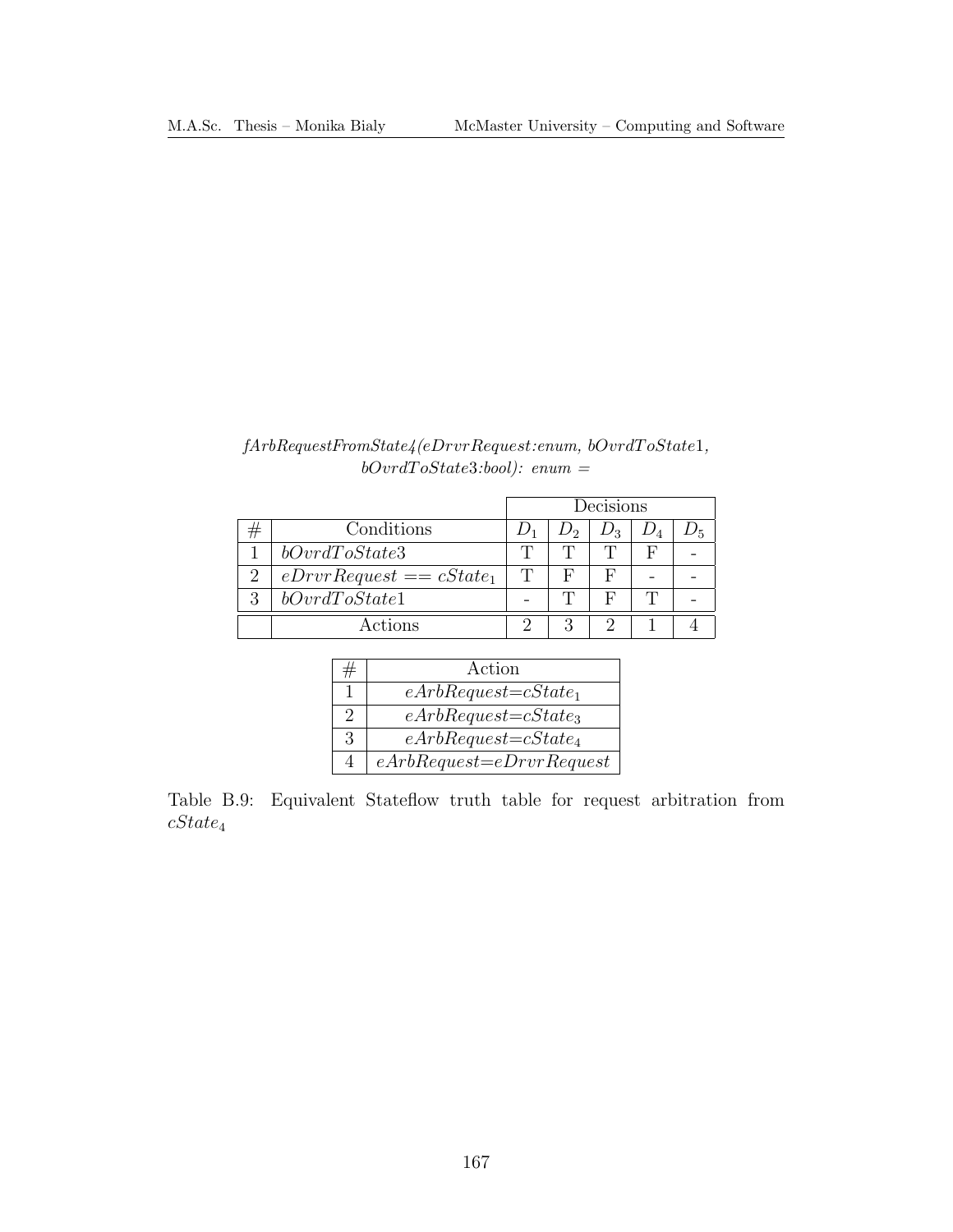# Appendix C

## System Status Example

### $C.1$  bSystem<sub>A</sub>

Decision logic enables  $bSystem_A$ in states 128, 132, 140, 196, 204, 228, 236, and 244. Due to the excessively large nature of the logical expression, it is not included here.

### $C.2$  bSystem<sub>B</sub>

The original decision logic of the matrix enables the  $bSystem_B$  in states 196, 204, 228, 236, and 244. The function definition for this behaviour is given in Figure [C.1.](#page-183-0) It has been simplified to the Stateflow truth table shown as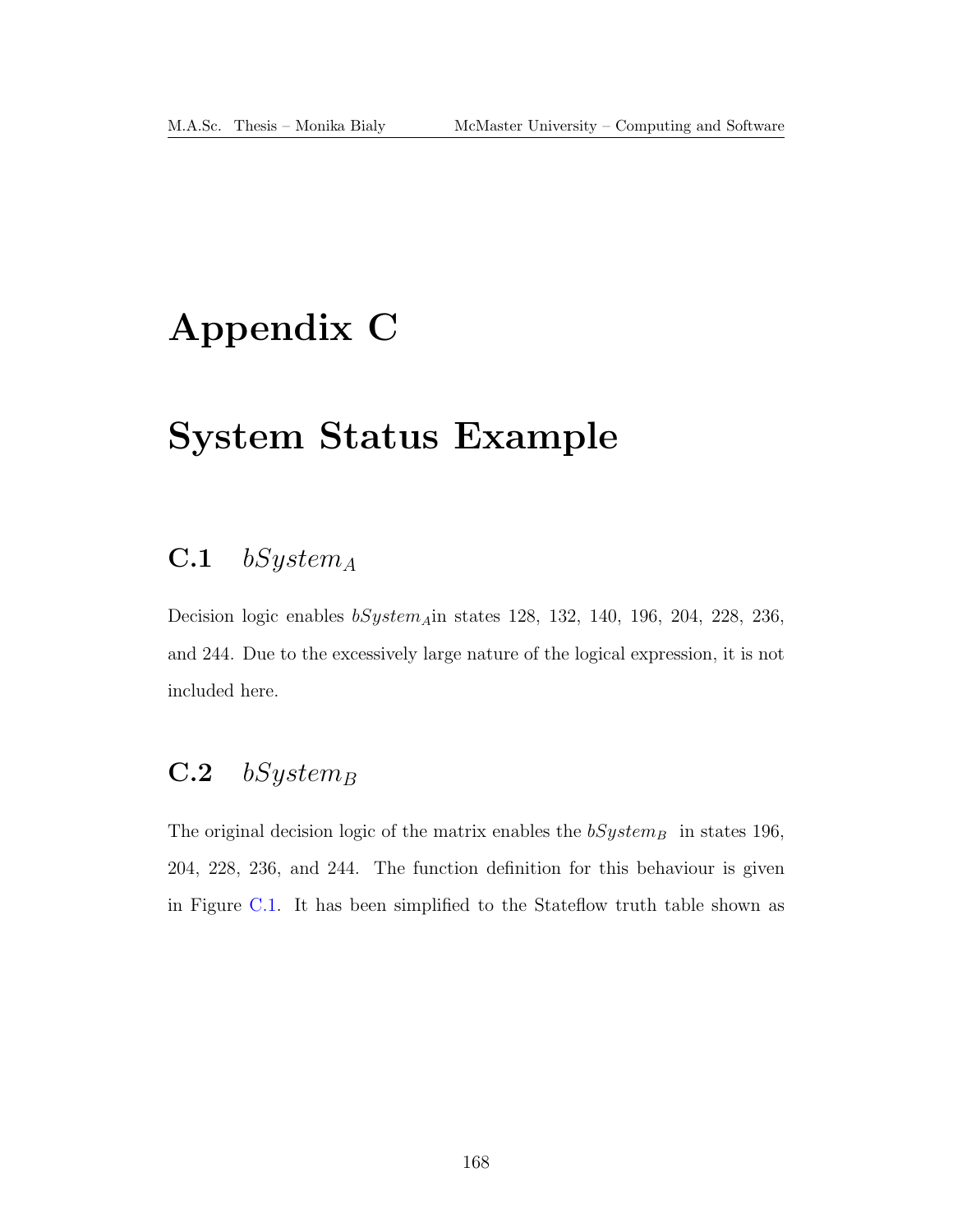Table [C.1.](#page-184-0)

#### $bSystem_B =$

 $(e^{OptAStat} == cNotPlqIn \wedge e^{OptBStat} == cNoTools \wedge \neg bEnblCond \wedge \neg bProcessRun \wedge \neg bDrvCondMet \wedge eKState == cPos3 \wedge eSystem_D == cNotPlqdln)$  $(e^{OptAS} = cNotPlgh \wedge e^{OptS}t$  =  $cNotTools \wedge \neg bEnblCond \wedge \neg bProcessRun \wedge \neg bDrvCondMet \wedge eKState = cPos3 \wedge eSystem_D = cPlgInNOOP$  $(e^{OPT}\text{AStat} == cNotPlgIn \wedge e^{OPT}\text{BStat} == cNoTools \wedge \neg bEnblCond \wedge \neg bProcessRun \wedge bDrvCondMet \wedge eKState == cPos3 \wedge eSystem_D == cNotPlgdm) \vee$  $(eOpt Astat == cNotPlgh \wedge eOptBStat == cNoTools \wedge \neg bEntComd \wedge \neg bProcessRun \wedge bDrvCondMet \wedge eKState == cPos3 \wedge eSystemp == cPlgInNOOP)$  $(e^{i\theta_{\text{max}}\theta_{\text{max}}}-e^{i\theta_{\text{max}}\theta_{\text{max}}}-e^{i\theta_{\text{max}}\theta_{\text{max}}\theta_{\text{max}}\theta_{\text{max}}\theta_{\text{max}}\theta_{\text{max}}\theta_{\text{max}}\theta_{\text{max}}\theta_{\text{max}}\theta_{\text{max}}\theta_{\text{max}}\theta_{\text{max}}\theta_{\text{max}}\theta_{\text{max}}\theta_{\text{max}}\theta_{\text{max}}\theta_{\text{max}}\theta_{\text{max}}\theta_{\text{max}}\theta_{\text{max}}\theta_{\text{max}}\theta_{\text{max}}\$  $(e^{OPT}\text{AStat} == c\text{NotPl}gIn \wedge e^{OPT}\text{BStat} == c\text{NoTools} \wedge \neg b\text{EnblCond} \wedge \neg b\text{ProcessRun} \wedge \neg b\text{DrvCondMet} \wedge eK\text{State} == c\text{Pos3} \wedge e\text{System}_D == c\text{NotReg} \vee \neg b\text{Probs}$  $(e_{\text{Opr}}\text{A} \text{S} \text{t}at == c \text{No} \text{I} \text{b}aln \wedge e_{\text{Opr}}\text{B} \text{S} \text{t}at == c \text{No} \text{Tools} \wedge \neg \text{b} \text{F} \text{m} \text{C} \text{c}as \text{Ru} \wedge \neg \text{b} \text{P} \text{m} \text{C} \text{c}as \text{Ru} \wedge \neg \text{b} \text{P} \text{m} \text{C} \text{c}b \text{d} \text{Me} \wedge \neg \text{c} \text{B} \text{S} \text{t}$  $(e^{OptAStat} == cNotPlgh \wedge e^{OptS}stat == cN\sigma T\text{ools} \wedge \neg bFnblCond \wedge \neg bFrocessRun \wedge bDrvCondMet \wedge eKState == cPos3 \wedge eSystemD == cNotPeq)$ (eOprAStat == cNotPlgIn ∧ eOprBStat == cNoTools ∧ ¬bEnblCond ∧ ¬bProcessRun ∧ bDrvCondMet ∧ eKState == cPos3 ∧ eSystem<sup>D</sup> == cRun)∨ (eOprAStat == cNotPlgIn ∧ eOprBStat == cNoTools ∧ ¬bEnblCond ∧ ¬bProcessRun ∧ ¬bDrvCondMet ∧ eKState == cPos5 ∧ eSystem<sup>D</sup> == cNotPlgdIn)∨  $(eOptAStat == cNotPlgh \wedge eOptBStat == cNoTools \wedge \neg bEnbCond \wedge \neg bProcessRun \wedge bDrvCondMet \wedge eKState == cPos5 \wedge eSystem_D == cNotPlgdIn) \vee$  $(e^{OPT}\text{AStat} == c^N\text{AvlP}lqIn \wedge e^T\text{AvlP}IqIm) \vee (e^{OPT}\text{AvlP}IqIm) \vee (e^{OPT}\text{AvlP}IqIm) \vee (e^{OPT}\text{AvlP}IqIm) \vee (e^{OPT}\text{AvlP}IqIm) \vee (e^{OPT}\text{AvlP}IqIm) \vee (e^{OPT}\text{AvlP}IqIm) \vee (e^{OPT}\text{AvlP}IqIm) \vee (e^{OPT}\text{AvlP}IqIm) \vee (e^{OPT}\text{AvlP}IqIm) \vee (e^{OPT}\$  $(eOptAStat == cNotPlgh \wedge eOptSstat == cNoTools \wedge \neg bEnblCond \wedge \neg bProcessRun \wedge \neg bDrvCondMet \wedge eKState == cPos4 \wedge eSystem_D == cPlgInNOOP)$  $(e^{Opr}\textit{AStat} == cN\textit{otPlgh} \wedge e^{Opr}\textit{BStat} == cN\textit{d} \textit{To} \textit{d} s \wedge \neg \textit{b} \textit{Enb}l\textit{Cond} \wedge \neg \textit{b} \textit{ProcessRun} \wedge \neg \textit{b} \textit{Drv}\textit{CondMet} \wedge \textit{e}K\textit{State} == c\textit{Pos} \wedge \textit{c}S\textit{ystem} \textit{p} == c\textit{PlgIn} \textit{NOOP} \vee \neg \textit{b}K\textit{f} \wedge \textit{f} \wedge$  $(e_{\text{Opt}} + \text{Set} = e_{\text{Not}} + \text{Set} = e_{\text{cont}} + \text{Set} = 0$  $(eOptAStat == cNotP1gIn \wedge eOptBStat == cNoTools \wedge \neg bEntCond \wedge \neg bProcessRun \wedge bDrvConsider \wedge eKState == cPos4 \wedge eSystemp == cP1gInNOOP)$  $(eOptAStat == cNotPlgh \wedge eOptBStat == cNoTools \wedge \neg bEntComd \wedge \neg bProcessRun \wedge bProcesSRun \wedge bProConstate == cPos5 \wedge eSystemp == cPlgInNOOP)$  $(e^{OptAStat} == cNotPlgh \wedge e^{OptBstat} == cNoTools \wedge bEmblCond \wedge \neg bProcessRun \wedge \neg bDrvCondMet \wedge eKState == cPos4 \wedge eSystem_D == cNotPlgdIn) \vee$  $(eOptAStat == cNotPlgh \wedge eOptBStat == cNoTools \wedge bEmbCond \wedge \neg bProcessRun \wedge \neg bDrvCondMet \wedge eKState == cPos5 \wedge eSystem_D == cNotPlgdIn) \vee$  $(e^{OPT}\text{AStat} == c^{\text{Not}}\text{PlgIn} \land e^{\text{OptBStat}} == c^{\text{Not}}\text{Aof} \text{Tools} \land \text{bEnblCond} \land \neg \text{bProcessRun} \land \neg \text{bProCondMet} \land \text{eKState} == c\text{Pos1} \land \text{eSystem} == c\text{PlgIn} \land \text{OOP}$  $(eOptAStat == cNotP1gIn \wedge eOptBStat == cNoTools \wedge bEnblCond \wedge \neg bProcessRun \wedge \neg bDrvCondMet \wedge eKState == cPos2 \wedge eSystemp == cP1gInNOOP)$  $(eOptAStat \;== \; cNotPlgh \;\wedge \; eOptBStat \;== \; cNoTools \;\wedge \; bEnblCond \;\wedge \; \neg bProcessRun \;\wedge \; \neg bDrvCondMet \;\wedge \; eKState \;== \; cPos3 \;\wedge \; eSystem_D \;== \; cPlgInNOOP) \vee \; beCholA$  $(e^{OPT}\text{AStat} == c^T\text{Aok} = c^T\text{Aok} = c^T\text{Aok} = c^T\text{Aok}$  $(eOptAStat == cNotP1gIn \wedge eOptBStat == cNoTools \wedge bEnblCond \wedge \neg bProcessRun \wedge \neg bDrvCondMet \wedge eKState == cPos \wedge eSystemp == cP1gInNOOP)$  $(e^{OptAStat} == cNotPlgh \wedge e^{OptS}tat == cN\sigma T\text{ools} \wedge bEnblC\text{ond} \wedge \neg bProcessRun \wedge \neg bDrvC\text{ondMet} \wedge eKState == cPos1 \wedge eSystemp == cNotPeq} \vee \neg bT\text{val} \wedge \neg bT\text{val} \wedge \neg bT\text{val} \wedge \neg bT\text{val} \wedge \neg bT\text{val} \wedge \neg bT\text{val} \wedge \neg bT\text{val} \wedge \neg bT\text{val} \wedge \neg bT\text{val} \wedge \neg bT\text{val} \wedge \neg bT$  $(e^{OptA}S_{t} = e^{NotP}Q_{t} \wedge e^{OptB}S_{t} = e^{NotRep}Q_{t} \wedge e^{E_{t} \wedge e^{E_{t}} \wedge \phi_{t}} \wedge \phi_{t} = 0$  $(eOptAStat == cNotPlgh \wedge eOptBStat == cNoTools \wedge bEnblCond \wedge \neg bProcessRun \wedge bDrvCondMet \wedge eKState == cPos1 \wedge eSystem_D == cNotPlgdIn) \vee$  $(e_{\text{Opt}} + \text{Set} = e_{\text{Not}} + \text{Set} = e_{\text{Not}} + \text{Set} = e_{\text{Not}} + \text{Set} = 0$  $(e^{Opt\hat{B}}\hat{B} = e^{\hat{B}}\hat{B})$   $\wedge$   $\hat{B}$   $\hat{C}$   $\hat{C}$   $\hat{C}$   $\hat{C}$   $\hat{C}$   $\hat{C}$   $\hat{C}$   $\hat{C}$   $\hat{C}$   $\hat{C}$   $\hat{C}$   $\hat{C}$   $\hat{C}$   $\hat{C}$   $\hat{C}$   $\hat{C}$   $\hat{C}$   $\hat{C}$   $\hat{C}$   $\hat{C}$   $\hat{C}$   $\hat{C}$   $\$  $(eOptAStat == cNotPlgh \wedge eOptBStat == cNoTools \wedge bEnblCond \wedge \neg bProcessRun \wedge bDrvCondMet \wedge eKState == cPos4 \wedge eSystem_D == cNotPlgdIn) \vee$  $(eOptAStat == cNotPlgh \wedge eOptBStat == cNoTools \wedge bEnblCond \wedge \neg bProcessRun \wedge bDrvCondMet \wedge eKState == cPos5 \wedge eSystem_D == cNotPlgdIn) \vee$  $(eOptAStat == cNotPlgh \wedge eOptBStat == cNoTools \wedge bEnbICond \wedge \neg bProcessRun \wedge bDrvCondMet \wedge eKState == cPos1 \wedge eSystemp == cPlgInNOOP)$  $(eOptAStat == cNotPlgh \wedge eOptBStat == cNoTools \wedge bEmbCond \wedge \neg bProcessRun \wedge bDrvCondMet \wedge eKState == cPos2 \wedge eSystem_D == cPlgInNOOP)$  $(e^{OPT}\text{AStat} == c^T\text{Not}$ PlgIn ∧  $e^{OPT}\text{BStat} == c^T\text{Not}$ Ools ∧ bEnblCond ∧ ¬bProcessRun ∧ bDrvCondMet ∧ eKState == cPos3 ∧ eSystemp == cPlgInNOOP)∨  $(eOptAStat == cNotPlgh \wedge eOptBStat == cNoTools \wedge bEmbCond \wedge \neg bProcessRun \wedge bDrvCondMet \wedge eKState == cPos4 \wedge eSystem_D == cPlgInNOOP)$  $(C.1)$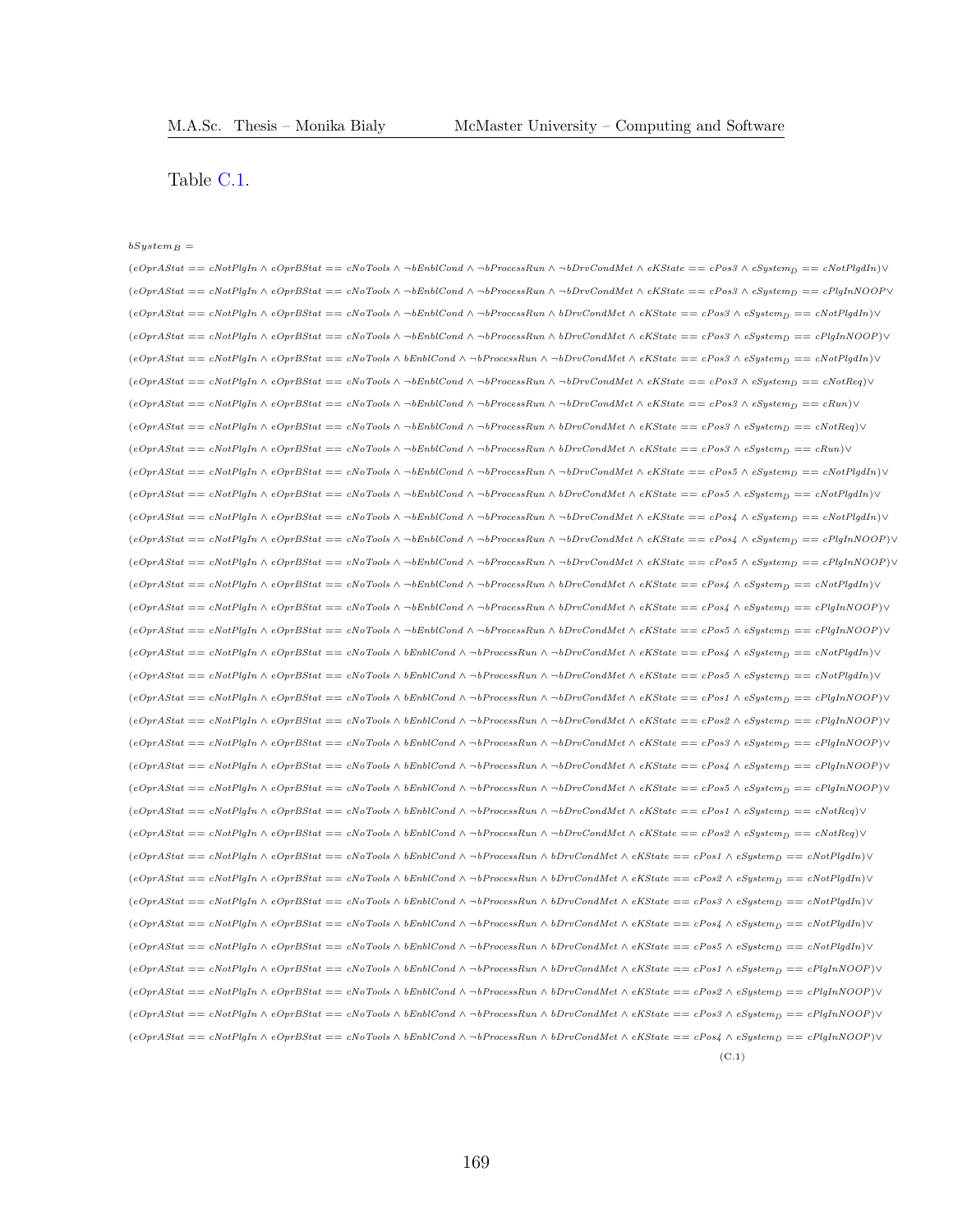$(eOptAStat == cNotPlgh \wedge eOptBStat == cNoTools \wedge bEmbCond \wedge \neg bProcessRun \wedge bDrvCondMet \wedge eKState == cPos5 \wedge eSystem_D == cPlgInNOOP)$  $(eOptAStat == cNotPlgh \wedge eOptBstat == cNoTools \wedge bEnbICond \wedge \neg bProcessRun \wedge bDrvCondMet \wedge eKState == cPos1 \wedge eSystem_D == cNotPeq)$  $(eOptAStat == cNotPlgh \wedge eOptBstat == cNoTools \wedge bEnbICond \wedge \neg bProcessRun \wedge bDrvCondMet \wedge eKState == cPos2 \wedge eSystemD == cNotPeq)$  $(eOpt Astat == cNotPlgh \wedge eOptBStat == cNoTools \wedge \neg bEntComd \wedge \neg bProcessRun \wedge \neg bDrvCondMet \wedge eKState == cPos4 \wedge eSystem_D == cNotReg) \vee$  $(eOpt Astat == cNotP1gh \wedge eOptBStat == cNoTools \wedge \neg bEntComd \wedge \neg bProcessRun \wedge \neg bDrvCondMet \wedge eKState == cPos5 \wedge eSystem_D == cNotRep \vee \neg bTockEq)$  $(eOptAStat == cNotPlghn \wedge eOptBStat == cNoTools \wedge \neg bEnblCond \wedge \neg bProcessRun \wedge \neg bDrvCondMet \wedge eKState == cPos4 \wedge eSystem_D == cRun) \vee$  $(eOptAStat == cNotPlgh \wedge eOptBstat == cNoTools \wedge \neg bEnblCond \wedge \neg bProcessRun \wedge \neg bDrvCondMet \wedge eKState == cPos5 \wedge eSystem_D == cRun) \vee$  $(e^{OptAS} = cNotPlqIn \wedge e^{OptS}Sta = cN\sigmaTools \wedge \neg bEnblCond \wedge \neg bProcessRun \wedge bDrvCondMet \wedge eKState = cPos4 \wedge eSystem \wedge = cNotRep \vee \neg bSstar = cN\sigmaTools$  $(eOpt Astat == cNotPlgh \wedge eOptBStat == cNoTools \wedge \neg bEnblCond \wedge \neg bProcessRun \wedge bDrvCondMet \wedge eKState == cPos5 \wedge eSystem_D == cNotPeq \vee \neg bT.$  $(e^{OptAS} = c^{\text{Not}}$ PlgIn ∧  $e^{optS}$ tat == cNoTools ∧ ¬bEnblCond ∧ ¬bProcessRun ∧ bDrvCondMet ∧ eKState == cPos4 ∧ eSystemp == cRun)∨  $(e^{OptAS} = cNotPlqIn \wedge e^{OptB}Sta = cNoTools \wedge \neg bEnblCond \wedge \neg bProcessRun \wedge bDrvCondMet \wedge eKState = cPos5 \wedge eSystem = cRun) \vee$  $(e^{OptAS} = cNotPlqIn \wedge e^{OptS}Sta = cNotTools \wedge bEnblCond \wedge \neg bProcessRun \wedge \neg bDrvCondMet \wedge eKState = cPos3 \wedge eSystemD = cNotReg) \vee$  $(eOpt Astat == cNotPlgh \wedge eOptStat == cNoTools \wedge bEmbCond \wedge \neg bProcessRun \wedge \neg bDrvCondMet \wedge eKState == cPos4 \wedge eSystem_D == cNotPeq \vee \neg bNchQed$  $(eOptAStat == cNotPlghn \land eOptBStat == cNoTools \land bEnblCond \land \neg bProcessRun \land \neg bDrvCondMet \land eKState == cPos5 \land eSystem_D == cNotRep)$  $(e^{OptAS} = c^{\text{Not}} \rightarrow e^{OptS} \land e^{ 2 \text{ch}} = c \text{NoTools} \land \text{beh} \land \text{Chbl} \land \text{N} \land \text{N} \land \text{N} \land \text{N} \land \text{N} \land \text{N} \land \text{N} \land \text{N} \land \text{N} \land \text{N} \land \text{N} \land \text{N} \land \text{N} \land \text{N} \land \text{N} \land \text{N} \land \text{N} \land \text{N} \land \text{N} \land \text{N} \land \text{N} \land \text{N} \land \text{N} \land \text{$  $(e^{OprAStat} == c^{Not}$ PlgIn ∧  $e^{OprBStat} == c^{Not}$ Tools ∧ bEnblCond ∧ ¬bProcessRun ∧ ¬bDrvCondMet ∧ eKState == cPos2 ∧ eSystemp == cRun)∨  $(eOptAStat == cNotPlgh \wedge eOptBStat == cNoTools \wedge bEnblCond \wedge \neg bProcessRun \wedge \neg bDrvCondMet \wedge eKState == cPos3 \wedge eSystem_D == cRun) \vee$  $(e^{OptAS} = cNotPlqIn \wedge e^{OptS}Sta = cN\sigmaTools \wedge bEnblCond \wedge \neg bProcessRun \wedge \neg bDrvCondMet \wedge eKState = cPos4 \wedge eSystem_D = cRun) \vee$  $(eOptAStat == cNotPlgh \wedge eOptBStat == cNoTools \wedge bEmbCond \wedge \neg bProcessRun \wedge \neg bDrvCondMet \wedge eKState == cPos5 \wedge eSystem_D == cRun) \vee$  $(eOptAStat == cNotPlgh \wedge eOptBStat == cNoTools \wedge bEnbICond \wedge \neg bProcessRun \wedge bDrvCondMet \wedge eKState == cPos3 \wedge eSystem_D == cNotRep)$  $(eOptAStat == cNotPlgh \wedge eOptBStat == cNoTools \wedge bEnbICond \wedge \neg bProcessRun \wedge bDrvCondMet \wedge eKState == cPos4 \wedge eSystem_D == cNotPeq \vee \neg bVarQ$  $(eOptAStat == cNotPlghn \wedge eOptBStat == cNoTools \wedge bEnbICond \wedge \neg bProcessRun \wedge bDrvCondMet \wedge eKState == cPos5 \wedge eSystem_D == cNotRep)$  $(eOptAStat == cNotPlgh \wedge eOptBstat == cNoTools \wedge bEnbICond \wedge \neg bProcessRun \wedge bDrvCondMet \wedge eKState == cPos1 \wedge eSystemD == cRun) \vee$  $(e^{OprAStat} == cNotPlgh \wedge e^{OprSstat} == cNoTools \wedge bEnblCond \wedge \neg bProcessRun \wedge bDrvCondMet \wedge eKState == cPos2 \wedge eSystemD == cRun) \vee$  $(e^{OptAState} = e^{NotPlgh} \wedge e^{OptBState} = e^{NoTools} \wedge b_{Emb}$ <br>  $\wedge b_{F}$ oressRun  $\wedge b_{F}$ CondMet  $\wedge e^{KState} = e^{Pos3} \wedge e^{System} = e^{Run}$  $(e^{OptAS} = cNotP \cdot q \cdot n \wedge e^{OptS} \cdot \text{Cov} = cNotP \cdot q \wedge e^{ 2Nc} \cdot \text{Cov} = cNotP \cdot q \wedge e^{ 2Nc} \cdot \text{Cov} = cNotP \cdot q \wedge e^{ 2Nc} \cdot \text{Cov} = cNotP \cdot q \wedge e^{ 2Nc} \cdot \text{Cov} = cNotP \cdot q \wedge e^{ 2Nc} \cdot \text{Cov} = cNotP \cdot q \wedge e^{ 2Nc} \cdot \text{Cov} = cNotP \cdot q \wedge e^{ 2Nc} \cdot \text{Cov} = cNotP \$  $(e^{OptAS} = cNotPlgIn \wedge e^{OptS}$ tat == cNoTools  $\wedge$  bEnblCond  $\wedge \neg b$ ProcessRun  $\wedge bDrv$ CondMet  $\wedge eKState = cPos5 \wedge eSystem$  == cRun) (C.2)

<span id="page-183-0"></span>Figure C.1:  $bSystem_B$  function definition

### $C.3$  bSystem<sub>C</sub>

The original decision logic of the matrix enables the  $bSystem_C$  in states 140, 204, and 236. The function definition for this behaviour is given in Figure [C.2.](#page-185-0)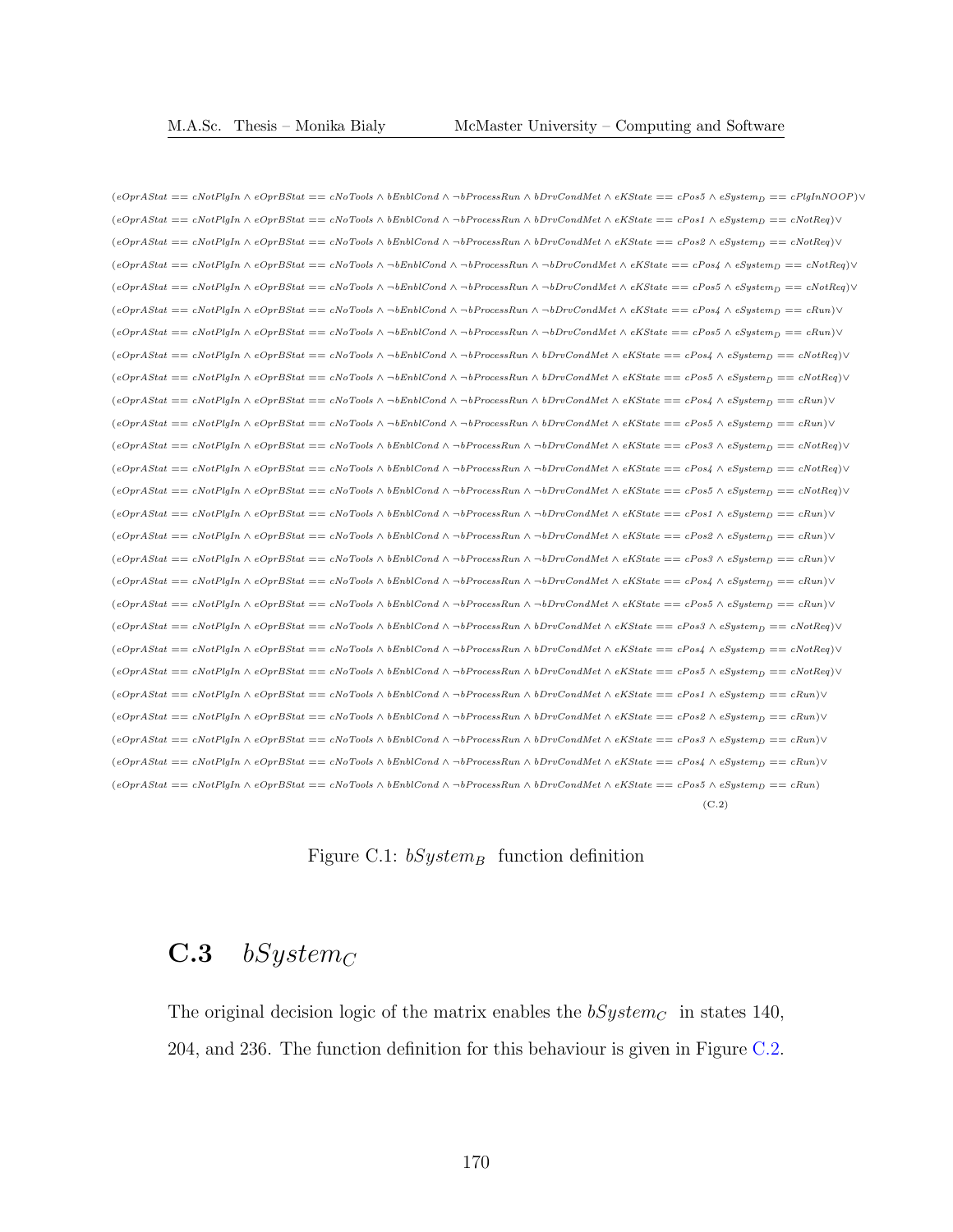<span id="page-184-0"></span>

|                |                                        | Decisions     |       |       |       |       |       |                |
|----------------|----------------------------------------|---------------|-------|-------|-------|-------|-------|----------------|
| #              | Conditions                             | $\mathcal{L}$ | $D_2$ | $D_3$ | $D_4$ | $D_5$ | $D_6$ | D <sub>7</sub> |
|                | $eOprAStat == cNotPlqIn$               | ╓             | T     | Т     | m     | Т     | T     |                |
| $\overline{2}$ | $eOprBStat == cNoTools$                | m             | T     | Τ     | Т     | Т     | T     |                |
| 3              | bProcessRun                            | $_{\rm F}$    | F     | F     | F     | F     | F     |                |
| 4              | bEnblCond                              | F             | F     | Т     | m     | Т     | T     |                |
| 5              | bDrvCondMet                            |               |       | Т     | F     | F     | F     |                |
| 6              | $eKState = cPos1 \vee eKState = cPos2$ | T             | F     |       | m     | Т     | F     |                |
| 7              | $eSystem_D == cNotPlqdIn$              |               |       |       | m     | F     |       |                |
|                | Actions                                | റ             |       |       | റ     |       |       | റ              |

|                | Action              |
|----------------|---------------------|
|                | $bSystem_B = true$  |
| $\overline{2}$ | $bSystem_B = false$ |

### Table C.1:  $bSystem_B$  simplified Stateflow truth table

It has been simplified to the Stateflow truth table shown as Table [C.2.](#page-186-0)

 $bSystem_C =$ 

| $(e^{OPT}\text{B}_{\text{S}})$ (e $C_{\text{P}}$ and $\theta$ ) $\theta$ and $\theta$ and $\theta$ and $\theta$ and $\theta$ and $\theta$ and $\theta$ and $\theta$ and $\theta$ and $\theta$ and $\theta$ and $\theta$ and $\theta$ and $\theta$ and $\theta$ and $\theta$ and $\theta$ and $\theta$ and $\theta$ and $\theta$ and $\$  |
|------------------------------------------------------------------------------------------------------------------------------------------------------------------------------------------------------------------------------------------------------------------------------------------------------------------------------------------|
| $(e{\it Opr}AStat == cNotPlqIn \wedge e{\it Opr}BStat == cNoTools \wedge \neg bEnblCond \wedge \neg bProcessRun \wedge bDrvCondMet \wedge eKState == cPos5 \wedge eSystem_D == cNotPlqdln) \vee$                                                                                                                                         |
| $(e^{OPT}\text{B}_{\text{S}})$ = $e^{T}$ cNotPlqIn $\wedge$ eOprBStat = $e^{T}$ cNoTools $\wedge$ $\neg$ bEnblCond $\wedge$ $\neg$ bProcessRun $\wedge$ $\neg$ bDrvCondMet $\wedge$ eKState = $e^{T}$ cPos4 $\wedge$ eSystem <sub>p</sub> = $e^{T}$ cNotPlqdIn) $\vee$                                                                   |
| $(e_{\text{OPT}}\Delta \text{Stat} == c\text{NotPlqIn} \wedge e_{\text{OPT}}\Delta \text{Stat} == c\text{No Tools} \wedge \neg \text{bEnblCond} \wedge \neg \text{bProcessRun} \wedge \neg \text{bDrvCondMet} \wedge \text{eKState} == c\text{Pos4} \wedge e\text{System}_D == c\text{PlqInNOOP} \vee \neg \text{bCov}$                  |
| $(eOnrAStat == cNotPlqIn \wedge eOnrBStat == cNoTools \wedge \neg bEnblCond \wedge \neg bProcessRun \wedge \neg bDrvCondMet \wedge eKState == cPos5 \wedge eSystem_D == cPlqInNOOP)$                                                                                                                                                     |
| $(eOnr Astat == cNotPlqIn \wedge eOnrBStat == cNoTools \wedge \neg bEnblCond \wedge \neg bProcessRun \wedge bDrvCondMet \wedge eKState == cPos4 \wedge eSystem_D == cNotPlqdln)$                                                                                                                                                         |
| $(e_{\text{Opr}}\Delta \text{Stat} == c \text{NotP} \text{lqIn} \wedge e_{\text{Opr}}\Delta \text{Stat} == c \text{No Tools} \wedge \neg \text{bEnblCond} \wedge \neg \text{bProcessRun} \wedge \text{bDrvCondMet} \wedge \text{eKState} == c \text{Pos4} \wedge e \text{System}_D == c \text{PlqInNOOP} \vee \neg \text{b}$             |
| $(e^{OPT}\text{B}_{\text{S}})$ (e $C_{\text{P}}$ and $\theta$ and $\theta$ and $\theta$ and $\theta$ and $\theta$ and $\theta$ and $\theta$ and $\theta$ and $\theta$ and $\theta$ and $\theta$ and $\theta$ and $\theta$ and $\theta$ and $\theta$ and $\theta$ and $\theta$ and $\theta$ and $\theta$ and $\theta$ and $\theta$ and    |
| $(eOnr Astat == cNotPlqIn \wedge eOnrBStat == cNoTools \wedge bEnblCond \wedge \neg bProcessRun \wedge \neg bDrvCondMet \wedge eKState == cPos4 \wedge eSystem_D == cNotPlqdm)$                                                                                                                                                          |
| $(eOnr Astat == cNotPlqIn \wedge eOnrBStat == cNoTools \wedge bEnblCond \wedge \neg bProcessRun \wedge \neg bDrvCondMet \wedge eKState == cPos5 \wedge eSystem_D == cNotPlqdln)$                                                                                                                                                         |
| $(e^{OptAStat} == cNotPlqIn \wedge e^{OptBStat} == cNoTools \wedge bEnblCond \wedge \neg bProcessRun \wedge \neg bDrvCondMet \wedge eKState == cPos1 \wedge eSystem_D == cPlqInNOOP) \vee$                                                                                                                                               |
| $(e^{OptAStat} == cNotPlqIn \wedge e^{OptBStat} == cNoTools \wedge bEnblCond \wedge \neg bProcessRun \wedge \neg bDrvCondMet \wedge eKState == cPos2 \wedge eSystem_D == cPlqInNOOP) \vee$                                                                                                                                               |
| $(e^{OptAS}t + e^{- B\omega})$ (e $E_{B} = e^{B\omega}$ and $E_{B} = e^{B\omega}$ and $\Delta$ and $\Delta$ and $\Delta$ and $\Delta$ and $\Delta$ and $\Delta$ and $\Delta$ and $\Delta$ and $\Delta$ and $\Delta$ and $\Delta$ and $\Delta$ and $\Delta$ and $\Delta$ and $\Delta$ and $\Delta$ and $\Delta$ and $\Delta$ and $\Delta$ |
| $(eOprAStat == cNotPlqIn \wedge eOprBStat == cNoTools \wedge bEnblCond \wedge \neg bProcessRun \wedge \neg bDrvCondMet \wedge eKState == cPos4 \wedge eSusterp == cPlqInNOOP)$                                                                                                                                                           |
| $(e^{OptAStat} == cNotPlqIn \wedge e^{OptBStat} == cNoTools \wedge bEnblCond \wedge \neg bProcessRun \wedge \neg bDrvCondMet \wedge eKState == cPos5 \wedge eSystem_D == cPlqInNOOP) \vee$                                                                                                                                               |
| $(e{\it Opr}AStat == cNotPlqIn \wedge e{\it Opr}BStat == cNoTools \wedge bEnblCond \wedge \neg bProcessRun \wedge \neg bDrvCondMet \wedge eKState == cPos1 \wedge eSystem_D == cNotReg) \vee$                                                                                                                                            |
| $(e{\it Opr}AStat == cNotPlqIn \wedge e{\it Opr}BStat == cNoTools \wedge bEnblCond \wedge \neg bProcessRun \wedge \neg bDrvCondMet \wedge eKState == cPos2 \wedge eSystem_D == cNotReg) \vee$                                                                                                                                            |
| (C.3)                                                                                                                                                                                                                                                                                                                                    |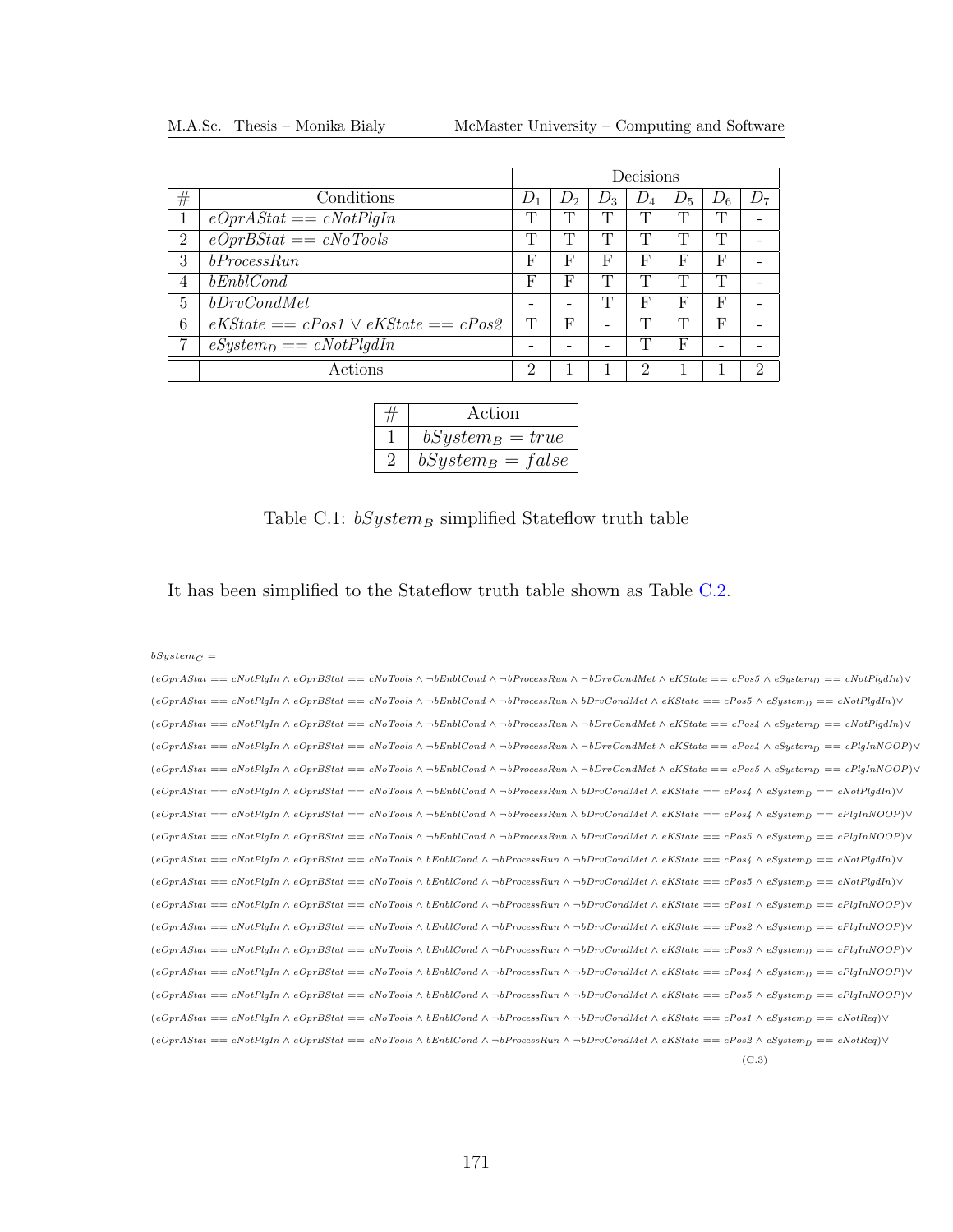$(eOptAStat == cNotPlgh \land eOptBStat == cNoTools \land bEnblCond \land \neg bProcessRun \land bDrvCondMet \land eKState == cPost \land eSystem_D == cNotPlgdIn) \lor$  $(eOptAStat == cNotPlgh \wedge eOptBStat == cNoTools \wedge bEnblCond \wedge \neg bProcessRun \wedge bDrvCondMet \wedge eKState == cPos2 \wedge eSystem_D == cNotPlgdIn) \vee$  $(eOptAStat == cNotPlgh \wedge eOptBStat == cNoTools \wedge bEnblCond \wedge \neg bProcessRun \wedge bDrvCondMet \wedge eKState == cPos3 \wedge eSystemp == cNotPlgdIn) \vee$  $(e^{OptAS} = cNotPlqIn \wedge e^{OptS}$ tat ==  $cNoTools \wedge bEnblCond \wedge \neg bProcessRun \wedge bDrvCondMet \wedge eKState = cPos4 \wedge eSystemp = cNotPlqdn)$  $(eOpt Astat == cNotPlgh \wedge eOptBStat == cNoTools \wedge bEnblCond \wedge \neg bProcessRun \wedge bDrvCondMet \wedge eKState == cPos5 \wedge eSystem_D == cNotPlgdIn) \vee$  $(eOptAStat == cNotPlgh \wedge eOptBStat == cNoTools \wedge bEnblCond \wedge \neg bProcessRun \wedge bDrvCondMet \wedge eKState == cPos1 \wedge eSystem_D == cPlghNOOP) \vee$  $(eOptAStat == cNotPlgh \wedge eOptBStat == cNoTools \wedge bEnbICond \wedge \neg bProcessRun \wedge bDrvCondMet \wedge eKState == cPos2 \wedge eSystemD == cPlgInNOOP)$  $(e^{i\theta_{\text{max}}\hat{\theta}_{\text{max}})} = e^{i\theta_{\text{max}}\hat{\theta}_{\text{max}}}\hat{\theta}_{\text{max}}\hat{\theta}_{\text{max}}\hat{\theta}_{\text{max}}\hat{\theta}_{\text{max}}\hat{\theta}_{\text{max}}\hat{\theta}_{\text{max}}\hat{\theta}_{\text{max}}\hat{\theta}_{\text{max}}\hat{\theta}_{\text{max}}\hat{\theta}_{\text{max}}\hat{\theta}_{\text{max}}\hat{\theta}_{\text{max}}\hat{\theta}_{\text{max}}\hat{\theta}_{\text{max}}\hat{\theta}_{\text{max}}\hat{\theta}_{\text{max}}\hat{\theta}_{\text{max}}\hat{\theta}_{\$  $(eOptAStat == cNotPlgh \wedge eOptBStat == cNoTools \wedge bEnbICond \wedge \neg bProcessRun \wedge bDrvCondMet \wedge eKState == cPos4 \wedge eSystem_D == cPlgInNOOP)$  $(e^{OptAS} = e^{NotP} \cup e^{OptS} \land e^{OptS} \cup e^{Mod} \land e^{End} \cup \text{F} \cup \text{F} \cup \text{F} \cup \text{F} \cup \text{F} \cup \text{F} \cup \text{F} \cup \text{F} \cup \text{F} \cup \text{F} \cup \text{F} \cup \text{F} \cup \text{F} \cup \text{F} \cup \text{F} \cup \text{F} \cup \text{F} \cup \text{F} \cup \text{F} \cup \text{F} \cup \text{F} \cup \text{F} \cup \text{F} \cup \text{F} \cup \text{F} \cup \text{F} \$  $(eOptAStat == cNotPlgh \wedge eOptBStat == cNoTools \wedge bEnblCond \wedge \neg bProcessRun \wedge bDrvCondMet \wedge eKState == cPost \wedge eSystemp == cNotRep \vee \neg bokerp$  $(e^{OptAS} = c \text{NotP} \cdot q \text{ for } p \in S \text{ for } s = c \text{NotP} \cdot q \text{ for } s = c \text{NotP} \cdot q \text{ for } s = c \text{NotP} \cdot q \text{ for } s = c \text{NotP} \cdot q \text{ for } s = c \text{NotP} \cdot q \text{ for } s = c \text{NotP} \cdot q \text{ for } s = c \text{NotP} \cdot q \text{ for } s = c \text{NotP} \cdot q \text{ for } s = c \text{NotP} \cdot q \text{ for } s = c \text{NotP} \cdot q \text{ for } s = c \text{NotP} \cdot q \text{ for } s = c$  $(eOpt Astat == cNotP1gh \wedge eOptBStat == cNoTools \wedge \neg bEntComd \wedge \neg bProcessRun \wedge \neg bDrvCondMet \wedge eKState == cPos4 \wedge eSystem_D == cNotReg) \vee$  $(eOptAStat == cNotPlghn \wedge eOptBStat == cNoTools \wedge \neg bEnblCond \wedge \neg bProcessRun \wedge \neg bDrvCondMet \wedge eKState == cPos5 \wedge eSystem_D == cNotRep \vee \neg bPerCohReg)$  $(eOptAStat == cNotPlgh \wedge eOptBstat == cNoTools \wedge \neg bEnblCond \wedge \neg bProcessRun \wedge \neg bDrvCondMet \wedge eKState == cPos4 \wedge eSystem_D == cRun) \vee$  $(eOptAStat == cNotPlgh \wedge eOptBstat == cNoTools \wedge \neg bEnblCond \wedge \neg bProcessRun \wedge \neg bDrvCondMet \wedge eKState == cPos5 \wedge eSystem_D == cRun) \vee$  $(eOpt Astat == cNotPlgh \wedge eOptBStat == cNoTools \wedge \neg bEnblCond \wedge \neg bProcessRun \wedge bDrvCondMet \wedge eKState == cPos4 \wedge eSystem_D == cNotPeq \vee \neg bT.$  $(e^{OptAS} = cNotPlqIn \wedge e^{OptS}Sta = cN\sigmaTools \wedge \neg bEnblCond \wedge \neg bProcessRun \wedge bDrvCondMet \wedge eKState = cPos5 \wedge eSystem_D = cNotRep \vee \neg bPocesRun \wedge bDrvCondNet \wedge eKState = cPos5 \wedge eSystem_D$  $(eOptAStat == cNotPlgh \wedge eOptBStat == cNoTools \wedge \neg bEnblCond \wedge \neg bProcessRun \wedge bDrvCondMet \wedge eKState == cPos4 \wedge eSystem_D == cRun) \vee$  $(eOptAStat == cNotPlgh \wedge eOptBStat == cNoTools \wedge \neg bEnbICond \wedge \neg bProcessRun \wedge bDrvCondMet \wedge eKState == cPos5 \wedge eSystem_D == cRun) \vee$  $(eOpt Astat == cNotPlgh \wedge eOptStat == cNoTools \wedge bEnbICond \wedge \neg bProcessRun \wedge \neg bDrvCondMet \wedge eKState == cPos3 \wedge eSystem_D == cNotPeq \vee \neg bVarQ$  $(eOptAStat == cNotPlghn \wedge eOptBStat == cNoTools \wedge bEnblCond \wedge \neg bProcessRun \wedge \neg bDrvCondMet \wedge eKState == cPos4 \wedge eSystem_D == cNotRep) \vee$  $(eOpt Astat == cNotPlgh \wedge eOptStat == cNoTools \wedge bEnbICond \wedge \neg bProcessRun \wedge \neg bDrvCondMet \wedge eKState == cPos5 \wedge eSystem_D == cNotPeq \vee \neg bVarQ$  $(e^{OprAStat} == c^{Not}$ PlgIn ∧  $e^{OprBStat} == c^{Not}$ Tools ∧ bEnblCond ∧ ¬bProcessRun ∧ ¬bDrvCondMet ∧ eKState == cPos1 ∧ eSystemp == cRun)∨  $(eOptAStat == cNotPlgh \wedge eOptBStat == cNoTools \wedge bEmbCond \wedge \neg bProcessRun \wedge \neg bDrvCondMet \wedge eKState == cPos2 \wedge eSystem_D == cRun) \vee$  $(eOptAStat \; == \; cNotPlgh \; \wedge \; eOptSstat \; == \; cNoTools \; \wedge \; bEnblCond \; \wedge \; \neg bProcessRun \; \wedge \; \neg bDrvCondMet \; \wedge \; eKState \; == \; cPos3 \; \wedge \; eSystem_D \; == \; cRun) \lor \; \neg bProcesRun \; \wedge \; \neg bProcesNum \; \wedge \; \neg bForCoindMet \; \wedge \; eKState \; == \; cPos3 \; \wedge \; eSystem_D \; == \; cRun) \lor \; \neg bProcesNum \; \wedge \; \neg bProcesNum \; \wedge \; \neg bProcesNum \; \w$  $(e^{OprAStat} == c^{Not}$ PlgIn ∧  $e^{OprBStat} == c^{Not}$ Tools ∧ bEnblCond ∧ ¬bProcessRun ∧ ¬bDrvCondMet ∧ eKState == cPos4 ∧ eSystemp == cRun)∨  $(eOptAStat == cNotPlgh \wedge eOptBStat == cNoTools \wedge bEmbCond \wedge \neg bProcessRun \wedge \neg bDrvCondMet \wedge eKState == cPos5 \wedge eSystem_D == cRun) \vee$  $(eOptAStat == cNotPlgh \wedge eOptBstat == cNoTools \wedge bEnbICond \wedge \neg bProcessRun \wedge bDrvCondMet \wedge eKState == cPos3 \wedge eSystem_D == cNotPeq \vee \neg bVarQ$  $(eOptAStat == cNotPlgh \wedge eOptBStat == cNoTools \wedge bEnbCond \wedge \neg bProcessRun \wedge bDrvCondMet \wedge eKState == cPos4 \wedge eSystem_D == cNotPeq \vee \neg bNchQed$  $(eOptAStat == cNotPlgh \wedge eOptBstat == cNoTools \wedge bEnbICond \wedge \neg bProcessRun \wedge bDrvCondMet \wedge eKState == cPos5 \wedge eSystem_D == cNotPeq \vee \neg bVarQ$  $(e^{OptAS} = cNotPlqIn \wedge e^{OptS}$ tat ==  $cN\sigma$ Tools  $\wedge$  bEnblCond  $\wedge \neg bProcessRun \wedge bDrvCondMet \wedge eKState = cPos1 \wedge eSystem \wedge eCum$  $\vee$  $(e^{OptAState} = e^{NotPlgh} \wedge e^{OptBState} = e^{NoTools} \wedge b_{Emb}$ Cond  $\wedge \neg b_{Process}$ Run  $\wedge b_{Drv}$ CondMet  $\wedge e^{KState} = e^{Pos2} \wedge e^{SystemD} = e^{Run}$  $(eOpr Astat == cNotPlgh \wedge eOprBstat == cNoTools \wedge bEnblCond \wedge \neg bProcessRun \wedge bDrvCondMet \wedge eKState == cPos3 \wedge eSystem_D == cRun) \vee$  $(e^{OprAStat} == cNotPlgh \wedge e^{OprSstat} == cNoTools \wedge bEnblCond \wedge \neg bProcessRun \wedge bDrvCondMet \wedge eKState == cPos4 \wedge eSystemp == cRun) \vee$  $(eOptAStat == cNotPlgh \wedge eOptSstat == cNoTools \wedge bEnbComd \wedge \neg bProcessRun \wedge bDrvCondMet \wedge eKState == cPos5 \wedge eSystem_D == cRun)$  $(C.4)$ 

<span id="page-185-0"></span>Figure C.2:  $bSystem_C$  function definition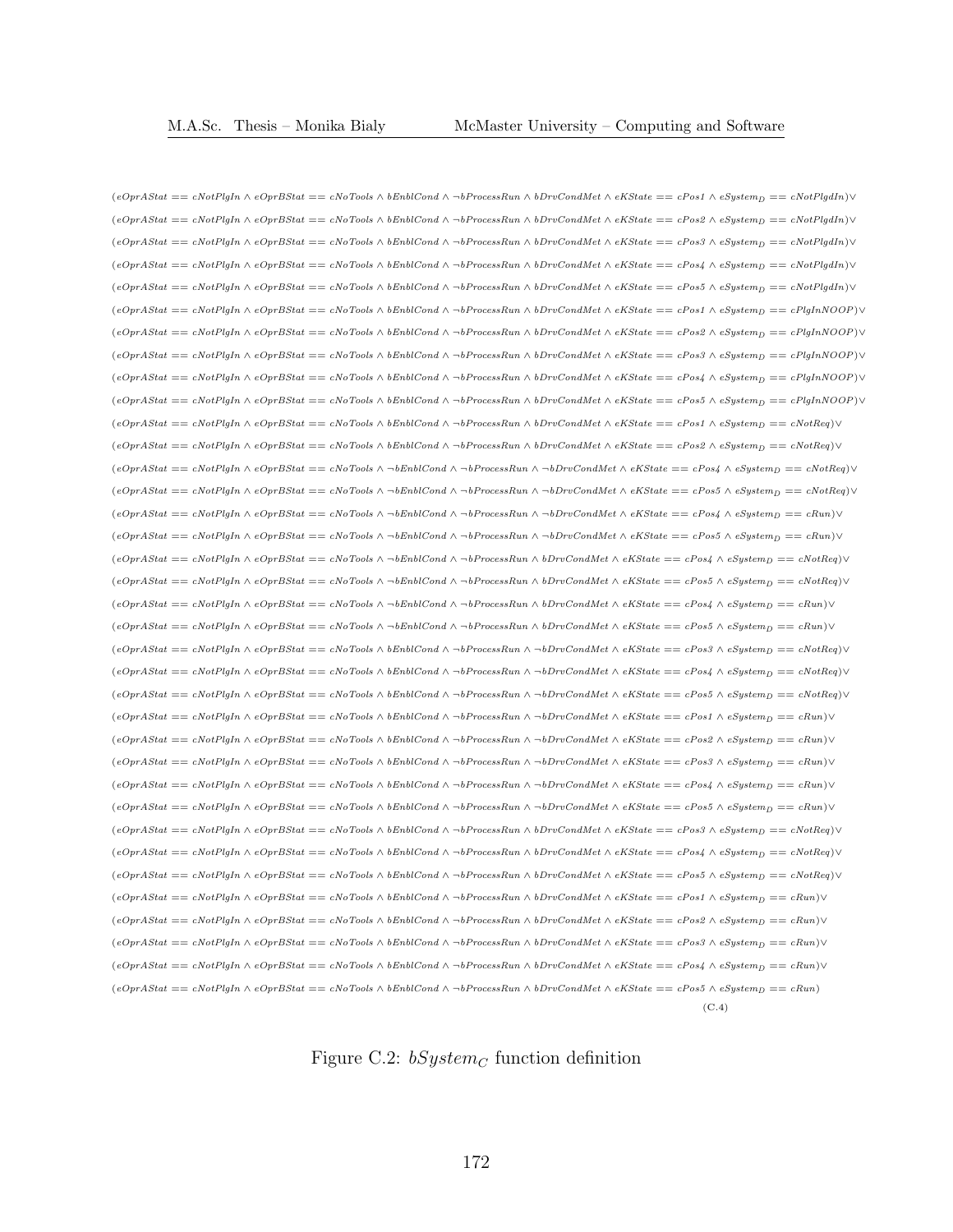<span id="page-186-0"></span>

|                |                                        | Decisions |       |       |        |       |       |          |
|----------------|----------------------------------------|-----------|-------|-------|--------|-------|-------|----------|
| #              | Conditions                             | $D_1$     | $D_2$ | $D_3$ | $D_4$  | $D_5$ | $D_6$ | $D_7$    |
| 1              | $eOprAStat == cNotPlqIn$               | T         | Τ     | Т     | Т      | Т     | Τ     |          |
| $\overline{2}$ | $eOprBStat == cNoTools$                | m         | Τ     | Τ     | $\top$ | ╓     | Τ     |          |
| 3              | bProcess Run                           | F         | F     | F     | F      | F     | F     |          |
| 4              | bEnblCond                              | F         | F     | Т     | F      | Т     | Τ     |          |
| 5              | bDrvCondMet                            |           |       | T     | F      | F     | F     |          |
| 6              | $eKState = cPos4 \vee eKState = cPos5$ | F         | T     |       | Τ      | m     | F     |          |
| 7              | $eSystem_D == cNotPlqdIn$              |           |       |       |        |       | F     |          |
|                | Actions                                | റ         |       |       |        |       |       | $\Omega$ |

| Action              |
|---------------------|
| $bSystem_C = true$  |
| $bSystem_C = false$ |

Table C.2:  $bSystem_C$  simplified Stateflow truth table

## $C.4$  bSystem<sub>D</sub>

The original decision logic of the matrix enables the  $bSystem_D$  in states 140, 204, and 236. The function definition for this behaviour is given in Figure [C.3.](#page-187-0) It has been simplified to the Stateflow truth table as Table [C.3.](#page-188-0)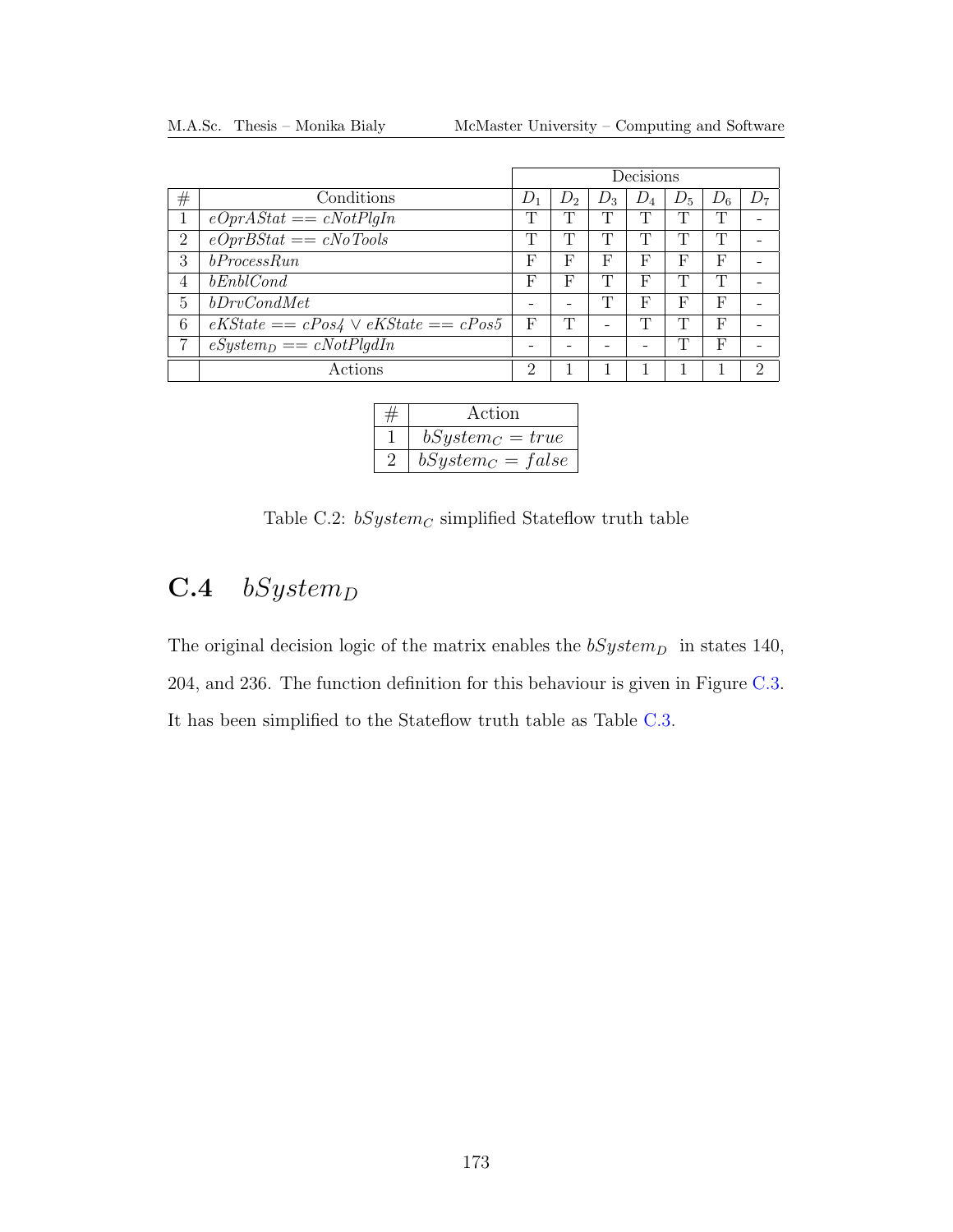#### $bS$ *ustem* $\theta$  =

 $(eOpt Astat == cNotPlgh \wedge eOptSstat == cNoTools \wedge \neg bEnblCond \wedge \neg bProcessRun \wedge \neg bDrvCondMet \wedge eKState == cPos1 \wedge eSystemD == cRun) \vee$  $(e{Opr}\Delta Stat == cNofP\hat{g}In \wedge e{Opr}BStat == cNofools \wedge \neg bEnblCond \wedge \neg bProcessRun \wedge \neg bDrvCondMet \wedge eKState == cPos2 \wedge eSystem_D == cRun) \vee \neg bCotP\hat{g}In \wedge \neg bCotP\hat{g}In \wedge \neg bCotP\hat{g}In \wedge \neg bCotP\hat{g}In \wedge \neg bCotP\hat{g}In \wedge \neg bCotP\hat{g}In \wedge \neg bCotP\hat{g}In \wedge \neg bCotP\hat{g}In \wedge \neg bCotP\hat{g}In \w$  $(e^{Opr}\textit{A} \textit{Stat} == c \textit{NotP} \textit{left} \wedge e^{Opr}\textit{B} \textit{Stat} == c \textit{No} \textit{Tools} \wedge \neg b \textit{Entl} \textit{Cond} \wedge \neg b \textit{Process} \textit{Run} \wedge b \textit{Drv} \textit{Cond} \textit{Met} \wedge e \textit{K} \textit{State} == c \textit{Pos1} \wedge e \textit{System}_D == c \textit{Run} \wedge \neg b \textit{F} \textit{roces} \textit{Run} \wedge b \textit{Drv} \textit{Cond} \wedge e \textit{K}$  $(eOptAStat == cNotPlghn \wedge eOptBStat == cNoTools \wedge \neg bEnblCond \wedge \neg bProcessRun \wedge bDrvCondMet \wedge eKState == cPos2 \wedge eSystem_D == cRun) \vee$  $(e{Opr}\Delta Stat == cNotPlyIn \wedge e{Opr}BStat == cNoTools \wedge \neg bEntComd \wedge \neg bProcessRun \wedge \neg bDrvCondMet \wedge eKState == cPos3 \wedge eSystem_D == cNotReg) \vee \neg bTord$  $(e^{OptAS} = cNotPlqIn \wedge e^{OptB}Sta = cN\sigmaTools \wedge \neg bEnblCond \wedge \neg bProcessRun \wedge \neg bProConsider \wedge eKState = cPos3 \wedge eSystem \wedge = cRun) \vee$  $(eOptAStat == cNotPlgh \wedge eOptBStat == cNoTools \wedge \neg bEnblCond \wedge \neg bProcessRun \wedge bDrvCondMet \wedge eKState == cPos3 \wedge eSystem_D == cNotReg) \vee$  $(e^{OprAStat} == cNotPlgh \wedge e^{OprBStat} == cNoTools \wedge \neg bEnblCond \wedge \neg bProcessRun \wedge bDrvCondMet \wedge eKState == cPos3 \wedge eSystem_D == cRun) \vee$  $(e^{C}C)$  $(e^{C}D)$  $\wedge$   $(e^{C}D)$  $\wedge$  $(e^{C}D)$  $\wedge$  $(e^{C}D)$  $\wedge$  $(e^{C}D)$  $\wedge$  $(e^{C}D)$  $\wedge$  $(e^{C}D)$  $\wedge$  $(e^{C}D)$  $\wedge$  $(e^{C}D)$  $\wedge$  $(e^{C}D)$  $\wedge$  $(e^{C}D)$  $\wedge$  $(e^{C}D)$  $\wedge$  $(e^{C}D)$  $\wedge$  $(e^{C}D)$  $\wedge$  $(e^{C}D)$  $\wedge$  $(e^{C}D)$  $\wedge$  $(e^{C$  $(e^{OptA}State = e^{NotP}lqIn \wedge e^{OptB}Sta = e^{NotTo}Iools \wedge \neg bEnb|Cond \wedge \neg bProcessRun \wedge \neg bDrvCondMet \wedge eKState = e^{PostA} \wedge eSystemp = e^{NotA}el \wedge \neg bFost$  $(e^{i\theta)}\left(e^{i\theta}\right) = e^{i\theta}e^{i\theta}$   $\Rightarrow$   $\theta_{\theta}$   $\theta_{\theta}$   $\Rightarrow$   $\theta_{\theta}$   $\theta_{\theta}$   $\Rightarrow$   $\theta_{\theta}$   $\theta_{\theta}$   $\Rightarrow$   $\theta_{\theta}$   $\theta_{\theta}$   $\Rightarrow$   $\theta_{\theta}$   $\theta_{\theta}$   $\Rightarrow$   $\theta_{\theta}$   $\theta_{\theta}$   $\Rightarrow$   $\theta_{\theta}$   $\theta_{\theta}$   $\Rightarrow$   $\theta_{\theta}$   $\theta_{\theta}$   $\Rightarrow$   $(eOptAStat \; == \; cNotPlgh \land eOptBStat \; == \; cNoTools \land \neg bEnblCond \land \neg bProcessRun \land \neg bDrvCondMet \land eKState \; == \; cPos5 \land eSystem_D \; == \; cRun) \lor \neg bInvCondNet \land \neg bProcessRun \; \land \; \neg bProcessRun \; \land \; \neg bProconsNum \; \land \; \neg bProconsNum \; \land \; \neg bProconsNum \; \land \; \neg bProconsNum \; \land \; \neg bProconsNum \; \land \; \neg bProconsNum \; \land \; \neg bProconsNum \; \land \; \neg bProconsNum \; \land \; \neg bProconsNum \; \land \;$  $(e{Opr}\Delta Stat == cNotPlgh \wedge e{Opr}BStat == cNofTools \wedge \neg bEnblCond \wedge \neg bProcessRun \wedge bDrvCondMet \wedge eKState == cPos4 \wedge eSystemD == cNotPeq)$  $(eOnrAStat == cNotPlay \land eOnrBStat == cNoTools \land \neg bEnblCond \land \neg bProcessRun \land bDrvCondMet \land eKState == cPos5 \land eSustenn == cNotReal \lor \neg bPerCosh$  $(eOpt Astat == cNotPlgh \wedge eOptSstat == cNoTools \wedge \neg bEnblCond \wedge \neg bProcessRun \wedge bDrvCondMet \wedge eKState == cPos4 \wedge eSystem_D == cRun) \vee$  $(e^{OptA}Stat == cNotPlqIn \wedge e^{OptB}Stat == cNoTools \wedge \neg bEnblCond \wedge \neg bProcessRun \wedge bDrvCondMet \wedge eKState == cPos5 \wedge eSystem_D == cRun) \vee$  $(eOpt Astat == cNotP1gh \wedge eOptBStat == cNoTools \wedge bEnblCond \wedge \neg bProcessRun \wedge \neg bDrvCondMet \wedge eKState == cPos3 \wedge eSystem_D == cNotRep \vee \neg bVarQ)$  $(eOptAStat == cNotPlgIn \wedge eOptBStat == cNoTools \wedge bEnblCond \wedge \neg bProcessRun \wedge \neg bDrvCondMet \wedge eKState == cPos4 \wedge eSystem_D == cNotReg) \vee$  $(eOpt Astat == cNotP1gh \wedge eOptBStat == cNoTools \wedge bEnblCond \wedge \neg bProcessRun \wedge \neg bDrvCondMet \wedge eKState == cPos5 \wedge eSystem_D == cNotReg) \vee$  $(eOptAStat == cNotPlghn \wedge eOptBStat == cNoTools \wedge bEnblCond \wedge \neg bProcessRun \wedge \neg bDrvCondMet \wedge eKState == cPos1 \wedge eSystem_D == cRun) \vee$  $(e^{OprAStat} == c^{NotPlgh} \land e^{OprBStat} == c^{NotPolsh} \land b^{EntlCond} \land \neg b^{ProcessRun} \land \neg b^{DrvCondMet} \land e^{KState} == c^{Post} \land e^{Stystem} == c\text{Run}$  $(eOpt Astat == cNotPlgh \wedge eOptBStat == cNoTools \wedge bEnbICond \wedge \neg bProcessRun \wedge \neg bDrvCondMet \wedge eKState == cPos \wedge eSystem_D == cRun) \vee$  $(eOptAStat == cNotPlghn \wedge eOptBStat == cNoTools \wedge bEnblCond \wedge \neg bProcessRun \wedge \neg bDrvCondMet \wedge eKState == cPos4 \wedge eSystemp == cRun) \vee$  $(eOpr Astat == cNotPlgh \wedge eOprBStat == cNoTools \wedge bEnblCond \wedge \neg bProcessRun \wedge \neg bDrvCondMet \wedge eKState == cPos5 \wedge eSystem_D == cRun) \vee$  $(eOpt Astat == cNotPlgh \wedge eOptSstat == cNoTools \wedge bEnbICond \wedge \neg bProcessRun \wedge bDrvCondMet \wedge eKState == cPos3 \wedge eSystemp == cNotPeq)$  $(eOptAStat == cNotPlghn \wedge eOptBStat == cNoTools \wedge bEnblCond \wedge \neg bProcessRun \wedge bDrvCondMet \wedge eKState == cPos4 \wedge eSystem_D == cNotReg) \vee$  $(e^{OptAStat} == cNotPlgh \wedge e^{OptS}stat == cN\sigma Tools \wedge bEnblCond \wedge \neg bProcessRun \wedge bDrvCondMet \wedge eKState == cPos5 \wedge eSystem_D == cNotPeq)$  $(eOpt Astat == cNotP1gh \wedge eOptBstat == cNoTools \wedge bEmblCond \wedge \neg bProcessRun \wedge bDrvCondMet \wedge eKState == cPos1 \wedge eSystem_D == cRun) \vee$  $(e^{OptAStat} == cNofPlgh \wedge e^{OptS}stat == cNofDols \wedge bEnblCond \wedge \neg bProcessRun \wedge bDrvCondMet \wedge eKState == cPos2 \wedge eSystemD == cRun) \vee$  $(eOpt Astat == cNotPlgh \wedge eOptSstat == cNoTools \wedge bEmblCond \wedge \neg bProcessRun \wedge bDrvCondMet \wedge eKState == cPos3 \wedge eSystem_D == cRun) \vee$  $(eOptAStat == cNotPlgh \wedge eOptBStat == cNoTools \wedge bEnblCond \wedge \neg bProcessRun \wedge bDrvCondMet \wedge eKState == cPos4 \wedge eSystem_D == cRun) \vee$  $(e^{OptAS} = cNotPlqIn \wedge e^{OptS}$ tat == cNoTools  $\wedge bEnblCond \wedge \neg bProcessRun \wedge bDrvCondMet \wedge eKState = cPos5 \wedge eSystem_D == cRun)$ 

<span id="page-187-0"></span>Figure C.3:  $bSystem_D$  function definition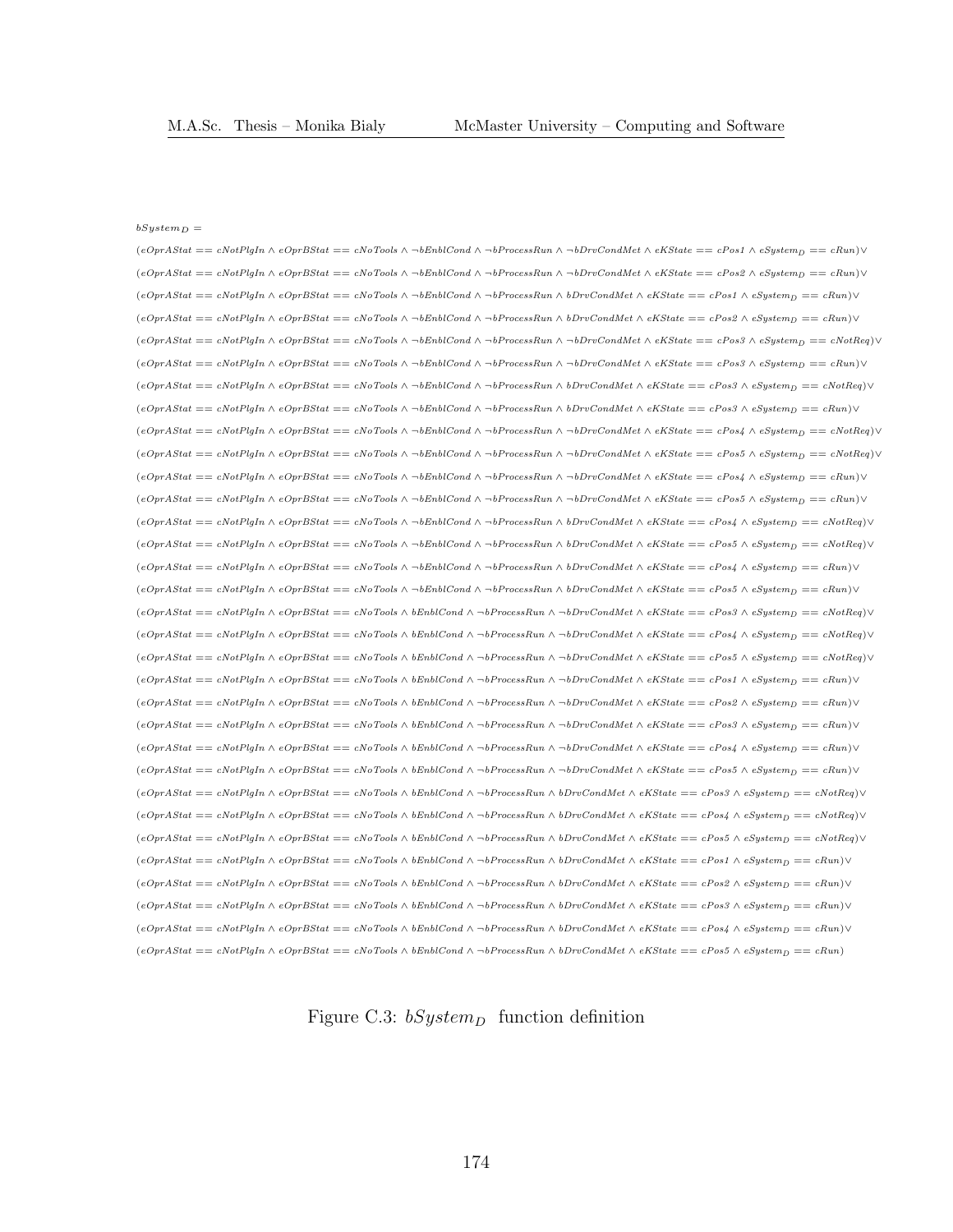<span id="page-188-0"></span>

|                |                                                             |                          |                |       | Decisions |   |       |
|----------------|-------------------------------------------------------------|--------------------------|----------------|-------|-----------|---|-------|
| #              | Conditions                                                  | IJ                       | D <sub>o</sub> | $D_3$ |           |   | $D_6$ |
|                | $eOprAStat == cNotPlqIn$                                    | m                        | т              | ጡ     |           |   |       |
| $\overline{2}$ | $eOprBStat == cNoTools$                                     | Т                        | Τ              | m     |           |   |       |
| 3              | bProcessRun                                                 | F                        | F              | F     | F         | F |       |
| 4              | $eSystem_D == cNotPlqdIn$                                   | Т                        | F              | F     | F         |   |       |
| 5              | $eSystem_D == cPlgInNOOP$                                   | -                        | т              | F     | F         |   |       |
| 6              | $eSystem_D == cNotReg$                                      |                          |                | ጡ     |           | F |       |
| 7              | $eSystem_D == cRun$                                         |                          |                |       |           | m |       |
| 8              | $eKState = cPos3 \vee eKState = cPos4 \vee eKState = cPos5$ | $\overline{\phantom{0}}$ |                | F     | m         |   |       |
|                | Actions                                                     |                          |                |       |           |   |       |

| Action              |
|---------------------|
| $bSystem_D = true$  |
| $bSystem_D = false$ |

Table C.3:  $bSystem_D$  simplified Stateflow truth table

## $C.5$  bSystem<sub>E</sub>

Decision logic enables  $bSystem_E$  in states 132, 140, 196, 204, 228, 236, and 244. Due to the excessively large nature of the logical expression, it is not included here.

## $C.6$  bOpr<sub>B</sub>

 $bOpt_B\;$  is not enabled in any state, thus always disabled for this calibration.

$$
bOpr_B = false
$$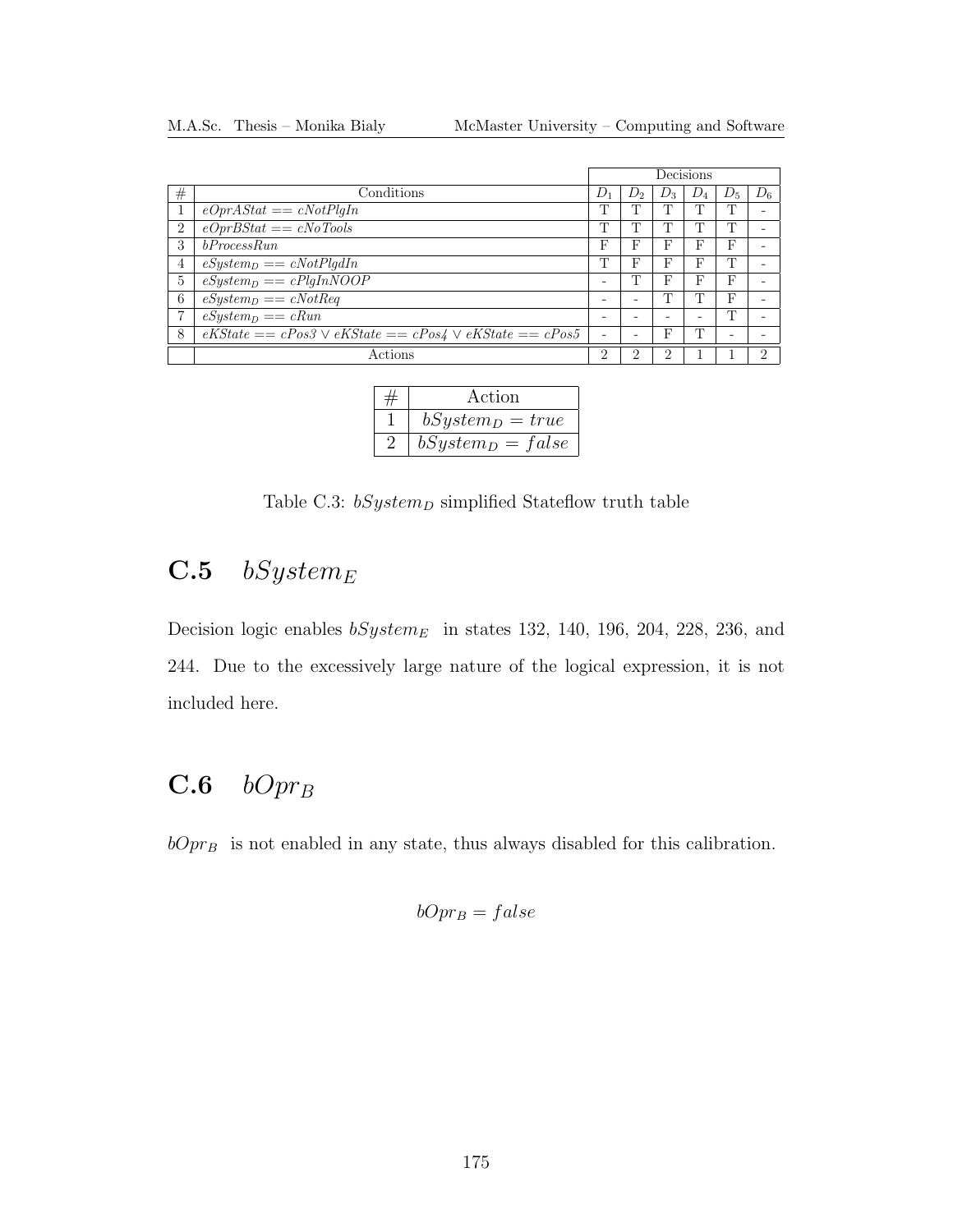## $C.7$  bOpr<sub>C</sub>

 $bOpr_{\mathbb{C}}\;$  is not enabled in any state, thus always disabled for this calibration.

 $bOpr_C = false$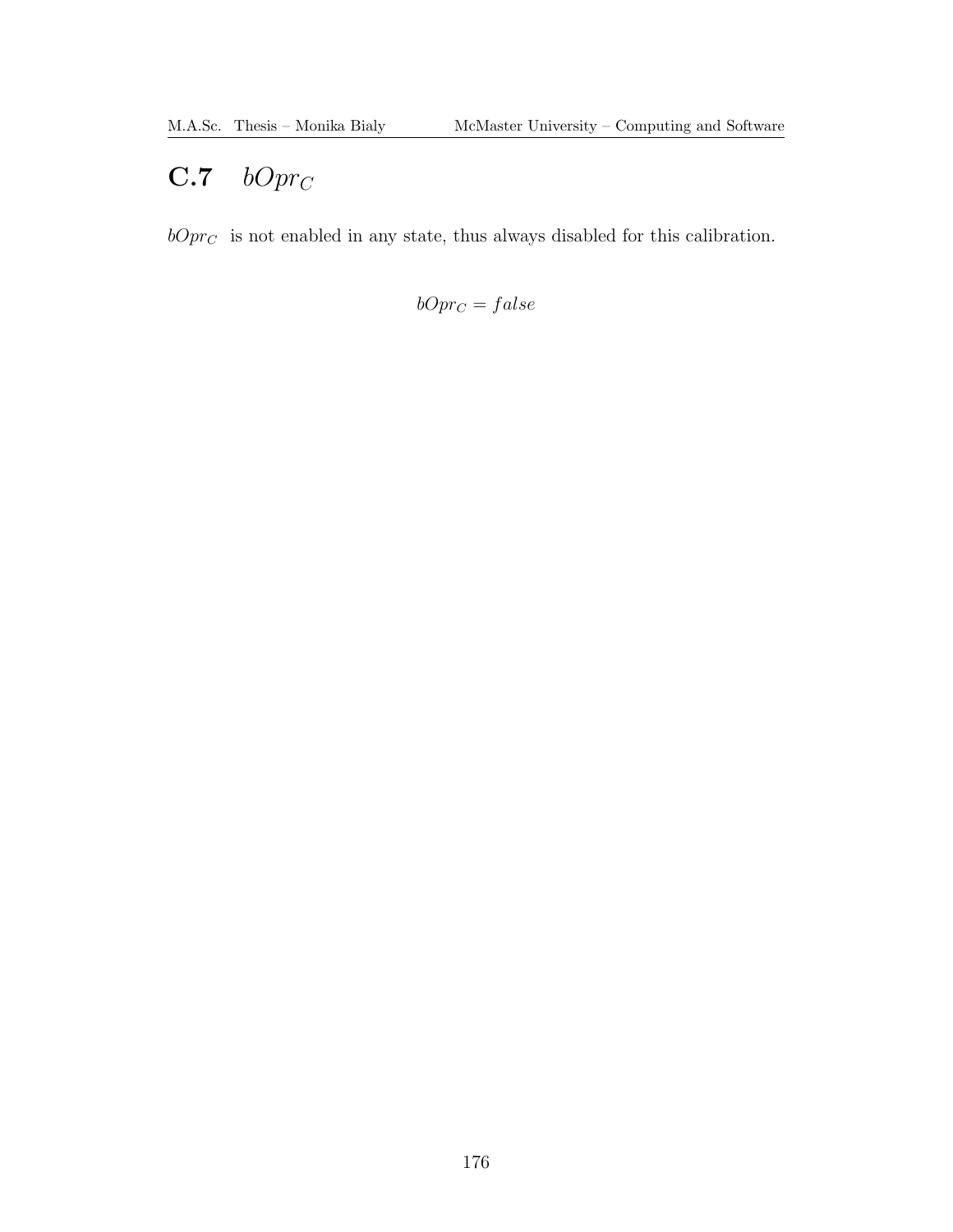# Bibliography

- Aberg, Rob (June 2004). "Logic Design Using Stateflow Truth Tables". In:  $MathWorks$  News  $\mathcal C$  Notes. URL: [http://www.mathworks.com/company/](http://www.mathworks.com/company/newsletters/articles/logic-design-using-stateflow-truth-tables.html) [newsletters / articles / logic - design - using - stateflow - truth](http://www.mathworks.com/company/newsletters/articles/logic-design-using-stateflow-truth-tables.html)  [tables.html](http://www.mathworks.com/company/newsletters/articles/logic-design-using-stateflow-truth-tables.html) (cit. on pp. [23,](#page-36-0) [24,](#page-37-0) [37\)](#page-50-0).
- Ackermann, Chris et al. (2010). "Automatic Requirement Extraction from Test Cases". In: Runtime Verification. Ed. by Howard Barringer et al. Vol. 6418. Lecture Notes in Computer Science. Springer Berlin Heidelberg, pp. 1–15 (cit. on pp. [21,](#page-34-0) [22,](#page-35-0) [50,](#page-63-0) [51,](#page-64-0) [53,](#page-66-0) [70,](#page-83-0) [71,](#page-84-0) [74,](#page-87-0) [78,](#page-91-0) [82,](#page-95-0) [83,](#page-96-0) [153\)](#page-166-0).
- Agrawal, Rakesh and Ramakrishnan Srikant (1994). "Fast algorithms for mining association rules". In: VLDB'94, Proceedings of 20th International Conference on Very Large Data Bases. Santiago de Chile, Chile: Morgan Kaufmann, pp. 487–499 (cit. on pp. [54,](#page-67-0) [64\)](#page-77-0).
- Andersson, Gunnar et al. (2002). "A proof engine approach to solving combinational design automation problems". In: Design Automation Conference, 2002. Proceedings. 39th. IEEE, pp. 725–730 (cit. on p. [73\)](#page-86-0).
- Archinoff, GH et al. (1990). "Verification of the shutdown system software at the Darlington nuclear generating station". In: International Conference on Control  $\mathcal C$  Instrumentation in Nuclear Installations (cit. on p. [24\)](#page-37-0).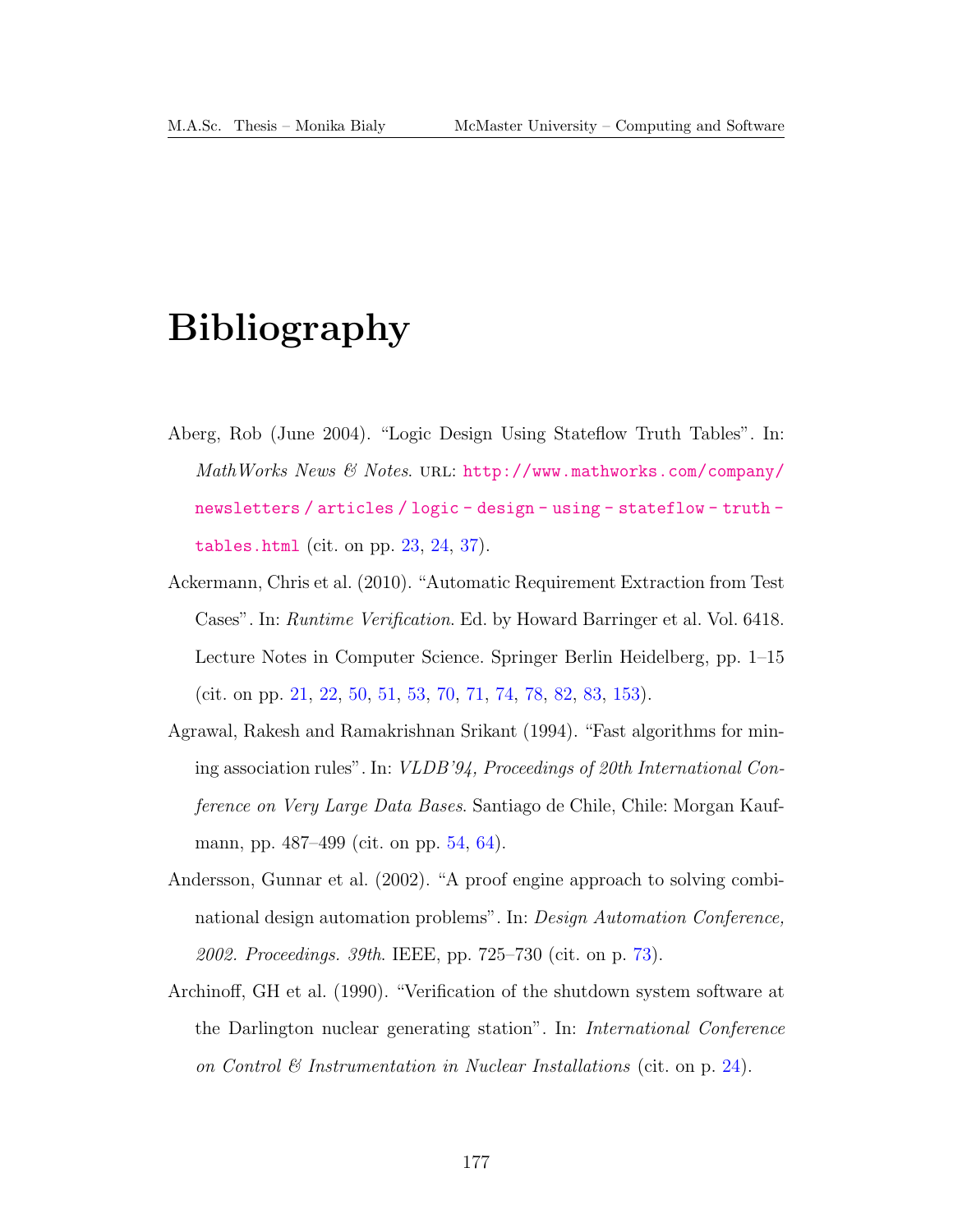- Charette, Robert N. (2009). "This Car Runs on Code". In: IEEE Spectrum. url: [http://spectrum.ieee.org/transportation/systems/this-car](http://spectrum.ieee.org/transportation/systems/this-car-runs-on-code)[runs-on-code](http://spectrum.ieee.org/transportation/systems/this-car-runs-on-code) (cit. on p. [8\)](#page-21-0).
- Cleaveland, Rance, David Hansel, and Steve T. Sims (Jan. 2010). "System and method for automatic test-case generation for software". U.S Patent. No. 7,644,398 (cit. on pp. [53,](#page-66-0) [66\)](#page-79-0).
- Decision Tables (1970). Standard Document No. Z243.1-1970 for Decision Tables. New York, NY, USA: Canadian Standards Association (CSA) (cit. on p. [35\)](#page-48-0).
- Eles, Colin and Mark Lawford (2011). "A tabular expression toolbox for Matlab/Simulink". In: NASA Formal Methods. Vol. 6617. Lecture Notes in Computer Science. Springer, pp. 494–499 (cit. on p. [31\)](#page-44-0).
- Fu, Tian (1999). "Structured decision table, Generalized decision table conversion tool". Citeseer (cit. on pp. [25,](#page-38-0) [47\)](#page-60-0).
- Harrison, William J. (1971). "Practically Complete Decision Tables: A Range Approach". In: ACM SIGPLAN Notices 6.8, pp. 89–93 (cit. on p. [32\)](#page-45-0).
- Hass, Anne Mette Jonassen (2008). Guide to advanced software testing. Artech House (cit. on p. [62\)](#page-75-0).
- Hedayah, Mohamed M. (1974). An Introduction to Decision Logic Tables. University of Calif., School of Library Science (cit. on p. [6\)](#page-19-0).
- Heitmeyer, Constance et al. (1998). "SCR: A toolset for specifying and analyzing software requirements". In: Computer Aided Verification. Springer, pp. 526–531 (cit. on p. [24\)](#page-37-0).
- Heninger, Kathryn L. (1980). "Specifying software requirements for complex systems: New techniques and their application". In: Software Engineering, IEEE Transactions on 1, pp.  $2-13$  (cit. on p. [24\)](#page-37-0).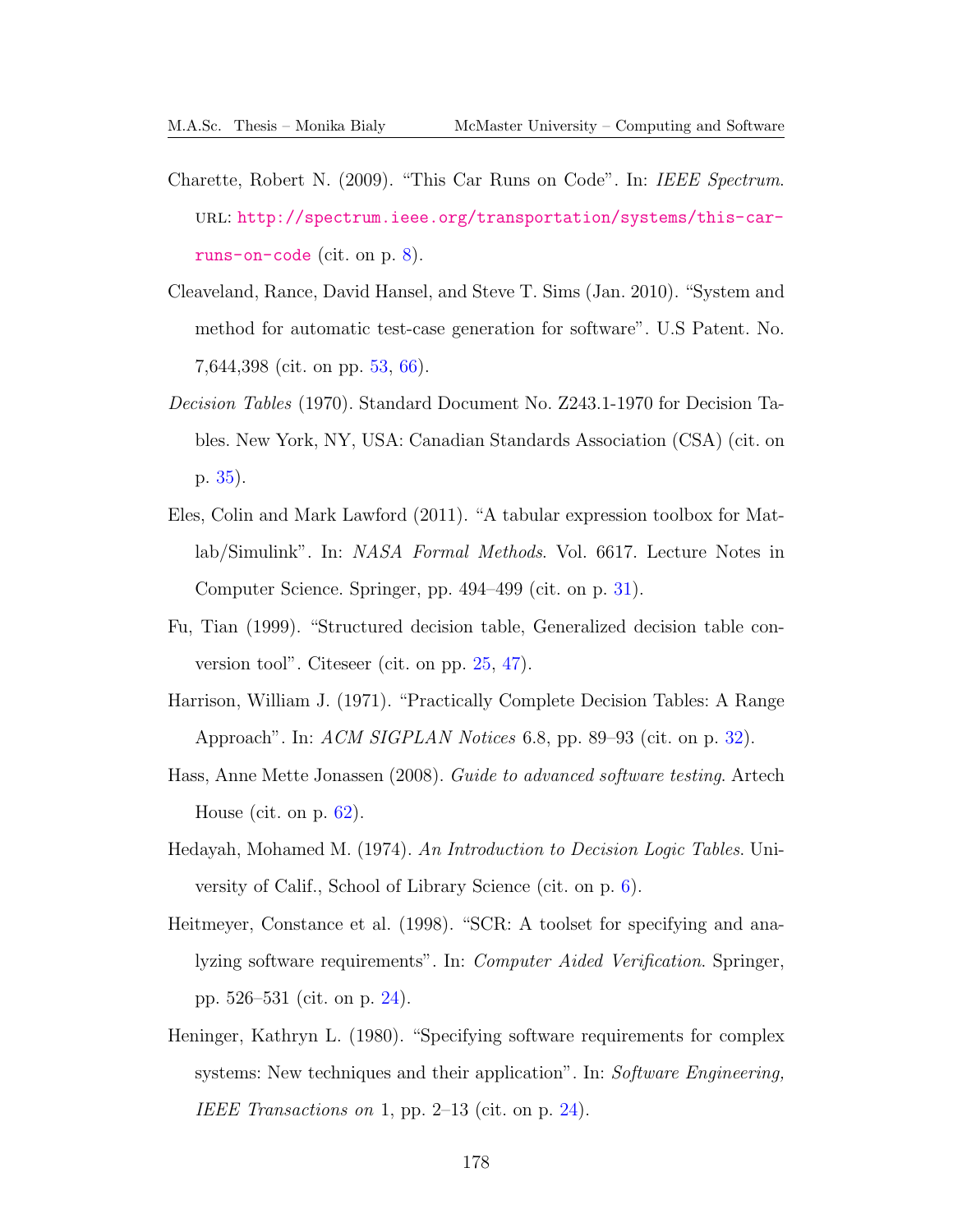- Hughes, Marion L., Richard M. Shank, and Elinor S. Stein (1968). Decision Tables. Wayne, PA, USA: MDI Publications (cit. on pp. [25,](#page-38-0) [47\)](#page-60-0).
- Hurley, Richard B. (1983). Decision Tables in Software Engineering. New York, NY, USA: John Wiley & Sons, Inc. (cit. on p. [5\)](#page-18-0).
- ISO 26262-6:2011 (Nov. 2011). Road vehicles Functional safety Part 6: Product development at the software level. Standard Document No. ISO 26262-6:2011. Geneva, Switzerland: International Organization for Standardization/Technical Committee 22 (ISO/TC 22) (cit. on pp. [10–](#page-23-0)[12\)](#page-25-0).
- Janicki, Ryszard and Alan Wassyng (2005). "Tabular expressions and Their Relational Semantics". In: Fundamenta Informaticae 67.4, pp. 343–370 (cit. on p. [29\)](#page-42-0).
- Jin, Ying and David Lorge Parnas (2010). "Defining the meaning of tabular mathematical expressions". In: Science of Computer Programming 75.11, pp. 980–1000 (cit. on pp. [6,](#page-19-0) [28,](#page-41-0) [30,](#page-43-0) [87,](#page-100-0) [106\)](#page-119-0).
- Kandl, Susanne and Raimund Kirner (2011). "Error detection rate of MC/DC for a case study from the automotive domain". In: Software Technologies for Embedded and Ubiquitous Systems. Springer, pp. 131–142 (cit. on p. [44\)](#page-57-0).
- Kirk, H.W. (Jan. 1965). "Use of Decision Tables in Computer Programming". In: *Communications of the ACM* 8.1, pp. 41–43. ISSN: 0001-0782. URL: <http://doi.acm.org/10.1145/363707.363725> (cit. on p. [6\)](#page-19-0).
- Leveson, Nancy G. (2004). "Role of software in spacecraft accidents". In: Journal of Spacecraft and Rockets 41.4, pp. 564–575. URL: [http://sunnyday.](http://sunnyday.mit.edu/papers/jsr.pdf) [mit.edu/papers/jsr.pdf](http://sunnyday.mit.edu/papers/jsr.pdf) (cit. on pp. [3,](#page-16-0) [20,](#page-33-0) [49\)](#page-62-0).
- McCabe, Thomas J (1976). "A complexity measure". In: Software Engineering, IEEE Transactions on 4, pp. 308–320 (cit. on p. [45\)](#page-58-0).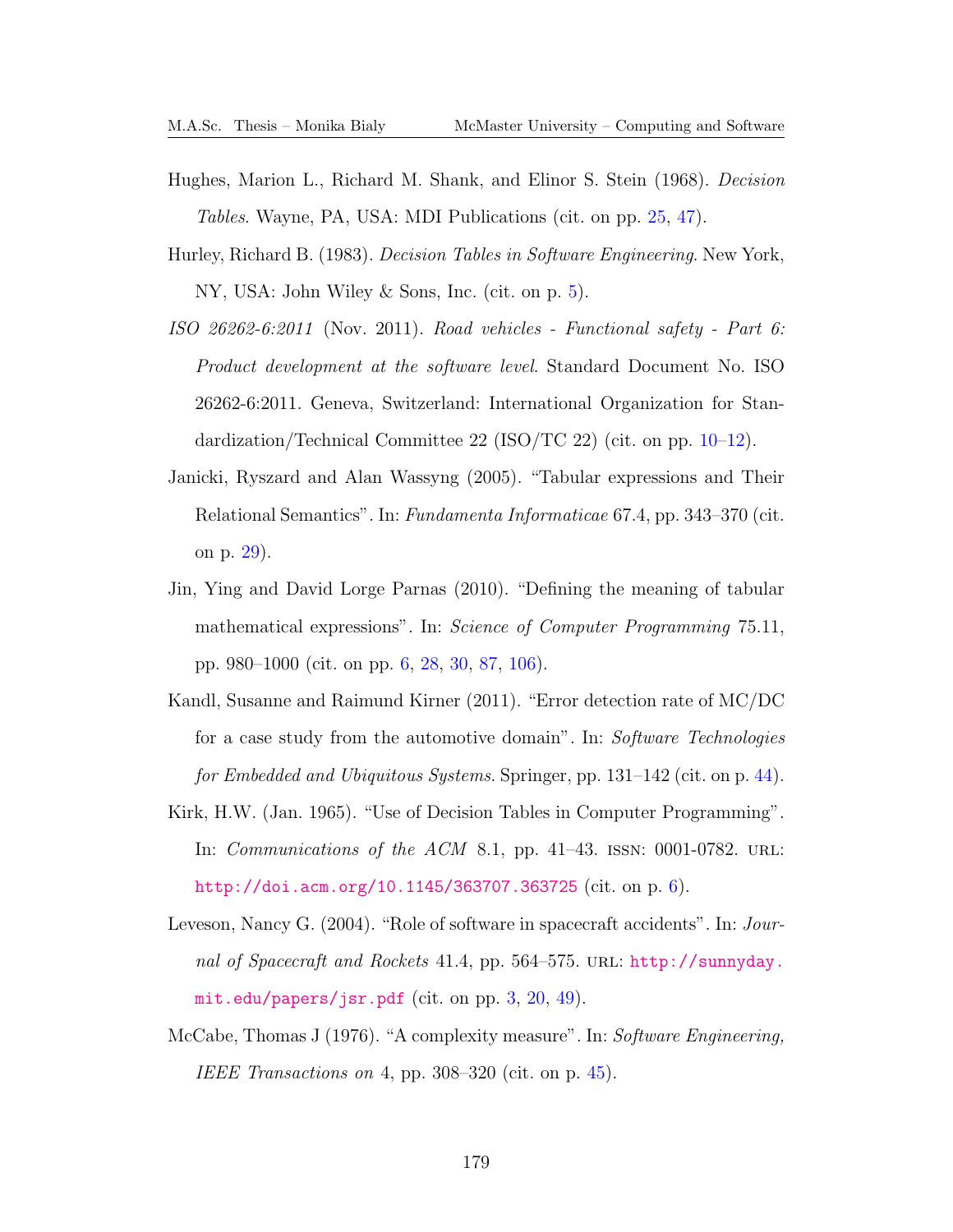- Owre, Sam, John M Rushby, and Natarajan Shankar (1992). "PVS: A prototype verification system". In: Automated Deduction?CADE-11. Springer, pp. 748–752 (cit. on p. [31\)](#page-44-0).
- Pollack, Solomon L., Harry T. Hicks, and William J. Harrison (1971). Decision Tables: Theory and Practice. Ed. by Richard G. Canning and J. Daniel Couger. Wiley Business Data Processing Series. Wiley-Interscience (cit. on pp. [5,](#page-18-0) [6,](#page-19-0) [47\)](#page-60-0).
- Pooch, Udo W (1974). "Translation of decision tables". In: ACM Computing Surveys (CSUR) 6.2, pp. 125–151 (cit. on pp. [24,](#page-37-0) [25,](#page-38-0) [32,](#page-45-0) [37\)](#page-50-0).
- Rastogi, Preeti (1998). "Specialization: An approach to simplifying tables in software documentation". Citeseer (cit. on p. [47\)](#page-60-0).
- Reactive Systems, Inc. (2014). Reactis: Model-Based Testing and Validation. User's Guide. Version 2014. URL: [http://www.reactive-systems.com/](http://www.reactive-systems.com/papers/user.pdf) [papers/user.pdf](http://www.reactive-systems.com/papers/user.pdf) (cit. on p. [61\)](#page-74-0).
- RTCA DO-178B (Dec. 1992). Software Considerations in Airborne Systems and Equipment Certification. Standard Document No. DO-178B. Washington, DC, USA: Radio Technical Commission for Aeronautics (RTCA) (cit. on p. [44\)](#page-57-0).
- Sheeran, Mary and Gunnar Stålmarck (1998). "A tutorial on Stålmarck's proof procedure for propositional logic". In: Formal Methods in Computer-Aided Design. Springer, pp. 82–99 (cit. on p. [73\)](#page-86-0).
- Shen, Hong (1995). "Implementation of table inversion algorithms". Communications Research Laboratory, McMaster University (cit. on p. [47\)](#page-60-0).
- Shen, Hong, J Zucker, and David Lorge Parnas (1996). "Table transformation tools: Why and how". In: (cit. on p. [46\)](#page-59-0).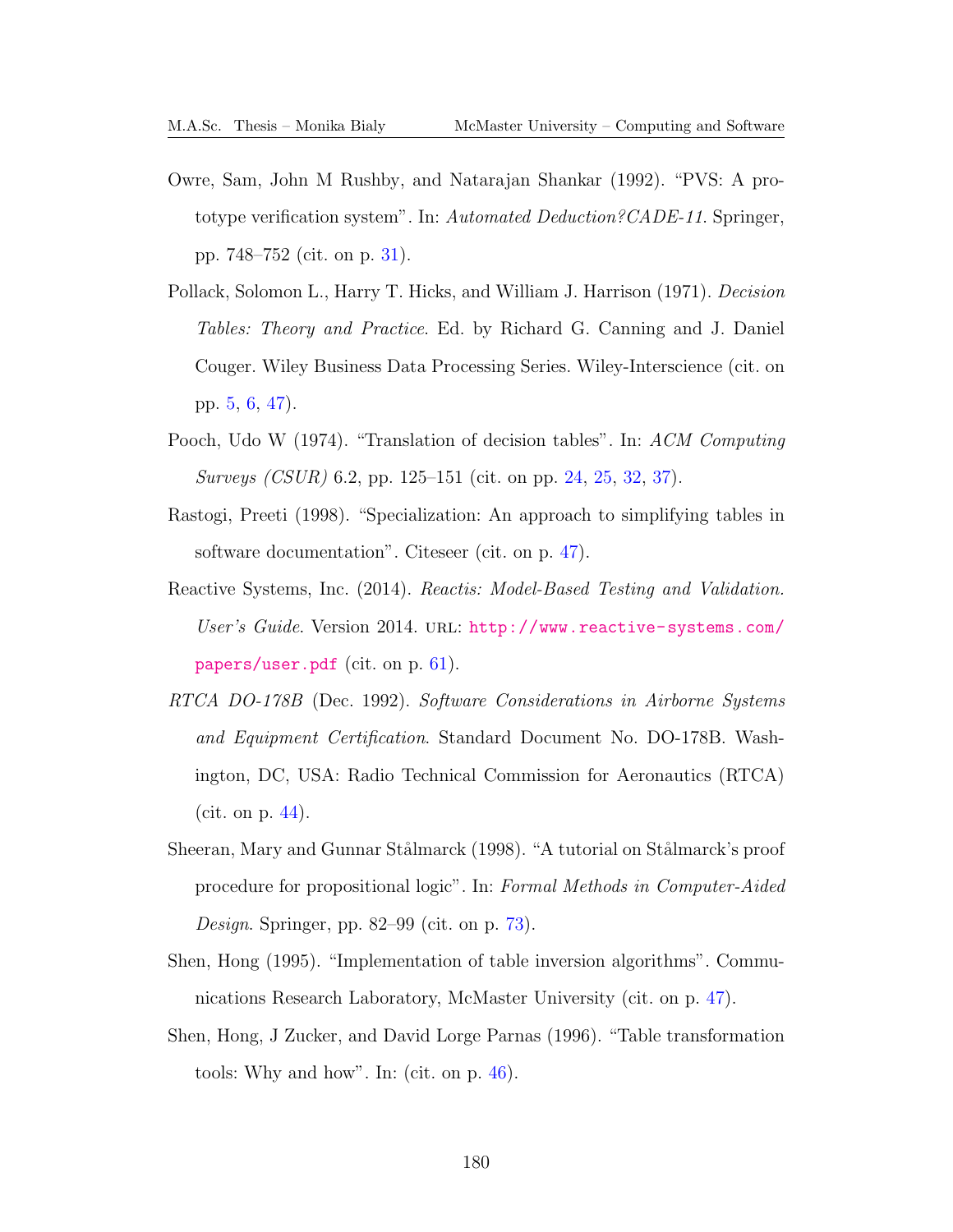- The MathWorks Inc. (2014). Simulink Design Verifier. User's Guide. Version R2014a. URL: [http://www.mathworks.com/help/releases/R2014a/](http://www.mathworks.com/help/releases/R2014a/pdf_doc/sldv/sldv_ug.pdf) [pdf\\_doc/sldv/sldv\\_ug.pdf](http://www.mathworks.com/help/releases/R2014a/pdf_doc/sldv/sldv_ug.pdf) (cit. on p. [73\)](#page-86-0).
- Tran, Quang Minh, Benjamin Wilmes, and Christian Dziobek (2013). "Refactoring of Simulink diagrams via composition of transformation steps". In: ICSEA 2013, The Eighth International Conference on Software Engineer-ing Advances, pp. 140–145 (cit. on p. [46\)](#page-59-0).
- Vanthienen, Jan and Geert Wets (1994). "From decision tables to expert system shells". In: Data & Knowledge Engineering 13.3, pp. 265–282 (cit. on p. [47\)](#page-60-0).
- Wassyng, Alan and Ryszard Janicki (2003). "Tabular expressions in Software Engineering". In: *Proceedings of ICSSEA*. International Conference on Software and System Engineering. Vol. 4. Paris, France, pp. 1–46 (cit. on pp. [29,](#page-42-0) [30,](#page-43-0) [87\)](#page-100-0).
- Wassyng, Alan and Mark Lawford (2003). "Lessons Learned from a Successful Implementation of Formal Methods in an Industrial project". In: Proceedings of FME'03. Formal Methods Europe. Springer, pp. 133–153 (cit. on pp. [29,](#page-42-0) [30\)](#page-43-0).
- Wassyng, Alan, Mark Lawford, and Thomas S.E. Maibaum (2011). "Software certification experience in the Canadian nuclear industry: Lessons for the Future". In: Proceedings of the ninth ACM international conference on Em-bedded software. ACM, pp. 219–226 (cit. on pp. [24,](#page-37-0) [30\)](#page-43-0).
- Watson, Arthur H, Thomas J McCabe, and Dolores R Wallace (1996). "Structured testing: A testing methodology using the cyclomatic complexity metric". In: *NIST special Publication* 500.235, pp.  $1-114$  (cit. on p. [46\)](#page-59-0).